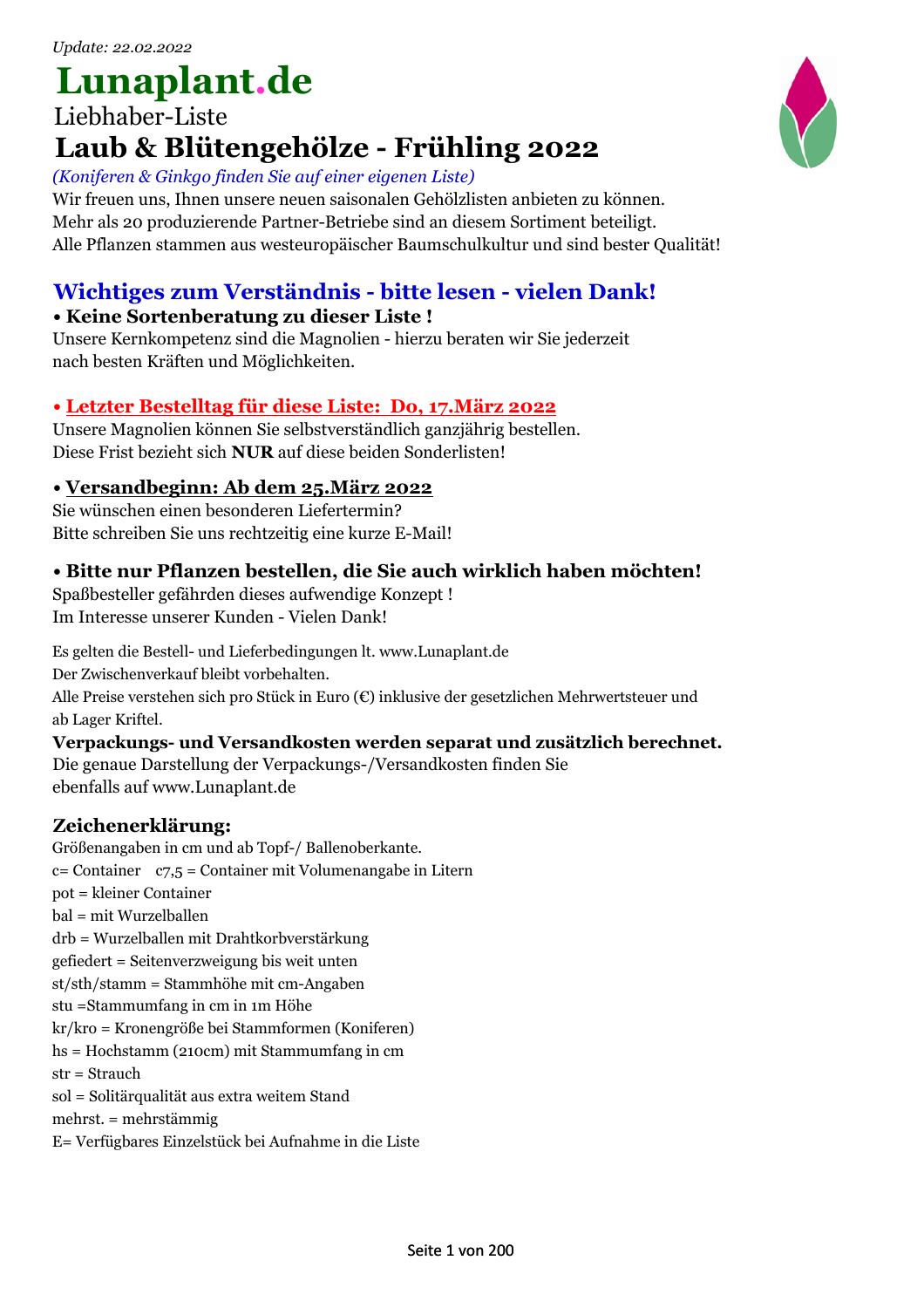# $z\propto$ **Lunaplant.de**

# **Collector's List Trees & Shrubs - Spring 2022**

### *(conifers & ginkgo you will find on a separate list!)*

We present your our new and seasonal availability list. All plants listed originate from West European nurseries and are of best quality.

### **Important - please read - thank you!**

### **• No advisory service for plants from this list!**

Our core competence are Magnolias - we always use our best endeavours to provide you the best support to all magnolia varieties.

### **• Deadline for orders from this list: March 17th, 2022**

Of couse you can order our magnolias all-year-round. This time-limit refers to the 'Tree & Shrub'-list only!

### **• Shipping will start from March 25th, 2022**

You prefer a selected date for your transport ? No problem, just send us an E-Mail. We will do our best!

### **• Please order only plants you really want to buy!**

Just for fun'-orders endanger this expensive concept. In the name of all customers - Thank you!

### **Order and delivery conditions of www.Lunaplant.de will apply.**

Intermediate sale reserved. All prices per plant in Euro  $(\epsilon)$ , the German VAT is included. Costs for packing and shipping will appear additionally . See exact informations on www.Lunaplant.de

### **Legend to symbols:**

All sizes in cm, measured from the upper edge of the container/rootball  $c =$  Container  $c = 7.5$  = Volume of container in Liter pot = small Container bal = open ground plant with rootball drb = open ground plant with wired rootball  $st/sth/sta = hight$  of free stem in cm stu = circumference, 1m above ground level kro/krone: Size of crown above stem (conifers) hs = standard, high-stem (210cm)  $str = shrub$ sol = solitaire mehrtr =multistemmed  $E =$  only single piece available when this list was published

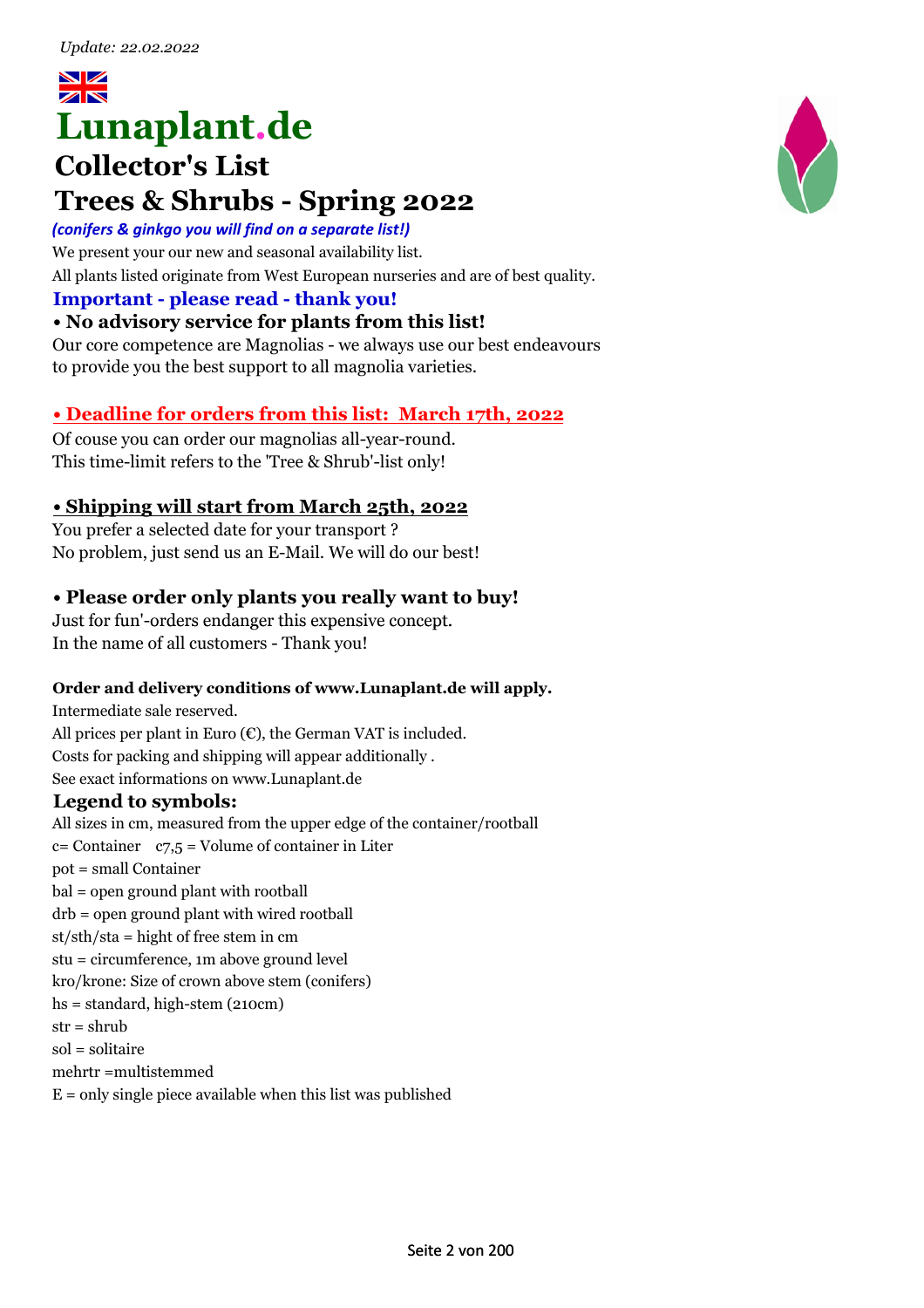| Ö              | Taxon:                              | E: Qual:         | Größe         | Preis/€/St:         |
|----------------|-------------------------------------|------------------|---------------|---------------------|
| 1              | Abelia chinensis                    | $E C_3$          | 25-30         | 10,40€              |
| $\overline{2}$ | Abelia Edward Goucher               | C <sub>3</sub>   | 30-40         | 9,20€               |
| 3              | Abelia grandiflora                  | C <sub>3</sub>   | 30-40         | 12,80€              |
| $\overline{4}$ | Abelia grandiflora 'Kaleidoscope'   | C <sub>3</sub>   | 30-40         | 13,60€              |
| 5              | Abelia grandiflora 'Prostrata'      | C <sub>3</sub>   | 30-40         | 13,60€              |
| 6              | Abelia grandiflora 'Semperflorens'  | C <sub>3</sub>   | 20-30         | 9,20€               |
| 7              | Abelia grandiflora SPARKLING SILVER | C <sub>3,6</sub> | $30/+$        | 9,60€               |
| 8              | Abelia longituba 'Bumble Bee'       | C <sub>3</sub>   | 30-40         | $13{,}60 \in$       |
| 9              | Abelia LYNN PINKY BELLS             | C <sub>5</sub>   | $40 - 60$     | 18,40€              |
| 10             | Abelia mosanensis                   | C <sub>3</sub>   | 30-40         | 10,40€              |
| 11             | Abelia mosanensis 'BRIDAL BOUQUET'  | C <sub>5</sub>   | $40 - 60$     | 14,70€              |
| 12             | Abelia mosanensis 'Monia'           | C <sub>3,6</sub> | 30-40         | $9,00 \text{ } \in$ |
| 13             | Abelia Pinky Bells                  | $C_{35}$         | 80-100 Breit  | 111,00€             |
| 14             | Abelia PINKY BELLS ®                | C <sub>3</sub>   | 25-30         | 9,80€               |
| 15             | Abelia x grandiflora 'Snowdrift'    | C <sub>3</sub>   | 30-40         | 10,40 €             |
| 16             | Abeliophyllum distichum             | C <sub>3</sub>   | 30-40         | 13,60€              |
| 17             | Abeliophyllum distichum             | C <sub>5</sub>   | $60 - 80$     | 18,40€              |
| 18             | Abeliophyllum distichum 'Roseum'    | C <sub>5</sub>   | $60 - 80$     | 18,40 €             |
| 19             | Abutilon megapotamicum              | C <sub>20</sub>  | 175-200 3Stab | 65,00€              |
| 20             | Abutilon striatum Red Vein          | C <sub>4</sub>   |               | 24,30€              |
| 21             | Acacia cognata Limelight            | C <sub>3</sub>   |               | 20,80€              |
| 22             | Acacia cognata Limelight            | C4/5             |               | 36,70€              |
| 23             | Acanthus Tasmanian Angel            | C <sub>3</sub>   |               | 24,70€              |
| 24             | Acanthus Whitewater                 | C <sub>3</sub>   |               | 24,70€              |
| 25             | Acanthus sennii                     | C <sub>4</sub>   |               | 28,00€              |
| 26             | Acanthus syriacus                   | C <sub>4</sub>   |               | 28,00€              |
| 27             | Acer Aka-Shigitatsu-Sawa            | C <sub>4</sub>   |               | 50,40€              |
| 28             | Acer Aureum                         | C <sub>5</sub>   |               | 78,30€              |
| 29             | Acer Dissectum                      | C <sub>4</sub>   |               | 50,40€              |
| 30             | Acer Katsura                        | C <sub>3</sub>   |               | 41,80€              |
| 31             | Acer Limelight                      | C4/5             |               | 78,30€              |
| 32             | Acer Osakazuki                      | C <sub>5</sub>   |               | 78,30€              |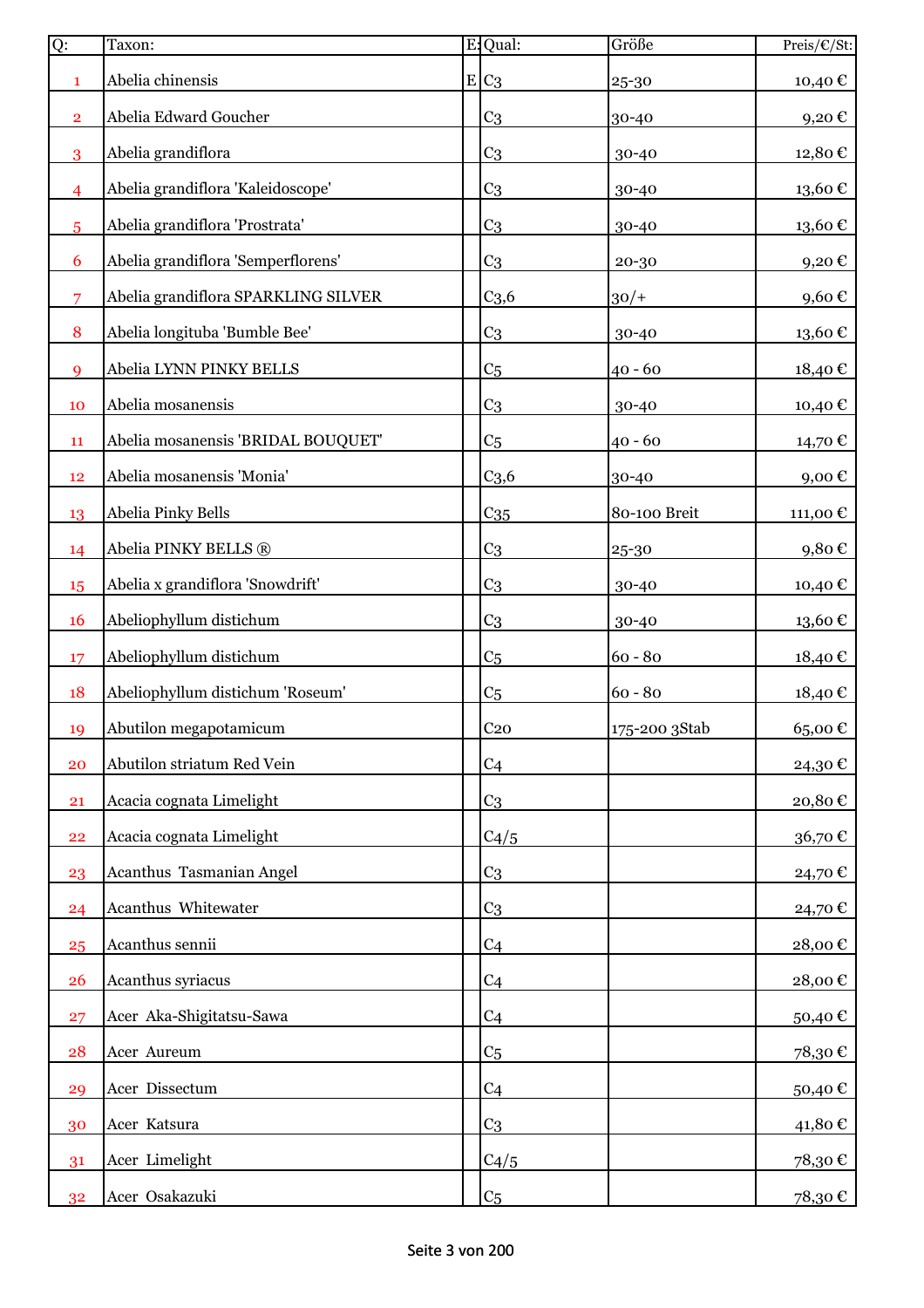| 33 | Acer Shaina                        | C <sub>3</sub>                    |              | 41,80€      |
|----|------------------------------------|-----------------------------------|--------------|-------------|
| 34 | Acer Shaina                        | C <sub>5</sub>                    |              | 78,30€      |
| 35 | Acer Shindeshojo                   | C <sub>5</sub>                    |              | 78,30€      |
| 36 | Acer Shirazz                       | C <sub>10</sub>                   |              | 140,90 €    |
| 37 | Acer Ukon                          | C <sub>10</sub>                   |              | 140,90 €    |
| 38 | Acer ×conspicuum 'Silver Vein'     | C15                               | $120 - 140$  | 89,30€      |
| 39 | Acer 'Ample Surprise'              | C <sub>5</sub> St. mit Kr., 60/80 |              | 54,20€      |
| 40 | Acer buergerianum 'Hanachiru Sato' | C <sub>12</sub>                   | $60 - 80$    | 114,10 €    |
| 41 | Acer campestre                     | $E$ C <sub>20</sub>               | 100-125      | 25,00€      |
| 42 | Acer campestre                     | C <sub>30</sub>                   | $200 - 220$  | 56,50€      |
| 43 | Acer campestre 'Evenly Red'        | $E$ C <sub>2</sub>                | $60 - 80/$   | 15,60€      |
| 44 | Acer campestre 'Nanum'             | C55 St. mit Kr. 200, stu 8/10     |              | 276,60€     |
| 45 | Acer campestre 'Postelense'        | C <sub>2</sub>                    | $60 - 80/$   | 15,60 €     |
| 46 | Acer campestre 'Pulverulentum'     | $E$ C <sub>2</sub>                | $60 - 80/$   | 15,60€      |
| 47 | Acer campestre 'William Caldwell'  | C <sub>10</sub>                   | $100 - 120$  | 44,90 €     |
| 48 | Acer capillipes                    | C <sub>5</sub>                    | 60-80        | 25,20€      |
| 49 | Acer capillipes 'Antoine'          | C <sub>2</sub>                    | $60 - 80/$   | 15,60 €     |
| 50 | Acer capillipes 'Antoine'          | $E$ db                            | $300+,$ sol. | 298,20€     |
| 51 | Acer cappadocicum 'Aureum'         | C <sub>12</sub>                   | 125-150      | 68,40€      |
| 52 | Acer cappadocicum 'Rubrum'         | C <sub>20</sub>                   | 125-150      | 88,60 $\in$ |
| 53 | Acer carpinifolium                 | C <sub>12</sub>                   | 175-200      | 114,00 €    |
| 54 | Acer circinatum 'Pinky'            | C <sub>30</sub>                   | 100-125      | 90,30€      |
| 55 | Acer crataegifolium 'Veitchii'     | $\rm{C}2$                         | $60 - 80/$   | 15,60€      |
| 56 | Acer davidii                       | bal                               | 50-60        | 23,00€      |
| 57 | Acer davidii                       | C <sub>5</sub>                    | 50-60        | 23,40€      |
| 58 | Acer davidii                       | C <sub>5</sub>                    | 60-80        | 25,20€      |
| 59 | Acer davidii 'Rosalie'             | C <sub>12</sub>                   | $80 - 100$   | 114,10 €    |
| 60 | Acer davidii Viper                 | C <sub>7</sub>                    |              | 124,70€     |
| 61 | Acer griseum                       | bal                               | 50-60        | 27,90€      |
| 62 | Acer griseum                       | C <sub>5</sub>                    | 60-80        | 32,40€      |
| 63 | Acer griseum                       | C6                                | $80 - 100$   | 38,00€      |
| 64 | Acer griseum                       | $E$ C <sub>12</sub>               | 125-150      | 52,40€      |
| 65 | Acer griseum                       | E C12                             | 150-175      | 68,40€      |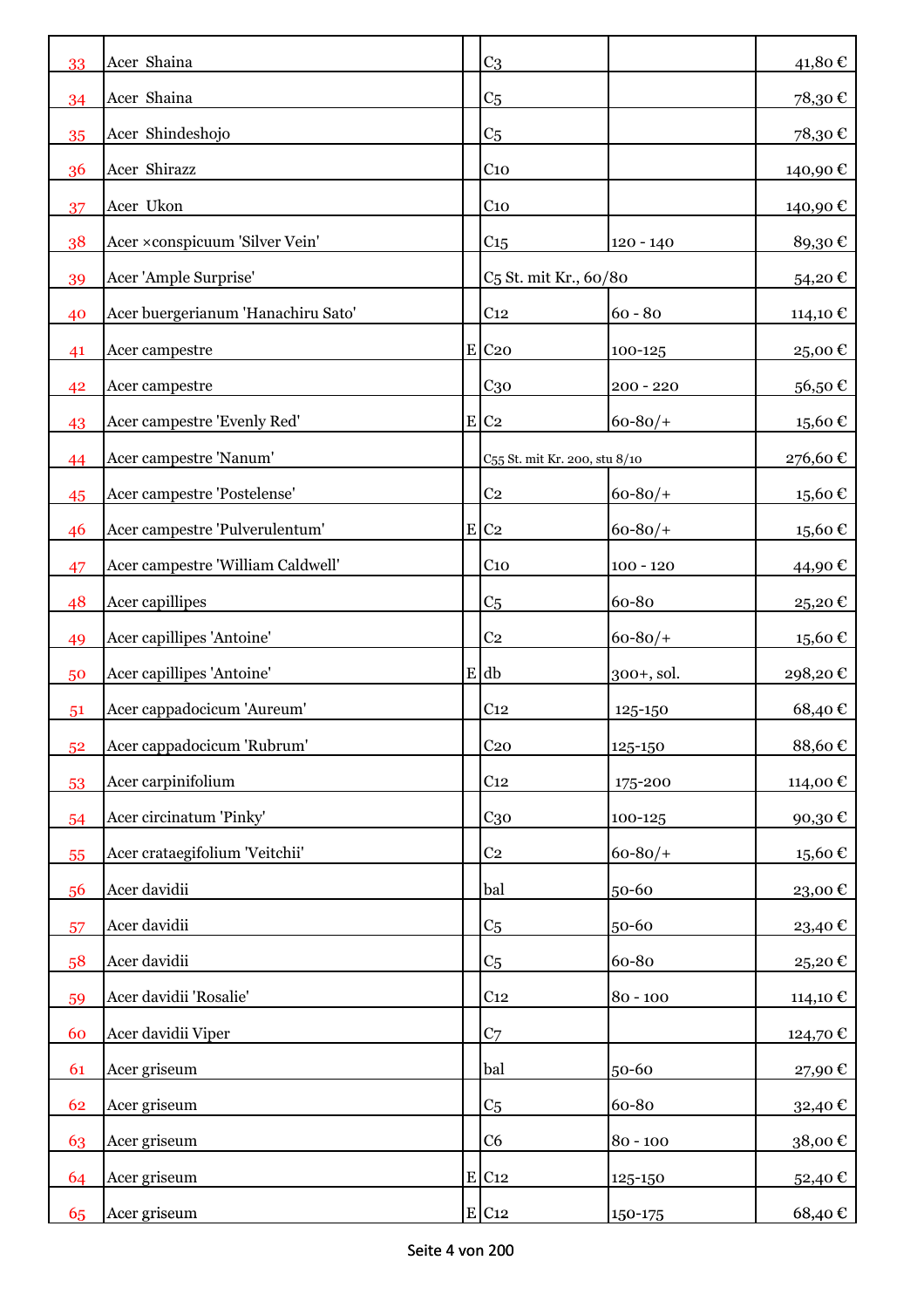| 66 | Acer griseum                        | C <sub>20</sub>            | 80-100 strauch  | 76,00€            |
|----|-------------------------------------|----------------------------|-----------------|-------------------|
| 67 | Acer griseum                        | C <sub>30</sub>            | 175-200 mehrtr. | 176,00 €          |
| 68 | Acer grosseri 'Leiden'              | $E$ C <sub>2</sub>         | $60 - 80/$      | 15,60€            |
| 69 | Acer heldreichii v. macropterum     | $E C_5$                    | $20 - 40/$      | 27,80€            |
| 70 | Acer japaponicum Aureum             | pot 9cm                    | klein           | 14,90 €           |
| 71 | Acer japonicum Aconitifolium        | C <sub>20</sub>            | 80-100 strauch  | 95,00€            |
| 72 | Acer japonicum 'Aconitifolium'      | C <sub>5</sub>             | 40-60           | 39,20€            |
| 73 | Acer japonicum 'Aconitifolium'      | $C$ 7,5                    | 60-80           | 88,60€            |
| 74 | Acer japonicum 'Vitifolium'         | $E C_5$                    | 40-50           | 39,20€            |
| 75 | Acer japonicum 'Vitifolium'         | E/C7,5                     | 60-80           | 88,60€            |
| 76 | Acer negundo 'Aureomarginatum'      | C <sub>10</sub>            | $140 - 160$     | 28,20€            |
| 77 | Acer negundo 'Tadeusz Szymanowski'  | C <sub>5</sub> St. mit Kr. | $80 - 100$      | 24,20€            |
| 78 | Acer negundo 'Variegatum'           | C <sub>10</sub>            | $80 - 100$      | 28,20€            |
| 79 | Acer negundo 'Winter Lightening'    | C <sub>5</sub>             | $80 - 100$      | 21,90€            |
| 80 | Acer negundo 'Winter Lightening'    | $C$ 7,5                    | 120 - 140       | 26,50€            |
| 81 | Acer negundo 'Winter Lightening'    | C <sub>45</sub>            | 240 - 260       | 89,30€            |
| 82 | Acer obtusifolium                   | C <sub>3</sub>             | $40 - 60/$      | 16,20€            |
| 83 | Acer palmatum                       | C <sub>3,6</sub>           | 50-60           | 11,90 €           |
| 84 | Acer palmatum                       | C <sub>12</sub>            | 100-125         | 36,80€            |
| 85 | Acer palmatum 'Aka-shigitatsu-sawa' | C <sub>12</sub>            | $60 - 80$       | 126,80€           |
| 86 | Acer palmatum 'Aka-shigitatsu-sawa' | C20 St. mit Kr. 120        |                 | 201,70€           |
| 87 | Acer palmatum Arakawa               | pot 9cm                    | klein           | 14,90 €           |
| 88 | Acer palmatum Arakawa               | C <sub>5</sub>             | 50-60           | 43,20€            |
| 89 | Acer palmatum Atropurpureum         | E C20                      | 125-150 strauch | 95,00 $\mathbb C$ |
| 90 | Acer palmatum 'Atropurpureum'       | E/C <sub>7,5</sub>         | 60-80           | 68,40€            |
| 91 | Acer palmatum 'Beni Musume'         | C <sub>5</sub>             | 30-40           | 39,20€            |
| 92 | Acer palmatum 'Beni Musume'         | E C12                      | 80-100          | 114,00 €          |
| 93 | Acer palmatum 'Beni Musume'         | E C <sub>35</sub>          | 150-175         | 190,00€           |
| 94 | Acer palmatum 'Beni Shi En'         | C <sub>5</sub>             | 50-60           | 39,20€            |
| 95 | Acer palmatum 'Beni Shichi Henge'   | C <sub>5</sub>             | 30-40           | 39,20€            |
| 96 | Acer palmatum 'Beni Shichi Henge'   | $C$ 7,5                    | 40-60           | 88,60€            |
| 97 | Acer palmatum 'Beni Shichi Henge'   | $E$ C <sub>12</sub>        | 80-100          | 114,00 €          |
| 98 | Acer palmatum 'Beni Shichi Henge'   | E C <sub>20</sub>          | 100-125         | 114,00 €          |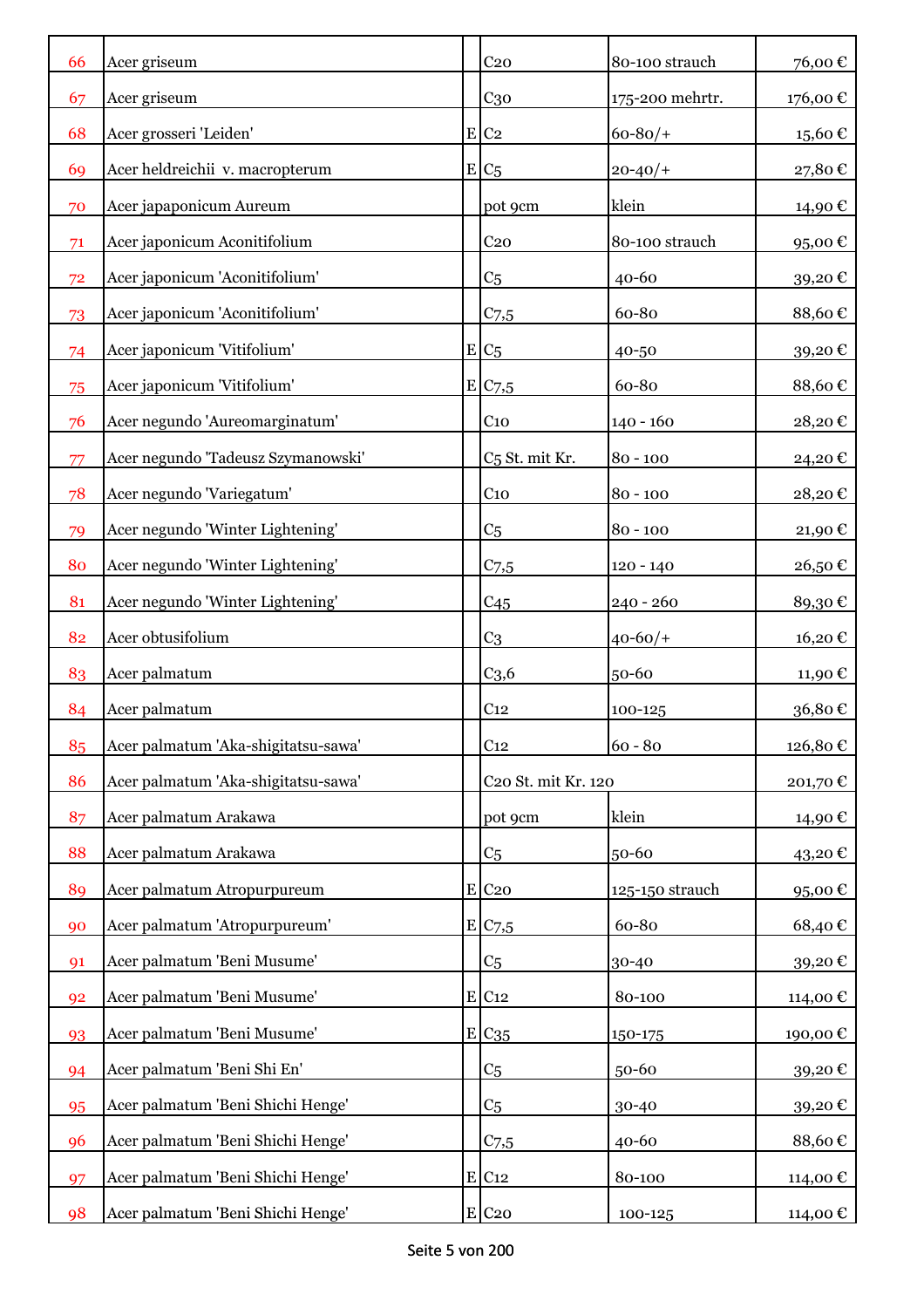| 99         | Acer palmatum 'Beni-shichi-henge' | C <sub>12</sub>         | $80 - 100$      | 126,80€      |
|------------|-----------------------------------|-------------------------|-----------------|--------------|
| 100        | Acer palmatum 'Beni-shichi-henge' | C <sub>15</sub>         | $100 - 120$     | 190,10€      |
| <b>101</b> | Acer palmatum Bi Hoo              | C <sub>20</sub>         | 125-150 strauch | 95,00€       |
| 102        | Acer palmatum 'Bloodgood'         | C <sub>12</sub>         | $40 - 60$       | 79,50€       |
| 103        | Acer palmatum 'Bloodgood'         | C <sub>5</sub> 50-60 cm |                 | 96,50€       |
| 104        | Acer palmatum 'Bloodgood'         | C <sub>5</sub>          | $50 - 60$       | 106,60€      |
| 105        | Acer palmatum 'Bloodgood'         | C <sub>12</sub>         | $100 - 120$     | 126,80€      |
| 106        | Acer palmatum 'Bloodgood'         | C <sub>20</sub>         | 100-125         | 146,00€      |
| 107        | Acer palmatum 'Burgundy Lace'     | C <sub>5</sub>          | 40-50           | 39,20€       |
| 108        | Acer palmatum 'Burgundy Lace'     | E C7,5                  | $40 - 60$       | 68,40€       |
| 109        | Acer palmatum 'Butterfly'         | C <sub>5</sub>          | 30-50           | 39,20€       |
| 110        | Acer palmatum 'Butterfly'         | E C35                   | 80-100          | 240,00€      |
| 111        | Acer palmatum 'Celebration'       | $C_{30}$                | 100-125         | 90,30€       |
| 112        | Acer palmatum 'Cherries Jubilee'  | $C_{30}$                | 100-125         | 90,30€       |
| 113        | Acer palmatum 'Coral Pink'        | $E/C_5$                 | 30-50           | 39,20€       |
| 114        | Acer palmatum 'Crimson Princess'  | C <sub>30</sub>         | $80 - 100$      | 161,30€      |
| 115        | Acer palmatum 'Crimson Princess'  | C12 St. mit Kr. 120     |                 | 201,70 €     |
| <b>116</b> | Acer palmatum 'Crimson Queen'     | C <sub>12</sub>         | 90 stam         | $105{,}00$ € |
| 117        | Acer palmatum 'Cupid'             | C <sub>30</sub>         | 100-125         | 90,30€       |
| 118        | Acer palmatum Dissectum           | pot 9cm                 | klein           | 14,90€       |
| 119        | Acer palmatum Dissectum           | C <sub>20</sub>         | 60-70 strauch   | 95,00€       |
| 120        | Acer palmatum Dissectum           | $E C_{50}$              | 80-100 strauch  | 238,00€      |
| 121        | Acer palmatum 'Dissectum'         | $E_{C5}$                | 30-50           | 39,20€       |
| 122        | Acer palmatum 'Dissectum'         | C <sub>12</sub>         | $80/+$          | 63,00€       |
| 123        | Acer palmatum 'Dissectum'         | E/C <sub>7,5</sub>      | 50-60           | 88,60€       |
| 124        | Acer palmatum 'Dissectum'         | C <sub>5</sub> 50-60 cm |                 | 96,50€       |
| 125        | Acer palmatum 'Dissectum'         | C <sub>7,5</sub>        | 60-80           | 114,00€      |
| 126        | Acer palmatum 'Dissectum'         | C <sub>12</sub>         | 60-80           | 146,00€      |
| 127        | Acer palmatum 'Dissectum'         | $C_{20}$                | 80-100          | 190,00€      |
| 128        | Acer palmatum 'Dissectum'         | C10 80-100 cm.          |                 | 203,70€      |
| 129        | Acer palmatum 'Dissectum'         | $E C_{35}$              | 100-125         | 240,00€      |
| 130        | Acer palmatum 'Dissectum Virdis'  | C <sub>5</sub>          | $50 - 60$       | 106,60€      |
| 131        | Acer palmatum 'Dragon Master'     | C <sub>2</sub>          | 40-50           | 13,70 €      |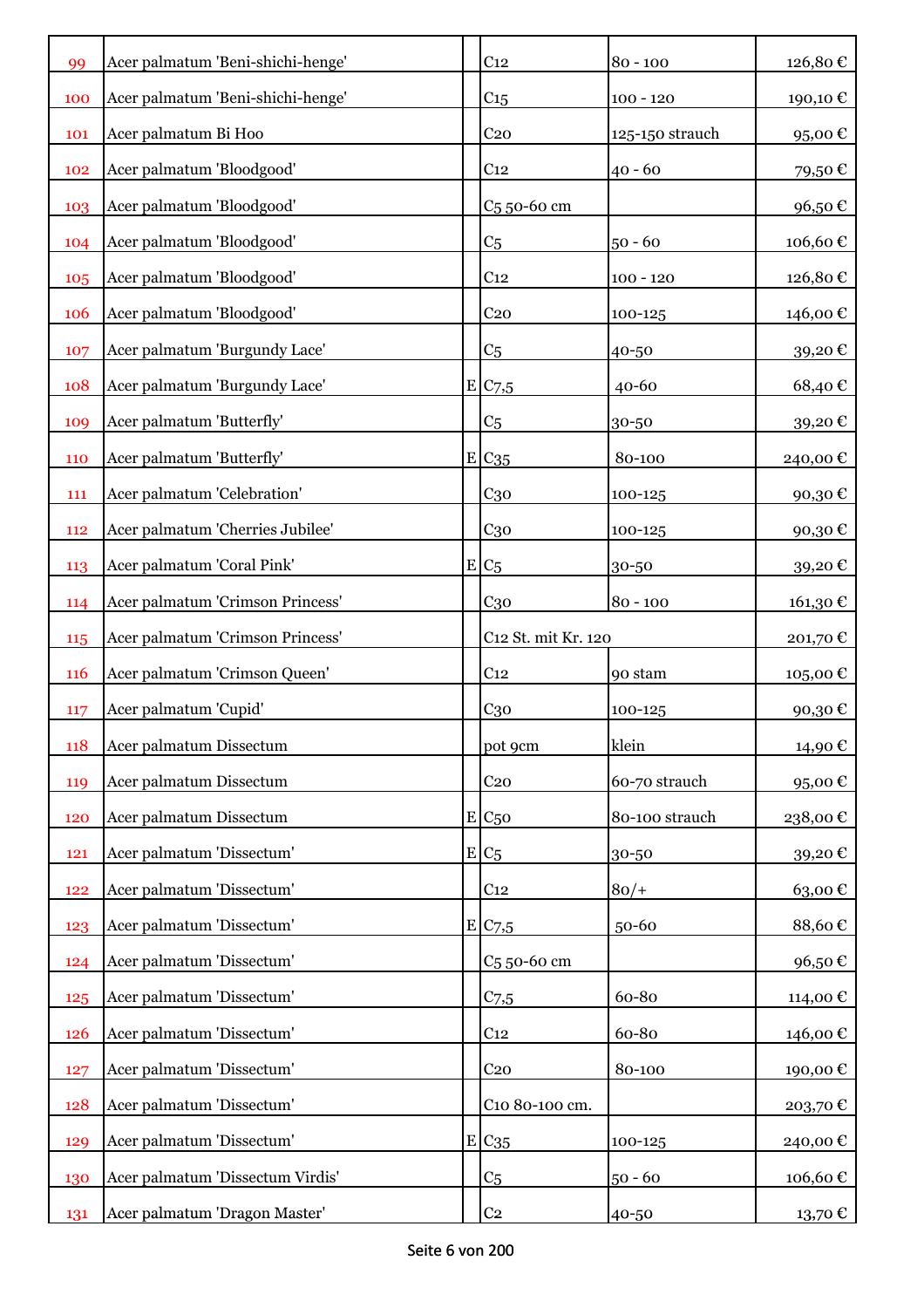| 132 | Acer palmatum 'Eimini'            |           | C <sub>5</sub>                  | 30-40           | 39,20€   |
|-----|-----------------------------------|-----------|---------------------------------|-----------------|----------|
| 133 | Acer palmatum 'Eimini'            |           | E/C <sub>7,5</sub>              | 60-80           | 88,60€   |
| 134 | Acer palmatum 'Elegans'           |           | C <sub>9</sub>                  | $80 - 100$      | 114,10 € |
| 135 | Acer palmatum 'Emerald Isle'      |           | C <sub>30</sub>                 | 80-100          | 90,30€   |
| 136 | Acer palmatum 'Emerald Lace'      |           | C <sub>3</sub>                  | 50-60           | 22,20€   |
| 137 | Acer palmatum 'Emerald Lace'      |           | C <sub>5</sub>                  | 40-60           | 39,20€   |
| 138 | Acer palmatum 'Emerald Lace'      |           | $E$ C <sub>12</sub>             | 100-125         | 114,00 € |
| 139 | Acer palmatum 'Emerald Lace'      |           | $E C_{35}$                      | 80-100          | 190,00€  |
| 140 | Acer palmatum 'Firecracker'       |           | C10 80-100 cm.                  |                 | 218,30€  |
| 141 | Acer palmatum 'Fireglow'          |           | C <sub>9</sub>                  | $40 - 60$       | 79,50€   |
| 142 | Acer palmatum 'Flavescens'        |           | C <sub>20</sub>                 | $140 - 160$     | 218,90€  |
| 143 | Acer palmatum 'Garnet'            |           | $C5$ 50-60                      |                 | 96,50€   |
| 144 | Acer palmatum 'Garnet'            |           | C <sub>15</sub> St. mit Kr. 120 |                 | 201,70€  |
| 145 | Acer palmatum 'Garnet'            |           | C <sub>12</sub>                 | $90 - 120$      | 218,90€  |
| 146 | Acer palmatum Going Green         |           | C <sub>3</sub>                  | 50-60           | 22,20€   |
| 147 | Acer palmatum Going Green         |           | C <sub>20</sub>                 | 100-125 strauch | 95,00€   |
| 148 | Acer palmatum 'Golden Falls'      |           | C <sub>30</sub>                 | 80-100          | 90,30€   |
| 149 | Acer palmatum 'Hana Matoi'        |           | $C$ 7,5                         | 50-60           | 88,60€   |
| 150 | Acer palmatum 'Higasayama'        | ${\bf E}$ | C <sub>12</sub>                 | 80-100          | 114,00 € |
| 151 | Acer palmatum 'Hubb's Red Willow' |           | C <sub>30</sub>                 | 100-125         | 90,30€   |
| 152 | Acer palmatum 'Inaba-shidare'     |           | C <sub>20</sub>                 | 60-70 strauch   | 95,00€   |
| 153 | Acer palmatum 'Inaba-shidare'     |           | $C_{30}$                        | $100 - 120$     | 184,40 € |
| 154 | Acer palmatum 'Inaba-shidare'     |           | $C_{35}$                        | 100-125         | 190,00€  |
| 155 | Acer palmatum 'Inaba-shidare'     |           | C <sub>15</sub>                 | $100 - 120$     | 190,10 € |
| 156 | Acer palmatum 'Inaba-shidare'     |           | C <sub>15</sub> St. mit Kr. 120 |                 | 201,70€  |
| 157 | Acer palmatum 'Inaba-shidare'     |           | C <sub>40</sub>                 | 80-100 strauch  | 238,00€  |
| 158 | Acer palmatum 'Inaba-shidare'     |           | $E C_{50}$                      | 80-100 strauch  | 314,00€  |
| 159 | Acer palmatum 'Inaba-shidare'     |           | $C_{30}$                        | halbst.         | 336,00€  |
| 160 | Acer palmatum 'Jane'              |           | C <sub>5</sub>                  | 40-60           | 39,20€   |
| 161 | Acer palmatum 'Jane'              |           | $E$ C <sub>20</sub>             | 100-125         | 146,00€  |
| 162 | Acer palmatum 'Jane'              |           | E/C35                           | 125-150         | 146,00 € |
| 163 | Acer palmatum 'Japanese Sunrise'  |           | C <sub>5</sub>                  | 60-80           | 39,20€   |
| 164 | Acer palmatum Jerre Schwartz      |           | C <sub>20</sub>                 | 100-125 strauch | 95,00€   |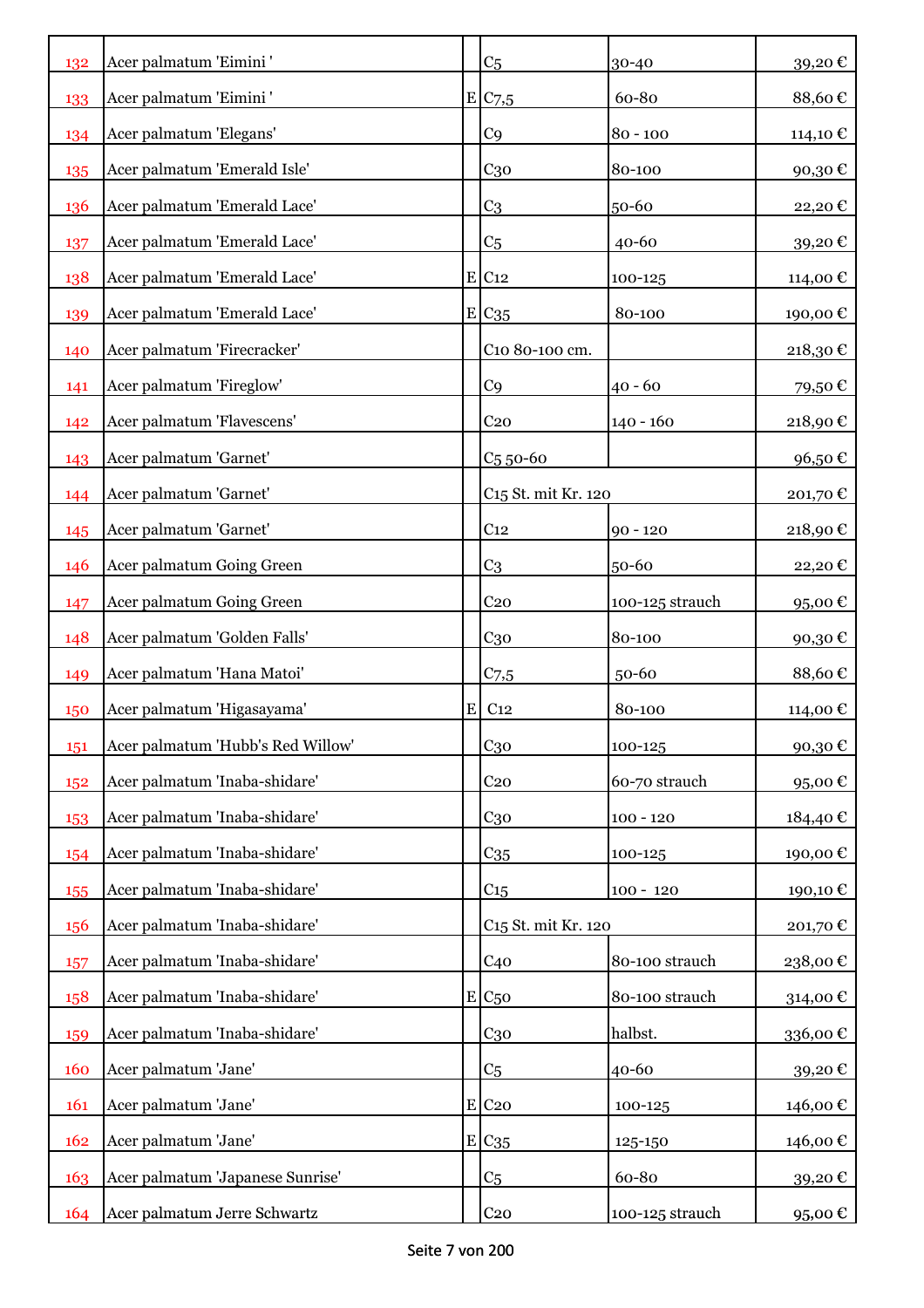| 165 | Acer p.'Kagiri-nishiki' (syn. 'Roseomargina) |    | C <sub>30</sub>                 | $120 - 140$    | 218,90€  |
|-----|----------------------------------------------|----|---------------------------------|----------------|----------|
| 166 | Acer palmatum 'Kamagata'                     |    | C <sub>5</sub>                  | 20-30          | 39,20€   |
| 167 | Acer palmatum 'Katsura'                      |    | $E C_5$                         | $40 - 60$      | 39,20€   |
| 168 | Acer palmatum 'Kiyohime'                     |    | $E C_5$                         | 30-40          | 39,20€   |
| 169 | Acer palmatum 'Koto no Ito'                  |    | C <sub>5</sub>                  | 50-60          | 39,20€   |
| 170 | Acer palmatum 'Koto no Ito'                  |    | E/C7,5                          | 60-80          | 88,60€   |
| 171 | Acer palmatum 'Koto no Ito'                  |    | C <sub>12</sub>                 | 80-100         | 114,00€  |
| 172 | Acer palmatum 'le Try Anne-Elisabeth'        |    | C <sub>5</sub>                  | $40 - 60$      | 52,40€   |
| 173 | Acer palmatum 'Little Princess'              |    | $E C_5$                         | $40 - 60$      | 39,20€   |
| 174 | Acer palmatum 'Momoire-koyasan'              |    | C <sub>9</sub>                  | $80 - 100$     | 114,10 € |
| 175 | Acer palmatum Orange Dream                   |    | pot 9cm                         | klein          | 14,90 €  |
| 176 | Acer palmatum Orange Dream                   |    | C <sub>20</sub>                 | 80-100 strauch | 95,00€   |
| 177 | Acer palmatum 'Orange Dream'                 |    | $E/C_5$                         | 30-50          | 39,20€   |
| 178 | Acer palmatum 'Orangeola'                    |    | C <sub>12</sub>                 | $60 - 80$      | 126,80€  |
| 179 | Acer palmatum 'Orangeola'                    |    | C20 St. mit Kr.                 | 160            | 276,60€  |
| 180 | Acer palmatum 'Ornatum'                      |    | $E C_5$                         | 40-50          | 39,20€   |
| 181 | Acer palmatum Ornatum                        |    | pot 9cm                         | klein          | 14,90 €  |
| 182 | Acer palmatum 'Osakazuki'                    |    | C <sub>5</sub>                  | 30-50          | 39,20€   |
| 183 | Acer palmatum 'Osakazuki'                    |    | C <sub>12</sub>                 | $80/+$         | 63,00€   |
| 184 | Acer palmatum 'Osakazuki'                    |    | C <sub>9</sub>                  | $40 - 60$      | 79,50€   |
| 185 | Acer palmatum 'Osakazuki'                    |    | E M                             | 80-100         | 88,60€   |
| 186 | Acer palmatum 'Osakazuki'                    |    | C <sub>15</sub>                 | $100/+$        | 99,80€   |
| 187 | Acer palmatum 'Palmatifidum'                 |    | C <sub>12</sub>                 | $60 - 80$      | 126,80€  |
| 188 | Acer palmatum 'Peachesnd Cream'              |    | C <sub>15</sub> St. mit Kr. 120 |                | 201,70€  |
| 189 | Acer palmatum 'Peve Cameleon'                |    | $E C_5$                         | 60-80          | 52,40€   |
| 190 | Acer palmatum 'Peve Cameleon'                | ΕI | C <sub>12</sub>                 | 100-125        | 114,00€  |
| 191 | Acer palmatum 'Phoenix'                      |    | C <sub>5</sub>                  | 40-60          | 39,20€   |
| 192 | Acer palmatum 'Pixie'                        |    | C <sub>15</sub> St. mit Kr. 70  |                | 138,30€  |
| 193 | Acer palmatum 'Red Cloud'                    |    | C <sub>5</sub>                  | 50-60          | 39,20€   |
| 194 | Acer palmatum 'Red Emperor'                  |    | C9                              | $40 - 60$      | 56,50€   |
| 195 | Acer palmatum 'Reticulatum Purple'           |    | C <sub>9</sub>                  | $60 - 80$      | 114,10 € |
| 196 | Acer palmatum 'Rhode Island Red'             |    | $C_{30}$                        | 50-60          | 90,30€   |
| 197 | Acer palmatum 'Roseo Marginatum'             |    | C15                             | $60 - 80$      | 146,90 € |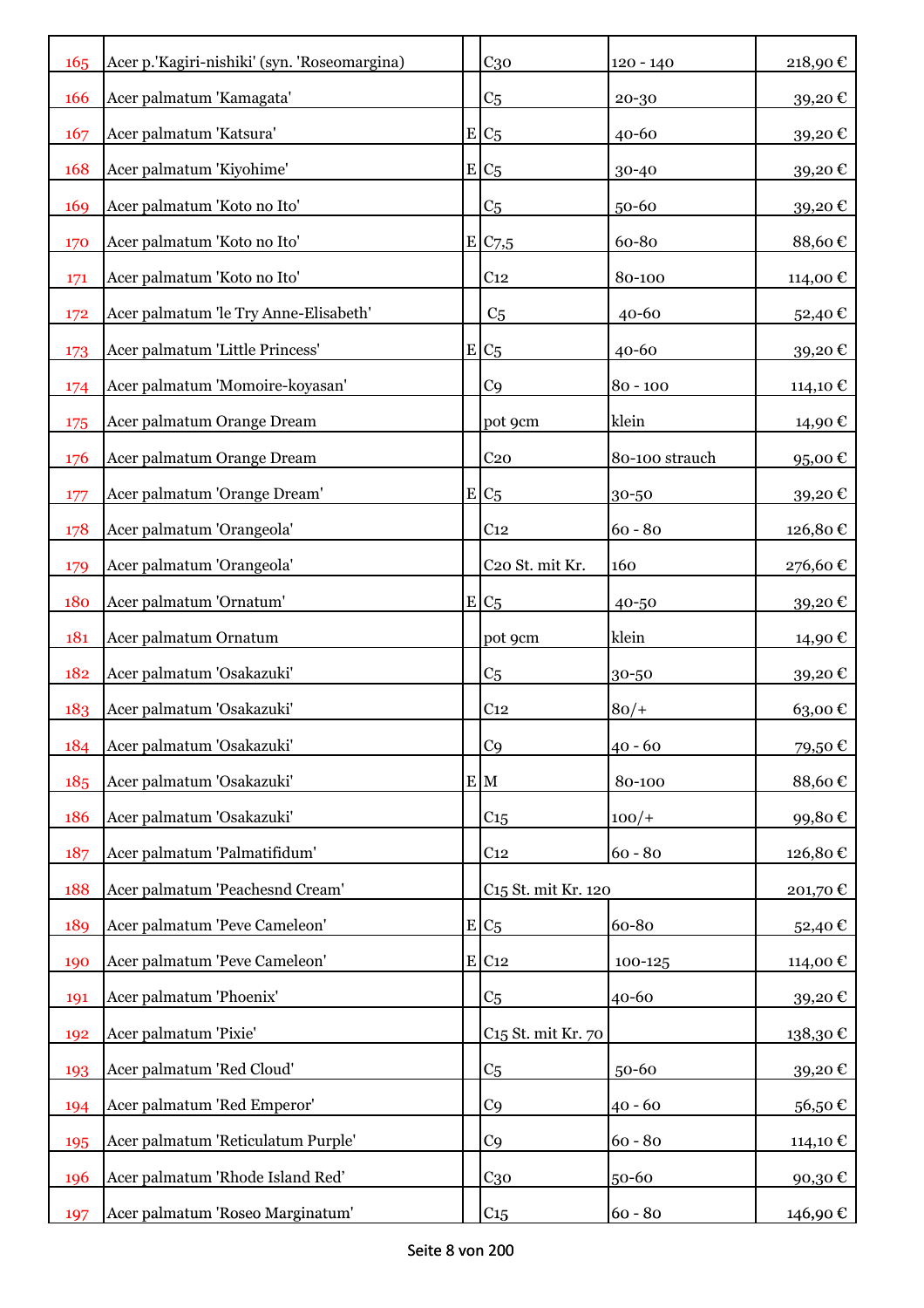| 198        | Acer palmatum Sangokaku         |   | C <sub>20</sub>             | 100-125 strauch | 95,00€  |
|------------|---------------------------------|---|-----------------------------|-----------------|---------|
| 199        | Acer palmatum 'Sangokaku'       |   | C <sub>12</sub>             | $80/+$          | 68,30€  |
| 200        | Acer palmatum 'Sangokaku'       | E | C <sub>20</sub>             | 150-175         | 190,00€ |
| 201        | Acer palmatum 'Sawa chidori'    |   | $C_{7,5}$                   | 60-80           | 88,60€  |
| 202        | Acer palmatum 'Sawa chidori'    |   | $E$ C <sub>20</sub>         | 125-150         | 190,00€ |
| 203        | Acer palmatum 'Seiryu'          |   | C <sub>15</sub>             | $100/+$         | 99,80€  |
| 204        | Acer palmatum 'Seiryu'          |   | C15                         | $60 - 80$       | 126,80€ |
| 205        | Acer palmatum 'Sekimori'        |   | C <sub>5</sub>              | $40 - 60$       | 39,20€  |
| <b>206</b> | Acer palmatum 'Sekimori'        |   | E/C7,5                      | 60-80           | 88,60€  |
| 207        | Acer palmatum 'Sekimori'        |   | E C12                       | 80-100          | 114,00€ |
| 208        | Acer palmatum 'Sekimori'        |   | $E$ C <sub>20</sub>         | 125-150         | 190,00€ |
| 209        | Acer palmatum 'Shaina'          |   | C <sub>12</sub>             | 90 stam         | 105,00€ |
| 210        | Acer palmatum 'Shidava Gold'    |   | C <sub>15</sub>             | $60 - 80$       | 126,80€ |
| 211        | Acer palmatum Shin-Deshojo      |   | C <sub>9</sub>              | $40 - 60$       | 79,50€  |
| 212        | Acer palmatum Shin-Deshojo      |   | C <sub>20</sub>             | 60-80 strauch   | 95,00€  |
| 213        | Acer palmatum 'Shin-nyo'        |   | C <sub>5</sub>              | 40-50           | 39,20€  |
| 214        | Acer palmatum 'Shinobuga Oka'   |   | C <sub>5</sub>              | 30-40           | 39,20€  |
| 215        | Acer palmatum 'Shinobuga Oka'   |   | $C$ 7,5                     | 50-60           | 88,60€  |
| 216        | Acer palmatum 'Shiraname'       |   | C <sub>30</sub>             | 80-100          | 90,30€  |
| 217        | Acer palmatum 'Shirazz'         |   | C <sub>9</sub>              | $40 - 60$       | 56,50€  |
| 218        | Acer palmatum 'Shirazz'         |   | C <sub>20</sub>             | $90 - 120$      | 190,10€ |
| 219        | Acer palmatum 'Shirazz'         |   | C <sub>15</sub> St. mit Kr. | 120             | 201,70€ |
| 220        | Acer palmatum Shishigashira     |   | C <sub>5</sub>              | 30-40           | 43,20€  |
| 221        | Acer palmatum 'Shishigashira'   | E | C <sub>5</sub>              | 30-50           | 39,20€  |
| 222        | Acer palmatum 'Shishigashira'   |   | C <sub>5</sub>              | $40/+$          | 44,10 € |
| 223        | Acer palmatum 'Shishigashira'   |   | C <sub>12</sub>             | $40 - 60$       | 114,10€ |
| 224        | Acer palmatum 'Shishigashira'   |   | C12 St. mit Kr. 60-80       |                 | 149,80€ |
| 225        | Acer palmatum 'Sir Damon'       |   | $C_{30}$                    | 100-125         | 90,30€  |
| 226        | Acer palmatum 'Skeeter's Broom' |   | C <sub>20</sub>             | 100-125 strauch | 95,00€  |
| 227        | Acer palmatum 'Skeeter's Broom' |   | C <sub>5</sub>              | $60 - 80$       | 96,90€  |
| 228        | Acer palmatum 'Skeeter's Broom' | E | $C_{30}$                    | 150-175 strauch | 148,00€ |
| 229        | Acer palmatum 'Skeeter's Broom' | E | C <sub>50</sub>             | 125-150 strauch | 167,00€ |
| 230        | Acer palmatum 'Skeeter's Broom' |   | C <sub>18</sub>             | $120 - 140$     | 249,80€ |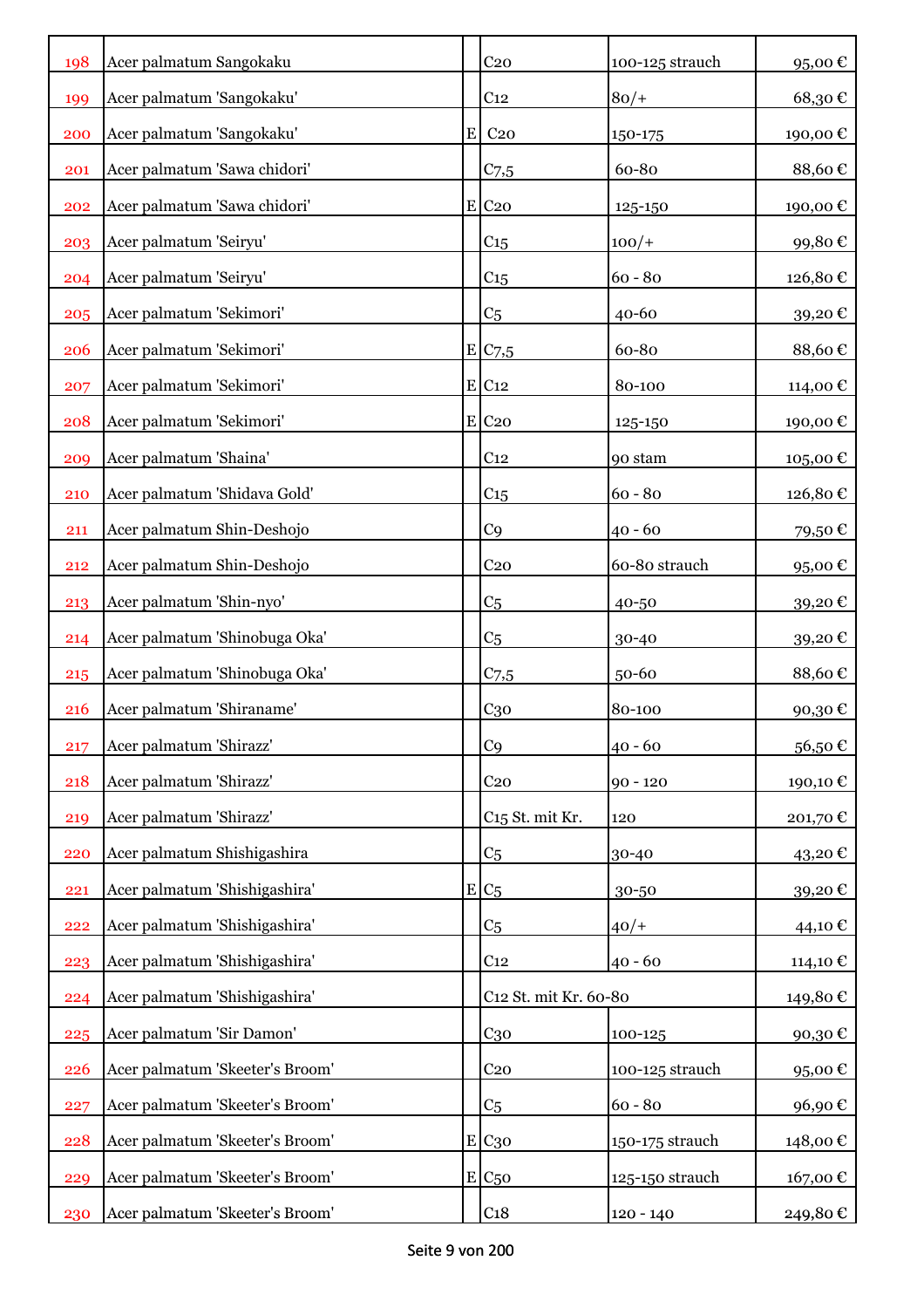| 231 | Acer palmatum 'Skeeter's Broom'            | C <sub>25</sub>                     | $140 - 160$        | 332,20 $\mathcal C$ |
|-----|--------------------------------------------|-------------------------------------|--------------------|---------------------|
| 232 | Acer palmatum 'Soma no Kawa'               | C <sub>5</sub>                      | 30-50              | 39,20€              |
| 233 | Acer palmatum 'Soma no Kawa'               | $E$ C <sub>12</sub>                 | 80-100             | 114,00 €            |
| 234 | Acer palmatum 'Soma no Kawa'               | E C <sub>35</sub>                   | 150-175            | 240,00€             |
| 235 | Acer palmatum 'Sumi Nagashi'               | C <sub>20</sub>                     | $100 - 120$        | 190,10€             |
| 236 | Acer palmatum 'Summer Gold'                | C <sub>5</sub>                      | 40-60              | 39,20€              |
| 237 | Acer palmatum 'Tamukeyama'                 | C <sub>12</sub>                     | $80 - 100$         | 126,80€             |
| 238 | Acer palmatum 'Tamukeyama'                 | C <sub>15</sub> Oriental            | $80 - 100$         | 161,30€             |
| 239 | Acer palmatum 'Tamukeyama'                 | $C_{30}$                            | $100 - 120$        | 184,40€             |
| 240 | Acer palmatum 'Tamukeyama'                 | C <sub>20</sub> St. mit Kr. 160     |                    | 276,60€             |
| 241 | Acer palmatum Trompenburg                  | C <sub>20</sub>                     | 100-125 strauch    | 95,00€              |
| 242 | Acer palmatum 'Ueno-yama'                  | C15                                 | $80 - 100$         | 126,80€             |
| 243 | Acer palmatum var. matsumurae              | C <sub>5</sub>                      | 40-60              | 39,20€              |
| 244 | Acer palmatum var. matsumurae              | $E$ C <sub>7</sub> ,5               | 60-80              | 88,60€              |
| 245 | Acer palmatum var. matsumurae              | $E$ C <sub>20</sub>                 | 125-150            | 146,00 €            |
| 246 | Acer palmatum 'Villa Taranto'              | C <sub>12</sub>                     | $80 - 100$         | 126,80€             |
| 247 | Acer palmatum 'Villa Taranto'              | C <sub>30</sub>                     | $180 - 200$        | 334,20€             |
| 248 | Acer palmatum 'Virdis'                     | $C_{15}$                            | $100 - 120$        | 112,40 €            |
| 249 | Acer palmatum 'Viridis'                    | C15                                 | $80 - 100$         | 190,10€             |
| 250 | Acer palmatum 'Viridis'                    | C <sub>15</sub> St. mit Kr. 90      |                    | 201,70€             |
| 251 | Acer palmatum 'Wilson's Pink Dwarf'        | C <sub>15</sub> St. mit Kr. 70      |                    | 138,30€             |
| 252 | Acer palmatum 'Winter Flame'               | $E/C_5$                             | 30-50              | 39,20€              |
| 253 | Acer palmatum 'Yana Gawa'                  | C5                                  | 30-40              | 39,20€              |
| 254 | Acer palmatum 'Yana Gawa'                  | C <sub>20</sub>                     | 60-80              | 114,00€             |
| 255 | Acer palmatum Yugure                       | C <sub>5</sub>                      | 50-60              | 43,20€              |
| 256 | Acer pectinatum Sirene                     | C <sub>5</sub>                      | 50-60              | 43,20€              |
| 257 | Acer pennsylvanicum                        | C6                                  | $80 - 100$         | 25,30€              |
| 258 | Acer pensylvanicum                         | C <sub>2</sub>                      | $60 - 80/$         | 13,80€              |
| 259 | Acer pensylvanicum                         | C <sub>5</sub>                      | 60-80              | 25,20€              |
| 260 | Acer pentaphyllum                          | C <sub>15</sub> St. mit Kr. 200/220 |                    | 70,30€              |
| 261 | Acer platanoides 'Beskid' (syn. 'Marylka') | C <sub>5</sub>                      | $140 - 160$        | 56,50€              |
| 262 | Acer platanoides 'Beskid' (syn. 'Marylka') | C12 St. mit Kr. 120-140             |                    | 56,50€              |
| 263 | Acer platanoides Brilliantissimum          | $E C_{50}$                          | stu 10-12, sth 180 | 152,00 €            |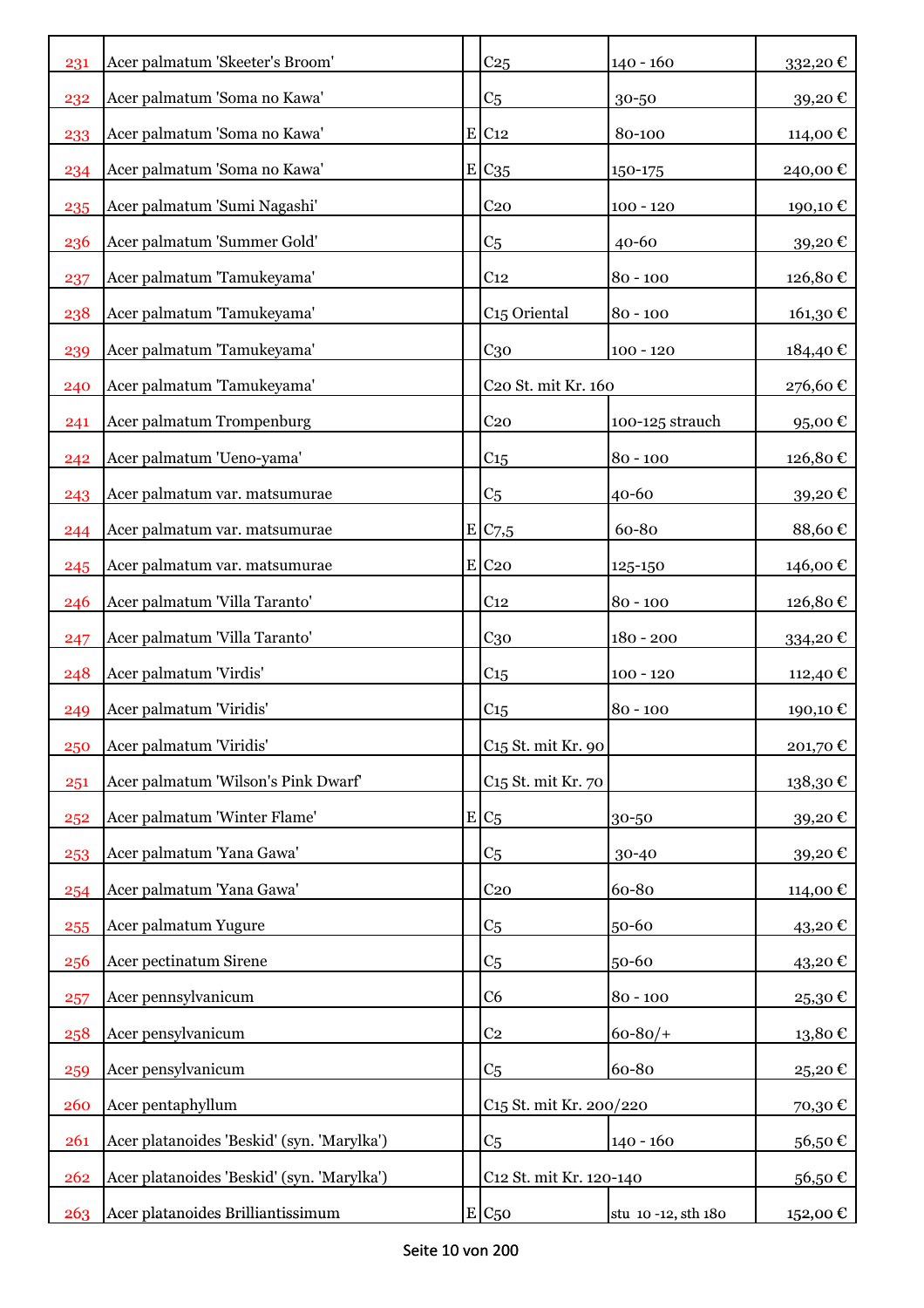| 264 | Acer platanoides 'Charles Joly'         | C12 St. mit Kr. 120-140             |                                   | 50,70€  |
|-----|-----------------------------------------|-------------------------------------|-----------------------------------|---------|
|     | Acer platanoides 'Crimson King'         |                                     |                                   |         |
| 265 |                                         | $C_{7,5}$                           | $100 - 120$                       | 41,50€  |
| 266 | Acer platanoides Crimson Sentry         | $E_{C50}$                           | hs, stu 10-12                     | 152,00€ |
| 267 | Acer platanoides Crimson Sentry         | $E$ C <sub>50</sub>                 | hs, stu 12-14                     | 157,00€ |
| 268 | Acer platanoides Crimson Sentry         | E/C <sub>50</sub>                   | hs, stu 14-16                     | 181,00€ |
| 269 | Acer platanoides 'Globosum'             | C45 St. mit Kr. 200, stu 8/10       |                                   | 126,80€ |
| 270 | Acer platanoides 'Globosum'             | C70 St. mit Kr. 200, stu 12/14      |                                   | 276,60€ |
| 271 | Acer platanoides 'Globosum Select'      | C <sub>20</sub> St. mit Kr. 140-160 |                                   | 56,50€  |
| 272 | Acer platanoides 'Globosum Select'      | C30 St. mit Kr. 140-160             |                                   | 68,00€  |
| 273 | Acer platanoides 'Krupa'                | C <sub>5</sub>                      | $60 - 80$                         | 43,20€  |
| 274 | Acer platanoides 'Laciniatum'           | C10 St. mit Kr. 100-120             |                                   | 50,70€  |
| 275 | Acer platanoides 'Lorbergii'            | C <sub>5</sub>                      | $120 - 140$                       | 41,50€  |
| 276 | Acer platanoides 'Lorbergii'            | C12 St. mit Kr. 14d 140 - 160       |                                   | 54,20€  |
| 277 | Acer platanoides 'Maculatum'            | C12 St. mit Kr. 120120 - 140        |                                   | 50,70€  |
| 278 | Acer platanoides 'Marit'                | $C_{7,5}$                           | 30-40                             | 37,60€  |
| 279 | Acer platanoides 'Novush'               |                                     | C <sub>5</sub> St. mit Kr. 80-100 |         |
| 280 | Acer platanoides 'Oregon Pride'         | C12 St. mit Kr. 120-140             |                                   | 50,70€  |
| 281 | Acer platanoides 'Oregon's Pride'       | $C_{7,5}$                           | 120 - 140                         | 43,20€  |
| 282 | Acer platanoides 'Paldiski'             | C12 St. mit Kr. 120-140             |                                   | 70,30€  |
| 283 | Acer platanoides 'Pyramidale Nanum'     | C10 St. mit Kr. 120-140             |                                   | 53,00€  |
| 284 | Acer platanoides 'Pyramidale Nanum'     | C <sub>12</sub> St. mit Kr. 140-160 |                                   | 56,50€  |
| 285 | Acer platanoides 'Stollii'              | C10 St. mit Kr. 160-180             |                                   | 54,20€  |
| 286 | Acer platanoides 'Tharandt'             | C12 St. mit Kr. 120-140             |                                   | 50,70€  |
| 287 | Acer platanoides 'Tharandt'             | C <sub>12</sub> St. mit Kr. 140-160 |                                   | 54,20€  |
| 288 | Acer platanoides 'Walderseei'           | C12 St. mit Kr. 140-160             |                                   | 54,20€  |
| 289 | Acer pseudoplatanus 'Corstorphinense'   | C <sub>5</sub>                      | $160 - 180$                       | 43,20€  |
| 290 | Acer pseudoplatanus 'Corstorphinense'   | C <sub>5</sub> St. mit Kr. 160-180  |                                   | 43,20€  |
| 291 | Acer ps. 'Foliis atropurpureis argenteo | C <sub>5</sub>                      | $100 - 120$                       | 43,20€  |
| 292 | Acer pseudoplatanus 'Hermitage'         | $C_{7,5}$                           | $80 - 100$                        | 48,40€  |
| 293 | Acer pseudoplatanus 'Hermitage'         | C7,5 St. mit Kr. 60-80              |                                   | 48,40€  |
| 294 | Acer pseudoplatanus 'Leopoldii'         | C <sub>20</sub>                     | $160 - 180$                       | 70,30€  |
| 295 | Acer pseudoplatanus 'Orlov'             | C7,5 St. mit Kr. 200-220            |                                   | 43,20€  |
| 296 | Acer pseudoplatanus 'Průhonice'         | C <sub>7,5</sub>                    | $80 - 100$                        | 33,40 € |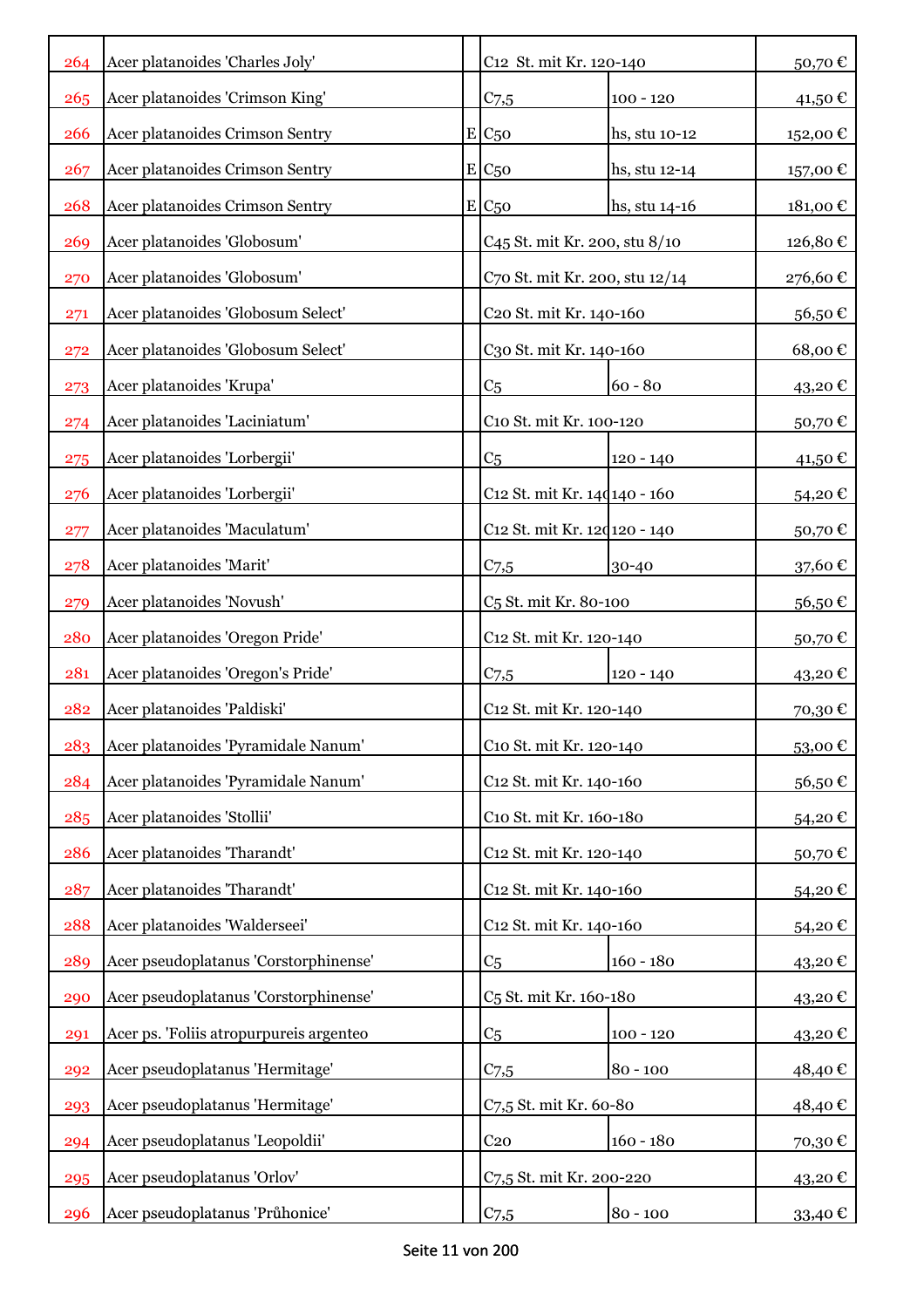| 297 | Acer pseudoplatanus 'Průhonice'     | C <sub>5</sub> St. mit Kr. 140-160 |                 | 44,90€  |
|-----|-------------------------------------|------------------------------------|-----------------|---------|
| 298 | Acer pseudoplatanus 'Sunshine'      | C7,5 St. mit Kr. 140-160           |                 | 43,20€  |
| 299 | Acer pseudoplatanus 'Zenith'        | C <sub>5</sub>                     | $100 - 120$     | 41,50 € |
| 300 | Acer pseudoplatanus 'Zenith''       | C <sub>7,5</sub>                   | $100 - 120$     | 41,50€  |
| 301 | Acer pseudosieboldianum ARCTIC JADE | C <sub>12</sub>                    | 100-125         | 63,00€  |
| 302 | Acer rubrum 'Sekka'                 | C <sub>5</sub>                     | $80 - 100$      | 39,20€  |
| 303 | Acer rufinerve                      | C <sub>15</sub>                    | $200 - 220$     | 50,70€  |
| 304 | Acer rufinerve 'Yellow Ribon'       | C <sub>2</sub>                     | $40 - 60/$      | 16,20€  |
| 305 | Acer saccharinum                    | $C_{7,5}$                          | $160 - 180$     | 20,20€  |
| 306 | Acer saccharum                      | $C$ 7,5                            | $120 - 140$     | 25,30€  |
| 307 | Acer saccharum 'Temple's Upright'   | $E C_3$                            | $15 - 30/$      | 16,20€  |
| 308 | Acer sempervirens                   | C <sub>2</sub>                     | $30 - 50/$ +    | 16,20€  |
| 309 | Acer sempervirens                   | C <sub>3</sub>                     | $40 - 60/$      | 18,40€  |
| 310 | Acer sempervirens                   | E C7                               | $80 - 100/$     | 32,40€  |
| 311 | Acer shirasawanum 'Aureum'          | $E C_5$                            | 30-40           | 39,20€  |
| 312 | Acer shirasawanum 'Aureum'          | C <sub>12</sub>                    | $80 - 100$      | 126,80€ |
| 313 | Acer shirasawanum 'Autumn Moon'     | C <sub>9</sub>                     | $30 - 40$       | 79,50€  |
| 314 | Acer shirasawanum 'Autumn Moon'     | C <sub>12</sub>                    | $60 - 80$       | 126,80€ |
| 315 | Acer shirasawanum Jordan            | C <sub>20</sub>                    | 100-125 strauch | 104,00€ |
| 316 | Acer shirasawanum 'Jordan'          | C <sub>5</sub>                     | $60 - 80$       | 100,80€ |
| 317 | Acer tataricum ginnala              | C <sub>20</sub>                    | 100-125         | 32,00€  |
| 318 | Acer tataricum ginnala              | C <sub>20</sub>                    | 125-150         | 39,00€  |
| 319 | Acer tegmentosum                    | C <sub>2</sub>                     | $40 - 60/$      | 16,20€  |
| 320 | Acer tegmentosum                    | E db                               | hs, stu 14-16   | 187,20€ |
| 321 | Acer tegmentosum                    | E db                               | hs, stu 16-18   | 254,20€ |
| 322 | Acer triflorum                      | C <sub>3</sub>                     | $40 - 60/$      | 15,00€  |
| 323 | Acer triflorum                      | E C7,5                             | 60-80           | 39,20€  |
| 324 | Acer triflorum                      | E C12                              | 125-150         | 68,40€  |
| 325 | Acer triflorum                      | C <sub>10</sub>                    | hs, stu 8-10    | 143,00€ |
| 326 | Acer triflorum                      | C <sub>50</sub>                    | hs, stu 10-12   | 181,00€ |
| 327 | Acer truncatum 'Akikaze-nishiki'    | C <sub>5</sub> St. mit Kr. 100-120 |                 | 43,20€  |
| 328 | Acer truncatum 'Shune-nishiki'      | C <sub>5</sub> St. mit Kr. 100-120 |                 | 43,20€  |
| 329 | Acer truncatum 'Shune-nishiki'      | C10 St. mit Kr. 60-80              |                 | 50,70 € |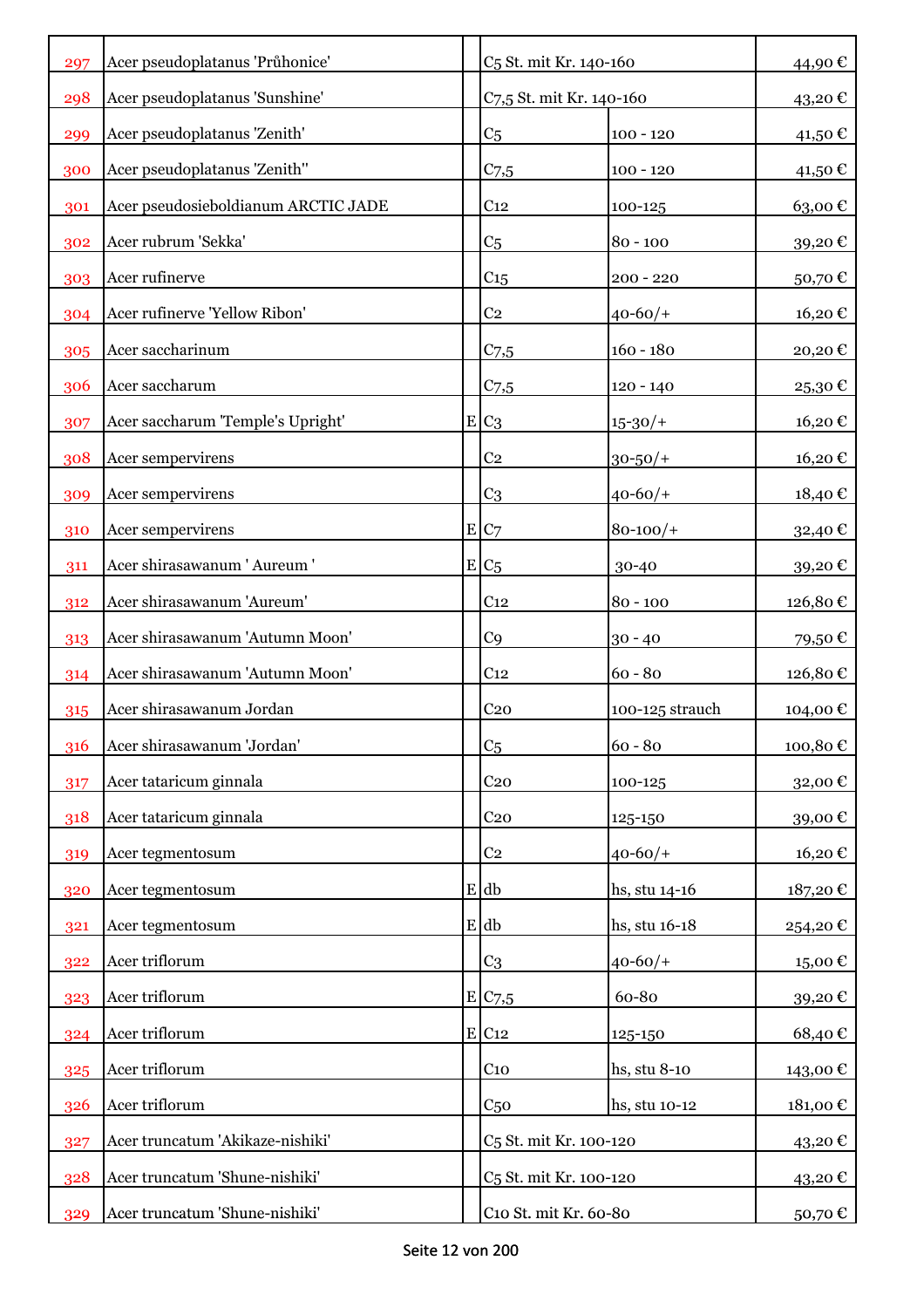| 330 | Acer x conspicuum 'Mozart'           | $E$ C <sub>2</sub>  | $60 - 80/$            | 16,20€      |
|-----|--------------------------------------|---------------------|-----------------------|-------------|
| 331 | Acer x conspicuum 'Mozart'           | C <sub>12</sub>     | 100-125               | 114,00 €    |
| 332 | Acer x conspicuum 'Phoenix'          | $E C_5$             | 80-100                | 52,40€      |
| 333 | Acer x conspicuum 'Phoenix'          | $E C$ 7             | 100-125               | 68,40€      |
| 334 | Acer x conspicuum Silver Cardinal    | C <sub>2</sub>      | $40 - 60/$            | 17,40 €     |
| 335 | Acer x conspicuum Silver Cardinal    | C <sub>5</sub>      | klein                 | 39,60€      |
| 336 | Acer x conspicuum Silver Cardinal    | C <sub>12</sub>     | 80-100                | 88,60€      |
| 337 | Acer x conspicuum Silver Vein        | C <sub>5</sub>      | 50-60                 | 39,60€      |
| 338 | Acer x conspicuum Silver Vein        | C <sub>5</sub>      | 60-80                 | $43,20$ €   |
| 339 | Acer x pseudosieboldianum Artic Jade | C <sub>30</sub>     | 175-200 strauch       | 124,00 €    |
| 340 | Acer x pseudosieboldianum North Wind | C <sub>30</sub>     | 175-200 strauch       | 124,00 €    |
| 341 | Actinidia arguta 'Issai'             | C <sub>2</sub>      | hoch 80-100           | 11,60 €     |
| 342 | Actinidia deliciosa                  | C <sub>18</sub>     | (männl.)              | 102,90€     |
| 343 | Actinidia deliciosa 'Atlas'          | C <sub>2</sub>      | hoch 80-100 (männl.)  | 11,60 €     |
| 344 | Actinidia deliciosa 'Boskoop'        | C <sub>2</sub>      | hoch 80-100 (männl.+v | 11,60 €     |
| 345 | Actinidia deliciosa 'Hayward'        | C <sub>2</sub>      | hoch 80-100 (weibl.)  | 11,60 €     |
| 346 | Actinidia kolomikta                  | C <sub>2</sub>      | hoch 80-100           | 12,90 €     |
| 347 | Actinidia kolomikta                  | C <sub>20</sub>     | 200-250 1Stab         | 50,00€      |
| 348 | Aesculus x marylandica               | C <sub>5</sub>      | $120 - 140$           | 33,40€      |
| 349 | Aesculus x marylandica               | $C_{7,5}$           | 140 - 160             | 43,20€      |
| 350 | Aesculus x marylandica               | C <sub>20</sub>     | $120 - 140$           | 43,20€      |
| 351 | Aesculus assamica                    | C <sub>2</sub>      | $20/-$                | 25,65€      |
| 352 | Aesculus assamica                    | $E C_5$             | 30/40                 | 47,50€      |
| 353 | Aesculus assamica                    | C <sub>10</sub>     | 150/175               | 123,50€     |
| 354 | Aesculus assamica                    | $C_{10}$            | 175/200               | 142,50€     |
| 355 | Aesculus assamica                    | $E$ C <sub>10</sub> | 200/225               | 161,50€     |
| 356 | Aesculus californica 'Spring Joy'    | C <sub>2</sub>      | 30/40                 | $31,35 \in$ |
| 357 | Aesculus californica 'Spring Joy'    | $E$ C <sub>10</sub> | 150/175               | 114,00 €    |
| 358 | Aesculus chinensis                   | C <sub>5</sub>      | $40 - 60$             | 33,40€      |
| 359 | Aesculus chinensis                   | $C_{7,5}$           | $60 - 80$             | 36,90€      |
| 360 | Aesculus chinensis                   | C <sub>2</sub>      | 50/60                 | 38,00€      |
| 361 | Aesculus chinensis                   | C <sub>20</sub>     | $180 - 200$           | 56,50€      |
| 362 | Aesculus chinensis                   | $E C_5$             | 100/125               | 76,00 €     |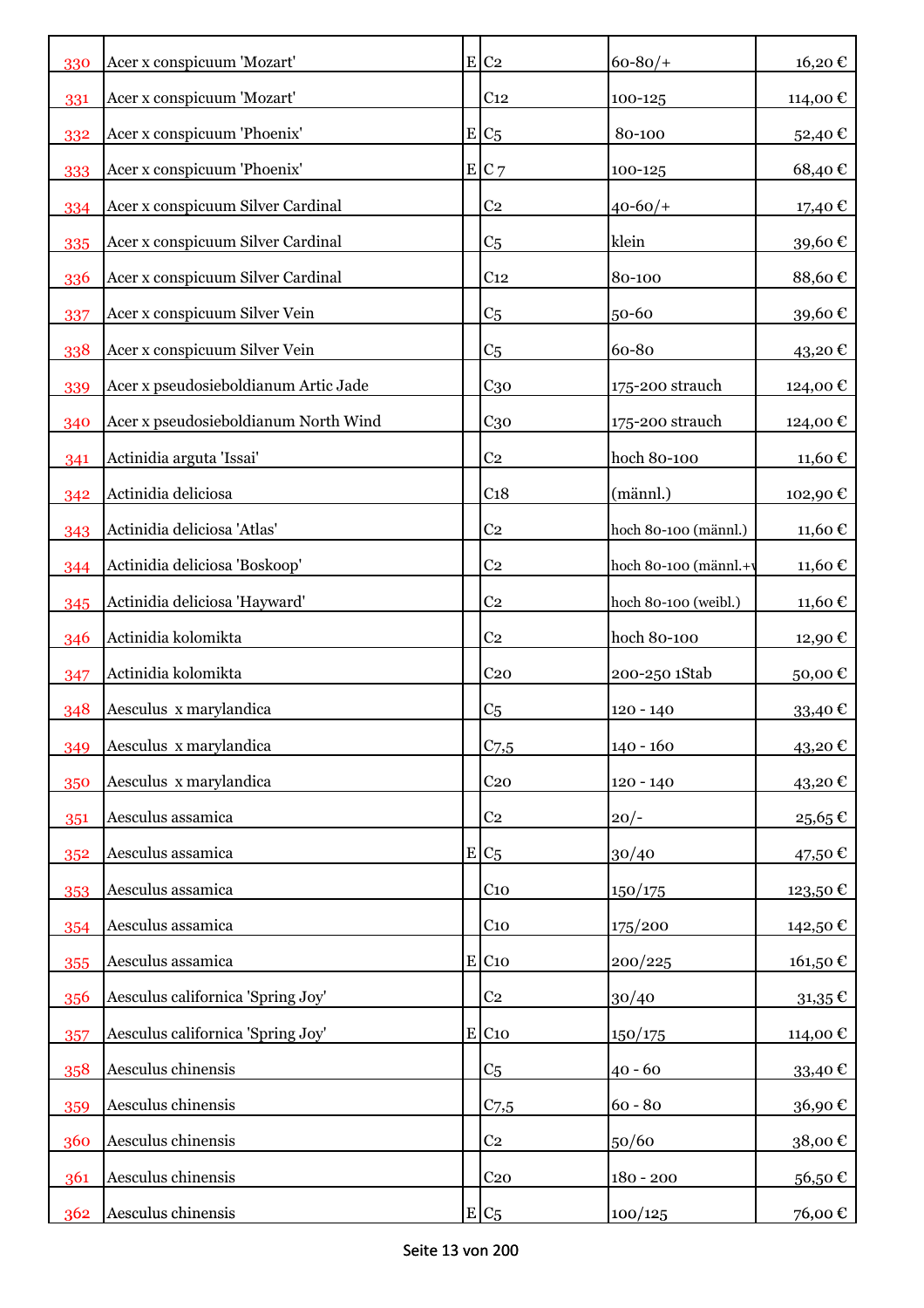| 363 | Aesculus chinensis            |           | $E$ db                              | hs, stu 12-14    | 104,00€     |
|-----|-------------------------------|-----------|-------------------------------------|------------------|-------------|
| 364 | Aesculus 'Chocolate Autumn'   |           | $E C_3$                             | $30 - 50/$       | 23,20€      |
| 365 | Aesculus 'Chocolate Autumn'   |           | C <sub>10</sub>                     | 150/175          | 85,50€      |
| 366 | Aesculus 'Chocolate Autumn'   |           | C <sub>10</sub>                     | 175/200          | 114,00€     |
| 367 | Aesculus 'Chocolate Autumn'   |           | E C30                               | hs, stu 8-10     | 120,20€     |
| 368 | Aesculus 'Digitata'           |           | C <sub>5</sub>                      | $40 - 60$        | 30,00€      |
| 369 | Aesculus 'Digitata'           |           | C <sub>7,5</sub>                    | $160 - 180$      | 43,20€      |
| 370 | Aesculus flava                |           | C <sub>3</sub>                      | $20 - 40/$       | 15,00€      |
| 371 | Aesculus flava                |           | $E C_3$                             | $40 - 60/$ +     | 17,40 €     |
| 372 | Aesculus flava                |           | C <sub>5</sub>                      | $100 - 120$      | 25,30€      |
| 373 | Aesculus flava                |           | C20 St. mit Kr. 100-120             |                  | 56,50€      |
| 374 | Aesculus flava 'Burning Gold' |           | C <sub>20</sub> St. mit Kr. 140-160 |                  | 56,50€      |
| 375 | Aesculus flava f. vestita     |           | C <sub>3</sub>                      | $20 - 40/$       | 17,40 €     |
| 376 | Aesculus flava f. vestita     |           | E db                                | $hs, 20-25$      | 335,00€     |
| 377 | Aesculus flava f. vestita     |           | E db                                | $\{hs, 25\}$ -30 | 485,20€     |
| 378 | Aesculus flava vestita NAKB   |           | C <sub>3</sub>                      | $15 - 40/$       | 14,60€      |
| 379 | Aesculus flava vestita NAKB   |           | C <sub>30</sub>                     | $200/+$          | 81,00€      |
| 380 | Aesculus flava vestita NAKB   |           | C <sub>30</sub>                     | hs,              | 120,20€     |
| 381 | Aesculus flava vestita NAKB   |           | E sol.                              | $250/+$          | 277,20€     |
| 382 | Aesculus flava vestita NAKB   |           | $E$ db                              | hs, stu 18-20    | 298,20€     |
| 383 | Aesculus flava vestita NAKB   |           | E db                                | hs, 20-25        | 335,00€     |
| 384 | Aesculus flava vestita NAKB   |           | sol.                                | $400/+$          | 508,20€     |
| 385 | Aesculus glabra               |           | C <sub>2</sub>                      | $50/-$           | $31,35 \in$ |
| 386 | Aesculus glabra               |           | E C <sub>30</sub>                   | $150/+$          | 81,00€      |
| 387 | Aesculus glabra               |           | E sol.                              | $200/+$          | 203,20€     |
| 388 | Aesculus glabra               |           | $E$ db                              | hs, stu 16-18    | 217,20€     |
| 389 | Aesculus glabra               |           | E sol.                              | $250/+$          | 242,60€     |
| 390 | Aesculus glabra 'April Wine'  |           | C <sub>3</sub>                      | $15 - 40/$       | 15,00€      |
| 391 | Aesculus glabra 'April Wine'  |           | $E C_3$                             | $40 - 60/$       | 17,40 €     |
| 392 | Aesculus glabra 'Herkenrode'  |           | C <sub>5</sub>                      | $80 - 100$       | 30,00€      |
| 393 | Aesculus glabra 'Herkenrode'  |           | $C$ 7,5                             | $80 - 100$       | 30,00€      |
| 394 | Aesculus glabra 'Herkenrode'  |           | E C <sub>30</sub>                   | $150/+$          | 81,00€      |
| 395 | Aesculus glabra 'Herkenrode'  | ${\bf E}$ |                                     | hs, stu 10-12    | 83,20€      |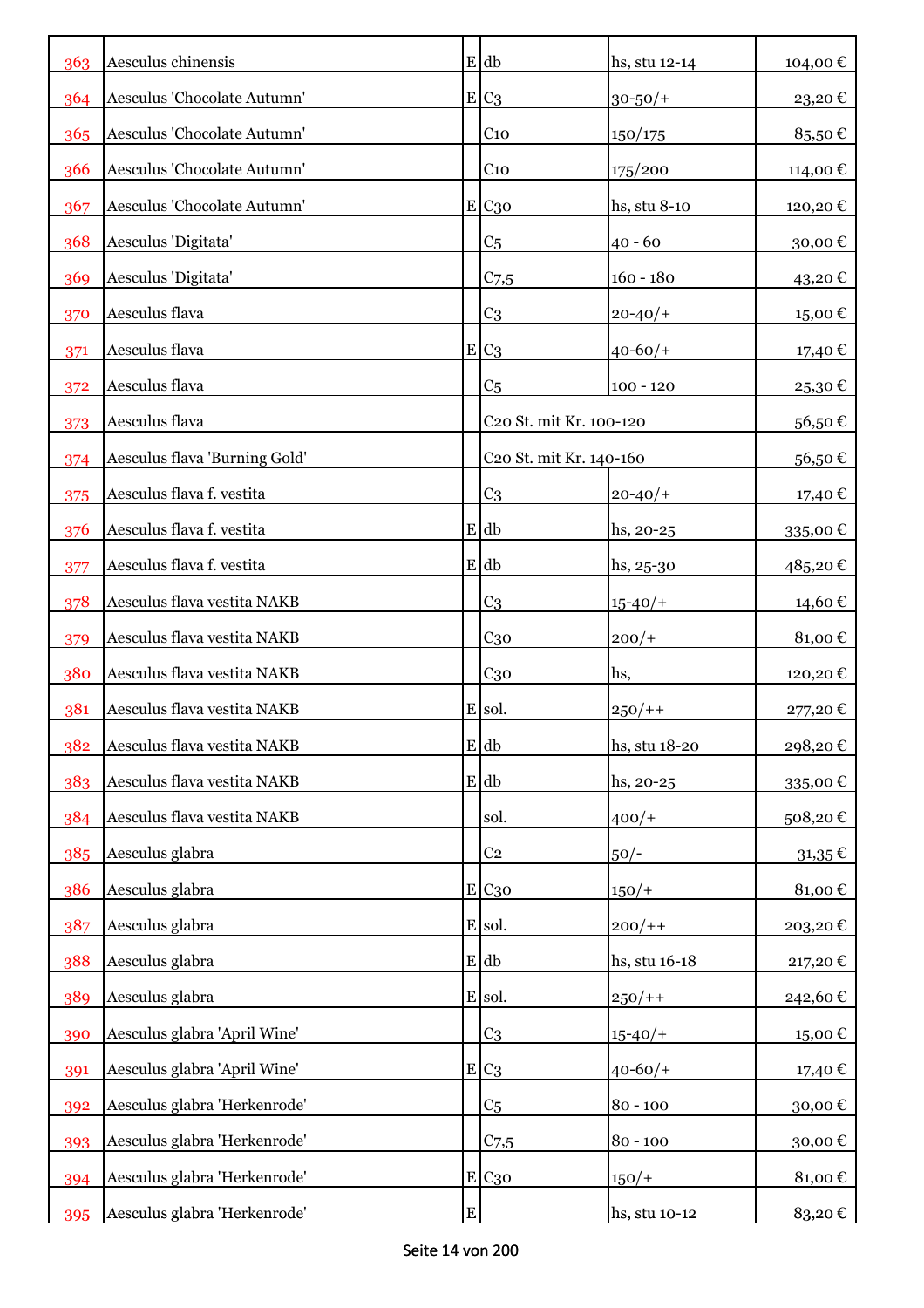| 396 | Aesculus glabra 'Herkenrode'           | E         |                                     | hs, stu 12-14 | 104,00 €    |
|-----|----------------------------------------|-----------|-------------------------------------|---------------|-------------|
| 397 | Aesculus glabra 'Herkenrode'           |           |                                     | hs, stu 14-16 | 187,20€     |
| 398 | Aesculus glabra 'October Red'          |           | C20 St. mit Kr. 100-120             |               | 44,90€      |
| 399 | Aesculus glabra 'October Red'          |           | E db                                | hs, stu 12-14 | 146,00€     |
| 400 | Aesculus glabra 'October Red'          |           | E db                                | hs, stu 14-16 | 188,80€     |
| 401 | Aesculus glabra 'October Red'          |           | E db                                | hs, stu 16-18 | 217,20€     |
| 402 | Aesculus glabra 'Sofia'                |           | C <sub>5</sub>                      | $140 - 160$   | 30,00€      |
| 403 | Aesculus glabra 'Sofia'                |           | C <sub>30</sub>                     | $260 - 280$   | 138,30€     |
| 404 | Aesculus glabra var. arguta            |           | $E$ C <sub>2</sub>                  | $40/-$        | $31,35 \in$ |
| 405 | Aesculus glabra var. arguta            | ${\bf E}$ |                                     | $200/+$       | 69,40€      |
| 406 | Aesculus glabra var. arguta            | ${\bf E}$ |                                     | $250/+$       | 87,80€      |
| 407 | Aesculus glaucescens (x)               |           | C <sub>5</sub>                      | $120 - 140$   | 30,00€      |
| 408 | Aesculus glaucescens x                 |           | C20 St. mit Kr. 100-120             |               | 28,80€      |
| 409 | Aesculus hemiacantha x                 |           | $C$ 7,5                             | $80 - 100$    | 33,40 €     |
| 410 | Aesculus hemiacantha x                 |           | C <sub>5</sub>                      | $140 - 160$   | 33,40 €     |
| 411 | Aesculus hippocastanum 'Memmingeri'    |           | C <sub>5</sub>                      | $140 - 160$   | 33,40 €     |
| 412 | Aesculus hippocastanum 'Monstrosa'     |           | C <sub>9</sub>                      | $40 - 60$     | 70,30€      |
| 413 | Aesculus hippocastanum 'Monstrosa'     |           | C10 St. mit Kr. 80-100              |               | 83,60€      |
| 414 | Aesculus hippocastanum 'Pyramidalis'   |           | C <sub>5</sub>                      | $100 - 120$   | 33,40€      |
| 415 | Aesculus hippocastanum 'Umbraculifera' |           | C <sub>20</sub> St. mit Kr. 160-180 |               | 56,50€      |
| 416 | Aesculus hippocastanum 'Wisselink'     |           | C <sub>5</sub>                      | $100 - 120$   | 30,00€      |
| 417 | Aesculus hippocatanum 'Wisselink'      |           | E C <sub>30</sub>                   | 200-250+      | 81,00€      |
| 418 | Aesculus hippocatanum 'Wisselink'      | ${\bf E}$ |                                     | hs, stu 12-14 | 104,00 €    |
| 419 | Aesculus hippocatanum 'Wisselink'      |           | E db                                | hs, stu 14-16 | 194,40 €    |
| 420 | Aesculus hybrida (x)                   |           | C <sub>5</sub>                      | $80 - 100$    | 33,40 €     |
| 421 | Aesculus hybrida 'Stefan Włodarczyk'   |           | C <sub>5</sub>                      | $60 - 80$     | 27,70€      |
| 422 | Aesculus indica                        |           | C <sub>3</sub>                      | $30 - 60/$ +  | 15,00€      |
| 423 | Aesculus indica                        | ${\bf E}$ |                                     | $200/+$       | 37,00€      |
| 424 | Aesculus indica                        |           |                                     | $300/+$       | 55,40€      |
| 425 | Aesculus indica                        |           | E C30                               | $250/+$       | 74,00€      |
| 426 | Aesculus indica                        | ${\bf E}$ |                                     | hs, stu 8-10  | 81,00€      |
| 427 | Aesculus indica 'Sydney Pearce'        |           | C <sub>3</sub>                      |               | 15,60€      |
| 428 | Aesculus indica 'Sydney Pearce'        |           | C <sub>3</sub>                      | $40 - 60/$    | 19,60€      |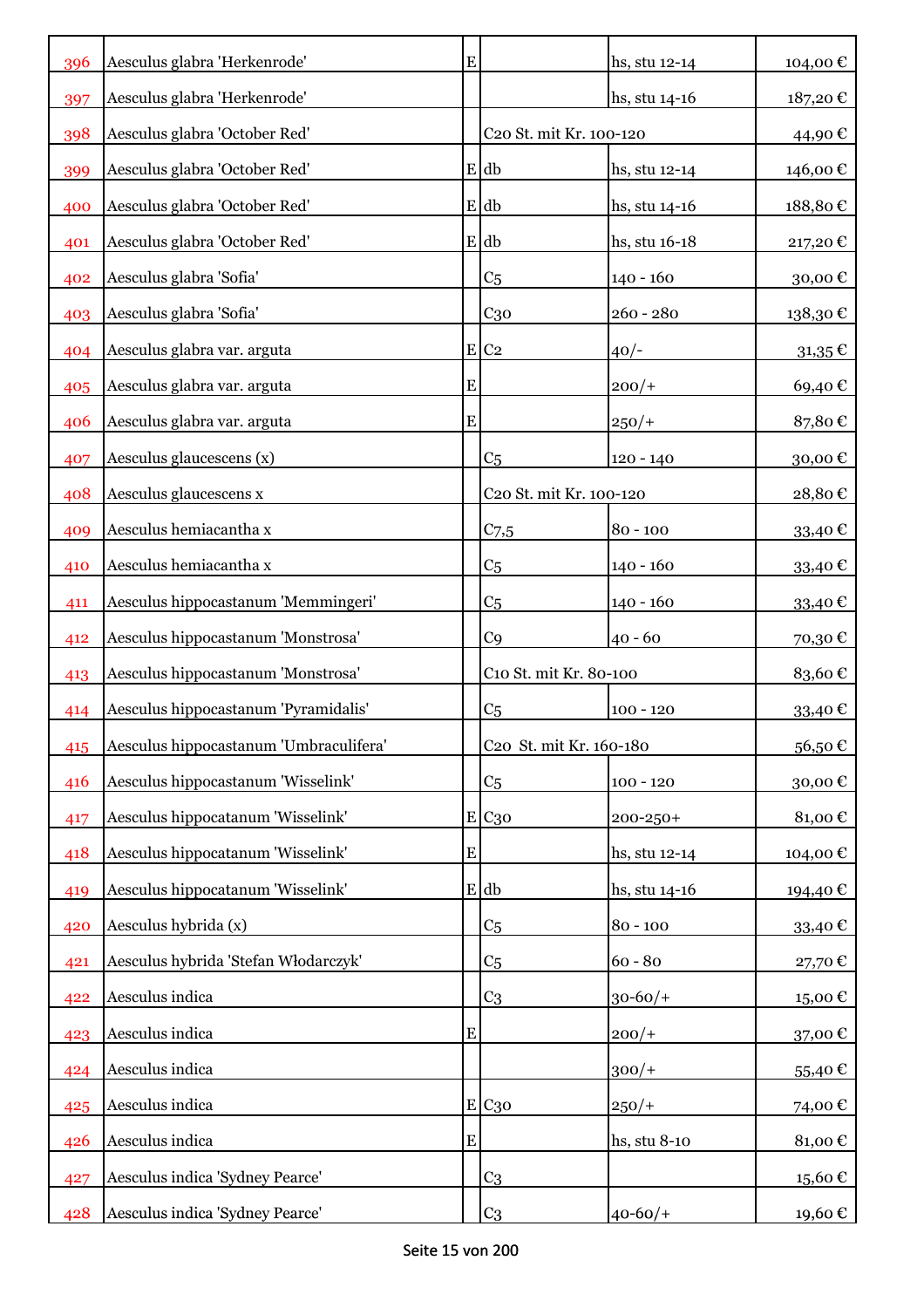| 429 | Aesculus indica 'Sydney Pearce'        |             | C <sub>10</sub>         | $60 - 90/$ +  | 41,60€      |
|-----|----------------------------------------|-------------|-------------------------|---------------|-------------|
| 430 | Aesculus indica 'Sydney Pearce'        |             | C <sub>10</sub>         | $80 - 125/$   | 55,40€      |
| 431 | Aesculus indica 'Sydney Pearce'        | E           |                         | hs, stu 12-14 | 105,20€     |
| 432 | Aesculus indica 'Sydney Pearce'        |             | E db                    | hs, stu 14-16 | 194,80€     |
| 433 | Aesculus indica 'Sydney Pearce'        |             | E db                    | hs, stu 16-18 | 224,20€     |
| 434 | Aesculus 'Laciniata'                   |             | $E C_5$                 | $50 - 80/$    | 19,60€      |
| 435 | Aesculus 'Laciniata'                   |             | C <sub>5</sub>          | $80 - 100$    | 30,00€      |
| 436 | Aesculus 'Laciniata'                   |             | E C10                   | $100 - 125 +$ | 32,40 €     |
| 437 | Aesculus 'Laciniata'                   |             | E C2                    | $40/-$        | $33,25 \in$ |
| 438 | Aesculus 'Laciniata'                   |             | $C$ 7,5                 | $80 - 100$    | 33,40 €     |
| 439 | Aesculus 'Laciniata'                   |             | $E C_5$                 | 60/80         | 47,50 €     |
| 440 | Aesculus 'Laciniata'                   |             | C <sub>70</sub>         | $200 - 220$   | 242,00€     |
| 441 | Aesculus missipiensis 'Sarg'           |             | C <sub>5</sub>          | $120 - 140$   | 33,40 €     |
| 442 | Aesculus mississipiensis               | E           |                         | hs, stu 12-14 | 104,00 €    |
| 443 | Aesculus mississipiensis               | E           |                         | hs, stu 14-16 | 192,20 €    |
| 444 | Aesculus mississipiensis               | E           |                         | hs, stu 16-18 | 221,80€     |
| 445 | Aesculus mutabilis (x) 'Induta'        |             | C20 St. mit Kr. 100-120 |               | 54,20€      |
| 446 | Aesculus mutabilis x 'Pendulifolia'    |             | C20 St. mit Kr. 120-140 |               | 39,20€      |
| 447 | Aesculus neglecta (x) 'Erythroblastos' |             | C <sub>5</sub>          | $60 - 80$     | 33,40€      |
| 448 | Aesculus neglecta (x) 'Erythroblastos' |             | $C$ 7,5                 | $60 - 80$     | 33,40€      |
| 449 | Aesculus neglecta 'Georgiana'          |             | $E C_5$                 | $125/-$       | 66,50€      |
| 450 | Aesculus neglecta x 'Autumn Fire'      |             | C <sub>5</sub>          | $60 - 80$     | 30,00€      |
| 451 | Aesculus parviflora                    | $\mathbf E$ | C <sub>5</sub>          | $40 - 60$     | 23,80€      |
| 452 | Aesculus parviflora                    |             | C15                     | 80-100        | 49,40€      |
| 453 | Aesculus parviflora                    |             | $E$ C <sub>12</sub>     | 80-100        | 52,40€      |
| 454 | Aesculus parviflora                    |             | C <sub>20</sub>         | $150/+$       | 52,50€      |
| 455 | Aesculus parviflora                    |             | C <sub>25</sub>         | $125/+$       | 52,50€      |
| 456 | Aesculus parviflora                    |             | $C_{35}$                | 125-150       | 78,80€      |
| 457 | Aesculus parviflora                    |             | C <sub>70</sub>         | 150-175       | 245,70€     |
| 458 | Aesculus pavia 'Atrosanguinea'         |             | C <sub>3</sub>          |               | 15,60€      |
| 459 | Aesculus pavia 'Atrosanguinea'         | E           |                         | $250/+$       | 62,40€      |
| 460 | Aesculus pavia 'Atrosanguinea'         | E           |                         | hs, stu 8-10  | 79,80€      |
| 461 | Aesculus pavia 'Atrosanguinea'         |             |                         | hs, stu 10-12 | 87,60 €     |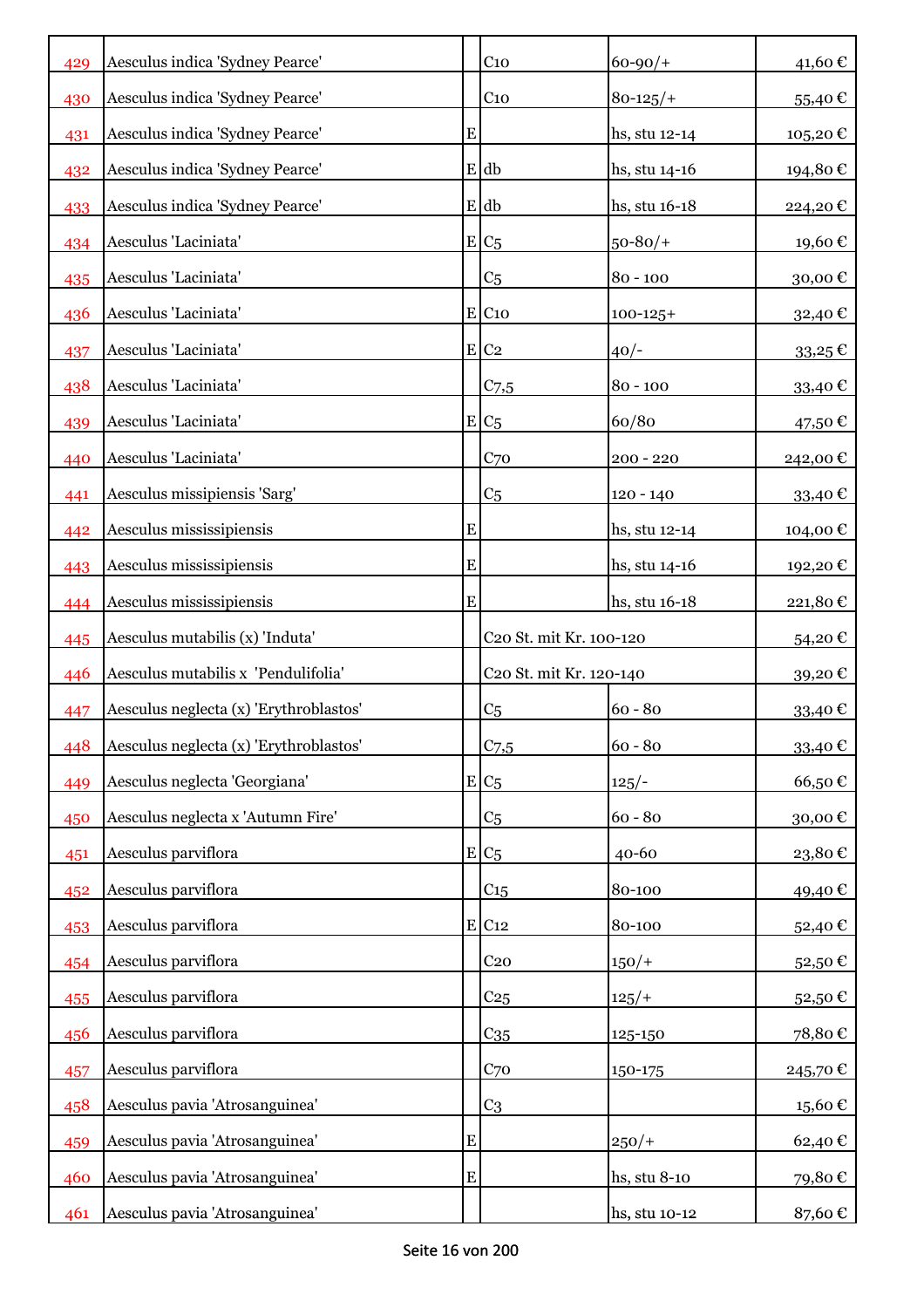| 462 | Aesculus pavia 'Atrosanguinea'      |           |                        | hs, stu 12-14   | 111,40€     |
|-----|-------------------------------------|-----------|------------------------|-----------------|-------------|
| 463 | Aesculus pavia 'Atrosanguinea'      |           | db                     | hs, stu 14-16   | 187,40 €    |
| 464 | Aesculus pavia 'Atrosanguinea'      |           | E db                   | hs, stu 16-18   | 217,20€     |
| 465 | Aesculus pavia 'Gimborn'            |           | $E$ C <sub>2</sub>     | $30/-$          | 25,65€      |
| 466 | Aesculus pavia 'Gimborn'            |           | E C2                   | 40/50           | $31,35 \in$ |
| 467 | Aesculus pavia 'Humilis'            |           | C20 St. mit Kr.        | $140 - 160$     | 20,20€      |
| 468 | Aesculus pavia 'Koehnei'            |           | C <sub>3</sub>         |                 | 15,60€      |
| 469 | Aesculus pavia 'Koehnei'            |           | $E$ C <sub>2</sub>     | 25/30           | 25,65€      |
| 470 | Aesculus pavia 'Koehnei'            |           | C <sub>5</sub>         | 60/80           | 66,50€      |
| 471 | Aesculus pavia 'Koehnei'            | ${\bf E}$ |                        | hs, stu 10-12   | 87,60€      |
| 472 | Aesculus pavia 'Koehnei'            |           | E C7,5                 | 60-80           | 88,60€      |
| 473 | Aesculus pavia 'Koehnei'            |           | C <sub>12</sub>        | 100-125         | 114,00 €    |
| 474 | Aesculus pavia 'Rosea Nana'         |           | C43 St. mit Kr. 80-100 |                 | 108,30€     |
| 475 | Aesculus pavia 'Splendens'          |           | C <sub>3</sub>         |                 | 15,60€      |
| 476 | Aesculus pavia 'Splendens'          |           | E sol.                 | $300/+$         | 312,00€     |
| 477 | Aesculus pavia'Purple Spring'       |           | $E C_3$                | $15 - 40/$      | 17,40 €     |
| 478 | Aesculus pavia'Purple Spring'       |           | C <sub>10</sub>        | $60 - 80/$      | 34,80€      |
| 479 | Aesculus 'Sydney Pearce'            |           | E C <sub>30</sub>      | 150-175 strauch | 129,00€     |
| 480 | Aesculus sylvatica                  |           | $E_{C5}$               | 50/60           | 57,00€      |
| 481 | Aesculus sylvatica                  |           | $E$ C <sub>10</sub>    | 125/150         | 123,50€     |
| 482 | Aesculus turbinata                  |           | $E/C_5$                | $80/-$          | 51,30€      |
| 483 | Aesculus turbinata                  |           | $E/C_5$                | $100/-$         | 57,00€      |
| 484 | Aesculus turbinata                  |           | $E$ C <sub>10</sub>    | 125/150         | 85,50€      |
| 485 | Aesculus wilsonii                   |           | C <sub>2</sub>         | 50/60           | 38,00€      |
| 486 | Aesculus wilsonii 'Khanor'          |           | C <sub>3</sub>         | $15 - 30/$      | 23,20€      |
| 487 | Aesculus wilsonii 'Khanor'          |           | E C <sub>30</sub>      | $100 - 120 +$   | 87,80€      |
| 488 | Aesculus woerlitzensis 'Ellwangeri' | ${\bf E}$ |                        | hs, stu 12-14   | 104,00€     |
| 489 | Aesculus woerlitzensis 'Ellwangeri' |           | E db                   | hs, stu 14-16   | 194,00€     |
| 490 | Aesculus woerlitzensis 'Ellwangeri' |           | E db                   | hs, stu 16-18   | 221,80€     |
| 491 | Aesculus x carnea 'Holy Grail'      |           | $E C_3$                |                 | 18,40 €     |
| 492 | Aesculus x marylandica              | ${\bf E}$ |                        | hs, stu 12-14   | 104,00 €    |
| 493 | Aesculus x marylandica              |           | db                     | hs, stu 14-16   | 187,20€     |
| 494 | Aesculus x marylandica              |           | $E$ db                 | hs, stu 16-18   | 221,80€     |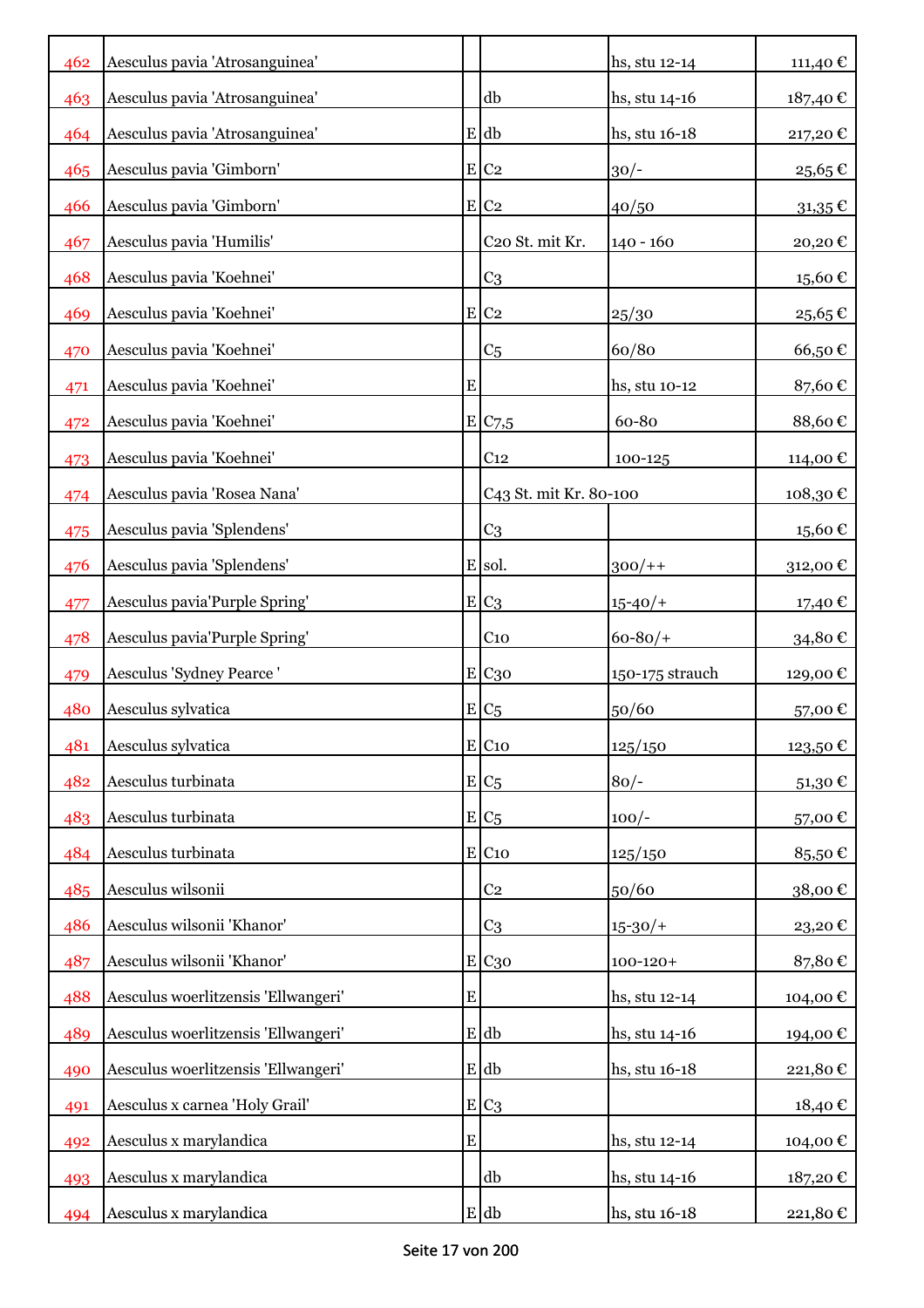| 495 | Aesculus x marylandica               |   | $E$ db         | hs, stu 18-20 | 265,80€  |
|-----|--------------------------------------|---|----------------|---------------|----------|
| 496 | Aesculus x mutabilis 'Harbisonii'    | E |                | hs, stu 8-10  | 79,80€   |
| 497 | Aesculus x mutabilis 'Harbisonii'    | E |                | hs, stu 12-14 | 104,00€  |
| 498 | Aesculus x mutabilis 'Induta'        |   | C <sub>3</sub> |               | 15,00€   |
| 499 | Aesculus x mutabilis 'Induta'        | E | C <sub>3</sub> | $30 - 50/$ +  | 17,40 €  |
| 500 | Aesculus x mutabilis 'Induta'        | E |                | hs, stu 8-10  | 79,80€   |
| 501 | Aesculus x mutabilis 'Induta'        | E |                | hs, stu 12-14 | 104,00€  |
| 502 | Aesculus x mutabilis 'Induta'        |   | $E$ db         | hs, stu 14-16 | 192,20€  |
| 503 | Aesculus x mutabilis 'Induta'        |   | E db           | hs, stu 16-18 | 220,80€  |
| 504 | Aesculus x mutabilis 'Induta'        |   | E db           | hs, stu 18-20 | 265,80€  |
| 505 | Aesculus x mutabilis 'Induta'        |   | E sol.         | $200/+$       | 288,80€  |
| 506 | Aesculus x mutabilis 'Induta'        |   | $E$ db         | $hs, 20-25$   | 328,00€  |
| 507 | Aesculus x mutabilis 'Induta'        |   | E db           | $hs, 25-30$   | 584,60€  |
| 508 | Aesculus x mutabilis 'Induta'        |   | E sol.         | $250/+$       | 589,20€  |
| 509 | Aesculus x mutabilis 'Penduliflora'  | E |                | hs, stu 8-10  | 76,40€   |
| 510 | Aesculus x mutabilis 'Penduliflora'  | E |                | hs, stu 10-12 | 87,80€   |
| 511 | Aesculus x mutabilis 'Penduliflora'  |   |                | hs, stu 12-14 | 110,80€  |
| 512 | Aesculus x neglecta 'Autumn Fire'    |   | C <sub>3</sub> |               | 15,00€   |
| 513 | Aesculus x neglecta 'Autumn Fire'    | E |                | hs, stu 8-10  | 82,20€   |
| 514 | Aesculus x neglecta 'Autumn Fire'    |   |                | hs, stu 10-12 | 90,20€   |
| 515 | Aesculus x neglecta 'Autumn Fire'    |   | E sol.         | $100/+$       | 104,00€  |
| 516 | Aesculus x neglecta 'Autumn Fire'    |   |                | hs, stu 12-14 | 105,20€  |
| 517 | Aesculus x neglecta 'Autumn Fire'    |   | E sol.         | $175/+$       | 180,20€  |
| 518 | Aesculus x neglecta 'Autumn Fire'    |   | db             | hs, stu 14-16 | 188,80€  |
| 519 | Aesculus x neglecta 'Autumn Fire'    |   | sol.           | $200/+$       | 242,60€  |
| 520 | Aesculus x neglecta 'Autumn Fire'    |   | db             | hs, stu 16-18 | 254,20€  |
| 521 | Aesculus x neglecta 'Autumn Fire'    |   | db             | hs, stu 18-20 | 298,20€  |
| 522 | Aesculus x neglecta 'Autumn Fire'    |   | E db           | hs, 20-25     | 335,00€  |
| 523 | Aesculus x neglecta 'Erythroblastos' |   | C <sub>3</sub> |               | 15,60€   |
| 524 | Aesculus x neglecta 'Erythroblastos' |   | $C_{10}$       | $80 - 100/$ + | 41,60€   |
| 525 | Aesculus x neglecta 'Erythroblastos' |   | E gefiedert    | $150/+$       | 57,80€   |
| 526 | Aesculus x neglecta 'Erythroblastos' |   | E sol.         | $200/+$       | 150,20€  |
| 527 | Aesculus x neglecta 'Erythroblastos' |   | $E$ db         | hs, stu 14-16 | 187,40 € |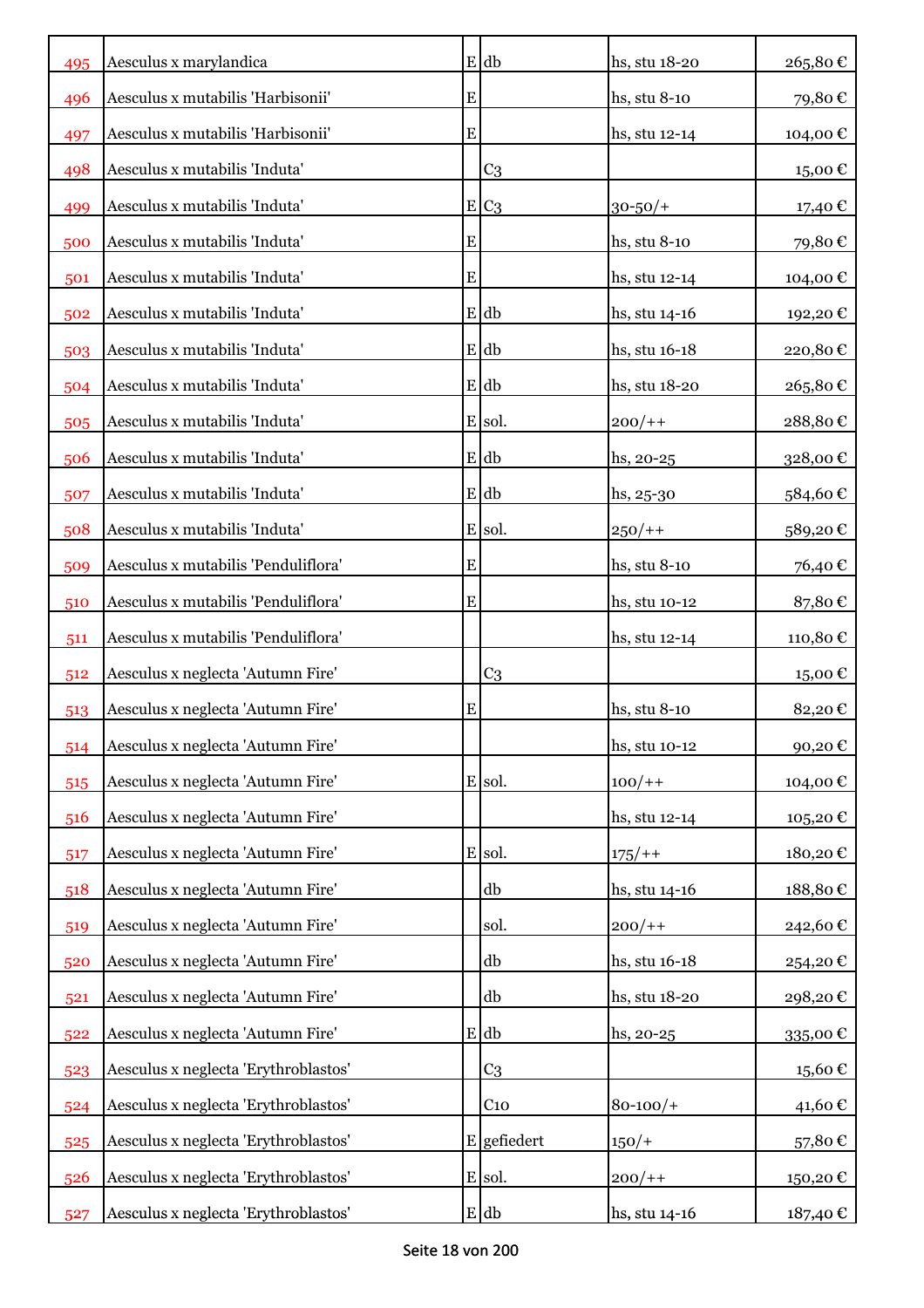| 528 | Aesculus x neglecta 'Erythroblastos' |           | $E$ db              | hs, stu 18-20  | 279,60€     |
|-----|--------------------------------------|-----------|---------------------|----------------|-------------|
| 529 | Aesculus x neglecta 'Erythroblastos' |           | E sol.              | $300/+$        | 346,60€     |
| 530 | Agapanthus FIREWORKS 'Mdb 001'       |           | C <sub>6</sub>      |                | 20,70€      |
| 531 | Agapanthus 'Golden Drop'             |           | C <sub>6</sub>      |                | 20,70€      |
| 532 | Agapanthus MI CASA 'Aaopro17'        |           | C <sub>6</sub>      |                | 20,70€      |
| 533 | Agapanthus 'Peter Pan'               |           | C <sub>6</sub>      |                | 20,70€      |
| 534 | Agapanthus 'Poppin' Purple'          |           | pot                 |                | 6,10€       |
| 535 | Agapanthus SILVER MOON 'Notfred'     |           | C <sub>6</sub>      |                | 20,70€      |
| 536 | Agastache mex. Kudos Ambrosia        |           | C <sub>3</sub>      |                | 14,00 €     |
| 537 | Agastache mex. Poquito Orange        |           | C <sub>3</sub>      |                | 14,00 €     |
| 538 | Agastache mex. Kudos Mandarin        |           | C <sub>3</sub>      |                | 14,00€      |
| 539 | Agathosma capensis                   |           | C <sub>3</sub>      |                | 23,60€      |
| 540 | Agave imp. Impressive                |           | C <sub>3</sub>      |                | 38,60€      |
| 541 | Agave victoria reginae               |           | C <sub>3</sub>      |                | 38,60€      |
| 542 | Ageratina ligustrina                 |           | C <sub>4</sub>      |                | 18,50€      |
| 543 | Akebia quinata                       |           | C <sub>2</sub>      | hoch 80-100    | 13,10 €     |
| 544 | Akebia quinata                       |           | C <sub>2</sub>      | 80-100         | 17,60€      |
| 545 | Alangium chinense                    |           | C <sub>2</sub>      | 40/50          | 32,30€      |
| 546 | Alangium chinense                    |           | C <sub>2</sub>      | 80/100         | $35,15 \in$ |
| 547 | Albizia julibrissin OMBRELLA         |           | C <sub>30</sub>     | hs             | 207,90€     |
| 548 | Albizia julibrissin Rosea            |           | $E$ C <sub>50</sub> | hs, stu 10-12  | 314,00€     |
| 549 | Albizia julibrissin var. rosea       |           | C <sub>2</sub>      | 40/50          | $16,15 \in$ |
| 550 | Albizia julibrissin var. rosea       |           | C <sub>5</sub>      | 125/150        | 38,00€      |
| 551 | Albizia kalkora                      | ${\bf E}$ | $\rm{C}2$           | $20/-$         | 23,75€      |
| 552 | Alchornea davidii                    |           | C <sub>10</sub>     | 80-100 strauch | 45,00€      |
| 553 | Alchornea davidii                    |           | C <sub>20</sub>     | 175-200        | 104,00€     |
| 554 | Alchornea davidii                    |           | C <sub>7</sub> /8   |                | 72,80€      |
| 555 | Allium Ambassador                    |           | C <sub>3</sub>      |                | 20,40€      |
| 556 | Allium Globemaster                   |           | C <sub>3</sub>      |                | 20,40€      |
| 557 | Allium Ivory queen                   |           | C <sub>3</sub>      |                | 20,40€      |
| 558 | Allium Purple sensation              |           | C <sub>3</sub>      |                | 20,40€      |
| 559 | Alnus glutinosa 'Imperialis'         | E         | C <sub>2</sub>      | $40 - 60/$     | 16,20€      |
| 560 | Alnus glutinosa 'Incisa'             |           | C <sub>5</sub>      | 120 - 140      | 27,70 €     |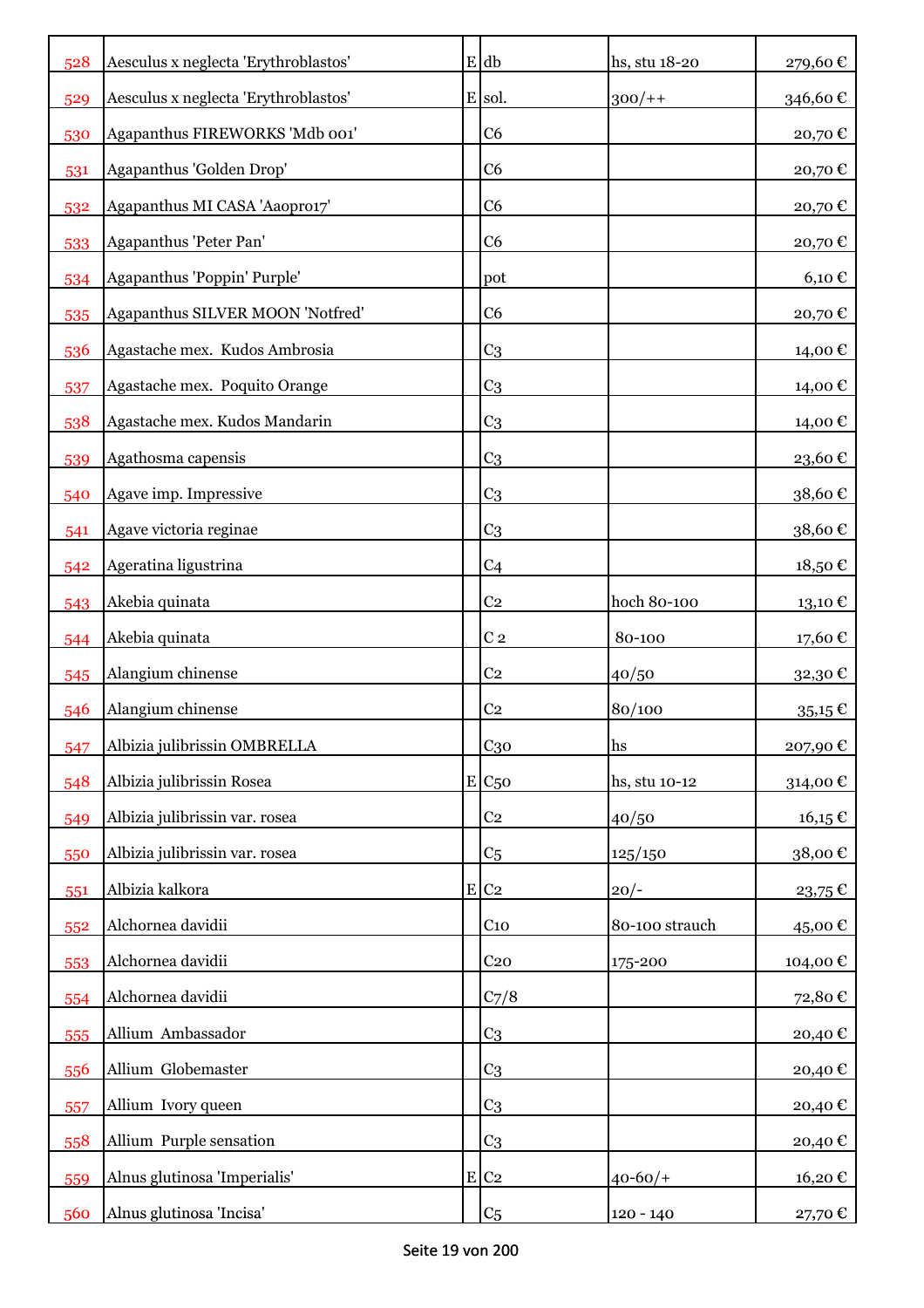| 561 | Alnus glutinosa 'Laciniata'             |   | C <sub>20</sub>         | 150-175      | 55,00€   |
|-----|-----------------------------------------|---|-------------------------|--------------|----------|
| 562 | Alnus glutinosa 'Luszyn'                |   | C <sub>12</sub>         | $220 - 240$  | 43,20€   |
| 563 | Alnus glutinosa 'Speathi'               |   | C <sub>5</sub>          | $100 - 120$  | 27,70€   |
| 564 | Alnus incana 'Aurea'                    | E | C <sub>2</sub>          | $30 - 50/$ + | 16,80€   |
| 565 | Alnus incana 'Laciniata'                |   | C <sub>5</sub>          | $100 - 120$  | 27,70€   |
| 566 | Alnus incana 'Monstrosa'                |   | $C_{7,5}$               | $100 - 120$  | 27,70€   |
| 567 | Alnus incana 'Pendula'                  |   | C20 St. mit Kr. 180-200 |              | 70,30€   |
| 568 | Alnus japonica                          |   | $E C_5$                 | $175/-$      | 152,00€  |
| 569 | Alnus rubra 'Pinnatisecta'              |   | $E$ C <sub>2</sub>      | $60 - 80/$   | 16,80€   |
| 570 | Alnus rubra 'Pinnatisecta'              |   | E gefiedert             | $200/+$      | 34,80€   |
| 571 | Alnus serrulatoides                     |   | C <sub>2</sub>          | 50/60        | 28,50€   |
| 572 | Alnus spaethii (x)                      |   | C <sub>5</sub>          | $120 - 140$  | 27,70€   |
| 573 | Alnus spaethii (x)                      |   | C15                     | $240 - 260$  | 43,20€   |
| 574 | Aloe Piranha                            |   | $C_3/4$                 |              | 40,00€   |
| 575 | Aloe Safari Sunrise                     |   | C <sub>3</sub>          |              | 30,00€   |
| 576 | Aloe arborescens                        |   | C <sub>3</sub>          |              | 22,60€   |
| 577 | Aloe deltoideonta Sparkler              |   | C <sub>3</sub>          |              | 29,50€   |
| 578 | Aloe rauhii Cleopatra                   |   | C <sub>3</sub>          |              | 22,60€   |
| 579 | Amelanchier alnifolia GREATBERRY FARM   |   | C <sub>5</sub> strauch  | $60 - 80$    | 25,30€   |
| 580 | Amelanchier alnifolia GREATBERRY FRUITY |   | C <sub>5</sub> strauch  | $60 - 80$    | 25,30€   |
| 581 | Amelanchier alnifolia GREATBERRY GARDEN |   | C <sub>5</sub> strauch  | $60 - 80$    | 25,30€   |
| 582 | Amelanchier alnifolia GREATBERRYROMA    |   | C <sub>5</sub> strauch  | $60 - 80$    | 25,30€   |
| 583 | Amelanchier alnifolia 'Krasnojarskaja'  |   | C <sub>5</sub> strauch  | $60 - 80$    | 25,30€   |
| 584 | Amelanchier alnifolia 'Obelisk'         |   | C <sub>43</sub> strauch | $200 - 220$  | 184,40€  |
| 585 | Amelanchier alnifolia 'Obelisk'         |   | C <sub>5</sub> strauch  | $60 - 80$    | 25,30€   |
| 586 | Amelanchier alnifolia 'Saskatoon Berry' |   | C <sub>5</sub> strauch  | $60 - 80$    | 25,90€   |
| 587 | Amelanchier arborea 'Robin Hill'        |   | C7,5 strauch            | $80 - 100$   | 27,70€   |
| 588 | Amelanchier arborea 'Robin Hill'        |   | C <sub>20</sub>         | $120 - 140$  | 56,50€   |
| 589 | Amelanchier canadensis 'October Flame'  |   | C <sub>5</sub>          | $80 - 100$   | 25,90€   |
| 590 | Amelanchier laevis 'Edelweiss"          |   | C <sub>5</sub>          | $80 - 100$   | 25,30€   |
| 591 | Amelanchier laevis 'Snowflake'          |   | C <sub>5</sub>          | $60 - 80$    | 25,30€   |
| 592 | Amelanchier lamarckii                   |   | C <sub>5</sub>          | $60 - 80$    | 10,80€   |
| 593 | Amelanchier lamarckii                   |   | E sol.                  | $150/+$      | 134,00 € |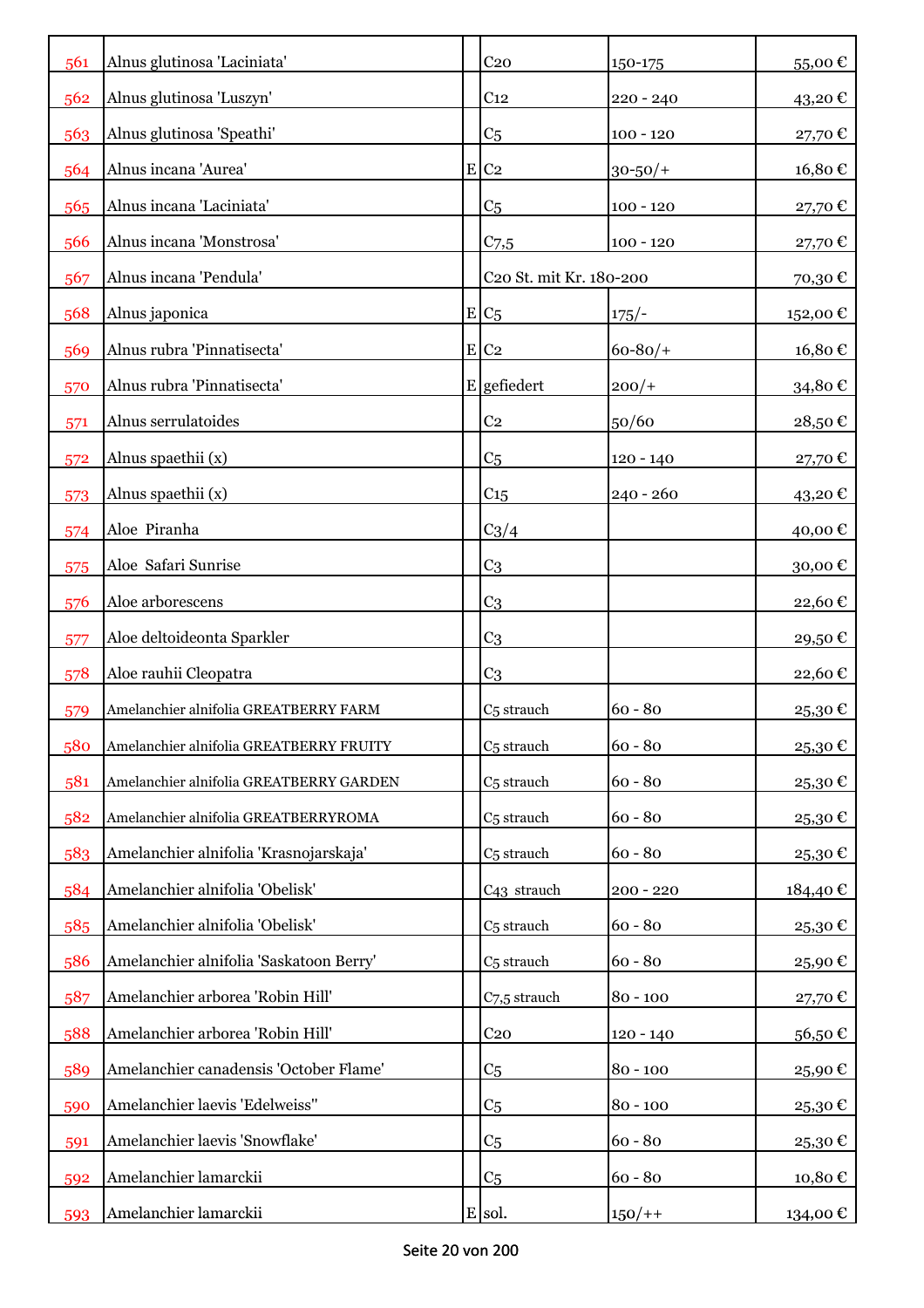| 594 | Amelanchier lamarckii           | E sol.                   | $200/+$         | 173,40 €            |
|-----|---------------------------------|--------------------------|-----------------|---------------------|
| 595 | Amelanchier 'Prince William'    | C <sub>5</sub> strauch   | $60 - 80$       | 25,30€              |
| 596 | Amelasorbus (x) jackii          | C <sub>5</sub>           | $80 - 100$      | 24,20€              |
| 597 | Amelasorbus (x) jackii          | C7,5 St. mit Kr. 100-120 |                 | 26,50€              |
| 598 | Amicia zygomeris                | C <sub>4</sub>           |                 | 29,50€              |
| 599 | Amlanchier lamarkii             | C <sub>24</sub>          | 150-175 strauch | 76,00€              |
| 600 | Ampelopsis glandulosa 'Elegans' | C <sub>2</sub>           | 90              | $6,90 \text{ } \in$ |
| 601 | Ampelopsis glandulosa 'Elegans' | C <sub>5</sub>           | 120             | 15,00€              |
| 602 | Amsonia Blue Ice                | C <sub>3</sub>           |                 | 19,80€              |
| 603 | Andromeda polifolia Blue Ice    | C2/3                     |                 | 18,00€              |
| 604 | Andromeda polifolia 'Blue Ice'  | C <sub>3</sub>           | $10 - 15$       | 23,80€              |
| 605 | Andromeda polifolia 'Compacta'  | C <sub>3</sub>           |                 | 11,70 €             |
| 606 | Aralia elata                    | $C_{35}$                 | 175-200         | 126,00€             |
| 607 | Aralia elata 'Variegata'        | $E$ C <sub>12</sub>      | 80-100          | 240,00€             |
| 608 | Aralia nudicaulis               | C <sub>2</sub>           | klein           | 20,90 €             |
| 609 | Arbutus unedo                   | C <sub>5</sub>           | 40-50 strauch   | 15,00 €             |
| 610 | Arbutus unedo                   | C <sub>3</sub>           | 30-40           | 17,60€              |
| 611 | Arbutus unedo                   | C <sub>20</sub>          | 100-125         | 63,00€              |
| 612 | Arbutus unedo                   | C <sub>20</sub>          | 125-150         | 75,00€              |
| 613 | Arbutus unedo 'Atlantic'        | C <sub>3,6</sub>         | 30-40           | 11,90€              |
| 614 | Arbutus unedo 'Atlantic'        | C <sub>10</sub>          | 80-100          | 31,50€              |
| 615 | Arbutus unedo 'Compacta'        | C <sub>3,6</sub>         | $30/+$          | 11,90 €             |
| 616 | Arbutus unedo ROSELILY          | C <sub>3,6</sub>         | 30-40           | 15,10 €             |
| 617 | Arbutus unguicularis Rubra      | C <sub>50</sub>          | 125-150 mehrtr. | 181,00€             |
| 618 | Arbutus unquicularis Rubra      | C <sub>20</sub>          | 80-100 strauch  | 105,00€             |
| 619 | Aristea ecklonii                | C <sub>3</sub>           |                 | 14,90€              |
| 620 | Aristolochia durior             | C <sub>2</sub>           | hoch 80-100     | 21,00€              |
| 621 | Aristolochia macrophylla        | C <sub>2</sub>           |                 | 26,70€              |
| 622 | Aronia arbustifolia 'Brilliant' | C <sub>5</sub>           | 60-80           | 23,80€              |
| 623 | Aronia melanocarpa              | $E$ C <sub>12</sub>      | 100-125         | 29,00€              |
| 624 | Aronia melanocarpa HEDGER ®     | C <sub>3</sub>           | 40-50           | 11,90 €             |
| 625 | Aronia melanocarpa 'Hugin'      | C <sub>3,6</sub>         | 40-50           | 8,20€               |
| 626 | Aronia melanocarpa MOUND ®      | C <sub>3</sub>           | 40-50           | 11,90 €             |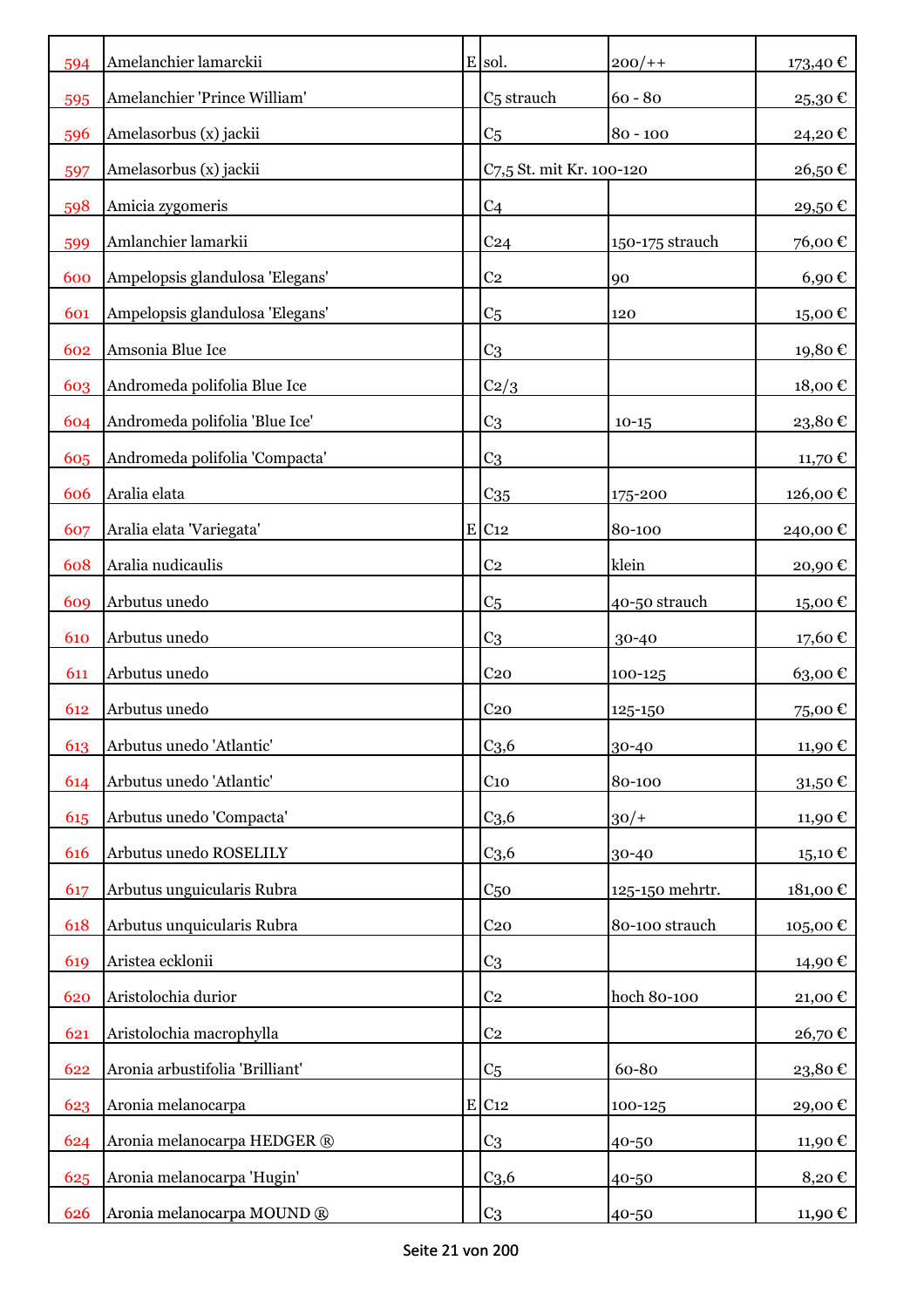| 627 | Aronia melanocarpa 'Professor Ed'     |             | C <sub>3,6</sub> | 40-50      | 8,20€    |
|-----|---------------------------------------|-------------|------------------|------------|----------|
| 628 | Aronia prunifolia 'Aron'              |             | C <sub>3,6</sub> | 40-50      | 8,20€    |
| 629 | Aronia prunifolia 'Viking'            |             | C <sub>3</sub>   | $40 - 60$  | 8,00€    |
| 630 | Aronia prunifolia 'Viking'            |             | C <sub>3,6</sub> | 40-50      | 8,20€    |
| 631 | Asimina triloba                       |             | C <sub>2</sub>   | $20 - 40/$ | 15,00€   |
| 632 | Asimina triloba                       |             | bal              | 50-60      | 34,20€   |
| 633 | Asimina triloba                       |             | C <sub>5</sub>   | 50-60      | 34,20€   |
| 634 | Asimina triloba Davis                 |             | C <sub>2</sub>   | klein      | 38,70€   |
| 635 | Asimina triloba Overlese              |             | C <sub>2</sub>   | klein      | 38,70€   |
| 636 | Asimina triloba Prima 1216            |             | C <sub>2</sub>   | klein      | 38,70€   |
| 637 | Astelia chathamica Silver Spear       |             | C <sub>3</sub>   |            | 29,80€   |
| 638 | Astelia nervosa Red Shadow®           |             | C <sub>3</sub>   |            | 29,80€   |
| 639 | Aucuba japonica 'Angelon'             |             | C <sub>3</sub>   | 30-40      | 9,20€    |
| 640 | Aucuba japonica 'Crassifolia'         |             | C <sub>3</sub>   | 25-30      | $9,20$ € |
| 641 | Aucuba japonica 'Crassifolia'         |             | C <sub>5</sub>   | $40 - 60$  | 17,60€   |
| 642 | Aucuba japonica 'Crotonifolia'        |             | C <sub>3</sub>   | 30-40      | 9,20€    |
| 643 | Aucuba japonica 'Crotonifolia'        |             | C <sub>5</sub>   | $40 - 60$  | 14,70 €  |
| 644 | Aucuba japonica 'Crotonifolia'        |             | C <sub>5</sub>   | 40-50      | 17,60€   |
| 645 | Aucuba japonica 'Crotonifolia'        |             | $C$ 7,5          | 50-60      | 39,20€   |
| 646 | Aucuba japonica 'Crotonifolia'        |             | C <sub>20</sub>  | 60-80      | 66,00€   |
| 647 | Aucuba japonica 'Crotonifolia'        |             | E C12            | 80-100     | 68,40€   |
| 648 | Aucuba japonica 'Longifolia'          |             | C <sub>3</sub>   | $15 - 25$  | 9,20€    |
| 649 | Aucuba japonica 'Longifolia'          |             | C <sub>5</sub>   | 40-50      | 17,60€   |
| 650 | Aucuba japonica 'Rozannie'            |             | C <sub>3</sub>   | 25-30      | 9,20€    |
| 651 | Aucuba japonica 'Rozannie'            |             | $C_{7,5}$        | 50-60      | 39,20€   |
| 652 | Aucuba japonica 'Rozannie'            |             | C <sub>12</sub>  | 60-80      | 52,40€   |
| 653 | Aucuba japonica 'Rozannie'            | $\mathbf E$ | C <sub>20</sub>  | 60-80      | 68,40€   |
| 654 | Aucuba japonica 'Salicifolia'         |             | C <sub>5</sub>   | 40-50      | 17,60€   |
| 655 | Aucuba japonica 'Sulphurea Marginata' |             | C <sub>3</sub>   | $10 - 20$  | 9,20€    |
| 656 | Aucuba japonica 'Sulphurea Marginata' |             | $C_{7,5}$        | 50-60      | 39,20€   |
| 657 | Aucuba japonica 'Sulphurea Marginata' |             | C <sub>12</sub>  | 60-80      | 68,40€   |
| 658 | Azalea 'Chanel'                       |             | C <sub>5</sub>   |            | 21,80€   |
| 659 | Azalea 'Csardas'                      |             | C <sub>5</sub>   |            | 21,80 €  |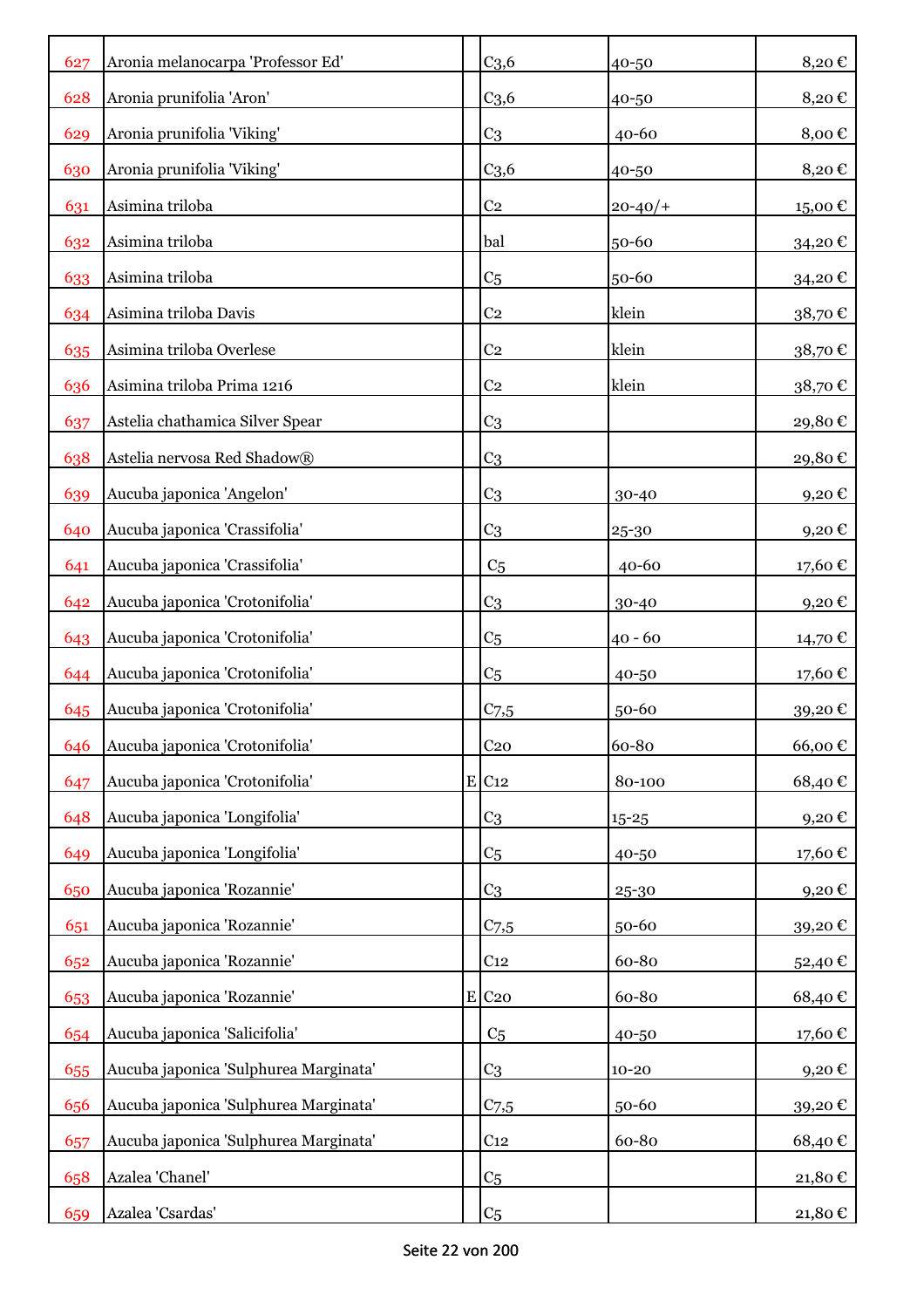| 660 | Azalea 'Feuerwerk'               | C <sub>5</sub>   |        | 21,80€          |
|-----|----------------------------------|------------------|--------|-----------------|
| 661 | Azalea 'Gibraltar'               | C <sub>5</sub>   |        | 21,80€          |
| 662 | Azalea 'Glowing Embers'          | C <sub>5</sub>   |        | 21,80€          |
| 663 | Azalea 'Golden Lights'           | C <sub>5</sub>   |        | 21,80€          |
| 664 | Azalea japonica 'Geisha Orange'  | C <sub>3</sub>   | 25-30  | 19,40€          |
| 665 | Azalea japonica 'Geisha Pink"    | C <sub>3</sub>   | 25-30  | 19,40€          |
| 666 | Azalea japonica "Geisha Purple'  | C <sub>3</sub>   | 25-30  | 19,40€          |
| 667 | Azalea japonica Al's picotee     | C <sub>3</sub>   |        | 14,60€          |
| 668 | Azalea japonica Arabesk          | C <sub>3</sub>   |        | 14,60€          |
| 669 | Azalea japonica Blaauw s pink    | C <sub>3</sub>   |        | 14,60€          |
| 670 | Azalea japonica Boutiguery blanc | C <sub>3</sub>   |        | 14,60€          |
| 671 | Azalea japonica 'Canzonetta'     | C <sub>1</sub>   |        | 9,70€           |
| 672 | Azalea japonica 'Certoryje'      | C <sub>2,5</sub> |        | 17,00 €         |
| 673 | Azalea japonica Dai setsu zan    | C <sub>3</sub>   |        | 14,60 €         |
| 674 | Azalea japonica Eucharis         | C <sub>3</sub>   |        | 14,60€          |
| 675 | Azalea japonica G mullie         | C <sub>3</sub>   |        | 14,60€          |
| 676 | Azalea japonica Geisha girl      | C <sub>3</sub>   |        | 14,60€          |
| 677 | Azalea japonica 'Geisha Orange'  | C <sub>1</sub>   |        | 9,70 $\epsilon$ |
| 678 | Azalea japonica Girard s scarlet | C <sub>3</sub>   |        | 14,60€          |
| 679 | Azalea japonica Greenway         | C <sub>3</sub>   |        | 14,60€          |
| 680 | Azalea japonica Hakata jiro      | C <sub>3</sub>   |        | 14,60 €         |
| 681 | Azalea japonica Hino crimson     | C <sub>3</sub>   |        | 14,60€          |
| 682 | Azalea japonica Hino crimson     | C <sub>3</sub>   |        | 14,60 €         |
| 683 | Azalea japonica Hinomayo         | C <sub>3</sub>   |        | 14,60€          |
| 684 | Azalea japonica Ho oden          | C <sub>3</sub>   |        | 14,60€          |
| 685 | Azalea japonica Hot shot         | C <sub>3</sub>   |        | 14,60€          |
| 686 | Azalea japonica Hot shot         | C <sub>7</sub>   | 4jähr. | 33,80€          |
| 687 | Azalea japonica Iroha yama       | C <sub>3</sub>   |        | 14,60€          |
| 688 | Azalea japonica Johanna          | C <sub>3</sub>   |        | 14,60€          |
| 689 | Azalea japonica 'Katja'          | C <sub>1</sub>   |        | 9,70€           |
| 690 | Azalea japonica 'Kermesina'      | C <sub>1</sub>   |        | 9,70€           |
| 691 | Azalea japonica 'Kermesina'      | C <sub>3</sub>   | 25-30  | 19,40 €         |
| 692 | Azalea japonica 'Kermesina Rose' | C <sub>1</sub>   |        | 9,70 $\epsilon$ |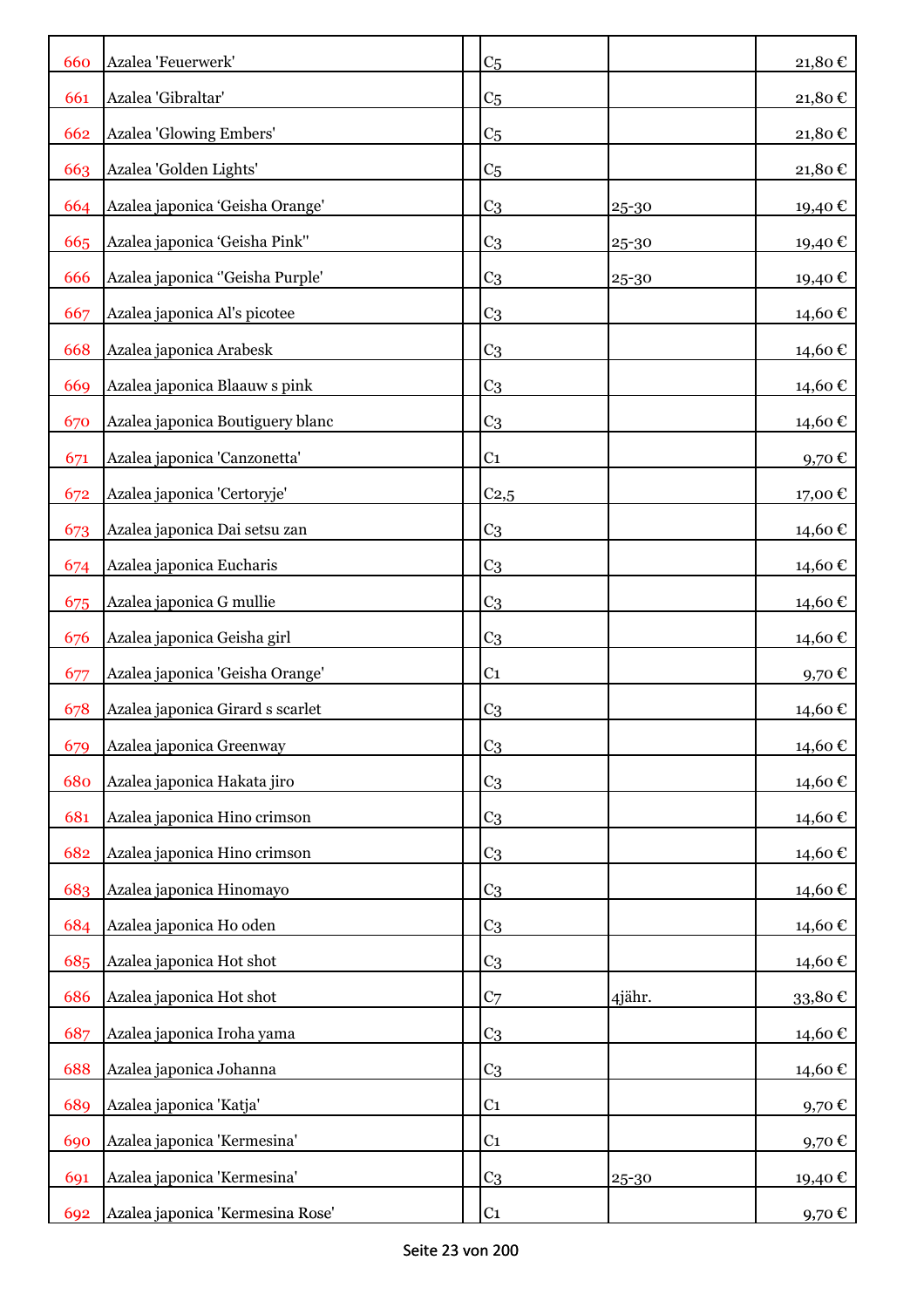| 693 | Azalea japonica Kirin            | C <sub>3</sub>       |        | 14,60 €           |
|-----|----------------------------------|----------------------|--------|-------------------|
| 694 | Azalea japonica Koromo shikibu   | C <sub>3</sub>       |        | 14,60 €           |
| 695 | Azalea japonica 'Lady Dark'      | C <sub>3</sub>       | 25-30  | 22,30€            |
| 696 | Azalea japonica Leo              | C <sub>3</sub>       |        | 14,60€            |
| 697 | Azalea japonica Macrostemon      | C <sub>3</sub>       |        | 14,60€            |
| 698 | Azalea japonica 'Maruschka'      | C <sub>1</sub>       |        | 9,70 $\mathbb C$  |
| 699 | Azalea japonica 'Maruschka'      | $C_3$ 25-30          |        | 19,40€            |
| 700 | Azalea japonica Melle            | C <sub>3</sub>       |        | 14,60€            |
| 701 | Azalea japonica Nak pink pancake | C <sub>3</sub>       |        | 14,60€            |
| 702 | Azalea japonica Nakaharai orange | C <sub>7</sub>       |        | 33,80€            |
| 703 | Azalea japonica Negligee         | C <sub>3</sub>       |        | 14,60 €           |
| 704 | Azalea japonica Negligee         | C <sub>7</sub>       | 4jähr. | 33,80€            |
| 705 | Azalea japonica 'Obtusum'        | C <sub>1</sub>       |        | $9,70$ €          |
| 706 | Azalea japonica 'Obtusum'        | $C_{2,5}$            |        | 14,50 €           |
| 707 | Azalea japonica Peggy ann        | C <sub>3</sub>       |        | 14,60€            |
| 708 | Azalea japonica 'Rokoko'         | C <sub>3</sub> 25-30 |        | 19,40 €           |
| 709 | Azalea japonica Rosa king        | C <sub>7</sub>       | 4jähr. | 33,80€            |
| 710 | Azalea japonica Sachsenstern     | C <sub>3</sub>       |        | 14,60 €           |
| 711 | Azalea japonica 'Salajka'        | C <sub>2,5</sub>     |        | 17,00 €           |
| 712 | Azalea japonica 'Schneeperle'    | C <sub>3</sub>       | 25-30  | 19,40€            |
| 713 | Azalea japonica 'Silver Sword'   | C <sub>3</sub>       | 25-30  | 19,40€            |
| 714 | Azalea japonica 'Silvester'      | C <sub>1</sub>       |        | 14,50€            |
| 715 | Azalea japonica 'Silvester'      | C <sub>5</sub>       |        | 24,20€            |
| 716 | Azalea japonica Tamanini         | C <sub>3</sub>       |        | 14,60€            |
| 717 | Azalea japonica White moon       | C <sub>3</sub>       |        | 14,60€            |
| 718 | Azalea japonica White moon       | C <sub>7</sub>       | 4jähr. | 33,80€            |
| 719 | Azalea japonica White prince     | C <sub>3</sub>       |        | 14,60€            |
| 720 | Azalea 'Klondyke'                | C <sub>5</sub>       |        | 21,80€            |
| 721 | Azalea mollis Bouquet de flore   | C <sub>5</sub>       | 4jähr. | 33,50 $\mathbb C$ |
| 722 | Azalea mollis Canescens          | C <sub>5</sub>       | 4jähr. | 33,50€            |
| 723 | Azalea mollis Gloire d'ostende   | C <sub>5</sub>       | 4jähr. | 36,60€            |
| 724 | Azalea mollis Teniers            | C <sub>5</sub>       | 4jähr. | 33,50 €           |
| 725 | Azalea mollis Toucan             | C <sub>5</sub>       | 4jähr. | 33,50 €           |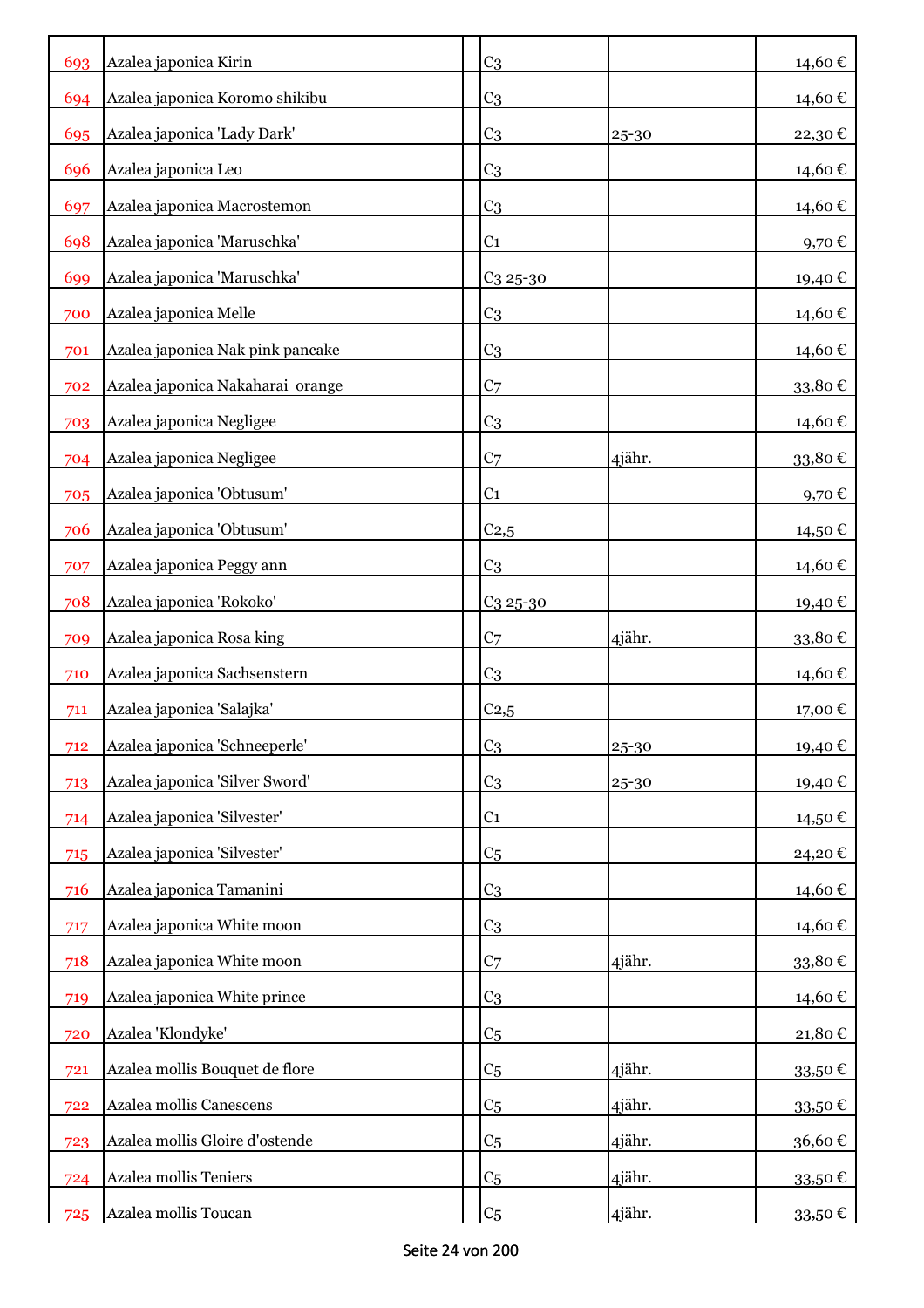| 726 | Azalea mollis Velasquez             | C <sub>5</sub>   | 4jähr.       | 33,50€  |
|-----|-------------------------------------|------------------|--------------|---------|
| 727 | Azalea 'Parkfeuer'                  | C <sub>5</sub>   |              | 21,80€  |
| 728 | Azalea 'Sarina'                     | C <sub>5</sub>   |              | 21,80€  |
| 729 | Azara microphylla                   | C <sub>20</sub>  | 175-200 stb  | 60,00€  |
| 730 | Azara microphylla                   | C <sub>20</sub>  | 200-250 stb  | 66,00€  |
| 731 | Azara microphylla 'Variegata'       | C <sub>3</sub>   | 40-60        | 13,60€  |
| 732 | Azara microphylla 'Variegata'       | $C_{7,5}$        | 50-60        | 39,20€  |
| 733 | Azara microphylla 'Variegata'       | C <sub>12</sub>  | 60-80        | 52,40€  |
| 734 | Baccharis genistelloides            | C <sub>3</sub>   |              | 22,60€  |
| 735 | <b>Baloskion tetraphyllum</b>       | C <sub>3</sub>   |              | 30,70€  |
| 736 | Berberis bretschneideri             | C <sub>2</sub>   | 40/50        | 18,05€  |
| 737 | Berberis bretschneideri             | E C7             | 100/125      | 47,50 € |
| 738 | Berberis frikartii 'Amstelveen'     | E C20            | 40-60 Breit  | 43,00€  |
| 739 | Berberis frikartii 'Amstelveen'     | C <sub>20</sub>  | 60-80 Breit  | 51,00€  |
| 740 | Berberis frikartii 'Amstelveen'     | C <sub>20</sub>  | 80-100 Breit | 57,00€  |
| 741 | Berberis frikatii 'Amstelveen'      | C <sub>3</sub>   | 30-40        | 8,00€   |
| 742 | Berberis julianae                   | C <sub>3</sub>   | $30 - 40$    | 9,10€   |
| 743 | Berberis kawakamii var. formosana   | C <sub>2</sub>   | 50/60        | 23,75€  |
| 744 | Berberis kawakamii var. formosana   | $E C_5$          | 50/60        | 38,00€  |
| 745 | Berberis media 'Dual Jewel'         | C <sub>3,6</sub> | 30-40        | 9,20€   |
| 746 | Berberis media 'Dual Jewel'         | C <sub>10</sub>  | $40/+$       | 22,60€  |
| 747 | Berberis media 'Red Jewel'          | C <sub>3,6</sub> | $30/+$       | 7,70€   |
| 748 | Berberis ottawensis (x) 'Auricoma'  | C <sub>3</sub>   | $60 - 80$    | 5,10€   |
| 749 | Berberis ottawensis (x) 'Auricoma'  | $C_{7,5}$        | $60 - 80$    | 10,40€  |
| 750 | Berberis ottawensis (x) 'Superba'   | C <sub>3</sub>   | $40 - 60$    | 5,10€   |
| 751 | Berberis ottawensis (x) 'Superba'   | $C_{7,5}$        | $60 - 80$    | 10,40€  |
| 752 | Berberis 'Pęchcin'                  | C <sub>3</sub>   | $30 - 40$    | 4,90€   |
| 753 | Berberis thunbergii                 | C <sub>3</sub>   | $40 - 60$    | 4,70€   |
| 754 | Berberis thunbergii                 | C <sub>12</sub>  | 80-100       | 25,00€  |
| 755 | Berberis thunbergii BONANZA GOLD    | C <sub>3</sub>   | $15 - 20$    | 8,60€   |
| 756 | Berberis thunbergii 'Silver Beauty' | C <sub>20</sub>  | 100-125      | 53,00€  |
| 757 | Berberis thunbergii 'Admiration'    | C <sub>3,6</sub> | $25/+$       | 9,80€   |
| 758 | Berberis thunbergii 'Admiration' () | C <sub>3</sub>   | $20 - 25$    | 8,50€   |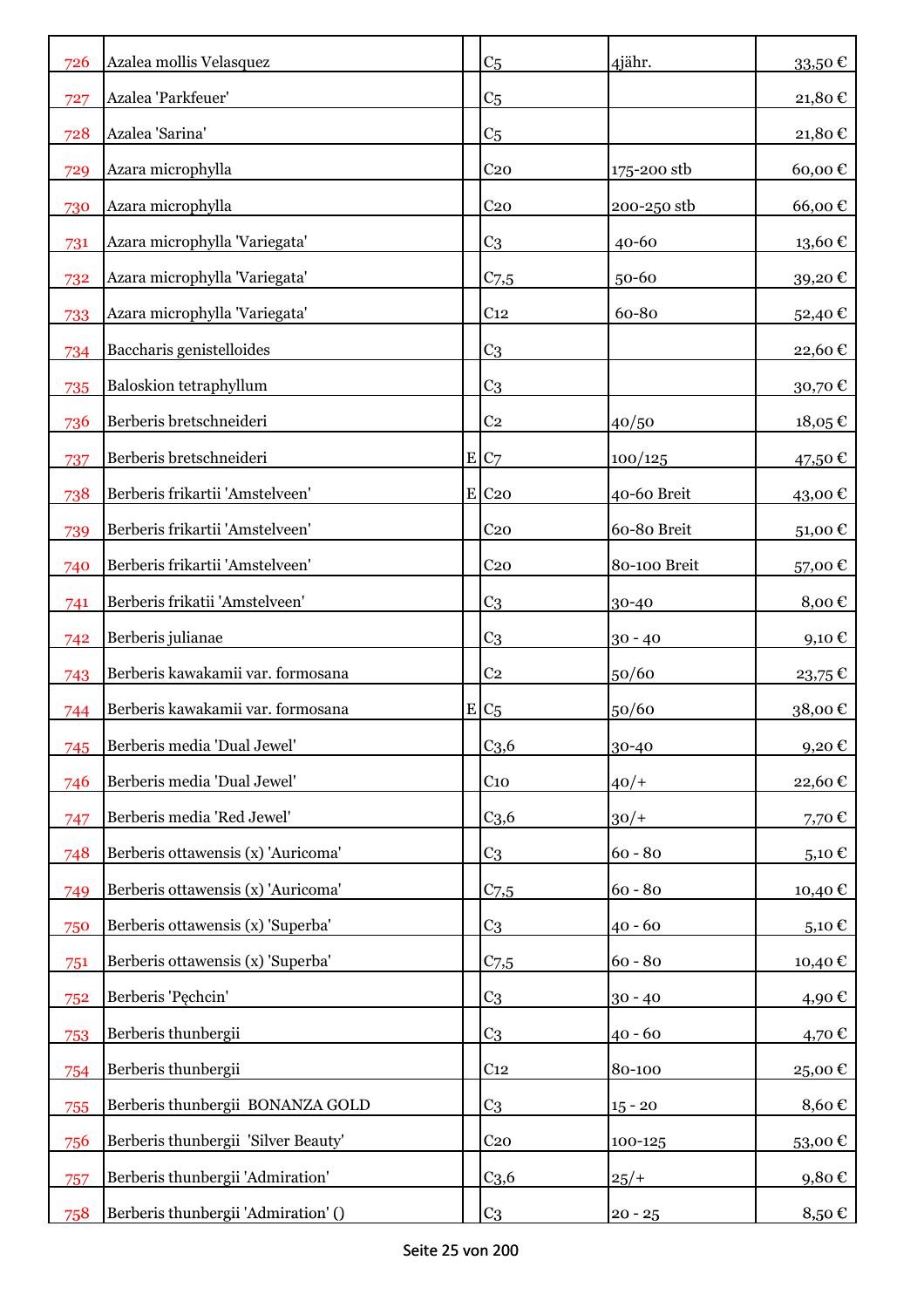| 759 | Berberis thunbergii CHIQUITA 'Darkap2' |   | C <sub>3</sub>   | $30 - 40$ | 9,10€                  |
|-----|----------------------------------------|---|------------------|-----------|------------------------|
| 760 | Berberis thunbergii 'Concorde'         |   | C <sub>3</sub>   | $20 - 25$ | 8,50€                  |
| 761 | Berberis thunbergii 'Coronita'         |   | C <sub>3</sub>   | $30 - 40$ | 5,10 €                 |
| 762 | Berberis thunbergii 'Dart's Red Lady'  |   | C <sub>3</sub>   | $20 - 25$ | 5,10 €                 |
| 763 | Berberis thunbergii 'Diabolicum'       |   | C <sub>3</sub>   | $20 - 30$ | $5,50 \in$             |
| 764 | Berberis thunbergii 'Erecta'           |   | C <sub>3</sub>   | $30 - 40$ | 5,10€                  |
| 765 | Berberis thunbergii 'Flamingo'         |   | C <sub>3</sub>   | $20 - 30$ | 5,10 $\in$             |
| 766 | Berberis thunbergii 'Florence'         |   | C <sub>3</sub>   | $30 - 40$ | 9,10€                  |
| 767 | Berberis thunbergii 'Golden Carpet'    |   | C <sub>3</sub>   | $20 - 30$ | $5,50 \in$             |
| 768 | Berberis thunbergii 'Golden Carpet®'   |   | C <sub>3,6</sub> | $30/+$    | 9,80€                  |
| 769 | Berberis thunbergii 'Golden Dream'     | E | C <sub>3</sub>   | $20 - 25$ | $13{,}60$ $\mathbb{C}$ |
| 770 | Berberis thunbergii 'Golden Dream' ()  |   | C <sub>3</sub>   | $30 - 40$ | 8,50€                  |
| 771 | Berberis thunbergii GOLDEN HORIZON     |   | C <sub>3</sub>   | $30 - 40$ | 8,50€                  |
| 772 | Berberis thunbergii 'Golden Nugget'    |   | C <sub>3</sub>   | $20 - 25$ | 8,00€                  |
| 773 | Berberis thunbergii 'Golden Ring'      |   | C <sub>3</sub>   | $25 - 30$ | $_{5,10}\,\varepsilon$ |
| 774 | Berberis thunbergii 'Golden Rocket'    |   | C <sub>3</sub>   | $40 - 60$ | 8,00€                  |
| 775 | Berberis thunbergii 'Golden Rocket'    |   | C <sub>5</sub>   | $40 - 60$ | 12,70 €                |
| 776 | Berberis thunbergii 'Green Carpet'     |   | C <sub>3</sub>   | $25 - 30$ | 5,10€                  |
| 777 | Berberis thunbergii 'Green Carpet'     |   | C <sub>3,6</sub> | 30-40     | 7,70€                  |
| 778 | Berberis thunbergii 'Green Ornament'   |   | C <sub>3</sub>   | $30 - 35$ | 5,10€                  |
| 779 | Berberis thunbergii 'Harlequin'        |   | C <sub>3,6</sub> | 30-40     | 7,70€                  |
| 780 | Berberis thunbergii 'Joanna'           |   | C <sub>3</sub>   | $20 - 30$ | 5,10€                  |
| 781 | Berberis thunbergii 'Kelleriis'        |   | C <sub>3</sub>   | $20 - 30$ | 5,10€                  |
| 782 | Berberis thunbergii 'Kobold'           |   | C <sub>3</sub>   | $20 - 25$ | 6,20€                  |
| 783 | Berberis thunbergii 'Kobold'           |   | C <sub>3,6</sub> | $25/+$    | 7,70€                  |
| 784 | Berberis thunbergii 'Maria'            |   | C <sub>3</sub>   | $30 - 40$ | 8,00 $\epsilon$        |
| 785 | Berberis thunbergii 'Orange Dream'     |   | C <sub>3,6</sub> | 30-40     | 9,80€                  |
| 786 | Berberis thunbergii 'Orange Dream'     |   | C <sub>3</sub>   | $30 - 40$ | 8,50€                  |
| 787 | Berberis thunbergii 'Orange Rocket'    |   | C <sub>3</sub>   | $30 - 40$ | 8,50€                  |
| 788 | Berberis thunbergii 'Orange Rocket'    |   | $C_{7,5}$        | $60 - 80$ | 14,40€                 |
| 789 | Berberis thunbergii 'Orange Torch'     |   | C <sub>3</sub>   | $30 - 40$ | 9,50 $\epsilon$        |
| 790 | Berberis thunbergii 'Pinkttraction'    |   | C <sub>3</sub>   | $30 - 40$ | $5,50 \in$             |
| 791 | Berberis thunbergii 'Red Carpet'       |   | C <sub>3</sub>   | $25 - 30$ | 5,10 €                 |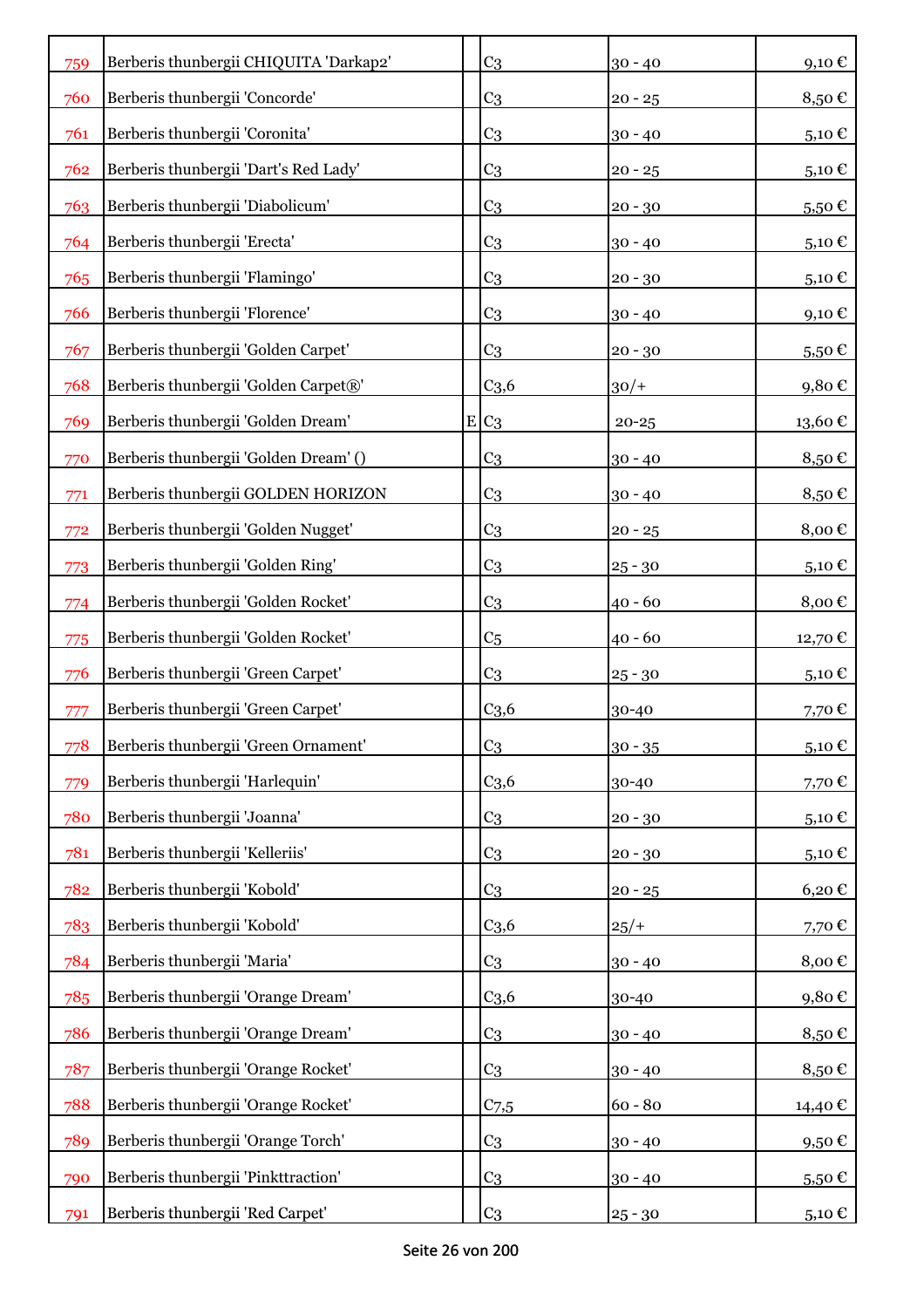| 792 | Berberis thunbergii 'Red Dream'       | C <sub>3</sub>      | $40 - 60$    | 8,50€        |
|-----|---------------------------------------|---------------------|--------------|--------------|
| 793 | Berberis thunbergii 'Red Dream'       | C <sub>3,6</sub>    | 30-40        | $9{,}80 \in$ |
| 794 | Berberis thunbergii 'Red Pillar'      | C <sub>3</sub>      | $30 - 40$    | 5,50€        |
| 795 | Berberis thunbergii 'Rosy Rocket'     | C <sub>3</sub>      | $40 - 60$    | 9,10€        |
| 796 | Berberis thunbergii 'Silver Rocket'   | C <sub>3</sub>      | $30 - 40$    | 8,80€        |
| 797 | Berberis thunbergii 'Summer Sunset'   | C <sub>3</sub>      | $20 - 25$    | 9,10€        |
| 798 | Berberis thunbergii 'Sunsation'       | C <sub>3</sub>      | $25 - 30$    | $5,50 \in$   |
| 799 | Berberis thunbergii 'Thunderbolt'     | C <sub>3</sub>      | $30 - 40$    | 11,40 €      |
| 800 | Berberis thunbergii 'Tiny Gold'       | C <sub>3</sub>      | $20 - 25$    | 8,50€        |
| 801 | Berberis thunbgergii 'Bagatelle'      | C <sub>3</sub>      | $20 - 25$    | 8,00€        |
| 802 | Berberis verruculosa                  | $E$ C <sub>20</sub> | 40-60 Breit  | 43,00€       |
| 803 | Berberis verruculosa                  | C <sub>20</sub>     | 60-80 Breit  | 51,00€       |
| 804 | Berberis verruculosa                  | C <sub>20</sub>     | 80-100 Breit | 57,00€       |
| 805 | Bergenia 'Abendglut'                  | C <sub>5</sub>      |              | 14,40 €      |
| 806 | Bergenia 'Bressingham White'          | C <sub>5</sub>      |              | 14,40 €      |
| 807 | Betula albosinensis 'Fascination'     | C <sub>30</sub>     | $240 - 260$  | 51,90€       |
| 808 | Betula albosinensis 'Kennethshburner' | C <sub>5</sub>      | $40 - 60$    | 27,70€       |
| 809 | Betula alleghaniensis 'Britton'       | $C_{15}$            | $200 - 220$  | 39,20€       |
| 810 | Betula 'Cacao'                        | C <sub>15</sub>     | $200 - 220$  | 85,30€       |
| 811 | Betula costata 'Select'               | $E$ C <sub>2</sub>  | $60 - 80/$   | 16,20€       |
| 812 | Betula costata 'Select'               | C <sub>5</sub>      | $40 - 60$    | 25,30€       |
| 813 | Betula ermanii WHITE CHOCOLATE        | C <sub>15</sub>     | $140 - 160$  | 85,30€       |
| 814 | Betula 'Fascination'                  | C <sub>2</sub>      | $60 - 80/$   | 16,20€       |
| 815 | Betula medwediewii 'Gold Bark'        | C <sub>2</sub>      | $15 - 30/$   | 15,60€       |
| 816 | Betula medwediewii 'Gold Bark'        | C <sub>5</sub>      | $60 - 80$    | 27,70€       |
| 817 | Betula medwediewii 'Gold Bark'        | $E$ 120 L           | $250/+$      | 381,20€      |
| 818 | Betula nana                           | C <sub>3</sub>      | 30-40        | 8,00€        |
| 819 | Betula nana                           | C <sub>3,6</sub>    | 30-40        | 8,20€        |
| 820 | Betula nana 'Golden Treasure'         | $C_{7,5}$           | 30-40        | 23,80€       |
| 821 | Betula nana 'Golden Treasure'         | C30 St. mit Kr.     | $80 - 100$   | 108,30€      |
| 822 | Betula nigra                          | $E$ C <sub>20</sub> | 150-175      | 63,00€       |
| 823 | Betula nigra                          | C <sub>20</sub>     | 175-200      | 72,00€       |
| 824 | Betula nigra                          | C <sub>20</sub>     | 200-225      | 76,00 €      |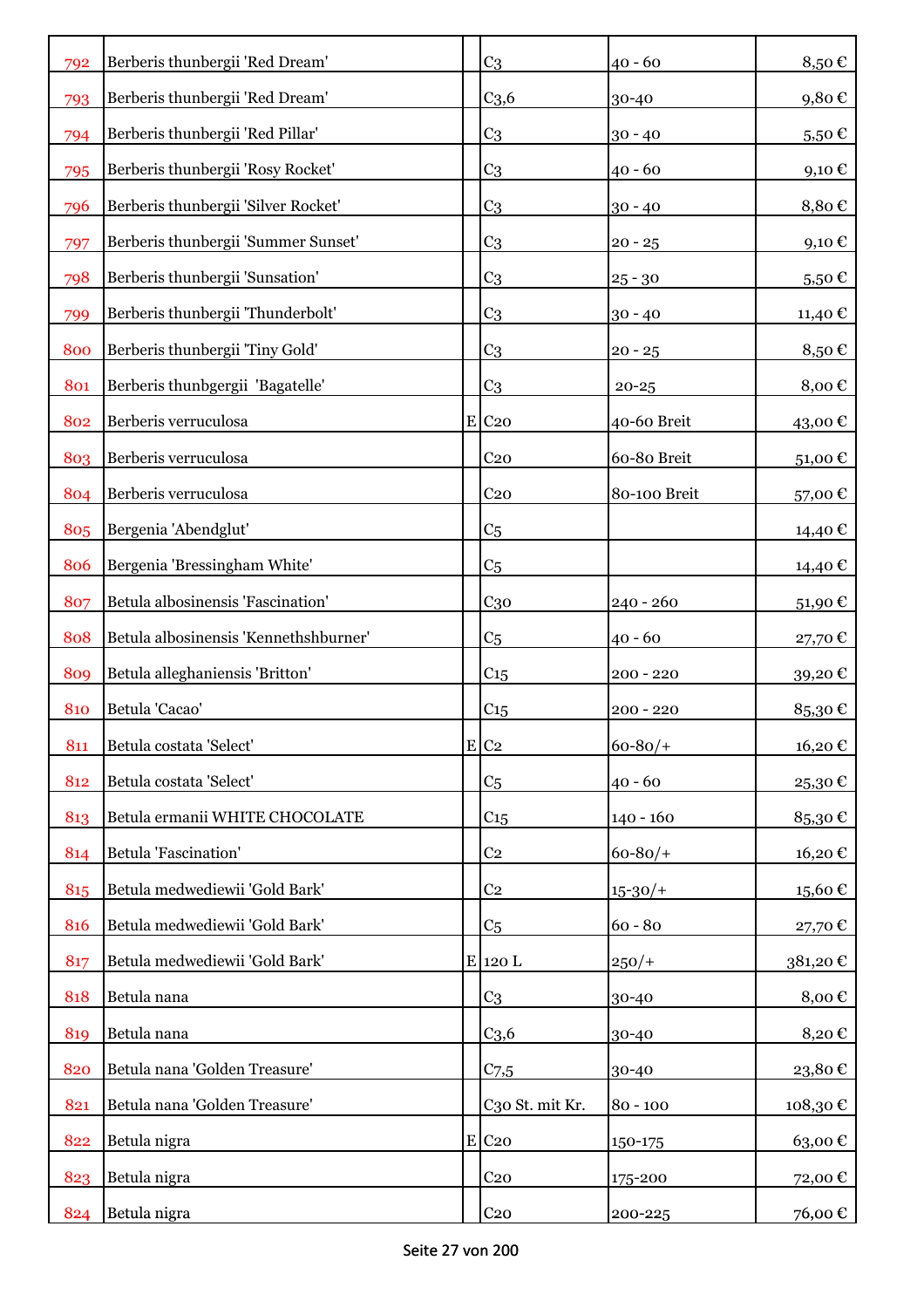| 825 | Betula nigra                              |           | $E$ C <sub>20</sub>                  | 250-300       | 85,00€      |
|-----|-------------------------------------------|-----------|--------------------------------------|---------------|-------------|
| 826 | Betula nigra 'Summer Cascade'             |           | $C_{30}$                             | $200 - 220$   | 89,30€      |
| 827 | Betula nigra 'Summer Cascade'             |           | C70 St. mit Kr. 200, stu10-12        |               | 316,90€     |
| 828 | Betula pendula 'Fastigiata'               |           | C <sub>5</sub>                       | $100 - 120$   | 25,30€      |
| 829 | Betula pendula FASTIGIATA JOES 'Jolep 1'  |           | C <sub>5</sub>                       | $100 - 120$   | 27,70€      |
| 830 | Betula pendula 'Golden Beauty'            |           | C <sub>7</sub>                       | $200/+$       | 34,80€      |
| 831 | Betula pendula Karaca                     |           | C <sub>5</sub>                       | 60-80         | 28,80€      |
| 832 | Betula pendula 'Karaca'                   |           | C <sub>20</sub>                      | 125-150 stb   | 85,50€      |
| 833 | Betula pendula MAGICAL GLOBE 'Globe'      |           | C <sub>5</sub> St. mit Kr. 100-120   |               | 44,90 €     |
|     | Betula pendula 'Obelisk'                  |           |                                      | $160 - 180$   |             |
| 834 | Betula pendula 'Purpurea'                 |           | C <sub>5</sub><br>$E$ C <sub>2</sub> |               | 25,30€      |
| 835 | Betula pendula 'Schneverdingen Goldbirke' |           |                                      | $40 - 60/$    | 16,20€      |
| 836 |                                           |           | C <sub>12</sub>                      | $220 - 240$   | $33,40 \in$ |
| 837 | Betula pendula 'Spiderlley'               |           | C <sub>20</sub>                      | $160 - 180$   | 79,50€      |
| 838 | Betula pendula 'Zöld Szakáll'             |           | C <sub>5</sub> St. mit Kr. 100-120   |               | 31,10€      |
| 839 | Betula pubescens 'Cucullata'              |           | C <sub>5</sub>                       | $160 - 180$   | 27,70€      |
| 840 | Betula utilis Cacao                       |           | bal                                  | 60-80         | 27,90€      |
| 841 | Betula utilis 'Doorenbos'                 |           | C <sub>2</sub>                       | $60 - 80/$ +  | 16,20€      |
| 842 | Betula utilis 'Doorenbos'                 |           | bal                                  | $150/+$       | 37,00 €     |
| 843 | Betula utilis 'Doorenbos'                 |           | C <sub>12</sub>                      | 100-125       | 48,00€      |
| 844 | Betula utilis 'Doorenbos'                 |           | C <sub>12</sub>                      | 125-150       | 69,00€      |
| 845 | Betula utilis 'Doorenbos'                 |           | C <sub>12</sub>                      | 150-175       | 75,00€      |
| 846 | Betula utilis 'Doorenbos'                 |           | $E$ db                               | hs, stu 10-12 | 92,40 €     |
| 847 | Betula utilis 'Silver Shadow'             |           | C <sub>5</sub>                       | $120 - 140$   | 25,30€      |
| 848 | Betula 'White Light'                      |           | C <sub>7,5</sub>                     | $140 - 160$   | 27,70€      |
| 849 | Blechnum novae-zelandiae                  |           | $C_3/4$                              |               | 60,50€      |
| 850 | Broussonetia papyrifera                   |           | C8 <sub>0</sub>                      | 250-300       | 210,00€     |
| 851 | Broussonetia papyrifera billardii         | ${\bf E}$ | C <sub>3</sub>                       | 30-40         | 13,60€      |
| 852 | Broussonetia papyrifera billardii         |           | $C_{20}$                             | 100-125       | 88,60€      |
| 853 | Brugmansia suaveolens                     |           | E C30                                | $125/-$       | 47,50€      |
| 854 | Brugmansia versicolor - geel -            |           | $E$ C <sub>10</sub>                  | $125/-$       | 47,50€      |
| 855 | Brunnera macrophylla Alexander's great    |           | C <sub>3</sub>                       |               | 20,40€      |
| 856 | Buddleja alternifolia                     |           | C <sub>5</sub>                       | 40-60         | 17,60€      |
| 857 | Buddleja alternifolia UNIQUE              |           | C <sub>3,6</sub>                     | 30-40         | 8,50 €      |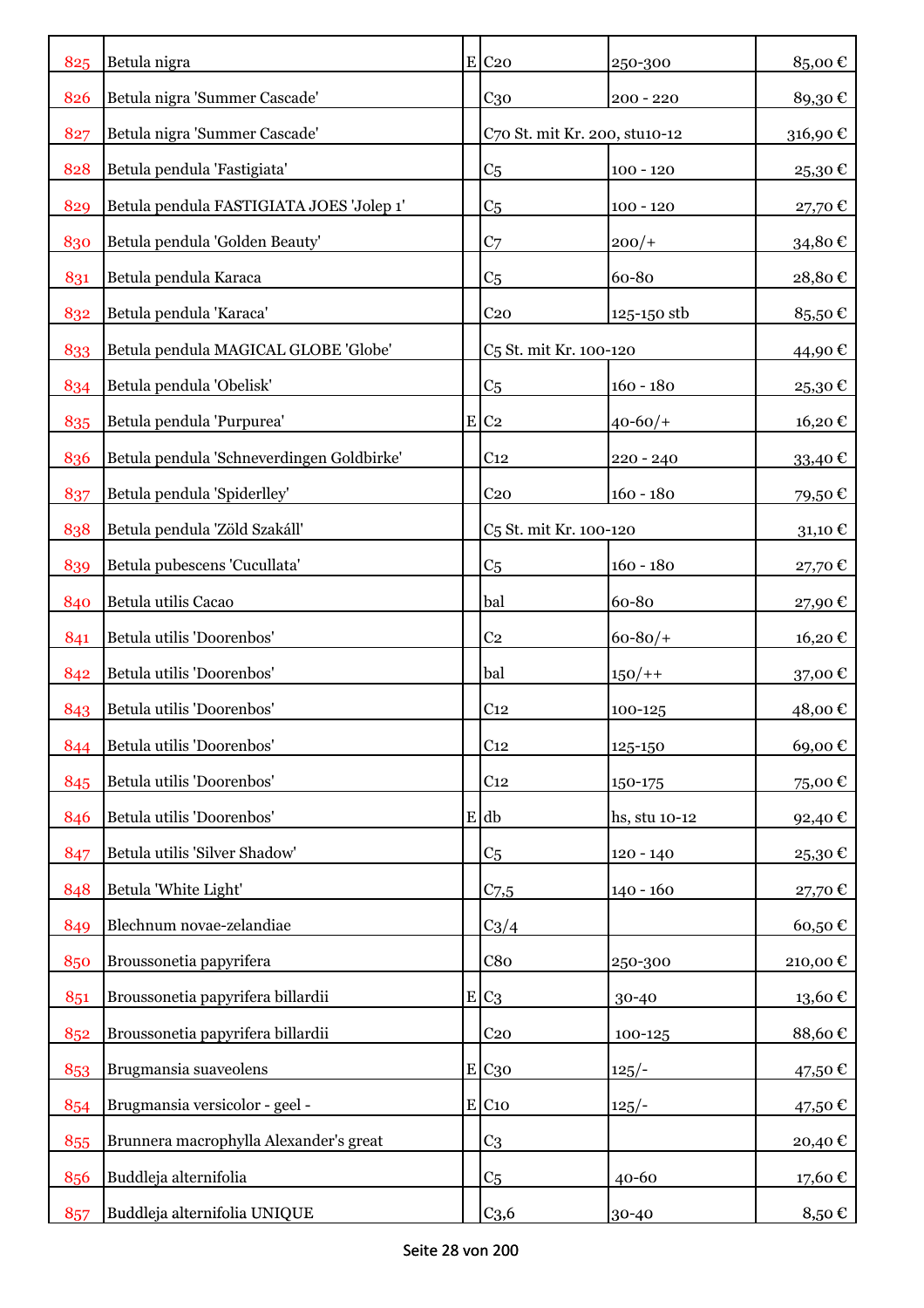| 858 | Buddleja alternifolia UNIQUE            |   | C <sub>3,6</sub>    | deco 30-40     | 9,10€      |
|-----|-----------------------------------------|---|---------------------|----------------|------------|
| 859 | Buddleja ARGUS® VELVET                  |   | C <sub>3,6</sub>    | deco 40-50     | 9,10€      |
| 860 | Buddleja davidii 'Black Knight'         | E | C <sub>3</sub>      | 50-60          | 8,00€      |
| 861 | Buddleja davidii 'Blue Chip' ®          |   | C <sub>3</sub>      | 25-30          | 9,80€      |
| 862 | Buddleja davidii BUTTERFLY TOWER        |   | C <sub>3</sub>      | $30 - 40$      | 6,80€      |
| 863 | Buddleja davidii BUTTERFLY TOWER        |   | C <sub>5</sub>      | $40 - 60$      | 18,40€     |
| 864 | Buddleja davidii Dark pink®             |   | $C_3/4$             |                | 18,90€     |
| 865 | Buddleja davidii 'Empire Blue'          |   | C <sub>3</sub>      | 50-60          | 8,00€      |
| 866 | Buddleja dav. FREE PETITE BLUE HEAVEN   |   | C <sub>5</sub>      | $40 - 60$      | 13,00€     |
| 867 | Buddleja dav. FUNKY FUCHSIA             |   | C <sub>5</sub>      | $40 - 60$      | 16,10€     |
| 868 | Buddleja dav. GROOVY GRAPE              |   | C <sub>5</sub>      | $40 - 60$      | 16,10€     |
| 869 | Buddleja davidii 'Gulliver'             |   | C <sub>5</sub>      | $60 - 80$      | 16,10€     |
| 870 | Buddleja davidii 'Ile de France'        |   | C <sub>3</sub>      | 50-60          | $6,80 \in$ |
| 871 | Buddleja davidii 'Miss Violet'          |   | C <sub>5</sub>      | $40 - 60$      | 18,40€     |
| 872 | Buddleja davidii Pea cock               |   | $E$ C <sub>10</sub> | 80-100 strauch | 28,00€     |
| 873 | Buddleja davidii 'Pink Delight'         |   | C <sub>3</sub>      | 50-60          | 8,00€      |
| 874 | Buddleja davidii 'Psychedelic Sky'      |   | C <sub>3,6</sub>    | 30-40          | 9,80€      |
| 875 | Buddleja davidii PSYCHEDELIC SKY        |   | C <sub>5</sub>      | $60 - 80$      | 16,10 €    |
| 876 | Buddleja davidii PURPLE CHIP ®          |   | C <sub>3</sub>      | 25-30          | 9,80€      |
| 877 | Buddleja dav.REVE DE PAPILLON LAVENDER  |   | C <sub>3</sub>      | $40 - 60$      | 6,80€      |
| 878 | Buddleja davidii REVE DE PAPILLON WHITE |   | C <sub>3</sub>      | $40 - 60$      | $6,80 \in$ |
| 879 | Buddleja davidii 'Royal Red'            |   | C <sub>3</sub>      | 50-60          | $6,80 \in$ |
| 880 | Buddleja davidii Sugar Plum             |   | $C_{10}$            | 80-100 strauch | 28,00€     |
| 881 | Buddleja davidii 'White Profusion'      |   | C <sub>3</sub>      | $40 - 60$      | $6,80 \in$ |
| 882 | Buddleja davidii 'White Profusion'      |   | C <sub>3</sub>      | 40-60          | 8,00€      |
| 883 | Buddleja davidii 'White Profusion'      |   | C <sub>7,5</sub>    | $60 - 80$      | 14,70 €    |
| 884 | Buddleja glomerata 'Silver Service'     |   | C <sub>3,6</sub>    | $30/+$         | 9,80€      |
| 885 | Buddleja glomerata 'Silver Service'     |   | $C_{10}$            | 50-60          | 24,70€     |
| 886 | Buddleja lindleyana                     |   | $C_3/4$             |                | 18,90€     |
| 887 | Buddleja 'Miss Pearl'                   |   | C <sub>20</sub>     | 80-100         | 48,00€     |
| 888 | Buddleja 'Rocketstar Flamingo'          |   | C <sub>20</sub>     | 40-50          | 44,00 €    |
| 889 | Buddleja 'Rocketstar Indigo             |   | C <sub>20</sub>     | 60-80          | 47,50 €    |
| 890 | Buddleja 'Rocketstar Orchid'            |   | C <sub>20</sub>     |                | 38,00 €    |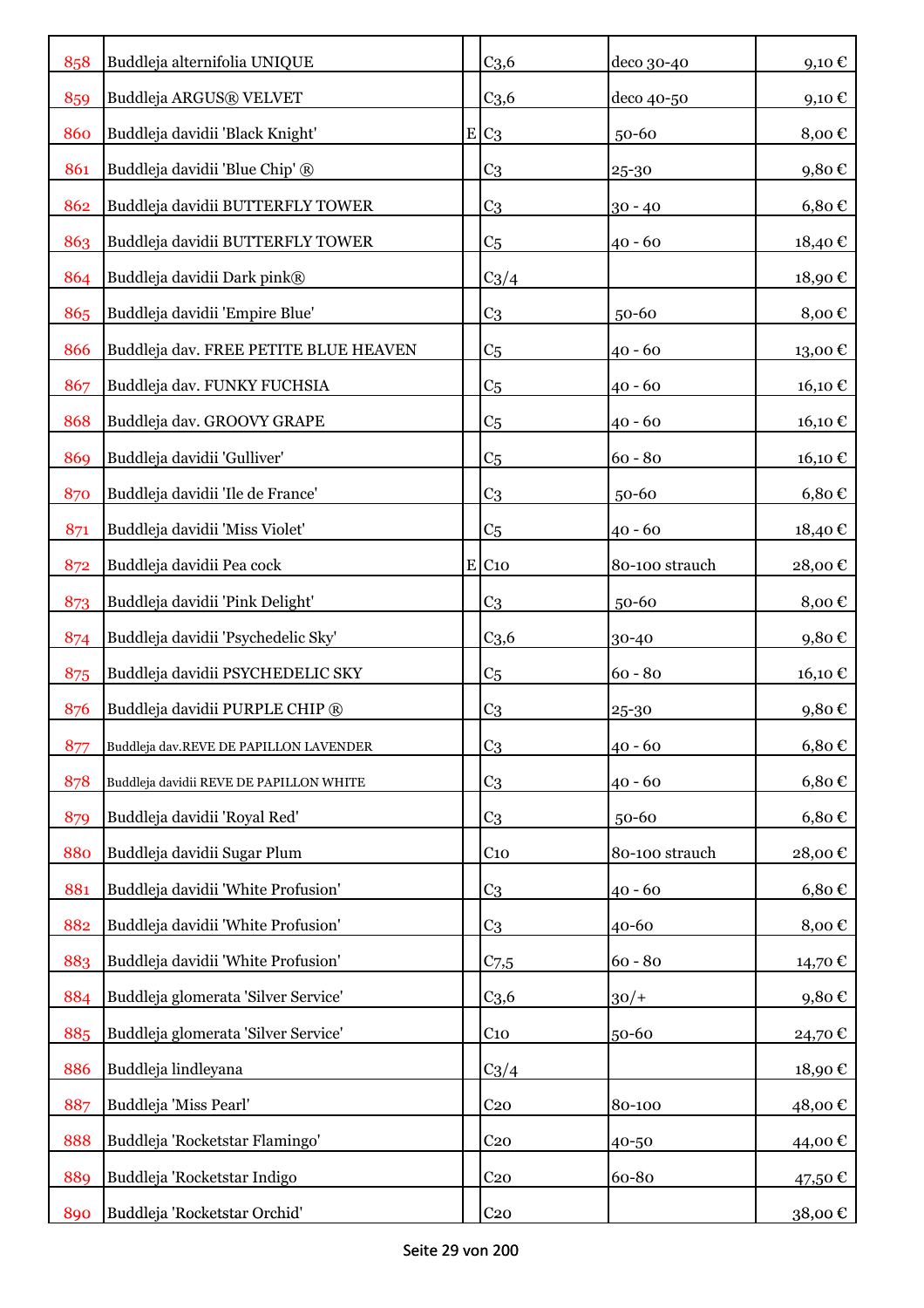| 891 | Buddleja 'White Ball'                   | C <sub>3,6</sub>   | 30-40          | 8,10€               |
|-----|-----------------------------------------|--------------------|----------------|---------------------|
| 892 | Buxus bodinieri                         | C <sub>2</sub>     | 25/30          | 25,65€              |
| 893 | Callicarpa albibacca                    | $C_{7,5}$          | 80-100         | 39,20€              |
| 894 | Callicarpa albibacca                    | C <sub>20</sub>    | 125-150        | 68,40€              |
| 895 | Callicarpa bodinieri 'Imperial Pearl'   | C <sub>5</sub>     | $60 - 80$      | 14,70 €             |
| 896 | Callicarpa bodinieri MAGICAL® SNOWQUEEN | C <sub>3,6</sub>   | deco 30-40     | 11,90€              |
| 897 | Callicarpa bodinieri 'Profusion'        | C <sub>5</sub>     | $40 - 60$      | 14,70€              |
| 898 | Callicarpa bodinieri 'Profusion'        | C <sub>10</sub>    | $80 - 100$     | 20,70€              |
| 899 | Callicarpa bodinieri 'Profusion'        | C <sub>50</sub>    | $150/+$        | 94,50€              |
| 900 | Callicarpa japonica 'Leucocarpa'        | C <sub>3</sub>     | 30-40          | $9,20 \text{ } \in$ |
| 901 | Callicarpa japonica 'Leucocarpa'        | $E C_5$            | $40 - 60$      | 23,80€              |
| 902 | Callicarpa japonica 'Leucocarpa'        | C <sub>12</sub>    | 80-100         | 39,20€              |
| 903 | Callicarpa kwangtungensis               | C <sub>10</sub>    | 60-80          | 23,60€              |
| 904 | Callistemon Red rocket                  | C <sub>5</sub>     |                | 28,00€              |
| 905 | Calothamnus quadrifidus                 | C <sub>4</sub>     |                | 40,30€              |
| 906 | Calycanthus floridus                    | C <sub>7,5</sub>   | 40-50          | 43,20€              |
| 907 | Calycanthus floridus                    | C <sub>20</sub>    | 80-100         | 60,00€              |
| 908 | Calycanthus floridus Athens             | pot 9cm            | klein          | 12,60€              |
| 909 | Calycanthus floridus Athens             | C <sub>5</sub>     | 30-40          | 23,40 €             |
| 910 | Calycanthus raulstonii Hartlage Wine    | C <sub>5</sub>     | 25/30          | 25,20€              |
| 911 | Calycanthus raulstonii Hartlage wine    | C <sub>4</sub>     |                | 43,40 €             |
| 912 | Calycanthus raulstonii 'Hartlage Wine'  | $E$ C <sub>2</sub> | 50/60          | 27,55€              |
| 913 | Calycanthus raulstonii 'Hartlage Wine'  | C <sub>3</sub>     | 30-40          | 39,20€              |
| 914 | Calycanthus Venus                       | C <sub>10</sub>    | 60-80 strauch  | 31,00€              |
| 915 | Calycanthus Venus                       | C <sub>4</sub>     |                | 43,40 €             |
| 916 | Calycanthus x raulstonii Hartlage Wine  | $C_{10}$           | 80-100 strauch | 34,00€              |
| 917 | Camassia Blue heaven                    | C <sub>3</sub>     |                | 17,10€              |
| 918 | Camellia Ay ay ay                       | C <sub>4</sub>     | 4jähr.         | 46,40€              |
| 919 | Camellia Betty's beauty                 | C <sub>2</sub>     | 3jähr.         | 22,80€              |
| 920 | Camellia Chateau de trevarez            | C <sub>4</sub>     | 4jähr.         | 46,40€              |
| 921 | Camellia Cinnamon scentsation           | C <sub>2</sub>     | 3jähr.         | 22,80€              |
| 922 | Camellia Cinnamon scentsation           | C8                 | 5jähr.         | 70,50€              |
| 923 | Camellia Crimson candles                | C <sub>4</sub>     | 4jähr.         | 44,40 €             |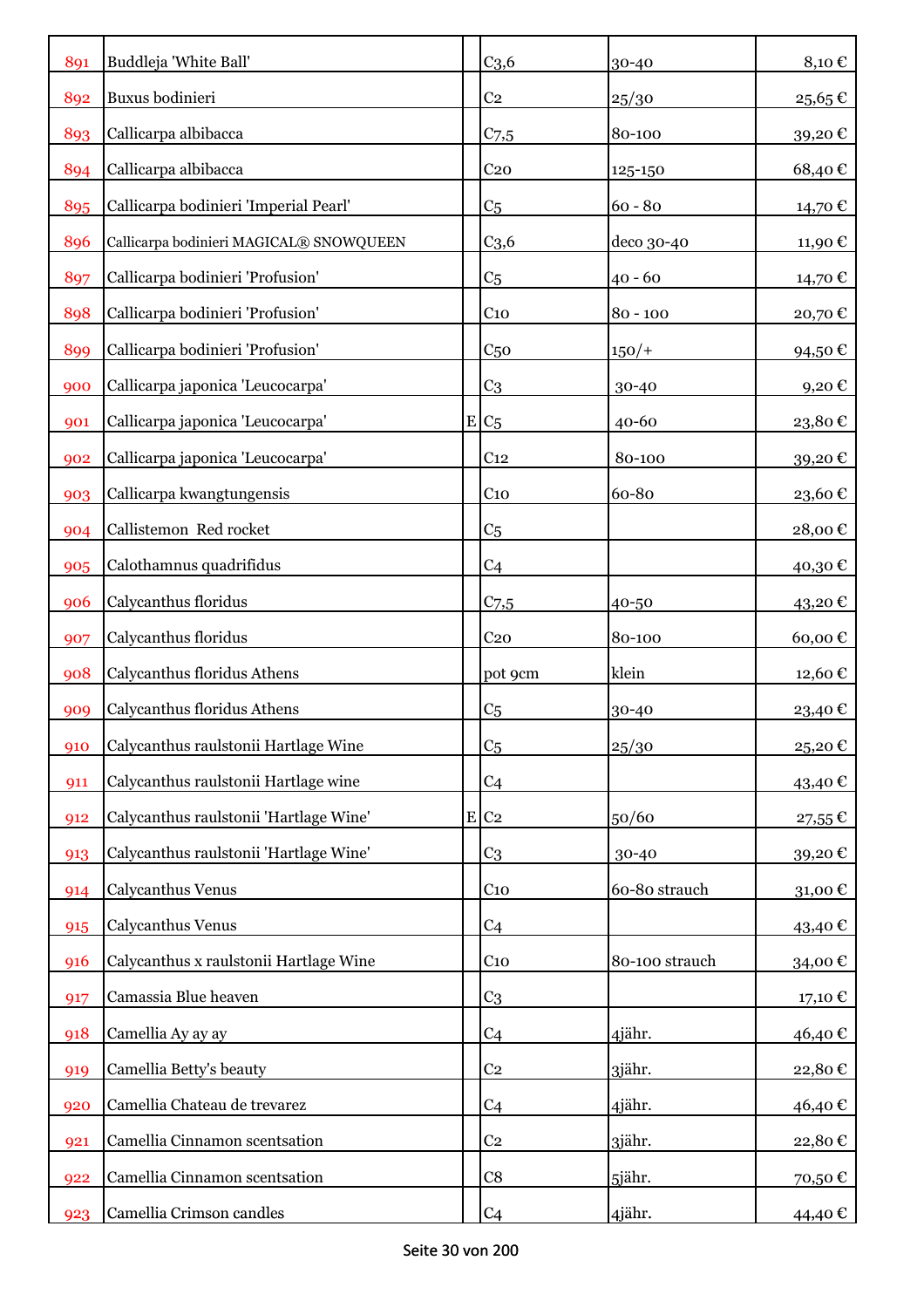| 924 | Camellia Donckelaeri                 |           | C <sub>4</sub>     | 4jähr.    | 44,90€  |
|-----|--------------------------------------|-----------|--------------------|-----------|---------|
| 925 | Camellia E.G. Waterhouse Variegated  |           | C <sub>4</sub>     | 4jähr.    | 46,40€  |
| 926 | Camellia Fairy blush                 |           | C <sub>2</sub>     | 3jähr.    | 22,80€  |
| 927 | Camellia Fairy blush                 |           | C <sub>4</sub>     | 4jähr.    | 44,40 € |
| 928 | Camellia Fairy blush                 |           | C8                 | 5jähr.    | 70,50€  |
| 929 | Camellia Fairy wand                  |           | C8                 | 5jähr.    | 70,50€  |
| 930 | Camellia Gay baby                    |           | C <sub>4</sub>     | 4jähr.    | 44,40€  |
| 931 | Camellia Germaine de kerret          |           | C <sub>20</sub>    | 7jähr.    | 136,30€ |
| 932 | Camellia Hagoromo*                   |           | C <sub>4</sub>     | 4jähr.    | 44,90€  |
| 933 | Camellia Hatsu zakura                |           | C <sub>4</sub>     | 4jähr.    | 46,40€  |
| 934 | Camellia Holly bright                |           | C8                 | 50/70     | 70,50€  |
| 935 | Camellia Holly bright                |           | C <sub>12</sub>    | 5jähr.    | 96,10€  |
| 936 | Camellia Holly bright                |           | C <sub>20</sub>    | 7jähr.    | 136,30€ |
| 937 | Camellia japonica                    |           | C <sub>10</sub>    | $60/+$    | 46,20€  |
| 938 | Camellia japonica Adorable           |           | C <sub>2</sub>     | 3jähr.    | 22,80€  |
| 939 | Camellia japonica 'Black Lace'       |           | $C$ 7,5            | $40 - 60$ | 52,40€  |
| 940 | Camellia japonica Brigadoon          |           | C <sub>4</sub>     | 4jähr.    | 40,90€  |
| 941 | Camellia japonica Buttons n bows     |           | C <sub>2</sub>     | 3jähr.    | 22,80€  |
| 942 | Camellia japonica Dream boat         |           | C <sub>4</sub>     | 4jähr.    | 41,80€  |
| 943 | Camellia japonica E g waterhouse     |           | C <sub>4</sub>     | 4jähr.    | 41,80€  |
| 944 | Camellia japonica E.t.r. carlyon     |           | C <sub>2</sub>     | 3jähr.    | 22,80€  |
| 945 | Camellia japonica Freedom bell       |           | C <sub>4</sub>     | 4jähr.    | 41,80€  |
| 946 | Camellia japonica 'Gloire de Nantes' |           | $C_{7,5}$          | $40 - 60$ | 52,40€  |
| 947 | Camellia japonica Jury s yellow      |           | C <sub>4</sub>     | 4jähr.    | 41,80€  |
| 948 | Camellia japonica Kramer s supreme   |           | C <sub>4</sub>     | 4jähr.    | 41,80€  |
| 949 | Camellia japonica 'Kramer's Supreme' |           | $E$ C <sub>2</sub> | 30-40     | 23,80€  |
| 950 | Camellia japonica 'Kramer's Supreme' |           | C <sub>3</sub>     | $10 - 15$ | 23,80€  |
| 951 | Camellia japonica Les jury           |           | C <sub>4</sub>     | 4jähr.    | 41,80€  |
| 952 | Camellia japonica Lily pons          |           | C <sub>4</sub>     | 4jähr.    | 41,80€  |
| 953 | Camellia japonica 'Nobilissima       | ${\bf E}$ | C <sub>3</sub>     | 30-40     | 9,20€   |
| 954 | Camellia japonica Paul serusier      |           | C <sub>12</sub>    | 5jähr.    | 96,10€  |
| 955 | Camellia japonica Royal velvet       |           | C <sub>4</sub>     | 4jähr.    | 41,80€  |
| 956 | Camellia japonica 'Santorelli'       |           | C <sub>3</sub>     | $15 - 25$ | 23,80€  |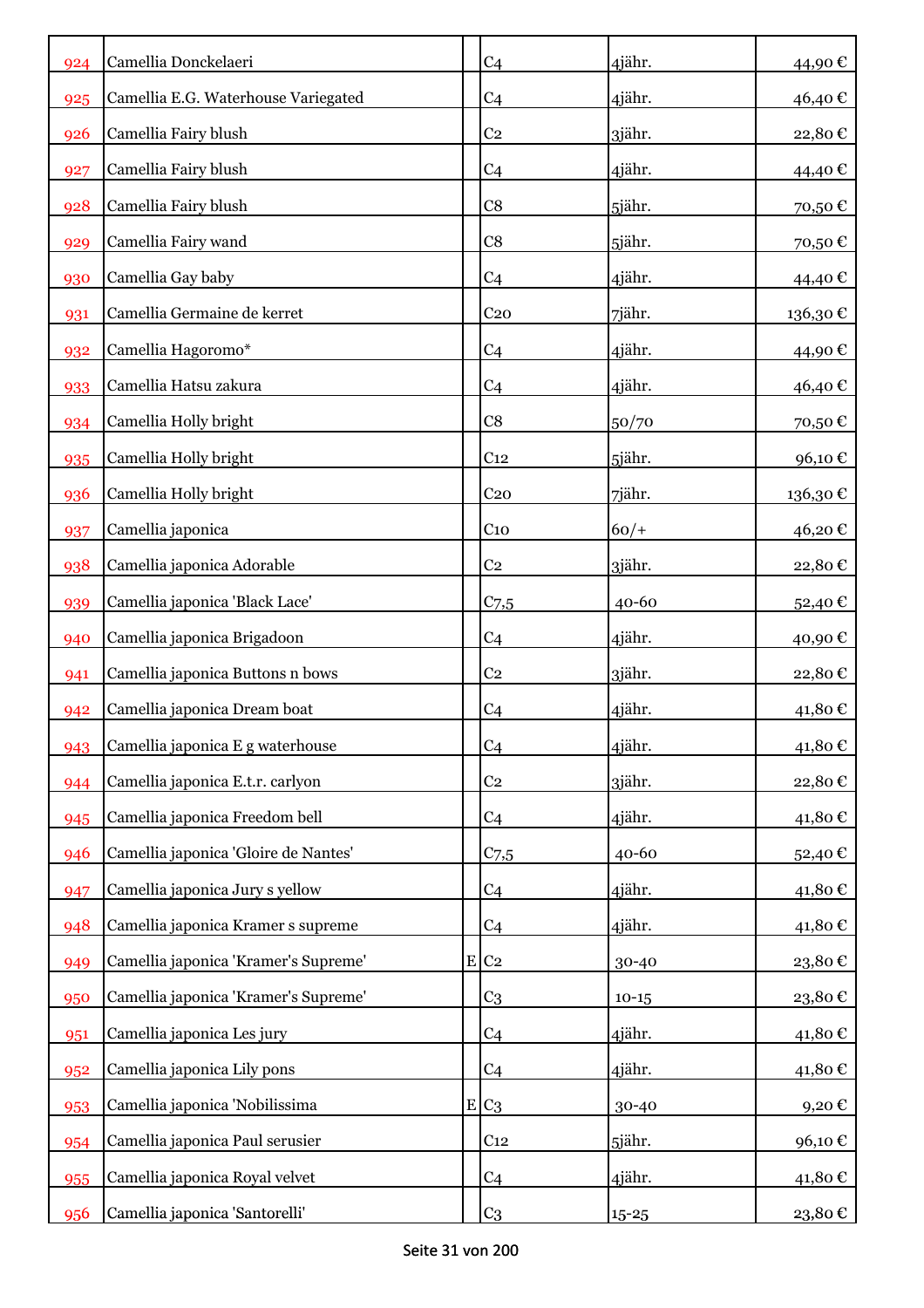| 957 | Camellia japonica 'Santorelli'        | $C_{7,5}$       | 60-80   | 52,40€   |
|-----|---------------------------------------|-----------------|---------|----------|
| 958 | Camellia japonica Softly              | C <sub>4</sub>  | 4jähr.  | 41,80€   |
| 959 | Camellia japonica Spring formal       | C <sub>2</sub>  | 3jähr.  | 22,80€   |
| 960 | Camellia japonica Stacy susan         | C <sub>2</sub>  | 3jähr.  | 22,80€   |
| 961 | Camellia japonica Sunny side          | C <sub>4</sub>  | 4jähr.  | 41,80€   |
| 962 | Camellia japonica Tom knudsen         | C <sub>2</sub>  | 3jähr.  | 22,80€   |
| 963 | Camellia japonica Tom knudsen         | C8              | 50/70   | 70,50€   |
| 964 | Camellia japonica Virginia robinson   | C8              | 50/70   | 70,50€   |
| 965 | Camellia japonica Volcano             | C <sub>2</sub>  | 3jähr.  | 22,80€   |
| 966 | Camellia japonica Volcano             | C8              | 50/70   | 70,50€   |
| 967 | Camellia japonica Winter gem          | C <sub>2</sub>  | 3jähr.  | 22,80€   |
| 968 | Camellia Lipstick                     | C <sub>4</sub>  | 4jähr.  | 46,40€   |
| 969 | Camellia Lucky star                   | C <sub>4</sub>  | 4jähr.  | 46,40€   |
| 970 | Camellia Marshmallow                  | C <sub>4</sub>  | 4jähr.  | 46,40€   |
| 971 | Camellia Marshmallow                  | C8              | 5jähr.  | 70,50€   |
| 972 | Camellia Mme lourmand*                | C <sub>4</sub>  | 4jähr.  | 44,90€   |
| 973 | Camellia Painter's palette®           | C8              | 7jähr.  | 70,50€   |
| 974 | Camellia Painter's palette®           | C <sub>20</sub> | 7jähr.  | 136,30€  |
| 975 | Camellia Pr filippo parlatore         | C <sub>4</sub>  | 4jähr.  | 44,90€   |
| 976 | Camellia Quintessence                 | C <sub>4</sub>  | 4jähr.  | 44,40€   |
| 977 | Camellia Quintessence                 | C8              | 5jähr.  | 70,50€   |
| 978 | Camellia reticulata Dr clifford parks | C8              | 5jähr.  | 82,20€   |
| 979 | Camellia rusticana 'Kasuga yama'      | $C_{7,5}$       | 80-100  | 52,40€   |
| 980 | Camellia rusticana 'Kasuga yama'      | E C12           | 100-125 | 88,60€   |
| 981 | Camellia Saint valentin               | C8              | 50/70   | 70,50€   |
| 982 | Camellia sasanqua                     | C <sub>18</sub> | halbst. | 152,30€  |
| 983 | Camellia sasanqua Belinda             | C <sub>4</sub>  | 4jähr.  | 40,00€   |
| 984 | Camellia sasanqua Blush               | C <sub>4</sub>  | 4jähr.  | 40,00€   |
| 985 | Camellia Sasanqua 'Cleopatra'         | C <sub>7</sub>  | 40-60   | 52,40€   |
| 986 | Camellia sasanqua 'Cleopatra'         | C <sub>25</sub> | 100-125 | 137,00€  |
| 987 | Camellia sasanqua 'Early Pearly'      | $E C_5$         | 30-40   | 39,20€   |
| 988 | Camellia sasanqua Fuji no yuki        | C8              | 5jähr.  | 68,10€   |
| 989 | Camellia sasanqua 'Hino De Gumo'      | C <sub>25</sub> | 100-125 | 137,00 € |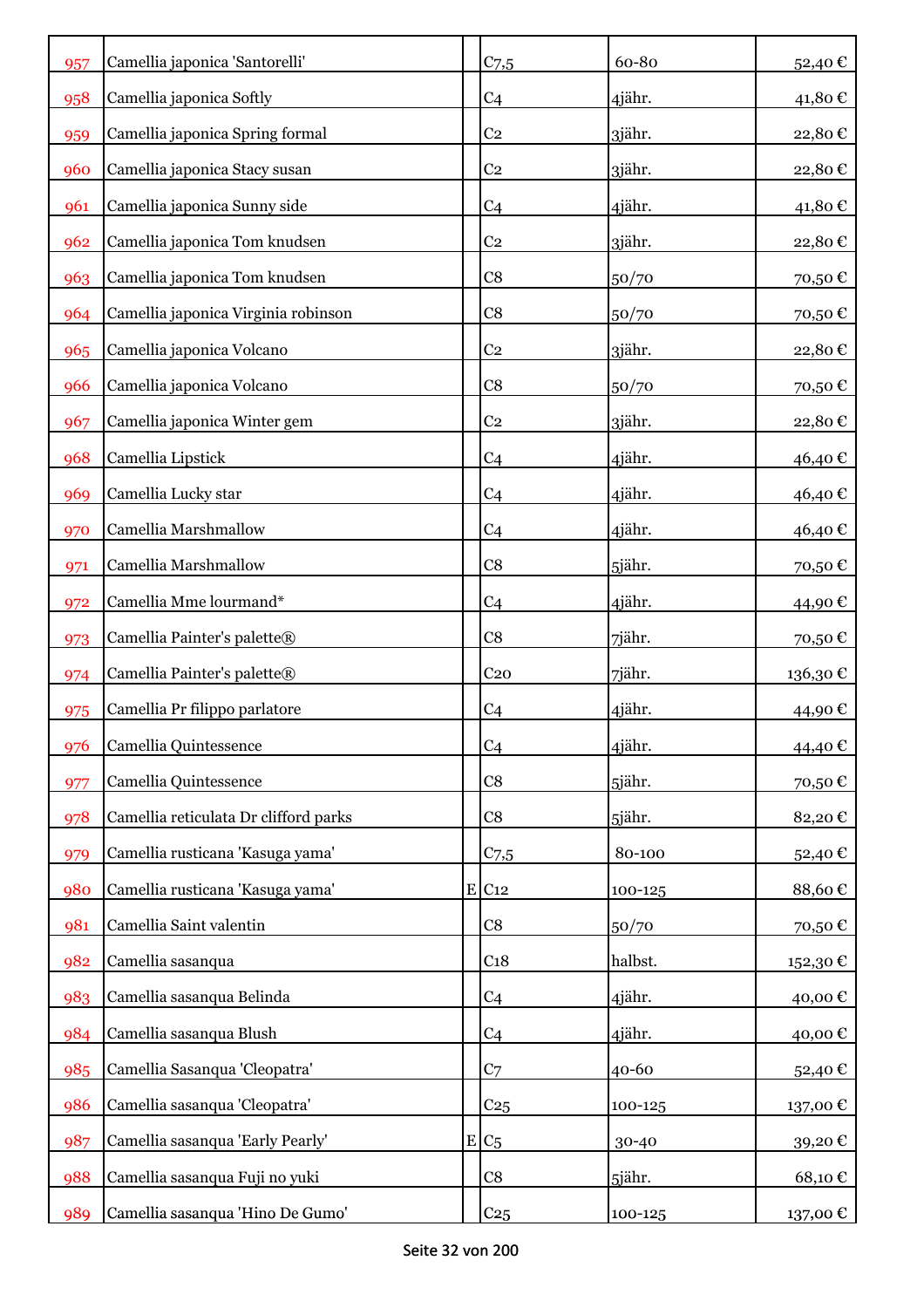| 990  | Camellia sasanqua 'Kanjiro'         | C <sub>25</sub> | 100-125       | 137,00€  |
|------|-------------------------------------|-----------------|---------------|----------|
| 991  | Camellia sasanqua 'Narcissiflora'   | C <sub>7</sub>  | 40-60         | 52,40€   |
| 992  | Camellia sasanqua 'Plantation Pink' | C <sub>7</sub>  | $40 - 60$     | 52,40€   |
| 993  | Camellia sasanqua 'Rainbow'         | C <sub>3</sub>  | $15 - 20$     | 23,80€   |
| 994  | Camellia sasanqua 'Rainbow'         | C <sub>7</sub>  |               | 52,40€   |
| 995  | Camellia sasanqua Stars'n stripes   | C <sub>4</sub>  | 4jähr.        | 40,00€   |
| 996  | Camellia sasanqua Yuletide          | C <sub>4</sub>  | 4jähr.        | 40,00€   |
| 997  | Camellia sasanqua Yuletide          | C8              | 5jähr.        | 68,10€   |
| 998  | Camellia sasanqua Yuletide          | C <sub>20</sub> | 7jähr.        | 134,00 € |
| 999  | Camellia Shikibu                    | C <sub>4</sub>  | 4jähr.        | 46,40€   |
| 1000 | Camellia Sinensis                   | C <sub>4</sub>  | 4jähr.        | 46,40€   |
| 1001 | Camellia Spring daze                | C <sub>4</sub>  | 4jähr.        | 46,40€   |
| 1002 | Camellia Spring festival            | C <sub>2</sub>  | 3jähr.        | 22,80€   |
| 1003 | Camellia Spring fling               | C <sub>2</sub>  | 3jähr.        | 22,80€   |
| 1004 | Camellia Yvon jezequel®             | C <sub>20</sub> | 7jähr.        | 136,30€  |
| 1005 | Campsis ×tagliabuana 'Mme Galen'    | C <sub>2</sub>  | hoch 50-60 3  | 13,20€   |
| 1006 | Campsis ×tagliabuana 'Mme Galen'    | C <sub>2</sub>  | hoch 80-100   | 13,20€   |
| 1007 | Campsis ×tagliabuana 'Mme Galen'    | C <sub>4</sub>  | 150           | 24,20€   |
| 1008 | Campsis ×tagl. SUMMER JAZZ FIRE     | C <sub>3</sub>  | 120           | 16,70€   |
| 1009 | Campsis ×tagl.SUMMER JAZZ FIRE      | C <sub>4</sub>  | 150           | 24,20€   |
| 1010 | Campsis ×tagl.SUMMER JAZZ GOLD      | C <sub>3</sub>  | 120           | 16,70€   |
| 1011 | Campsis ×tagl. SUMMER JAZZ SUNRISE  | C <sub>4</sub>  | 150           | 24,20€   |
| 1012 | Campsis ORANGEADE 'Tracamp'         | C <sub>4</sub>  | 150           | 24,20€   |
| 1013 | Campsis rad. 'Flamenco' 3 stok      | $C_{10}$        | 125-150       | 29,00€   |
| 1014 | Campsis radicans                    | C <sub>4</sub>  |               | 14,40 €  |
| 1015 | Campsis radicans 'Flamenco'         | C <sub>2</sub>  | hoch 50-60 3  | 13,20€   |
| 1016 | Campsis radicans 'Flamenco'         | C <sub>2</sub>  | hoch 80-100   | 13,20€   |
| 1017 | Campsis radicans 'Flava'            | C <sub>2</sub>  | hoch 50-60 3  | 13,20€   |
| 1018 | Campsis radicans 'Flava'            | C <sub>3</sub>  | 120           | 16,70€   |
| 1019 | Campsis radicans 'Flava'            | $E C_3$         | 80-100        | 17,60€   |
| 1020 | Campsis radicans 'Flava'            | C <sub>4</sub>  | 150           | 24,20€   |
| 1021 | Campsis radicans 'Flava'            | C <sub>7</sub>  | hoch 125-150  | 26,30€   |
| 1022 | Campsis t. Golden Trumpet           | C <sub>20</sub> | 150-175 3Stab | 48,00 €  |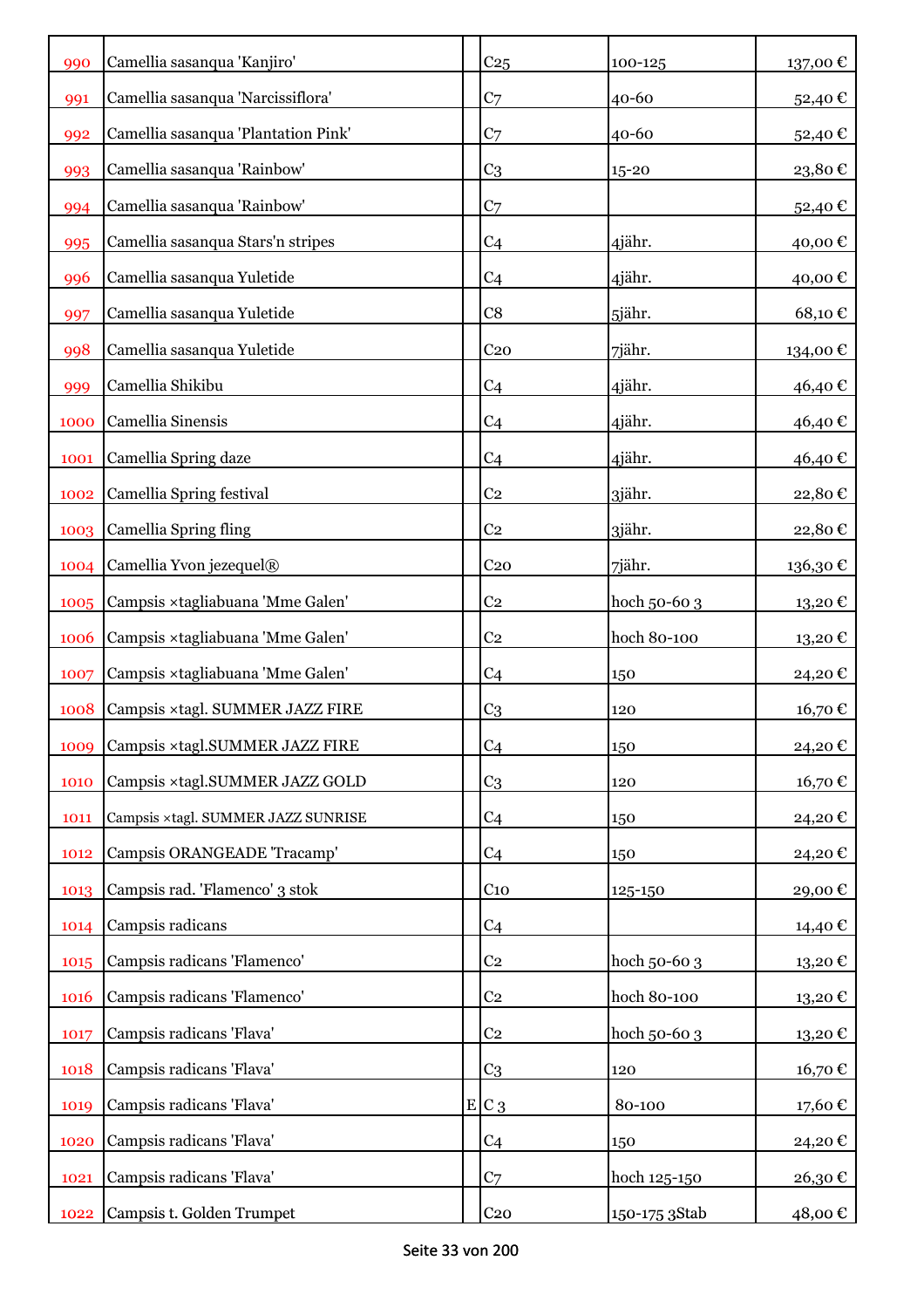| 1023 | Campsis tagliabuana INDIAN SUMMER         | C <sub>2</sub>     | hoch 50-60 3    | 14,90€        |
|------|-------------------------------------------|--------------------|-----------------|---------------|
| 1024 | Campylotropis macrocarpa                  | C <sub>2</sub>     | 40/50           | 17,10 €       |
| 1025 | Carex Frosted curls                       | C <sub>3</sub>     |                 | 12,90 €       |
| 1026 | Carex elata Aurea                         | C <sub>3</sub>     |                 | 17,60€        |
| 1027 | Carpenteria californica                   | $C_3/4$            |                 | 30,70€        |
| 1028 | Carpenteria californica Bodnant           | $C_3/4$            |                 | $30{,}70 \in$ |
| 1029 | Carpinus betulus 'Columnaris Nana'        | C <sub>2</sub>     | $15 - 30/$      | 15,00€        |
| 1030 | Carpinus betulus 'Columnaris Nana'        | E sol.             | $350/+$         | 427,40 €      |
| 1031 | Carpinus betulus Fastigiata               | C <sub>50</sub>    | 12-14 gefiedert | 143,00€       |
| 1032 | Carpinus betulus 'Foliisrg.-var. Pendula' | C <sub>3</sub>     | $60 - 80$       | 24,20€        |
| 1033 | Carpinus betulus 'Foliisrg.-var. Pendula' | C <sub>5</sub>     | $100 - 120$     | 27,70€        |
| 1034 | Carpinus betulus 'Foliisrg.-var. Pendula' | C <sub>12</sub>    | $180 - 200$     | 41,50€        |
| 1035 | Carpinus betulus 'Foliisrg.-var. Pendula' | C <sub>9</sub>     | $100 - 120$     | 43,20€        |
| 1036 | Carpinus betulus 'Foliisrg.-var. Pendula' | $C_{30}$           | $180 - 200$     | 46,10€        |
| 1037 | Carpinus betulus 'Foliisrg.-var. Pendula' | C20 St. mit Kr.    | $180 - 200$     | 56,50€        |
| 1038 | Carpinus betulus 'Frans Fontaine'         | C <sub>7,5</sub>   | $160 - 180$     | 36,90€        |
| 1039 | Carpinus betulus 'Globus'                 | C <sub>5</sub>     | $30 - 40$       | 25,30€        |
| 1040 | Carpinus betulus Lucas                    | E/C <sub>50</sub>  | 12-14 gefiedert | 143,00 €      |
| 1041 | Carpinus betulus 'Lukas'                  | C <sub>5</sub>     | $40 - 60$       | 25,30€        |
| 1042 | Carpinus betulus 'Lukas'                  | $C_{7,5}$          | 140 - 160       | $36,90 \in$   |
| 1043 | Carpinus betulus 'Monumentalis'           | C <sub>5</sub>     | $30 - 40$       | 24,20€        |
| 1044 | Carpinus betulus 'Monumentalis'           | C <sub>43</sub>    | $100 - 140$     | 161,30 €      |
| 1045 | Carpinus betulus 'October Red'            | $E$ C <sub>2</sub> | $40 - 60/$      | 15,00€        |
| 1046 | Carpinus betulus 'October Red'            | E bal              | $120/+$         | 53,20€        |
| 1047 | Carpinus betulus 'Pinocchio'              | C <sub>5</sub>     | $140 - 160$     | 25,30€        |
| 1048 | Carpinus betulus 'Quercifolia'            | C <sub>5</sub>     | $60 - 80$       | 25,30€        |
| 1049 | Carpinus betulus 'Quercifolia'            | C <sub>3</sub>     | $40 - 60$       | 25,30€        |
| 1050 | Carpinus betulus 'Rockhampton Red'        | C <sub>2</sub>     | $60 - 80/$      | 16,20€        |
| 1051 | Carpinus betulus 'Rockhampton Red'        | C <sub>3</sub>     | $30 - 50/$ +    | 17,40€        |
| 1052 | Carpinus betulus 'Rockhampton Red'        | C <sub>5</sub>     | $80 - 120/$     | 21,00€        |
| 1053 | Carpinus betulus 'Rockhampton Red'        |                    | $200/+$         | 27,80€        |
| 1054 | Carpinus betulus 'Rockhampton Red'        |                    | $250/+$         | 32,40 €       |
| 1055 | Carpinus betulus 'Rockhampton Red'        | $E$ db             | stu 14-16, sol. | 196,40 €      |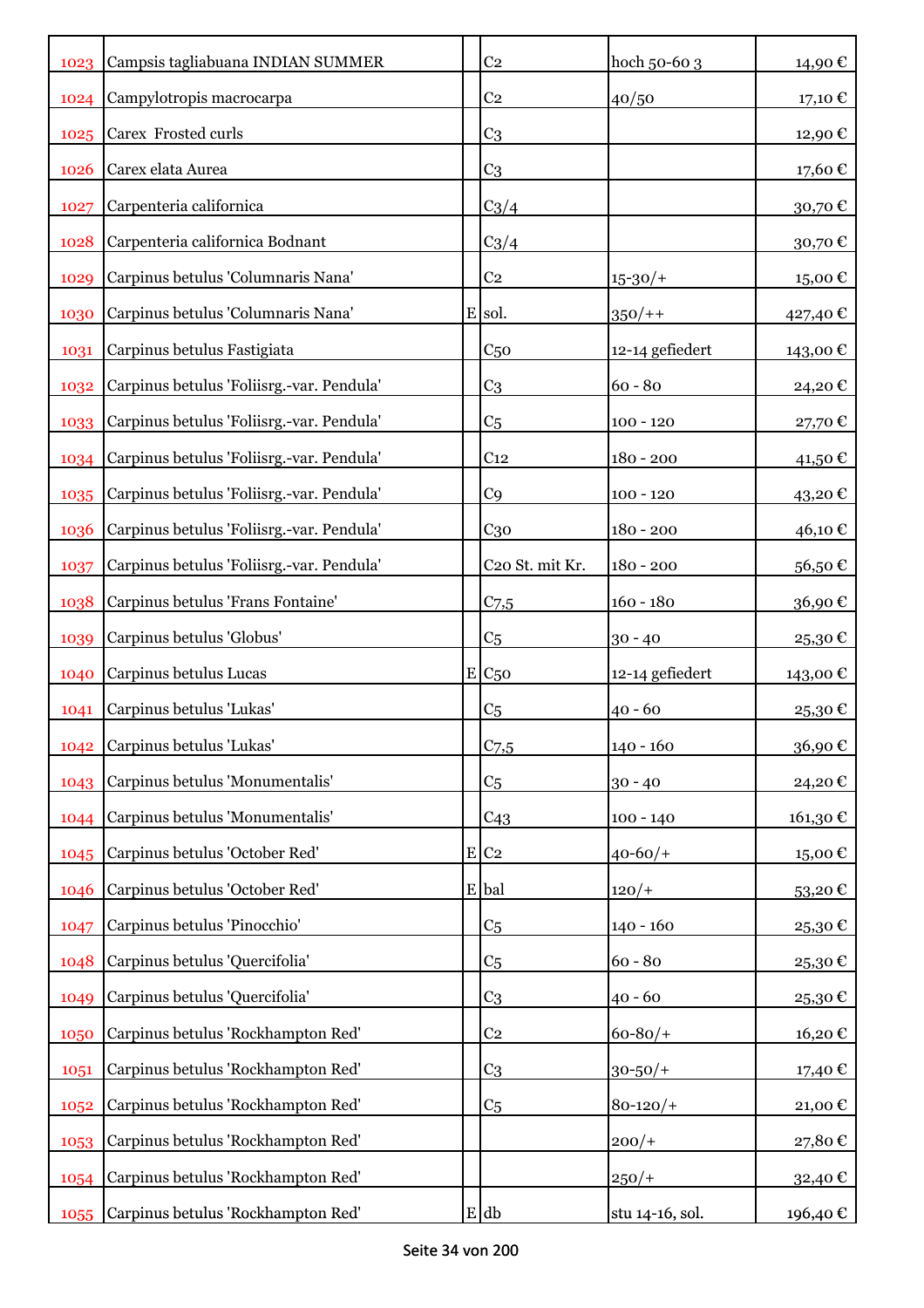| 1056 | Carpinus betulus 'Rockhampton Red'    |   | db                                  | stu 18-20    | 299,40€                 |
|------|---------------------------------------|---|-------------------------------------|--------------|-------------------------|
| 1057 | Carpinus betulus 'Rockhampton Red'    |   | $E$ db                              | $20 - 25$    | 358,20€                 |
| 1058 | Carpinus betulus 'Strabla'            |   | C <sub>15</sub> St. mit Kr. 120-140 |              | 44,90€                  |
| 1059 | Carpinus betulus 'Variegata'          |   | C <sub>5</sub>                      | $40 - 60$    | 31,10 €                 |
| 1060 | Carpinus caroliniana 'Red Fall'       |   | E bal                               | $250/+$      | 42,40€                  |
| 1061 | Carpinus caroliniana 'Sentinel Dries' |   | C <sub>3</sub>                      | $60 - 80$    | 31,10 $\mathcal C$      |
| 1062 | Carpinus cordata                      |   | $E$ C <sub>2</sub>                  | $15 - 30/$   | 16,20€                  |
| 1063 | Carpinus kawakamii                    |   | C <sub>2</sub>                      | 50/60        | 32,30€                  |
| 1064 | Carpinus laxiflora                    |   | C <sub>2</sub>                      | $40 - 60/$   | 16,20€                  |
| 1065 | Carpinus orientalis 'Perdika'         |   | C <sub>2</sub>                      | $30 - 50/$ + | 16,80€                  |
| 1066 | Carpinus orientalis 'Perdika'         |   | C <sub>10</sub>                     | $60 - 80/$   | 30,20€                  |
| 1067 | Carpinus orientalis 'Perdika'         |   | E db                                | $175/+$      | 110,80€                 |
| 1068 | Carpinus orientalis 'Perdika'         |   | $E$ db                              | $250/+$      | 127,20€                 |
| 1069 | Carpinus orientalis 'Perdika'         |   | $E$ db                              | stu 12-14    | $151{,}60$ $\mathbb C$  |
| 1070 | Caryopteris cland. 'Sterling Silver'  |   | C <sub>5</sub>                      | $40 - 60$    | 14,70 €                 |
| 1071 | Caryopteris cland. 'Sunny Blue'       |   | C <sub>5</sub>                      | 40 - 60      | 16,10€                  |
| 1072 | Caryopteris cl. 'Pink Perfection'     |   | C <sub>3</sub>                      | 30-40        | 10,40 €                 |
| 1073 | Caryopteris cl. 'Stephi'              |   | C <sub>3</sub>                      | 30-40        | 9,20€                   |
| 1074 | Caryopteris cland. 'Grand Blue'       |   | C <sub>3</sub>                      | 30-40        | 9,20€                   |
| 1075 | Caryopteris cland. 'Heavenly Blue'    |   | C <sub>3</sub>                      | 30-40        | 8,00€                   |
| 1076 | Caryopteris cland. 'Sterling Silver'  |   | $E C_3$                             | 30-40        | 10,40 €                 |
| 1077 | Caryopteris cland. 'Worchester Gold'  |   | C <sub>3</sub>                      | 30-40        | 8,00€                   |
| 1078 | Caryopteris divaricata                |   | C <sub>2</sub>                      | klein        | $16,15 \in$             |
| 1079 | Caryopteris incana                    |   | C <sub>3</sub>                      | 25-30        | 10,40€                  |
| 1080 | Cassinia Ward silver                  |   | C <sub>3</sub>                      |              | 20,20€                  |
| 1081 | Castanea sativa 'Mercédes'            | E | C <sub>3</sub>                      | $60 - 80/$   | 16,80€                  |
| 1082 | Catalpa bignonioides                  |   | E C2                                | 80/100       | $_{17,10}\,\varepsilon$ |
| 1083 | Catalpa bignonioides 'Aurea'          |   | C <sub>7,5</sub>                    | 100-125      | 52,40€                  |
| 1084 | Catalpa fargesii f. duclouxii         |   | pot 7cm                             | klein        | $3,80 \in$              |
| 1085 | Catalpa 'Giżycka'                     |   | C <sub>5</sub>                      | $100 - 120$  | 33,40€                  |
| 1086 | Catalpa speciosa 'Pulverulenta'       |   | $C$ 7,5                             | $160 - 180$  | 36,90€                  |
| 1087 | Catalpa speciosa 'Pulverulenta'       |   | $C_{15}$                            | $180 - 200$  | 56,50€                  |
| 1088 | Cautleya spic. Robusta                |   | C <sub>3</sub>                      |              | 29,50 €                 |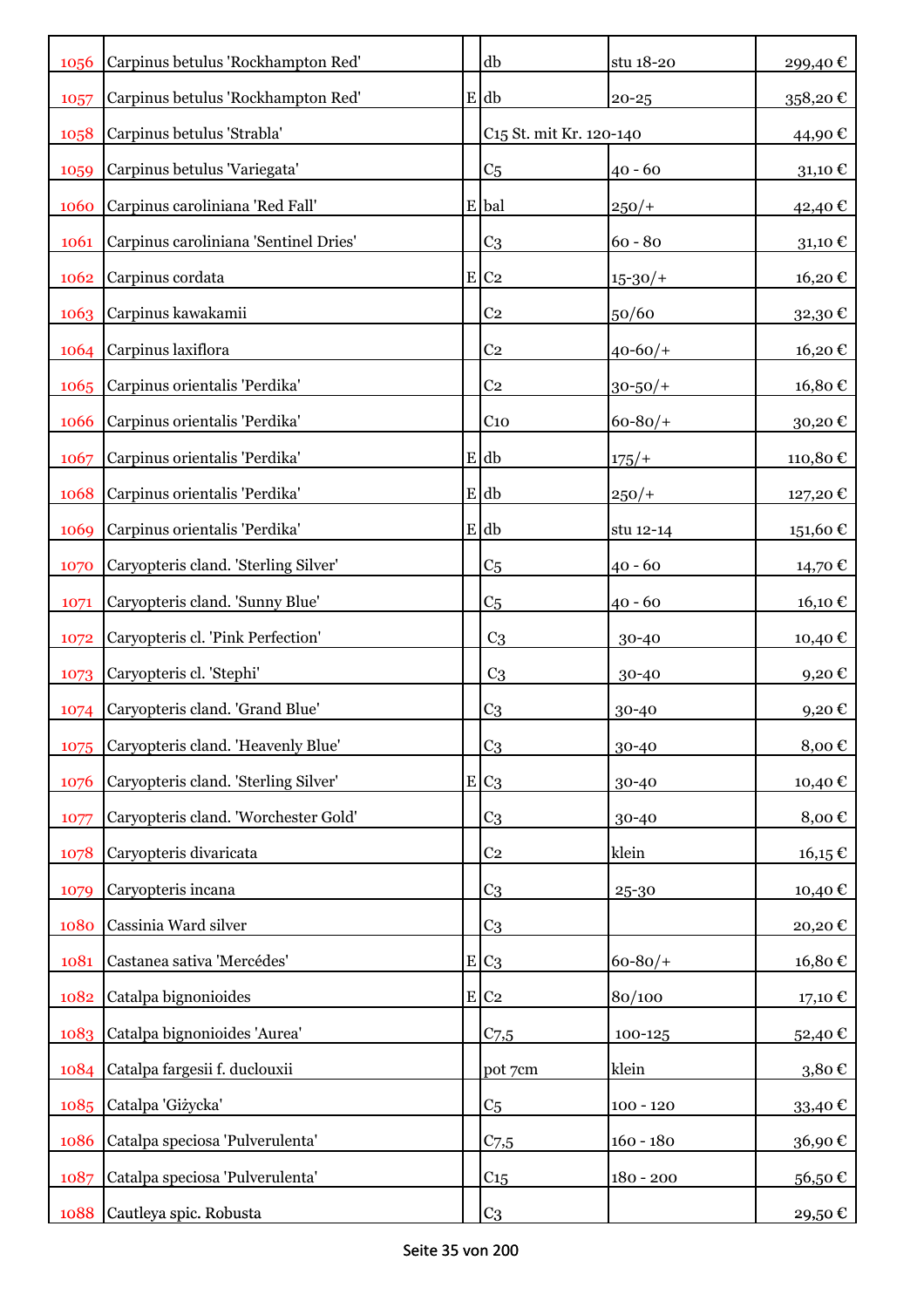| 1089        | Ceanothus 'Concha'                       | C <sub>3</sub>                           | 30-40            | 17,60€      |
|-------------|------------------------------------------|------------------------------------------|------------------|-------------|
| 1090        | Ceanothus del. 'Gloire de Versailles'    | C <sub>3</sub>                           | 40-50            | 8,00€       |
| 1091        | Ceanothus del. 'Henry Desfossé'          | $E C_3$                                  | 40-50            | 8,00€       |
| 1092        | Ceanothus del. 'Henry Desfossé'          | E C7,5                                   | 50-60            | 23,80€      |
| 1093        | Ceanothus pall. 'Marie Simon'            | C <sub>3</sub>                           | 40-50            | 8,00€       |
| 1094        | Ceanothus pallidus 'Perle Rose'          | $E C_3$                                  | 40-50            | 8,00€       |
| 1095        | Ceanothus thyrsiflorus repens            | C <sub>3</sub>                           | 30-40            | 8,00€       |
| 1096        | Ceanothus thyrsiflorus repens            | C <sub>3,6</sub>                         | 30-40            | 8,90€       |
| 1097        | Ceanothus x 'Burkwoodii'                 | C <sub>3</sub>                           | 40-60            | 10,40 €     |
| 1098        | Celastrus angulatus                      | $C$ 7,5                                  | 40-60            | 39,20€      |
| 1099        | Celastrus orbiculatus                    | $E C_3$                                  | 40-60            | 13,60€      |
| 1100        | Celtis sinensis                          | $E$ C <sub>2</sub>                       | 80/100           | 20,90€      |
| 1101        | Celtis sinensis 'Green Cascade'          | C <sub>20</sub>                          | 125-150          | 43,30€      |
| 1102        | Cephalanthus occidentalis                | C <sub>2</sub>                           | 30/40            | 13,30€      |
| 1103        | Cephalanthus occidentalis                | C <sub>5</sub>                           | $40 - 60$        | 14,70 €     |
| 1104        | Cerastium tomentosum                     | C <sub>2</sub>                           |                  | 4,20€       |
| 1105        | Ceratostigma plumbaginoides              | C <sub>2</sub>                           | 30/40            | $14,25 \in$ |
| <b>1106</b> | Cercidiphyllum japonica 'Rotfuchs'       | E bal                                    | $125 - 150 +$    | 60,00€      |
| 1107        | Cercidiphyllum japonicum                 | C <sub>5</sub>                           | 50-60            | 19,40 €     |
| 1108        | Cercidiphyllum japonicum                 | C <sub>20</sub>                          | 125-150 strauch  | 43,00€      |
| 1109        | Cercidiphyllum japonicum                 | $E C_{50}$                               | $175 - 200$      | 146,00€     |
| 1110        | Cercidiphyllum japonicum                 | C <sub>50</sub>                          | 12-14 gefiedert  | 162,00€     |
| 1111        | Cercidiphyllum japonicum                 | C <sub>50</sub>                          | 175-200          | 178,50€     |
| 1112        | Cercidiphyllum japonicum                 | C <sub>70</sub>                          | $250$ /+ mehrtr. | 231,00€     |
| 1113        | Cercidiphyllum japonicum 'Amazing Grace' | C <sub>45</sub> St. mit Kr. 200, stu 6-8 |                  | 276,60€     |
| 1114        | Cercidiphyllum japonicum GLOWBALL        | C <sub>5</sub>                           | $60 - 80$        | 41,50€      |
| 1115        | Cercidiphyllum jap.'Heronswood Globe'    | C <sub>5</sub>                           | 40-60            | 52,40€      |
| 1116        | Cercidiphyllum japonicum 'Pendulum'      | C <sub>5</sub>                           | 40-60            | 39,20€      |
| 1117        | Cercidiphyllum japonicum 'Roftuchs'      | C <sub>5</sub>                           | 40-60            | 39,20€      |
| 1118        | Cercidiphyllum japonicum 'Roftuchs'      | E C7,5                                   | 100-125          | 88,60€      |
| 1119        | Cercidiphyllum japonicum Rotfuchs        | bal                                      | 50-60            | 23,40€      |
| 1120        | Cercidiphyllum japonicum Rotfuchs        | C <sub>5</sub>                           | 60-80            | 25,20€      |
| 1121        | Cercidiphyllum japonicum 'Ruby'          | $E$ C <sub>20</sub>                      | $100 - 125$      | 114,00 €    |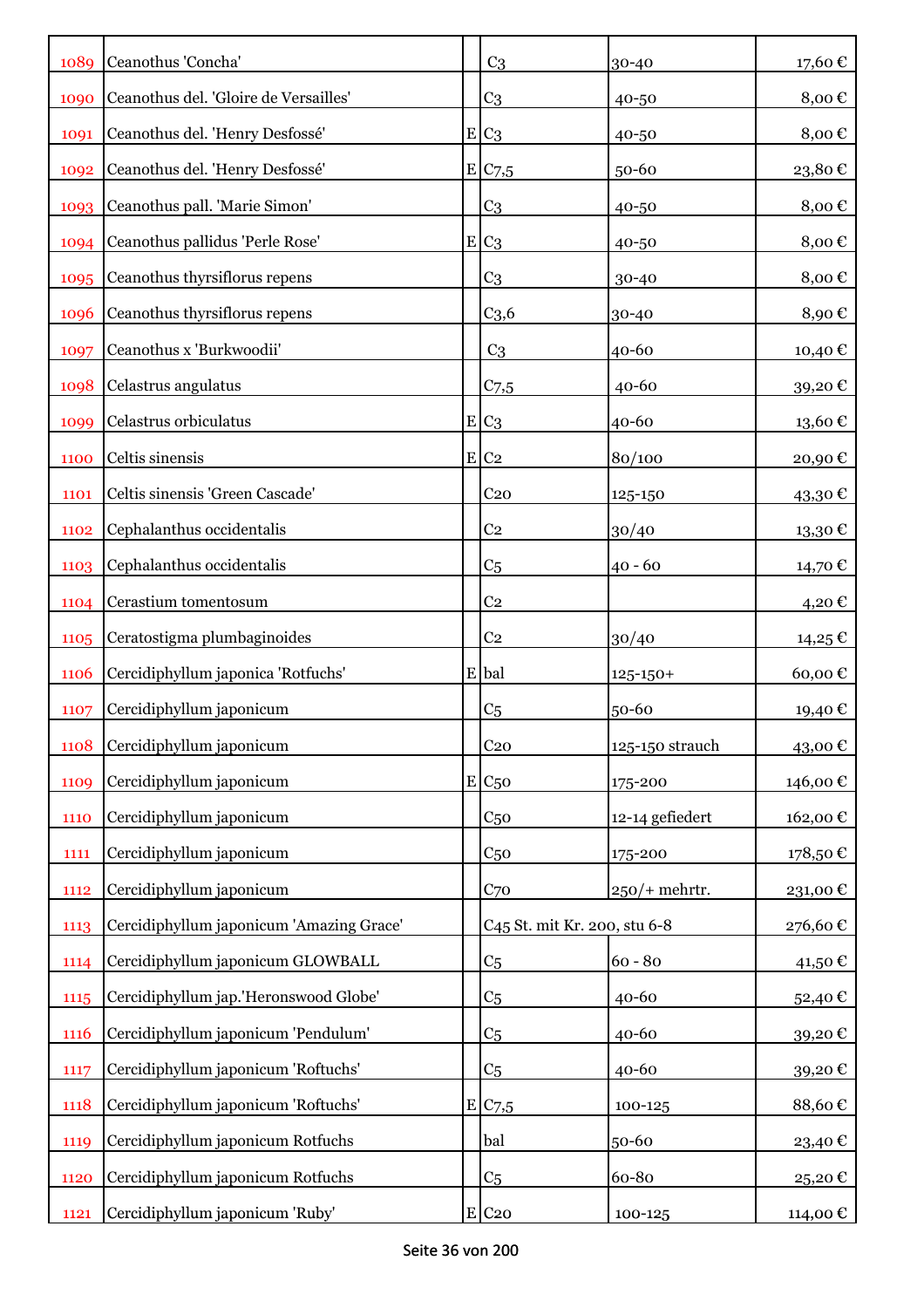| 1122        | Cercidiphyllum japonicum 'Strawberry' | C <sub>5</sub>          | $40 - 60$       | 52,40€   |
|-------------|---------------------------------------|-------------------------|-----------------|----------|
| 1123        | Cercidiphyllum magnificum             | C <sub>6</sub>          | $80 - 100$      | 21,90€   |
| 1124        | Cercis canadensis Appalachian Red     | C <sub>50</sub>         | 300-350 mehrtr. | 504,00€  |
| 1125        | Cercis canadensis 'Avondale'          | C <sub>11</sub>         | $40 - 50$       | 106,70€  |
| <b>1126</b> | Cercis canadensis 'Crosswicks Red'    | C <sub>20</sub>         | 125-150         | 71,30€   |
| 1127        | Cercis canadensis Forest Pansy        | C <sub>20</sub>         | 125-150 strauch | 105,00€  |
| 1128        | Cercis canadensis Forest Pansy        | C <sub>20</sub>         | 175-200 mehrtr. | 148,00€  |
| 1129        | Cercis canadensis 'Forest Pansy'      | C <sub>5</sub>          | 50-60           | 39,20€   |
| 1130        | Cercis canadensis 'Forest Pansy'      | C <sub>15</sub>         | $180 - 200$     | 111,80€  |
| 1131        | Cercis canadensis 'Forest Pansy'      | C <sub>25</sub>         | 125/            | 137,60 € |
| 1132        | Cercis canadensis 'Forest Pansy'      | C <sub>35</sub>         | 150-175         | 228,90€  |
| 1133        | Cercis canadensis 'Hearts of Gold'    | C15                     | $120 - 140$     | 111,80€  |
| 1134        | Cercis canadensis 'Lavender Twist'    | $E C_3$                 | $15 - 20$       | 17,60 €  |
| 1135        | Cercis canadensis Melon beauty        | C <sub>20</sub>         | 125-150 strauch | 105,00€  |
| 1136        | Cercis canadensis Merlot              | $C_{30}$                | 175-200 mehrtr. | 181,00€  |
| 1137        | Cercis canadensis 'Merlot'            | C <sub>15</sub>         | $160 - 180$     | 111,80€  |
| 1138        | Cercis canadensis Pink Pom Poms       | C <sub>50</sub>         | 300-350 mehrtr. | 504,00€  |
| 1139        | Cercis canadensis Red Force           | C <sub>50</sub>         | 200-250         | 270,00€  |
| 1140        | Cercis canadensis 'Royal White'       | C <sub>5</sub>          | 50-60           | 68,40€   |
| 1141        | Cercis canadensis 'Royal White'       | C <sub>12</sub>         | $100 - 120$     | 70,30€   |
| 1142        | Cercis canadensis Royal With          | C <sub>20</sub>         | 125-150 strauch | 105,00€  |
| 1143        | Cercis canadensis Texas White         | C <sub>20</sub>         | 125-150 strauch | 105,00€  |
| 1144        | Cercis canadensis Texas White         | C <sub>50</sub>         | 175-200 mehrtr. | 257,00€  |
| 1145        | Cercis canadensis 'Texas White'       | E C <sub>20</sub>       | 125-150         | 146,00 € |
| 1146        | Cercis canadensis The Rising Sun      | C <sub>50</sub>         | 150-175         | 230,00€  |
| 1147        | Cercis canadensis 'Traveller'         | C <sub>20</sub>         | 175-200 stb     | 104,00€  |
| 1148        | Cercis chinensis Avondale             | C <sub>5</sub>          |                 | 50,80€   |
| 1149        | Cercis chinensis Avondale             | C <sub>20</sub>         | 60-80 strauch   | 81,00€   |
| 1150        | Cercis chinensis 'Avondale'           | C <sub>5</sub>          | 50-60           | 68,40€   |
| 1151        | Cercis chinensis 'Avondale'           | C20 St. mit Kr. 120-140 |                 | 171,70 € |
| 1152        | Cercis chinensis Shirobana            | C90                     | 150-175 mehrtr. | 314,00€  |
| 1153        | Cercis chinensis 'Shirobana'          | C <sub>20</sub>         | $180 - 200$     | 111,80€  |
| 1154        | Cercis gigantea                       | C <sub>2</sub>          | 60/80           | 19,00 €  |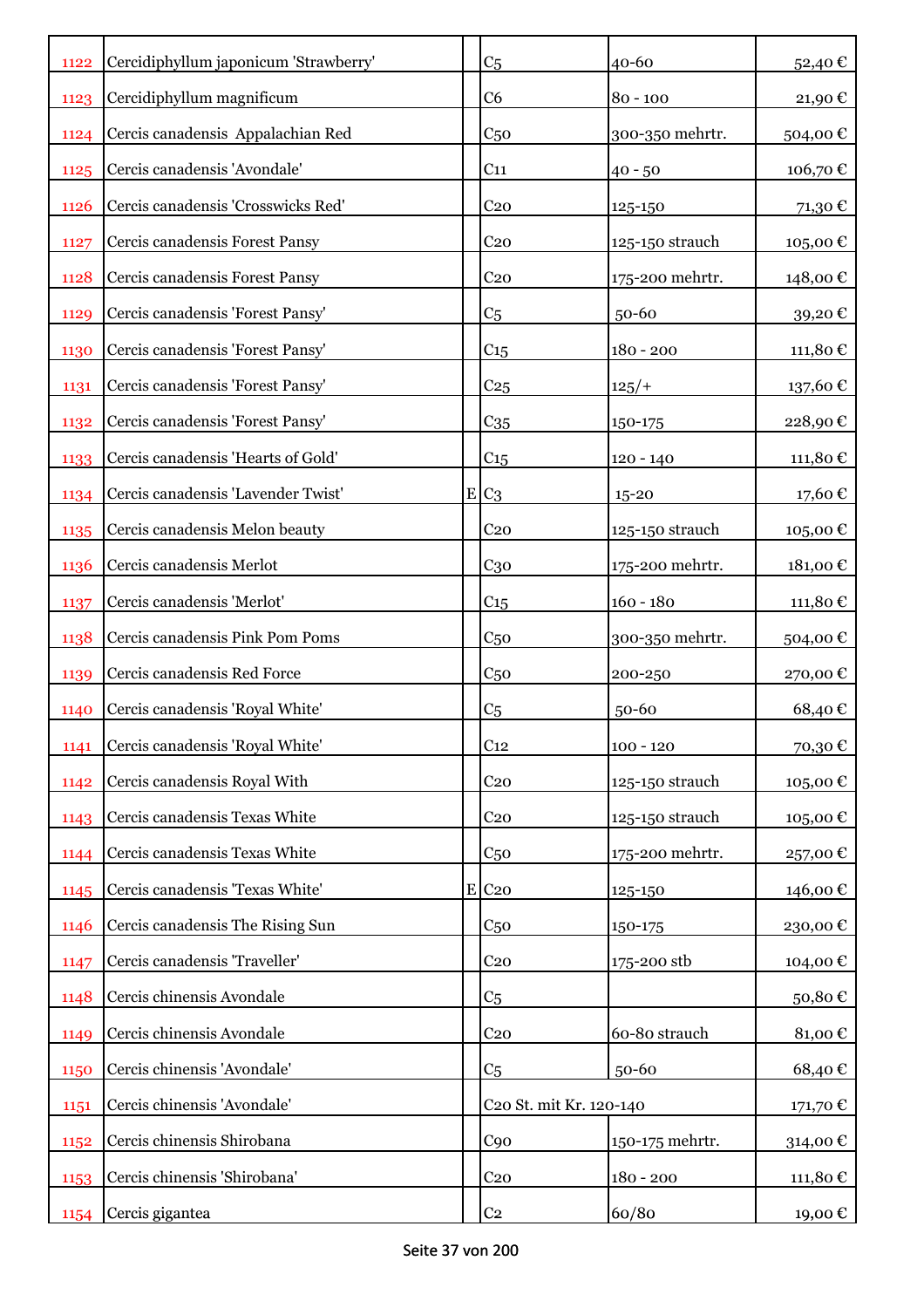| 1155 | Cercis 'Pink Pom Poms'                  | C <sub>5</sub>        | 60-80           | 43,20€          |
|------|-----------------------------------------|-----------------------|-----------------|-----------------|
| 1156 | Cercis 'Pink Pom Poms'                  | C <sub>50</sub>       | 250-300         | 260,00€         |
| 1157 | Cercis Rising Sun                       | C <sub>5</sub>        | 40-50           | 26,20€          |
| 1158 | Cercis Rising Sun                       | C <sub>20</sub>       | 100-125 strauch | 93,00€          |
| 1159 | Cercis Rising Sun                       | C <sub>20</sub>       | 125-150 strauch | 148,00€         |
| 1160 | Cercis Rising Sun                       | $E$ C <sub>30</sub>   | 125-150 strauch | 150,00€         |
| 1161 | Cercis siliquastrum                     | $C_{30}$              | 150-175         | 168,00€         |
| 1162 | Cercis siliquastrum                     | C <sub>30</sub>       | hs 44905        | 199,50€         |
| 1163 | Chaenomeles japonica 'Cido'             | C <sub>5</sub>        | $40 - 60$       | 8,50 $\epsilon$ |
| 1164 | Chaenomeles japonica 'Sargentii'        | C <sub>3</sub>        | $30 - 40$       | 5,90€           |
| 1165 | Chaenomeles speciosa 'Kinshiden'        | C <sub>3</sub>        | $30 - 40$       | 5,90€           |
| 1166 | Chaenomeles speciosa 'Nivalis'          | $E_{C3}$              | 30-40           | $6,80 \in$      |
| 1167 | Chaenomeles speciosa 'Nivalis'          | $E C_5$               | 40-50           | 23,80€          |
| 1168 | Chaenomeles speciosa 'Nivalis'          | $E$ C <sub>7</sub> ,5 | $40 - 60$       | 39,20€          |
| 1169 | Chaenomeles speciosa 'Nivalis'          | C <sub>12</sub>       | 80/100          | 68,40€          |
| 1170 | Chaenomeles speciosa RED KIMONO         | C <sub>5</sub>        | $40 - 60$       | 14,70€          |
| 1171 | Chaenomeles speciosa 'Simonii'          | C <sub>3</sub>        | $30 - 40$       | 5,90€           |
| 1172 | Chaenomeles speciosa 'Yukigoten'        | $E C_5$               | 40-50           | €               |
| 1173 | Chaenomeles speciosa 'Yukigoten'        | C <sub>5</sub>        | $60 - 80$       | 11,40 €         |
| 1174 | Chaenomeles sup. 'Pink Lady'            | $E C_3$               | 30-40           | 6,80€           |
| 1175 | Chaenomeles superba (x) 'Hollandia'     | C <sub>3</sub>        | $30 - 40$       | 5,90€           |
| 1176 | Chaenomeles superba (x) 'Mango Storm'   | C <sub>3</sub>        | $40/+$          | 11,30€          |
| 1177 | Chaenomeles superba (x) 'Mango Storm'   | C <sub>3</sub>        | $30 - 40$       | 15,00€          |
| 1178 | Chaenomeles superba (x) 'Mango Storm'   | C <sub>5</sub>        | $60 - 80$       | 18,40€          |
| 1179 | Chaenomeles superba (x) 'Orange Storm'  | C <sub>3</sub>        | $40/+$          | 11,30€          |
| 1180 | Chaenomeles superba (x) 'Orange Storm'  | C <sub>3</sub>        | $30 - 40$       | 15,00€          |
| 1181 | Chaenomeles superba (x) 'Orange Storm'  | $C_{10}$              | 60-80 pyramid   | 26,80€          |
| 1182 | Chaenomeles superba (x) 'Pink Storm'    | C <sub>3</sub>        | $30 - 40$       | 15,00€          |
| 1183 | Chaenomeles superba (x) 'Pink Storm'    | C <sub>5</sub>        | $40 - 60$       | 18,40€          |
| 1184 | Chaenomeles superba (x) 'Pink Storm'    | $C_{10}$              | 60-80 pyramid   | 26,80€          |
| 1185 | Chaenomeles superba (x) 'Scarlet Storm' | C <sub>3</sub>        | $40/+$          | 11,30 €         |
| 1186 | Chaenomeles superba (x) 'Scarlet Storm' | C <sub>5</sub>        | $40 - 60$       | 18,40€          |
| 1187 | Chaenomeles superba (x) 'Scarlet Storm' | C <sub>10</sub>       | 60-80 pyramid   | 26,80€          |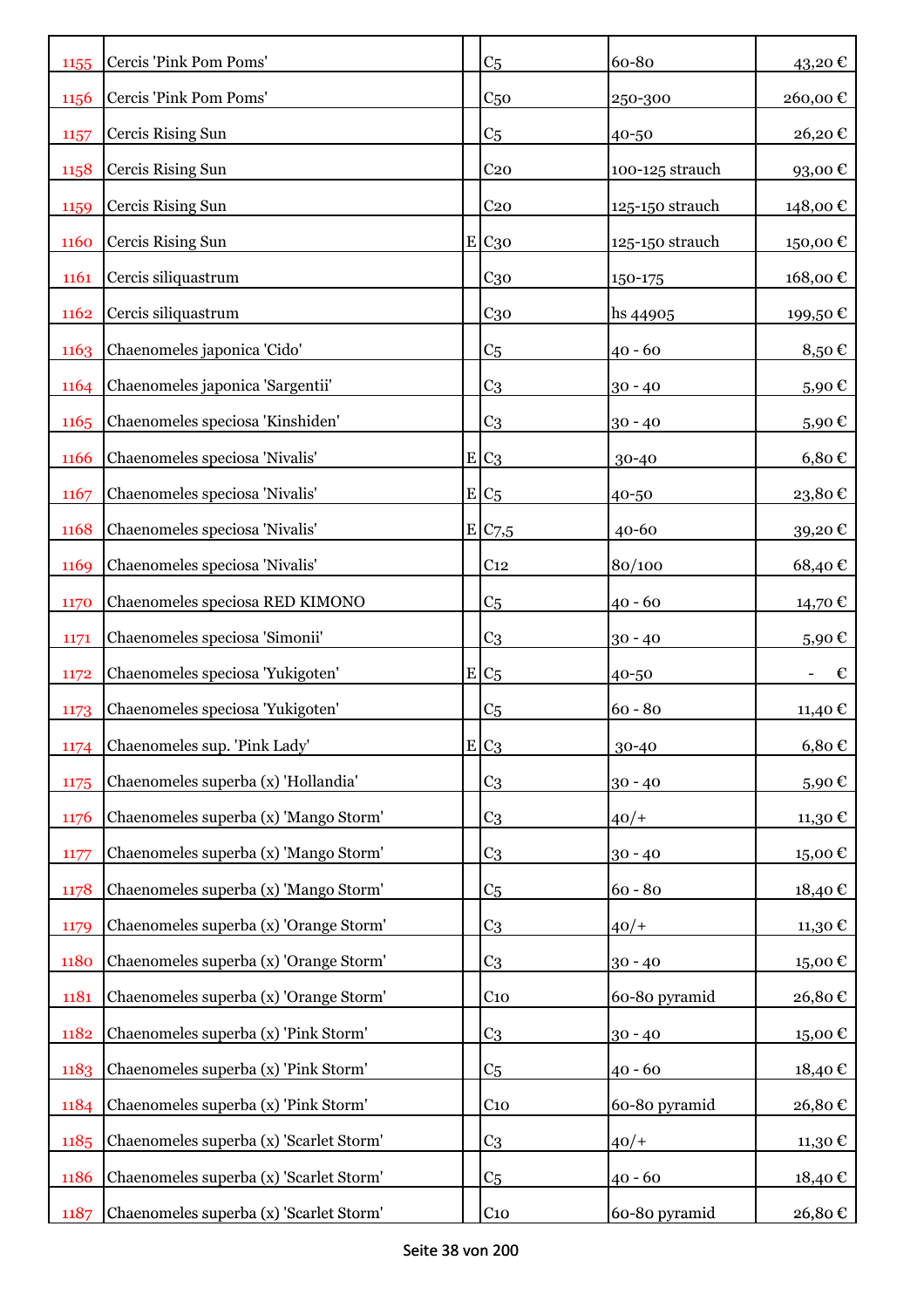| 1188        | Chaenomeles superba 'Cameo'           | C <sub>10</sub>  | 60-80 pyramid | 24,70€              |
|-------------|---------------------------------------|------------------|---------------|---------------------|
| 1189        | Chaenomeles superba 'Clementine'      | C <sub>10</sub>  | 60-80 pyramid | 24,70€              |
| 1190        | Chaenomeles superba 'Fascination'     | C <sub>10</sub>  | 60-80 pyramid | 24,70€              |
| 1191        | Chaenomeles superba 'Jet Trail'       | $C_{10}$         | 60-80 pyramid | 24,70€              |
| 1192        | Chaenomeles superba 'Pink Lady'       | $C_{10}$         | 60-80 pyramid | 24,70€              |
| 1193        | Chaenomeles superba 'Texas Scarlet'   | $C_{10}$         | 60-80 pyramid | 24,70€              |
| 1194        | Chaenomeles 'Tortuosa'                | C <sub>3</sub>   | 25-30         | 10,40 €             |
| 1195        | Chaenomeles 'Tortuosa'                | C <sub>5</sub>   | 40-50         | 23,80€              |
| 1196        | Chamaerops humilis                    | C <sub>9</sub>   |               | 27,70€              |
| 1197        | Chimonanthus praecox                  | C <sub>5</sub>   | $40 - 60$     | 17,60€              |
| 1198        | Chimonanthus praecox                  | $C_{30}$         | $125/+$       | 78,80€              |
| 1199        | Chimonanthus praecox 'Concolor'       | C <sub>2</sub>   | 30/40         | 19,00€              |
| 1200        | Chimonanthus yunnanensis              | C <sub>2</sub>   | 40/50         | 23,75€              |
| 1201        | Chionanthus retusus                   | C <sub>5</sub>   | $40 - 60$     | 24,20€              |
| 1202        | Chionanthus retusus                   | $C_{7,5}$        | 100-125       | 52,40€              |
| 1203        | Chionanthus virginicus                | C <sub>5</sub>   | 40-60         | 17,60 €             |
| 1204        | Chionanthus virginicus                | $C_{15}$         | 60-80         | 47,30€              |
| 1205        | Chionanthus virginicus                | C <sub>7,5</sub> | 60-80         | 52,40€              |
| <b>1206</b> | Chionanthus virginicus                | C <sub>20</sub>  | 60-80         | 74,00€              |
| 1207        | Chionanthus virginicus                | C <sub>20</sub>  | 80-100        | 80,00€              |
| 1208        | Chitalpa tashkentensis 'Summer Bells' | C <sub>12</sub>  | 80-100        | 41,00 €             |
| 1209        | Choisia ternata White Dazzler         | $C_{10}$         | 25-30 strauch | 22,00€              |
| 1210        | Choisya 'Aztec Pearl'                 | $C_{3,6}$        | 25-30         | $9,20 \text{ } \in$ |
| 1211        | Choisya 'Aztec Pearl'                 | C <sub>3</sub>   | 30-40         | 9,20€               |
| 1212        | Choisya 'Aztec Pearl'                 | C <sub>5</sub>   |               | 32,60€              |
| 1213        | Choisya GOLDFINGERS                   | C <sub>3,6</sub> | 25-30         | 10,30€              |
| 1214        | Choisya SNOW FLURRIES                 | C <sub>3,6</sub> | 25-30         | 10,30€              |
| 1215        | Choisya SNOW FLURRIES                 | $C_{10}$         | $40/+$        | 31,00€              |
| 1216        | Choisya ternata                       | C <sub>3</sub>   | 30-40         | 9,20€               |
| 1217        | Choisya ternata Aztec gold®           | C <sub>5</sub>   |               | 32,60€              |
| 1218        | Choisya ternata GOLD STAR             | C <sub>3,6</sub> | 25-30         | 10,30€              |
| 1219        | Choisya ternata GREENFINGERS          | C <sub>3,6</sub> | $20 - 25$     | 10,30 €             |
| 1220        | Choisya ternata Greenfingers®         | C <sub>5</sub>   |               | 30,80 €             |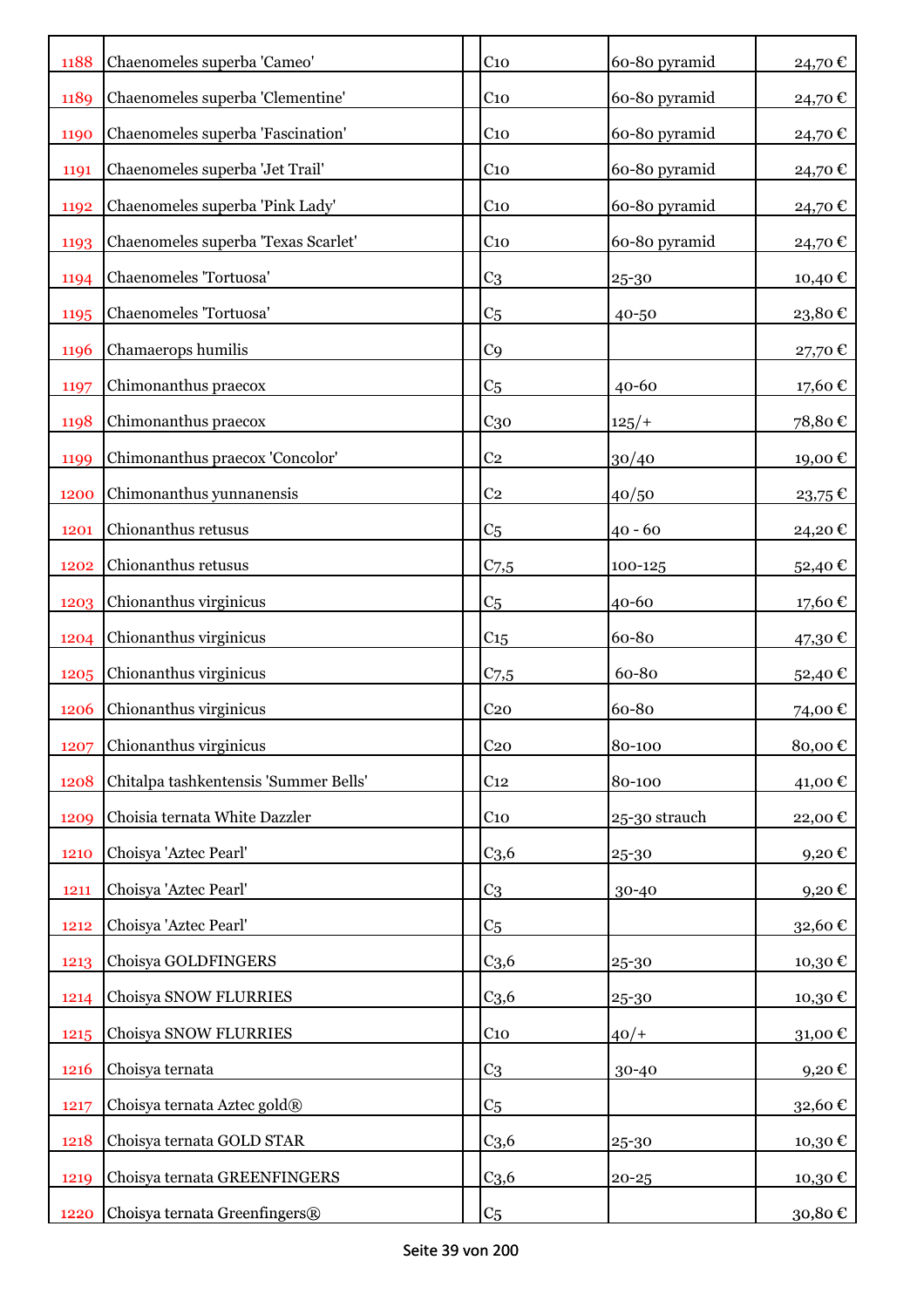| 1221        | Choisya ternata Sundance                    | C <sub>3</sub>     | 25-30        | 10,40€          |
|-------------|---------------------------------------------|--------------------|--------------|-----------------|
| 1222        | Choisya ternata Sundance                    | C <sub>5</sub>     |              | 32,60€          |
| 1223        | Choisya ternata Sundance                    | C <sub>20</sub>    | 50-60        | 46,00 €         |
| 1224        | Choisya ternata 'White Dazzler'             | C <sub>3</sub>     | $20 - 25$    | 13,60€          |
| 1225        | Cistus pulverulentus 'Sunset'               | C <sub>3</sub>     | 30-40        | 13,60€          |
| <b>1226</b> | Cistus purpureus 'Alan Fradd'               | C <sub>3</sub>     | 30-40        | 17,60€          |
| 1227        | Cistus x hybridus                           | C <sub>3</sub>     | 25-30        | 13,60€          |
| 1228        | Cladrastis kentukea                         | C <sub>20</sub>    | 100-125      | 62,00€          |
| 1229        | Cladrastis kentukea                         | C <sub>20</sub>    | 125-150      | 68,00€          |
| 1230        | Cladrastis kentukea                         | C <sub>50</sub>    | 125-150      | 82,00€          |
| 1231        | Cladrastis kentukea                         | C <sub>30</sub>    | $150/+$      | 83,50€          |
| 1232        | Cladrastis kentukea                         | C <sub>20</sub>    | 175-200      | 84,00€          |
| 1233        | Cladrastis kentukea                         | C <sub>50</sub>    | 150-175      | 102,00€         |
| 1234        | Cladrastis kentukea                         | $C_{35}$           | 175-200      | 115,50 €        |
| 1235        | Cladrastis kentukea                         | C <sub>50</sub>    | 175-200      | 122,00 €        |
| 1236        | Clematis alpina                             | C <sub>2</sub>     | hoch 80-100  | 9,10 $\epsilon$ |
| 1237        | Clematis armandii                           | C <sub>2</sub>     | hoch 50-60 3 | 16,40 €         |
| 1238        | Clematis armandii                           | $E$ C <sub>2</sub> | 80-100       | 23,80€          |
| 1239        | Clematis armandii 'Apple Blossom'           | C <sub>2</sub>     | hoch 80-100  | 20,10€          |
| 1240        | Clematis armandii 'Apple Blossom'           | $C_3$              | 80-100       | 39,20€          |
| 1241        | Clematis armandii 'Snowdrift'               | C <sub>2</sub>     | hoch 80-100  | 20,10€          |
| 1242        | Clematis 'Dr. Ruppel'                       | E C 3              | 80-100       | 17,60€          |
| 1243        | <b>Clematis 'Early Sensation'</b>           | C <sub>2</sub>     | hoch 80-100  | 15,30€          |
| 1244        | Clematis 'Jackmanii'                        | $E C_3$            | 80-100       | 17,60€          |
| 1245        | Clematis montana 'Mayleen'                  | C <sub>2</sub>     | hoch 80-100  | 8,10€           |
| 1246        | Clematis montana 'Tetrarose'                | $C_3$              | 80-100       | 17,60€          |
| 1247        | Clematis 'Multi Blue'                       | $C_3$              | 80-100       | 17,60€          |
| 1248        | Clematis 'Nelly Moser'                      | $C_3$              | 80-100       | 17,60€          |
| 1249        | Clematis 'Piilu'                            | $C_3$              | 80-100       | 17,60€          |
| 1250        | Clematis 'Souvenir du Capitaine Thuilleaux' | C <sub>3</sub>     | hoch 80-100  | 10,30€          |
| 1251        | Clematis 'Star of India'                    | $C_3$              | 80-100       | 17,60€          |
| 1252        | Clematis 'Taiga'                            | C <sub>3</sub>     | hoch 80-100  | 13,40 €         |
| 1253        | Clematis 'The President'                    | $C_3$              | 80-100       | 17,60 €         |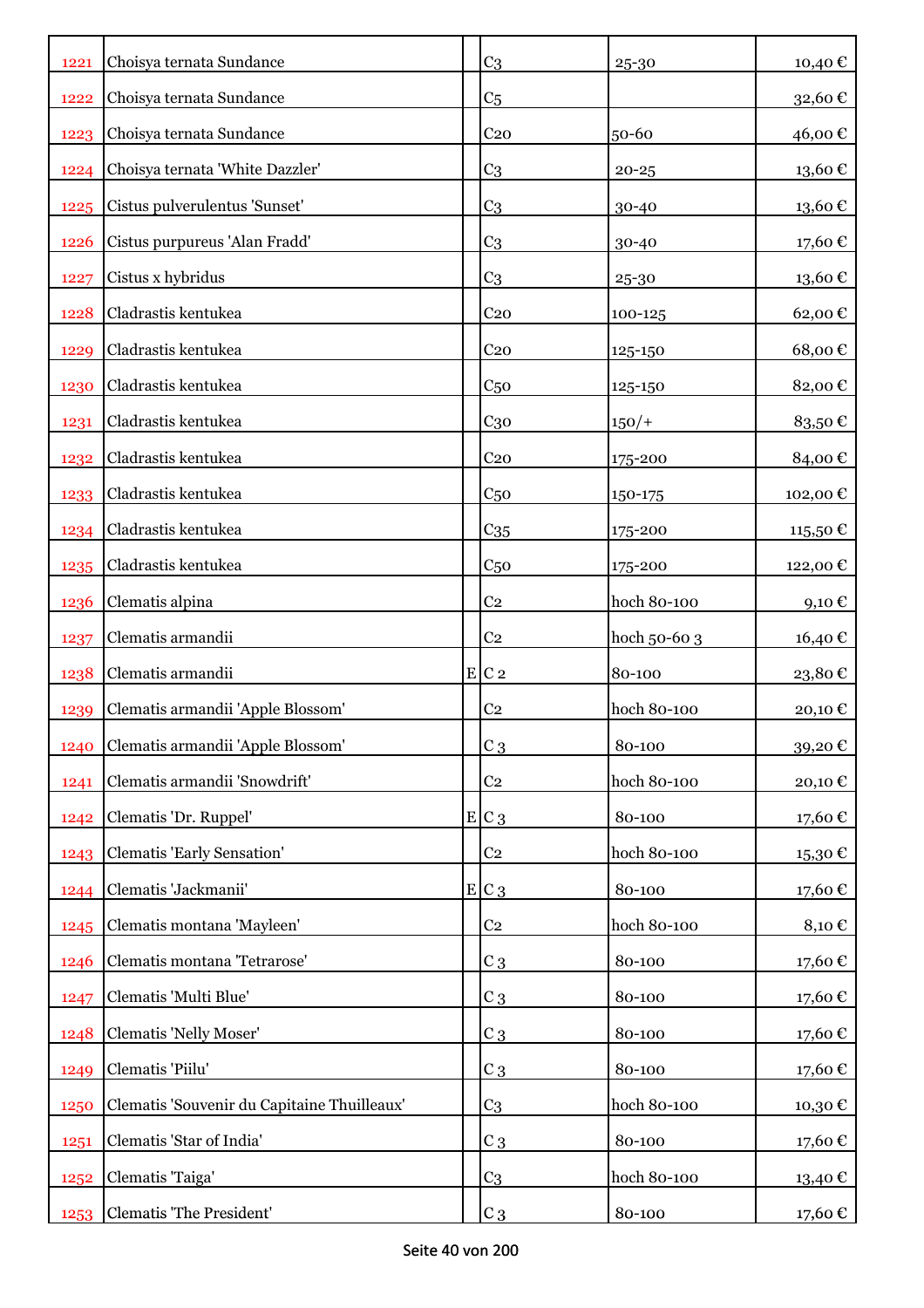| 1254 | Clematis vitic.'Mme Julia Correvon'   | $C_3$               | 80-100          | 17,60€                 |
|------|---------------------------------------|---------------------|-----------------|------------------------|
| 1255 | Clematis 'Voluceau'                   | C <sub>3</sub>      | hoch 80-100     | 10,30€                 |
| 1256 | Clerodendrum bungei                   | C <sub>3</sub>      | 50-60           | $13{,}60$ $\mathbb{C}$ |
| 1257 | Clerodendrum bungei                   | C <sub>18</sub>     | $100/+$         | 42,00€                 |
| 1258 | Clerodendrum trichotomum              | $E$ C <sub>12</sub> | 100-125         | 52,40€                 |
| 1259 | Clerodendrum trichotomum              | C <sub>20</sub>     | 100-125 strauch | 68,00€                 |
| 1260 | Clerodendrum trichotomum var.fargesii | C <sub>6</sub>      | $60 - 80$       | 20,70€                 |
| 1261 | Clerodendrum trichotomum var.fargesii | $C_{7,5}$           | $60 - 80$       | 24,20€                 |
| 1262 | Clethra alnifolia                     | $E C_5$             | 40-60           | 17,60€                 |
| 1263 | Clethra alnifolia 'Anne Bidwell'      | C <sub>3,6</sub>    | deco 30-40      | 10,30€                 |
| 1264 | Clethra alnifolia 'Anne Bidwell'      | C <sub>10</sub>     | 60-80           | 23,60€                 |
| 1265 | Clethra alnifolia 'Hokie Pink'        | $E$ C <sub>10</sub> | $80/-$          | $31,35 \in$            |
| 1266 | Clethra alnifolia 'Hummingbird'       | $C_{10}$            | $60/+$          | 23,60€                 |
| 1267 | Clethra alnifolia 'Rosea'             | $E C_3$             | $30 - 40$       | 9,20€                  |
| 1268 | Clethra alnifolia 'Ruby Spice'        | C <sub>3,6</sub>    | 40-50           | 8,80€                  |
| 1269 | Clethra alnifolia 'Ruby spice'        | C <sub>3</sub>      | 40-50           | 9,20€                  |
| 1270 | Clethra alnifolia 'Ruby spice'        | C <sub>7,5</sub>    | 80-100          | 39,20€                 |
| 1271 | Clethra alnifolia 'September Beauty'  | C <sub>3</sub>      | 30-40           | 8,00€                  |
| 1272 | Clethra alnifolia 'September Beauty'  | E C7,5              | 50-60           | 39,20€                 |
| 1273 | Clethra alnifolia 'Sixteen Candles'   | C <sub>3,6</sub>    | deco 30-40      | 10,90€                 |
| 1274 | Clethra alnifolia 'Sixteen Candles'   | C <sub>25</sub>     | $80/+$          | 57,80€                 |
| 1275 | Clethra alnifolia 'Vanilla Spice®'    | $C_{3,6}$           | 30-40           | 9,80€                  |
| 1276 | Clethra alnifolia 'Vanilla Spice®'    | $C_{10}$            | 60-80           | 23,60€                 |
| 1277 | Clethra barbinervis                   | C <sub>3,6</sub>    | 40-50           | 9,80€                  |
| 1278 | Clethra barbinervis                   | C <sub>10</sub>     | 60-80           | 23,60€                 |
| 1279 | Clethra delavayi                      | C <sub>2</sub>      | 20/25           | 23,75€                 |
| 1280 | Clethra 'Hummingbird'                 | C <sub>3</sub>      | 30-40           | 9,20€                  |
| 1281 | Clethralnifolia 'Creels Calico'       | C <sub>5</sub>      | $40 - 60$       | 16,10€                 |
| 1282 | Cleyera japonica                      | C <sub>4</sub>      |                 | 25,40€                 |
| 1283 | Clianthus puniceus Flamingo           | C <sub>4</sub>      |                 | 31,00€                 |
| 1284 | Clianthus puniceus Kaka king          | C <sub>4</sub>      |                 | 31,00€                 |
| 1285 | Cocculus carolinus                    | $E C_5$             | 80/100          | 47,50 €                |
| 1286 | Colletia cruciata                     | $E$ C <sub>10</sub> | 175/200         | 285,00 €               |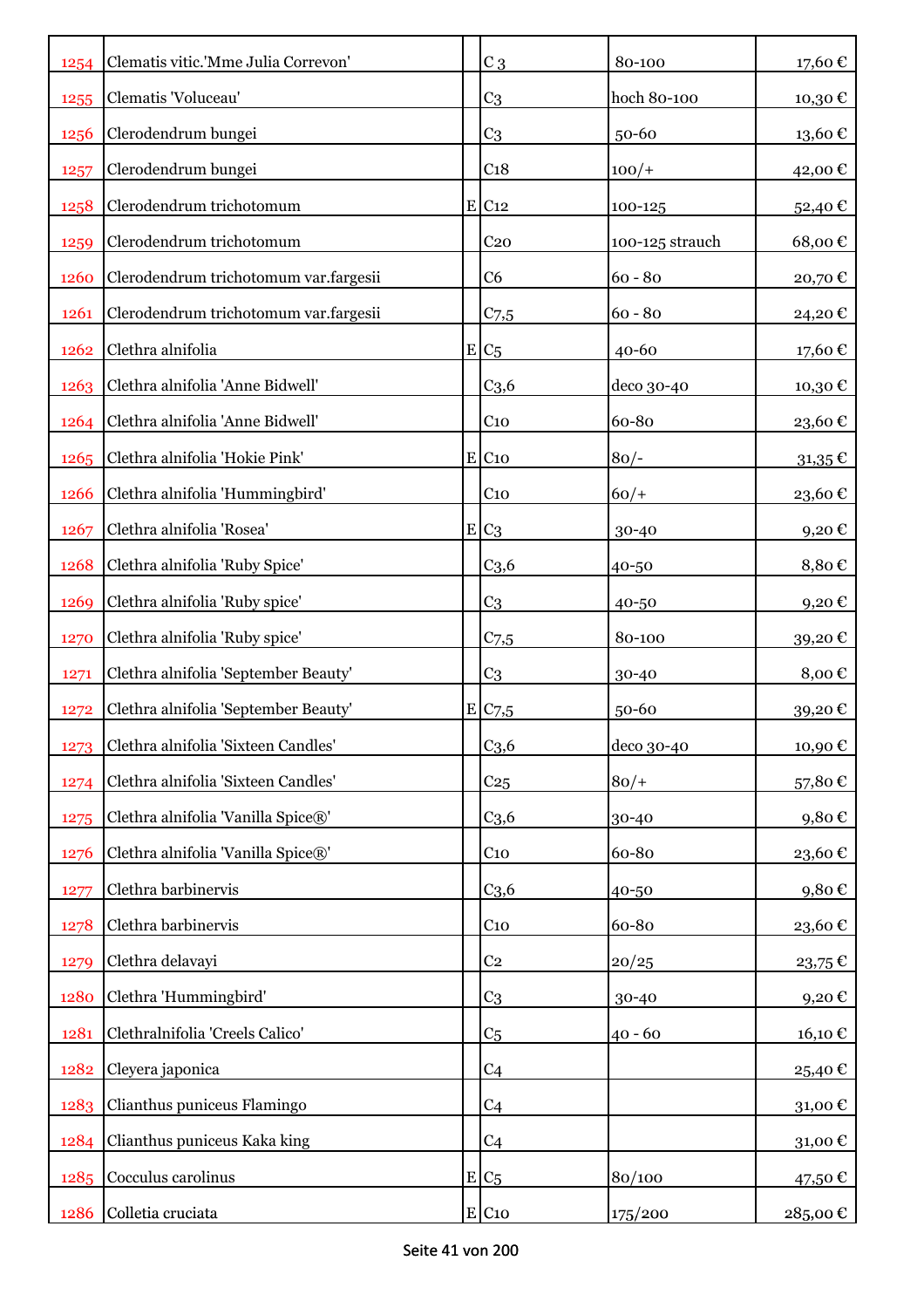| 1287 | Colocasia esculenta Black stem       |   | C4/5                |              | 30,40€          |
|------|--------------------------------------|---|---------------------|--------------|-----------------|
| 1288 | Colutea armena                       |   | $E C_5$             | 80/100       | 66,50€          |
| 1289 | Colutea x 'Copper Beauty'            |   | $\rm{C}2$           | $30 - 50/$ + | 13,80€          |
| 1290 | Coniogramme emeiensis                |   | C <sub>3</sub>      |              | 28,50€          |
| 1291 | Cordia serratifolia                  |   | $E$ C <sub>2</sub>  | 60/80        | 38,00€          |
| 1292 | Cordia serratifolia                  |   | E C7                | $150/-$      | 152,00€         |
| 1293 | Cornus alba 'Aurea'                  |   | C <sub>3</sub>      | $40 - 60$    | 5,10 $\epsilon$ |
| 1294 | Cornus alba 'Baton Rouge'            |   | C <sub>5</sub>      | 30-40        | 23,80€          |
| 1295 | Cornus alba BATON ROUGE 'Minbat'     |   | C <sub>3</sub>      | $40 - 60$    | 7,60€           |
| 1296 | Cornus alba BATON ROUGE 'Mintbat'    |   | C <sub>7,5</sub>    | $80 - 100$   | 16,10 €         |
| 1297 | Cornus alba 'Cream Cracker'          |   | C <sub>5</sub>      | $60 - 80$    | 11,40 €         |
| 1298 | Cornus alba 'Elegantissima'          |   | C <sub>3</sub>      | 40-50        | 9,20€           |
| 1299 | Cornus alba 'Elegantissima'          |   | $C$ 7,5             | $80 - 100$   | 11,40 €         |
| 1300 | Cornus alba 'Elegantissima'          |   | C <sub>5</sub>      | $40 - 60$    | 13,60€          |
| 1301 | Cornus alba 'Elegantissima'          |   | E C <sub>20</sub>   | 80-100       | 22,00€          |
| 1302 | Cornus alba IVORY HALO 'Bailhalo'    |   | C <sub>5</sub>      | $60 - 80$    | 12,70 €         |
| 1303 | Cornus alba IVORY HALO 'Bailhalo'    |   | C <sub>7,5</sub>    | $60 - 80$    | 16,10 €         |
| 1304 | Cornus alba 'Kesselringii'           |   | C <sub>3</sub>      | $60 - 80$    | 5,10 €          |
| 1305 | Cornus alba 'Siberian Pearls'        |   | C <sub>3</sub>      | $40 - 60$    | 5,10€           |
| 1306 | Cornus alba 'Siberian Pearls'        |   | $C_{10}$            | 80-100       | 21,50€          |
| 1307 | Cornus alba 'Sibirica'               |   | C <sub>3</sub>      | 40-60        | 8,00€           |
| 1308 | Cornus alba 'Sibirica'               |   | $E/C_5$             | $40 - 60$    | 17,60€          |
| 1309 | Cornus alba 'Sibirica'               |   | $C_{10}$            | 80-100       | 21,50€          |
| 1310 | Cornus alternifolia                  |   | C <sub>5</sub>      | 60-80        | 21,60€          |
| 1311 | Cornus alternifolia 'Andre Giraud'   |   | C <sub>5</sub>      | $40 - 60$    | 30,00€          |
| 1312 | Cornus alternifolia Argentea         |   | C <sub>5</sub>      | 25-30        | 22,50€          |
| 1313 | Cornus alternifolia 'Argentea'       |   | C <sub>5</sub>      | $40 - 60$    | 30,00€          |
| 1314 | Cornus alternifolia 'Argentea'       |   | E C7,5              | 30-40        | 68,40€          |
| 1315 | Cornus alternifolia 'Argentea'       |   | $E$ C <sub>20</sub> |              | 114,00 €        |
| 1316 | Cornus alternifolia 'Brunette'       |   | C <sub>5</sub>      | 60-80        | 52,40€          |
| 1317 | Cornus alternifolia 'Brunette'       |   | C <sub>7,5</sub>    | 40-60        | 68,40€          |
| 1318 | Cornus alternifolia 'Golden Shadows' |   | C <sub>5</sub>      | $40 - 60$    | 30,00€          |
| 1319 | Cornus alternifolia 'Golden Shadows' | E | C <sub>5</sub>      | 30-40        | 39,20€          |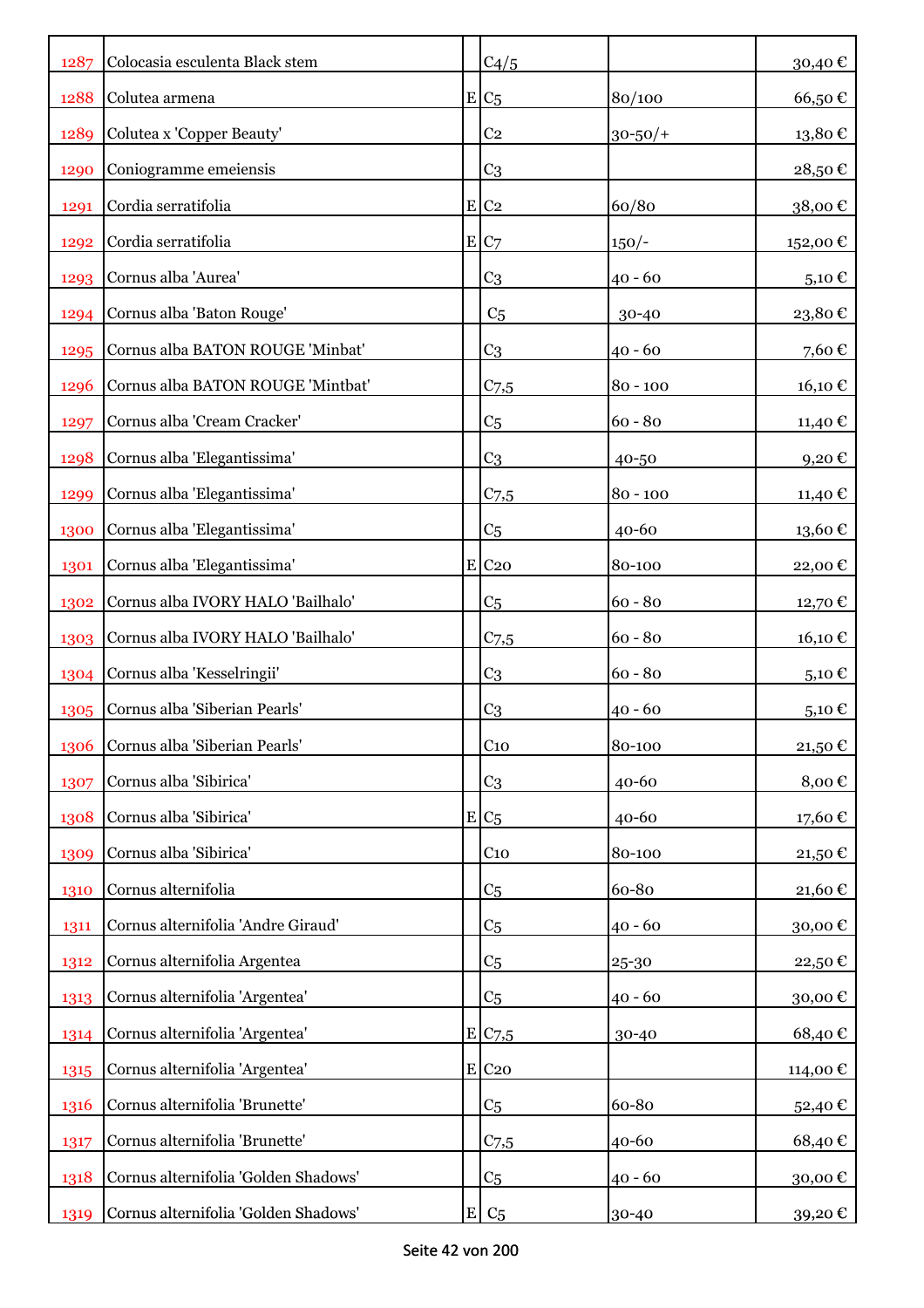| 1320 | Cornus alternifolia 'Golden Shadows' |   | C <sub>7,5</sub>    | $60 - 80$  | 43,20€      |
|------|--------------------------------------|---|---------------------|------------|-------------|
| 1321 | Cornus alternifolia 'Golden Shadows' |   | E/C <sub>7,5</sub>  | 60-80      | 68,40€      |
| 1322 | Cornus alternifolia 'Golden Shadows' | E | C <sub>20</sub>     | 80-100     | 114,00€     |
| 1323 | Cornus alternifolia 'Goldfinch'      |   | C <sub>5</sub>      | $40 - 60$  | 30,00€      |
| 1324 | Cornus alternifolia 'Silver Giant'   |   | C <sub>5</sub>      | $60 - 80$  | 30,00€      |
| 1325 | Cornus alternifolia 'Silver Giant'   |   | $E/C_5$             | 30-40      | 39,20€      |
| 1326 | Cornus alternifolia 'Silver Giant'   |   | E C7,5              | 100-125    | 68,40€      |
| 1327 | Cornus alternifolia 'Variegata'      | E | C <sub>12</sub>     | 80-100     | 68,40€      |
| 1328 | Cornus alternifolia 'Variegata'      |   | C <sub>7,5</sub>    | 80-100     | 68,40€      |
| 1329 | Cornus alternifolia 'Variegata'      | E | C <sub>20</sub>     | 100-125    | 88,60€      |
| 1330 | Cornus alternifolia 'Winter Orange'  |   | C <sub>5</sub>      | 40 - 60    | 25,90€      |
| 1331 | Cornus alternifolia 'Yellow Spring'  |   | C <sub>5</sub>      | 40 - 60    | 25,90€      |
| 1332 | Cornus alternifolia 'Yellow Spring'  |   | C <sub>7,5</sub>    | 100-125    | 88,60€      |
| 1333 | Cornus angustata                     |   | C <sub>3</sub>      | $20 - 25$  | 39,20€      |
| 1334 | Cornus angustata                     |   | C <sub>5</sub>      | 80-100     | 39,20€      |
| 1335 | Cornus angustata                     |   | C <sub>7,5</sub>    | 60-80      | 52,40€      |
| 1336 | Cornus angustata 'Empress of China'  |   | C <sub>10</sub>     | 40-50      | 24,30€      |
| 1337 | Cornus angustata 'Empress of China'  |   | C <sub>5</sub>      | 50-60      | 34,20€      |
| 1338 | Cornus angustata 'Empress of China'  |   | C15                 | $60 - 80$  | 44,90€      |
| 1339 | Cornus 'Ascona'                      |   | C <sub>5</sub>      | 40-60      | 39,20€      |
| 1340 | Cornus 'Ascona'                      |   | E/C <sub>7,5</sub>  | 80-100     | 52,40€      |
| 1341 | Cornus 'Ascona'                      |   | C <sub>9</sub>      | $80 - 100$ | 73,70€      |
| 1342 | Cornus 'Ascona'                      |   | C <sub>12</sub>     | 100-125    | 88,60€      |
| 1343 | Cornus 'Ascona'                      |   | $E$ C <sub>20</sub> | 150-175    | 114,00€     |
| 1344 | Cornus blooming Merry Tetra          |   | pot 9cm             | klein      | 14,60€      |
| 1345 | Cornus Blooming Merry Tetra          |   | bal                 | 40-60      | 25,20€      |
| 1346 | Cornus Blooming Merry Tetra          |   | C <sub>5</sub>      | 50-60      | 34,20€      |
| 1347 | Cornus Blooming Merry Tetra          |   | C <sub>9</sub>      | $80 - 100$ | 56,50€      |
| 1348 | Cornus Blooming Merry Tetra          |   | C <sub>12</sub>     | $100 - 25$ | 88,60€      |
| 1349 | Cornus blooming Pink Tetra           |   | pot 9cm             | klein      | 14,60€      |
| 1350 | Cornus blooming White Tetra          |   | pot 9cm             | klein      | 14,60 €     |
| 1351 | Cornus Blooming White Tetra          |   | bal                 | 40-60      | 25,20€      |
| 1352 | Cornus Blooming White Tetra          |   | C <sub>5</sub>      | 60-80      | $34,20 \in$ |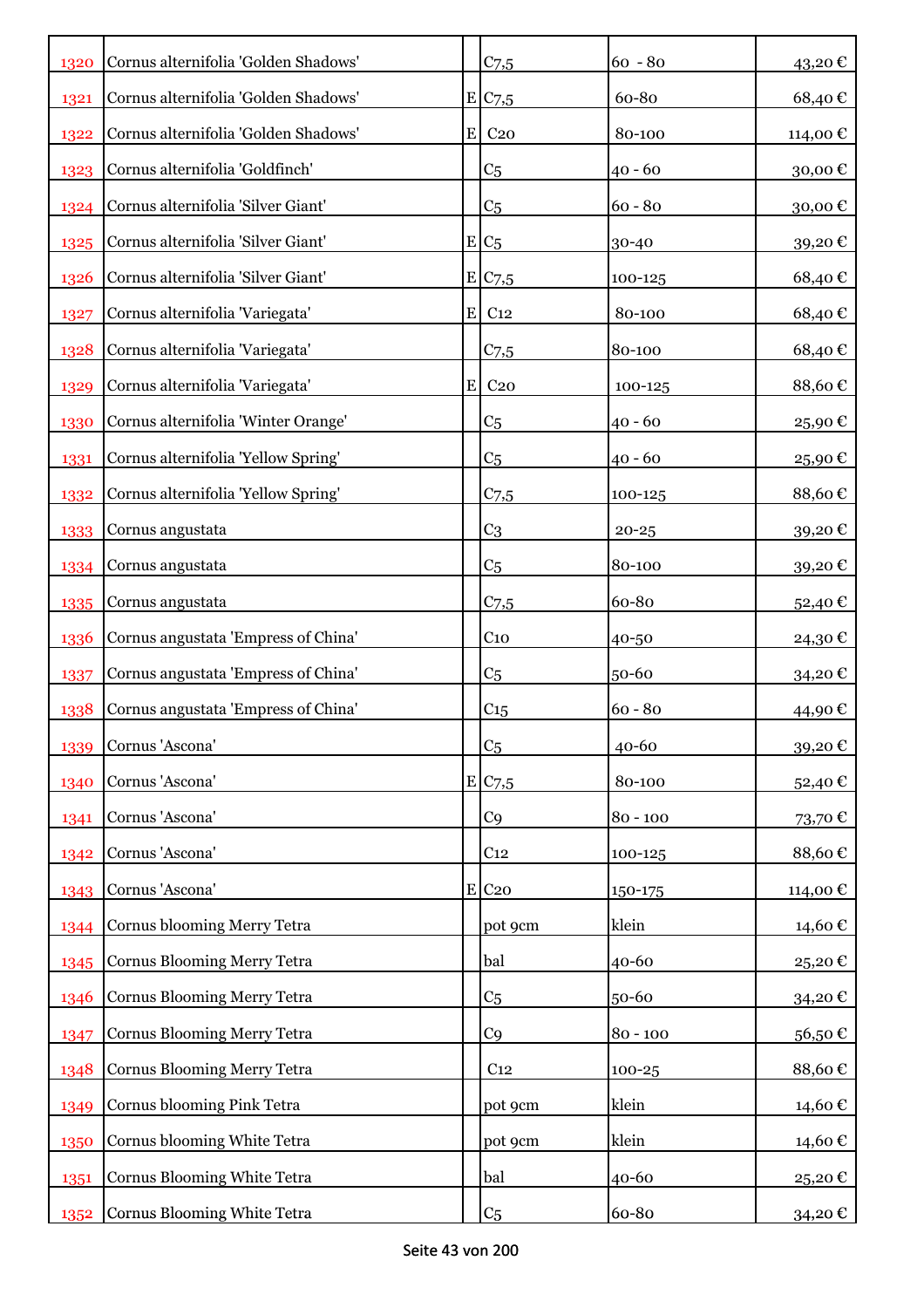| 1353 | Cornus Blooming White Tetra         |           | C <sub>9</sub>             | $80 - 100$           | 56,50€     |
|------|-------------------------------------|-----------|----------------------------|----------------------|------------|
| 1354 | Cornus canadensis                   |           | $C_{1,5}$                  |                      | $6,30 \in$ |
| 1355 | Cornus capitata                     |           | C8 <sub>0</sub>            | 200-250              | 350,00€    |
| 1356 | Cornus Celestial                    |           | bal                        | 40-60                | 25,20€     |
| 1357 | Cornus Celestial                    |           | C <sub>9</sub>             | $80 - 100$           | 56,50€     |
| 1358 | Cornus 'Celestial Shadow'           |           | pot 9cm                    | klein                | 14,60 €    |
| 1359 | Cornus 'Celestial Shadow'           |           | C <sub>5</sub>             | 40-60                | 25,20€     |
| 1360 | Cornus 'Celestial Shadow'           |           | C <sub>9</sub>             | $60 - 80$            | 56,50€     |
| 1361 | Cornus 'Celestial Shadow'           | ${\bf E}$ | C <sub>12</sub>            | 80-100               | 88,60€     |
| 1362 | Cornus controversa                  |           | C <sub>5</sub>             | $40 - 60$            | 14,70 €    |
| 1363 | Cornus controversa                  |           | C <sub>5</sub>             | 60-80                | 21,60€     |
| 1364 | Cornus controversa                  |           | $C$ 7,5                    | 80-100               | 28,80€     |
| 1365 | Cornus controversa                  |           | C <sub>5</sub>             | 150/175              | 76,00€     |
| 1366 | Cornus controversa                  |           | C <sub>10</sub>            | 175/200              | 95,00€     |
| 1367 | Cornus controversa                  |           | C <sub>20</sub>            | 150-175              | 114,00 €   |
| 1368 | Cornus controversa                  |           | C <sub>10</sub>            | 200/225              | 123,50 €   |
| 1369 | Cornus controversa                  |           | E C                        | 150-200 <sup>2</sup> | 240,00 €   |
| 1370 | Cornus controversa 'Compleet'       |           | $C_{7,5}$                  | 100-125              | 68,40€     |
| 1371 | Cornus controversa 'Compleet'       |           | E C12                      | 125-150              | 88,60€     |
| 1372 | Cornus controversa Gold Star'       |           | C <sub>5</sub>             | $40 - 60$            | 30,00€     |
| 1373 | Cornus controversa Goldstar         |           | C <sub>5</sub>             | 50-60                | 28,80€     |
| 1374 | Cornus controversa Gosia            |           | pot 9cm                    | klein                | 14,60 €    |
| 1375 | Cornus controversa Green Carpet     |           | pot 9cm                    | klein                | 14,60€     |
| 1376 | Cornus controversa 'Green Carpet'   |           | C <sub>5</sub>             | $40 - 60$            | 25,90€     |
| 1377 | Cornus controversa 'Green Carpet'   |           | C <sub>5</sub> St. mit Kr. | $80 - 100$           | 39,20€     |
| 1378 | Cornus controversa 'Green Carpet'   |           | $E/C_5$                    | $20 - 25$            | 52,40€     |
| 1379 | Cornus controversa 'Green Carpet'   |           | $C$ 7,5                    | 40-60                | 68,40€     |
| 1380 | Cornus controversa 'Green Carpet'   |           | C8 <sub>0</sub>            | 60-80 Breit          | 160,00€    |
| 1381 | Cornus controversa 'Laska'          |           | $C_{15}$                   | $180 - 200$          | 49,50€     |
| 1382 | Cornus controversa 'Laska'          |           | C <sub>7,5</sub>           | 80-100               | 68,40€     |
| 1383 | Cornus controversa 'Lucia'          |           | C <sub>5</sub>             | $40 - 60$            | 25,90€     |
| 1384 | Cornus controversa 'Marginata Nord' |           | C <sub>5</sub>             | $60 - 80$            | 25,90€     |
| 1385 | Cornus controversa 'Marginata Nord' |           | C <sub>5</sub>             | 30-40                | 39,20€     |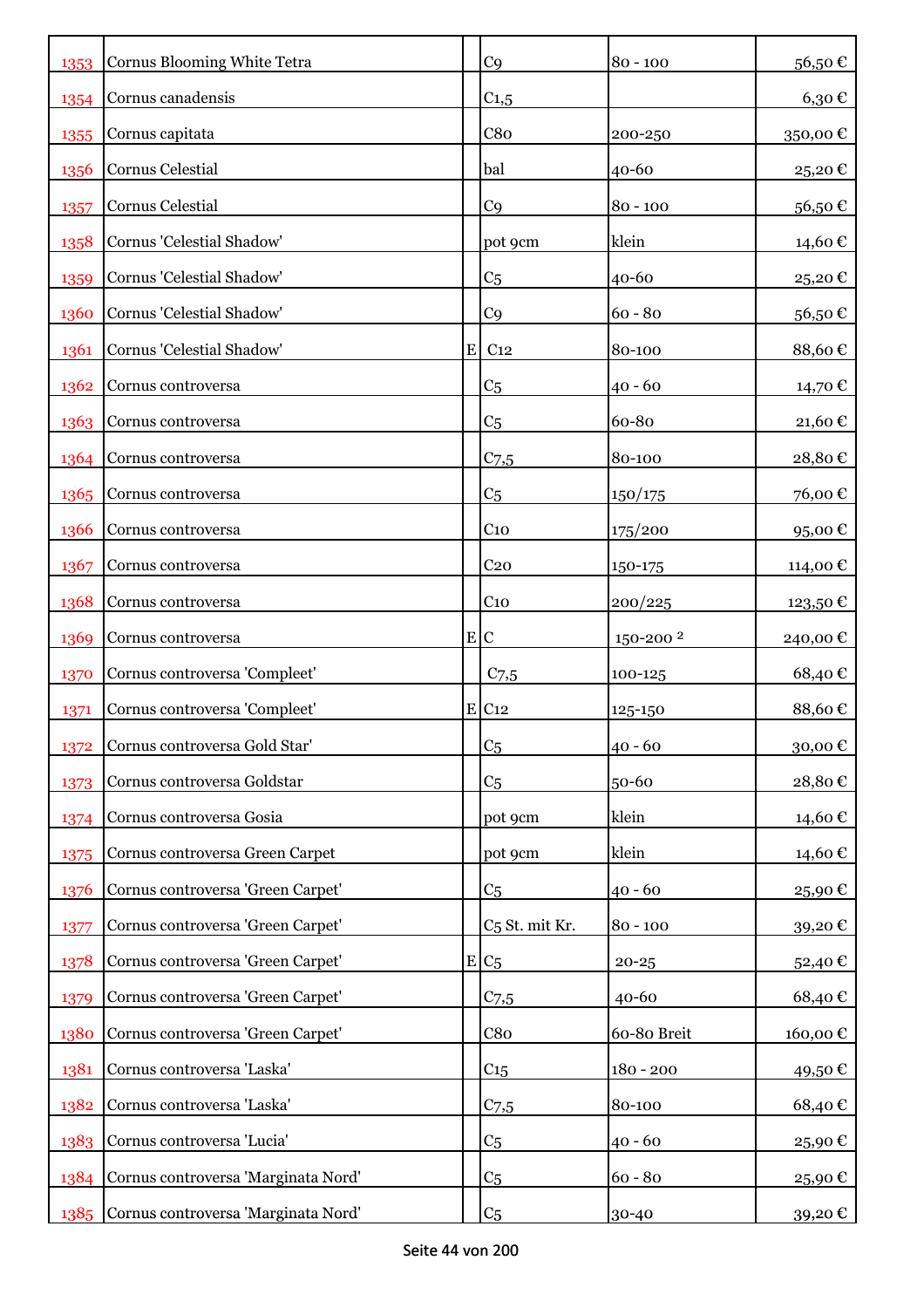| 1386 | Cornus controversa 'Marginata Nord' |             | $C$ 7,5             | 40-60              | 68,40€            |
|------|-------------------------------------|-------------|---------------------|--------------------|-------------------|
| 1387 | Cornus controversa N.N.             |             | C <sub>5</sub>      | $40 - 60$          | 14,70 €           |
| 1388 | Cornus controversa Pagoda           |             | pot 9cm             | klein              | 14,60€            |
| 1389 | Cornus controversa 'Pagoda'         | $\mathbf E$ | $C$ 7,5             | 60-80              | 68,40€            |
| 1390 | Cornus controversa Pagode           |             | $E$ C <sub>50</sub> | 150-175 strauch    | 119,00€           |
| 1391 | Cornus controversa Pagode           |             | C90                 | 300-350 mehrtr.    | 300,00€           |
| 1392 | Cornus controversa 'Troja Dwarf'    |             | C <sub>5</sub>      | $40 - 60$          | 25,90€            |
| 1393 | Cornus controversa Variegata        |             | pot 9cm             | klein              | 14,60 €           |
| 1394 | Cornus controversa Variegata        |             | C <sub>5</sub>      | plg C <sub>5</sub> | 20,70€            |
| 1395 | Cornus controversa Variegata        |             | $E_{C50}$           | 125-150 strauch    | 129,00 €          |
| 1396 | Cornus controversa 'Variegata'      |             | C <sub>5</sub>      | $40 - 60$          | 30,00€            |
| 1397 | Cornus controversa 'Variegata'      |             | $C_{15}$            | $40 - 60$          | 54,20€            |
| 1398 | Cornus controversa 'Variegata'      |             | C <sub>7</sub>      | $80/+$             | 58,80€            |
| 1399 | Cornus darvasica                    |             | C <sub>3</sub>      | 15-20              | 39,20€            |
| 1400 | Cornus darvasica                    |             | $E/C_5$             | 100-125            | 52,40 €           |
| 1401 | Cornus darvasica                    |             | EC <sub>7</sub>     | 100-125            | 68,40€            |
| 1402 | Cornus darvasica                    |             | E C12               | 125.150            | 88,60€            |
| 1403 | Cornus darvasica                    |             | $E$ C <sub>35</sub> | 175-200            | 146,00 €          |
| 1404 | Cornus Eddies White Wonder          |             | C <sub>5</sub>      | 60-80              | $43,20$ €         |
| 1405 | Cornus Eddie's White Wonder         |             | pot 9cm             | klein              | $15,00 \text{ }€$ |
| 1406 | Cornus 'Eddie's White Wonder'       |             | C <sub>1</sub>      | 30-40              | 23,80€            |
| 1407 | Cornus 'Eddie's White Wonder'       |             | C <sub>5</sub>      | 80-100             | 39,20€            |
| 1408 | Cornus 'Eddie's White Wonder'       |             | E bal               | $120/+$            | 64,60€            |
| 1409 | Cornus 'Eddie's White Wonder'       |             | E/C <sub>7,5</sub>  | 100-125            | 68,40€            |
| 1410 | Cornus 'Eddie's White Wonder'       |             | C <sub>12</sub>     | 125-150            | 68,40€            |
| 1411 | Cornus 'Eddie's White Wonder'       |             | C <sub>20</sub>     | 150-175            | 114,00 €          |
| 1412 | Cornus Edies White Wonder           |             | $C_{30}$            | stu 6-8 gefiedert  | 157,00€           |
| 1413 | Cornus Edies White Wonder           |             | E C30               | stu 8-10 gefiedert | 169,00€           |
| 1414 | Cornus Edies White Wonder           |             | C <sub>50</sub>     | stu 8-10 gefiedert | 181,00€           |
| 1415 | Cornus elliptica                    |             | C <sub>2</sub>      | $20 - 40/$         | 18,40€            |
| 1416 | Cornus florida                      |             | C <sub>5</sub>      | $60 - 80$          | 14,70 €           |
| 1417 | Cornus florida                      |             | C <sub>5</sub>      | 50-60              | 19,80€            |
| 1418 | Cornus florida                      |             | C <sub>5</sub>      | 60-80              | 21,60 €           |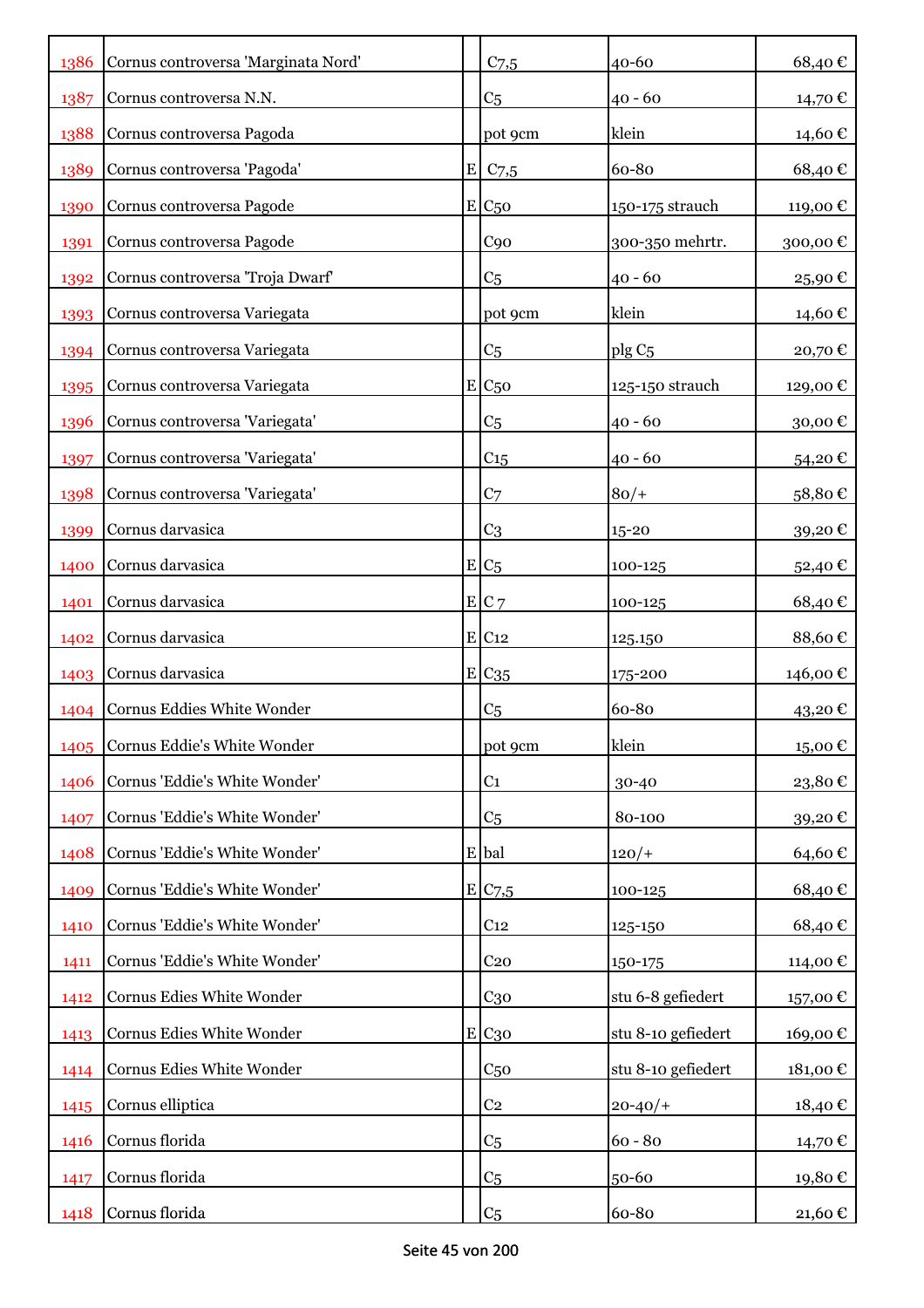| 1419 | Cornus florida                     | C <sub>110</sub>    | 250-300         | 410,00€  |
|------|------------------------------------|---------------------|-----------------|----------|
| 1420 | Cornus florida 'Appalachian Blush' | $E$ C <sub>12</sub> | 80-120          | 68,40€   |
| 1421 | Cornus florida Barton              | bal                 | 40-60           | 34,20€   |
| 1422 | Cornus florida Barton              | C <sub>5</sub>      | 60-80           | 38,70€   |
| 1423 | Cornus florida 'Barton's White'    | C <sub>6</sub>      | $40 - 60$       | 41,50 €  |
| 1424 | Cornus florida 'Brigitte'          | $E/C_5$             | 60-80           | 39,20€   |
| 1425 | Cornus florida 'Brigitte'          | E/C7,5              | 80-100          | 68,40€   |
| 1426 | Cornus florida 'Brigitte'          | $E$ C <sub>12</sub> | 80-100          | 88,60€   |
| 1427 | Cornus florida 'Brigitte'          | E C <sub>20</sub>   | 200             | 114,00 € |
| 1428 | Cornus florida Cherokee Brave      | bal                 | $40 - 60$       | 34,20€   |
| 1429 | Cornus florida 'Cherokee Brave'    | C <sub>9</sub>      | $80 - 100$      | 56,50€   |
| 1430 | Cornus florida 'Cherokee Brave'    | $E$ C <sub>20</sub> | 200             | 114,00 € |
| 1431 | Cornus florida Cherokee Chief      | $C_{30}$            | 125-150 strauch | 124,00 € |
| 1432 | Cornus florida Cherokee Chief      | $C_{30}$            | 150-175 strauch | 131,00 € |
| 1433 | Cornus florida 'Cherokee Chief'    | $E$ C <sub>12</sub> | 150-175         | 114,00 € |
| 1434 | Cornus florida 'Cherokee Princess' | C <sub>9</sub>      | $80 - 100$      | 73,70€   |
| 1435 | Cornus florida 'Clear Moon'        | $E/C_5$             | 60-80           | 39,20€   |
| 1436 | Cornus florida 'Clear Moon'        | $E$ C <sub>12</sub> | 100-125         | 68,40€   |
| 1437 | Cornus florida Cloud Nine          | C <sub>50</sub>     | 175-200 sol.    | 152,00 € |
| 1438 | Cornus florida 'Cloud Nine'        | C6                  | $60 - 80$       | 41,50€   |
| 1439 | Cornus florida 'Cloud Nine'        | C <sub>20</sub>     | 175-200         | 146,00 € |
| 1440 | Cornus florida 'Daybreak'          | $E C_5$             | 30-40           | 39,20€   |
| 1441 | Cornus florida 'Daybreak'          | $E$ C <sub>12</sub> | 60-80           | 88,60€   |
| 1442 | Cornus florida 'Eve Pride'         | C <sub>20</sub>     | 150-175         | 114,00 € |
| 1443 | Cornus florida 'Fastigiata'        | E C1                | $20 - 25$       | 17,60 €  |
| 1444 | Cornus florida 'Fastigiata'        | $E/C_5$             | 60-80           | 39,20€   |
| 1445 | Cornus florida 'Fastigiata'        | E/C7,5              | 80-100          | 52,40€   |
| 1446 | Cornus florida 'Fastigiata'        | $E$ C <sub>12</sub> |                 | 88,60€   |
| 1447 | Cornus florida Firebird            | C <sub>5</sub>      |                 | 38,70€   |
| 1448 | Cornus florida 'George Henry Ford' | C <sub>1</sub>      | 25-30           | 17,60€   |
| 1449 | Cornus florida 'George Henry Ford' | C <sub>5</sub>      | 40-50           | 39,20€   |
| 1450 | Cornus florida 'George Henry Ford' | $E$ C <sub>12</sub> | 80-100          | 68,40€   |
| 1451 | Cornus florida 'Gold Bens'         | E C12               |                 | 88,60€   |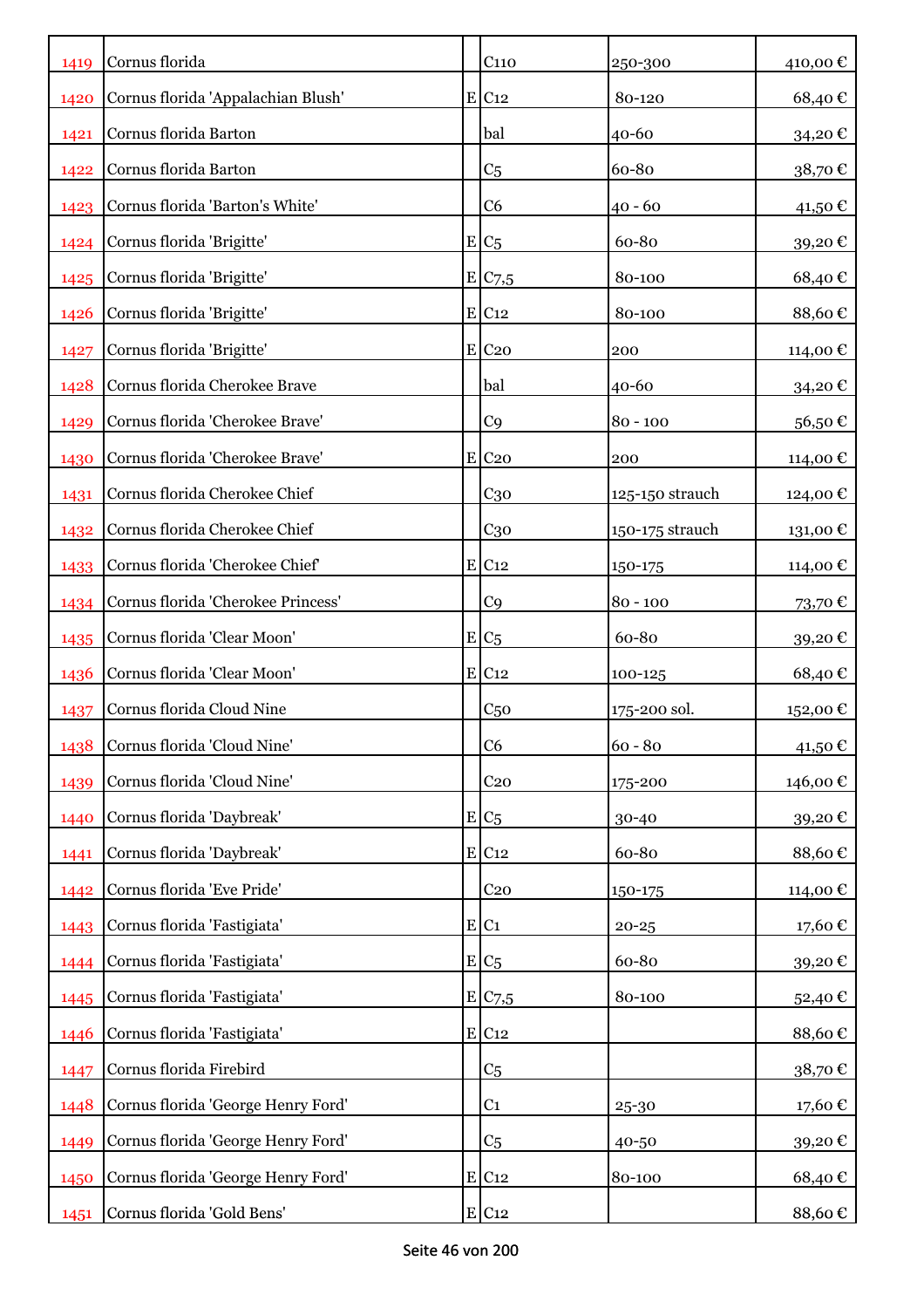| 1452 | Cornus florida 'Golden Nugget'           | $E$ C <sub>20</sub> | 100-125      | 114,00€   |
|------|------------------------------------------|---------------------|--------------|-----------|
| 1453 | Cornus florida 'Heistra'                 | C <sub>20</sub>     | 150-175      | 114,00 €  |
| 1454 | Cornus florida Little Princess           | C <sub>5</sub>      | 40/50        | 38,70€    |
| 1455 | Cornus florida 'LT Soleil Printanier'    | $E/C_5$             | 30/40        | 39,20€    |
| 1456 | Cornus florida 'LT Soleil Printanier'    | $E/C_5$             | 40-60        | 52,40€    |
| 1457 | Cornus florida 'Moonglow'                | E C7,5              | 60-80        | 52,40€    |
| 1458 | Cornus florida 'Moonglow'                | $E$ C <sub>12</sub> | 125-150      | 88,60€    |
| 1459 | Cornus florida 'Moonglow'                | $E$ C <sub>20</sub> | 150-175      | 146,00 €  |
| 1460 | Cornus florida 'Pendula'                 | $E$ C <sub>20</sub> | 150-175      | 114,00 €  |
| 1461 | Cornus florida 'Pringley'                | C <sub>12</sub>     | 100-125      | 88,60€    |
| 1462 | Cornus florida 'Purple Glory'            | $E/C_5$             | 60-80        | 39,20€    |
| 1463 | Cornus florida 'Purple Glory'            | C <sub>12</sub>     | 125-150      | 88,60€    |
| 1464 | Cornus florida 'Rainbow'                 | E C7,5              | 50-60        | 52,40€    |
| 1465 | Cornus florida 'Rainbow'                 | $E$ C <sub>12</sub> | 80-100       | 68,40€    |
| 1466 | Cornus florida 'Rainbow'                 | $E$ C <sub>12</sub> | 80-100       | 88,60€    |
| 1467 | Cornus florida 'Rainbow'                 | C <sub>12</sub>     | $80 - 100$   | 89,30€    |
| 1468 | Cornus florida 'Rainbow'                 | C15                 | $100 - 120$  | 111,80€   |
| 1469 | Cornus florida 'Rainbow'                 | C <sub>20</sub>     | 150-175      | 114,00 €  |
| 1470 | Cornus florida 'Royal Red'               | C <sub>20</sub>     | 150/175      | 114,00 €  |
| 1471 | Cornus florida 'Rubra'                   | C <sub>5</sub>      | $40 - 60$    | 21,90€    |
| 1472 | Cornus florida 'Rubra'                   | C <sub>12</sub>     | 125-150      | 88,60€    |
| 1473 | Cornus florida 'Sunset'                  | $E$ C <sub>20</sub> | 125-150      | 88,60€    |
| 1474 | Cornus florida 'Sunset'                  | C <sub>20</sub>     | 150/175      | 114,00 €  |
| 1475 | Cornus florida 'Suwanee Squat'           | C <sub>30</sub>     | 150-200      | 114,00 €  |
| 1476 | Cornus florida Sweetwater                | bal                 | 40-60        | 34,20€    |
| 1477 | Cornus florida 'Sweetwater'              | C <sub>2</sub>      | $20 - 40/$   | 13,80€    |
| 1478 | Cornus florida 'Sweetwater'              | C <sub>2</sub>      | $30 - 50/$ + | 17,40 €   |
| 1479 | Cornus florida 'Sweetwater'              | C <sub>20</sub>     | 150-175      | 114,00€   |
| 1480 | Cornus florida var. urbiniana            | C <sub>12</sub>     | 150          | 68,40€    |
| 1481 | Cornus florida var. urbiniana            | $E$ C <sub>20</sub> | 150-175      | 114,00 €  |
| 1482 | Cornus florida var. urbiniana (Ten Bosh) | $E/C_5$             | 40-60        | 39,20€    |
| 1483 | Cornus florida 'White Cloud'             | C <sub>6</sub>      | $60 - 80$    | $41,50$ € |
| 1484 | Cornus foemina                           | $E C_2$             | 80/100       | 28,50€    |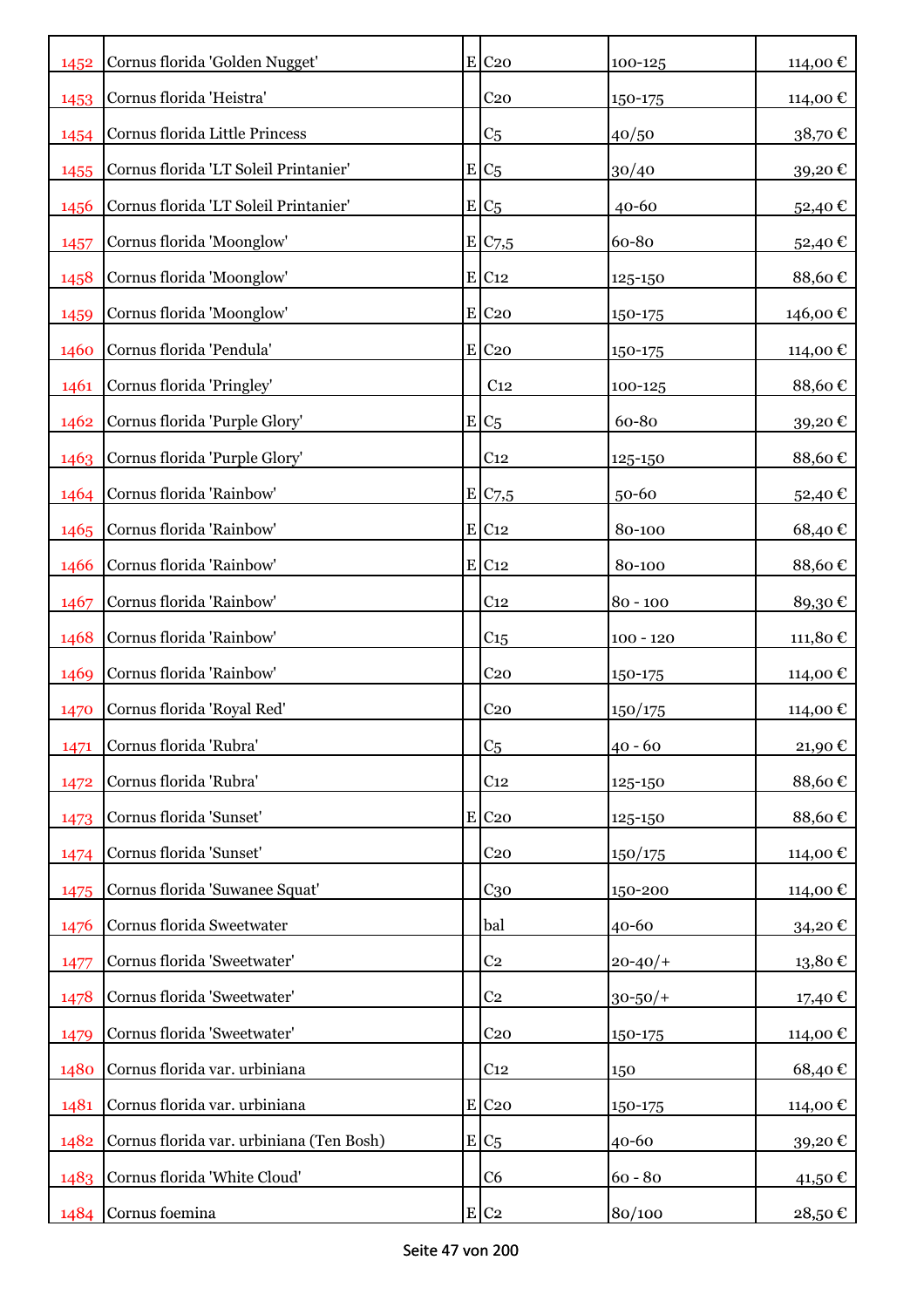| 1485 | Cornus 'Galaxy'                 | C <sub>5</sub>      | 80-100             | 39,20€                 |
|------|---------------------------------|---------------------|--------------------|------------------------|
| 1486 | Cornus 'Galaxy'                 | C <sub>12</sub>     | 100-125            | 88,60€                 |
| 1487 | Cornus 'Galaxy'                 | C <sub>20</sub>     | 150-175            | 114,00 €               |
| 1488 | Cornus 'Galaxy'                 | C <sub>50</sub>     | stu 6-8 gefiedert  | 162,00€                |
| 1489 | Cornus 'Galaxy'                 | C <sub>50</sub>     | stu 8-10 gefiedert | 181,00€                |
| 1490 | Cornus Gloria Birkett           | C <sub>5</sub>      | 60-80              | 34,20€                 |
| 1491 | Cornus hemsleyi                 | C <sub>2</sub>      | 80/100             | 28,50€                 |
| 1492 | Cornus hessei 'Erecta'          | C <sub>3</sub>      | 30-40              | 17,60€                 |
| 1493 | Cornus hessei 'Erecta'          | $E C_5$             | $40 - 60$          | 23,80€                 |
| 1494 | Cornus hessei 'Erecta'          | C <sub>7,5</sub>    | 60-80              | 39,20€                 |
| 1495 | Cornus hongkongensis            | C <sub>3</sub>      | $40 - 60$          | $23,\!80$ $\mathbb{C}$ |
| 1496 | Cornus hongkongensis            | bal                 | 40-60              | 29,70€                 |
| 1497 | Cornus hongkongensis            | $E/C_5$             | 50-60              | 34,20€                 |
| 1498 | Cornus hongkongensis 'Bordeaux' | C <sub>3</sub>      | $40 - 60$          | 39,20€                 |
| 1499 | Cornus 'Hyperion'               | C <sub>6</sub>      | $60 - 80$          | 41,50 €                |
| 1500 | Cornus 'Hyperion'               | C <sub>9</sub>      | $80 - 100$         | 56,50€                 |
| 1501 | Cornus 'Inanna'                 | C <sub>5</sub>      | 80-100             | 52,40€                 |
| 1502 | Cornus 'Inanna'                 | C <sub>12</sub>     | 125-150            | 68,40€                 |
| 1503 | Cornus 'Inanna'                 | $E$ C <sub>12</sub> | 150/175            | 114,00 €               |
|      | 1504 Cornus 'Inanna'            | $C_{35}$            | 175-200            | 240,00€                |
| 1505 | Cornus kousa                    | C <sub>5</sub>      | 60-80              | 21,60€                 |
| 1506 | Cornus kousa 2015/001           | C <sub>12</sub>     | 100-125            | €                      |
| 1507 | Cornus kousa 2015/003           | C12                 | 100-125            | €                      |
| 1508 | Cornus kousa 'All Summer'       | E C12               | $150 - 175$        | 114,00 €               |
| 1509 | Cornus kousa 'All Summer'       | $E$ C <sub>20</sub> | 175-200            | 146,00 €               |
| 1510 | Cornus kousa 'All Summer'       | E C <sub>35</sub>   | 200-225            | 190,00€                |
| 1511 | Cornus kousa Angyo Dwarf        | C <sub>5</sub>      | 60-80              | 28,80€                 |
| 1512 | Cornus kousa 'Angyo Dwarf'      | C <sub>20</sub>     | 150-175            | 114,00€                |
| 1513 | Cornus kousa 'Annelies'         | $E/C_5$             | 30-40              | 39,20€                 |
| 1514 | Cornus kousa 'Annelies'         | $E$ C <sub>20</sub> | 125-150            | 114,00 €               |
| 1515 | Cornus kousa 'Annelies'         | C <sub>35</sub>     | 200-225            | 240,00 €               |
| 1516 | Cornus kousa Beni Fuji          | pot 9cm             | klein              | 14,60€                 |
| 1517 | Cornus kousa 'Beni-fuji'        | C <sub>12</sub>     | $100 - 120$        | 101,40€                |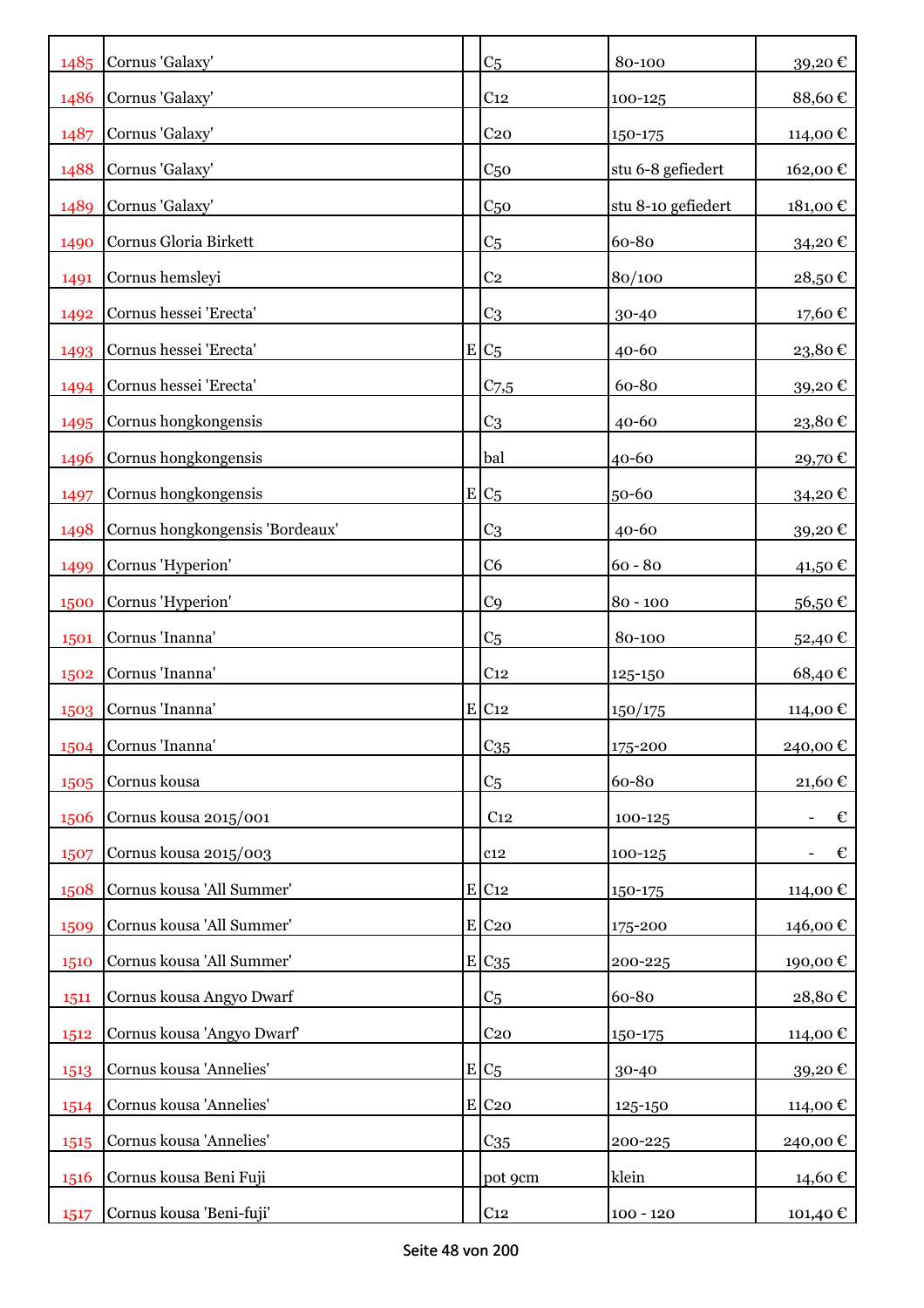| 1518 | Cornus kousa Big Apple                 | pot 9cm             | klein        | 14,60€   |
|------|----------------------------------------|---------------------|--------------|----------|
| 1519 | Cornus kousa Big Apple                 | C <sub>5</sub>      | 60-80        | 28,80€   |
| 1520 | Cornus kousa 'Big Apple'               | C <sub>5</sub>      | 60-80        | 39,20€   |
| 1521 | Cornus kousa 'Big Apple'               | $E$ C <sub>12</sub> | 125-150      | 68,40€   |
| 1522 | Cornus kousa 'Big Apple'               | $E$ C <sub>20</sub> | $150/+$      | 114,00€  |
| 1523 | Cornus kousa Blue Shadow               | pot 9cm             | klein        | 14,60 €  |
| 1524 | Cornus kousa 'Blue Shadow'             | C <sub>5</sub>      | 30-40        | 39,20€   |
| 1525 | Cornus kousa 'Blue Shadow'             | C <sub>20</sub>     | 150-175      | 114,00 € |
| 1526 | Cornus kousa Bodnant                   | pot 9cm             | klein        | 14,60 €  |
| 1527 | Cornus kousa 'Bodnant Form'            | C <sub>12</sub>     | 125-150      | 88,60€   |
| 1528 | Cornus kousa 'Bodnant Form'            | $E$ C <sub>20</sub> | 150-175      | 114,00 € |
| 1529 | Cornus kousa 'Bonfire'                 | $E$ C <sub>20</sub> | 175-200      | 190,00 € |
| 1530 | Cornus kousa 'Bultinck's Beauty'       | $E C_5$             | 60-80        | 39,20€   |
| 1531 | Cornus kousa 'Bultinck's Beauty'       | $E$ C <sub>12</sub> | 100-125      | 88,60€   |
| 1532 | Cornus kousa Bultincks Giant Flower    | C <sub>5</sub>      | 50-60        | 28,80€   |
| 1533 | Cornus kousa 'Bultinck's Giant Flower' | E C1                | 30-40        | 17,60€   |
| 1534 | Cornus kousa 'Bultinck's Giant Flower' | $E C_5$             | 60-80        | 39,20€   |
| 1535 | Cornus kousa 'Bultinck's Giant Flower' | E C7,5              | 80-100       | 52,40€   |
| 1536 | Cornus kousa 'Bultinck's Giant Flower' | $E$ C <sub>12</sub> | 125-150      | 88,60€   |
| 1537 | Cornus kousa 'Bultinck's Giant Flower' | $E$ C <sub>20</sub> | 150-175      | 114,00€  |
| 1538 | Cornus kousa 'Bultinck's Selektie'     | $E/C_5$             | 30-40        | 39,20€   |
| 1539 | Cornus kousa 'Bultinck's Selektie'     | C <sub>20</sub>     | 150-175      | 114,00 € |
| 1540 | Cornus kousa Bultincks Weeping         | C <sub>5</sub>      | 40-60        | 25,20€   |
| 1541 | Cornus kousa Bultincks Weeping         | C <sub>5</sub>      | 60-80        | 28,80€   |
| 1542 | Cornus kousa 'Bultinck's Weeping'      | C <sub>12</sub>     | $100 - 120$  | 101,40 € |
| 1543 | Cornus kousa 'Bultinck's Weeping'      | $E$ C <sub>20</sub> | 125-150      | 190,00€  |
| 1544 | Cornus kousa Bultink's Giant Flower    | pot 9cm             | klein        | 14,60€   |
| 1545 | Cornus kousa 'Bultink's Red Foliage'   | $E$ C <sub>20</sub> | 150-175      | 114,00 € |
| 1546 | Cornus kousa 'Butterfly'               | E/C <sub>7.5</sub>  | 60-80        | 68,40€   |
| 1547 | Cornus kousa 'Butterfly'               | E C12               | 125-150      | 114,00 € |
| 1548 | Cornus kousa 'Cappuccino'              | $E$ C <sub>2</sub>  | $30 - 50/$ + | 17,40 €  |
| 1549 | Cornus kousa 'Cappuccino'              | C <sub>12</sub>     | $100 - 120$  | 101,40€  |
| 1550 | Cornus kousa Cappucino                 | pot 9cm             | klein        | 14,60 €  |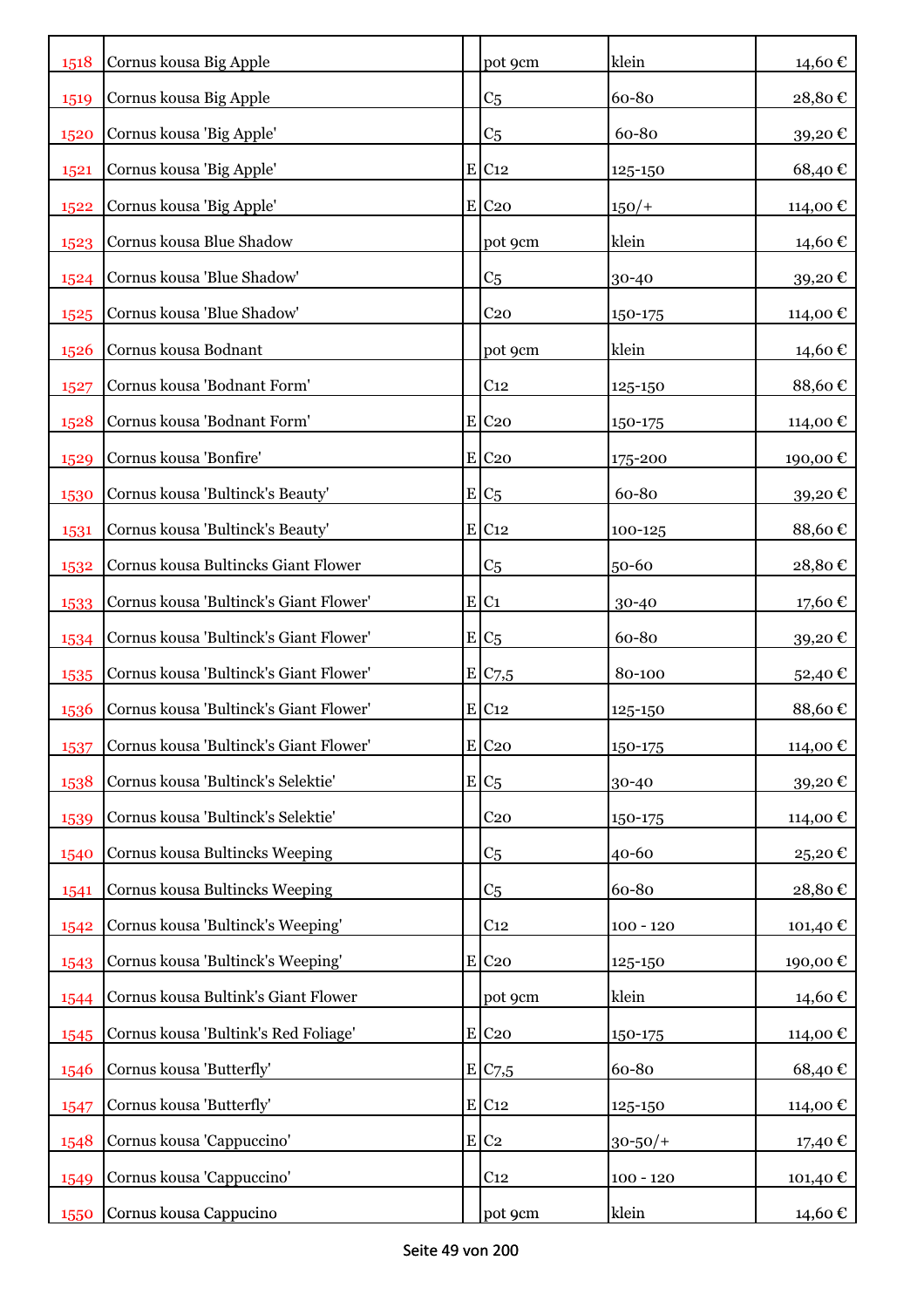| 1551 | Cornus kousa Cappucino                  | $E$ C <sub>12</sub>   | 100-125         | 88,60€   |
|------|-----------------------------------------|-----------------------|-----------------|----------|
| 1552 | Cornus kousa Cappucino                  | $E$ C <sub>20</sub>   | 150-175         | 114,00 € |
| 1553 | Cornus kousa 'Charles de Forest Manice' | $E/C_5$               | 60-80           | 39,20€   |
| 1554 | Cornus kousa 'Charles de Forest Manice' | C <sub>12</sub>       | 125-150         | 88,60€   |
| 1555 | Cornus kousa 'Charles de Forest Manice' | C <sub>20</sub>       | 150-175         | 114,00 € |
| 1556 | Cornus kousa Cherokee                   | pot 9cm               | klein           | 14,60 €  |
| 1557 | Cornus kousa Cherokee                   | bal                   | $40 - 60$       | 25,20€   |
| 1558 | Cornus kousa Cherokee                   | C <sub>5</sub>        | 60-80           | 28,80€   |
| 1559 | Cornus kousa Cherokee                   | C <sub>24</sub>       | 80-100 strauch  | 81,00€   |
| 1560 | Cornus kousa Cherokee                   | C <sub>30</sub>       | 100-125 strauch | 104,00 € |
| 1561 | Cornus kousa 'Cherokee'                 | $E$ C <sub>7</sub> ,5 | 100-125         | 68,40€   |
| 1562 | Cornus kousa 'Cherokee'                 | $E$ C <sub>20</sub>   | 125-150         | 114,00 € |
| 1563 | Cornus kousa Cherrokee                  | E C90                 | 200-250 mehrtr. | 257,00€  |
| 1564 | Cornus kousa chin. 'Van Ooi Form'       | E C1                  | 30-40           | 23,80€   |
| 1565 | Cornus kousa China Dawn                 | C <sub>5</sub>        | $50 - 60$       | 27,90€   |
| 1566 | Cornus kousa 'China Dawn'               | C <sub>12</sub>       | 100-125         | 88,60€   |
| 1567 | Cornus kousa China Girl                 | C <sub>10</sub>       | 100-125 strauch | 41,00 €  |
| 1568 | Cornus kousa China Girl                 | C <sub>20</sub>       | 150-175 strauch | 76,00€   |
| 1569 | Cornus kousa China Girl                 | $C_{30}$              | 150-175 mehrtr. | 104,00€  |
| 1570 | Cornus kousa 'China Girl'               | $E$ C <sub>2</sub>    | $30 - 50/$ +    | 17,40 €  |
| 1571 | Cornus kousa 'China Girl'               | E C7                  | $120 - 150 +$   | 34,80€   |
| 1572 | Cornus kousa 'China Girl'               | C <sub>20</sub>       | 150-175         | 114,00 € |
| 1573 | Cornus kousa chinensis                  | C <sub>5</sub>        | 60-80           | 21,60€   |
| 1574 | Cornus kousa chinensis                  | C <sub>180</sub>      | 200-250         | 400,00€  |
| 1575 | Cornus kousa chinensis                  | C <sub>130</sub>      | 250-300         | 420,00€  |
| 1576 | Cornus kousa Chinensis PVG              | pot 9cm               | klein           | 14,60€   |
| 1577 | Cornus kousa Claudia                    | pot 9cm               | klein           | 14,60€   |
| 1578 | Cornus kousa Claudia                    | bal                   | 40-60           | 25,20€   |
| 1579 | Cornus kousa 'Claudine'                 | $E$ C <sub>20</sub>   | 175-200         | 146,00€  |
| 1580 | Cornus kousa Couronne                   | C <sub>5</sub>        | 40-60           | 25,20€   |
| 1581 | Cornus kousa 'Couronne'                 | C <sub>12</sub>       | $100 - 120$     | 101,40 € |
| 1582 | Cornus kousa 'Crist. Compact'           | $E C_5$               | 30-40           | 39,20€   |
| 1583 | Cornus kousa 'Doubloon'                 | $E C_5$               | 60-80           | 39,20€   |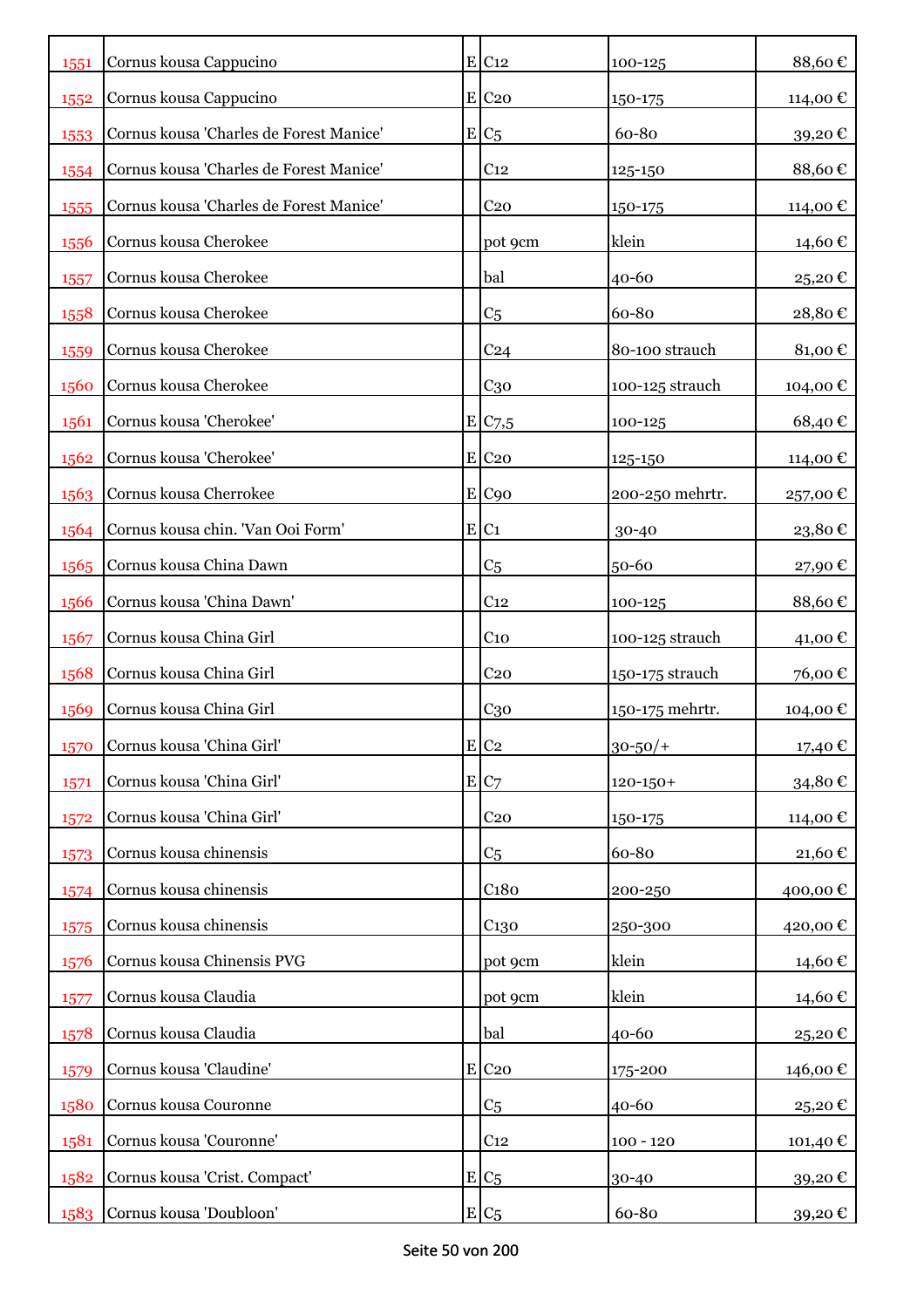| 1584 | Cornus kousa 'Doubloon'             | C <sub>12</sub>     | 125-150         | 88,60€   |
|------|-------------------------------------|---------------------|-----------------|----------|
| 1585 | Cornus kousa 'Dr Bump'              | $E$ C <sub>12</sub> | 125-150         | 88,60€   |
| 1586 | Cornus kousa 'Dr Bump'              | $E$ C <sub>20</sub> | 150-175         | 114,00€  |
| 1587 | Cornus kousa 'Dr. Bump'             | C <sub>9</sub>      | $60 - 80$       | 56,50€   |
| 1588 | Cornus kousa 'Dupek'                | C <sub>20</sub>     | 150-175         | 114,00€  |
| 1589 | Cornus kousa Dwarf Pink             | bal                 | 40-60           | 25,20€   |
| 1590 | Cornus kousa 'Dwarf Pink'           | C <sub>9</sub>      | $60 - 80$       | 56,50€   |
| 1591 | Cornus kousa 'Dwarf Pink'           | C <sub>12</sub>     | $80 - 100$      | 89,30€   |
| 1592 | Cornus kousa Ed Mezitt              | bal                 | 40-60           | 25,20€   |
| 1593 | Cornus kousa 'Ed Mezitt'            | C <sub>6</sub>      | $40 - 60$       | 37,40 €  |
| 1594 | Cornus kousa 'Ed Mezitt'            | C <sub>9</sub>      | $60 - 80$       | 56,50€   |
| 1595 | Cornus kousa 'Ed Mezitt'            | E/C7,5              | 80-100          | 68,40€   |
| 1596 | Cornus kousa 'Ed Mezitt'            | C <sub>12</sub>     | 125-150         | 88,60€   |
| 1597 | Cornus kousa 'Ed Mezitt'            | C <sub>20</sub>     | 150-175         | 114,00 € |
| 1598 | Cornus kousa 'Ed Mezitt'            | $E$ C <sub>20</sub> | 175-200         | 146,00 € |
| 1599 | Cornus kousa 'Elisabeth Lustgarten' | C <sub>12</sub>     | $80 - 100$      | 101,40 € |
| 1600 | Cornus kousa 'Elizabeth Lustgarten' | $E$ C <sub>20</sub> | 80-100          | 114,00 € |
| 1601 | Cornus kousa 'Eurostar'             | $E$ C <sub>20</sub> | 150-175         | 114,00 € |
| 1602 | Cornus kousa Evalina                | $E$ C <sub>20</sub> | 150-175         | 114,00 € |
| 1603 | Cornus kousa Fanfare                | C <sub>5</sub>      | 60-80           | 28,80€   |
| 1604 | Cornus kousa 'Fanfare' 212          | C <sub>5</sub>      | 60-80           | 39,20€   |
| 1605 | Cornus kousa 'Fanfare' 212          | C <sub>20</sub>     | 150-175         | 114,00 € |
| 1606 | Cornus kousa 'Fire Work'            | $E/C_5$             | 80-100          | 39,20€   |
| 1607 | Cornus kousa 'Fire Work'            | $E$ C <sub>20</sub> | 150-175         | 114,00 € |
| 1608 | Cornus kousa 'Galaxy'               | C <sub>2</sub>      | $30 - 50/$ +    | 17,40 €  |
| 1609 | Cornus kousa Galilean               | pot 9cm             | klein           | 14,60 €  |
| 1610 | Cornus kousa Galilean               | bal                 | 40-60           | 25,20€   |
| 1611 | Cornus kousa Galilean               | $C_{30}$            | 150-175 strauch | 104,00€  |
| 1612 | Cornus kousa 'Galilean'             | C <sub>20</sub>     | 150-175         | 114,00 € |
| 1613 | Cornus kousa 'Gallilean'            | $E$ C <sub>2</sub>  | $30 - 50/$ +    | 17,40 €  |
| 1614 | Cornus kousa Girard Nana            | C <sub>5</sub>      | 40-50           | 28,80€   |
| 1615 | Cornus kousa 'Girard Nana'          | C <sub>9</sub>      | $60 - 80$       | 56,50€   |
| 1616 | Cornus kousa 'Gloria Birkett'       | $E C_5$             | 60-80           | 39,20 €  |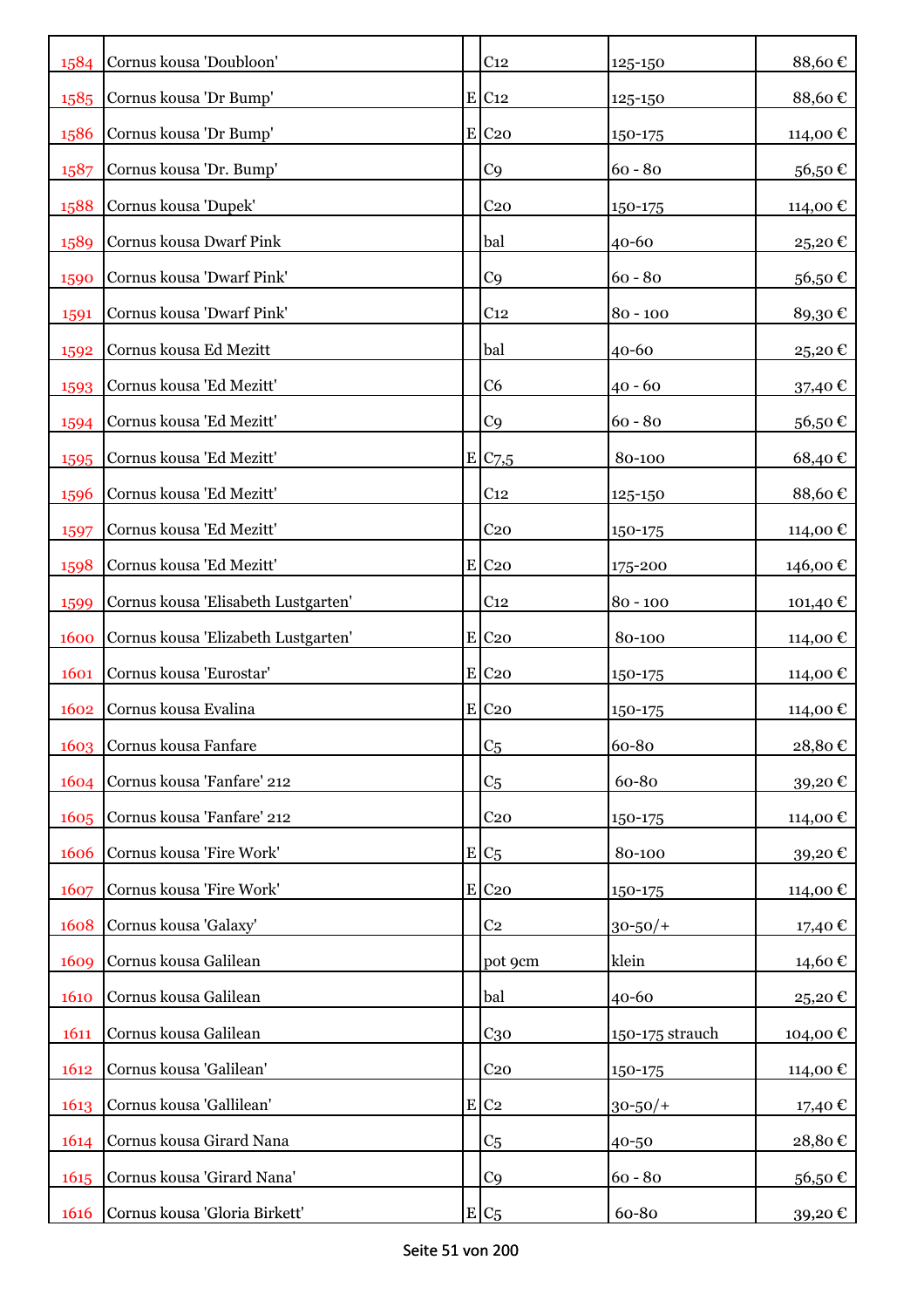| 1617 | Cornus kousa 'Gloria Birkett'    | C <sub>12</sub>     | 125-150        | 88,60€   |
|------|----------------------------------|---------------------|----------------|----------|
| 1618 | Cornus kousa 'Gloria Birkett'    | $E$ C <sub>20</sub> | 150-175        | 114,00€  |
| 1619 | Cornus kousa 'Gold Cup'          | C <sub>20</sub>     | 150/175        | 114,00 € |
| 1620 | Cornus kousa 'Gold Star'         | C <sub>5</sub>      | 80-100         | 39,20€   |
| 1621 | Cornus kousa 'Gold Star'         | C <sub>9</sub>      | $60 - 80$      | 56,50€   |
| 1622 | Cornus kousa 'Gold Star'         | E/C <sub>7,5</sub>  | 100-125        | 68,40€   |
| 1623 | Cornus kousa 'Gold Star'         | C <sub>12</sub>     | 60-80          | 88,60€   |
| 1624 | Cornus kousa 'Great Star'        | C <sub>7,5</sub>    | $60 - 80$      | 56,50€   |
|      | 1625 Cornus kousa 'Greensleeves' | C <sub>20</sub>     | 150-175        | 114,00 € |
| 1626 | Cornus kousa 'Grossblumig Spät   | $E$ C <sub>20</sub> | 150-175        | 114,00 € |
| 1627 | Cornus kousa 'Grossblumig Spät'  | C <sub>20</sub>     | 150-175        | 114,00 € |
| 1628 | Cornus kousa Heart of Trobe      | pot 9cm             | klein          | 14,60 €  |
| 1629 | Cornus kousa 'Heart Thorb'       | C6                  | $40 - 60$      | 41,50€   |
| 1630 | Cornus kousa Heart Throb         | C <sub>20</sub>     | 100-125        | 82,00€   |
| 1631 | Cornus kousa 'Heart Throb'       | $E C_5$             | 60-80          | 39,20€   |
| 1632 | Cornus kousa 'Heart Throb'       | E/C <sub>7,5</sub>  | 80-100         | 68,40€   |
| 1633 | Cornus kousa Helena              | C <sub>5</sub>      | 60-80          | 34,20€   |
|      | 1634 Cornus kousa John Slocock   | pot 9cm             | klein          | 14,60 €  |
| 1635 | Cornus kousa 'John Slocock'      | $E/C_5$             | 60-80          | 39,20€   |
| 1636 | Cornus kousa 'John Slocock'      | E C7,5              | 80-100         | 52,40€   |
| 1637 | Cornus kousa 'John Slocock'      | C <sub>9</sub>      | $60 - 80$      | 56,50€   |
| 1638 | Cornus kousa 'John Slocock'      | C <sub>12</sub>     | 125-150        | 88,60€   |
| 1639 | Cornus kousa 'Kaleidoscope'      | $C_{10}$            | 60-80          | 28,50€   |
| 1640 | Cornus kousa Kea                 | bal                 | 40-60          | 25,20€   |
| 1641 | Cornus kousa 'Kea'               | C <sub>9</sub>      | $80 - 100$     | 56,50€   |
| 1642 | Cornus kousa Kim                 | C <sub>20</sub>     | 150-175        | 114,00€  |
| 1643 | Cornus kousa 'Kim'               | $E$ C <sub>12</sub> | 80-100         | 68,40€   |
| 1644 | Cornus kousa Kreuzdame           | pot 9cm             | klein          | 14,60€   |
| 1645 | Cornus kousa 'Kreuzdame'         | C <sub>9</sub>      | $80 - 100$     | 56,50€   |
| 1646 | Cornus kousa 'Kruss Dame'        | C <sub>1</sub>      | C <sub>1</sub> | 14,00€   |
| 1647 | Cornus kousa 'Kruss Dame'        | $E/C_5$             | 60-80          | 39,20€   |
| 1648 | Cornus kousa 'Kruss Dame'        | C <sub>7,5</sub>    | 100-125        | 68,40€   |
| 1649 | Cornus kousa 'Kruss Dame'        | C <sub>12</sub>     | $100 - 125$    | 88,60€   |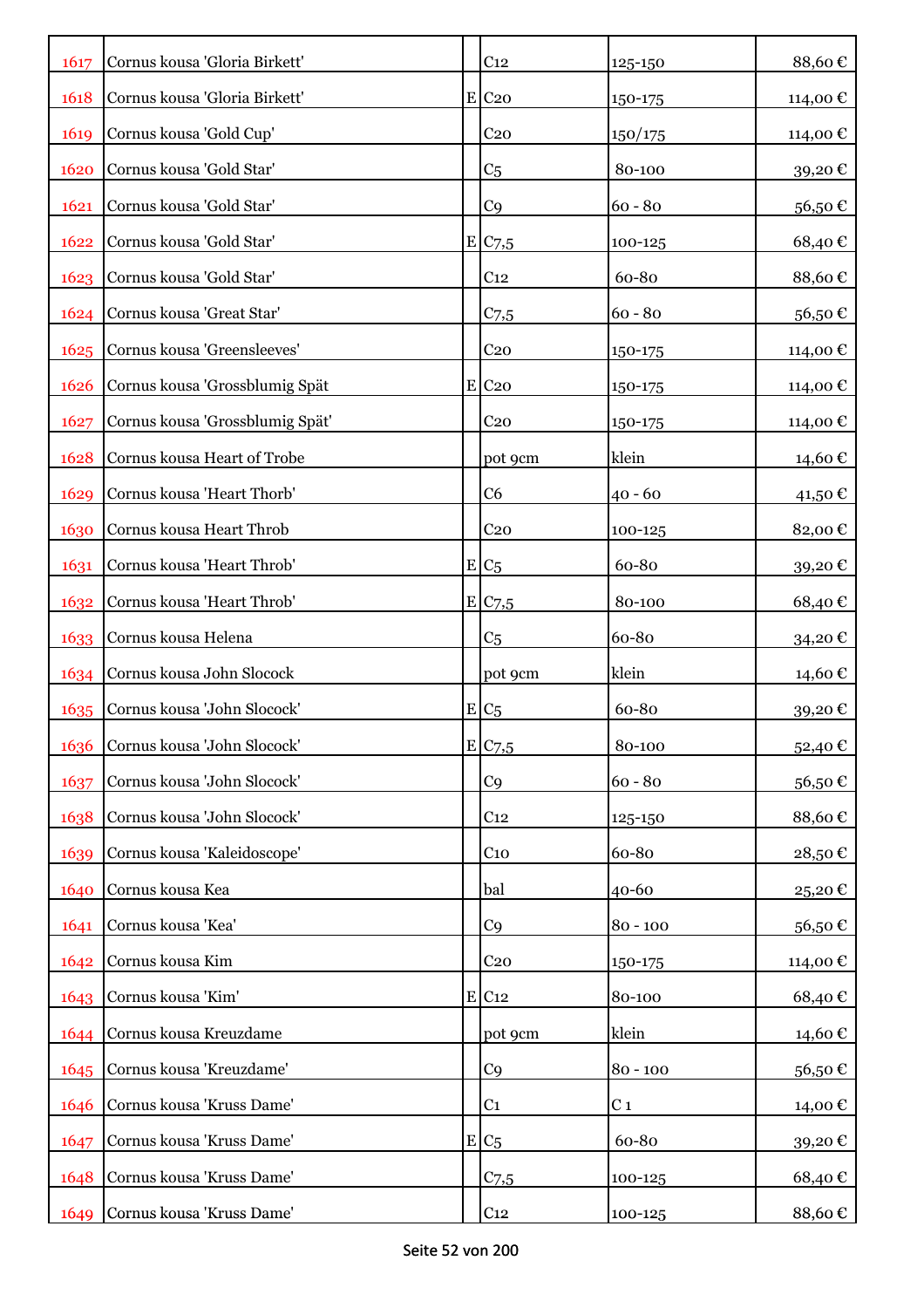| 1650 | Cornus kousa 'Kruss Dame'             |   | C <sub>20</sub>       | $150 - 175$     | 114,00€  |
|------|---------------------------------------|---|-----------------------|-----------------|----------|
| 1651 | Cornus kousa Laura                    |   | bal                   | 40-60           | 28,80€   |
| 1652 | Cornus kousa 'Laura'                  |   | C6                    | 40 - 60         | 41,50 €  |
| 1653 | Cornus kousa 'Laura' ®                |   | C <sub>5</sub>        | $40 - 60$       | 39,20€   |
| 1654 | Cornus kousa 'Le Try Christine'       |   | $E/C_5$               | 60-80           | 39,20€   |
| 1655 | Cornus kousa 'Le Try Kreftenbroek'    |   | C <sub>5</sub>        | 80-100          | 39,20€   |
| 1656 | Cornus kousa LeTry Mon Amie Francine' |   | $E C_5$               | 30-40           | 39,20€   |
| 1657 | Cornus kousa 'Little Poncho'          |   | C <sub>10</sub>       | 50-60           | 28,50€   |
| 1658 | Cornus kousa 'Lizzie P'               |   | C <sub>10</sub>       | 50-60           | 28,50€   |
| 1659 | Cornus kousa 'Losely'                 |   | C <sub>10</sub>       | 50-60           | 28,50€   |
| 1660 | Cornus kousa 'LT Alice'               |   | $E$ C <sub>12</sub>   | 125-150         | 88,60€   |
| 1661 | Cornus kousa 'LT Audrey'              |   | C <sub>5</sub>        | 30-40           | 39,20€   |
| 1662 | Cornus kousa 'LT Audrey'              | E | C <sub>12</sub>       | 30-40           | 68,40€   |
| 1663 | Cornus kousa 'LT Christine'           |   | C <sub>12</sub>       | 100-125         | 88,60€   |
| 1664 | Cornus kousa 'LT Christine'           |   | C <sub>20</sub>       | 150-175         | 114,00 € |
| 1665 | Cornus kousa 'LT Delicatesse'         |   | C <sub>9</sub>        | $60 - 80$       | 56,50€   |
| 1666 | Cornus kousa LT Délicatesse           |   | bal                   | 40-60           | 28,80€   |
| 1667 | Cornus kousa 'LT Délicatesse'         |   | C <sub>12</sub>       | 100/125         | 88,60€   |
| 1668 | Cornus kousa 'LT Framboisii'          |   | $E$ C <sub>7</sub> ,5 | 100-125         | 68,40€   |
| 1669 | Cornus kousa 'Lustgarten Weeping'     |   | $E$ C <sub>20</sub>   |                 | 114,00€  |
| 1670 | Cornus kousa Madame Butterfly         |   | pot 9cm               | klein           | 14,60€   |
| 1671 | Cornus kousa Madame Butterfly         |   | bal                   | 40-60           | 25,20€   |
| 1672 | Cornus kousa 'Madame Butterfly'       |   | $E$ C <sub>20</sub>   | 150-175         | 114,00 € |
| 1673 | Cornus kousa 'Madison' Crown Jewel    |   | $C_{10}$              | 60-80           | 28,50€   |
| 1674 | Cornus kousa 'Melanie'                |   | C <sub>12</sub>       | 50-60           | 68,40€   |
| 1675 | Cornus kousa Milky Way                |   | $C_{10}$              | 100-125 strauch | 41,00€   |
| 1676 | Cornus kousa Milky Way                |   | C <sub>15</sub>       | 125-150 strauch | 74,00€   |
| 1677 | Cornus kousa Milky Way                |   | C <sub>20</sub>       | 150-175 strauch | 81,00€   |
| 1678 | Cornus kousa Milky Way                |   | $C_{30}$              | 150-175 mehrtr. | 104,00€  |
| 1679 | Cornus kousa 'Milky Way'              |   | C <sub>2</sub>        | $30 - 50/$ +    | 16,20€   |
| 1680 | Cornus kousa 'Milky Way'              |   | C <sub>12</sub>       | $100 - 120$     | 89,30€   |
| 1681 | Cornus kousa 'Moonbeam'               |   | $E$ C <sub>20</sub>   | 175-200         | 146,00 € |
| 1682 | Cornus kousa National                 |   | pot 9cm               | klein           | 14,60 €  |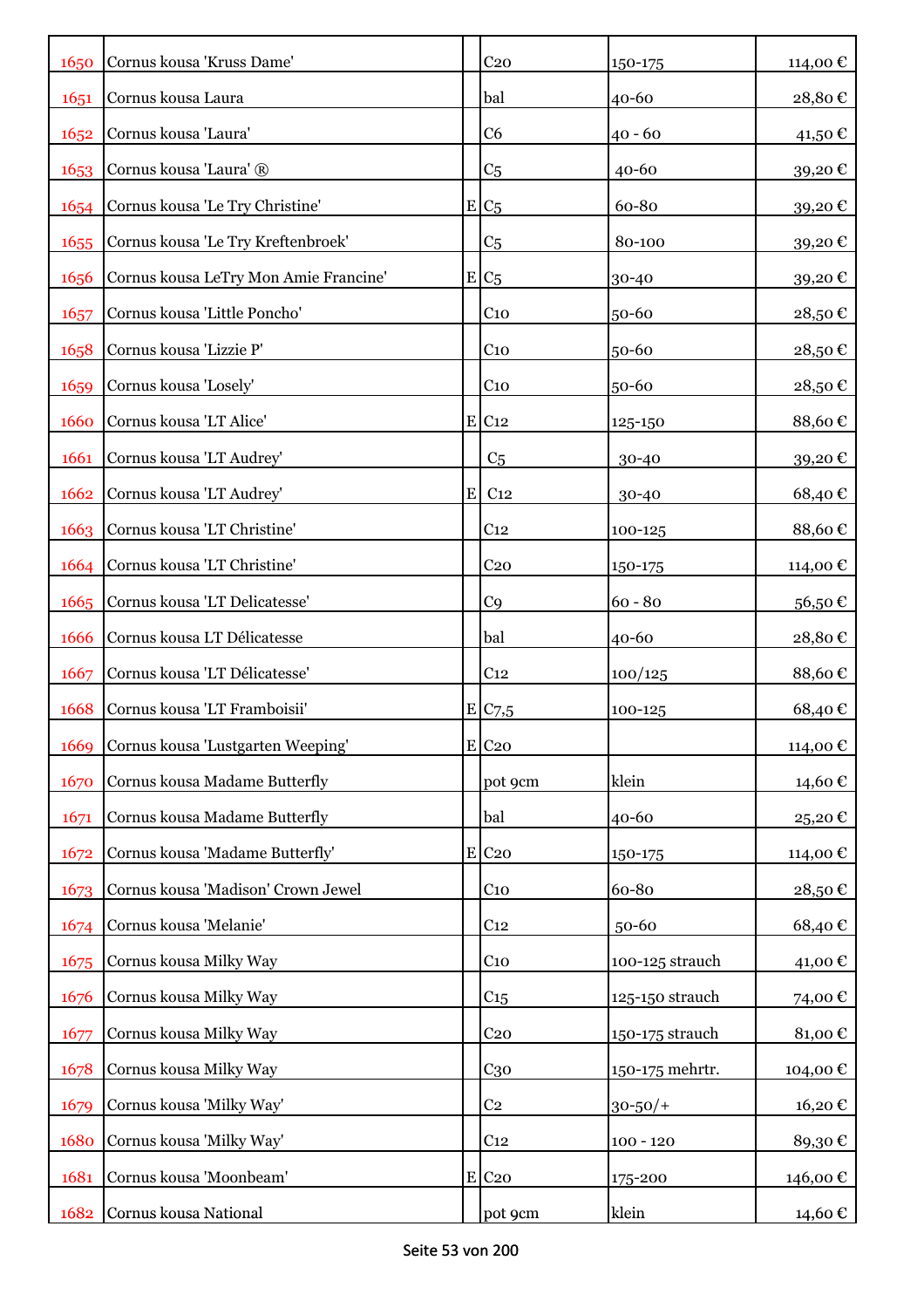|      | 1683 Cornus kousa National       |         | bal                 | 40-60       | 25,20€   |
|------|----------------------------------|---------|---------------------|-------------|----------|
| 1684 | Cornus kousa National            |         | $E/C_5$             | 60-80       | 28,80€   |
| 1685 | Cornus kousa 'National'          |         | C <sub>5</sub>      | 80-100      | 39,20€   |
| 1686 | Cornus kousa 'National'          |         | C <sub>9</sub>      | $80 - 100$  | 56,50€   |
| 1687 | Cornus kousa 'National'          |         | C <sub>12</sub>     | 125-150     | 88,60€   |
| 1688 | Cornus kousa 'National'          |         | C <sub>12</sub>     | $100 - 120$ | 89,30€   |
| 1689 | Cornus kousa 'National'          |         | C <sub>20</sub>     | 150-175     | 146,00 € |
| 1690 | Cornus kousa 'National'          |         | E C <sub>35</sub>   | 200-225     | 190,00 € |
| 1691 | Cornus kousa Nicole              |         | pot 9cm             | klein       | 14,60 €  |
| 1692 | Cornus kousa Nicole              |         | C <sub>5</sub>      | 40/60       | 25,20€   |
| 1693 | Cornus kousa 'Nicole'            |         | $C_{7,5}$           | 100-125     | 52,40€   |
| 1694 | Cornus kousa 'Nicole'            |         | $C$ 7,5             | $60 - 80$   | 56,50€   |
| 1695 | Cornus kousa 'Nicole'            |         | C <sub>9</sub>      | $40 - 60$   | 56,50€   |
| 1696 | Cornus kousa 'Nicole'            |         | $E$ C <sub>12</sub> | 80/100      | 68,40€   |
| 1697 | Cornus kousa 'Nicole'            |         | C <sub>15</sub>     | $60 - 80$   | 89,30€   |
| 1698 | Cornus kousa Norman Haddon       |         | pot 9cm             | klein       | 14,60 €  |
| 1699 | Cornus kousa 'Olenka'            |         | $E$ C <sub>12</sub> | 60-80       | 88,60€   |
| 1700 | Cornus kousa 'Olenka'            |         | C <sub>20</sub>     | 150-175     | 114,00 € |
| 1701 | Cornus kousa 'Pevé Foggy'        |         | C <sub>6</sub>      | $80 - 100$  | 37,40€   |
| 1702 | Cornus kousa 'Pévé Patrick'      |         | C <sub>10</sub>     | 50-60       | 28,50€   |
| 1703 | Cornus kousa Pevé Satomi Compact |         | bal                 | 40-60       | 28,80€   |
| 1704 | Cornus kousa 'Piff Frocky'       |         | $E/C_5$             | 80-100      | 39,20€   |
| 1705 | Cornus kousa 'Piff Frocky'       |         | C <sub>12</sub>     | 125-150     | 88,60€   |
| 1706 | Cornus kousa Pink Lips           |         | pot 9cm             | klein       | 14,60€   |
| 1707 | Cornus kousa Pink Lips           |         | C <sub>5</sub>      | 60-80       | 39,20€   |
| 1708 | Cornus kousa 'Pink Lips'         |         | C <sub>6</sub>      | $60 - 80$   | 41,50€   |
| 1709 | Cornus kousa 'Polywood'          |         | C <sub>20</sub>     | 150-175     | 114,00 € |
| 1710 | Cornus kousa 'Radicant Rose'     |         | C <sub>6</sub>      | $40 - 60$   | 41,50€   |
| 1711 | Cornus kousa 'Radicant Rose'     |         | C <sub>12</sub>     | $80 - 100$  | 56,50€   |
| 1712 | Cornus kousa 'Radicant Rose'     |         | C <sub>9</sub>      | $80 - 100$  | 56,50€   |
| 1713 | Cornus kousa 'Re Tivano'         | $\bf E$ | C <sub>5</sub>      | $40 - 60$   | 39,20€   |
| 1714 | Cornus kousa 'Rel Whirlwind'     |         | C <sub>1</sub>      | 30-40       | 17,60 €  |
| 1715 | Cornus kousa 'Rel Whirlwind'     |         | $E C_5$             | 60-80       | 39,20€   |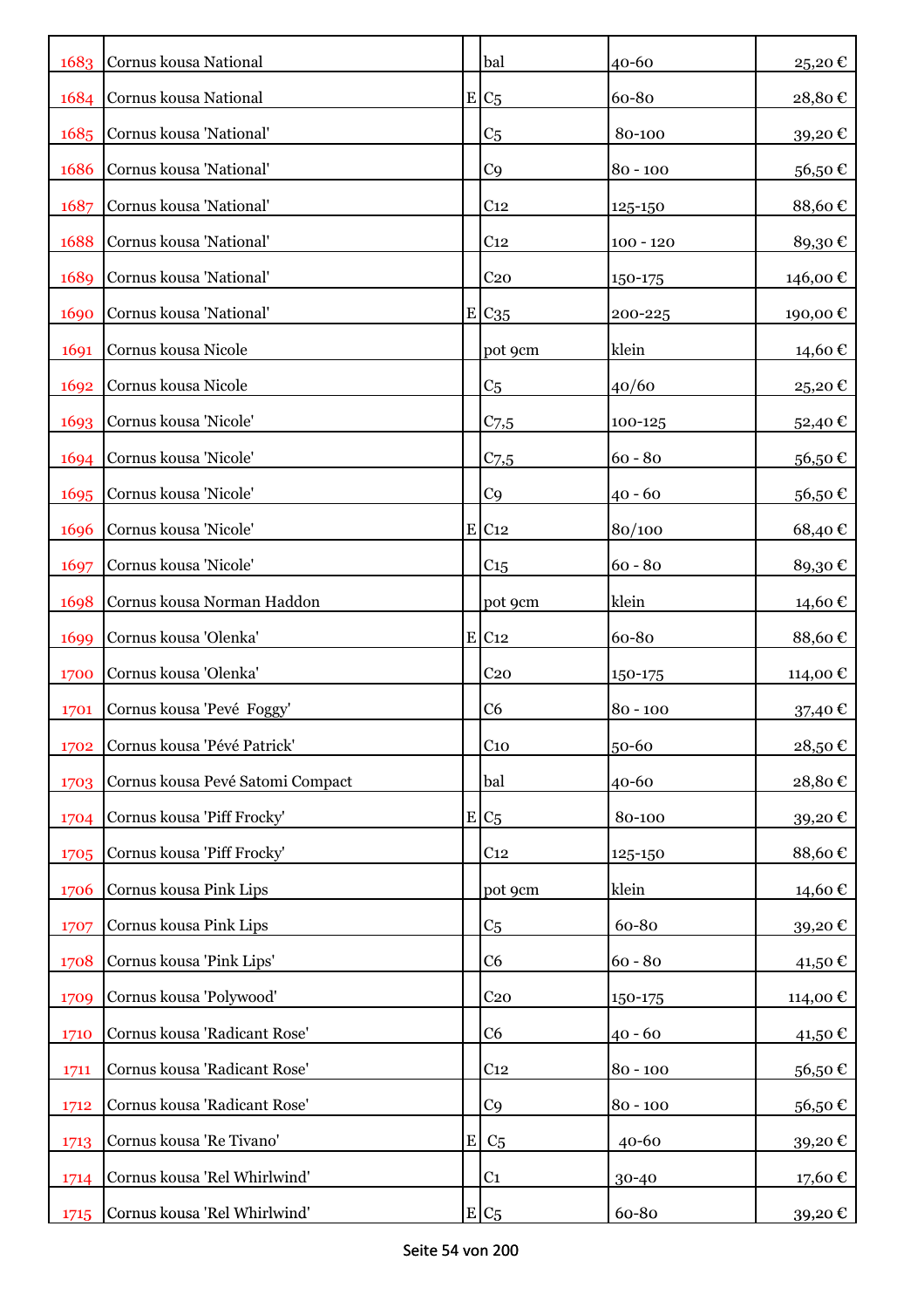| 1716 | Cornus kousa Robert Select         | C <sub>10</sub>     | 80-100 strauch  | 41,00€   |
|------|------------------------------------|---------------------|-----------------|----------|
| 1717 | Cornus kousa Robert Select         | E C30               | 125-150 mehrtr. | 124,00 € |
| 1718 | Cornus kousa Roberts Selectie      | C <sub>5</sub>      | 60-80           | 28,80€   |
| 1719 | Cornus kousa 'Robert's Selectie'   | C <sub>5</sub>      | 60-80           | 39,20€   |
| 1720 | Cornus kousa 'Robert's Selectie'   | C <sub>6</sub>      | $60 - 80$       | 41,50€   |
| 1721 | Cornus kousa 'Robert's Selectie'   | C <sub>9</sub>      | $80 - 100$      | 51,30 €  |
| 1722 | Cornus kousa 'Robert's Selectie'   | C <sub>20</sub>     | 150-175         | 114,00€  |
| 1723 | Cornus kousa 'Rosea'               | $E C_5$             | 30-40           | 39,20€   |
| 1724 | Cornus kousa 'Rosy Teacups'        | E C1                | 30-40           | 39,20€   |
| 1725 | Cornus kousa 'Rosy Teacups'        | $C$ 7,5             | $40 - 60$       | 88,60€   |
| 1726 | Cornus kousa 'Rosy Teacups'        | C <sub>12</sub>     | $40 - 60$       | 114,00€  |
| 1727 | Cornus kousa 'Samaritan'           | C <sub>9</sub>      | $80 - 100$      | 56,50€   |
| 1728 | Cornus kousa Satomi                | C <sub>20</sub>     | 100-125 strauch | 81,00€   |
| 1729 | Cornus kousa 'Satomi'              | C <sub>2</sub>      | $30 - 50/$      | 16,20€   |
| 1730 | Cornus kousa Satomi                | pot 9cm             | klein           | 14,60 €  |
| 1731 | Cornus kousa Satomi Compact        | C <sub>10</sub>     | 60-80 strauch   | 41,00 €  |
| 1732 | Cornus kousa 'Satomi Compact'      | C6                  | $40 - 60$       | 41,50 €  |
| 1733 | Cornus kousa 'Satomi Compact'      | $C_{7,5}$           | 40-50           | 52,40€   |
| 1734 | Cornus kousa 'Satomi Compact'      | C <sub>9</sub>      | $60 - 80$       | 56,50€   |
| 1735 | Cornus kousa Satomi Compact        | pot 9cm             | klein           | 14,60€   |
| 1736 | Cornus kousa Satomi geel bont 2013 | E C20               | 150-175         | 114,00€  |
| 1737 | Cornus kousa Schmetterling         | pot 9cm             | klein           | 14,60€   |
| 1738 | Cornus kousa Schmetterling         | $C_{15}$            | 80-100 strauch  | 74,00€   |
| 1739 | Cornus kousa Schmetterling         | $C_{30}$            | 125-150 mehrtr. | 104,00€  |
| 1740 | Cornus kousa Schmetterling         | $C_{30}$            | 150-175 mehrtr. | 124,00€  |
| 1741 | Cornus kousa 'Schmetterling'       | $E$ C <sub>2</sub>  | $30 - 50/$ +    | 16,20€   |
| 1742 | Cornus kousa 'Schmetterling'       | C <sub>6</sub>      | $60 - 80$       | 41,50€   |
| 1743 | Cornus kousa 'Schmetterling'       | C <sub>12</sub>     | 100-125         | 88,60€   |
| 1744 | Cornus kousa 'Schmetterling'       | E C <sub>20</sub>   | 150-175         | 114,00 € |
| 1745 | Cornus kousa 'Schmetterling'       | $E$ C <sub>12</sub> | 125-150         | 114,00€  |
| 1746 | Cornus kousa Shira-yuki            | C <sub>5</sub>      | 50-60           | 34,20€   |
| 1747 | Cornus kousa 'Snow Fluries'        | C <sub>5</sub>      | 60-80           | 39,20€   |
| 1748 | Cornus kousa 'Snow Fluries'        | C <sub>20</sub>     | 150-175         | 114,00 € |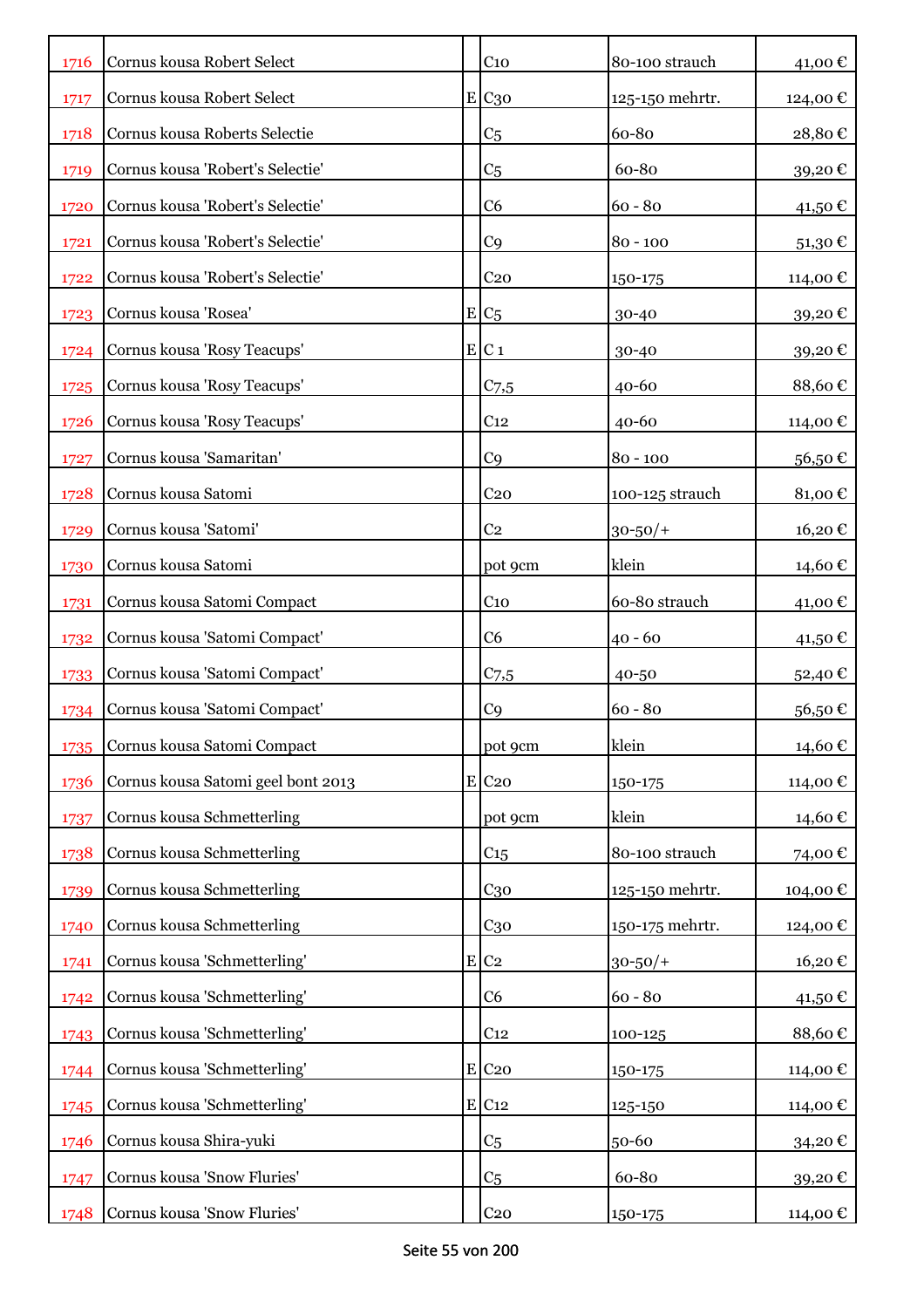| 1749 | Cornus kousa Snow Flurry      | bal                   | 40-60           | 25,20€   |
|------|-------------------------------|-----------------------|-----------------|----------|
| 1750 | Cornus kousa Snow Flurry      | C <sub>5</sub>        | 50-60           | 28,80€   |
| 1751 | Cornus kousa 'Snow Flury'     | C <sub>9</sub>        | $60 - 80$       | 56,50€   |
| 1752 | Cornus kousa Snowbird         | C <sub>5</sub>        | 60-80           | 28,80€   |
| 1753 | Cornus kousa Snowflake        | bal                   | 40-60           | 25,20€   |
| 1754 | Cornus kousa 'Snowflake'      | E C12                 | 80-100          | 68,40€   |
| 1755 | Cornus kousa 'Southern Cross' | $E$ C <sub>20</sub>   | 150-175         | 114,00 € |
| 1756 | Cornus kousa 'Speciosa'       | C <sub>12</sub>       | 80-100          | 88,60€   |
| 1757 | Cornus kousa 'Steeple'        | C <sub>20</sub>       | 150-175         | 114,00 € |
| 1758 | Cornus kousa 'Steffen'        | $E$ C <sub>20</sub>   | 150-175         | 114,00 € |
| 1759 | Cornus kousa 'Summer Fun'     | C <sub>6</sub>        | $60 - 80$       | 41,50 €  |
| 1760 | Cornus kousa 'Summer Fun'     | C <sub>9</sub>        | $60 - 80$       | 41,50 €  |
| 1761 | Cornus kousa 'Summer Fun'     | $E$ C <sub>7</sub> ,5 | 100-125         | 68,40€   |
| 1762 | Cornus kousa 'Summer Games'   | $E$ C <sub>20</sub>   | 150-175         | 114,00 € |
| 1763 | Cornus kousa 'Summer Glossy'  | C <sub>6</sub>        | $60 - 80$       | 39,20€   |
| 1764 | Cornus kousa 'Summer Majesty' | $E$ C <sub>20</sub>   | 150-175         | 114,00€  |
| 1765 | Cornus kousa 'Summer Star'    | $E$ C <sub>20</sub>   | 125-150         | 88,60€   |
| 1766 | Cornus kousa 'Summer Star'    | C <sub>20</sub>       | 150-175         | 114,00 € |
| 1767 | Cornus kousa Summerfun        | pot 9cm               | klein           | 14,60 €  |
| 1768 | Cornus kousa 'Sunsplash'      | E C1                  | 30-40           | 17,60€   |
| 1769 | Cornus kousa 'Sunsplash'      | $E/C_5$               | 80-100          | 52,40€   |
| 1770 | Cornus kousa 'Sunsplash'      | $E$ C <sub>12</sub>   | 125-150         | 88,60€   |
| 1771 | Cornus kousa 'Sunsplash'      | C <sub>20</sub>       | 150-175         | 114,00 € |
| 1772 | Cornus kousa 'Synsarah'       | E C12                 | 125-150         | 88,60€   |
| 1773 | Cornus kousa 'Synsarah'       | C <sub>20</sub>       | 150-175         | 114,00 € |
| 1774 | Cornus kousa 'Temple Jewel'   | $E C_5$               | 60-80           | 39,20€   |
| 1775 | Cornus kousa 'Temple Jewel'   | $E$ C <sub>20</sub>   | 150-175         | 114,00€  |
| 1776 | Cornus kousa Teresa           | pot 9cm               | klein           | 14,60€   |
| 1777 | Cornus kousa 'Teresa'         | $E C_5$               | $40 - 60$       | 39,20€   |
| 1778 | Cornus kousa 'Teresa'         | C <sub>12</sub>       | 80-100          | 88,60€   |
| 1779 | Cornus kousa Teutonia         | pot 9cm               | klein           | 14,60€   |
| 1780 | Cornus kousa Teutonia         | $C_{10}$              | 80-100 strauch  | 41,00 €  |
| 1781 | Cornus kousa Teutonia         | E C90                 | 250-300 mehrtr. | 209,00€  |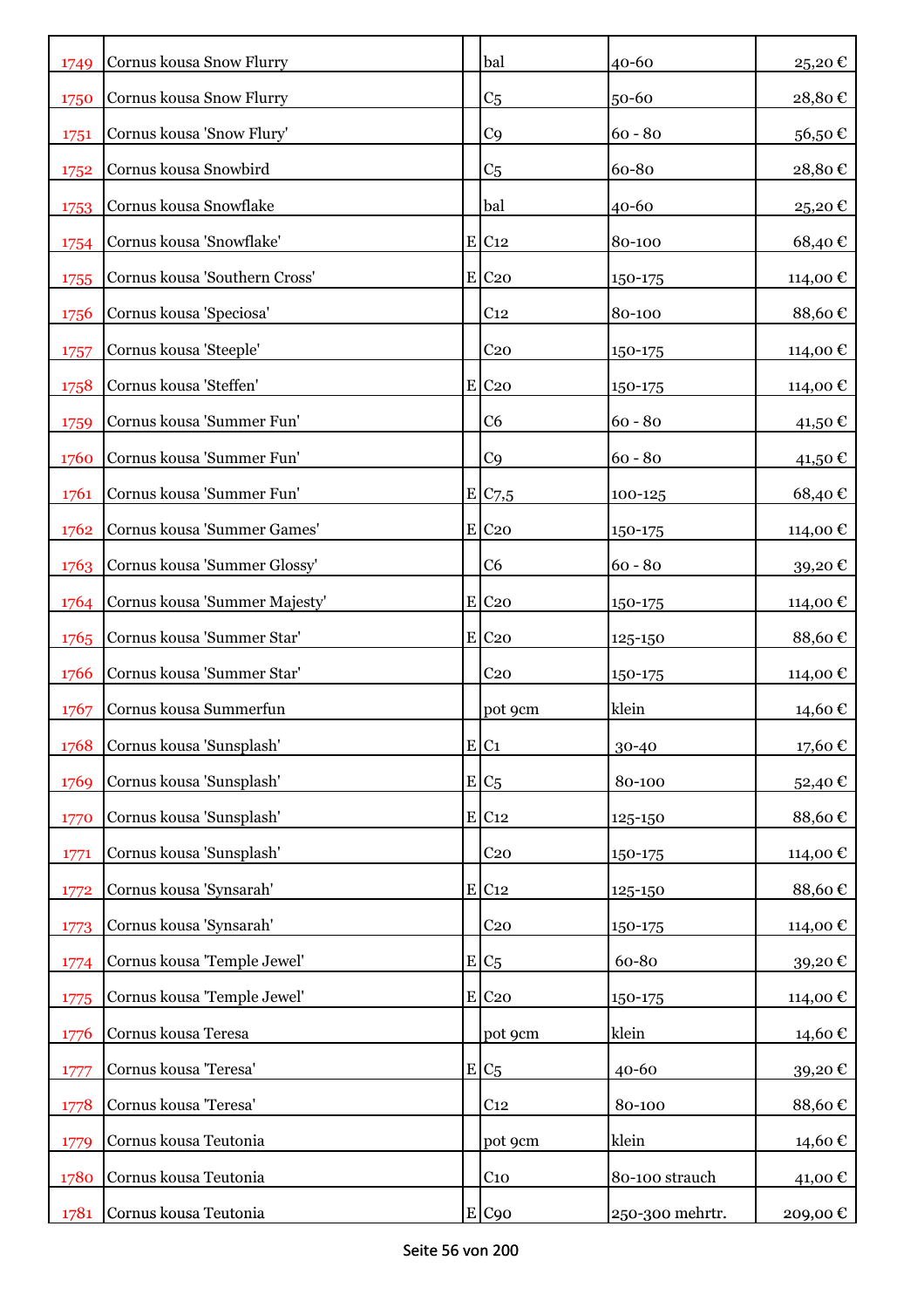| 1782 | Cornus kousa 'Teutonia'          | C <sub>9</sub>      | $80 - 100$      | 51,30€   |
|------|----------------------------------|---------------------|-----------------|----------|
| 1783 | Cornus kousa 'Teutonia'          | $E$ C <sub>20</sub> | 150/175         | 114,00 € |
| 1784 | Cornus kousa 'Ticknor's Choice'  | $E$ C <sub>12</sub> | 80/100          | 68,40€   |
| 1785 | Cornus kousa 'Ticknor's Choice'  | $E$ C <sub>20</sub> | 150-175         | 114,00€  |
| 1786 | Cornus kousa 'Tilgates'          | $E$ C <sub>20</sub> | 150-175         | 114,00 € |
| 1787 | Cornus kousa Tom Wood            | $E C_5$             | 30-40           | 39,20€   |
| 1788 | Cornus kousa Tri Splendor        | pot 9cm             | klein           | 14,60 €  |
| 1789 | Cornus kousa 'Trinity Star'      | C <sub>20</sub>     | 150-175         | 114,00€  |
| 1790 | Cornus kousa 'Triple Crown'      | $E/C_5$             | 60-80           | 39,20€   |
| 1791 | Cornus kousa 'Triple Crown'      | $E$ C <sub>20</sub> | 150-175         | 146,00 € |
| 1792 | Cornus kousa Tri-splendor        | bal                 | 40-60           | 25,20€   |
| 1793 | Cornus kousa 'U.S.A.'            | $E/C_5$             | 60-80           | 39,20€   |
| 1794 | Cornus kousa 'U.S.A.'            | E C12               | 125-150         | 88,60€   |
| 1795 | Cornus kousa 'U.S.A.'            | C <sub>20</sub>     | 150-175         | 114,00 € |
| 1796 | Cornus kousa var. chinensis      | C <sub>2</sub>      | $30 - 50/$      | 10,40 €  |
| 1797 | Cornus kousa var. chinensis      | C <sub>5</sub>      | $60 - 80$       | 16,10 €  |
| 1798 | Cornus kousa var. chinensis      | db                  | $250/+$         | 97,00€   |
| 1799 | Cornus kousa var. chinensis      | $E C_{50}$          | hs, stu 8-10    | 220,00€  |
| 1800 | Cornus kousa var. chinensis      | $E_{C50}$           | hs, stu 10-12   | 239,00€  |
| 1801 | Cornus kousa 'Vernies Favourite' | $E$ C <sub>12</sub> | 125-150         | 88,60€   |
| 1802 | Cornus kousa 'Vernies Favourite' | $E$ C <sub>20</sub> | 150-175         | 114,00 € |
| 1803 | Cornus kousa 'Weberiana'         | $C_{20}$            | 150-175         | 114,00 € |
| 1804 | Cornus kousa 'Weberiana'         | E C80               | 250-275         | 354,00 € |
| 1805 | Cornus kousa Weisse Fontaine     | C <sub>30</sub>     | 150-175 mehrtr. | 104,00 € |
| 1806 | Cornus kousa Weisse Fontaine     | $E$ C <sub>90</sub> | 250-300 mehrtr. | 209,00€  |
| 1807 | Cornus kousa Weisse Fontäne      | pot 9cm             | klein           | 14,60€   |
| 1808 | Cornus kousa 'Weisse Fontäne'    | C <sub>12</sub>     | $100 - 120$     | 89,30€   |
| 1809 | Cornus kousa 'Weisse Fontäne'    | C <sub>20</sub>     | 150/175         | 114,00 € |
| 1810 | Cornus kousa 'Whirlwind'         | C <sub>5</sub>      | 80-100          | 39,20€   |
| 1811 | Cornus kousa 'Whirlwind'         | E/C <sub>7,5</sub>  | 100-125         | 68,40€   |
| 1812 | Cornus kousa 'Whirlwind'         | C <sub>20</sub>     | 150-175         | 114,00 € |
| 1813 | Cornus kousa White Dream         | pot 9cm             | klein           | 14,60 €  |
| 1814 | Cornus kousa White Dream         | bal                 | 40-60           | 25,20 €  |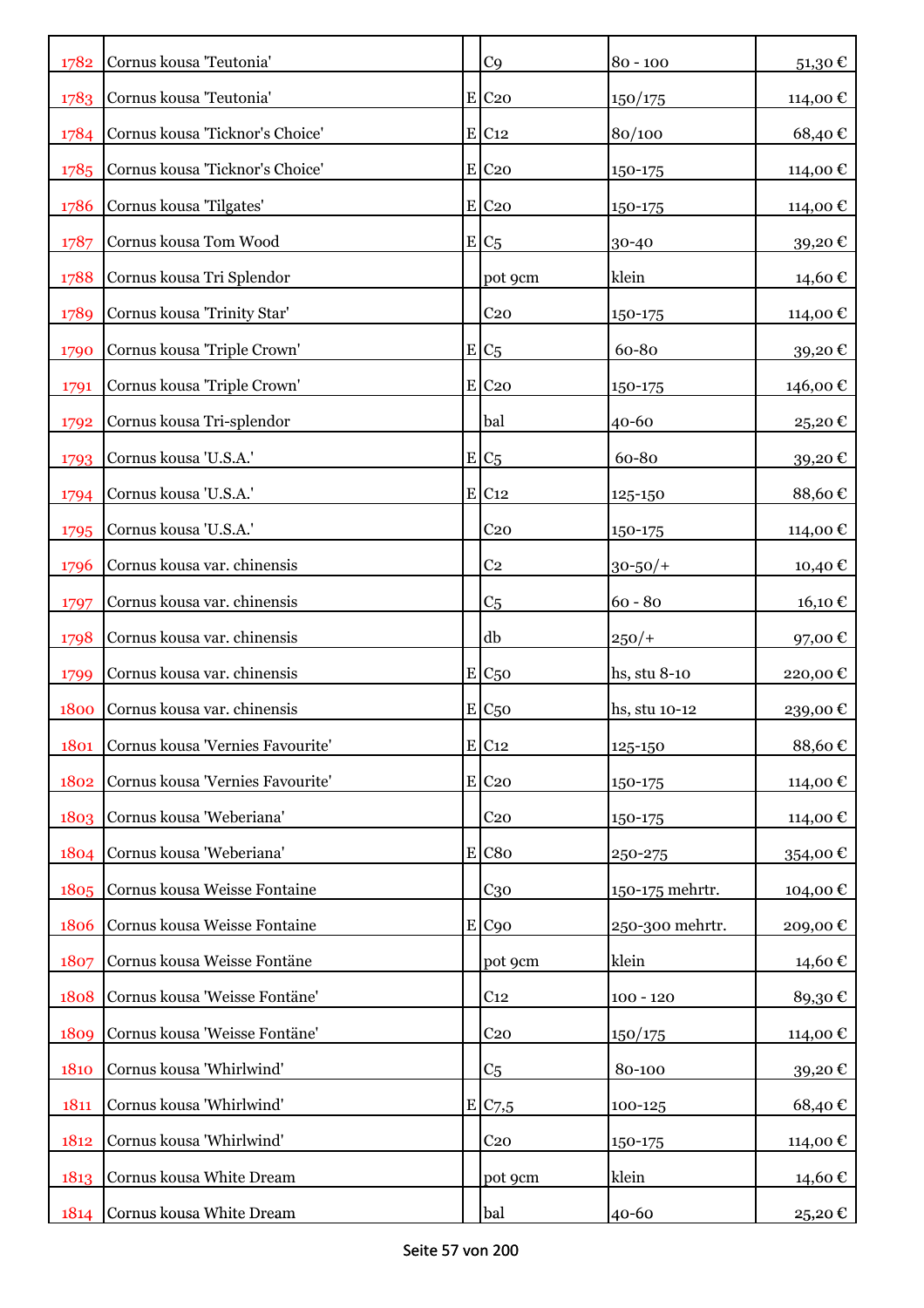| 1815 | Cornus kousa 'White Dream'       |   | $E/C_5$             | 60-80           | 39,20€           |
|------|----------------------------------|---|---------------------|-----------------|------------------|
| 1816 | Cornus kousa 'White Dream'       |   | C <sub>9</sub>      | $60 - 80$       | 56,50€           |
| 1817 | Cornus kousa 'White Dream'       |   | $E$ C <sub>20</sub> | 150-175         | 114,00 €         |
| 1818 | Cornus kousa 'White Giant'       |   | $E/C_5$             | 80-100          | 39,20€           |
| 1819 | Cornus kousa 'White Giant'       |   | $E$ C <sub>20</sub> | 150-175         | 114,00€          |
| 1820 | Cornus kousa 'Wieting Select'    |   | pot 9cm             | klein           | 14,60 €          |
| 1821 | Cornus kousa 'Wieting Select'    |   | E C2                | $30 - 50/$ +    | 16,20€           |
| 1822 | Cornus kousa 'Wieting Select'    |   | $E/C_5$             | 60-80           | 39,20€           |
| 1823 | Cornus kousa 'Wieting Select'    |   | $E$ C <sub>12</sub> | 125-150         | 88,60€           |
| 1824 | Cornus kousa 'Wieting Select'    |   | E C20               | 150-175         | 114,00 €         |
| 1825 | Cornus kousa 'Wieting Select'    |   | C <sub>30</sub>     | 150-175 mehrtr. | 124,00 €         |
| 1826 | Cornus kousa 'Wieting's Select'  |   | C <sub>9</sub>      | $80 - 100$      | 56,50€           |
| 1827 | Cornus kousa 'Willy Boy'         |   | C <sub>5</sub>      | 50-60           | 28,80€           |
| 1828 | Cornus kousa 'Willy Boy'         |   | $E$ C <sub>20</sub> | 150-175         | 114,00 €         |
| 1829 | Cornus kousa 'Wisley Queen'      |   | C <sub>10</sub>     | 50-60           | 28,10€           |
| 1830 | Cornus kousa 'Wolf Eyes'         |   | pot 9cm             | klein           | 14,60 €          |
| 1831 | Cornus kousa 'Wolf Eyes'         |   | C6                  | $60 - 80$       | 41,50 €          |
| 1832 | Cornus mas                       |   | C <sub>5</sub>      | $60 - 80$       | 9,10€            |
| 1833 | Cornus mas                       |   | $E$ C <sub>20</sub> | 100-125         | 35,00€           |
|      | 1834 Cornus mas                  |   | C43                 | $200 - 220$     | 106,60€          |
| 1835 | Cornus mas                       |   | E C90               | 225-25-mehrtr.  | 209,00€          |
| 1836 | Cornus mas Aurea                 |   | C <sub>24</sub>     | 100-125 strauch | 74,00€           |
| 1837 | Cornus mas Aurea                 |   | C <sub>30</sub>     | 100-125 strauch | 81,00€           |
| 1838 | Cornus mas Aurea                 |   | C <sub>50</sub>     | 150-175 mehrtr. | 129,00€          |
| 1839 | Cornus mas 'Aurea'               |   | C <sub>3</sub>      | 40-60           | 39,20€           |
| 1840 | Cornus mas 'Dublany'             |   | C <sub>9</sub>      | $100 - 120$     | 55,30€           |
| 1841 | Cornus mas 'Egzotycznyj'         |   | C <sub>5</sub>      | $60 - 80$       | 55,30€           |
| 1842 | Cornus mas 'Flava'               |   | C <sub>9</sub>      | $100 - 120$     | 55,30€           |
| 1843 | Cornus mas Florianka             | E | C <sub>5</sub>      | $40 - 60$       | 52,40€           |
| 1844 | Cornus mas 'Florianka'           |   | C <sub>9</sub>      | $100 - 120$     | 55,30€           |
|      | 1845 Cornus mas Golden Glory     |   | C <sub>5</sub>      | 50-60           | 28,80€           |
| 1846 | Cornus mas 'Jubilejnyj Klymenko' |   | C <sub>9</sub>      | $100 - 120$     | 55,30 $\epsilon$ |
| 1847 | Cornus mas 'Kasanlak'            |   | C <sub>2</sub>      | $50 - 80/$      | 16,20 €          |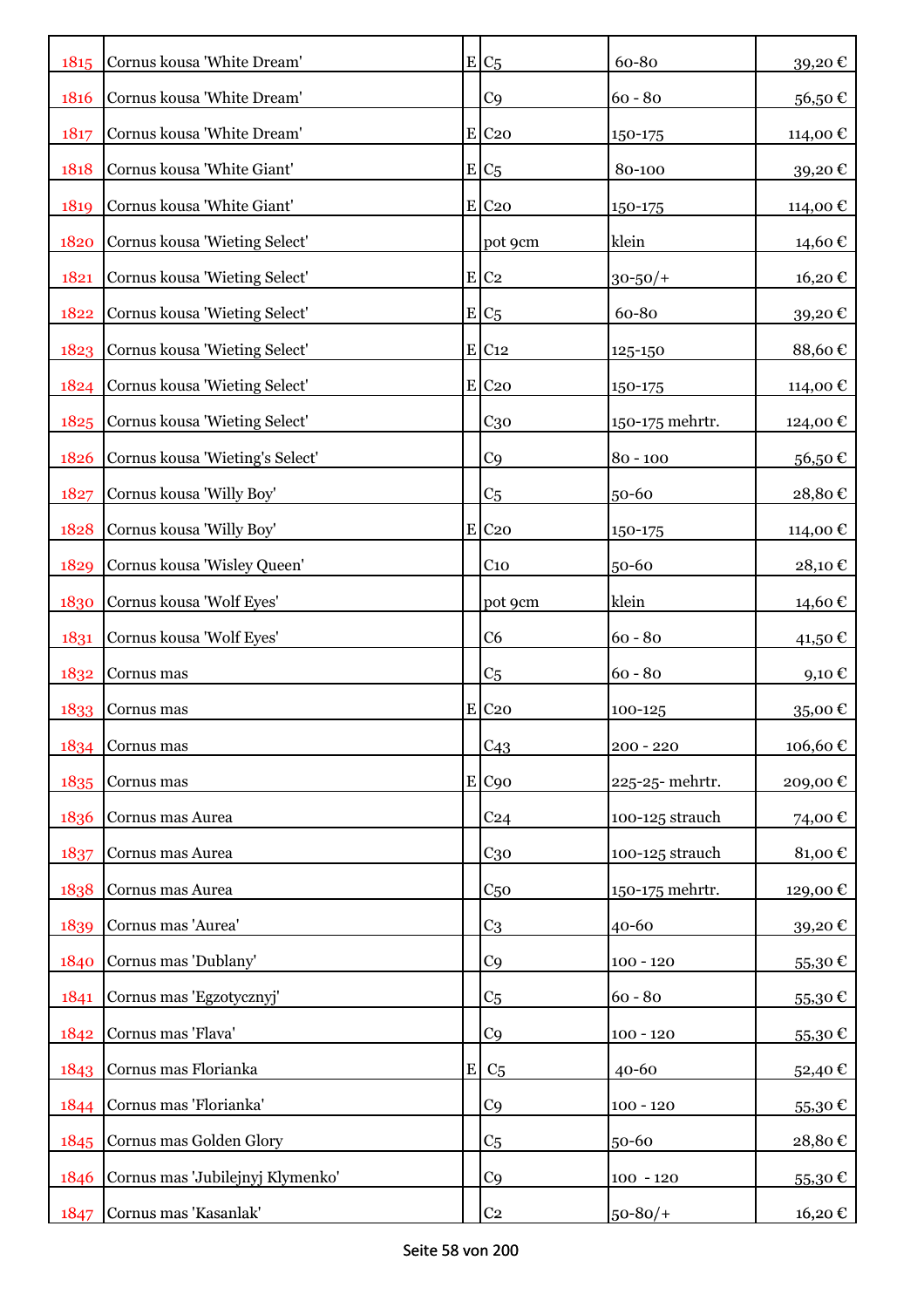|      | 1848 Cornus mas 'Kasanlak'               |   | C <sub>5</sub>      | $70 - 100/$   | 21,00€      |
|------|------------------------------------------|---|---------------------|---------------|-------------|
| 1849 | Cornus mas 'Kasanlak'                    |   | C <sub>7</sub>      | $120 - 150 +$ | 32,40 €     |
| 1850 | Cornus mas 'Kasanlak'                    |   | C <sub>5</sub>      | $60 - 80$     | 55,30€      |
| 1851 | Cornus mas 'Koralowyj Marka'             |   | C <sub>9</sub>      | $100 - 120$   | 55,30€      |
| 1852 | Cornus mas 'Kostia'                      |   | C <sub>9</sub>      | $100 - 120$   | 55,30€      |
| 1853 | Cornus mas Lukianowskij                  | E | C <sub>5</sub>      | 40-60         | 52,40€      |
| 1854 | Cornus mas Lukianowskij                  | E | C <sub>12</sub>     | 80-100        | 68,40€      |
| 1855 | Cornus mas 'Nana'                        |   | C <sub>5</sub>      | 60-80         | 39,20€      |
| 1856 | Cornus mas 'Nikołka'                     |   | C <sub>9</sub>      | $100 - 120$   | $55,30 \in$ |
| 1857 | Cornus mas 'Originalnyj'                 |   | C <sub>9</sub>      | $100 - 120$   | $55,30 \in$ |
| 1858 | Cornus mas 'Pancharevo'                  |   | C <sub>9</sub>      | $100 - 120$   | 55,30€      |
| 1859 | Cornus mas 'Radost'                      |   | C <sub>9</sub>      | $100 - 120$   | $55,30 \in$ |
| 1860 | Cornus mas 'Schönbrunner Gourmet Dirndl' |   | $C_{7,5}$           | 80-100        | 32,60€      |
| 1861 | Cornus mas 'Schönbrunner Gourmet-Dirndl' |   | $C_{10}$            | $140 - 160$   | $55,30 \in$ |
| 1862 | Cornus mas 'Schönbrunner Gourmet-Dirndl' |   | C <sub>30</sub>     | $160 - 180$   | 73,70€      |
| 1863 | Cornus mas 'Starokijewskij'              |   | C <sub>9</sub>      | $100 - 120$   | $55,30 \in$ |
| 1864 | Cornus mas 'Swietljaczok'                |   | C <sub>9</sub>      | $100 - 120$   | 55,30€      |
| 1865 | Cornus mas 'Szafer'                      |   | C <sub>5</sub>      | $60 - 80$     | 43,80€      |
| 1866 | Cornus mas 'Szafer'                      |   | C <sub>9</sub>      | $100 - 120$   | 55,30€      |
| 1867 | Cornus mas Variegata                     |   | $E C_5$             | 50-60         | 28,80€      |
| 1868 | Cornus mas Wladimirowsky                 | E | C <sub>5</sub>      | $40 - 60$     | 52,40€      |
| 1869 | Cornus Norman Hadden                     |   | C <sub>5</sub>      | 60-80         | 34,20€      |
| 1870 | Cornus 'Norman Hadden'                   |   | C <sub>9</sub>      | $80 - 100$    | 56,50€      |
| 1871 | Cornus 'Norman Hadden'                   |   | E C12               | 125-150       | 88,60€      |
| 1872 | Cornus nuttallii                         |   | $E$ C <sub>2</sub>  | $30 - 50/$ +  | 16,20€      |
| 1873 | Cornus nuttallii                         |   | $E/C_5$             | 60-80         | 39,20€      |
| 1874 | Cornus nuttallii                         |   | E C12               | 80-100        | 88,60€      |
| 1875 | Cornus nuttallii 'Colrigo Giant'         |   | $E$ C <sub>20</sub> | 150-175       | 114,00€     |
| 1876 | Cornus nuttallii 'Gold Spott'            |   | C <sub>20</sub>     | $180 - 200$   | 161,30€     |
| 1877 | Cornus nuttallii 'Goldspot'              |   | $E C_5$             | 80-100        | 39,20€      |
| 1878 | Cornus nuttallii 'Monarch'               |   | $E C_5$             | 80-100        | 39,20€      |
| 1879 | Cornus nuttallii 'Monarch'               |   | $E$ C <sub>20</sub> | 100-125       | 68,40€      |
| 1880 | Cornus nuttallii 'Monarch'               |   | C <sub>12</sub>     | 100-125       | 88,60€      |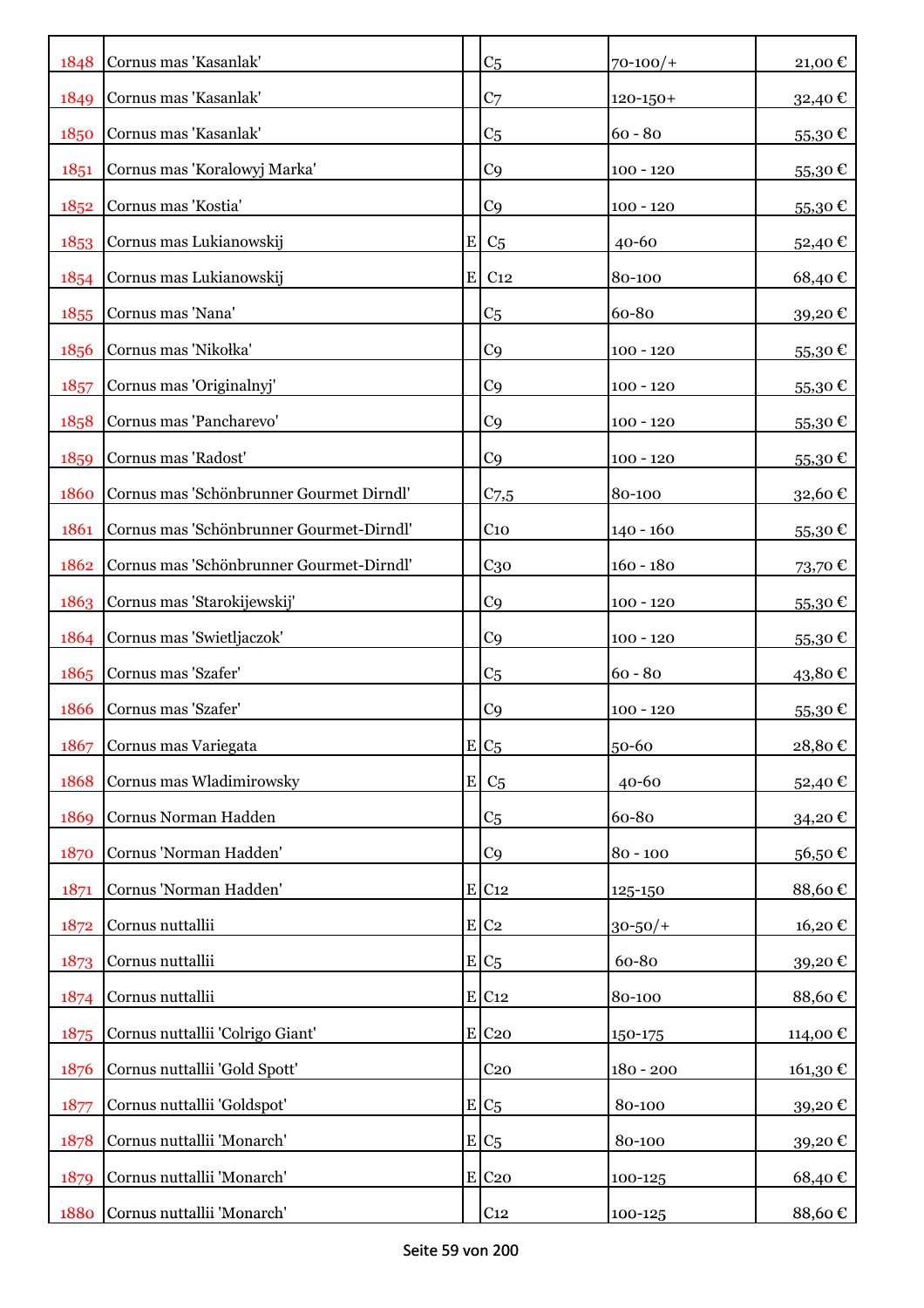| 1881 | Cornus nuttallii 'Monarch'             |           | $E$ C <sub>20</sub> | 150-175            | 114,00 €               |
|------|----------------------------------------|-----------|---------------------|--------------------|------------------------|
| 1882 | Cornus nuttallii 'Monarch'             |           | $C_{30}$            | stu 6-8 gefiedert  | 143,00 €               |
| 1883 | Cornus nuttallii 'Monarch'             |           | E C <sub>30</sub>   | stu 8-10 gefiedert | 157,00 €               |
| 1884 | Cornus nuttallii 'North Star'          |           | $E C_5$             | 80-100             | 39,20€                 |
| 1885 | Cornus nuttallii 'North Star'          |           | C <sub>12</sub>     | 125-150            | 88,60€                 |
| 1886 | Cornus nuttallii 'Portlemouth'         |           | C <sub>5</sub>      | 60-80              | 39,20€                 |
| 1887 | Cornus nuttallii 'Portlemouth'         |           | C <sub>6</sub>      | $80 - 100$         | 43,20€                 |
| 1888 | Cornus nuttallii 'Portlemouth'         |           | C <sub>12</sub>     | 100-125            | 68,40€                 |
| 1889 | Cornus nuttallii 'Portlemouth'         |           | C <sub>20</sub>     | 150-175            | 114,00 €               |
| 1890 | Cornus officinalis                     |           | C <sub>15</sub>     | 120 - 140          | 49,00€                 |
| 1891 | Cornus officinalis Robin's Pride       |           | C <sub>24</sub>     | 100-125 strauch    | 74,00 €                |
| 1892 | Cornus officinalis Robin's Pride       |           | C <sub>30</sub>     | 125-150 strauch    | 104,00 €               |
| 1893 | Cornus officinalis 'Robin's Pride'     |           | C <sub>12</sub>     | 80-100             | 28,10€                 |
| 1894 | Cornus omeiense 'Summer Passion'       |           | $E C_5$             | 60-80              | 52,40 €                |
| 1895 | Cornus 'Ormonde'                       |           | E/C <sub>7,5</sub>  | 30-40              | $23,\!80$ $\mathbb{C}$ |
| 1896 | Cornus 'Ormonde'                       |           | C <sub>5</sub>      | 60-80              | 39,20€                 |
| 1897 | Cornus 'Ormonde'                       |           | C <sub>12</sub>     | 60-80              | 52,40 €                |
| 1898 | Cornus 'Ormonde'                       |           | E C7,5              | 100-125            | 68,40€                 |
| 1899 | Cornus 'Ormonde'                       |           | C <sub>12</sub>     | 125-150            | 88,60€                 |
| 1900 | Cornus 'Ormonde'                       |           | $E$ C <sub>20</sub> | 80-100             | 114,00€                |
| 1901 | Cornus 'Ormonde'                       |           | C <sub>20</sub>     | 150-175            | 114,00 €               |
| 1902 | Cornus 'Ormonde'                       |           | C <sub>20</sub>     | 175-200            | 146,00 €               |
| 1903 | Cornus paucinervis                     |           | C <sub>5</sub>      | 40-50              | 39,20€                 |
| 1904 | Cornus 'Pink Bluch'                    |           | C <sub>12</sub>     | 125-150            | 88,60€                 |
| 1905 | Cornus Pink tetra                      | ${\bf E}$ | C <sub>20</sub>     | 125150             | 114,00€                |
| 1906 | Cornus Pink tetra                      |           | C <sub>12</sub>     | 100-125            | 114,00€                |
| 1907 | Cornus 'Porlock'                       |           | $E/C_5$             | 80-100             | 39,20€                 |
| 1908 | Cornus 'Porlock'                       |           | E C20               | 150-175            | 114,00€                |
| 1909 | Cornus pumila                          |           | C <sub>3</sub>      | 30-40              | 9,20€                  |
| 1910 | Cornus pumila                          |           | $E C_5$             | $40 - 60$          | 13,60€                 |
| 1911 | Cornus pumila                          |           | C <sub>7,5</sub>    | 30-40              | 39,20€                 |
| 1912 | Cornus pumila                          |           | E C7                | 100/125            | 66,50€                 |
| 1913 | Cornus sanguinea 'Annys Winter Orange' |           | C <sub>5</sub>      | $40 - 60$          | 11,40 €                |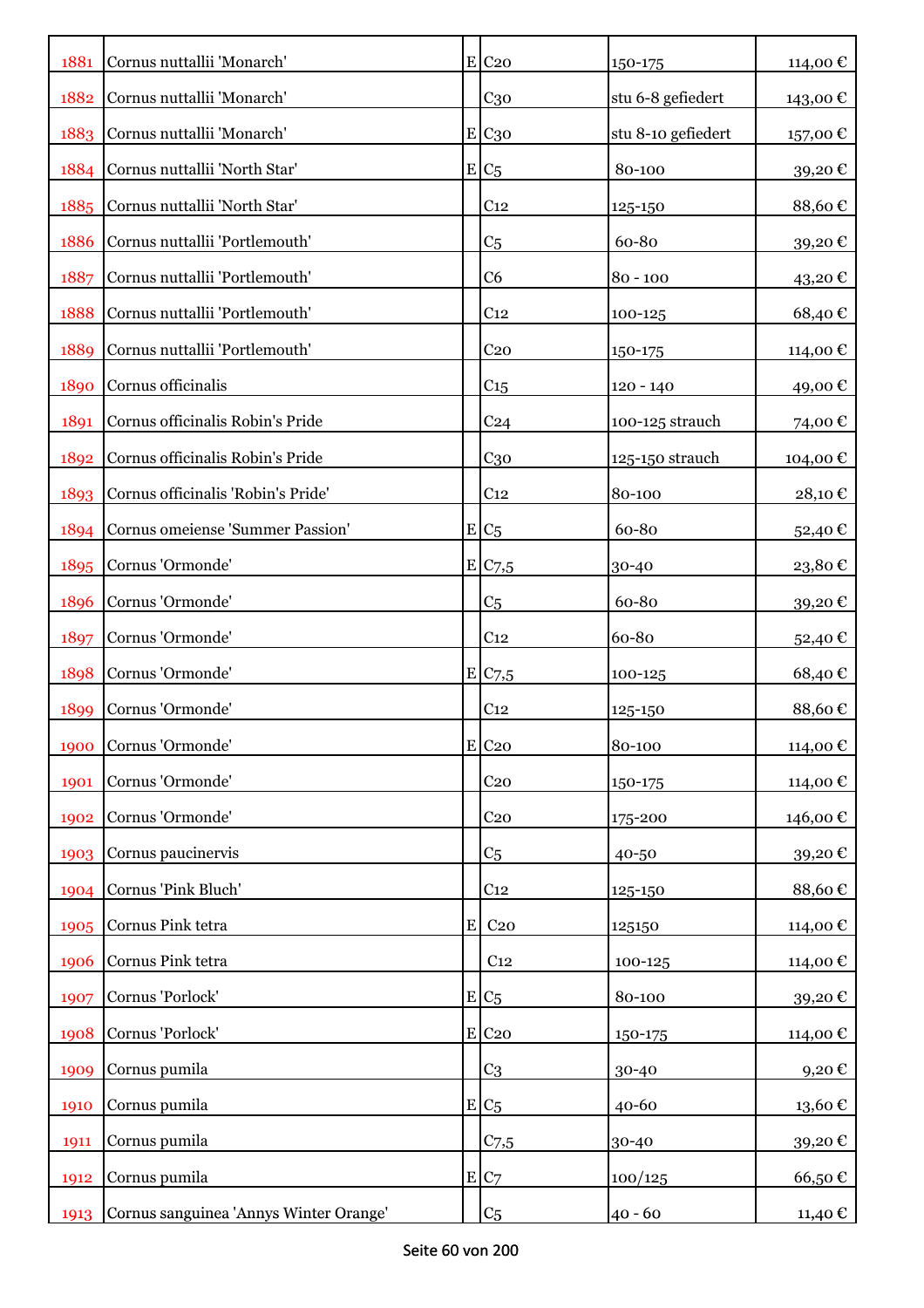| 1914 | Cornus sanguinea 'Annys Winter Orange'  | C <sub>7,5</sub>           | $60 - 80$   | $16,10 \text{ } \in$ |
|------|-----------------------------------------|----------------------------|-------------|----------------------|
| 1915 | Cornus sanguinea 'Anny's Winter Orange' | C <sub>50</sub>            | $150/+$     | 157,50 €             |
| 1916 | Cornus sanguinea 'Compressa'            | $C_{7,5}$                  | 30-40       | 18,80€               |
| 1917 | Cornus sanguinea 'Compressa'            | C <sub>3</sub>             | $40 - 60$   | 7,10 €               |
| 1918 | Cornus sanguinea 'Compressa'            | C <sub>5</sub> St. mit Kr. | $80 - 100$  | 27,70€               |
| 1919 | Cornus sanguinea 'Green Light'          | C <sub>3</sub>             | $40 - 60$   | 5,10€                |
| 1920 | Cornus sanguinea 'Magic Flame'          | C <sub>7,5</sub>           | $60 - 80$   | 16,10 €              |
| 1921 | Cornus sanguinea 'Magic Flame'          | C <sub>20</sub>            | 60-80       | 36,00€               |
| 1922 | Cornus sanguinea 'Magic Flame'          | C <sub>20</sub>            | 80-100      | 41,00€               |
| 1923 | Cornus sanguinea 'Midwinter Fire'       | C <sub>3</sub>             | 30-40       | $6,80 \in$           |
| 1924 | Cornus sanguinea 'Midwinter Fire'       | C <sub>3</sub>             | $30 - 40$   | 7,60€                |
| 1925 | Cornus sanguinea 'Midwinter Fire'       | $C$ 7,5                    | $40 - 60$   | 16,10€               |
| 1926 | Cornus sanguinea 'Midwinter Fire'       | C <sub>12</sub>            | 60-80       | 30,00€               |
| 1927 | Cornus sanguinea 'Midwinter Fire'       | C <sub>20</sub>            | 100-125     | 44,00 €              |
| 1928 | Cornus sanguinea 'Sifa'                 | C <sub>3</sub>             | $40 - 60$   | 7,40 €               |
| 1929 | Cornus sanguinea 'Sifa'                 | C <sub>5</sub>             | $40 - 60$   | 11,40 €              |
| 1930 | Cornus sanguinea 'Winter Flame'         | $E C_3$                    | 30-40       | 10,40 €              |
| 1931 | Cornus sericea 'Budd's Yellow'          | C <sub>3</sub>             | $80 - 100$  | $5,10 \in$           |
| 1932 | Cornus sericea 'Budd's Yellow'          | C <sub>10</sub>            | 80-100      | 21,50€               |
| 1933 | Cornus sericea 'Cardinal'               | $E C_3$                    | 40-60       | 10,40€               |
| 1934 | Cornus sericea 'Farba'                  | C <sub>3</sub>             | $60 - 80$   | 7,40€                |
| 1935 | Cornus sericea 'Firedance'              | C <sub>3,6</sub>           | 40-50       | 8,80€                |
| 1936 | Cornus sericea 'Firedance'              | C <sub>5</sub>             | $40 - 60$   | 14,70 €              |
| 1937 | Cornus sericea 'Firedance'              | $C_{10}$                   | deco 80-100 | 23,60€               |
| 1938 | Cornus sericea 'Flaviramea'             | C <sub>3,6</sub>           | 60-80       | 7,70€                |
| 1939 | Cornus sericea 'Flaviramea'             | C <sub>10</sub>            | $100/+$     | 21,50€               |
| 1940 | Cornus sericea 'Flaviramea'             | C <sub>20</sub>            | 100-125     | 30,00€               |
| 1941 | Cornus sericea 'Flaviramea'             | $E$ C <sub>20</sub>        | 225-250     | 50,00€               |
| 1942 | Cornus sericea 'Hedgerow's Gold'        | C <sub>3</sub>             | $40 - 60$   | $5,70 \in$           |
| 1943 | Cornus sericea 'Kelseyi'                | C <sub>3</sub>             | $40 - 60$   | 5,10 $\in$           |
| 1944 | Cornus sericea 'Kelseyi'                | $C_{10}$                   | $50 - 60$   | 21,50€               |
| 1945 | Cornus sericea 'Sunshine'               | C <sub>5</sub>             | $60 - 80$   | 11,40 $\epsilon$     |
| 1946 | Cornus sericea 'White Gold'             | C <sub>3,6</sub>           | 50-60       | 7,70 €               |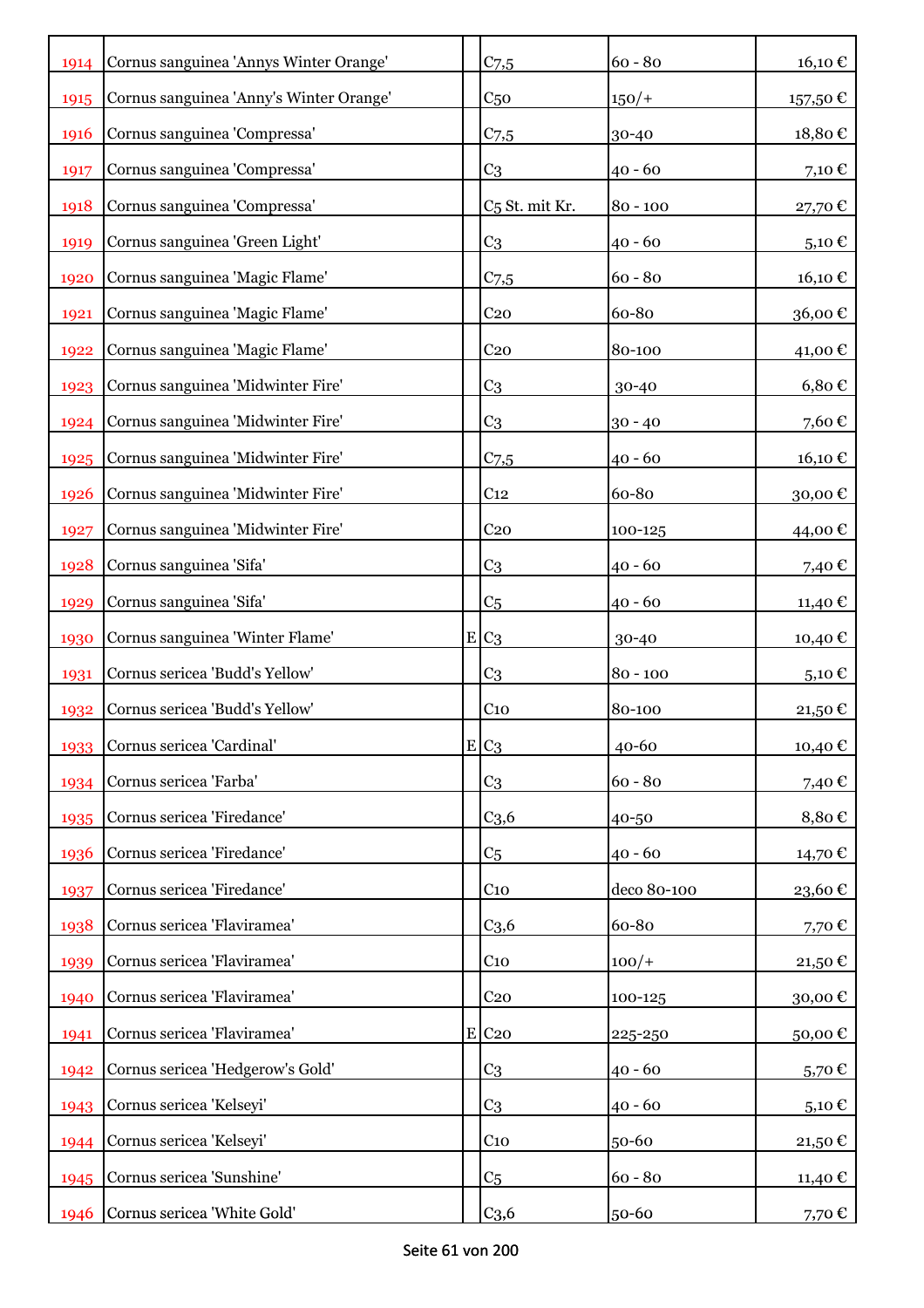| 1947 | Cornus Sky Tree                       |             | pot 9cm             | klein           | 14,60€   |
|------|---------------------------------------|-------------|---------------------|-----------------|----------|
| 1948 | Cornus Stellar Pink                   |             | pot 9cm             | klein           | 14,60 €  |
| 1949 | Cornus Stellar Pink                   |             | C <sub>9</sub>      | $80 - 100$      | 56,50€   |
| 1950 | Cornus Stellar Pink                   |             | C <sub>20</sub>     | 150-175 strauch | 95,00€   |
| 1951 | Cornus Stellar Pink                   |             | $C_{30}$            | 175-200 mehrtr. | 129,00€  |
| 1952 | Cornus Stellar Pink                   |             | C <sub>50</sub>     | 200-225 mehrtr. | 150,00€  |
| 1953 | Cornus stolonifera 'Flaviramea'       |             | C <sub>3</sub>      | 60-80           | 9,20€    |
| 1954 | Cornus Summer Flair                   |             | C <sub>5</sub>      | 40-60           | 28,80€   |
| 1955 | Cornus Summer Flair                   |             | C <sub>5</sub>      | 50-60           | 34,20€   |
| 1956 | Cornus Summer Flair                   | $\mathbf E$ | C <sub>5</sub>      | $40 - 60$       | 52,40€   |
| 1957 | Cornus Summer Flair                   |             | $C$ 7,5             | $40 - 60$       | 68,40€   |
| 1958 | Cornus 'Summer Flair'                 |             | C <sub>9</sub>      | $60 - 80$       | 56,50€   |
| 1959 | <b>Cornus Summer Glossy</b>           |             | C <sub>5</sub>      | 40-60           | 28,80€   |
| 1960 | <b>Cornus Summer Glossy</b>           |             | C <sub>5</sub>      | 60-80           | 38,70€   |
| 1961 | <b>Cornus Summer Glossy</b>           | $\mathbf E$ | C <sub>5</sub>      | $40 - 60$       | 52,40€   |
| 1962 | <b>Cornus Summer Glossy</b>           |             | C <sub>12</sub>     | 100-125         | 68,40€   |
| 1963 | <b>Cornus Summer Passion</b>          |             | $E C_5$             | 50-60           | 34,20€   |
| 1964 | Cornus Summer Sky Tree                |             | C <sub>5</sub>      | 40-60           | 28,80€   |
| 1965 | <b>Cornus Summer Sky Tree</b>         |             | C <sub>5</sub>      | 50-60           | 34,20€   |
| 1966 | Cornus Summer Sky Tree                |             | C <sub>10</sub>     | 60-80 strauch   | 49,00€   |
| 1967 | Cornus torreyi                        |             | C <sub>2</sub>      | 60/80           | 28,50€   |
| 1968 | <b>Cornus Variegated Stellar Pink</b> |             | pot 9cm             | klein           | 14,60€   |
| 1969 | Cornus Variegated Stellar Pink        |             | C <sub>5</sub>      |                 | 55,80€   |
| 1970 | Cornus VENUS                          |             | C <sub>5</sub>      | 60-80           | 104,00 € |
| 1971 | Cornus 'White Pagoda'                 |             | $E$ db              | $150/+$         | 104,00€  |
| 1972 | Cornus White tetra                    | ${\bf E}$   | C <sub>12</sub>     | 80-100          | 88,60€   |
| 1973 | Cornus x 'Blooming Pink Tetra'        |             | E C7                |                 | 68,40€   |
| 1974 | Cornus x 'Blooming Pink Tetra'        |             | C <sub>12</sub>     | 80-100          | 88,60€   |
| 1975 | Cornus x rutgers. 'Celestial'         |             | $E/C_5$             | 60-80           | 39,20€   |
| 1976 | Cornus x rutgers. 'Celestial'         |             | $E$ C <sub>12</sub> | 100-125         | 68,40€   |
| 1977 | Cornus x rutgers. 'Celestial'         |             | E C12               | 125-150         | 88,60€   |
| 1978 | Cornus x rutgers. 'Constellation'     |             | C <sub>5</sub>      | $40 - 60$       | 39,20€   |
| 1979 | Cornus x rutgers. 'Constellation'     |             | $E$ C <sub>12</sub> | 125-150         | 88,60€   |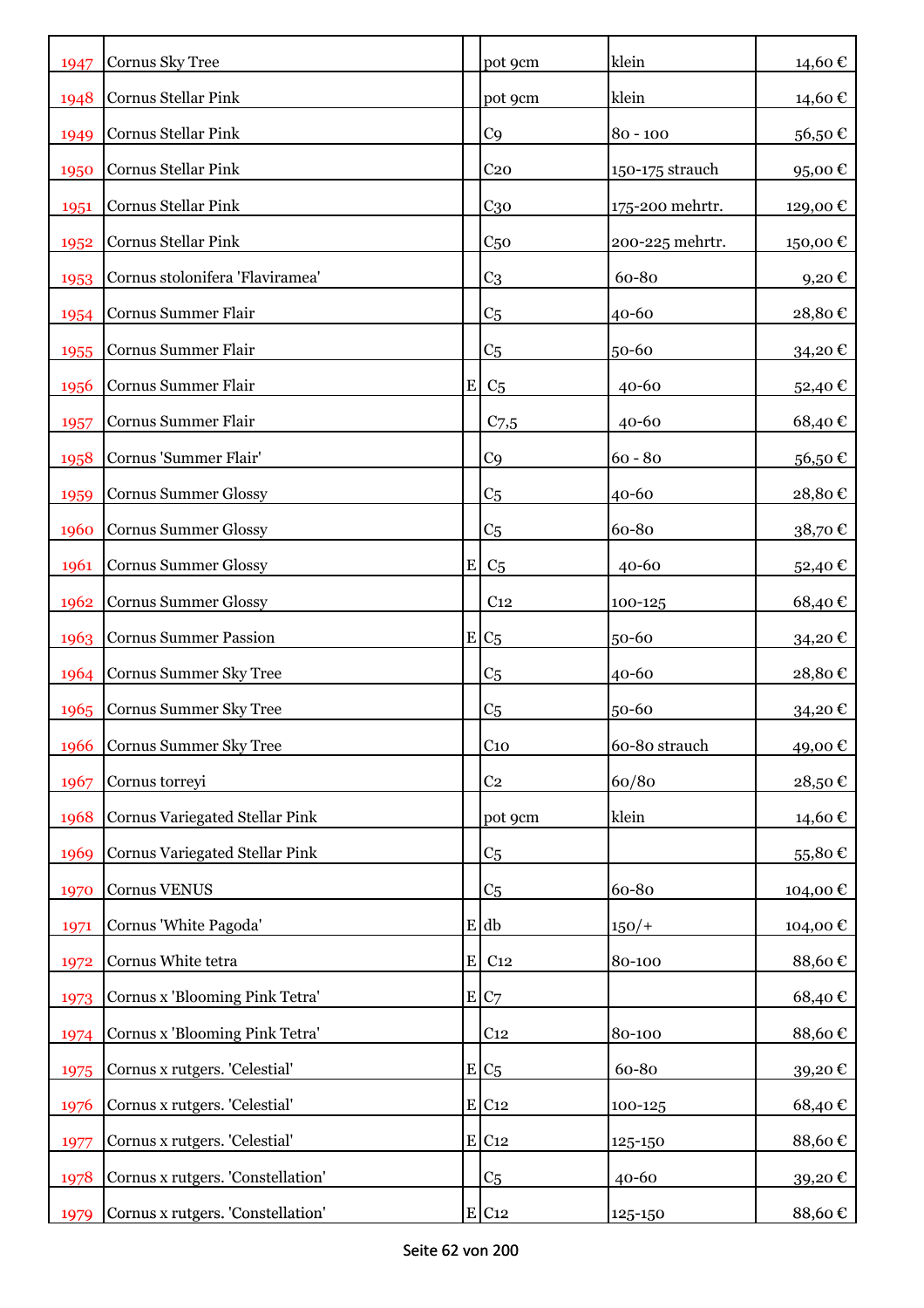| 1980 | Cornus x rutgers. 'Constellation'     | $E$ C <sub>20</sub>              | 175-200          | 146,00€  |
|------|---------------------------------------|----------------------------------|------------------|----------|
| 1981 | Cornus x rutgersiensis 'Aurora'       | $E/C_5$                          | 60-80            | 39,20€   |
| 1982 | Cornus x rutgersiensis 'Stardust'     | C <sub>5</sub>                   | $40 - 60$        | 39,20€   |
| 1983 | Cornus x rutgersiensis 'Stardust'     | $E$ C <sub>12</sub>              | 125-150          | 88,60€   |
| 1984 | Cornus x rutgersiensis 'Stellar Pink' | $E C_5$                          | 30-40            | 39,20€   |
| 1985 | Cornus x rutgersiensis 'Stellar Pink' | C <sub>12</sub>                  | 100-125          | 88,60€   |
| 1986 | Cornus x rutgersiensis 'Stellar Pink' | C <sub>20</sub>                  | 150-175          | 114,00 € |
| 1987 | Cornus x rutgersiensis 'Venus'        | C <sub>1</sub>                   | 30-40            | 23,80€   |
| 1988 | Cornus x rutgersiensis 'Venus'        | C <sub>5</sub>                   | 80-100           | 52,40€   |
| 1989 | Cornus x rutgersiensis 'Venus'        | C <sub>12</sub>                  | 125-150          | 114,00 € |
| 1990 | Cornus x rutgersiensis 'Venus'        | $E$ C <sub>20</sub>              | 150-175          | 146,00 € |
| 1991 | Cornus x rutgersiensis 'Venus'        | $E$ C <sub>20</sub>              | 175-200          | 190,00€  |
| 1992 | Cornus x rutgersiensis 'Venus'        | E C <sub>35</sub>                | 200-225          | 240,00€  |
| 1993 | Cornus x rutgersiensis 'Venus'        | $E C_{50}$                       | 200-225          | 354,00€  |
| 1994 | Corokia virgata 'Yellow Wonder'       | C <sub>3</sub>                   | $40 - 60$        | 17,60€   |
| 1995 | Coronilla emerus                      | E C20                            | 125-150          | 68,40€   |
| 1996 | Coronilla emerus                      | E C <sub>35</sub>                | 150-175          | 88,60€   |
| 1997 | Coronilla glauca                      | C <sub>3,6</sub>                 | 30-40            | 8,80€    |
| 1998 | Coronilla glauca 'Citrina'            | C <sub>10</sub>                  | 50-60            | 21,50€   |
| 1999 | Corylopsis glabrecens                 | $C$ 7,5                          | 60-80 strauch    | 22,00€   |
| 2000 | Corylopsis pauciflora                 | $C_{3,5}$                        | 30-40            | 14,50 €  |
| 2001 | Corylopsis pauciflora                 | $E C_5$                          | 40-60            | 17,60€   |
| 2002 | Corylopsis pauciflora                 | C <sub>12</sub>                  | $40 - 50$        | 39,30€   |
| 2003 | Corylopsis pauciflora                 | C <sub>20</sub>                  | 30-50 strauch    | 57,00€   |
| 2004 | Corylopsis spicata                    | C <sub>10</sub>                  | 80-100           | 24,70€   |
| 2005 | Corylopsis spicata                    | C <sub>18</sub>                  | 100-125          | 59,90€   |
| 2006 | Corylopsis spicata                    | C <sub>30</sub>                  | 100-125 strauch  | 119,00€  |
| 2007 | Corylus americanus                    | C <sub>2</sub>                   | $30 - 50/$ +     | 16,20€   |
| 2008 | Corylus americanus                    | $E/C_5$                          | $40 - 60/$       | 21,00€   |
| 2009 | Corylus avellana                      | C <sub>90</sub>                  | $250$ /+ mehrtr. | 199,50€  |
| 2010 | Corylus avellana 'Agnieszka'          | C <sub>5</sub>                   | $40 - 60$        | 20,70€   |
| 2011 | Corylus avellana 'Agnieszka'          | C7,5 St. mit Kr. 100-120         |                  | 25,30€   |
| 2012 | Corylus avellana 'Anny's Compact Red' | C <sub>5</sub> St. mit Kr. 60-80 |                  | 24,20 €  |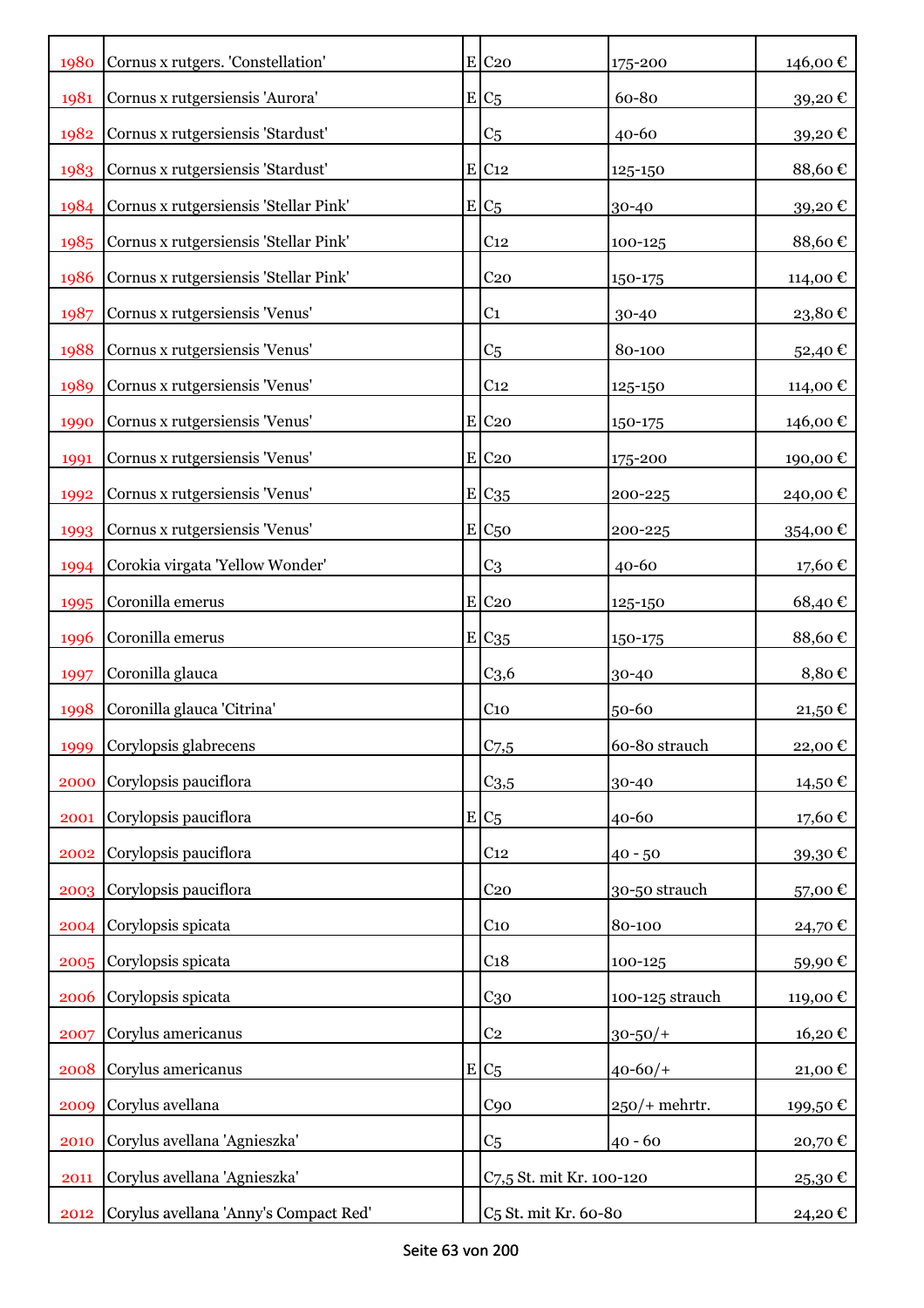|      | 2013 Corylus avellana 'Anny's Compact Red'    | C7,5 St. mit Kr. 80-100           |                | 27,70 € |
|------|-----------------------------------------------|-----------------------------------|----------------|---------|
| 2014 | Corylus avellana 'Anny's Compact Red'         | C7,5 St. mit Kr. 140-160          |                | 31,10€  |
| 2015 | Corylus avellana 'Anny's Purple Dream'        | C7,5 St. mit Kr. 60-80            |                | 24,20€  |
| 2016 | Corylus avellana 'Anny's Red Dwarf'           | C <sub>5</sub> St. mit Kr. 60-80  |                | 25,90€  |
| 2017 | Corylus avellana 'Aurea'                      | $E C_3$                           | $40 - 60/ + S$ | 16,20€  |
| 2018 | Corylus avellana 'Aurea'                      | C <sub>5</sub>                    | $80 - 100$     | 21,90€  |
| 2019 | Corylus avellana 'Little Rob'                 | C <sub>5</sub> St. mit Kr. 60-80  |                | 25,30€  |
| 2020 | Corylus avellana 'Little Rob'                 | C7,5 St. mit Kr. 80-100           |                | 31,70€  |
| 2021 | Corylus avellana 'Mellow Yellow'              | C <sub>2</sub>                    | $30 - 50/$     | 16,20€  |
| 2022 | Corylus avellana PURPLE UMBRELLA              | C <sub>5</sub>                    | $120 - 140$    | 39,20€  |
| 2023 | Corylus avellana PURPLE UMBRELLA              | C12 St. mit Kr. 120-140           |                | 54,20€  |
|      | 2024 Corylus avellana PURPLE UMBRELLA         | C10 St. mit Kr. 140-160           |                | 64,50€  |
|      | 2025 Corylus avellana 'Red Baron'             | C <sub>5</sub>                    | $60 - 80$      | 27,70€  |
| 2026 | Corylus avellana 'Red Dragon'                 | C <sub>10</sub>                   | $60 - 80/$     | 27,80€  |
| 2027 | Corylus avellana 'Red Hetrophylla'            | $E C_2$                           | $30 - 50/$     | 16,20€  |
| 2028 | Corylus avellana 'Stefan Włodarczyk'          | C10 St. mit Kr. 80-100            |                | 41,50 € |
| 2029 | Corylus avellana 'Syrena'                     | C <sub>12</sub>                   | $140 - 160$    | 31,70€  |
| 2030 | Corylus avellana 'Syrena'                     | C <sub>15</sub>                   | $120 - 140$    | 34,00 € |
| 2031 | Corylus avellana 'Syrena'                     | C <sub>20</sub>                   | $140 - 160$    | 38,00€  |
| 2032 | Corylus avellana 'Tortuosa'                   | $E$ C <sub>10</sub>               | $60 - 80/$     | 27,80€  |
| 2033 | Corylus avellana 'Twister'                    | C <sub>5</sub> St. mit Kr. 80-100 |                | 20,10€  |
| 2034 | Corylus avellana 'Variegata'                  | C <sub>5</sub>                    | $60 - 80/$     | 21,00€  |
| 2035 | Corylus avellana 'Variegata'                  | C <sub>5</sub>                    | $40 - 60$      | 27,70 € |
| 2036 | Corylus chinensis                             | $E$ C <sub>2</sub>                | $30 - 50/$ +   | 23,20€  |
| 2037 | Corylus colurn. x 'Profesor Władysław Bugała' | C <sub>5</sub>                    | $60 - 80$      | 25,90€  |
| 2038 | Corylus ferox var. thibetica                  | C <sub>2</sub>                    | $30 - 50/$ +   | 16,20€  |
| 2039 | Corylus 'Halle'sche Riesen'                   | $E$ C <sub>20</sub>               | 100-125        | 32,00€  |
| 2040 | Corylus 'Halle'sche Riesen'                   | $E$ C <sub>20</sub>               | 125-150        | 42,00€  |
| 2041 | Corylus 'Lombardii'                           | C <sub>5</sub>                    | 60-80          | 12,10€  |
| 2042 | Corylus maxima 'Purpurea'                     | C8 <sub>0</sub>                   | 200-250        | 165,00€ |
|      | 2043 Corylus 'Red Majestic'()                 | C <sub>5</sub>                    | $60 - 80$      | 48,00€  |
|      | 2044 Corylus 'Red Majestic'()                 | C43                               | $100 - 120$    | 75,40 € |
|      | 2045 Corylus 'Rode Zellernoot'                | $E$ C <sub>20</sub>               | $100 - 125$    | 34,00 € |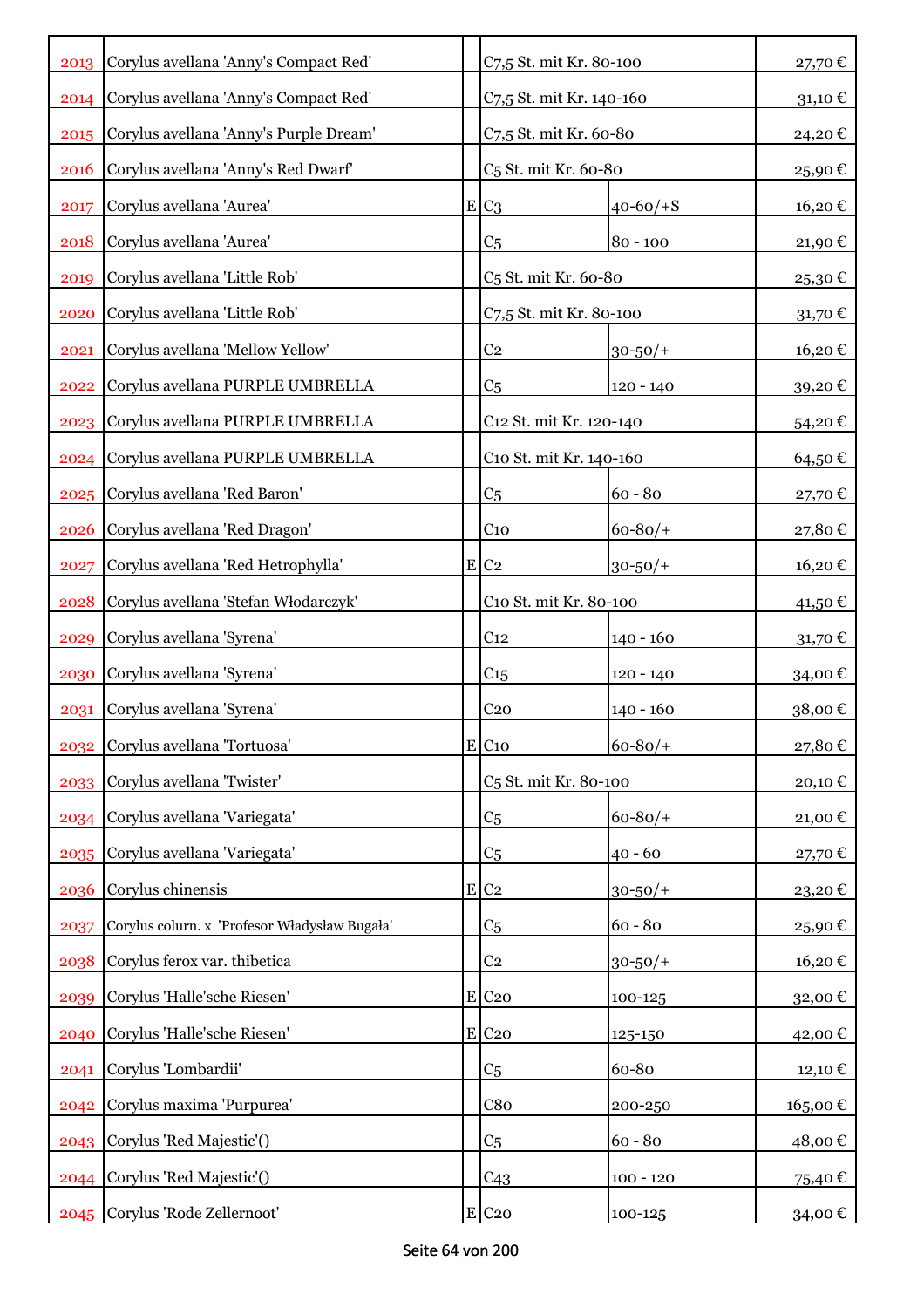|      | 2046 Cotinus cogg. 'Golden Spirit'  | C <sub>3</sub>                     | 30-40                    | 17,60€    |
|------|-------------------------------------|------------------------------------|--------------------------|-----------|
| 2047 | Cotinus coggygria 'Kanari'          | C <sub>3</sub>                     | $40 - 60$                | 10,50€    |
| 2048 | Cotinus coggygria 'Lilla'           | C4/5                               |                          | 29,30€    |
| 2049 | Cotinus coggygria 'Lilla'           | C43                                | $60 - 80$                | 100,80€   |
| 2050 | Cotinus coggygria 'Royal Purple'    | C <sub>20</sub>                    | 80-100 strauch           | 51,00€    |
| 2051 | Cotinus coggygria 'Royal Purple'    | C <sub>20</sub>                    | 200-250                  | 92,00€    |
| 2052 | Cotinus 'Flame'                     | C <sub>2</sub>                     | 40/50                    | 19,00€    |
|      | 2053 Cotoneaster 'Erlinda'          | P21 80/ - St. mit Kr.              |                          | 47,00 €   |
|      | 2054 Cotoneaster erratus            | C <sub>2</sub>                     | 50/60                    | 28,50€    |
|      | 2055 Cotoneaster fangianus          | $E C_5$                            | $150/-$                  | 47,50 €   |
| 2056 | Cotoneaster flinckii                | C <sub>2</sub>                     | 50/60                    | 28,50€    |
| 2057 | Cotoneaster gamblei                 | C <sub>2</sub>                     | 60/80                    | 28,50€    |
| 2058 | Cotoneaster lacteus                 | C <sub>3</sub>                     | 40-50                    | 7,50€     |
| 2059 | Cotoneaster lacteus                 | E C12                              | 80-100                   | 28,00€    |
| 2060 | Cotoneaster lamprofolius            | C <sub>5</sub> St. mit Kr. 120-140 |                          | 21,90€    |
| 2061 | Cotoneaster lamprofolius            |                                    | C7,5 St. mit Kr. 100-120 |           |
| 2062 | Cotoneaster lucidus                 | C <sub>5</sub>                     | $60 - 80$                | 9,70€     |
|      | 2063 Cotoneaster rhytidophyllus     | C <sub>2</sub>                     | 50/60                    | 28,50€    |
| 2064 | Cotoneaster rokujodaisanensis       | C <sub>2</sub>                     | 50/60                    | 28,50€    |
|      | 2065 Cotoneaster rubens             | C <sub>2</sub>                     | 50/60                    | 28,50€    |
| 2066 | Cotoneaster suecicus 'Coral Beauty' | $C_{1,3}$                          | $30/+$                   | 2,50€     |
| 2067 | Cotoneaster teijiashanensis         | $\rm{C}2$                          | 50/60                    | 28,50€    |
| 2068 | Cotoneaster tengyuehensis           | $E$ C <sub>2</sub>                 | 50/60                    | 28,50€    |
| 2069 | Cotoneaster thimphuensis            | $E$ C <sub>2</sub>                 | 50/60                    | $28,50$ € |
| 2070 | Cotyledon orbiculata Gray           | C <sub>4</sub>                     |                          | 25,40€    |
| 2071 | Crambe maritima                     | C <sub>5</sub>                     |                          | 12,70€    |
| 2072 | Crataegus alabamensis               | C <sub>3</sub>                     | $30 - 50/$ +             | 16,20€    |
| 2073 | Crataegus alabamensis var. florens  | C <sub>3</sub>                     | $30 - 50/$ +             | 16,20€    |
| 2074 | Crataegus ambigua                   | C <sub>3</sub>                     | $30 - 50/$ +             | 16,20€    |
| 2075 | Crataegus aprica                    | $E$ C <sub>2</sub>                 | $20 - 40/$               | 11,60€    |
| 2076 | Crataegus aprica                    | $E C_3$                            | $30 - 50/$ +             | 16,20€    |
| 2077 | Crataegus arnoldiana                | C <sub>3</sub>                     | 30-50                    | 16,20€    |
| 2078 | Crataegus ashei                     | $\rm{C}2$                          | $20 - 40/$               | 11,60 €   |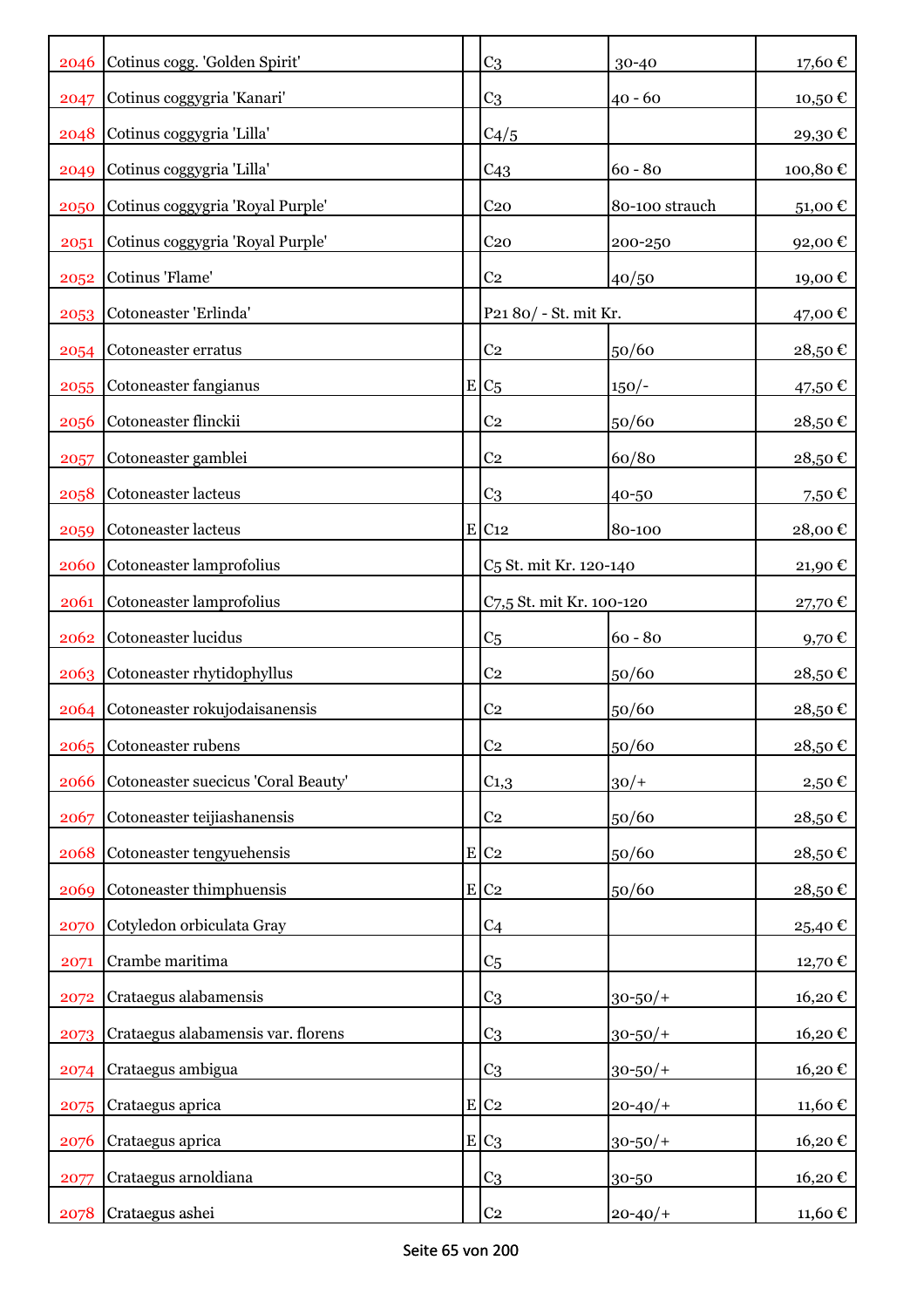| 2079 | Crataegus ashei                       | C <sub>3</sub>      | 30-50          | 16,20€  |
|------|---------------------------------------|---------------------|----------------|---------|
| 2080 | Crataegus 'Aydin'                     | $E C_3$             | $30 - 50/$ +   | 16,20€  |
| 2081 | Crataegus azarolus 'Geraki'           | C <sub>3</sub>      | 30-50          | 16,20€  |
|      | 2082 Crataegus azarolus 'Geraki'      | $E$ gefiedert       | $150/+$        | 32,40€  |
|      | 2083 Crataegus azarolus 'Geraki'      | $E$ C <sub>10</sub> | $80 - 120/$    | 32,40€  |
|      | 2084 Crataegus azarolus 'Geraki'      | E gefiedert         | $200/+$        | 38,80€  |
|      | 2085 Crataegus azarolus 'Narbonne'    | C <sub>3</sub>      | $20 - 40/$     | 16,20€  |
| 2086 | Crataegus brachyacantha               | C <sub>3</sub>      | 30-50          | 16,20€  |
| 2087 | Crataegus brazoria                    | C <sub>3</sub>      | $30 - 50/$ +   | 16,20€  |
| 2088 | Crataegus calpodendron 'Prolific'     | C <sub>3</sub>      | $30 - 50/$ +   | 16,20€  |
| 2089 | Crataegus calpodendron 'Prolific'     |                     | $100/+$        | 32,40 € |
| 2090 | Crataegus caroliniana'Sentinel Dries' | $E$ db              | $400/+$ , sol. | 298,20€ |
| 2091 | Crataegus ceronis                     | C <sub>3</sub>      | $30 - 50/$ +   | 16,20€  |
| 2092 | Crataegus chlorosarca                 | $E C_3$             | $30 - 50/$ +   | 16,20€  |
| 2093 | Crataegus chrysocarpa                 | C <sub>3</sub>      | $30 - 50/$ +   | 16,20€  |
| 2094 | Crataegus chungtienensis              | C <sub>3</sub>      | $30 - 50/$ +   | 16,20€  |
| 2095 | Crataegus coccinea                    | C <sub>3</sub>      | $30 - 50/$ +   | 16,20€  |
| 2096 | Crataegus columbiana                  | C <sub>3</sub>      | $30 - 50/$ +   | 16,20€  |
| 2097 | Crataegus crassicarpa                 | C <sub>3</sub>      | $30 - 50/$ +   | 16,20€  |
|      | 2098 Crataegus crus-galli 'Inermis'   | C <sub>3</sub>      | 30-50          | 16,20€  |
| 2099 | Crataegus cuneata                     | C <sub>3</sub>      | 30-50          | 16,20€  |
| 2100 | Crataegus elliptica                   | $E C_3$             | $30 - 50/$ +   | 16,20€  |
| 2101 | Crataegus ellwangeriana 'Fire Ball'   | $E C_3$             | $30 - 50/$ +   | 15,00€  |
| 2102 | Crataegus flabellata                  | $E C_3$             | $30 - 50/$ +   | 16,20€  |
| 2103 | Crataegus flava                       | C <sub>3</sub>      | 30-50          | 16,20€  |
| 2104 | Crataegus grignonensis                | $C$ 7,5             | 80-100         | 23,10€  |
| 2105 | Crataegus grignonensis                | C <sub>18</sub>     | 125-150        | 47,30€  |
| 2106 | Crataegus grignonensis                | C <sub>18</sub>     | $150/+$        | 47,30€  |
| 2107 | Crataegus harbisonii                  | C <sub>3</sub>      | 30-50          | 16,20€  |
| 2108 | Crataegus heldreichii 'Chelmos'       | C <sub>3</sub>      | $30 - 50/$ +   | 16,20€  |
| 2109 | Crataegus 'Horizontalica'             | C <sub>3</sub>      | $30 - 50/$ +   | 16,20€  |
| 2110 | Crataegus kans v. durantiaca          | C <sub>3</sub>      | $30 - 50/$ +   | 16,20€  |
| 2111 | Crataegus laevigata                   | C <sub>3</sub>      | $30 - 50/$ +   | 15,00 € |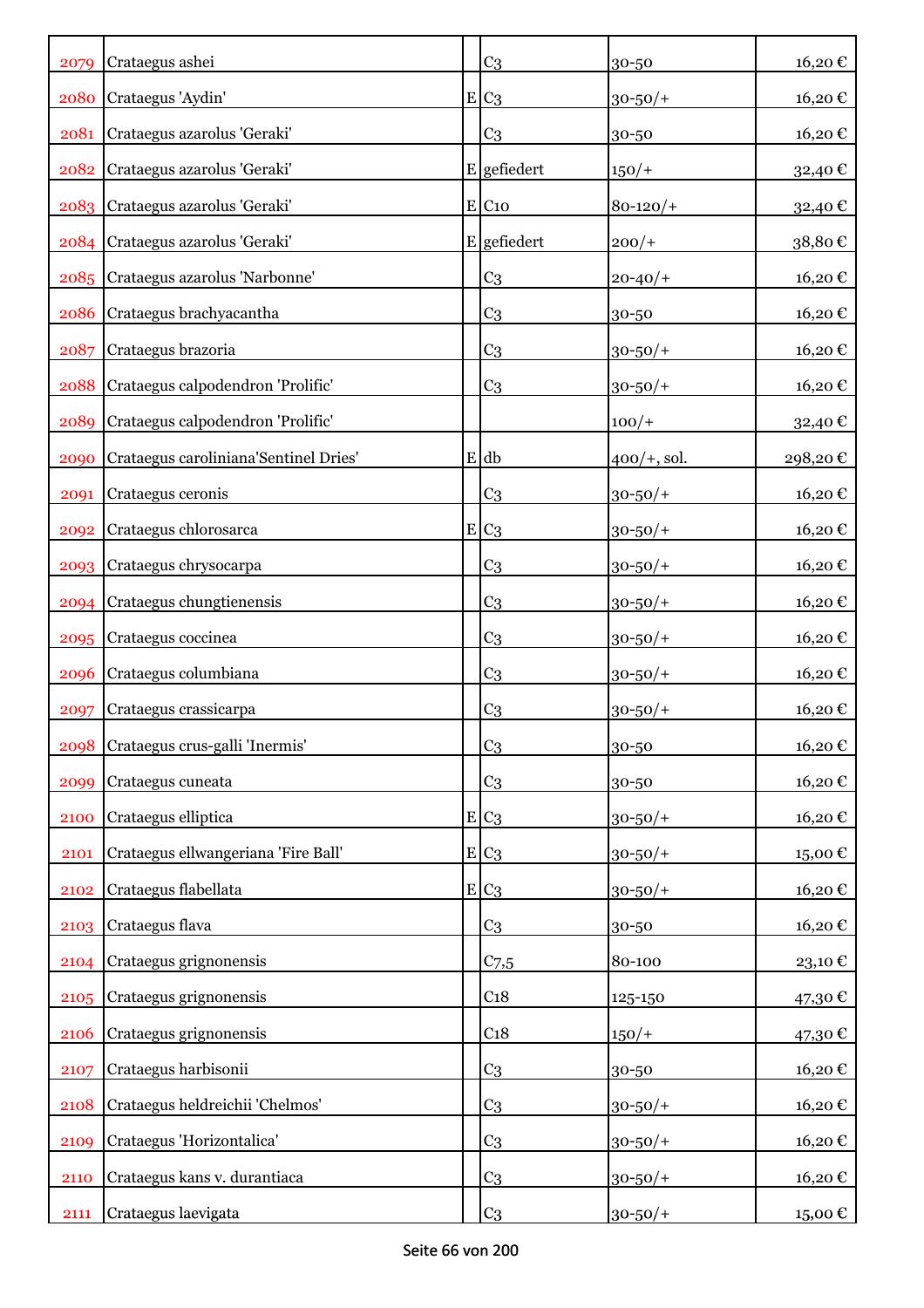| 2112 | Crataegus laevigata 'Auriculata'       |           | C <sub>5</sub> strauch            | $60 - 80$     | 18,40€  |
|------|----------------------------------------|-----------|-----------------------------------|---------------|---------|
| 2113 | Crataegus laevigata 'Masekii'          |           | C <sub>3</sub>                    | $30 - 50/$    | 16,20€  |
| 2114 | Crataegus laevigata 'Mutabilis'        |           | $E C_3$                           | $30 - 50/$ +  | 16,20€  |
| 2115 | Crataegus laevigata 'Pink Corkscrew'   |           | C <sub>5</sub> St. mit Kr. 80-100 |               | 18,40€  |
| 2116 | Crataegus laevigata 'Pink Corkscrew'   | ${\bf E}$ |                                   | $100/+$       | 32,40€  |
| 2117 | Crataegus laevigata 'Princess Sturdza' |           | C <sub>3</sub>                    | $30 - 50/$ +  | 16,20€  |
| 2118 | Crataegus laevigata 'Princess Sturdza' |           | C <sub>5</sub> St. mit Kr. 60-80  |               | 25,30€  |
| 2119 | Crataegus laevigata 'Xanthocarpa'      |           | $E C_3$                           | $30 - 50/$ +  | 16,20€  |
| 2120 | Crataegus laevigata 'Xanthocarpa'      | ${\bf E}$ |                                   | $125/+$       | 32,40 € |
| 2121 | Crataegus lancei                       |           | $E C_3$                           | 30-50         | 16,20€  |
| 2122 | Crataegus lassa var. colonica          |           | C <sub>3</sub>                    | 30-50         | 16,20€  |
| 2123 | Crataegus lavallei 'Carrierei'         |           | C <sub>5</sub> St. mit Kr. 80-100 |               | 21,90€  |
| 2124 | Crataegus lobulata                     |           | C <sub>3</sub>                    | $30 - 50/$ +  | 16,20€  |
| 2125 | Crataegus macracantha 'Scimitar'       |           | C <sub>3</sub>                    | $30 - 50/$ +  | 16,20€  |
| 2126 | Crataegus marshallii                   |           | C <sub>3</sub>                    | $30 - 50/$ +  | 16,20€  |
| 2127 | Crataegus media 'Paul's Scarlet'       |           | C <sub>10</sub>                   | $100/+$       | 21,50€  |
| 2128 | Crataegus media 'Paul's Scarlet'       |           | C <sub>20</sub>                   | 80-100        | 52,00€  |
| 2129 | Crataegus media 'Paul's Scarlet'       |           | C <sub>20</sub>                   | 100-125       | 56,00€  |
| 2130 | Crataegus media 'Paul's Scarlet'       |           | $E$ C <sub>20</sub>               | 200-225       | 67,00€  |
| 2131 | Crataegus mexicana f. stipulacea       |           | C <sub>3</sub>                    | $40 - 70/$    | 16,20€  |
| 2132 | Crataegus mexicana f. stipulacea       |           | $E C_7$                           | $80 - 100/$ + | 25,60€  |
| 2133 | Crataegus mexicana f. stipulacea       |           | $E$ C <sub>10</sub>               | $80 - 120/$   | 30,20€  |
| 2134 | Crataegus mexicana f. stipulacea       |           | E C10                             | $80 - 120/$   | 30,20€  |
| 2135 | Crataegus mexicana f. stipulacea       |           | $E$ gefiedert                     | $200/+$       | 39,40€  |
| 2136 | Crataegus mexicana f. stipulacea       |           | strauch                           | $200/+$       | 64,60€  |
| 2137 | Crataegus mexicana 'Manzanilla'        |           | C <sub>3</sub>                    | $30 - 50/$ +  | 16,20€  |
| 2138 | Crataegus mexicana 'Menzanilla'        |           | C <sub>12</sub>                   | 140 - 160     | 56,50€  |
| 2139 | Crataegus mollis                       |           | C <sub>3</sub>                    | $30 - 50/$ +  | 16,20€  |
| 2140 | Crataegus mollis x collina             |           | C <sub>3</sub>                    | $30 - 50/$ +  | 16,20€  |
| 2141 | Crataegus monogyna                     |           | C <sub>3</sub>                    | $100 - 120$   | 6,30€   |
| 2142 | Crataegus monogyna                     |           | C <sub>12</sub>                   | 100-125       | 29,00€  |
| 2143 | Crataegus monogyna                     |           | C <sub>20</sub>                   | 100-125       | 30,00€  |
| 2144 | Crataegus monogyna 'Bicolor'           |           | C <sub>5</sub>                    | $40 - 60$     | 21,90 € |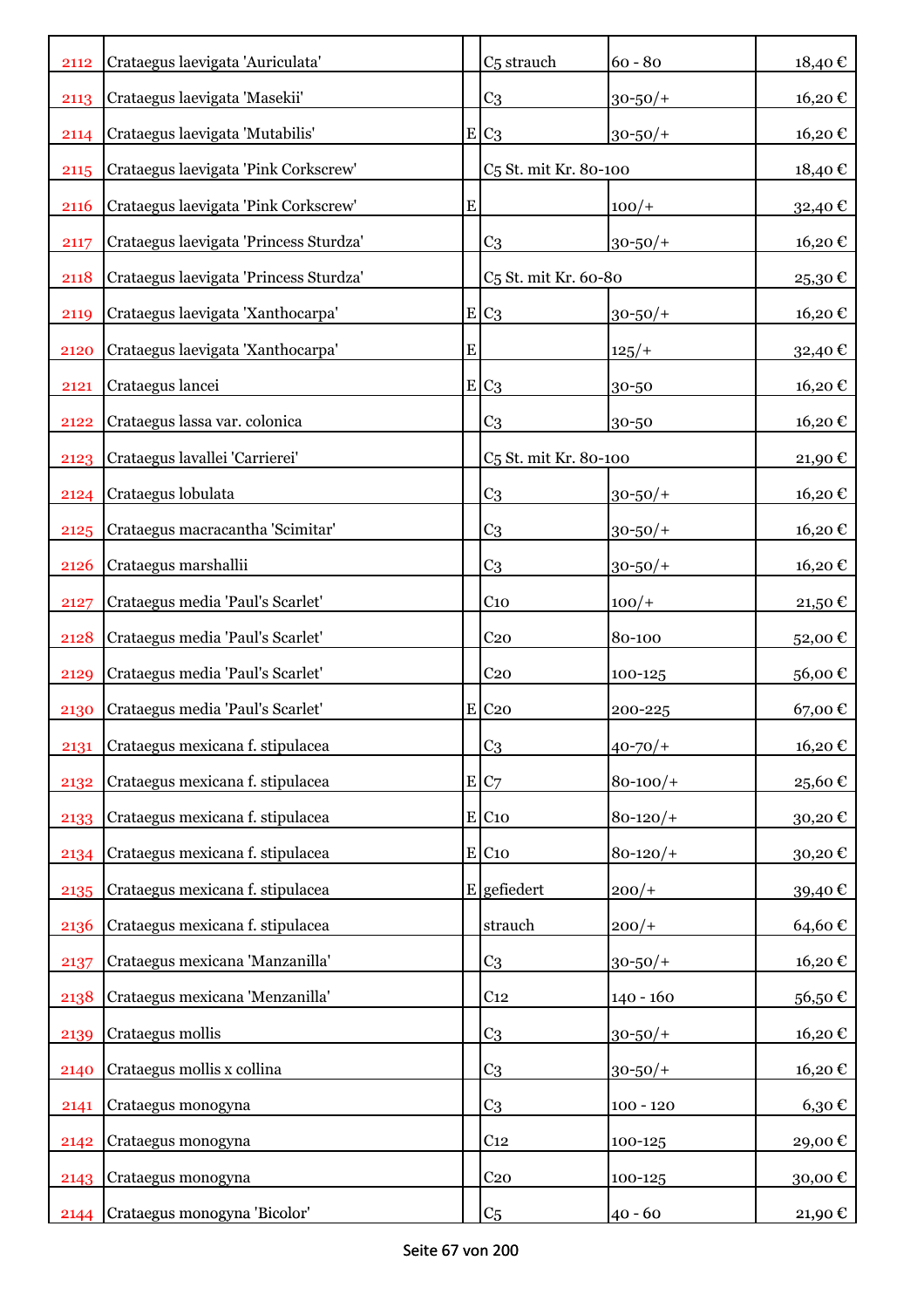|      | 2145 Crataegus monogyna 'Compacta'     | C <sub>3</sub>                    | $10-15/+$    | 16,20€  |
|------|----------------------------------------|-----------------------------------|--------------|---------|
| 2146 | Crataegus monogyna 'Compacta'          | C <sub>5</sub> St. mit Kr. 60-80  |              | 25,30€  |
| 2147 | Crataegus monogyna 'Compacta'          | C43 St. mit Kr. 160-180           |              | 91,00€  |
| 2148 | Crataegus monogyna 'Compacta'          | $E$ C <sub>20</sub>               | hs, stu 8-10 | 97,00€  |
| 2149 | Crataegus monogyna 'Compacta'          | E sol.                            | $150/+$      | 219,60€ |
| 2150 | Crataegus monogyna 'Compacta'          | E sol.                            | 30-35        | 658,40€ |
| 2151 | Crataegus monogyna 'Crimson Cloud'     | C <sub>3</sub>                    | 30-50        | 16,20€  |
| 2152 | Crataegus monogyna 'Flexuosa'          | $E C_3$                           | 30-50        | 16,20€  |
| 2153 | Crataegus monogyna 'Flexuosa'          | C <sub>5</sub> St. mit Kr. 80-100 |              | 25,30€  |
| 2154 | Crataegus monogyna 'Flexuosa'          | C43 St. mit Kr. 100-120           |              | 91,00€  |
| 2155 | Crataegus monogyna 'Pteridifolia'      | $E C_3$                           | 30-50        | 16,20€  |
| 2156 | Crataegus monogyna 'Pteridifolia'      | gefiedert                         | $200/+$      | 37,00€  |
| 2157 | Crataegus monogyna 'Rex'               | $E C_3$                           | 30-50        | 16,20€  |
| 2158 | Crataegus monogyna 'Tortuosa Charlier' | C3                                | 30-50        | 16,20€  |
| 2159 | Crataegus monogyna 'Variegata          | C3                                | 30-50        | 16,20€  |
| 2160 | Crataegus monogyna 'Variegata          | $E$ C <sub>10</sub>               | $80 - 120/$  | 27,80€  |
| 2161 | Crataegus monogyna 'Versicolor'        | C <sub>5</sub>                    | $100 - 120$  | 21,90€  |
| 2162 | Crataegus monogyna 'Xanthocarpa'       | C <sub>5</sub> strauch            | $30 - 40$    | 21,90€  |
| 2163 | Crataegus monogyna 'Xanthocladum'      | C <sub>3</sub>                    | 30-50        | 16,20€  |
| 2164 | Crataegus munda                        | C <sub>3</sub>                    | 30-50        | 16,20€  |
| 2165 | Crataegus nigra                        | C <sub>3</sub>                    | $30 - 50/$ + | 16,20€  |
| 2166 | Crataegus nigra                        | $C_{30}$                          | $240 - 260$  | 70,30€  |
| 2167 | Crataegus nuda                         | C <sub>2</sub>                    | $20 - 40/$   | 11,60€  |
| 2168 | Crataegus opaca 'Big Red'              | C <sub>3</sub>                    | $30 - 50/$ + | 16,20€  |
| 2169 | Crataegus oreophylla                   | C <sub>2</sub>                    | $20 - 40/$   | 11,60€  |
| 2170 | Crataegus orientalis                   | $E C_3$                           | 30-50        | 16,20€  |
| 2171 | Crataegus pensylvanicum                | C <sub>3</sub>                    | $30 - 50/$ + | 16,20€  |
| 2172 | Crataegus persimilis                   | E C20                             | 125-150      | 36,00€  |
| 2173 | Crataegus phaenopyrum                  | C <sub>3</sub>                    | $40 - 70/$   | 16,20€  |
| 2174 | Crataegus phaenopyrum                  | $C_{10}$                          | $60 - 80/$   | 27,80€  |
| 2175 | Crataegus phaenopyrum                  | $E C_5$                           | $150/-$      | 57,00€  |
| 2176 | Crataegus phaenopyrum                  | $E$ db                            | $200/+$      | 97,00€  |
| 2177 | Crataegus pinnatifida 'Big Ball'       | C <sub>3</sub>                    | $40 - 70/$   | 17,40 € |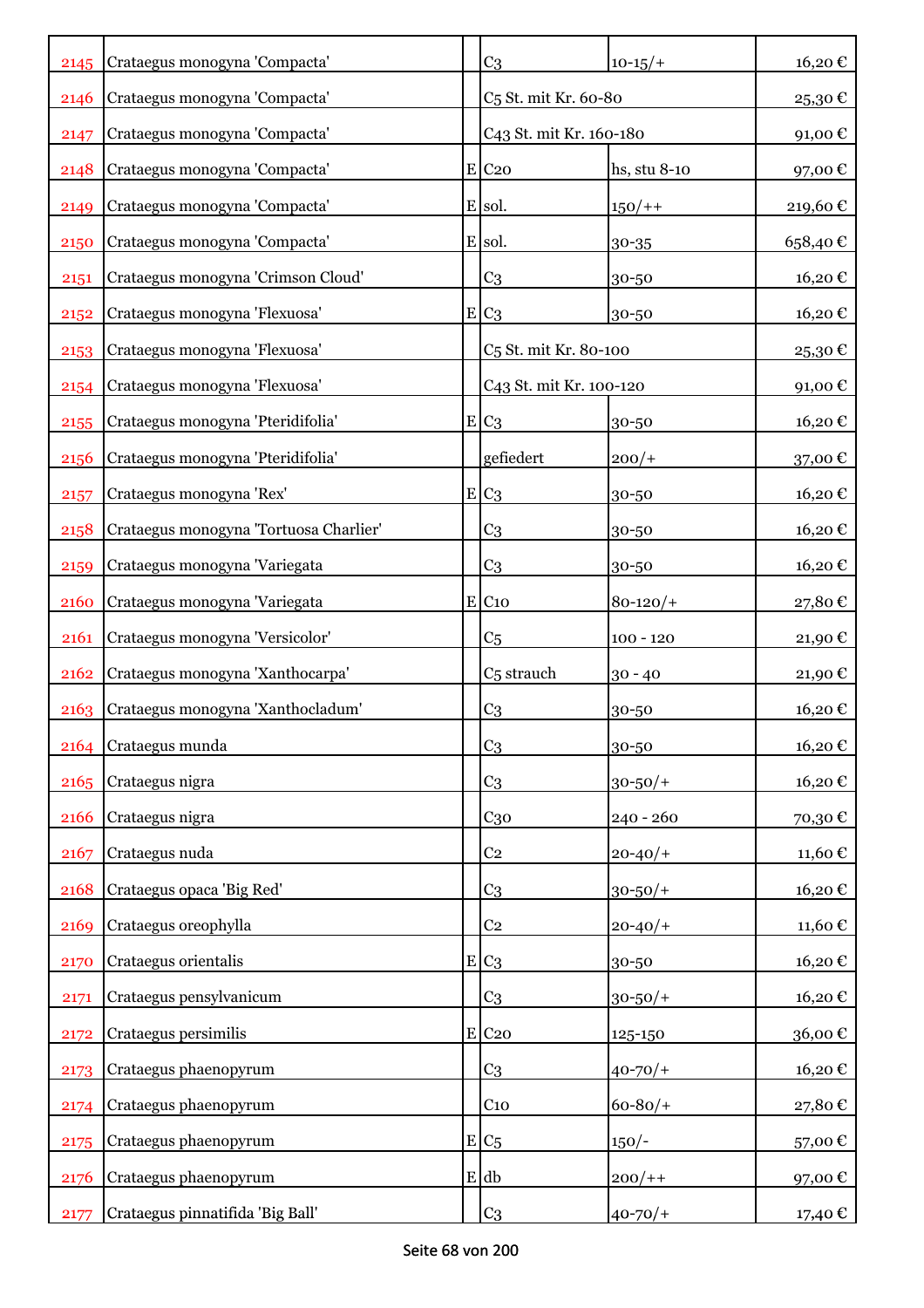| 2178 | Crataegus pinnatifida 'Big Golden Star' |   | C <sub>3</sub> | 30-50        | 16,20€                 |
|------|-----------------------------------------|---|----------------|--------------|------------------------|
| 2179 | Crataegus pinnatifida 'Big Golden Star' |   | E C7           | $80 - 100/$  | $27,\!80$ $\mathbb{C}$ |
| 2180 | Crataegus pinnatifida 'Big Golden Star' |   | E gefiedert    | $200/+$      | 37,00€                 |
| 2181 | Crataegus pinnatifida 'Waasland'        |   | C <sub>3</sub> | $30 - 50/$ + | 16,20€                 |
| 2182 | Crataegus pruinosa                      |   | C <sub>3</sub> | $30 - 50/$ + | 16,20€                 |
| 2183 | Crataegus pruinosa var. georgiana       |   | C <sub>3</sub> | $30 - 50/$ + | 16,20€                 |
| 2184 | Crataegus pruinosa var. latisepala      |   | C <sub>3</sub> | $30 - 50/$ + | 16,20€                 |
| 2185 | Crataegus punctata 'Aurea'              |   | $E C_3$        | 30-50        | 16,20€                 |
| 2186 | Crataegus punctata 'Ohio Pioneer'       |   | strauch        | $150/+$      | 55,40€                 |
| 2187 | Crataegus rhipidophylla                 |   | E gefiedert    | $200/+$      | 41,60 €                |
| 2188 | Crataegus rhipidophylla 'Riga'          |   | C <sub>3</sub> | $30 - 50/$   | $15,00 \text{ }€$      |
| 2189 | Crataegus rivularis                     |   | $E C_3$        | $30 - 50/$ + | 16,20€                 |
| 2190 | Crataegus saligna                       |   | E C3           | $30 - 50/$ + | 16,20€                 |
| 2191 | Crataegus sanguinea                     |   | C <sub>3</sub> | $30 - 50/$ + | 16,20€                 |
| 2192 | Crataegus schraderiana                  |   | C <sub>3</sub> | $30 - 50/$ + | 16,20€                 |
| 2193 | Crataegus schraderiana                  |   | E strauch      | $150/+$      | 55,40€                 |
| 2194 | Crataegus shuettei                      |   | C <sub>2</sub> | $20 - 40/$   | 11,60€                 |
| 2195 | Crataegus shuettei var. basilica        |   | C <sub>3</sub> | $30 - 50/$ + | 16,20€                 |
| 2196 | Crataegus sintricata var. fortunata     |   | C <sub>3</sub> | $20 - 40/$   | 16,20€                 |
| 2197 | Crataegus sorbifolia                    |   | $E C_3$        | $30 - 50/$ + | 16,20€                 |
| 2198 | Crataegus succulenta                    |   | C <sub>2</sub> | $20 - 40/$   | 11,60€                 |
| 2199 | Crataegus succulenta 'Long Thorn'       |   | C <sub>3</sub> | $30 - 50/$ + | 16,20€                 |
| 2200 | Crataegus tanacetifolia                 |   | C <sub>3</sub> | 30-50        | 16,20€                 |
| 2201 | Crataegus tanacetifolia                 |   | E gefiedert    | 175/         | 32,40€                 |
| 2202 | Crataegus tracyi                        |   | C <sub>3</sub> | 30-50        | 16,20€                 |
| 2203 | Crataegus tracyi                        | E | C <sub>5</sub> | 30-50        | 19,60€                 |
| 2204 | Crataegus uniflora                      |   | C <sub>3</sub> | 30-50        | 16,20€                 |
| 2205 | Crataegus uniflora                      |   | strauch        | $60 - 80/$   | 41,60€                 |
| 2206 | Crataegus uniflora var. brittonii       |   | $E C_3$        | 30-50        | 16,20€                 |
| 2207 | Crataegus vulgaris                      |   | $E C_3$        | $30 - 50/$ + | 16,20€                 |
| 2208 | Crataegus x calycina                    |   | C <sub>3</sub> | $30 - 50/$ + | 15,00€                 |
| 2209 | Crataegus x grignonensis                |   | C <sub>3</sub> | 30-50        | 16,20€                 |
| 2210 | Crataegus x 'Kalissestraat'             |   | C <sub>3</sub> | $30 - 50/$ + | 15,00 €                |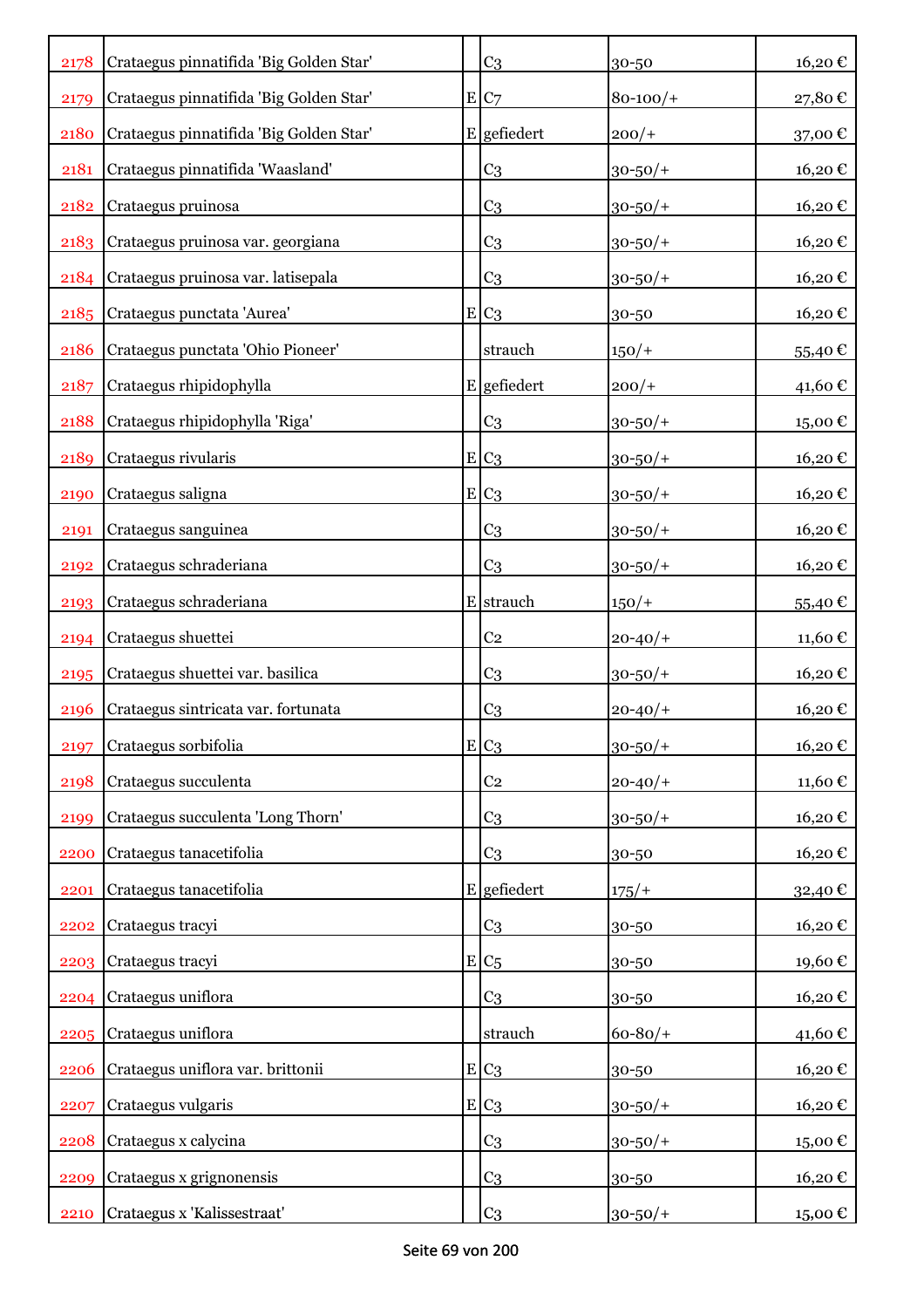| 2211 | Crataegus x macrocarpa               | E C7                        | $80 - 100/$  | 25,60€              |
|------|--------------------------------------|-----------------------------|--------------|---------------------|
| 2212 | Crataegus x macrocarpa 'Schutzhütte' | C <sub>3</sub>              | $50 - 80/$   | 16,20€              |
| 2213 | Crataegus x media                    | C <sub>3</sub>              | $30 - 50/$ + | 15,00€              |
| 2214 | Crataegus x media                    | E C7                        | $80 - 100/$  | 25,60€              |
| 2215 | Crataegus x media 'Punicea'          | C <sub>3</sub>              | $30 - 50/$ + | 16,20€              |
| 2216 | Crataegus x persim.'Splendens'       | C <sub>3</sub>              | $30 - 50/$ + | 16,20€              |
| 2217 | Crataegus x pojarcovae               | C <sub>3</sub>              | 30-50        | 16,20€              |
| 2218 | Crataegus x subspaerica              | $E C_3$                     | $30 - 50/$ + | 15,00€              |
| 2219 | Crataemespilus x canescens           | C <sub>3</sub>              | $30 - 50/$ + | 16,20€              |
| 2220 | Crinodendron hookerianum             | C <sub>7</sub>              | 100-125      | 52,40€              |
| 2221 | Cydonia oblonga                      | C <sub>5</sub>              | $100 - 120$  | 10,40 €             |
| 2222 | Cydonia oblonga f. maliformis        | C <sub>5</sub>              | $100 - 120$  | 18,40€              |
| 2223 | Cydonia oblonga f. pyriformis        | C <sub>5</sub>              | $100 - 120$  | 18,40 €             |
| 2224 | Cydonia oblonga f. pyriformis        | C <sub>5</sub> strauch      | $60 - 80$    | 19,60€              |
| 2225 | Cydonia oblonga f. pyriformis        | C <sub>10</sub>             | $180 - 200$  | 24,20€              |
| 2226 | Cydonia oblonga f. pyriformis        | C <sub>20</sub>             | $180 - 200$  | 24,20€              |
| 2227 | Cydonia oblonga 'Vranja'             | C <sub>5</sub>              | $60 - 80$    | 18,40 €             |
|      | 2228 Cytisus 'Dewy'                  | pot15 sth 30-40             |              | 14,50 €             |
| 2229 | Cytisus 'Hollandia'                  | pot <sub>15</sub> sth 30-40 |              | 14,50 €             |
|      | 2230 Cytisus 'Lizz'                  | pot15 sth 30-40             |              | 14,50€              |
| 2231 | Cytisus 'Norman Heny'                | pot15 sth 30-40             |              | 14,50 €             |
| 2232 | Cytisus 'All Gold'                   | pot15 sth30 - 40            |              | 14,50 €             |
| 2233 | Cytisus 'Apricot Gem'                | pot15 sth 30-40             |              | 14,50€              |
| 2234 | Cytisus battandieri                  | C <sub>6</sub>              | $60 - 80$    | 21,90€              |
|      | 2235 Cytisus beani 'Osiris'          | pot <sub>15</sub> sth 20-25 | 30-40 cm     | 14,50 €             |
| 2236 | Cytisus 'Boskoop Ruby'               | C <sub>3</sub>              | 40-50        | $9,20 \text{ } \in$ |
| 2237 | Cytisus 'Boskoop Ruby'               | pot15 sth 30-40             |              | 14,50 €             |
| 2238 | Cytisus 'Boskoop Ruby'               | pot21 60/cm St. mit Kr.     |              | 47,00€              |
| 2239 | Cytisus 'Dukaat'                     | pot15 sth 30-40             |              | 14,50€              |
| 2240 | Cytisus 'Firefly'                    | pot15 sth 30-40             |              | 14,50 €             |
| 2241 | Cytisus 'Fulgens'                    | pot15 sth 30-40             |              | 14,50 €             |
| 2242 | Cytisus 'Fulgens'                    | pot21 60/St. mit Kr.        |              | 47,00€              |
| 2243 | Cytisus 'Golden Tears'               | C4 60 cm. wys.potnia        |              | 75,20 €             |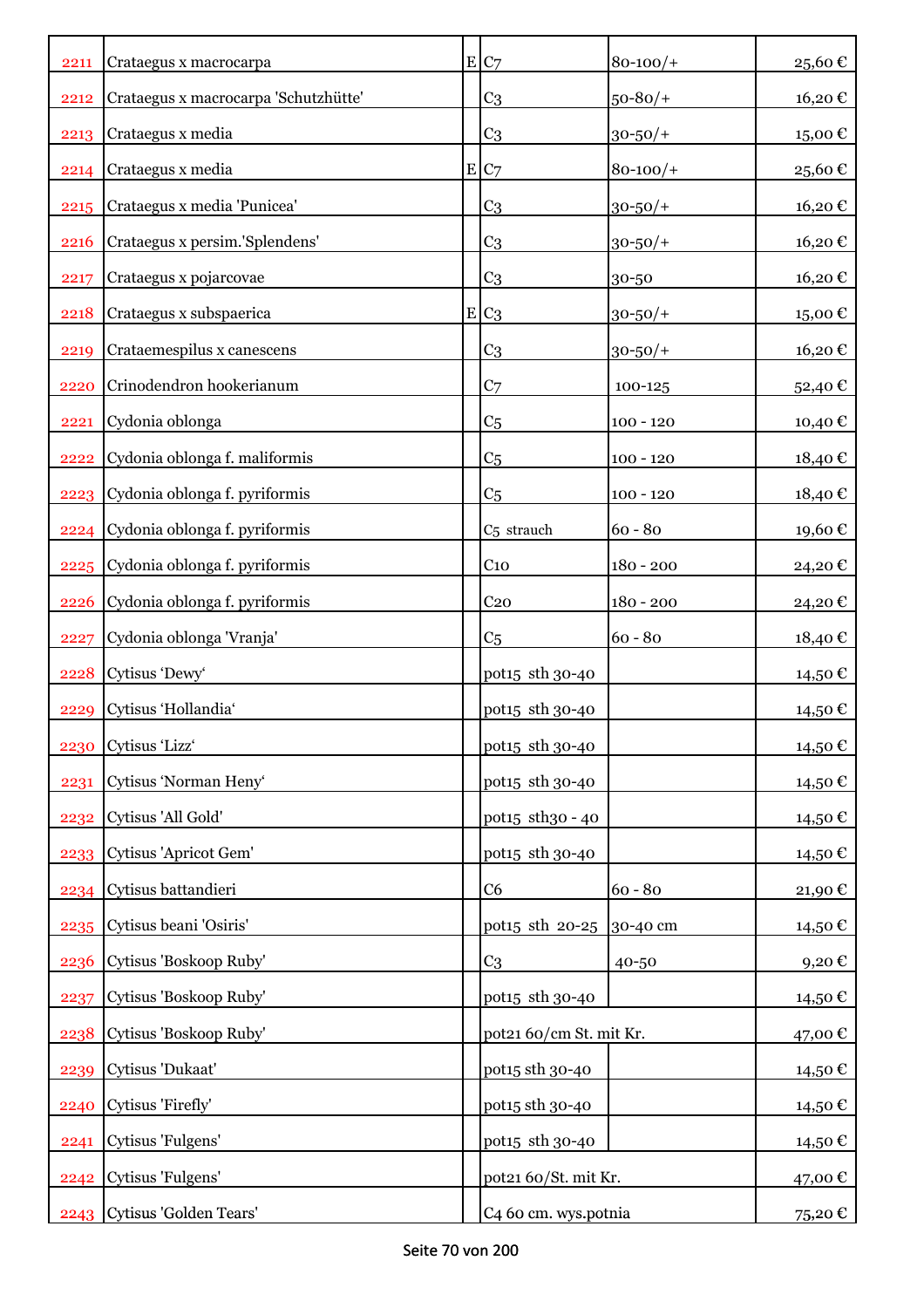|      | 2244 Cytisus 'Goldfinch'              | pot15 sth 30-40         |       | 14,50€              |
|------|---------------------------------------|-------------------------|-------|---------------------|
|      | 2245 Cytisus 'Goldfinch'              | pot21 60/St. mit Kr.    |       | 47,00 €             |
| 2246 | Cytisus 'Hollandia'                   | pot21 60/St. mit Kr.    |       | 47,00 €             |
| 2247 | Cytisus 'Lena'                        | pot15 sth 30-40         |       | 14,50 €             |
| 2248 | Cytisus 'Lena'                        | pot21 60 cm/St. mit Kr. |       | 47,00€              |
| 2249 | Cytisus praecox                       | pot15 sth 30-40         |       | 14,50 €             |
| 2250 | Cytisus praecox 'Albus'               | C <sub>3</sub>          | 40-60 | 9,20€               |
| 2251 | Cytisus praecox 'Allgold'             | C <sub>3</sub>          | 30-40 | $9,20 \text{ } \in$ |
|      | 2252 Cytisus 'Vanesse'                | pot15 sth 30-40         |       | 14,50 €             |
|      | 2253 Cytisus 'Vanesse'                | pot21 St. mit Kr. 60/-  |       | 47,00 €             |
| 2254 | Cytisus 'White Lion'                  | pot15 sth 30-40         |       | 14,50 €             |
| 2255 | Cytisus 'White Lion'                  | pot21 60/St. mit Kr.    |       | 47,00 €             |
| 2256 | Cytisus 'Zeelandia'                   | pot15 sth 30-40         |       | 14,50 €             |
| 2257 | Cytisus 'Zeelandia'                   | pot21 60/St. mit Kr.    |       | 47,00 €             |
| 2258 | Dahlia Twynings after eight           | C <sub>3</sub>          |       | 20,20€              |
| 2259 | Danae racemosa                        | pot 7cm                 | klein | 3,80€               |
| 2260 | Danae racemosa                        | C <sub>2</sub>          |       | 13,30€              |
| 2261 | Daphne Perfume princess®              | C <sub>3</sub>          |       | 40,30€              |
| 2262 | Daphne Spring beauty                  | C <sub>3</sub>          |       | 48,00€              |
|      | 2263 Daphne Summer ice®               | C <sub>3</sub>          |       | 40,30€              |
| 2264 | Daphne burkwoodii 'Eternal Fragrance' | C <sub>3</sub>          | 25-30 | 23,80€              |
| 2265 | Daphne burkwoodii 'Somerset'          | $E C_5$                 | 40-50 | 39,20€              |
| 2266 | Daphne laureola                       | C <sub>3</sub>          | 25-30 | 23,80€              |
| 2267 | Daphne laureola                       | C <sub>5</sub>          | 30-40 | 39,20€              |
| 2268 | Daphne odora                          | C <sub>5</sub>          | 25-30 | 23,80€              |
| 2269 | Daphne odora 'Aureomarginata'         | C <sub>3</sub>          | 25-30 | 23,80€              |
| 2270 | Daphne odora 'Aureomarginata'         | C <sub>5</sub>          | 50-60 | 39,20€              |
| 2271 | Daphne odora 'Aureomarginata'         | E/C <sub>7,5</sub>      | 50-60 | 52,40€              |
| 2272 | Daphne odora 'Aureomarginata Alba'    | C <sub>3</sub>          | 30-40 | 23,80€              |
| 2273 | Daphne odora 'Aureomarginata Alba'    | C <sub>5</sub>          | 30-40 | 39,20€              |
| 2274 | Daphne odora 'Marianni                | $E C_3$                 | 25-30 | 39,20€              |
| 2275 | Daphne odora 'MARIANNI' ®             | C <sub>5</sub>          | 40-60 | 39,20€              |
| 2276 | Daphne odora 'MARIANNI' ®             | E C7,5                  | 40-60 | 52,40 €             |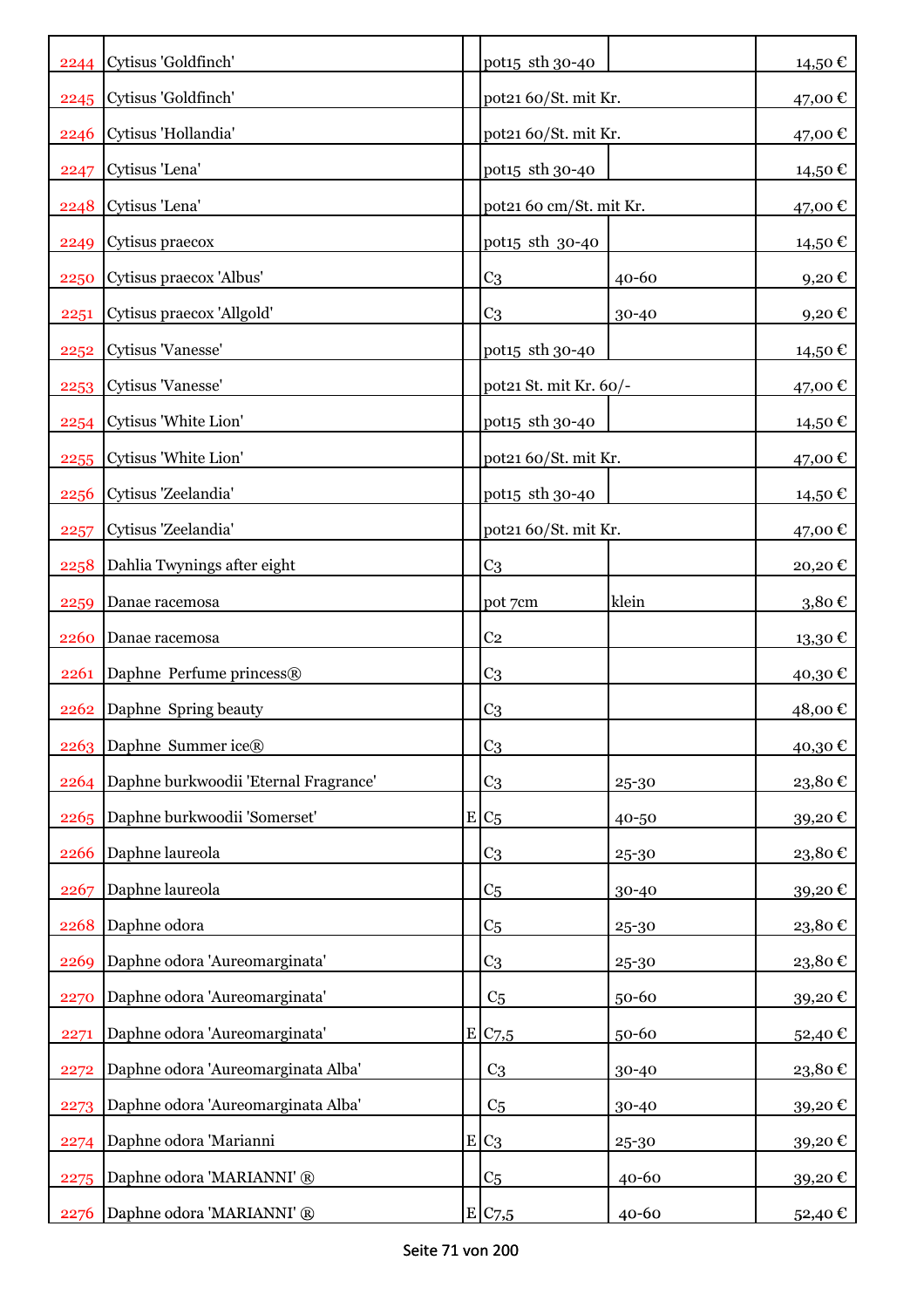| 2277 | Daphne odora 'Rogalski d'or'             | C <sub>5</sub>      | 30-40          | 39,20€          |
|------|------------------------------------------|---------------------|----------------|-----------------|
| 2278 | Daphne odora 'Sakuwaka'                  | C <sub>3</sub>      | 20-30          | 17,60€          |
| 2279 | Daphne pontica                           | C <sub>3</sub>      | $20 - 25$      | 17,60€          |
| 2280 | Daphne pontica                           | $E C_5$             | 30-40          | 39,20€          |
| 2281 | Daphne 'Princess'                        | C <sub>5</sub>      | 30-40          | 39,20€          |
| 2282 | Daphne transatlantica Pink fragrance®    | C2/3                |                | 33,80€          |
| 2283 | Daphnee bholua                           | C <sub>3</sub>      |                | 48,00€          |
|      | 2284 Daphniphyllum macropodum            | $E$ 120 $L$         | $250/+$        | 358,20€         |
| 2285 | Daphniphyllum macropodum                 | C4/5                |                | 41,80€          |
| 2286 | Dapniphyllum himalayense var. macropodum | C <sub>6</sub>      | $40 - 60$      | 73,70€          |
| 2287 | Darmera peltata                          | C <sub>5</sub>      |                | 12,70€          |
| 2288 | Davidia involucrata                      | C <sub>5</sub>      | $60 - 80/$     | 19,60€          |
| 2289 | Davidia involucrata Kylees Columnar      | P <sub>9</sub> ,5   | <b>PLG</b>     | 29,70€          |
| 2290 | Davidia involucrata Sonoma               | C <sub>10</sub>     | 60-80 strauch  | 43,00€          |
| 2291 | Davidia involucrata Sonoma               | C <sub>20</sub>     | 80-100 strauch | 86,00€          |
| 2292 | Davidia involucrata 'Sonoma'             | $E C_5$             | 40-50          | 88,60€          |
| 2293 | Decaisnea fargesii                       | C <sub>5</sub>      | 150-175        | 23,80€          |
| 2294 | Decaisnea fargesii                       | E C7,5              | 125-150        | 39,20€          |
| 2295 | Decaisnea fargesii                       | C15                 | $100/+$        | 50,40€          |
| 2296 | Decumaria sinensis                       | $E C_5$             | 50/60          | 95,00€          |
| 2297 | Delphinium Flamenco                      | C <sub>3</sub>      |                | 18,40€          |
| 2298 | Delphinium Sweet sensation               | C <sub>3</sub>      |                | 18,40€          |
| 2299 | Desfontainea spinosa                     | $C_3/4$             |                | 28,50€          |
| 2300 | Desmodium elegans                        | $C$ 7,5             | $140 - 160$    | 70,30€          |
| 2301 | Desmodium tiliifolium                    | C <sub>2</sub>      | 30/40          | $16,15 \in$     |
| 2302 | Desmodium tiliifolium                    | $E$ C <sub>2</sub>  | 80/100         | 19,00€          |
| 2303 | Deutzia crenata 'Nikko'                  | C <sub>3</sub>      | $20 - 25$      | 8,00€           |
| 2304 | Deutzia crenata 'Pride of Rochester'     | C <sub>20</sub>     | 100-125        | 34,00€          |
| 2305 | Deutzia crenata 'Pride of Rochester'     | C <sub>20</sub>     | 125-150        | 39,00€          |
| 2306 | Deutzia crenata 'Pride of Rochester'     | C <sub>20</sub>     | 150-175        | 43,00 €         |
| 2307 | Deutzia gracilis                         | C <sub>3,6</sub>    | 30-40          | 7,30 $\epsilon$ |
| 2308 | Deutzia gracilis                         | C <sub>3</sub>      | 40-50          | 8,00€           |
| 2309 | Deutzia gracilis                         | $E$ C <sub>12</sub> | 40-60          | 29,00€          |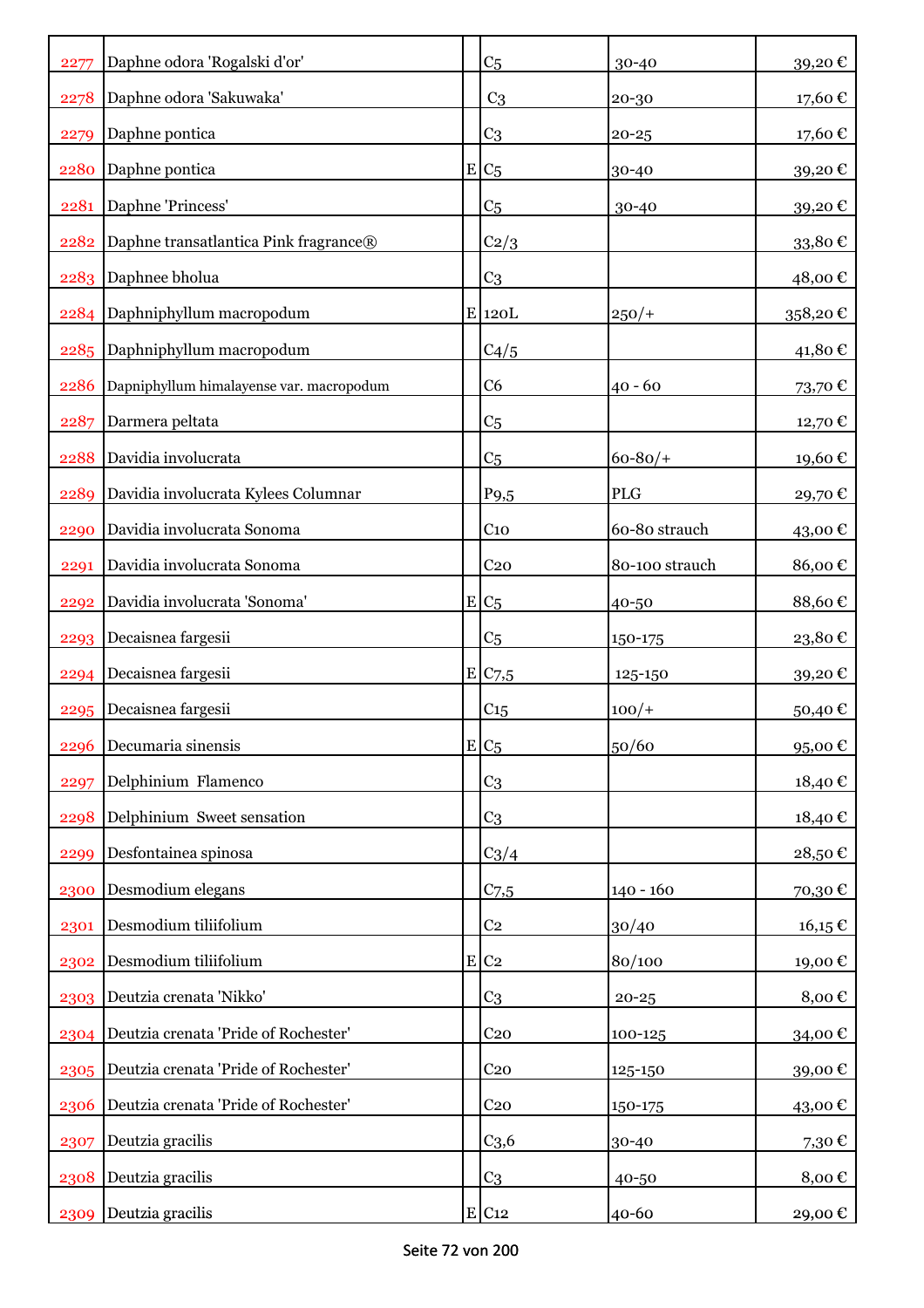| 2310 | Deutzia gracilis                        | C <sub>12</sub>  | 60-80      | 32,00€  |
|------|-----------------------------------------|------------------|------------|---------|
| 2311 | Deutzia gracilis 'Nikko'                | C <sub>3,6</sub> | 30-40      | 7,30€   |
| 2312 | Deutzia gracilis 'Variegata'            | C <sub>3</sub>   | $30 - 40$  | 5,10 €  |
| 2313 | Deutzia hybrida (x) 'Strawberry Fields' | C <sub>3</sub>   | $30 - 40$  | 5,10€   |
| 2314 | Deutzia hybrida (x) 'Strawberry Fields' | C <sub>5</sub>   | $40 - 60$  | 10,30€  |
| 2315 | Deutzia hybrida (x) 'Tourbillon Rouge'  | C <sub>3</sub>   | $30 - 40$  | 5,10€   |
| 2316 | Deutzia hybrida (x) 'Tourbillon Rouge'  | C <sub>5</sub>   | $60 - 80$  | 10,30€  |
| 2317 | Deutzia hybride 'Contraste'             | C <sub>5</sub>   | 40-50      | 10,40 € |
| 2318 | Deutzia magnifica (x)                   | C <sub>5</sub>   | $60 - 80$  | 10,30€  |
| 2319 | Deutzia magnifica (x)                   | C <sub>12</sub>  | $40 - 60$  | 21,90€  |
| 2320 | Deutzia magnifica 'Nancy'               | $E C_5$          | 60-80      | 13,60€  |
| 2321 | Deutzia pulchra                         | C <sub>3,6</sub> | 30-40      | 8,20€   |
| 2322 | Deutzia purpurascens 'Kalmiiflora'      | C <sub>3,6</sub> | 50-60      | 8,20€   |
| 2323 | Deutzia RASPBERRY SUNDAE                | C <sub>3,6</sub> | 40-50      | 8,80€   |
| 2324 | Deutzia RASPBERRY SUNDAE                | C <sub>3,6</sub> | deco 40-50 | 9,30€   |
| 2325 | Deutzia RASPBERRY SUNDAE 'Low 18'       | C <sub>5</sub>   | $60 - 80$  | 14,70 € |
| 2326 | Deutzia RASPBERRY SUNDAE 'Low 18'       | C <sub>7,5</sub> | $60 - 80$  | 16,10 € |
| 2327 | Deutzia rosea (x) 'Carminea'            | C <sub>5</sub>   | $60 - 80$  | 10,30 € |
| 2328 | Deutzia scabra 'Pride of Rochester'     | C <sub>5</sub>   | $60 - 80$  | 10,30€  |
| 2329 | Deutzia scabra 'Pride of Rochester'     | C <sub>12</sub>  | 125-150    | 68,40€  |
| 2330 | Deutzia setchuenensis corymbiflora      | C <sub>3,6</sub> | 30-40      | 8,20€   |
| 2331 | Deutzia setchuenensis corymbiflora      | C <sub>3,6</sub> | deco 30-40 | 8,80€   |
| 2332 | Deutzia setchuenensis var. corymbiflora | C <sub>5</sub>   | $60 - 80$  | 12,70€  |
| 2333 | Deutzia YUKI CHERRY BLOSSOM 'NCDX2'     | C <sub>5</sub>   | $40 - 60$  | 14,70 € |
| 2334 | Deutzia YUKI SNOWFLAKE ®                | $C_{10}$         | deco 40-50 | 23,60€  |
| 2335 | Deutzia YUKI SNOWFLAKE 'NCDX1'          | C <sub>5</sub>   | $40 - 60$  | 14,70€  |
| 2336 | Dianella Blue stream                    | C <sub>3</sub>   |            | 20,80€  |
| 2337 | Dianella revoluta Little Rev            | C <sub>20</sub>  |            | 77,00€  |
| 2338 | Dicentra spec Valentine                 | C <sub>3</sub>   |            | 20,20€  |
| 2339 | Dichotomanthes tristaniicarpa           | C <sub>2</sub>   | 50/60      | 30,40€  |
| 2340 | Dicksonia antarctica                    | C <sub>3</sub>   |            | 29,50€  |
| 2341 | Diervilla ×splendens KODIAK RED         | C <sub>5</sub>   | $40 - 60$  | 16,10 € |
| 2342 | Diervilla KODIAK® BLACK®                | C <sub>3</sub>   | 30-40      | 9,80 €  |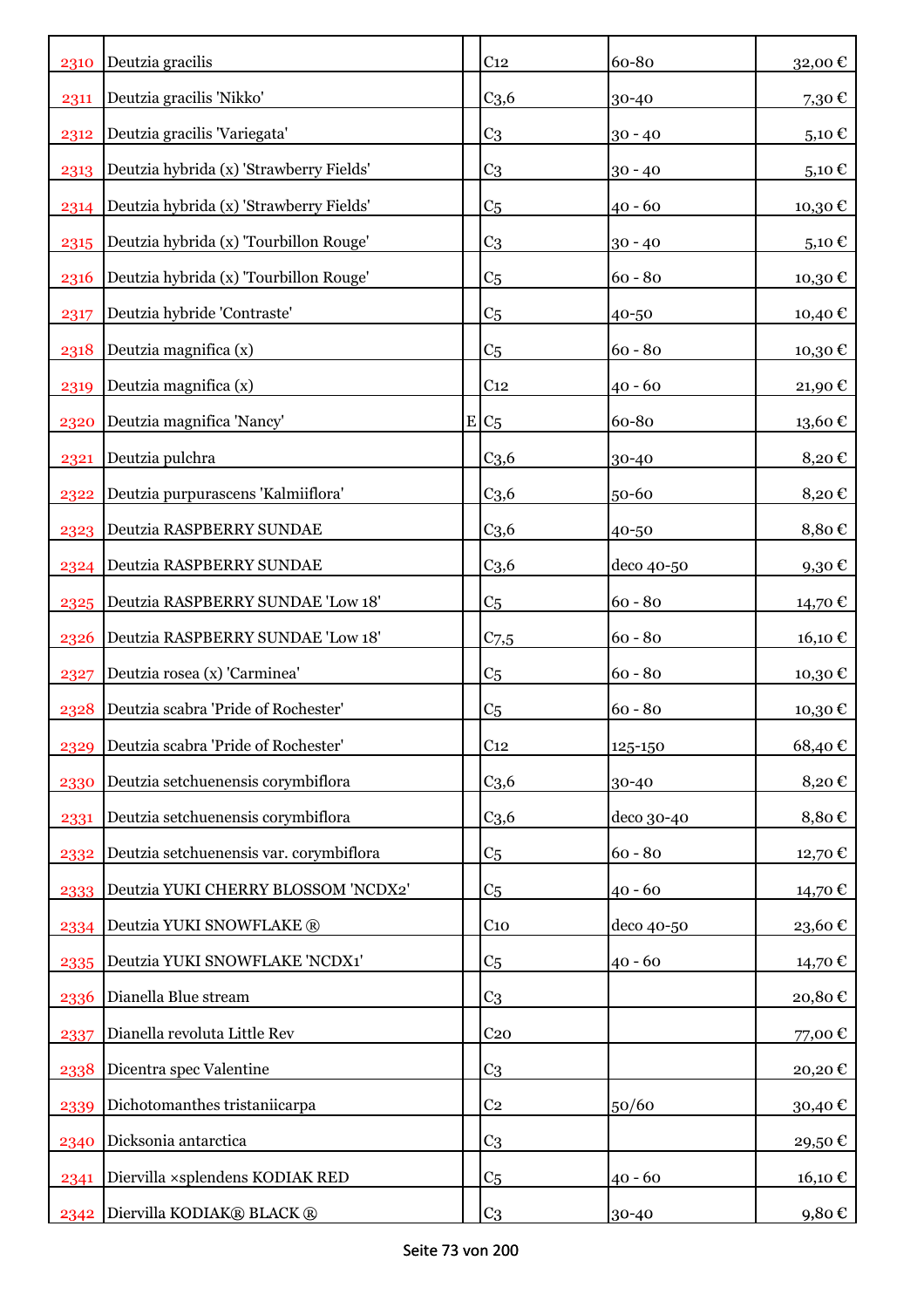|      | 2343 Diervilla KODIAK® ORANGE ®          | C <sub>3</sub>     | 30-40         | 9,80€      |
|------|------------------------------------------|--------------------|---------------|------------|
| 2344 | Diervilla KODIAK® RED ®                  | C <sub>3</sub>     | 30-40         | 9,80€      |
| 2345 | Diervilla rivularis HONEYBEE 'Diwibru01' | C <sub>3</sub>     | $30 - 40$     | 7,40 €     |
| 2346 | Diervilla rivularis HONEYBEE 'Diwibru01' | C <sub>5</sub>     | $40 - 60$     | 14,10 €    |
| 2347 | Diervilla rivularis KODIAK BLACK         | C <sub>5</sub>     | 40 - 60       | 16,10€     |
| 2348 | Diervilla sessilifolia 'Cool Splash'     | C <sub>3</sub>     | 30-40         | 10,40€     |
| 2349 | Diervilla sessilifolia COOL SPLASH       | C <sub>5</sub>     | $40 - 60$     | 16,10€     |
| 2350 | Diervilla sessilifolia COOL SPLASH®      | $C_{3,6}$          | 30-40         | 10,30€     |
| 2351 | Diervilla sessilifolia COOL SPLASH®      | C <sub>3,6</sub>   | deco 30-40    | 10,90€     |
| 2352 | Diervilla sessilifolia COOL SPLASH®      | $C_{10}$           | deco 50-60    | 24,70 €    |
| 2353 | Diervilla splendens DIVA                 | C <sub>3,6</sub>   | $40/+$        | 9,60€      |
| 2354 | Digiplexis Firecracker                   | C <sub>3</sub>     |               | 18,40 €    |
| 2355 | Diospyros grandiflora                    | pot 7cm            | klein         | $4,75 \in$ |
| 2356 | Diospyros grandiflora                    | C <sub>2</sub>     | $30/-$        | 20,90€     |
| 2357 | Diospyros kaki                           | C <sub>10</sub>    | $100 - 125 +$ | 57,80€     |
| 2358 | Diospyros lotus                          | $E C_3$            | 25-30         | 13,60€     |
| 2359 | Diospyros lotus                          | $E C_5$            | 150-175       | 39,20€     |
| 2360 | Disanthus cercidifolius                  | E/C <sub>7,5</sub> | 80-100        | 52,40€     |
| 2361 | Disporum cantoniense Green giant         | C <sub>4</sub>     |               | 26,30€     |
|      | 2362 Disporum cantoniense Night heron    | C <sub>4</sub>     |               | 26,30€     |
|      | 2363 Distylium myricoides BLUE CASCADE®  | C <sub>6</sub>     | $40 - 60$     | 18,40€     |
| 2364 | Distylium myricoides BLUE CASCADE®       | C <sub>3,6</sub>   | 25-30         | 10,30€     |
| 2365 | Distylium myricoides BLUE CASCADE®       | C <sub>3,6</sub>   | deco 25-30    | 10,90€     |
| 2366 | Distylium 'Vintage Jade'                 | C <sub>3,6</sub>   | 30-40         | 10,30€     |
| 2367 | Distylium 'Vintage Jade'                 | C <sub>3,6</sub>   | deco 30-40    | 10,90€     |
| 2368 | Distylium 'Vintage Jade'                 | $C_{10}$           | deco 40-50    | 22,60€     |
| 2369 | Doodia media                             | C <sub>3</sub>     |               | 28,50€     |
| 2370 | Echinacea paradoxa                       | C <sub>2</sub>     |               | 8,60€      |
| 2371 | Echinacea paradoxa                       | C <sub>3</sub>     |               | 20,20€     |
| 2372 | Echinacea purpurea 'Alba'                | pot                |               | $3,94 \in$ |
| 2373 | Echinacea purpurea 'Augustkönigin'       | pot                |               | $6,84 \in$ |
| 2374 | Echinacea purpurea 'Hot Lava'            | pot                |               | $6,84 \in$ |
| 2375 | Echinacea purpurea Pica Bella            | pot                |               | $6,84 \in$ |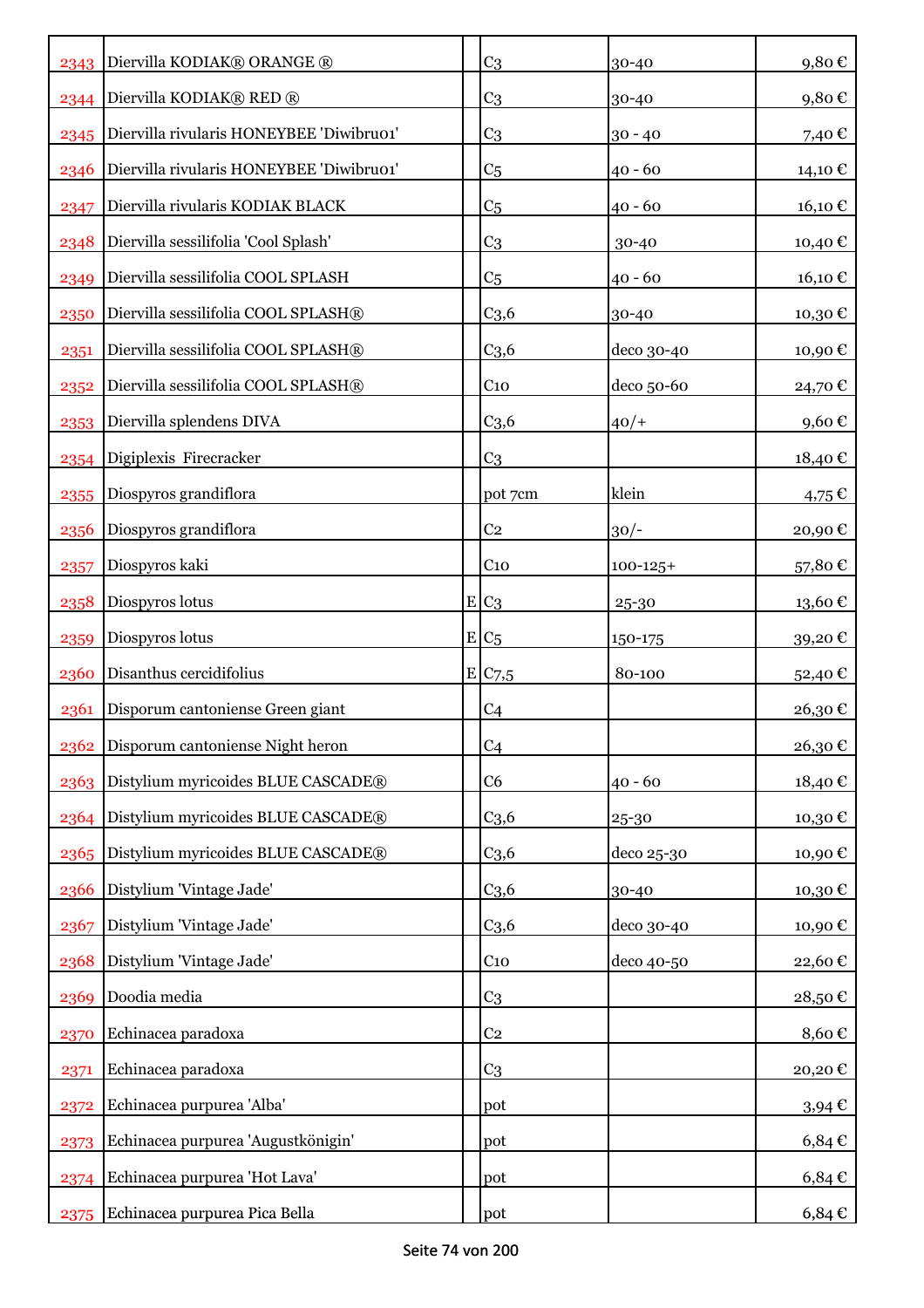| 2376 | Echinacea purpurea 'Summer cocktail'      | pot              |               | $6,84 \in$             |
|------|-------------------------------------------|------------------|---------------|------------------------|
| 2377 | Echinacea purpurea 'Sunrise'              | pot              |               | $6,84 \in$             |
| 2378 | Echinacea purpurea White swan             | C <sub>3</sub>   |               | 20,20€                 |
| 2379 | Echinacea purpurea 'White Swan'           | C <sub>5</sub>   |               | 9,70 $\epsilon$        |
| 2380 | Echinacea Sunseekers pink                 | C <sub>3</sub>   |               | 20,20€                 |
| 2381 | Edgeworthia chrysantha Akebana            | C <sub>4</sub>   |               | 43,40 €                |
| 2382 | Edgeworthia chrysantha Grandiflora        | C <sub>4</sub>   |               | 41,80€                 |
| 2383 | Edgeworthia chrysantha 'Grandiflora'      | C <sub>5</sub>   | 40-50         | 17,90€                 |
|      | 2384 Edgeworthia chrysantha 'Grandiflora' | $C_{7,5}$        | 50-60         | 22,10€                 |
|      | 2385 Edgeworthia crysantha                | C <sub>7,5</sub> | 30-40 strauch | 20,00€                 |
| 2386 | Edgeworthia crysantha                     | C <sub>24</sub>  | 60-80 strauch | 95,00€                 |
| 2387 | Edgeworthia crysantha Red Dragon          | $C$ 7,5          | 50-60 strauch | 41,00 €                |
| 2388 | Edgeworthia crysantha Winterliebe         | $C$ 7,5          | 30-40 strauch | 20,00€                 |
| 2389 | Edgeworthia crysantha Winterliebe         | C <sub>20</sub>  |               | 143,20€                |
| 2390 | Elaeagnus angustifolia                    | C <sub>20</sub>  | 200-225       | 53,00€                 |
| 2391 | Elaeagnus ebbengii                        | C <sub>3</sub>   | $40 - 60$     | 13,60€                 |
| 2392 | Elaeagnus ebbingei                        | $C_{15}$         | 100-125       | 31,50€                 |
| 2393 | Elaeagnus ebbingei                        | C <sub>18</sub>  | halbst.       | 107,10 €               |
| 2394 | Elaeagnus ebbingei 'Compacta'             | C <sub>3,6</sub> | 40-50         | 10,30€                 |
|      | 2395 Elaeagnus ebbingei 'Compacta'        | C <sub>3</sub>   | 30-40         | $13{,}60$ $\mathbb{C}$ |
| 2396 | Elaeagnus ebbingei 'Compacta'             | $C$ 7,5          | 60-80         | 22,60€                 |
| 2397 | Elaeagnus ebbingei 'Compacta'             | $C_{15}$         | $100/+$       | 31,50€                 |
| 2398 | Elaeagnus ebbingei 'Compacta'             | $C_{15}$         | 80-100        | 49,40€                 |
| 2399 | Elaeagnus ebbingei ELEADOR                | C <sub>3,6</sub> | 30-40         | 11,90€                 |
| 2400 | Elaeagnus ebbingei ELEADOR                | $C_{10}$         | 60-80         | 25,70€                 |
| 2401 | Elaeagnus ebbingei 'Limelight'            | C <sub>6</sub>   | $40 - 60$     | 18,40€                 |
| 2402 | Elaeagnus multiflora                      | C <sub>5</sub>   | $60 - 80$     | 18,40€                 |
| 2403 | Elaeagnus pungens 'Maculata'              | C <sub>5</sub>   | $40 - 60$     | 16,10€                 |
|      | 2404 Elaeagnus pungens 'Maculata'         | C <sub>18</sub>  | $80/+$        | 42,00€                 |
| 2405 | Elaeagnus x ebbingei 'Gilt Edge'          | C <sub>5</sub>   | 25-30         | 23,80€                 |
| 2406 | Elaeagnus x ebbingei 'Gilt Edge'          | C <sub>20</sub>  | 80-100        | 47,00€                 |
| 2407 | Elaeagnus x ebbingei 'Viveleg'            | C <sub>20</sub>  | 80-100        | 51,00€                 |
| 2408 | Elaeagnus x ebbingei 'Viveleg'            | C <sub>50</sub>  | 125-150       | 110,00 €               |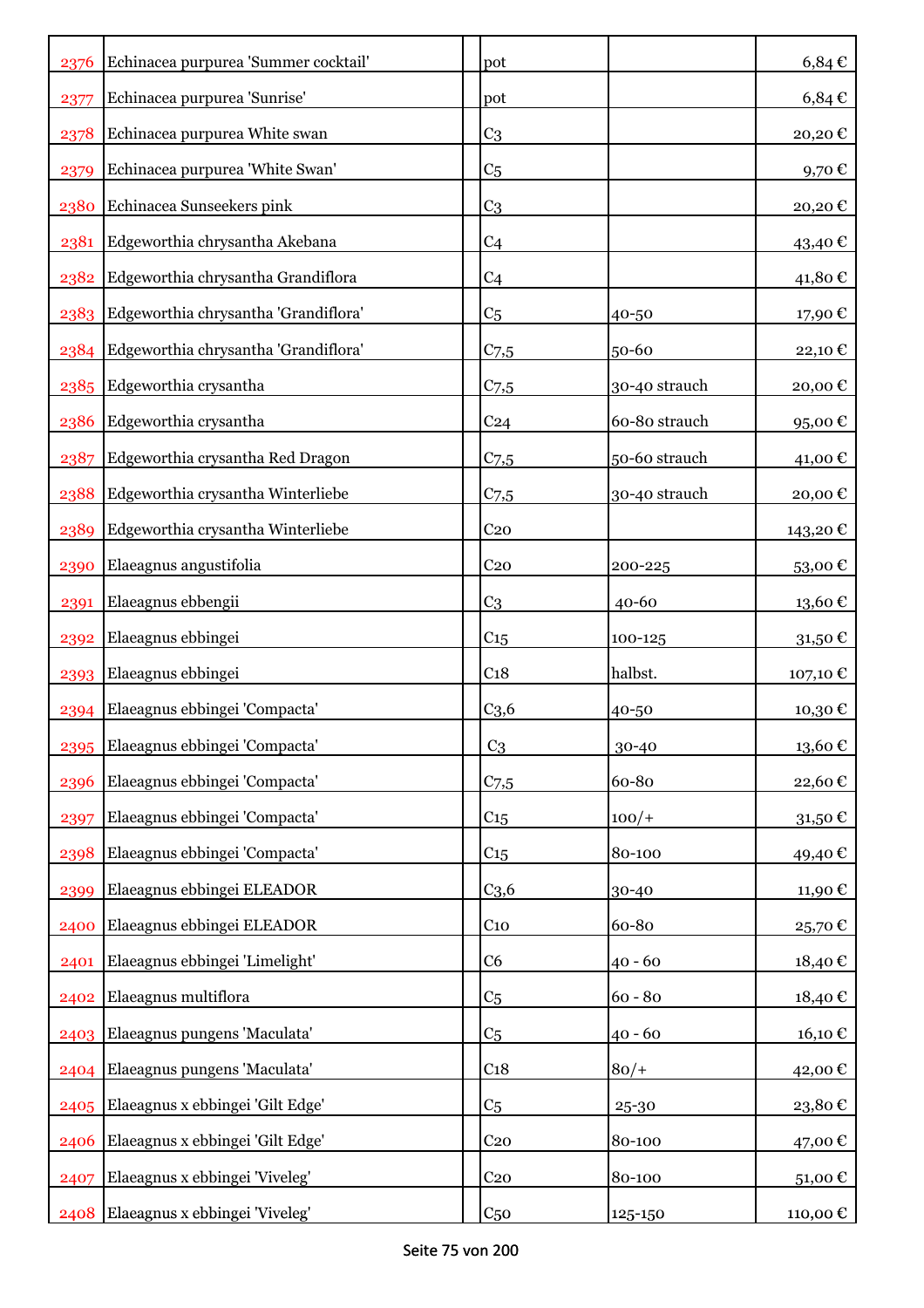|      | 2409 Elaeocarpus glabripetalus           | E C30            | $300/-$     | 285,00€               |
|------|------------------------------------------|------------------|-------------|-----------------------|
| 2410 | Eleagnus angustifolia                    | C <sub>20</sub>  | 150-175     | 68,40€                |
| 2411 | Eleagnus umbellata                       | C <sub>5</sub>   | $60 - 80$   | 14,40 €               |
| 2412 | Eleagnus umbellata                       | C <sub>12</sub>  | $80 - 100$  | 21,90€                |
| 2413 | Elegia elephantina                       | C <sub>7</sub>   |             | 65,10€                |
| 2414 | Elegia tectorum                          | C <sub>3</sub>   |             | $30{,}70 \in$         |
| 2415 | Elegia tectorum                          | C <sub>7</sub>   |             | 65,10€                |
| 2416 | Eleutherococcus henryi                   | C <sub>6</sub>   | $30 - 40$   | 18,40€                |
| 2417 | Eleutherococcus henryi 'Nana'            | C <sub>3</sub>   | $20 - 30$   | 16,10€                |
| 2418 | Elsholtzia stauntonii                    | C <sub>3</sub>   | $40 - 60$   | 17,60€                |
| 2419 | Elymus magellanicus                      | C <sub>3</sub>   |             | 8,00€                 |
| 2420 | Emmenopterys henryi                      | C15              | $140 - 160$ | 161,30€               |
| 2421 | Emmenopterys henryi                      | C <sub>10</sub>  | 200/225     | 190,00€               |
| 2422 | Enkianthus campanulatus                  | C <sub>5</sub>   | $20 - 40$   | 17,60 €               |
| 2423 | Enkianthus campanulatus                  | $C$ 7,5          | 60-80       | 26,30€                |
| 2424 | Enkianthus campanulatus Red bells        | C <sub>5</sub>   | 4jähr.      | 29,50€                |
| 2425 | Enkianthus campanulatus var palibinianus | C <sub>3</sub>   | $20 - 25$   | $13{,}60$ $\mathbb C$ |
| 2426 | Enkianthus campanulatus var sikokianus   | C <sub>5</sub>   | 60-80       | 23,80€                |
| 2427 | Escallonia alpina                        | C <sub>2</sub>   | klein       | 17,10€                |
| 2428 | Escallonia 'Iveyi'                       | C <sub>20</sub>  | 80-100      | 42,00€                |
| 2429 | Escallonia laevis 'Gold Ellen'           | C <sub>20</sub>  | 60-70 Breit | 44,00 €               |
| 2430 | Escallonia 'Red Dream'                   | C <sub>20</sub>  | 50-60 Breit | 43,00 €               |
| 2431 | Escallonia 'Red Dream'                   | C <sub>20</sub>  | 60-80 Breit | 46,00€                |
| 2432 | Escallonia 'Red Elf'                     | C <sub>20</sub>  | 60-80       | 38,00€                |
| 2433 | Escallonia rubra macrantha               | C <sub>3,6</sub> | 40-50       | 8,80€                 |
| 2434 | Escallonia rubra macrantha               | $C_{10}$         | $80/+$      | 21,50€                |
| 2435 | Eucalyptus cinerea 'Silver Dollar'       | C <sub>2</sub>   | 30-40       | 14,00€                |
| 2436 | Eucalyptus pulverulenta 'Baby Blue'      | C <sub>2</sub>   | 30-40       | 14,00€                |
| 2437 | Eucomis comosa Can can                   | C <sub>3</sub>   |             | 21,70€                |
| 2438 | Eucomis comosa Sparkling burgundy        | C <sub>3</sub>   |             | 21,70 €               |
| 2439 | Eucomis comosa Tugela jade               | C <sub>3</sub>   |             | 21,70€                |
| 2440 | Eucommia ulmoides                        | C6               | $60 - 80$   | 27,70€                |
| 2441 | Eucommia ulmoides                        | C15              | $140 - 160$ | 42,60 €               |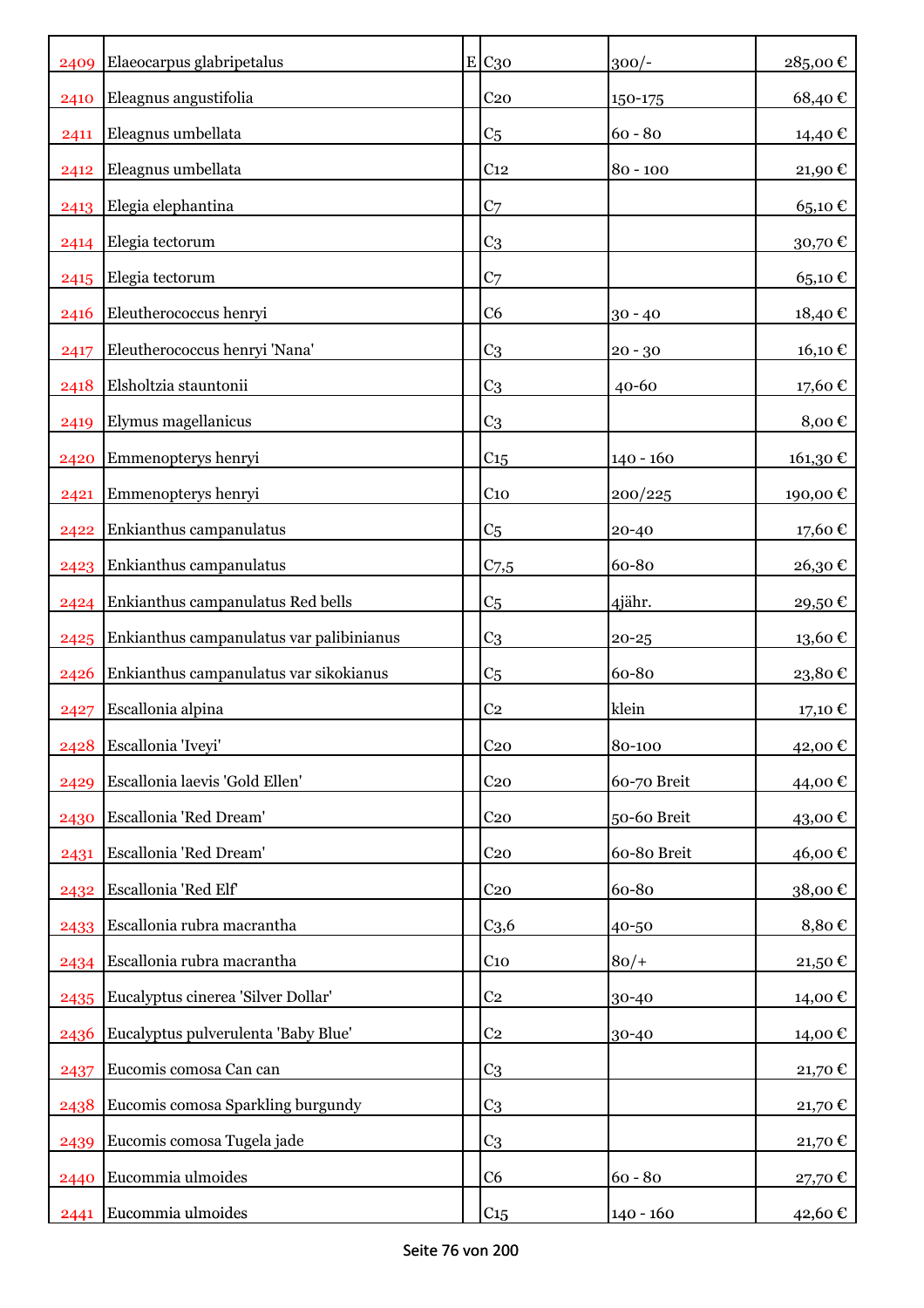| 2442 | Eucryphia intermedia Rostrevor         | C <sub>4</sub>                      |                 | 26,10€   |
|------|----------------------------------------|-------------------------------------|-----------------|----------|
| 2443 | Eucryphia moorei                       | C <sub>4</sub>                      |                 | 26,10€   |
| 2444 | Euonymus ala.'Ciliatodentatus'         | C <sub>2</sub>                      | $15 - 30/$      | 15,00 €  |
| 2445 | Euonymus alatus                        | C <sub>3,6</sub>                    | 30-40           | 13,50€   |
| 2446 | Euonymus alatus                        | C <sub>45</sub>                     | 125-150 mehrtr. | 105,00€  |
| 2447 | Euonymus alatus 'Compacta'             | C <sub>3</sub>                      | 30-40           | 13,60 €  |
| 2448 | Euonymus alatus 'Compacta'             | C <sub>5</sub>                      | $40 - 60$       | 17,60€   |
| 2449 | Euonymus alatus 'Compacta'             | E C20                               | 150-175         | 114,00€  |
| 2450 | Euonymus alatus 'Compactus'            | C <sub>20</sub>                     | $80 - 100$      | 91,00€   |
| 2451 | Euonymus alatus 'Compactus'            | C <sub>45</sub> St. mit Kr. 180-200 |                 | 99,50€   |
| 2452 | Euonymus alatus 'Compactus'            | C45 St. mit Kr. 100-120             |                 | 126,80€  |
| 2453 | Euonymus alatus 'Compactus'            | C45 St. mit Kr. 160-180             |                 | 184,40 € |
| 2454 | Euonymus alatus 'Compactus'            | C18 St. mit Kr.                     |                 | 214,90€  |
| 2455 | Euonymus alatus 'Unforgetable Fire'    | C <sub>5</sub>                      | $40 - 60$       | 20,70€   |
| 2456 | Euonymus alatus var.pterus             | C <sub>5</sub> St. mit Kr. 80-100   |                 | 35,70€   |
| 2457 | Euonymus americanus                    | C <sub>2</sub>                      | $30 - 50/$ +    | 16,20€   |
| 2458 | Euonymus americanus                    | $E/C_5$                             | $30 - 50/$      | 21,00€   |
| 2459 | Euonymus americanus                    | $C_{7,5}$                           | 60-80           | 39,20€   |
| 2460 | Euonymus atropurpureus                 | C <sub>2</sub>                      | $30 - 50/$ +    | 16,20€   |
| 2461 | Euonymus atropurpureus                 | C <sub>5</sub>                      | $40 - 60/$      | 19,60€   |
| 2462 | Euonymus atropurpureus                 | $E$ C <sub>10</sub>                 | $80 - 100/$     | 32,40€   |
| 2463 | Euonymus atropurpureus                 | E bal                               | $120/+$         | 37,00€   |
| 2464 | Euonymus carnosus                      | C <sub>2</sub>                      | $30 - 50/$ +    | 15,00€   |
| 2465 | Euonymus carnosus 'Tropenburg Lustre'  | C <sub>2</sub>                      | $50 - 80/$      | 17,40 €  |
| 2466 | Euonymus carnosus 'Belmonte'           | C <sub>2</sub>                      | $50 - 80/$      | 17,40 €  |
| 2467 | Euonymus carnosus 'Red Wine'           | C <sub>2</sub>                      | $50 - 80/$      | 17,40 €  |
| 2468 | Euonymus ceratophorus                  | $E/C_5$                             | 80/100          | 47,50€   |
| 2469 | Euonymus clivicolus var rongchuensis   | C <sub>2</sub>                      | $30 - 50/$ +    | 16,20€   |
| 2470 | Euonymus clivicolus var rongchuensis   | E bal                               | $200/+$         | 50,80€   |
| 2471 | Euonymus cornutus 'El Toro'            | C <sub>2</sub>                      | $20 - 40/$      | 16,20€   |
| 2472 | Euonymus cornutus 'El Toro'            | $E$ C <sub>10</sub>                 | $40 - 60/$      | 32,40€   |
| 2473 | Euonymus cornutus var. quinquecornutus | C <sub>5</sub> St. mit Kr. 80-100   |                 | 39,20€   |
| 2474 | Euonymus echinatus                     | E C2                                | 30/40           | 19,00 €  |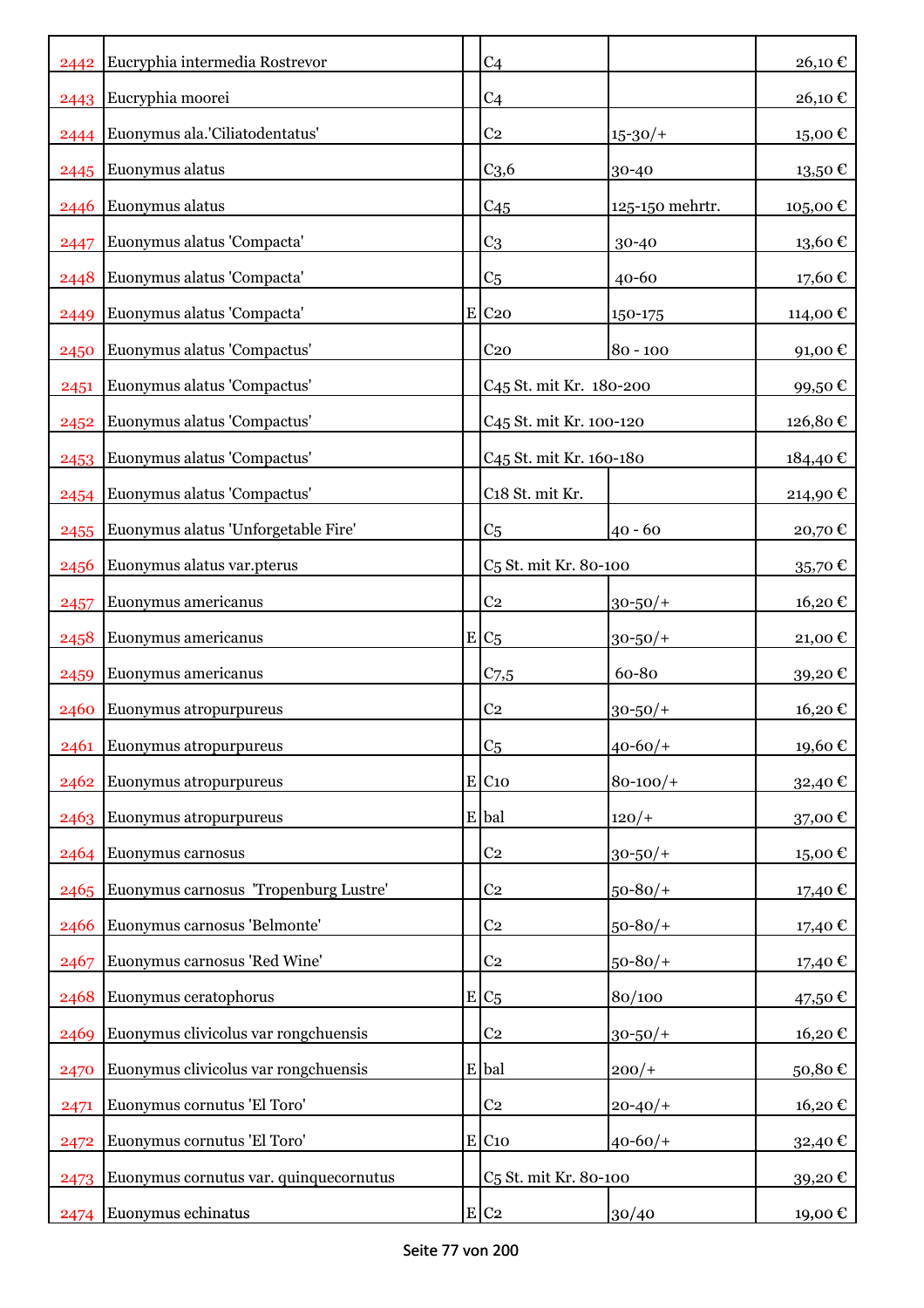| 2475 | Euonymus echinatus                    | C <sub>10</sub>                     | $40 - 60/$   | 25,60€            |
|------|---------------------------------------|-------------------------------------|--------------|-------------------|
| 2476 | Euonymus europ. 'Pumilus'             | C <sub>2</sub>                      | $20 - 40/$   | 16,20€            |
| 2477 | Euonymus europ. 'Pumilus'             | $E$ C <sub>10</sub>                 | $60 - 80/$   | 30,20€            |
| 2478 | Euonymus europaeus                    | C <sub>10</sub>                     | $160 - 180$  | 18,40€            |
| 2479 | Euonymus europaeus                    | C <sub>20</sub>                     | 100-125      | 26,00€            |
| 2480 | Euonymus europaeus                    | E C20                               | 125-150      | 33,00 $\mathbb C$ |
| 2481 | Euonymus europaeus albus              | C10 St. mit Kr. 140-160             |              | 36,90€            |
| 2482 | Euonymus europaeus 'Bulgaria'         | E bal                               | $100/+$      | 32,40€            |
|      | 2483 Euonymus europaeus 'Red Cascade' | $E$ C <sub>20</sub>                 | 80-100       | 39,00€            |
|      | 2484 Euonymus europaeus 'Red Cascade' | C <sub>20</sub>                     | 100-125      | 51,00€            |
| 2485 | Euonymus europaeus Thornhayes'        | E bal                               | $120/+$      | 41,60€            |
| 2486 | Euonymus fimbriatus                   | E C2                                | $30 - 50/$ + | 18,40€            |
| 2487 | Euonymus fortunei                     | C20 St. mit Kr. 120-140             |              | 89,30€            |
| 2488 | Euonymus fortunei BLONDY 'Interbolwi' | C <sub>3</sub>                      | $20 - 30$    | 4,30€             |
| 2489 | Euonymus fortunei BLONDY 'Interbolwi' | $C_3$ 20-25                         |              | 22,30€            |
| 2490 | Euonymus fortunei 'Canadale Gold'     | C <sub>20</sub> St. mit Kr. 120-140 |              | 108,30€           |
| 2491 | Euonymus fortunei 'Dans Delight'      | $C_3$ 20-25                         |              | 22,30€            |
| 2492 | Euonymus fortunei 'Dans Delight'      | $C_3$ 20-25                         |              | 22,30€            |
| 2493 | Euonymus fortunei 'Dart's Blanket'    | P <sub>9</sub>                      |              | 2,10 €            |
|      | 2494 Euonymus fortunei 'Eldorado'     | C <sub>3</sub> 20-25                |              | 24,20€            |
| 2495 | Euonymus fortunei 'Emerald Gaiety'    | P <sub>9</sub>                      | $15 - 20$    | 2,20€             |
| 2496 | Euonymus fortunei 'Emerald Gaiety'    | C1.5                                | $15 - 20$    | 3,80€             |
| 2497 | Euonymus fortunei 'Emerald Gaiety'    | $C_3$ 20-25                         |              | 20,40€            |
| 2498 | Euonymus fortunei 'Emerald 'n Gold'   | C <sub>3</sub>                      | 25-30        | $6,80 \in$        |
| 2499 | Euonymus fortunei 'Emerald 'n Gold'   | $C_3$ 20-25                         |              | 20,40€            |
| 2500 | Euonymus fortunei 'Emerald 'n' Gold'  | C <sub>3</sub>                      | 25-30        | 7,90€             |
| 2501 | Euonymus fortunei 'Emerald'n Gold'    | P <sub>9</sub>                      | $15 - 20$    | 2,20€             |
| 2502 | Euonymus fortunei 'Harlequin'         | C <sub>3</sub>                      | $25/+$       | 7,90€             |
| 2503 | Euonymus fortunei 'Hort's Blaze'      | C <sub>3</sub>                      | $20 - 30$    | 4,70€             |
| 2504 | Euonymus fortunei 'Minimus'           | C <sub>3</sub>                      | $10-15$      | 5,80€             |
| 2505 | Euonymus grandifl. f. salicifolius    | C <sub>2</sub>                      | $15 - 30/$   | 16,20€            |
| 2506 | Euonymus grandifl. f. salicifolius    | $E/C_5$                             | $40 - 60/$ + | 21,00€            |
| 2507 | Euonymus grandifl. f. salicifolius    | E bal                               | $200/+$      | 55,40€            |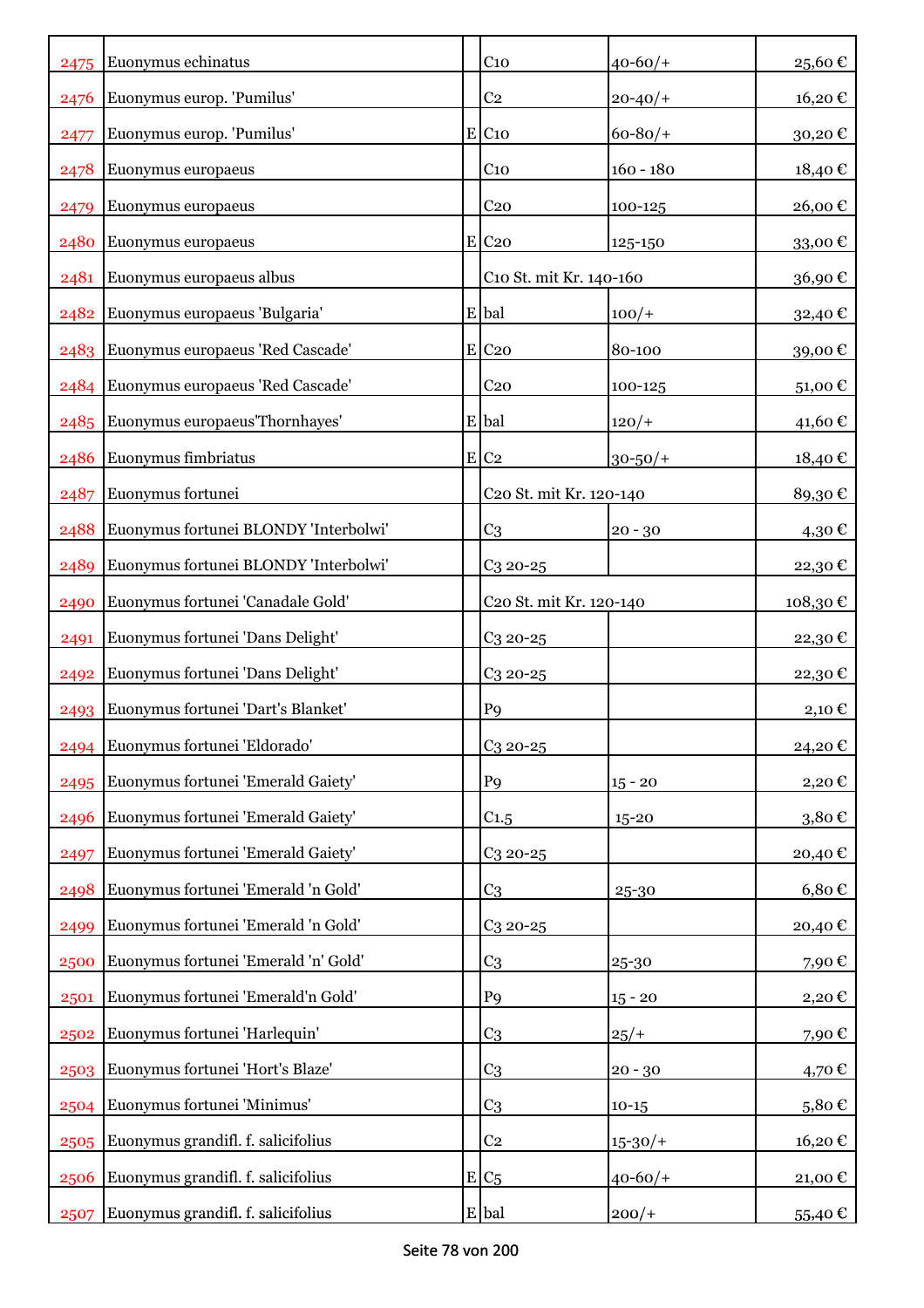| 2508 | Euonymus grandiflorus f. salicifolius    | $C_{7,5}$                          | 60-80        | 52,40€  |
|------|------------------------------------------|------------------------------------|--------------|---------|
| 2509 | Euonymus grandiflorus 'Red Wine'         | C <sub>20</sub>                    | 80-100       | 88,60€  |
| 2510 | Euonymus ham. 'Pink Delight'             | C <sub>5</sub>                     | $40 - 60/$   | 19,60€  |
| 2511 | Euonymus hamiltonianus 'Calocarpus'      | $E C_5$                            | 40-60        | 39,20€  |
| 2512 | Euonymus hamiltonianus 'Coral Charm'     | C <sub>3</sub>                     | 30-40        | 23,80€  |
| 2513 | Euonymus hamiltonianus 'Coral Charm'     | C <sub>5</sub>                     | 60-80        | 52,40€  |
| 2514 | Euonymus hamiltonianus 'Den Haag'        | E C2                               | $30 - 50/$ + | 16,20€  |
| 2515 | Euonymus hamiltonianus 'Den Haag'        | C <sub>2</sub>                     | 60/80        | 19,00€  |
| 2516 | Euonymus hamiltonianus 'Den Haag'        | $E/C_5$                            | 40-50        | 52,40€  |
| 2517 | Euonymus hamiltonianus 'Fiesta'          | C <sub>3</sub>                     | 25-30        | 23,80€  |
| 2518 | Euonymus hamiltonianus 'Fiesta'          | $C_{7,5}$                          |              | 52,40€  |
| 2519 | Euonymus hamiltonianus 'Koy Boy'         | C <sub>2</sub>                     | $40 - 60/$   | 16,20€  |
| 2520 | Euonymus hamiltonianus 'Miss Pinky'      | C <sub>3</sub>                     | $30 - 50/$ + | 16,20€  |
| 2521 | Euonymus hamiltonianus 'Orange Surprise' | $E$ C <sub>2</sub>                 | $40 - 60/$   | 16,20€  |
| 2522 | Euonymus hamiltonianus 'Orange Surprise' | $E$ C <sub>10</sub>                | $100/+$      | 27,80€  |
| 2523 | Euonymus hamiltonianus 'Popcorn'         | C <sub>2</sub>                     | $30 - 50/$ + | 17,40 € |
| 2524 | Euonymus hamiltonianus 'Rainbow'         | C <sub>2</sub>                     | $30 - 50/$ + | 17,40 € |
| 2525 | Euonymus hamiltonianus 'Rainbow'         | C <sub>7,5</sub>                   |              | 52,40€  |
| 2526 | Euonymus hamiltonianus 'Red Elf'         | C <sub>3</sub>                     | 30-40        | 23,80€  |
| 2527 | Euonymus hamiltonianus 'Red Elf'         | $E C_5$                            | 40-50        | 39,20€  |
| 2528 | Euonymus hamiltonianus 'Red Elf'         | E C7,5                             | 60-80        | 52,40€  |
| 2529 | Euonymus hamiltonianus 'Rising Sun'      | C <sub>3</sub>                     | $C_3$        | 17,60€  |
| 2530 | Euonymus hamiltonianus 'Rising Sun'      | C <sub>2</sub>                     | 40/50        | 19,00€  |
| 2531 | Euonymus hamiltonianus 'Rising Sun'      | C <sub>5</sub>                     | $40 - 60/$   | 19,60€  |
| 2532 | Euonymus hamiltonianus 'Rising Sun'      | C <sub>5</sub>                     | 40-60        | 39,20€  |
| 2533 | Euonymus hamiltonianus 'Snow'            | C <sub>2</sub>                     | $20 - 40/$   | 16,20€  |
| 2534 | Euonymus hamiltonianus 'Snow'            | C <sub>3</sub>                     | 30-40        | 39,20€  |
| 2535 | Euonymus hamiltonianus 'Snow'            | C <sub>20</sub>                    | 125-150      | 114,00€ |
| 2536 | Euonymus hamiltonianus ssp. sieboldianus | C <sub>2</sub>                     | 60/80        | 19,00€  |
| 2537 | Euonymus hamiltonianus ssp. sieboldianus | $E C_5$                            | $30 - 50/$ + | 19,60€  |
| 2538 | Euonymus hamiltonianus subsp. maackii    | C <sub>15</sub> St. mit Kr. 60-80  |              | 21,90€  |
| 2539 | Euonymus hamiltonianus subsp. maackii    | C <sub>5</sub> St. mit Kr. 100-120 |              | 30,00€  |
| 2540 | Euonymus hamiltonianus 'Winter Glory'    | C <sub>12</sub>                    | 80-100       | 88,60€  |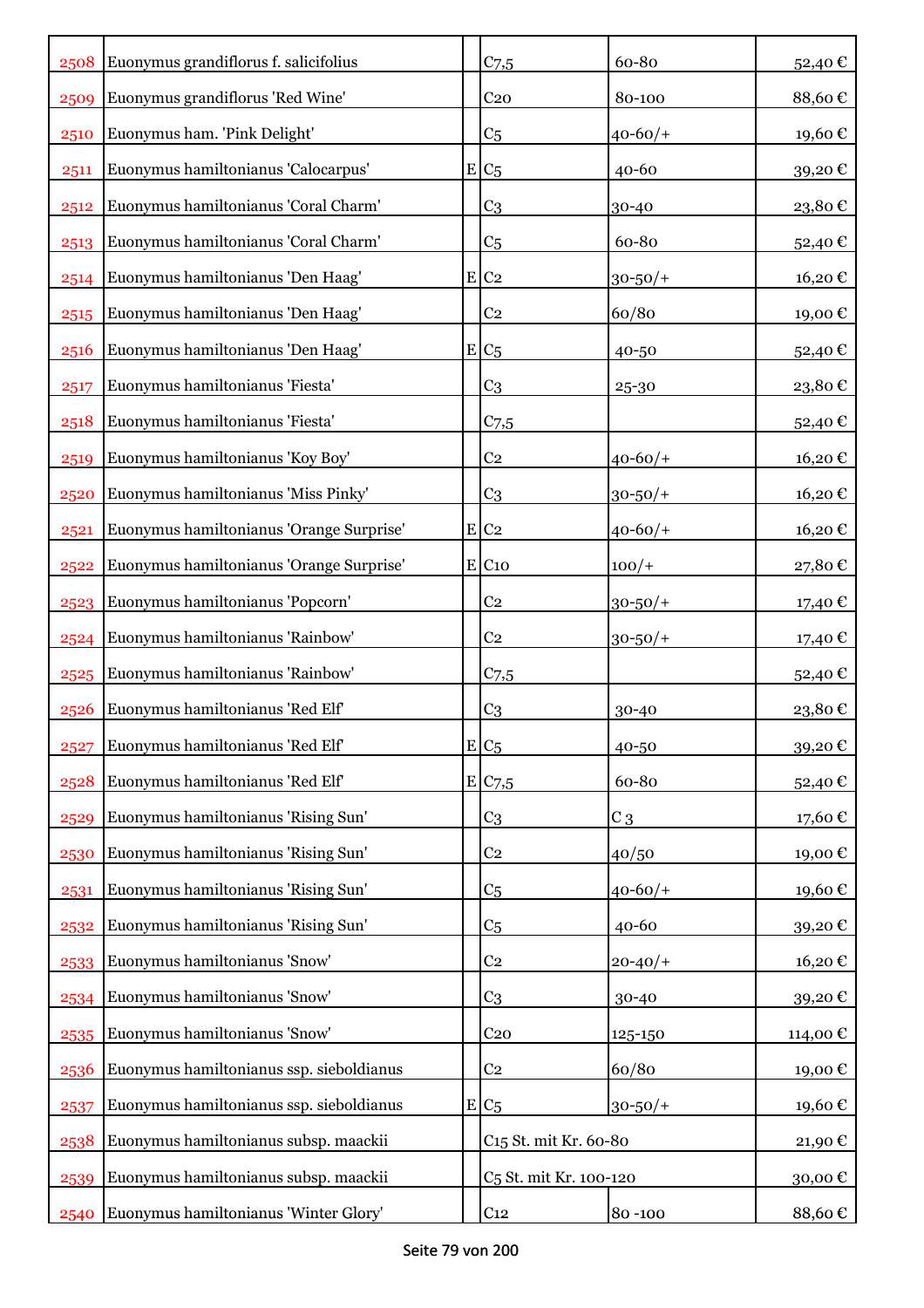| 2541 | Euonymus huangii                          | C <sub>2</sub>           | $30 - 50/$ + | 16,20€  |
|------|-------------------------------------------|--------------------------|--------------|---------|
| 2542 | Euonymus huangii                          | C <sub>5</sub>           | $40 - 60/$   | 19,60€  |
| 2543 | Euonymus huangii                          | E bal                    | $150/+$      | 50,80€  |
| 2544 | Euonymus japonica 'Kathy'                 | C <sub>3</sub>           | $25 - 30$    | 20,40€  |
| 2545 | Euonymus japonica 'La Paloma Blanca'      | C <sub>3</sub>           | 20-30        | 24,20€  |
| 2546 | Euonymus japonica 'Microphyllus'          | C3                       | 15-20        | 9,20€   |
| 2547 | Euonymus japonica'Marieke'                | $C3$ 20 - 30             |              | 20,40€  |
| 2548 | Euonymus japonicus                        | $C_{10}$                 | 80-100       | 27,50€  |
| 2549 | Euonymus japonicus                        | C <sub>12</sub>          | 60-80        | 68,40€  |
| 2550 | Euonymus japonicus                        | C <sub>20</sub>          | 125-150      | 88,60€  |
| 2551 | Euonymus japonicus ' Micr.ureovariegatus' | C <sub>3</sub>           | $20 - 25$    | 20,40€  |
| 2552 | Euonymus japonicus 'Aureomarginatus'      | 20C                      | 100-125      | 68,40€  |
| 2553 | Euonymus japonicus 'Aureus'               | $C_{10}$                 | 50-60        | 27,50€  |
| 2554 | Euonymus japonicus 'Bravo'                | $C_{10}$                 | 50-60        | 27,30€  |
| 2555 | Euonymus japonicus 'Bravo'                | $C_{10}$                 | 50-60        | 27,50€  |
| 2556 | Euonymus japonicus 'Bravo'                | C <sub>20</sub>          | 60-80        | 43,00€  |
| 2557 | Euonymus japonicus 'Bravo'                | C <sub>20</sub>          | 80-100       | 47,00 € |
| 2558 | Euonymus japonicus 'Green Spire'          | C <sub>20</sub>          | 60-80        | 43,00 € |
| 2559 | Euonymus japonicus 'Micr.lbovariegata     | C <sub>3</sub>           | 20-30        | 20,40€  |
| 2560 | Euonymus japonicus 'Micr.ureomarginata'   | C <sub>3</sub>           | $20 - 25$    | 20,40€  |
| 2561 | Euonymus japonicus 'Pierrolino'           | C <sub>3</sub>           | $20 - 25$    | 24,20€  |
| 2562 | Euonymus japonicus 'Président Gauthier'   | $C_{10}$                 | 50-60        | 27,50€  |
| 2563 | Euonymus japonicus 'Rykojo'               | C <sub>2</sub>           | 15/20        | 19,00€  |
| 2564 | Euonymus japonicus 'White Spire'          | C3                       | 25-30        | 29,60€  |
| 2565 | Euonymus japonicus 'Yellow Pansy'         | C <sub>2</sub>           | 30/40        | 17,10 € |
| 2566 | Euonymus latifolius                       | C7,5 St. mit Kr. 140-160 |              | 39,20€  |
| 2567 | Euonymus laxiflorus                       | E C2                     | $15 - 30/$   | 23,20€  |
| 2568 | Euonymus leiophloeus                      | $E/C_5$                  | 50/60        | 47,50€  |
| 2569 | Euonymus lucidus                          | E C7                     | 60/80        | 85,50€  |
| 2570 | Euonymus maackii 'Dart's Pride'           | $E C_3$                  | $30 - 50/$ + | 16,20€  |
| 2571 | Euonymus maackii 'Fireflame'              | C <sub>5</sub>           | $40 - 60/$   | 19,60€  |
| 2572 | Euonymus maackii 'Pendula'                | $E$ C <sub>2</sub>       | $30 - 50/$ + | 16,20€  |
| 2573 | Euonymus maackii 'Pendula'                | C <sub>5</sub>           | $60 - 80/$   | 19,60 € |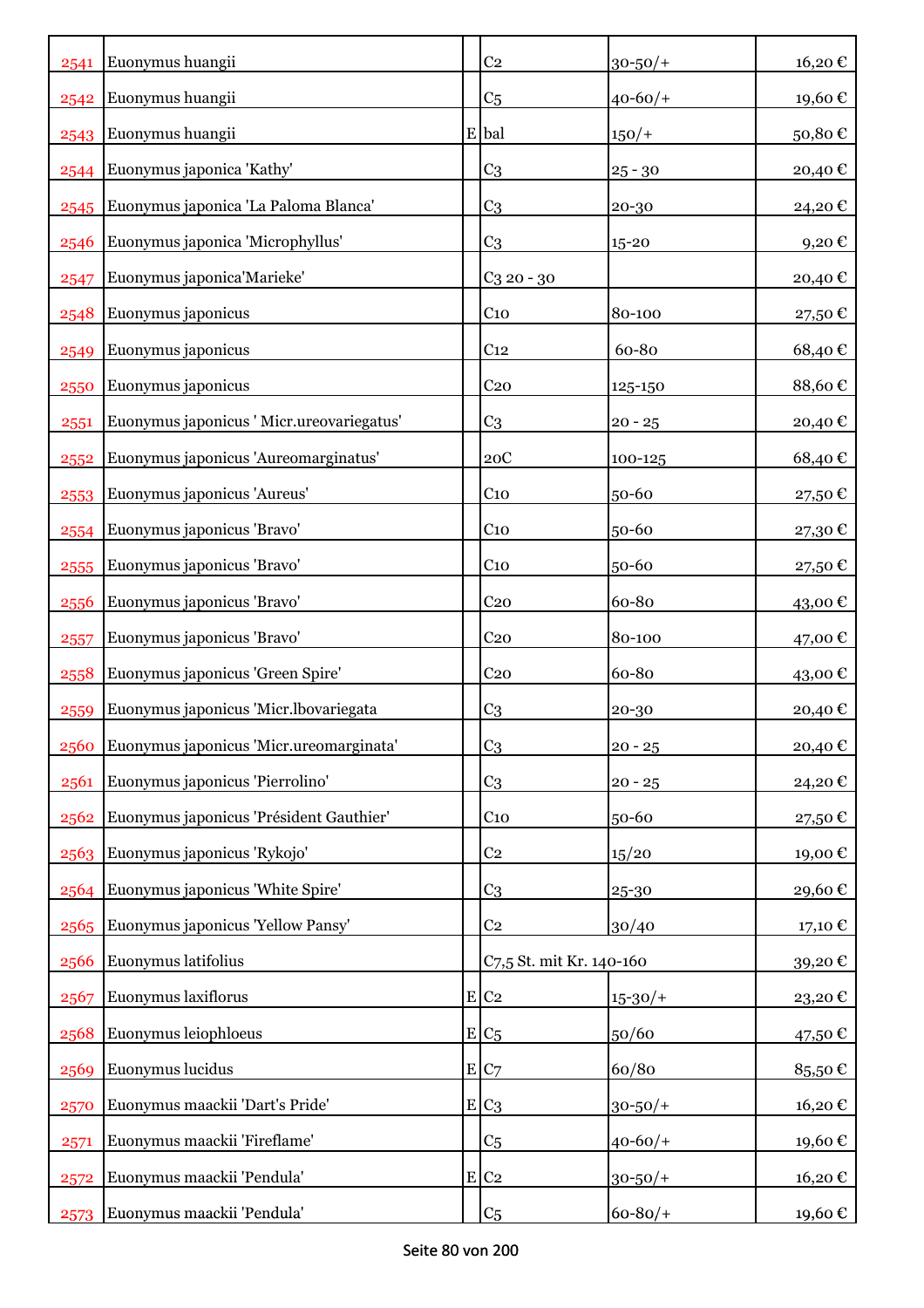| 2574 | Euonymus maackii 'Pendula'          | $E$ db                  | $150/+$      | 92,40€                 |
|------|-------------------------------------|-------------------------|--------------|------------------------|
| 2575 | Euonymus macropterus                | C10 St. mit Kr. 100-120 |              | $21,\!90$ $\mathbb{C}$ |
| 2576 | Euonymus macropterus 'Mount Fuji'   | C <sub>2</sub>          | $15 - 30/$   | 16,20€                 |
| 2577 | Euonymus macropterus 'Mount Fuji'   | $E C_5$                 | $15 - 30/$   | 19,60€                 |
| 2578 | Euonymus macropterus 'Mount Fuji'   | $E C_5$                 | $30 - 50/$ + | 27,80€                 |
| 2579 | Euonymus macropterus 'Mount Fuji'   | E C10                   | $50 - 80/$   | 37,00€                 |
| 2580 | Euonymus maximowiczianus            | C <sub>2</sub>          |              | 16,20€                 |
| 2581 | Euonymus maximowiczianus            | C <sub>10</sub>         | $30 - 50/$ + | 27,80€                 |
| 2582 | Euonymus maximowiczianus            | E C7                    | 40/50        | 47,50 €                |
| 2583 | Euonymus monbeigii                  | $E$ C <sub>2</sub>      | $20 - 40/$   | 17,40 €                |
| 2584 | Euonymus monbeigii                  | $E C_5$                 | $40 - 60/$   | 27,80€                 |
| 2585 | Euonymus monbeigii                  | E C10                   | $80 - 100/$  | 37,00€                 |
| 2586 | Euonymus morrisonensis              | C <sub>3</sub>          | 30-40        | 23,80€                 |
| 2587 | Euonymus morrisonensis              | C <sub>7</sub>          |              | 52,40€                 |
| 2588 | Euonymus morrisonensis              | $E$ C <sub>12</sub>     | 100-125      | 68,40€                 |
| 2589 | Euonymus morrisonensis              | $E$ C <sub>20</sub>     | 100-125      | 88,60€                 |
| 2590 | Euonymus myrianthus                 | C <sub>2</sub>          | $20 - 40/$   | 16,20€                 |
| 2591 | Euonymus nanus                      | C <sub>3</sub>          | $30 - 40$    | $6,30 \in$             |
| 2592 | Euonymus nanus 'Canary Bird'        | $E$ C <sub>2</sub>      | $20 - 40/$   | 17,40 €                |
| 2593 | Euonymus nanus Turkestanicus        | C <sub>3</sub>          | $20 - 25$    | 10,40€                 |
| 2594 | Euonymus nanus Turkestanicus        | $E C_5$                 | 30-40        | 17,60€                 |
| 2595 | Euonymus nanus Turkestanicus        | $C_{7,5}$               | 40-60        | 39,20€                 |
| 2596 | Euonymus nanus Turkestanicus        | C <sub>12</sub>         | 60-80        | 52,40€                 |
| 2597 | Euonymus nanus var. turkestanicus   | C <sub>2</sub>          | $20 - 40/$   | 16,20€                 |
| 2598 | Euonymus nanus var. turkestanicus   | C <sub>5</sub>          | $30 - 50/$ + | 19,60€                 |
| 2599 | Euonymus nanus var. turkestanicus   | E bal                   | $120/+$      | 37,00€                 |
| 2600 | Euonymus oresbius                   | C <sub>2</sub>          | $40 - 60/$   | 16,20€                 |
| 2601 | Euonymus oxyphyllus                 | C <sub>2</sub>          | $20 - 40/$   | 11,60€                 |
| 2602 | Euonymus oxyphyllus                 | C7,5 St. mit Kr. 80/100 |              | 20,70€                 |
| 2603 | Euonymus oxyphyllus 'Waasland'      | C <sub>2</sub>          | 30/40        | 19,00€                 |
| 2604 | Euonymus phellom. 'Silver Surprise' | C <sub>2</sub>          | $20 - 40/$   | 16,20€                 |
| 2605 | Euonymus phellom. 'Silver Surprise' | C <sub>10</sub>         | $50 - 80/$   | 34,80€                 |
| 2606 | Euonymus phellomanus                | C <sub>15</sub>         | $80 - 100$   | 31,10 €                |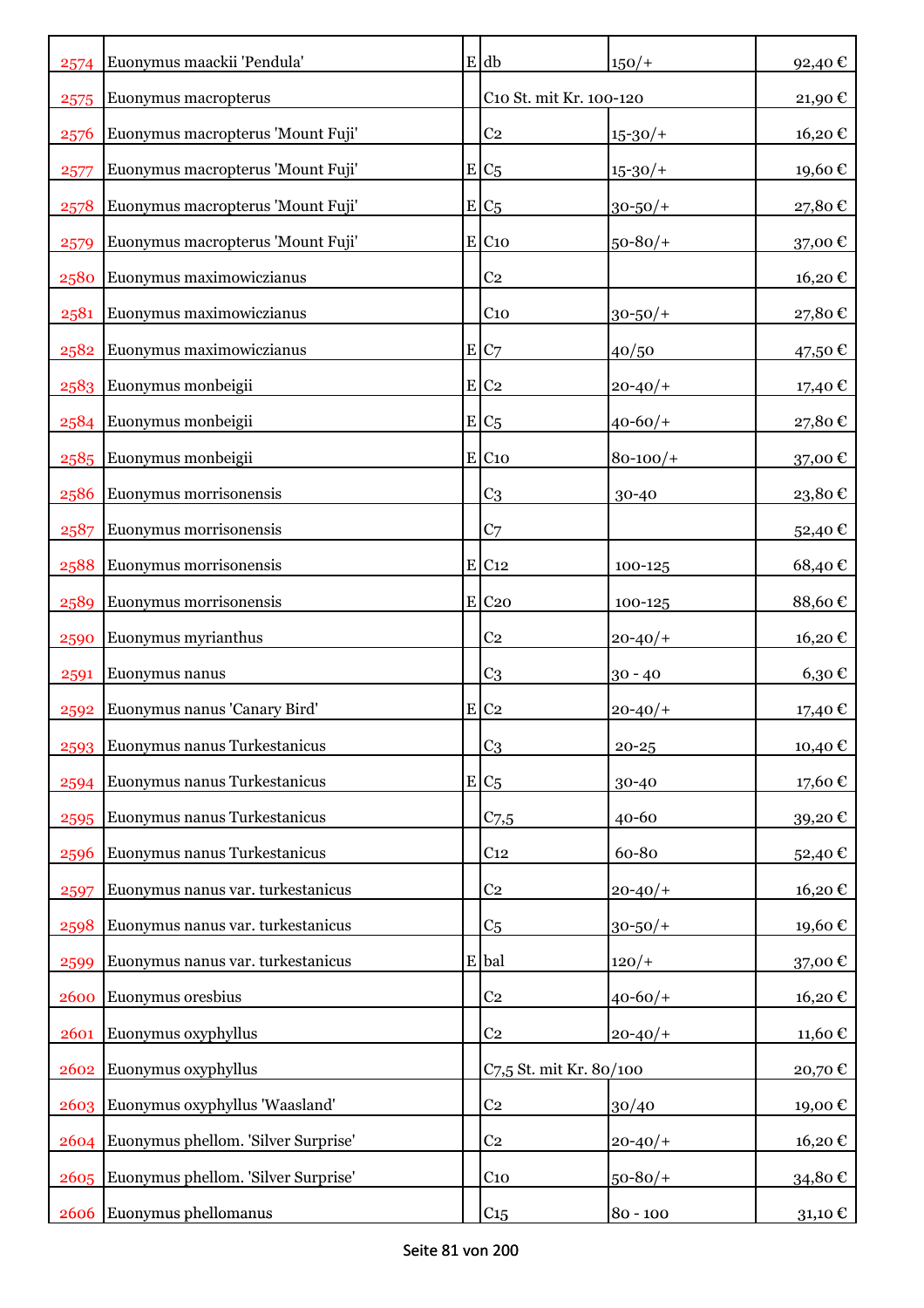| 2607 | Euonymus phellomanus                   | $E$ C <sub>7</sub> ,5               | $40 - 60$    | 39,20€            |
|------|----------------------------------------|-------------------------------------|--------------|-------------------|
| 2608 | Euonymus phellomanus                   | bal                                 | $150/+$      | 41,60€            |
| 2609 | Euonymus phellomanus                   | $E$ C <sub>12</sub>                 | 80-100       | 68,40€            |
| 2610 | Euonymus phellomanus                   | C <sub>45</sub> St. mit Kr. 120-140 |              | 95,10€            |
| 2611 | Euonymus phellomanus 'Silver Surprise' | C7,5 St. mit Kr. 100-120            |              | 50,70€            |
| 2612 | Euonymus planipes                      | C <sub>2</sub>                      | $30 - 50/$ + | 13,80€            |
| 2613 | Euonymus planipes                      | C <sub>5</sub>                      | $60 - 80$    | 16,10€            |
| 2614 | Euonymus planipes                      | $C$ 7,5                             | $40 - 60$    | 16,10€            |
| 2615 | Euonymus planipes                      | C <sub>15</sub>                     | $80/+$       | 88,60€            |
| 2616 | Euonymus planipes                      | C <sub>45</sub> St. mit Kr. 80-100  |              | 91,00€            |
| 2617 | Euonymus planipes                      | E sol.                              | $150/+$      | 127,20 €          |
| 2618 | Euonymus planipes                      | E sol.                              | $175/+$      | 138,60€           |
| 2619 | Euonymus planipes                      | E sol.                              | $200/+$      | 157,00€           |
| 2620 | Euonymus planipes                      | $E$ K 120L                          | $100/+$      | 196,40€           |
| 2621 | Euonymus planipes 'Sancho'             | C <sub>2</sub>                      | $15 - 30/$   | 17,40 €           |
| 2622 | Euonymus porphreus                     | C <sub>2</sub>                      | $20 - 40/$   | 15,00€            |
| 2623 | Euonymus sacrosanctus                  | C <sub>3</sub>                      | $10 - 15$    | 23,80€            |
| 2624 | Euonymus sanguineus                    | C <sub>2</sub>                      | $15 - 30/$   | 16,20€            |
| 2625 | Euonymus sanguineus                    | $E C_5$                             | $30 - 50/$ + | 23,20€            |
| 2626 | Euonymus sanguineus                    | E C10                               | $40 - 60/$   | 27,80 $\mathbb C$ |
| 2627 | Euonymus sanguineus                    | E C10                               | $60 - 80/$   | 34,80€            |
| 2628 | Euonymus schensianus                   | C <sub>2</sub>                      | $15 - 30/$   | 18,40€            |
| 2629 | Euonymus species                       | C <sub>2</sub>                      | 50/60        | 19,00€            |
| 2630 | Euonymus trapococcus                   | C <sub>2</sub>                      | $30 - 50/$   | 16,20€            |
| 2631 | Euonymus velutinus                     | C <sub>2</sub>                      | $30 - 50/$ + | 17,40€            |
| 2632 | Euonymus velutinus                     | C <sub>5</sub>                      | $30 - 50/$ + | 19,60€            |
| 2633 | Euonymus velutinus                     | E bal                               | $200/+$      | 50,80€            |
| 2634 | Euonymus verrucosus                    | C <sub>2</sub>                      | $30 - 50/$ + | 16,20€            |
| 2635 | Euonymus verrucosus                    | $E/C_5$                             | $40 - 60/$   | 19,60€            |
| 2636 | Euonymus verrucosus                    | E bal                               | $150/+$      | 46,20€            |
| 2637 | Euonymus verrucosus                    | $C$ 7                               | 60-100       | 52,40€            |
| 2638 | Euonymus vidalii                       | C7,5 St. mit Kr. 80-100             |              | 27,70 €           |
| 2639 | Euonymus vidalii                       | C7,5 St. mit Kr. 140-160            |              | 39,20€            |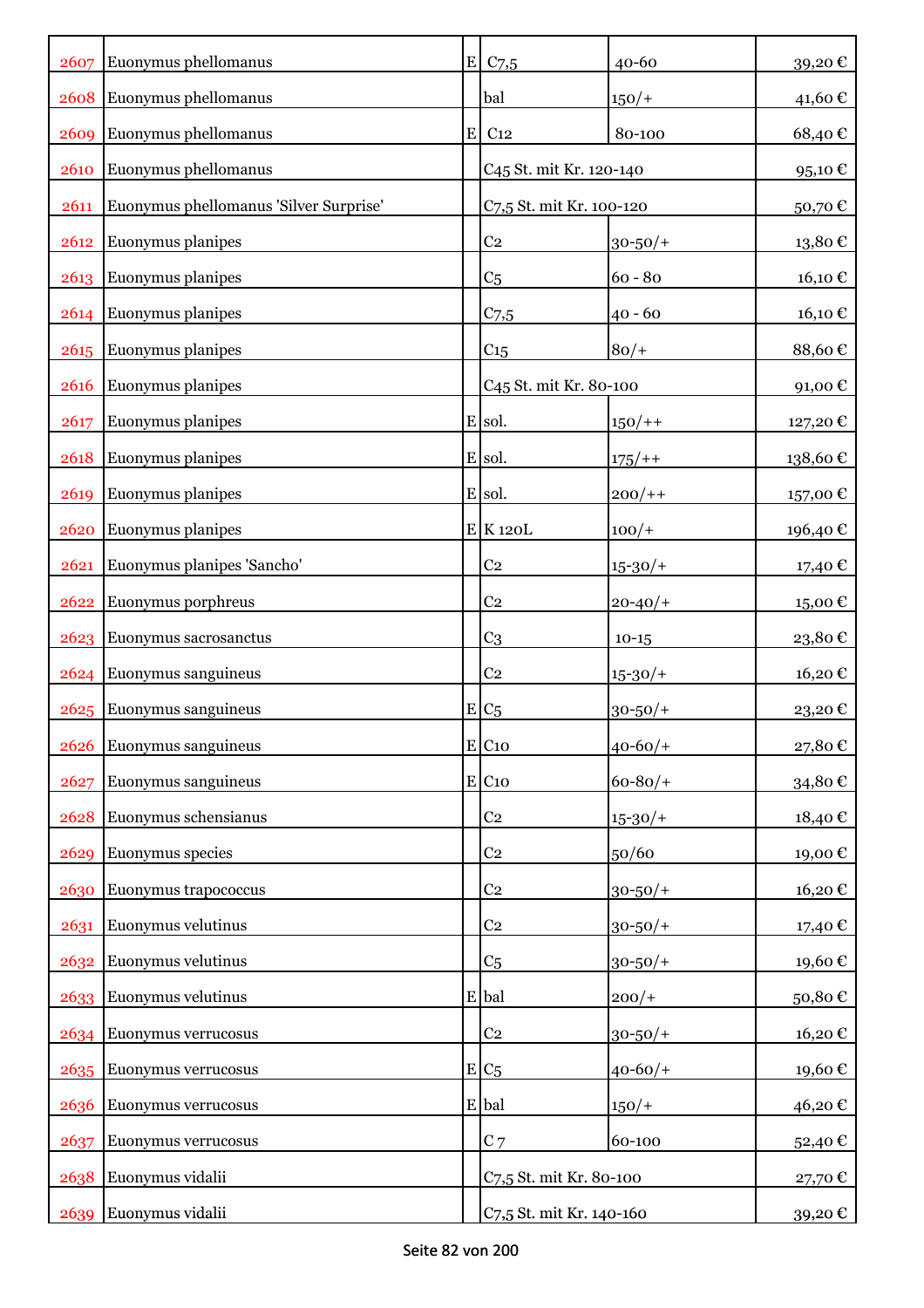|      | 2640 Eupatorium cap Elegant plume        | C <sub>3</sub>     |             | 24,50€  |
|------|------------------------------------------|--------------------|-------------|---------|
| 2641 | Eupatorium maculatum 'Riesenschirm'      | C <sub>5</sub>     |             | 12,70 € |
| 2642 | Euphorbia 'Ascot Rainbow'                | C <sub>5</sub>     |             | 12,70 € |
|      | 2643 Euphorbia characias Silver edge     | C <sub>3</sub>     |             | 19,10 € |
|      | 2644 Euphorbia characias Silver swan®    | C <sub>3</sub>     |             | 19,10 € |
| 2645 | Euphorbia characias 'Tasmanian Tiger'    | C <sub>5</sub>     |             | 14,40 € |
| 2646 | Euptelea pleiosperma                     | C <sub>2</sub>     | 60/80       | 28,50€  |
| 2647 | Euptelea polyandra                       | E C2               | 60/80       | 28,50€  |
| 2648 | Exochorda 'Magical Springtime' pbr       | C <sub>10</sub>    | 125-150     | 22,40 € |
| 2649 | Exochorda racemosa 'Niagara'             | E C7               | 40-50       | 39,20€  |
| 2650 | Fagus crenata 'Mount Fuji'               | C <sub>5</sub>     | $60 - 80$   | 31,70€  |
| 2651 | Fagus engleriana                         | C <sub>2</sub>     | $15 - 30/$  | 17,40 € |
| 2652 | Fagus longipetiolata                     | $E$ C <sub>2</sub> | $20 - 40/$  | 17,40 € |
|      | 2653   Fagus orientalis 'Iskander'       | C <sub>5</sub>     | $40 - 60$   | 25,30€  |
| 2654 | Fagus sylvatica 'Albomarginata'          | C <sub>5</sub>     | $40 - 60$   | 31,70€  |
| 2655 | Fagus sylvatica 'Altdorfer Specht'       | C <sub>5</sub>     | $60 - 80$   | 25,30€  |
| 2656 | Fagus sylvatica 'Andrzej Batko'          | C <sub>5</sub>     | $80 - 100$  | 24,20€  |
| 2657 | Fagus sylvatica 'Anniek'                 | C <sub>5</sub>     | $60 - 80$   | 31,70€  |
| 2658 | Fagus sylvatica 'Anny's Red Pillar'      | C <sub>5</sub>     | $40 - 60$   | 31,70€  |
| 2659 | Fagus sylvatica 'Anny's Red Pillar'      | C <sub>5</sub>     | $80 - 100$  | 39,20€  |
| 2660 | Fagus sylvatica 'Anny's Rohan Sentry'    | C <sub>5</sub>     | $80 - 100$  | 31,70 € |
| 2661 | Fagus sylvatica 'Ansorgei'               | C <sub>5</sub>     | $60 - 80$   | 43,20€  |
| 2662 | Fagus sylvatica 'Argenteomarginata'      | C <sub>5</sub>     | $80 - 100$  | 31,70€  |
| 2663 | Fagus sylvatica 'Aspleniifolia Compacta' | C <sub>5</sub>     | $40 - 60$   | 31,70€  |
| 2664 | Fagus sylvatica 'Atropunicea'            | C <sub>5</sub>     | 80-100      | 10,40€  |
| 2665 | Fagus sylvatica 'Atropunicea'            | C <sub>5</sub>     | 100-125     | 13,60€  |
| 2666 | Fagus sylvatica 'Atropunicea'            | C <sub>5</sub>     | $60 - 80$   | 16,10€  |
| 2667 | Fagus sylvatica 'Atropunicea'            | C <sub>12</sub>    | 100-125     | 21,00€  |
| 2668 | Fagus sylvatica 'Atropunicea'            | C <sub>12</sub>    | 125-150     | 27,00€  |
| 2669 | Fagus sylvatica 'Atropunicea'            | C <sub>25</sub>    | $180 - 200$ | 56,50€  |
| 2670 | Fagus sylvatica 'Atropunicea'            | C <sub>12</sub>    | $160 - 180$ | 31,70€  |
| 2671 | Fagus sylvatica 'Black Swan'             | C <sub>5</sub>     | $60 - 80$   | 31,70€  |
| 2672 | Fagus sylvatica 'Black Swan'             | C <sub>7,5</sub>   | $100 - 120$ | 44,90 € |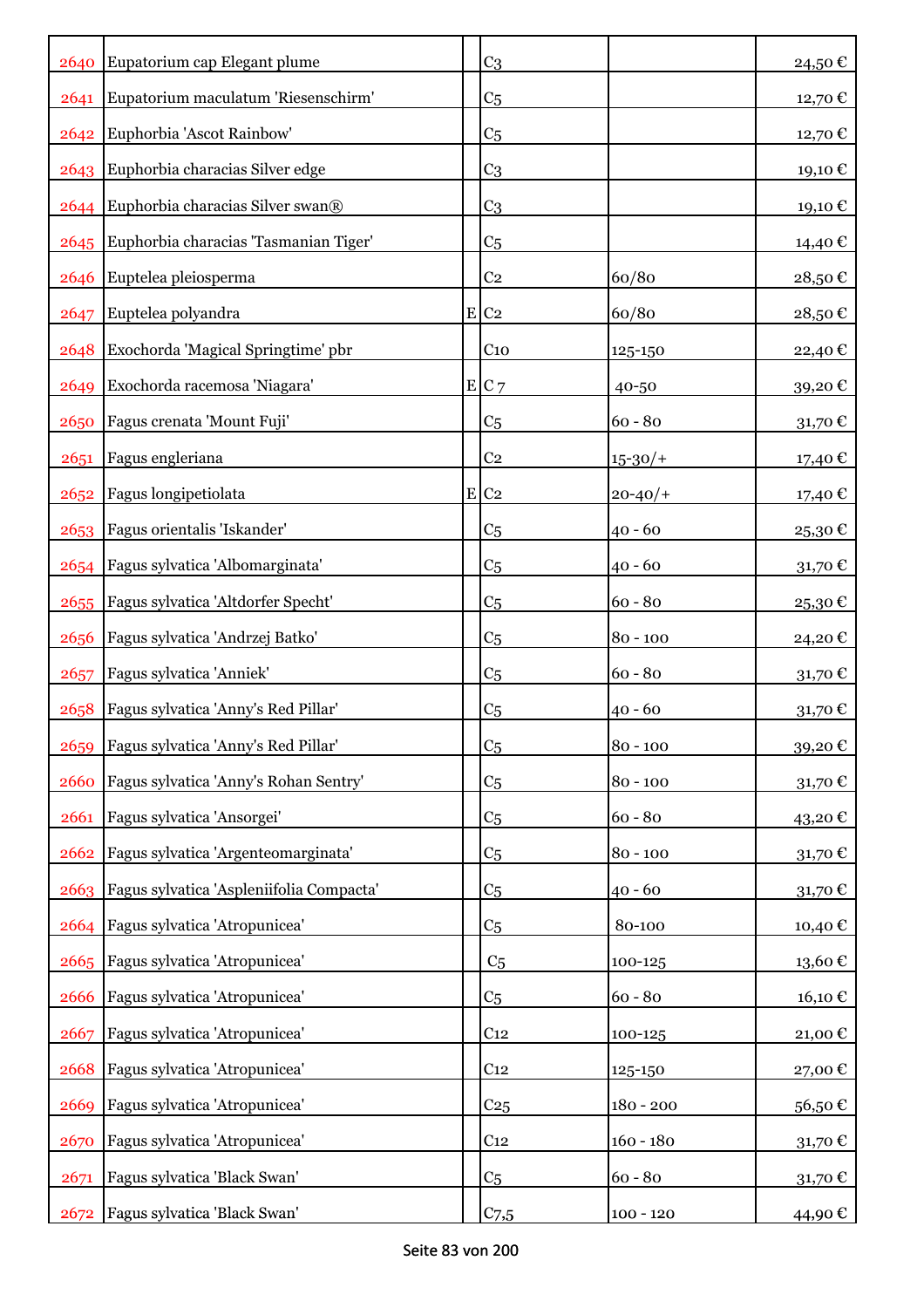| 2673 | Fagus sylvatica 'Black Swan'               | C15             | $160 - 180$   | 184,40€          |
|------|--------------------------------------------|-----------------|---------------|------------------|
| 2674 | Fagus sylvatica 'Brathay's Purple'         | C <sub>5</sub>  | $60 - 80$     | 37,40€           |
| 2675 | Fagus sylvatica 'Cockleshell'              | C <sub>15</sub> | $220 - 240$   | 56,50€           |
| 2676 | Fagus sylvatica 'Comptoniifolia'           | C <sub>5</sub>  | $40 - 60$     | 37,40 €          |
| 2677 | Fagus sylvatica 'Crarae'                   | C <sub>5</sub>  | $60 - 80$     | 31,70€           |
| 2678 | Fagus sylvatica 'Cristata'                 | C <sub>5</sub>  | $60 - 80$     | 31,70€           |
| 2679 | Fagus sylvatica 'Cristata'                 | C <sub>5</sub>  | $100 - 120$   | 39,20€           |
| 2680 | Fagus sylvatica 'Dawyck Gold'              | C <sub>5</sub>  | $60 - 80$     | 27,70€           |
| 2681 | Fagus sylvatica 'Dawyck Purple'            | C <sub>5</sub>  | $60 - 80$     | 27,70€           |
| 2682 | Fagus sylvatica 'Dawyck Purple'            | C <sub>5</sub>  | $80 - 100$    | 37,40 €          |
|      | 2683 Fagus sylvatica 'Dawyck Purple'       | C <sub>12</sub> | 120 - 140     | 85,30€           |
|      | 2684 Fagus sylvatica 'Felderbach'          | C <sub>5</sub>  | $100 - 120$   | $31,70 \in$      |
|      | 2685   Fagus sylvatica 'Forster'           | C <sub>5</sub>  | $60 - 80$     | $31,70 \in$      |
| 2686 | Fagus sylvatica 'Franken'                  | C <sub>5</sub>  | $60 - 80$     | 31,70€           |
| 2687 | Fagus sylvatica 'Fruticosa'                | C <sub>5</sub>  | $60 - 80$     | 31,70€           |
| 2688 | Fagus sylvatica 'Haaren'                   | C <sub>5</sub>  | $60 - 80$     | 33,40€           |
| 2689 | Fagus sylvatica 'Incisa'                   | C <sub>5</sub>  | $80 - 100$    | $31,70 \in$      |
| 2690 | Fagus sylvatica 'Interrupta'               | C <sub>5</sub>  | $60 - 80$     | $31,70$ €        |
| 2691 | Fagus sylvatica 'Interrupta'               | C <sub>5</sub>  | $80 - 100$    | 37,40€           |
|      | 2692 Fagus sylvatica 'Interrupta Purpurea' | C <sub>5</sub>  | $60 - 80$     | 31,70 $\epsilon$ |
| 2693 | Fagus sylvatica 'Knusperbäumchen           | C5              | $40 - 60$     | 37,40€           |
| 2694 | Fagus sylvatica 'Londal'                   | C5              | $80 - 100$    | 31,70€           |
| 2695 | Fagus sylvatica 'Marmorstar'               | C5              | $40 - 60$     | 33,40€           |
| 2696 | Fagus sylvatica 'Mercedes'                 | C <sub>5</sub>  | $40 - 60$     | 31,70€           |
| 2697 | Fagus sylvatica 'Millenium 2000'           | C <sub>12</sub> | $140 - 160$   | 39,20€           |
| 2698 | Fagus sylvatica 'Miltonensis'              | E/C7            | $100 - 120 +$ | 34,80€           |
| 2699 | Fagus sylvatica N.N                        | C <sub>5</sub>  | $40 - 60$     | 25,30€           |
| 2700 | Fagus sylvatica 'Nestorion'                | C <sub>5</sub>  | $40 - 60$     | 31,70€           |
| 2701 | Fagus sylvatica 'Pendula'                  | C <sub>5</sub>  | $60 - 80$     | 27,70 €          |
| 2702 | Fagus sylvatica 'Plaswijk'                 | C5              | $60 - 80$     | 31,70€           |
| 2703 | Fagus sylvatica 'Plaswijk'                 | C <sub>5</sub>  | $80 - 100$    | 37,40€           |
| 2704 | Fagus sylvatica 'Purple Fountain'          | C <sub>5</sub>  | $60 - 80$     | 27,70€           |
| 2705 | Fagus sylvatica 'Purpurea Nana'            | C <sub>5</sub>  | $40 - 60$     | 37,40 €          |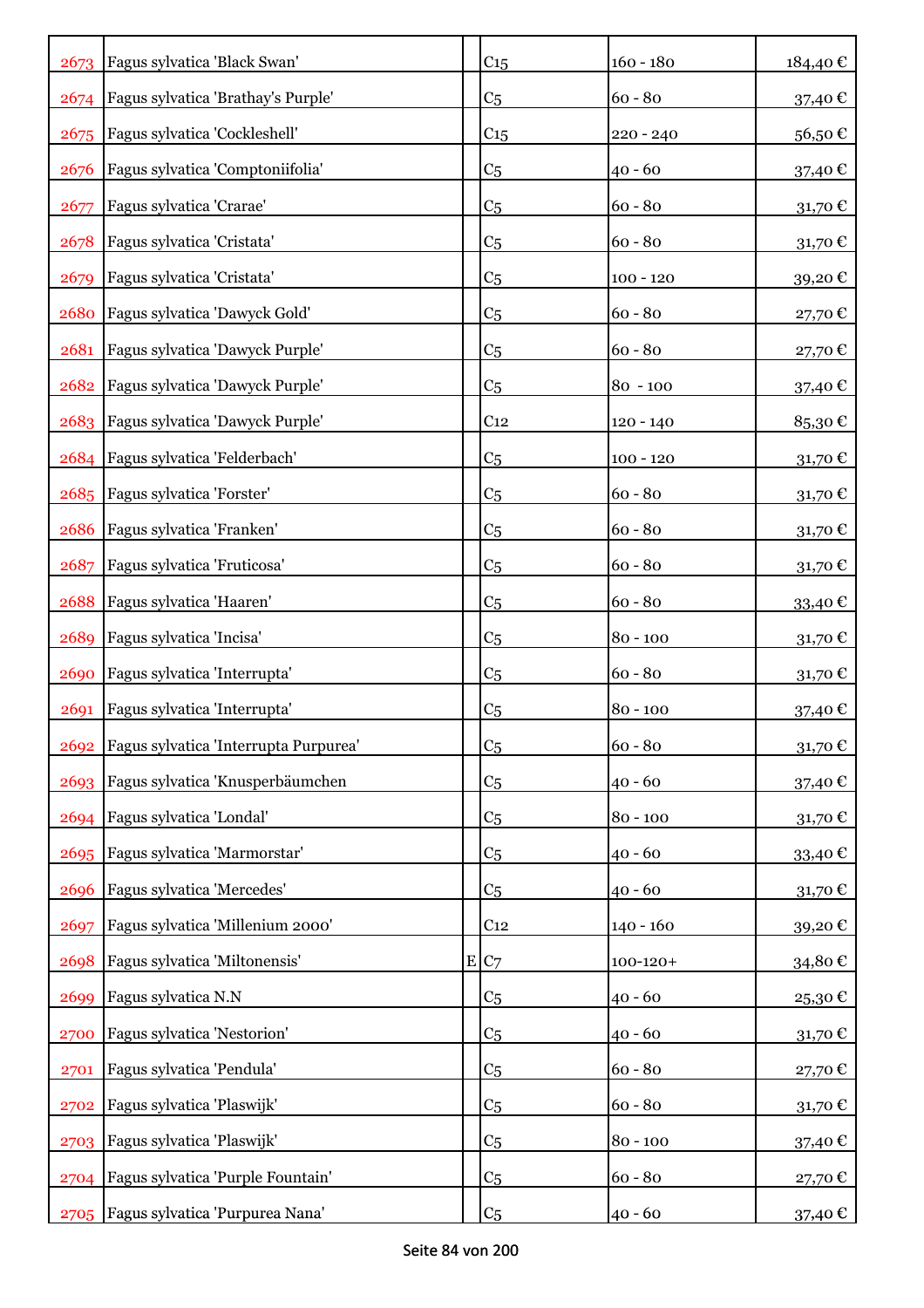| 2706 | Fagus sylvatica 'Red Trompenburg'     | C <sub>5</sub>                     | $60 - 80$   | 37,40 €              |
|------|---------------------------------------|------------------------------------|-------------|----------------------|
| 2707 | Fagus sylvatica 'Remillyensis'        | C <sub>5</sub>                     | $60 - 80$   | 31,70€               |
| 2708 | Fagus sylvatica 'Remillyensis'        | C <sub>5</sub>                     | $100 - 120$ | 37,40 €              |
| 2709 | Fagus sylvatica 'Retroflexa'          | C <sub>5</sub>                     | $60 - 80$   | $31,70$ €            |
| 2710 | Fagus sylvatica 'Rohan Grandid'       | C <sub>5</sub>                     | $60 - 80$   | 37,40 €              |
| 2711 | Fagus sylvatica 'Rohan Green Sentry'  | C <sub>5</sub>                     | $40 - 60$   | 31,70 $\epsilon$     |
| 2712 | Fagus sylvatica 'Rohan Green Weeping' | C <sub>15</sub> St. mit Kr. 80-100 |             | 50,70€               |
| 2713 | Fagus sylvatica 'Rohan Green Weeping' | C7,5 St. mit Kr. 100-120           |             | 50,70€               |
| 2714 | Fagus sylvatica 'Rohan Obelisk'       | C <sub>5</sub>                     | $40 - 60$   | 31,70€               |
| 2715 | Fagus sylvatica 'Rolf Marquardt'      | C <sub>5</sub>                     | $40 - 60$   | 37,40 €              |
| 2716 | Fagus sylvatica 'Rotundifolia'        | C <sub>5</sub>                     | $60 - 80$   | 31,70€               |
| 2717 | Fagus sylvatica 'Sandrode'            | C <sub>5</sub>                     | $60 - 80$   | $31,70 \in$          |
| 2718 | Fagus sylvatica 'Spa'                 | C <sub>5</sub>                     | $60 - 80$   | 31,70€               |
| 2719 | Fagus sylvatica 'Striata'             | C <sub>5</sub>                     | $40 - 60$   | 31,70€               |
| 2720 | Fagus sylvatica 'Suentelensis'        | C <sub>5</sub>                     | $100 - 120$ | 31,70€               |
| 2721 | Fagus sylvatica 'Tur'                 | C <sub>5</sub>                     | $40 - 60$   | $31,70 \text{ } \in$ |
| 2722 | Fagus sylvatica 'Viridivariegata'     | C <sub>5</sub>                     | $60 - 80$   | $31,70 \in$          |
| 2723 | Fagus sylvatica 'Zlatia'              | C <sub>5</sub>                     | $80 - 100$  | 27,70€               |
| 2724 | Fallopia baldschuanica                | C <sub>2</sub>                     |             | 15,00€               |
| 2725 | Farfugium jap Wavy gravy              | C <sub>3</sub>                     |             | 24,30€               |
| 2726 | Fargesia 'Rufa'                       | C <sub>3</sub>                     | 50-60       | 17,60€               |
| 2727 | Fargesia 'Rufa'                       | C <sub>5</sub>                     | 80-100      | 39,20€               |
| 2728 | Fargesia 'Rufa'                       | E/C7,5                             | 80-100      | 52,40€               |
| 2729 | Fargesia 'Rufa'                       | C <sub>12</sub>                    | 125-150     | 88,60€               |
| 2730 | Fascicularia Bicolor                  | C <sub>3</sub>                     |             | 24,80€               |
| 2731 | Fatsia japonica                       | C <sub>15</sub>                    | 80-100      | 60,90€               |
| 2732 | Fatsia japonica                       | C <sub>130</sub>                   | 125-150     | 262,50€              |
| 2733 | Fatsia japonica Spider's web          | C <sub>3</sub>                     |             | 24,80€               |
| 2734 | Fatsia japonica Spider's web          | C <sub>3</sub>                     |             | 24,80€               |
| 2735 | Fatsia polycarpa Green fingers        | C <sub>3</sub>                     |             | 24,80€               |
| 2736 | Fatsia polycarpa 'Green Fingers'      | C <sub>12</sub>                    | $60 - 80$   | 91,00€               |
| 2737 | Ficus carica                          | C <sub>10</sub>                    | 40-50 rot   | 36,20€               |
| 2738 | Ficus carica                          | C90                                | 150-175 rot | 430,50€              |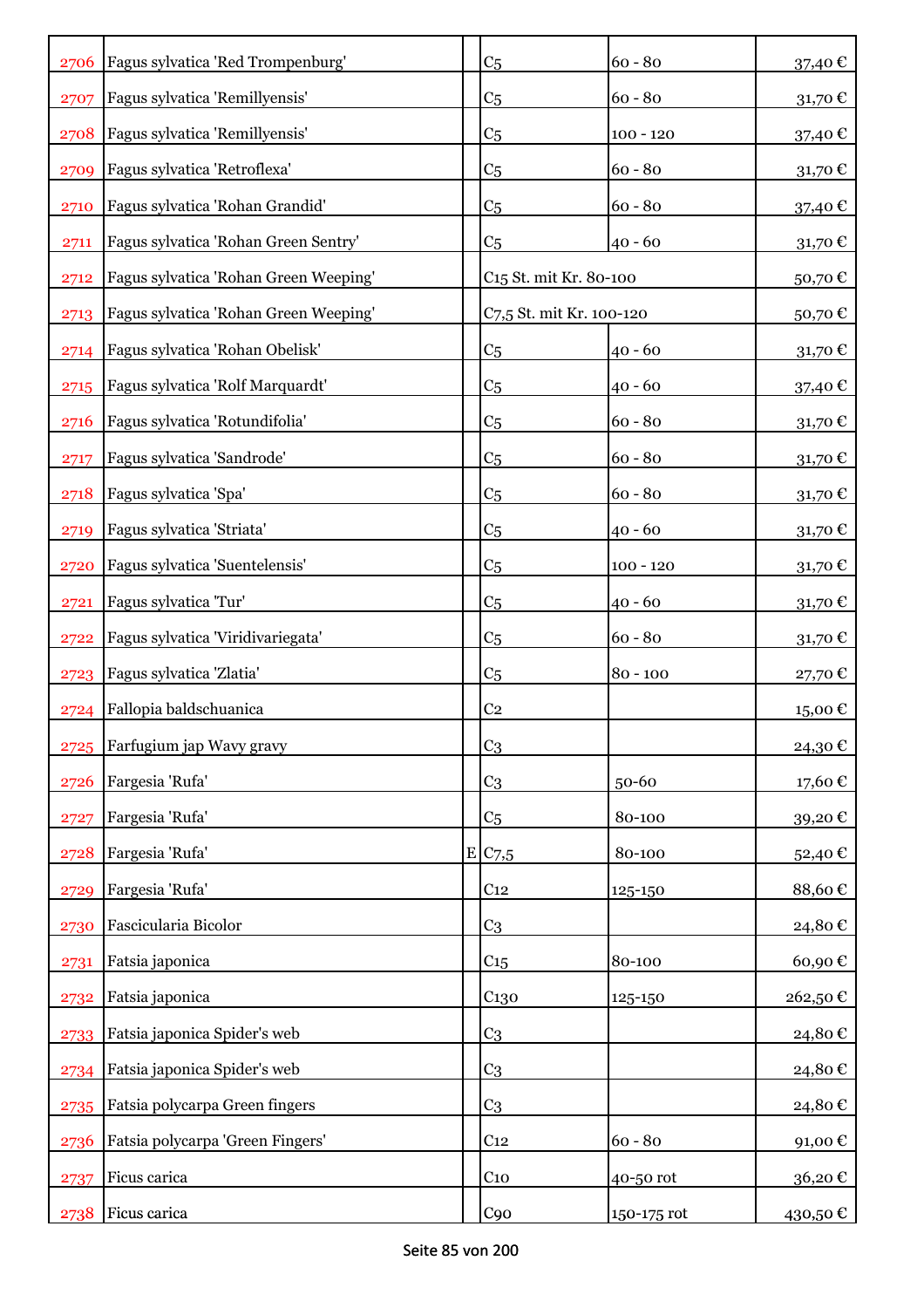| 2739 | Ficus carica (violette) 'Brown Turkey B17' |           | C <sub>5</sub>      | 40-60             | 17,60€                 |
|------|--------------------------------------------|-----------|---------------------|-------------------|------------------------|
| 2740 | Ficus carica 'Brown Turkey'                |           | C <sub>2</sub>      | $30 - 50/$        | 13,80€                 |
| 2741 | Ficus carica 'Dalmatië'                    |           | C <sub>10</sub>     | 90 stam           | 47,30 €                |
| 2742 | Ficus carica 'Panaché'                     |           | C <sub>90</sub>     | 150-175 (bicolor) | 430,50€                |
| 2743 | Ficus carica 'Rouge de Bordeaux'           |           | C <sub>70</sub>     | halbst. 14-16     | 399,00€                |
| 2744 | Ficus carica 'Sultane'                     |           | C <sub>25</sub>     | halbst.           | 94,50€                 |
| 2745 | Forsythia 'Goldrausch'                     |           | C <sub>3,6</sub>    | 50-60             | 8,80€                  |
| 2746 | Forsythia int. 'Lynwood'                   |           | $E$ C <sub>12</sub> | 150-175           | 35,00€                 |
| 2747 | Forsythia intermedia (x) 'Era'             |           | C <sub>3</sub>      | $40 - 60$         | $5,10 \in$             |
| 2748 | Forsythia intermedia (x) 'Golden Times'    |           | C <sub>3</sub>      | $40 - 60$         | $6,20 \in$             |
| 2749 | Forsythia intermedia (x) MINIGOLD          |           | $C_{7,5}$           | $80 - 100$        | 14,40 €                |
| 2750 | Forsythia intermedia 'Lynwood'             |           | C <sub>3</sub>      | 40-60             | $9,20$ €               |
| 2751 | Forsythia intermedia MIKADOR               |           | C <sub>3,6</sub>    | 30-40             | 9,20€                  |
| 2752 | Forsythia intermedia MIKADOR               |           | C <sub>10</sub>     | 50-60             | 22,60€                 |
| 2753 | Forsythia intermedia 'Week-End®'           |           | C <sub>3,6</sub>    | 50-60             | 8,50€                  |
| 2754 | Forsythia intermedia 'Week-End®'           |           | C <sub>10</sub>     | $100/+$           | 22,60€                 |
| 2755 | Forsythia 'Maluch'                         |           | C <sub>3</sub>      | $30 - 40$         | 5,10 $\epsilon$        |
| 2756 | Forsythia 'Maluch'                         |           | C <sub>5</sub>      | $40 - 60$         | 5,80€                  |
| 2757 | Forsythia 'Marée d'Or'                     |           | C <sub>3</sub>      | 30-40             | 9,20€                  |
| 2758 | Forsythia 'Marée d'Or'                     |           | C <sub>5</sub>      | 30-40             | $17{,}60$ $\mathbb{C}$ |
| 2759 | Forsythia 'Szmit'                          |           | C <sub>3</sub>      | $40 - 60$         | 4,70 €                 |
| 2760 | Forsythia virid. 'Weber's Bronx'           |           | $E C_3$             | $10-15$           | 9,20€                  |
| 2761 | Fothergilla gardenii 'Blue Mist'           |           | pot 9cm             | klein             | 11,70€                 |
| 2762 | Fothergilla gardenii 'Blue Mist'           |           | C <sub>5</sub>      | $30 - 40$         | 22,50€                 |
| 2763 | Fothergilla gardenii 'Blue Mist'           |           | $C_{7,5}$           | 40-50 strauch     | 26,00€                 |
| 2764 | Fothergilla gardenii Suzanne               |           | C <sub>3</sub>      | 25-30             | 19,40€                 |
| 2765 | Fothergilla gardenii 'Suzanne'             |           | pot 9cm             | klein             | 11,70 €                |
| 2766 | Fothergilla gardenii 'Suzanne'             | ${\bf E}$ | C <sub>5</sub>      | 30-40             | 23,80€                 |
| 2767 | Fothergilla gardenii 'Suzanne'             |           | $C_{7,5}$           | 30-40             | 52,40€                 |
| 2768 | Fothergilla intermedia Beaver Creek        |           | C <sub>3</sub>      | 25-30             | 19,40€                 |
| 2769 | Fothergilla intermedia Blue Shadow         |           | pot 9cm             | klein             | 11,70 €                |
| 2770 | Fothergilla intermedia Blue Shadow         |           | C <sub>3</sub>      | 30-40             | 11,90 €                |
| 2771 | Fothergilla intermedia Blue Shadow         |           | C <sub>3</sub>      | 25-30             | 19,40 €                |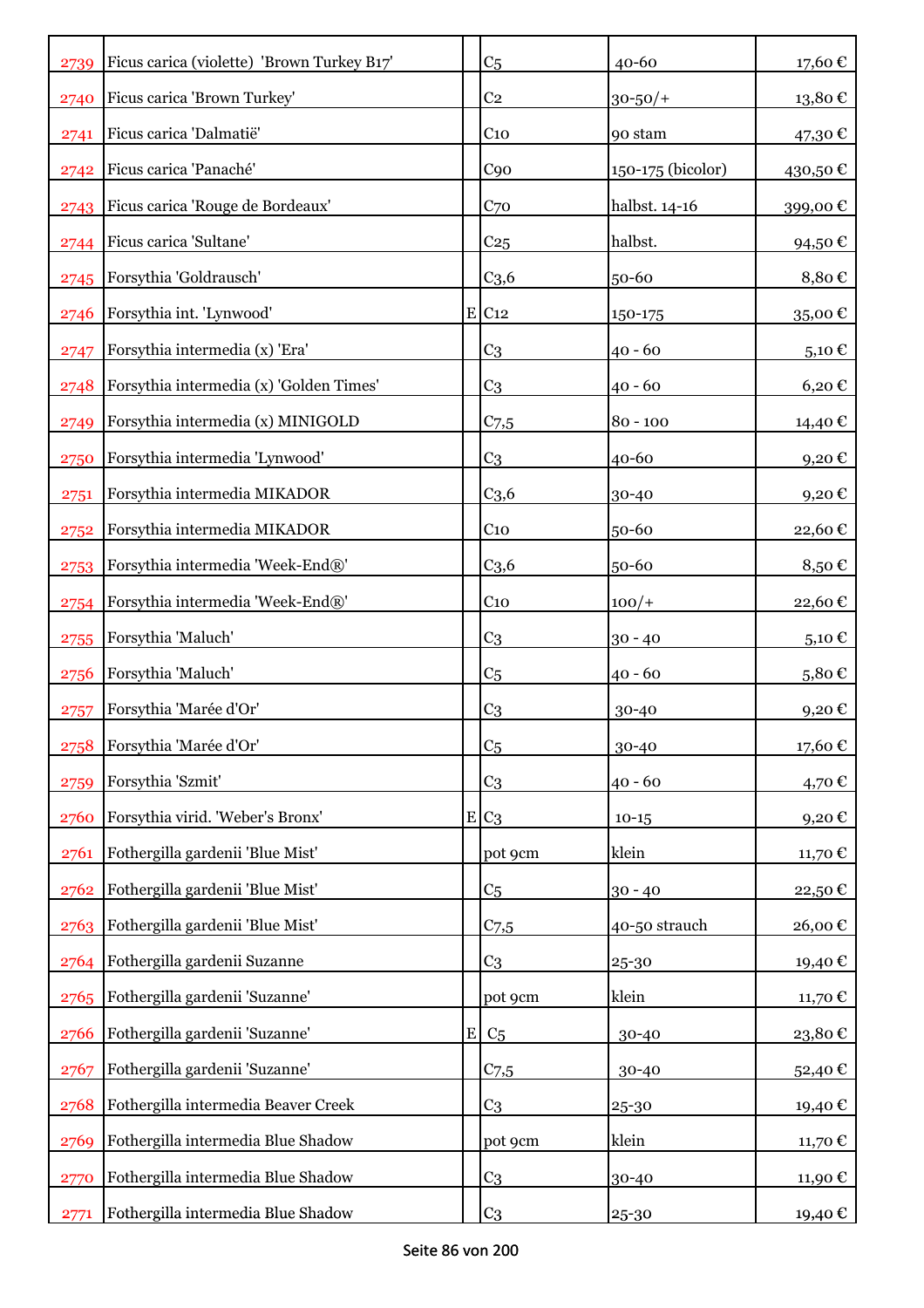| 2772 | Fothergilla intermedia Blue Shadow    |   | $E C_5$             | 40-60           | 23,80€        |
|------|---------------------------------------|---|---------------------|-----------------|---------------|
| 2773 | Fothergilla intermedia Blue Shadow    |   | $C_{7,5}$           | 40-50           | 52,40€        |
| 2774 | Fothergilla intermedia Blue Shadow    |   | $E$ C <sub>12</sub> | 40-50           | 68,40€        |
| 2775 | Fothergilla intermedia Red Licorice   |   | pot 9cm             | klein           | 11,70 €       |
| 2776 | Fothergilla intermedia Red Licorice   |   | C <sub>3</sub>      | 25-30           | 19,40€        |
| 2777 | Fothergilla intermedia Red Licorice   | E | C <sub>5</sub>      | 30-40           | 52,40€        |
| 2778 | Fothergilla intermedia Red Licorice   |   | $C$ 7,5             | 40-50           | 68,40€        |
| 2779 | Fothergilla intermedia Sea Spray      |   | C <sub>3</sub>      | 25-30           | 19,40 €       |
| 2780 | Fothergilla intermedia Sea Spray      |   | C <sub>5</sub>      | 30-40           | 20,70€        |
| 2781 | Fothergilla intermedia Sea Spray      |   | C <sub>5</sub>      | 30-40           | 52,40€        |
| 2782 | Fothergilla intermedia Sea Spray      |   | C <sub>7,5</sub>    | $40 - 60$       | 88,60€        |
| 2783 | Fothergilla major                     |   | C <sub>3</sub>      | 25-30           | $9,20$ €      |
| 2784 | Fothergilla major                     |   | pot 9cm             | klein           | 11,70 €       |
| 2785 | Fothergilla major                     |   | C <sub>3</sub>      | 25-30           | 19,40 €       |
| 2786 | Fothergilla major                     |   | bal                 | 25/30           | 19,40€        |
| 2787 | Fothergilla major                     |   | $C$ 7,5             | 50-60           | 26,30€        |
| 2788 | Fothergilla major                     |   | C <sub>7,5</sub>    | 40-50           | 39,20€        |
| 2789 | Fothergilla major                     |   | C <sub>20</sub>     | 60-80           | 82,00€        |
| 2790 | Fothergilla major                     |   | C <sub>5</sub>      |                 | 26,10€        |
| 2791 | Fothergilla Mount airy                |   | C <sub>7</sub>      |                 | 52,40€        |
| 2792 | Frangula alnus                        |   | E C20               | 100-125         | 29,00€        |
| 2793 | Frangula alnus 'Aspleniifolia'        |   | C <sub>3,6</sub>    | 40-50           | 8,80€         |
| 2794 | Frangula alnus Fine Line              |   | C <sub>10</sub>     | 100-125 strauch | 36,00€        |
| 2795 | Franklinea alatamaha                  |   | C <sub>10</sub>     | $60 - 80/$      | 57,80€        |
| 2796 | Franklinia alatamaha                  |   | C <sub>6</sub>      | $60 - 80$       | 47,30€        |
| 2797 | Fraxinus am. 'Autumn Purple'          |   | C <sub>3</sub>      | $30 - 50/$ +    | 15,60€        |
| 2798 | Fraxinus am. 'Autumn Purple'          |   | E C <sub>30</sub>   | hs,             | 97,00€        |
| 2799 | Fraxinus ang. 'Heterophylla Laciniata |   | C <sub>5</sub>      | $40 - 60$       | 27,70€        |
| 2800 | Fraxinus anomala                      |   | C <sub>2</sub>      | $30 - 50/$ +    | $18{,}40 \in$ |
| 2801 | Fraxinus baroniana                    |   | C <sub>2</sub>      | $30 - 50/$ +    | 18,40€        |
| 2802 | Fraxinus chinense 'Emma's Gold'       |   | $C$ 7,5             | $120 - 140$     | 39,20€        |
| 2803 | Fraxinus chinensis                    |   | C <sub>5</sub>      | $80 - 100/$     | 21,00 €       |
| 2804 | Fraxinus excelsior 'Aarsee'           |   | C <sub>7,5</sub>    | $100 - 120$     | 33,40 €       |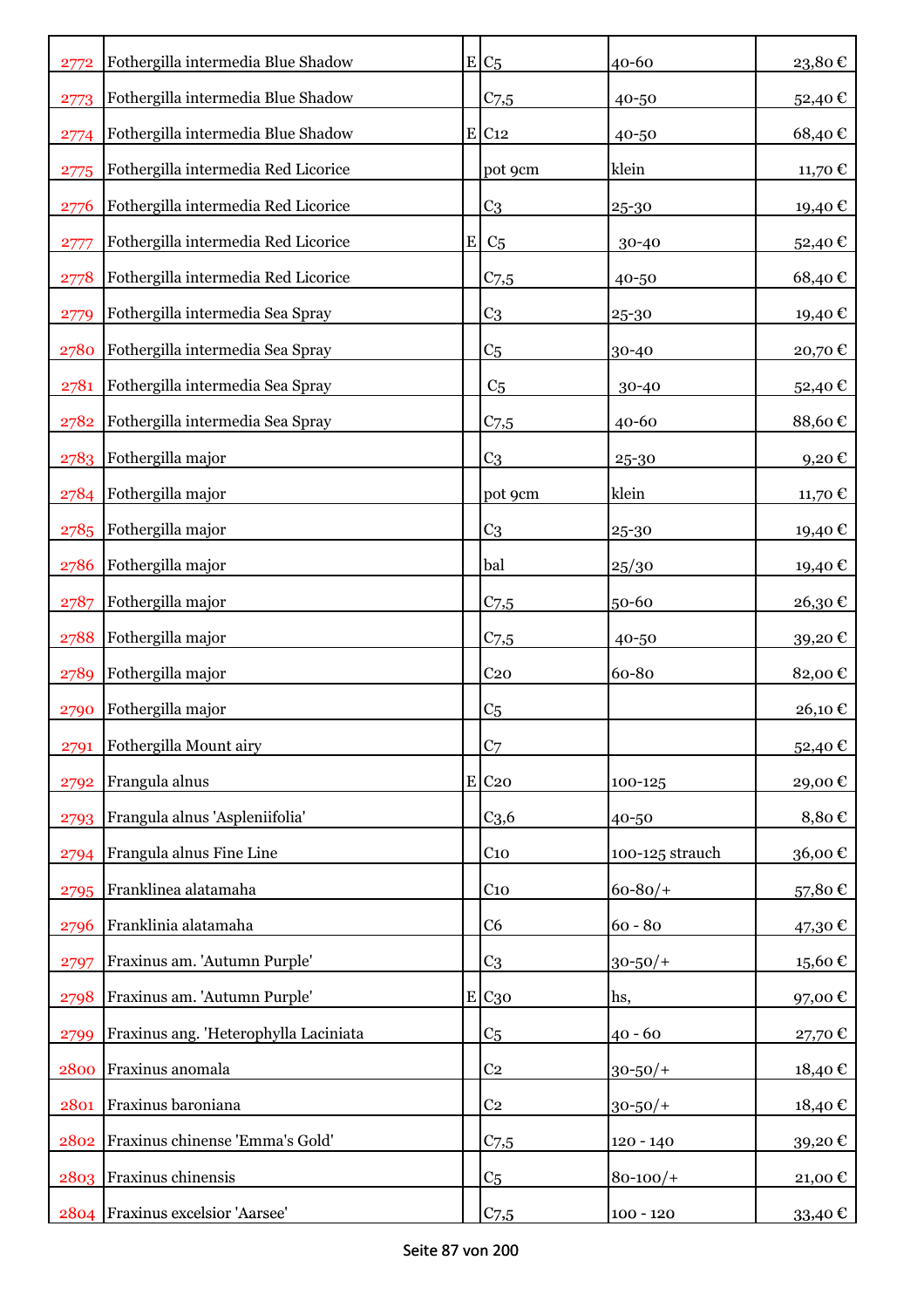|      | 2805 Fraxinus excelsior 'Aarsee'            | C12 St. mit Kr.               | $120 - 140$          | 39,20€           |
|------|---------------------------------------------|-------------------------------|----------------------|------------------|
| 2806 | Fraxinus excelsior 'Aarsee'                 | C10 St. mit Kr.               | $200 - 220$          | 43,20€           |
| 2807 | Fraxinus excelsior 'Abiona'                 | C <sub>7,5</sub>              | $60 - 80$            | 26,50€           |
| 2808 | Fraxinus excelsior 'Abiona'                 | C9 St. mit Kr.                | $40 - 60$            | 47,30 €          |
| 2809 | Fraxinus excelsior 'Abiona'                 | C7,5 St. mit Kr.              | $60 - 80$            | 50,70€           |
| 2810 | Fraxinus excelsior 'Allgold'                | C <sub>7.5</sub>              | $120 - 140$          | 24,20€           |
| 2811 | Fraxinus excelsior 'Argenteovariegata'      | $C_{7,5}$                     | $100 - 120$          | 36,90€           |
| 2812 | Fraxinus excelsior 'Coarctata'              | C <sub>5</sub>                | $180 - 200$          | 30,00€           |
| 2813 | Fraxinus excelsior 'Coarctata'              | C <sub>7,5</sub>              | $100 - 120$          | 33,40 €          |
| 2814 | Fraxinus excelsior 'Crispa'                 | C30 St. mit Kr. 200, stu 6-8  |                      | 126,80€          |
| 2815 | Fraxinus excelsior 'Foliisureis'            | C10 St. mit Kr. 80-100        |                      | 33,40 $\epsilon$ |
| 2816 | Fraxinus excelsior 'Foliisureis'            | C10 St. mit Kr. 120-140       |                      | 33,40 €          |
| 2817 | Fraxinus excelsior 'Foliisureis'            | C7,5 St. mit Kr. 1200-120     |                      | 33,40 €          |
| 2818 | Fraxinus excelsior 'Foliisureis'            | C12 St. mit Kr. 140-160       |                      | 36,90€           |
| 2819 | Fraxinus excelsior 'Heterophylla Pendula'   | C10 St. mit Kr. 60-80         | $31,10 \text{ } \in$ |                  |
| 2820 | Fraxinus excelsior 'Heterophylla Pendula'   | C10 St. mit Kr. 100-120       |                      | 33,40 €          |
| 2821 | Fraxinus excelsior 'Heterophylla Pendula'   | C12 St. mit Kr. 120-140       |                      | 36,90€           |
| 2822 | Fraxinus excelsior 'Pendula'                | C30 St. mit Kr. 200, stu 8-10 |                      | 126,80€          |
| 2823 | Fraxinus excelsior 'Pendula' - LAPY         | C <sub>7,5</sub>              | $100 - 120$          | 43,20€           |
|      | 2824 Fraxinus excelsior 'Zygmunt Krasiński' | C7,5 St. mit Kr. 180-200      |                      | 41,50€           |
|      | 2825 Fraxinus greggii                       | C <sub>2</sub>                | $15 - 20/$           | 18,40€           |
| 2826 | Fraxinus ornus 'Mecsek'                     | C30 St. mit Kr. 200, stu 8-10 |                      | 126,80€          |
| 2827 | Fraxinus ornus 'Meczek'                     | C30 St. mit Kr. 200, stu 6-8  |                      | 126,80 €         |
| 2828 | Fraxinus ornus 'Obelisk'                    | C <sub>12</sub>               | $120 - 140$          | 56,50€           |
| 2829 | Fraxinus papillosa                          | C <sub>7</sub>                | $150 - 175 +$        | 34,80€           |
| 2830 | Fraxinus penns. 'Argenteomarginata'         | C10 St. mit Kr. 100-120       |                      | 33,40€           |
| 2831 | Fraxinus penns. 'Argenteomarginata'         | $C$ 7,5                       | $100 - 120$          | 33,40€           |
| 2832 | Fraxinus pennsylvanica 'Aucubifolia'        | C10 St. mit Kr. 100-120       |                      | 33,40€           |
| 2833 | Fraxinus pennsylvanica 'Dr Józef Rokosza'   | $C$ 7,5                       | $100 - 120$          | 33,40€           |
|      | 2834 Fraxinus platypoda                     | C <sub>2</sub>                | 60/80                | 28,50€           |
|      | 2835 Fraxinus sieboldiana                   | C <sub>2</sub>                | $15 - 30/$           | 15,60€           |
| 2836 | Fraxinus sieboldiana                        | $E$ db                        | $200/+$              | 154,80 €         |
| 2837 | Fraxinus spaethiana                         | $C_{7,5}$                     | $60 - 80$            | 33,40 €          |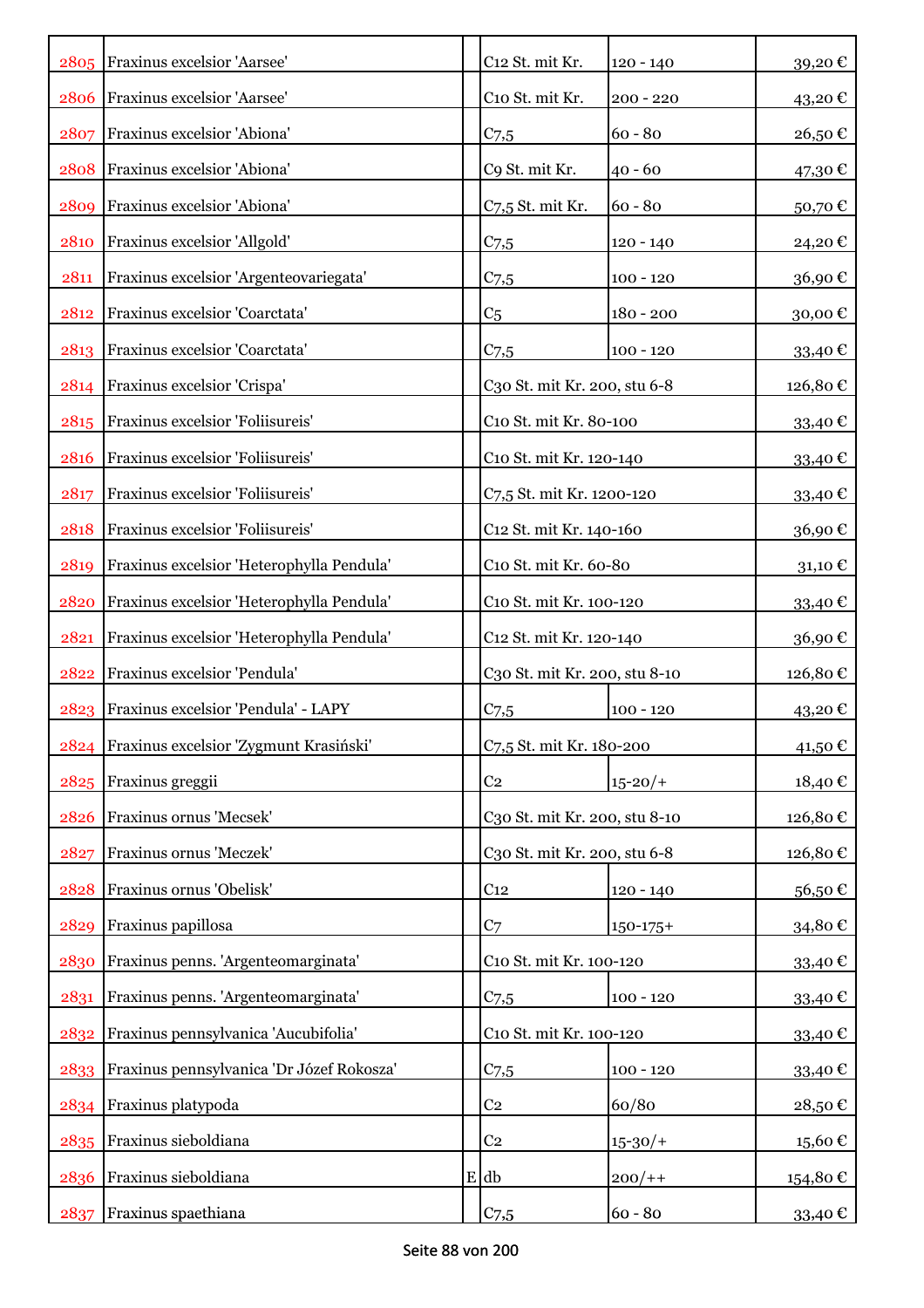| 2838 | Fuchsia hatschbachii                    | C <sub>20</sub>     | 125-150            | 58,00€   |
|------|-----------------------------------------|---------------------|--------------------|----------|
| 2839 | Gardenia Double mint                    | C <sub>3</sub>      |                    | 34,00€   |
| 2840 | Gardenia jasm. 'Kleim's Hardy'          | C <sub>3,6</sub>    | $30/+$             | 11,90€   |
| 2841 | Gardenia jasminoides 'Double Mint®'     | C <sub>3,6</sub>    | $20 - 25$          | 14,00 €  |
| 2842 | Gardenia Perfumed petticoats            | C <sub>3</sub>      |                    | 34,00€   |
| 2843 | Gardenia Sweetheart                     | C <sub>3</sub>      |                    | 34,00€   |
| 2844 | Garrya elliptica                        | C <sub>5</sub>      | 40-60              | 17,60€   |
|      | 2845 Geum Flames of passion             | C <sub>3</sub>      |                    | 20,40€   |
| 2846 | Geum Totally tangerine                  | C <sub>3</sub>      |                    | 20,40€   |
| 2847 | Gleditsia ×texana                       | C <sub>5</sub>      | $60 - 80$          | 33,40 €  |
| 2848 | Gleditsia tria. 'Fastigiata'            | $E C_2$             | $20 - 40/$         | 17,40 €  |
| 2849 | Gleditsia tria.'Elegantissima'          | $E$ K 120L          | $200/+$            | 358,20€  |
| 2850 | Gleditsia tria.'Rubylace'               | C <sub>2</sub>      |                    | 15,60€   |
| 2851 | Gleditsia tria.'Sunburst'               | C <sub>2</sub>      |                    | 15,60€   |
| 2852 | Gleditsia triac. 'Rubylace'             | C <sub>12</sub>     | 175-200            | 52,40 €  |
| 2853 | Gleditsia triacanthos 'Emerald Cascade' | C <sub>5</sub>      | $60 - 80$          | 30,00€   |
| 2854 | Gleditsia triacanthos inermis           | $E$ C <sub>20</sub> | 125-150            | 70,00€   |
| 2855 | Gleditsia triacanthos inermis           | $E$ C <sub>20</sub> | 150-175            | 80,00€   |
| 2856 | Gleditsia triacanthos inermis           | C <sub>20</sub>     | 175-200            | 88,00€   |
| 2857 | Gleditsia triacanthos inermis           | C <sub>20</sub>     | 200-225            | 96,00€   |
| 2858 | Gleditsia triacanthos 'Sunburst'        | C <sub>5</sub>      | 80 -100            | 30,00€   |
| 2859 | Gleditsia triacanthos 'Sunburst'        | C <sub>20</sub>     | 150-175            | 52,40 €  |
| 2860 | Gleditsia triacanthos 'Sunburst'        | $C_{15}$            | $180 - 200$        | 56,50€   |
| 2861 | Gleditsia triacanthos 'Sunburst'        | $C_{30}$            | 200 - 220 / stu6-8 | 124,50 € |
| 2862 | Gleditsia triacanthos 'Sunburst'        | C <sub>35</sub>     | $175/$ + mehrtr.   | 199,50€  |
| 2863 | Gleditsia triacanthos var. inermis      | C <sub>2</sub>      | 60/80              | 17,10 €  |
| 2864 | Glycyrrhiza yunnanensis                 | C <sub>50</sub>     | $125/+$            | 157,50€  |
| 2865 | Gordonia axillaris                      | E C7                | $150/-$            | 114,00€  |
| 2866 | Grewia biloba var. parviflora           | C <sub>2</sub>      | 40/50              | 28,50€   |
| 2867 | Grewia biloba var. parviflora           | $E C_5$             | $150/-$            | 57,00€   |
| 2868 | Griselinia littoralis Bantry bay        | C <sub>4</sub>      |                    | 20,20€   |
| 2869 | Griselinia littoralis 'Dixon's Cream'   | $E$ C <sub>2</sub>  | 50/60              | 22,80€   |
| 2870 | Griselinia littoralis 'Dixon's Cream'   | E C <sub>30</sub>   | $200/-$            | 190,00 € |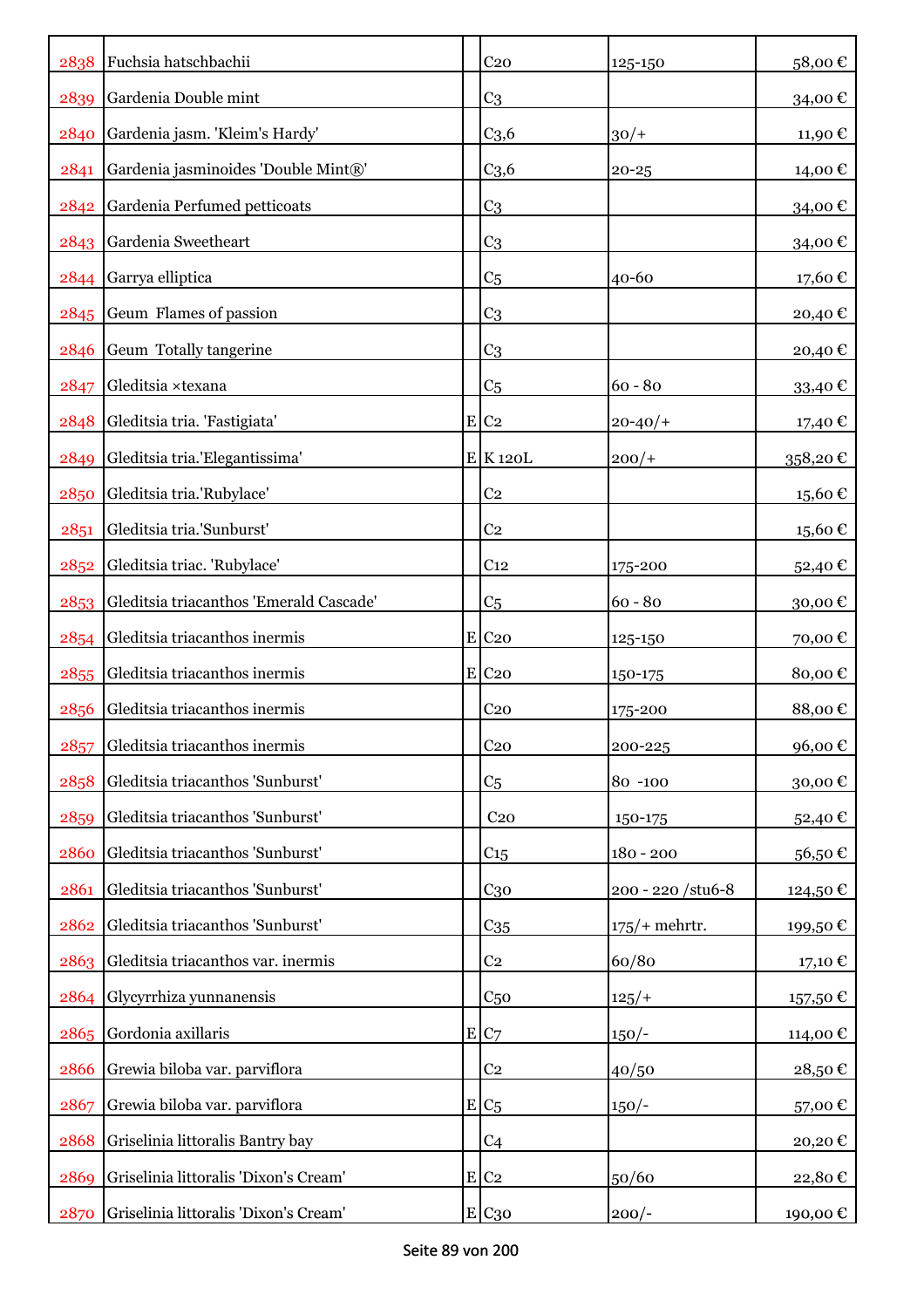| 2871 | Griselinia littoralis GREEN HORIZON    |           | C <sub>3,6</sub>    | 30-40               | 9,20€    |
|------|----------------------------------------|-----------|---------------------|---------------------|----------|
| 2872 | Griselinia ruscifolia                  |           | C <sub>2</sub>      | 40/50               | 28,50€   |
| 2873 | Gymnocladus dioica                     |           | $E$ C <sub>2</sub>  | 50/60               | 17,10 €  |
| 2874 | Gymnocladus dioica                     |           | C <sub>7</sub>      | $20 - 40/$          | 27,80€   |
| 2875 | Gymnocladus dioica                     |           | C <sub>5</sub>      | $120 - 140$         | 30,00€   |
| 2876 | Gymnocladus dioica                     |           | E bal               | $100/+$             | 41,60€   |
| 2877 | Gymnocladus dioica                     |           | C <sub>43</sub>     | $100+$ , 3-triebig  | 57,80€   |
| 2878 | Gymnocladus dioica                     |           | E C30               | $120/+$             | 81,00€   |
| 2879 | Gymnocladus dioica                     |           | $E$ db              | hs, stu 16-18       | 254,20€  |
| 2880 | Gymnocladus dioica                     |           | $E$ K 120L          | $200/+$             | 312,00€  |
| 2881 | Gymnocladus dioica                     |           | E db                | hs, 20-25           | 358,20€  |
| 2882 | Gymnocladus dioica                     |           | E db                | $350/+$ , 3-triebig | 427,40 € |
| 2883 | Halesia carolina                       |           | C <sub>5</sub>      | $40 - 60$           | 13,60€   |
| 2884 | Halesia carolina                       |           | C <sub>10</sub>     | $80/+$              | 27,30€   |
| 2885 | Halesia carolina                       |           | bal                 | $125 - 150 +$       | 37,00€   |
| 2886 | Halesia carolina                       |           | C <sub>20</sub>     | 50-60 strauch       | 51,00€   |
| 2887 | Halesia carolina 'Uconn Wedding Bells' |           | C <sub>12</sub>     | $80 - 100$          | 96,80€   |
| 2888 | Halesia macgregorii                    |           | C <sub>2</sub>      | $15 - 30/$          | 18,40 €  |
| 2889 | Halimiocistus sahucii                  |           | C <sub>3</sub>      | 40-60               | 10,40 €  |
| 2890 | Hamamelis 'Amethys'                    |           | C <sub>5</sub>      | 40-60               | 39,20€   |
| 2891 | Hamamelis 'Brevipetala'                |           | C <sub>5</sub>      | $40 - 60$           | 39,20€   |
| 2892 | Hamamelis 'Brevipetala'                |           | E/C <sub>7,5</sub>  | 60-80               | 52,40€   |
| 2893 | Hamamelis 'Brevipetala'                |           | C <sub>35</sub>     | 175-200             | 280,00€  |
| 2894 | Hamamelis intermedia 'Aphrodite'       |           | C <sub>6</sub>      | $60 - 80$           | 43,20€   |
| 2895 | Hamamelis intermedia 'Aphrodite'       |           | C <sub>12</sub>     | $60 - 80$           | 106,70€  |
| 2896 | Hamamelis intermedia 'Cyrille'         |           | C <sub>20</sub>     | $100 - 120$         | 89,30€   |
| 2897 | Hamamelis intermedia 'Adieu'           |           | C <sub>5</sub>      | 40-60               | 39,20€   |
| 2898 | Hamamelis intermedia 'Adieu'           |           | $E$ C <sub>12</sub> | 80-100              | 68,40€   |
| 2899 | Hamamelis intermedia 'Advent'          |           | C <sub>5</sub>      | 40-60               | 39,20€   |
| 2900 | Hamamelis intermedia 'Agnes'           |           | $E$ C <sub>12</sub> | 80-100              | 88,60€   |
| 2901 | Hamamelis intermedia 'Amanon'          | ${\bf E}$ | C <sub>5</sub>      |                     | 39,20€   |
| 2902 | Hamamelis intermedia Angelly           |           | $C_{10}$            | 60-80 strauch       | 36,00€   |
| 2903 | Hamamelis intermedia 'Angelly'         |           | C <sub>5</sub>      | 40-60               | 39,20 €  |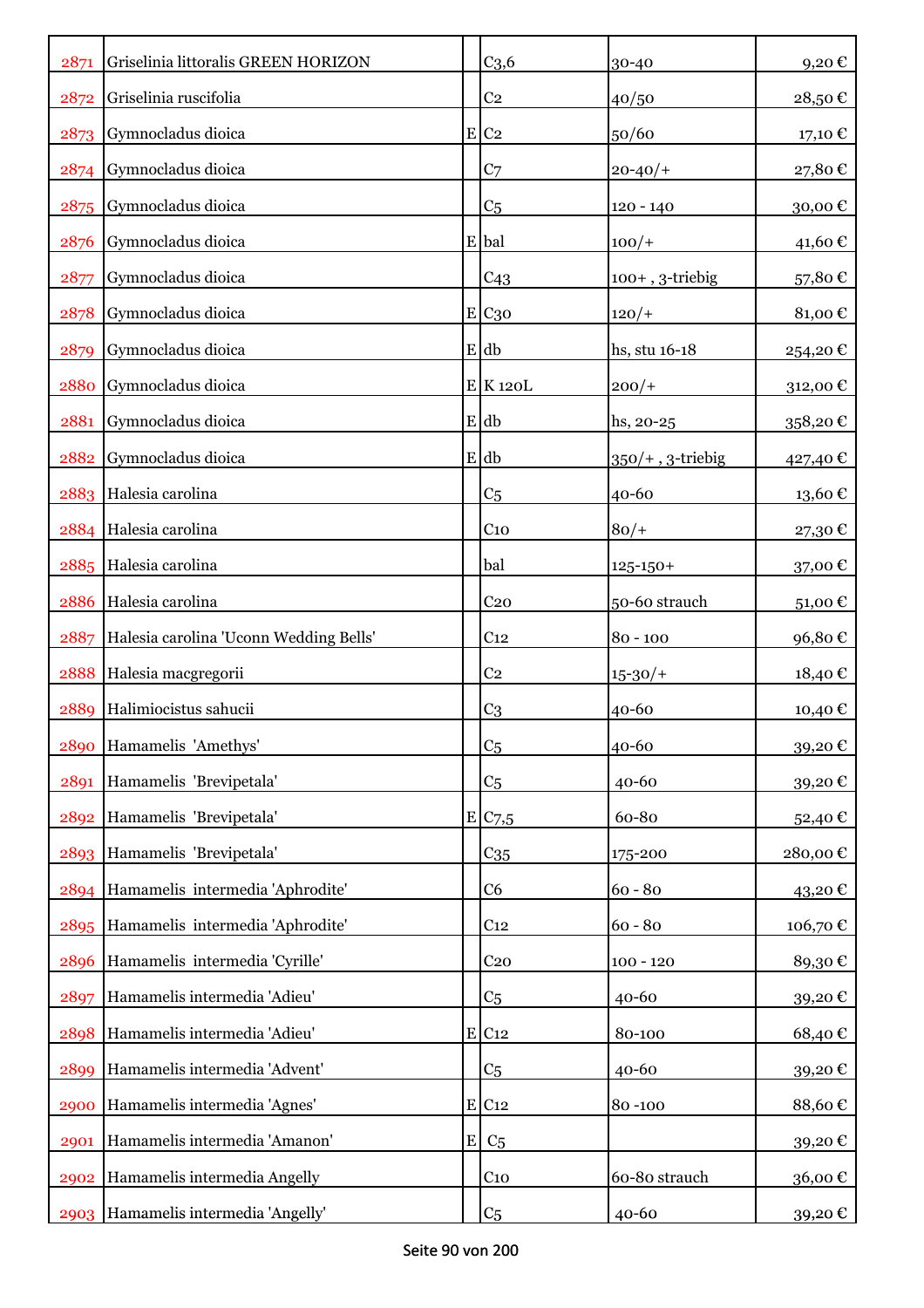|      | 2904 Hamamelis intermedia 'Anne'         | C <sub>5</sub>  | $40 - 60$       | 39,20€   |
|------|------------------------------------------|-----------------|-----------------|----------|
| 2905 | Hamamelis intermedia 'Antoine Kort'      | $E C_{35}$      | 125-150         | 190,00€  |
| 2906 | Hamamelis intermedia Aphrodit            | $C$ 7,5         | 30-40 strauch   | 32,00 €  |
| 2907 | Hamamelis intermedia Aphrodit            | C <sub>20</sub> | 80-100 strauch  | 76,00€   |
| 2908 | Hamamelis intermedia 'Aphrodite'         | C <sub>5</sub>  | 40-60           | 39,20€   |
| 2909 | Hamamelis intermedia 'Aphrodite'         | $C_{7,5}$       | 60-80           | 52,40€   |
| 2910 | Hamamelis intermedia 'Aphrodite'         | C <sub>12</sub> | 80-100          | 68,40€   |
| 2911 | Hamamelis intermedia Arnhem              | C <sub>10</sub> | 40-50 strauch   | 36,00€   |
| 2912 | Hamamelis intermedia Arnold Promis       | C <sub>10</sub> | 50-60 strauch   | 36,00€   |
| 2913 | Hamamelis intermedia Arnold Promis       | C <sub>20</sub> | 80-100 strauch  | 76,00€   |
| 2914 | Hamamelis intermedia Arnold Promise      | C <sub>20</sub> | 100-125 strauch | 81,00€   |
| 2915 | Hamamelis intermedia 'Arnold Promise'    | C <sub>3</sub>  | 40-60           | 39,20€   |
| 2916 | Hamamelis intermedia 'Arnold Promise'    | C <sub>6</sub>  | $60 - 80$       | 41,50 €  |
| 2917 | Hamamelis intermedia 'Arnold Promise'    | C <sub>5</sub>  | $60 - 80$       | 43,20€   |
| 2918 | Hamamelis intermedia 'Arnold Promise'    | C <sub>12</sub> | 80-100          | 68,40€   |
| 2919 | Hamamelis intermedia 'Arnold Promise'    | C <sub>18</sub> | $100/+$         | 73,50€   |
| 2920 | Hamamelis intermedia 'Arnold Promise'    | C <sub>12</sub> | 100-125         | 88,60€   |
| 2921 | Hamamelis intermedia 'Arnold Promise'    | C <sub>12</sub> | $80 - 100$      | 109,10€  |
| 2922 | Hamamelis intermedia 'Arnold Promise'    | C <sub>12</sub> | $80 - 100$      | 133,40 € |
|      | 2923 Hamamelis intermedia Barmstedt Gold | C <sub>10</sub> | 50-60 strauch   | 36,00€   |
| 2924 | Hamamelis intermedia Barmstedt Gold      | C <sub>20</sub> | 80-100 strauch  | 76,00€   |
| 2925 | Hamamelis intermedia 'Birgit'            | C <sub>5</sub>  | $40 - 60$       | 52,40 €  |
| 2926 | Hamamelis intermedia 'Brandis'           | C <sub>5</sub>  | 40-60           | 39,20€   |
| 2927 | Hamamelis intermedia 'Brandis'           | C <sub>12</sub> | 100-125         | 88,60€   |
| 2928 | Hamamelis intermedia 'Carmine Red'       | $E C_5$         | 60-80           | 52,40€   |
| 2929 | Hamamelis intermedia 'Carmine Red'       | E C12           | 80-100          | 68,40€   |
| 2930 | Hamamelis intermedia 'Chantal'           | C <sub>5</sub>  | 40-60           | 39,20€   |
| 2931 | Hamamelis intermedia 'Cyrille'           | C <sub>5</sub>  | 40-60           | 39,20€   |
| 2932 | Hamamelis intermedia 'Cyrille'           | E C12           | 100-125         | 88,60€   |
| 2933 | Hamamelis intermedia Diane               | C <sub>10</sub> | 40-50 strauch   | 36,00€   |
| 2934 | Hamamelis intermedia Diane               | C <sub>20</sub> | 60-80 strauch   | 76,00€   |
| 2935 | Hamamelis intermedia Diane               | C <sub>40</sub> | 100-150 strauch | 119,00 € |
| 2936 | Hamamelis intermedia 'Diane'             | C <sub>3</sub>  | $30 - 50/$ +    | 16,20€   |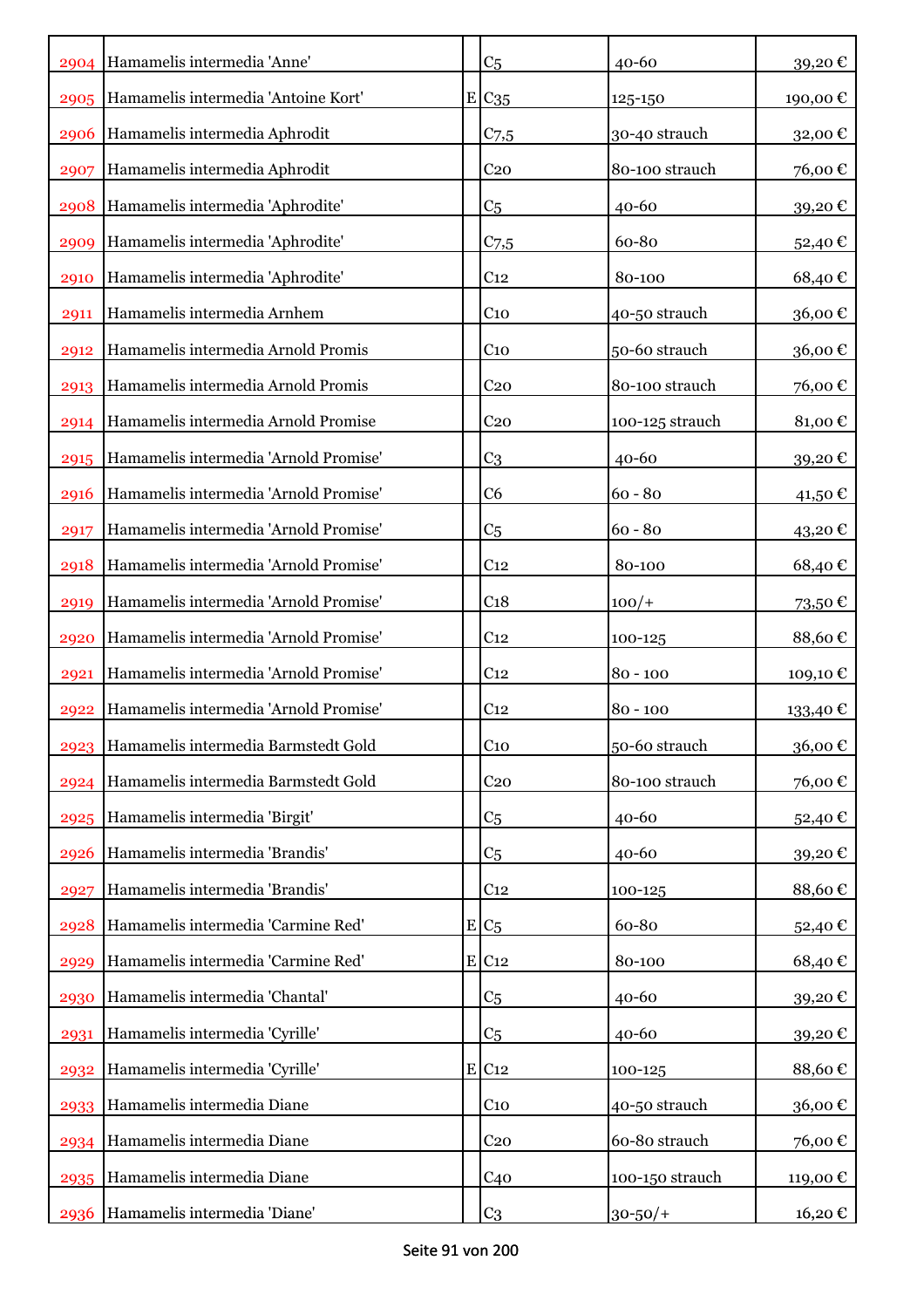| 2937 | Hamamelis intermedia 'Diane'           | C <sub>5</sub>        | $40 - 60$       | 39,20€   |
|------|----------------------------------------|-----------------------|-----------------|----------|
| 2938 | Hamamelis intermedia 'Diane'           | C <sub>6</sub>        | $60 - 80$       | 41,50 €  |
| 2939 | Hamamelis intermedia 'Diane'           | $C_{7,5}$             | 60-80           | 52,40€   |
| 2940 | Hamamelis intermedia 'Diane'           | C <sub>12</sub>       | 100-125         | 88,60€   |
| 2941 | Hamamelis intermedia 'Doerak'          | C <sub>5</sub>        | 40-60           | 39,20€   |
| 2942 | Hamamelis intermedia 'Early Bird'      | C <sub>5</sub>        | 60-80           | 39,20€   |
|      | 2943 Hamamelis intermedia 'Early Bird' | E C7                  | 60-80           | 52,40€   |
|      | 2944 Hamamelis intermedia 'Early Bird' | C <sub>12</sub>       | 80-100          | 68,40€   |
|      | 2945 Hamamelis intermedia Evi          | C <sub>20</sub>       | 80-100 strauch  | 76,00€   |
| 2946 | Hamamelis intermedia Feuerzauber       | C <sub>10</sub>       | 50-60 strauch   | 36,00€   |
| 2947 | Hamamelis intermedia Feuerzauber       | C <sub>20</sub>       | 100-125 strauch | 77,00 €  |
| 2948 | Hamamelis intermedia 'Feuerzauber'     | $E/C_5$               | 40-60           | 39,20€   |
| 2949 | Hamamelis intermedia 'Feuerzauber'     | C <sub>3</sub>        | 40-60           | 39,20€   |
| 2950 | Hamamelis intermedia 'Feuerzauber'     | C <sub>6</sub>        | $60 - 80$       | 41,50 €  |
| 2951 | Hamamelis intermedia 'Feuerzauber'     | $C_{7,5}$             | 60-80           | 52,40€   |
| 2952 | Hamamelis intermedia 'Fire Blaze'      | C <sub>5</sub>        | $40 - 60$       | 39,20€   |
| 2953 | Hamamelis intermedia 'Fire Blaze'      | $E$ C <sub>7</sub> ,5 | 60-80           | 52,40 €  |
| 2954 | Hamamelis intermedia 'Fire Blaze'      | $E C_{50}$            | 175/200         | 240,00€  |
| 2955 | Hamamelis intermedia 'Frisan'          | C <sub>5</sub>        | 40-60           | 39,20€   |
|      | 2956 Hamamelis intermedia 'Frisan'     | $E$ C <sub>12</sub>   |                 | 68,40€   |
| 2957 | Hamamelis intermedia 'Frisan'          | E C20                 |                 | 88,60€   |
| 2958 | Hamamelis intermedia 'Harlows carr'    | $E/C_5$               | 40-60           | 39,20€   |
| 2959 | Hamamelis intermedia Jelena            | C <sub>7,5</sub>      | 30-40 strauch   | 32,00€   |
| 2960 | Hamamelis intermedia Jelena            | C <sub>10</sub>       | 50-60 strauch   | 36,00€   |
| 2961 | Hamamelis intermedia 'Jelena'          | $E C_{\underline{5}}$ | 40-60           | 39,20€   |
| 2962 | Hamamelis intermedia 'Jelena'          | C <sub>3</sub>        | 40-60           | 39,20€   |
|      | 2963 Hamamelis intermedia 'Jelena'     | C <sub>5</sub>        | $60 - 80$       | 41,50€   |
| 2964 | Hamamelis intermedia 'Jelena'          | C <sub>6</sub>        | $60 - 80$       | 41,50€   |
| 2965 | Hamamelis intermedia 'Jelena'          | $C_{7,5}$             | 60-80           | 52,40€   |
| 2966 | Hamamelis intermedia 'Jelena'          | C <sub>12</sub>       | 100-125         | 88,60€   |
| 2967 | Hamamelis intermedia 'Jelena'          | C <sub>7,5</sub>      | $60 - 80$       | 106,70€  |
| 2968 | Hamamelis intermedia 'Jelena'          | C <sub>55</sub>       | $125 - 150$     | 606,30€  |
| 2969 | Hamamelis intermedia 'Luna'            | $E C_{35}$            | 150-175         | 190,00 € |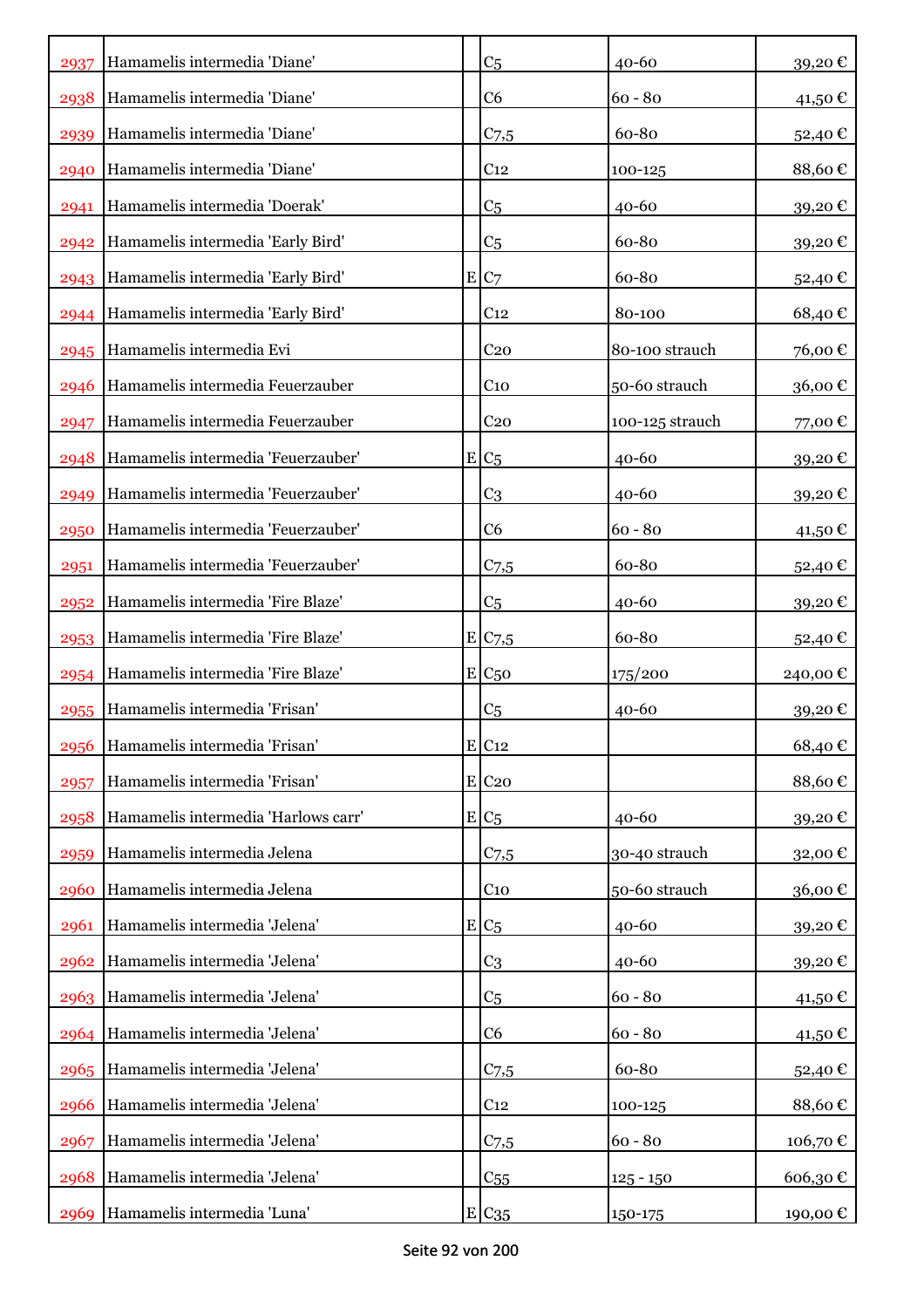| 2970 | Hamamelis intermedia Moonlight          | C <sub>10</sub>     | 60-70 strauch   | 36,00€   |
|------|-----------------------------------------|---------------------|-----------------|----------|
| 2971 | Hamamelis intermedia Moonlight          | C <sub>20</sub>     | 80-100 strauch  | 76,00€   |
| 2972 | Hamamelis intermedia 'Moonlight'        | C <sub>5</sub>      | $40 - 60$       | 39,20€   |
| 2973 | Hamamelis intermedia 'Ninotchka'        | C <sub>7,5</sub>    | 40-60           | 52,40€   |
| 2974 | Hamamelis intermedia 'Ninotchka'        | C <sub>5</sub>      | 40-60           | 52,40€   |
| 2975 | Hamamelis intermedia 'Ninotchka'        | C <sub>12</sub>     | 100-125         | 88,60€   |
| 2976 | Hamamelis intermedia 'Old copper'       | C <sub>5</sub>      | $40 - 60$       | 39,20€   |
| 2977 | Hamamelis intermedia Orange Beauty      | $C_{7,5}$           | 30-40 strauch   | 32,00€   |
| 2978 | Hamamelis intermedia Orange Beauty      | $E$ C <sub>20</sub> | 80-100 strauch  | 76,00€   |
| 2979 | Hamamelis intermedia 'Orange Beauty'    | C <sub>5</sub>      | 60-80           | 39,20€   |
| 2980 | Hamamelis intermedia 'Orange Beauty'    | C <sub>12</sub>     | 80-100          | 68,40€   |
| 2981 | Hamamelis intermedia 'Orange Beauty'    | C <sub>5</sub>      | $60 - 80$       | 84,90€   |
| 2982 | Hamamelis intermedia Orange Peel        | $C_{10}$            | 40-60 strauch   | 36,00€   |
|      | 2983 Hamamelis intermedia 'Orange Peel' | C <sub>5</sub>      | 40-60           | 39,20€   |
| 2984 | Hamamelis intermedia 'Orange Peel'      | $C_{7,5}$           | 60-80           | 52,40€   |
| 2985 | Hamamelis intermedia 'Orange Peel'      | E C12               | 80-100          | 68,40€   |
| 2986 | Hamamelis intermedia Pallida            | C <sub>20</sub>     | 80-100 strauch  | 36,00€   |
| 2987 | Hamamelis intermedia Pallida            | C <sub>10</sub>     | 50-60 strauch   | 36,00€   |
| 2988 | Hamamelis intermedia Pallida            | C <sub>20</sub>     | 100-125 strauch | 76,00€   |
|      | 2989 Hamamelis intermedia 'Pallida'     | C <sub>5</sub>      | 40-60           | 39,20€   |
| 2990 | Hamamelis intermedia 'Pallida'          | C <sub>3</sub>      | 30-40           | 39,20€   |
| 2991 | Hamamelis intermedia 'Pallida'          | $C_{7,5}$           | 60-80           | 52,40€   |
| 2992 | Hamamelis intermedia 'Pallida'          | C <sub>12</sub>     | 100-125         | 88,60€   |
| 2993 | Hamamelis intermedia 'Pallida'          | C <sub>12</sub>     | $80 - 100$      | 109,10 € |
| 2994 | Hamamelis intermedia Primavera          | $C_{10}$            | 50-60 strauch   | 32,00€   |
| 2995 | Hamamelis intermedia Primavera          | $C$ 7,5             | 40-50 strauch   | 77,00€   |
| 2996 | Hamamelis intermedia 'Primavera'        | $E/C_5$             | $40 - 60$       | 39,20€   |
| 2997 | Hamamelis intermedia 'Primavera'        | E C12               | 100-125         | 88,60€   |
| 2998 | Hamamelis intermedia 'Primavera'        | $E$ C <sub>20</sub> | 125-150         | 114,00€  |
| 2999 | Hamamelis intermedia 'Princeton Gold'   | $E/C_5$             | 30-40           | 39,20€   |
| 3000 | Hamamelis intermedia 'Rubin'            | $E C_{35}$          | 150-175         | 280,00€  |
| 3001 | Hamamelis intermedia 'Rubin' kalm       | C <sub>5</sub>      | $40 - 60$       | 39,20€   |
|      | 3002 Hamamelis intermedia Ruby Glow     | C <sub>10</sub>     | 40-60 strauch   | 36,00 €  |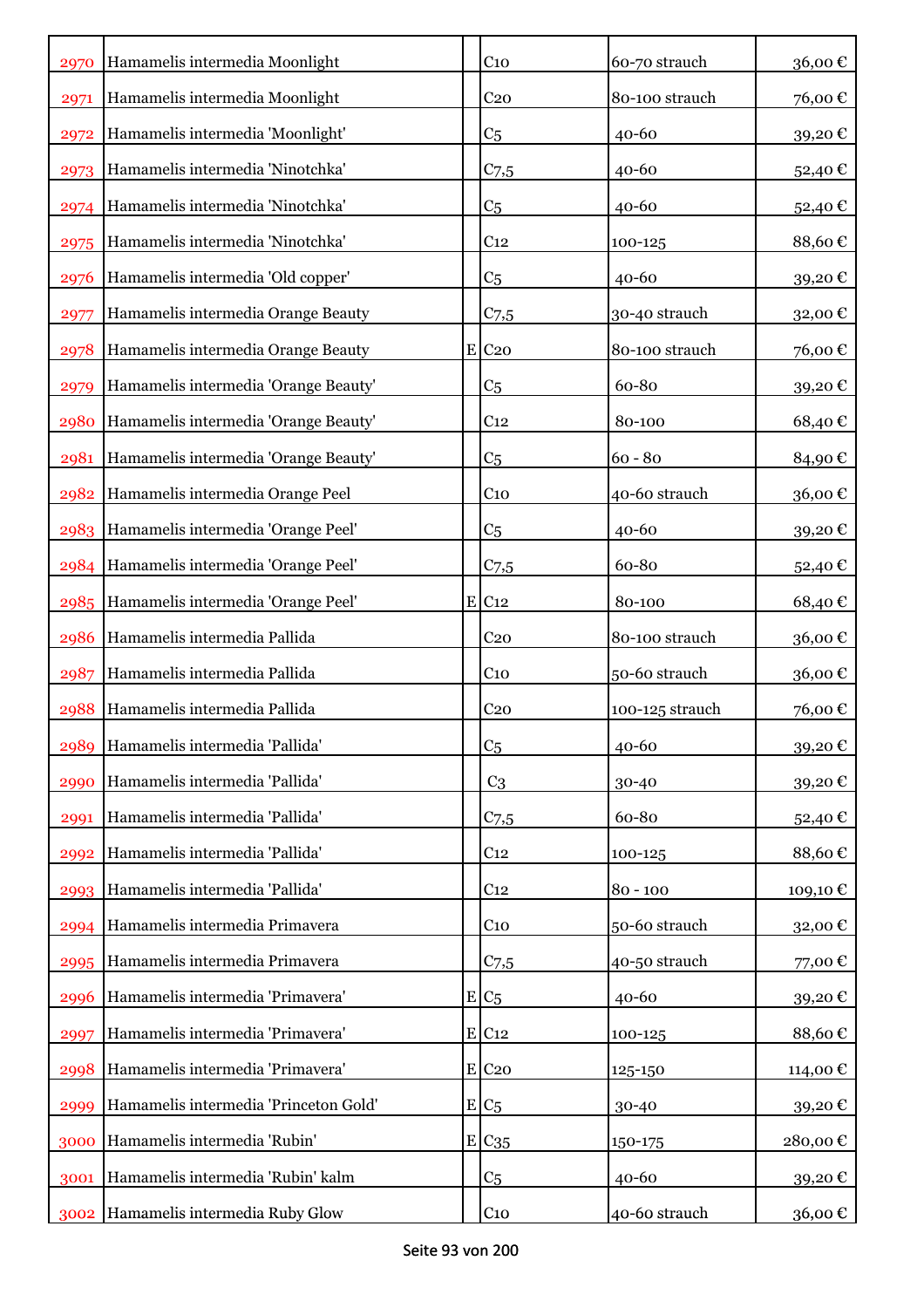|      | 3003 Hamamelis intermedia Ruby Glow    | C <sub>20</sub>     | 80-100 strauch  | 76,00€   |
|------|----------------------------------------|---------------------|-----------------|----------|
|      | 3004 Hamamelis intermedia Ruby Glow    | C <sub>20</sub>     | 100-125 strauch | 77,00€   |
|      | 3005 Hamamelis intermedia 'Ruby Glow'  | C <sub>5</sub>      | $40 - 60$       | 39,20€   |
| 3006 | Hamamelis intermedia 'Ruby Glow'       | $E$ C <sub>12</sub> | 80-100          | 68,40€   |
| 3007 | Hamamelis intermedia 'Ruby Glow'       | $E$ C <sub>12</sub> | 100-125         | 88,60€   |
| 3008 | Hamamelis intermedia 'Ruby Glow'       | C <sub>7,5</sub>    | $60 - 80$       | 106,70€  |
| 3009 | Hamamelis intermedia 'Savill Starligh' | C <sub>12</sub>     | 80-100          | 88,60€   |
| 3010 | Hamamelis intermedia 'Sister Jelena'   | C <sub>5</sub>      | 30-40           | 52,40€   |
| 3011 | Hamamelis intermedia 'Sister Jelena'   | C <sub>12</sub>     | 100-125         | 88,60€   |
| 3012 | Hamamelis intermedia 'Sister Jelena'   | $E$ C <sub>20</sub> | 125-150         | 146,00€  |
| 3013 | Hamamelis intermedia 'Spanish Spider'  | $E/C_5$             | 60-80           | 39,20€   |
| 3014 | Hamamelis intermedia Sunburst          | C <sub>10</sub>     | 50-60 strauch   | 36,00€   |
| 3015 | Hamamelis intermedia Sunburst          | C <sub>20</sub>     | 100-125 strauch | 77,00€   |
| 3016 | Hamamelis intermedia 'Sunburst'        | C <sub>5</sub>      | $40 - 60$       | 39,20€   |
| 3017 | Hamamelis intermedia 'Sunburst'        | C <sub>20</sub>     | $100 - 120$     | 91,60€   |
| 3018 | Hamamelis intermedia 'Tamenhybrird'    | C <sub>5</sub>      | 30-40           | 39,20€   |
| 3019 | Hamamelis intermedia 'Twilight'        | C <sub>5</sub>      | 40-60           | 52,40€   |
| 3020 | Hamamelis intermedia 'Twilight'        | $E$ C <sub>12</sub> | 80-100          | 68,40€   |
| 3021 | Hamamelis intermedia Westerstede       | $C$ 7,5             | 30-40 strauch   | 32,00€   |
|      | 3022 Hamamelis intermedia Westerstede  | $E$ C <sub>10</sub> | 50-60 strauch   | 36,00€   |
| 3023 | Hamamelis intermedia Westerstede       | C <sub>20</sub>     | 80-100 strauch  | 76,00€   |
| 3024 | Hamamelis intermedia 'Westerstede'     | $C_{7,5}$           | 50-60           | 34,70€   |
| 3025 | Hamamelis intermedia 'Westerstede'     | C <sub>3</sub>      | $40 - 60$       | 39,20€   |
| 3026 | Hamamelis intermedia 'Westerstede'     | C <sub>5</sub>      | $60 - 80$       | 41,50€   |
| 3027 | Hamamelis intermedia 'Westerstede'     | C <sub>6</sub>      | $60 - 80$       | 41,50€   |
| 3028 | Hamamelis intermedia 'Westerstede'     | C <sub>15</sub>     | $80 - 100$      | 63,40€   |
| 3029 | Hamamelis intermedia 'Westerstede'     | C <sub>18</sub>     | 80-100          | 73,50€   |
| 3030 | Hamamelis intermedia 'Westerstede'     | C <sub>12</sub>     | 100-125         | 88,60€   |
| 3031 | Hamamelis intermedia 'Westerstede'     | C <sub>12</sub>     | $80 - 100$      | 109,10 € |
| 3032 | Hamamelis intermedia 'Winter Beauty'   | C <sub>5</sub>      | $40 - 60$       | 39,20€   |
| 3033 | Hamamelis intermedia 'Winter Beauty'   | $E$ C <sub>12</sub> | 80-100          | 68,40€   |
| 3034 | Hamamelis intermedia 'X1'              | C <sub>5</sub>      | $40 - 60$       | 39,20€   |
| 3035 | Hamamelis intermedia 'X1'              | $E$ C <sub>12</sub> | 100-125         | 88,60€   |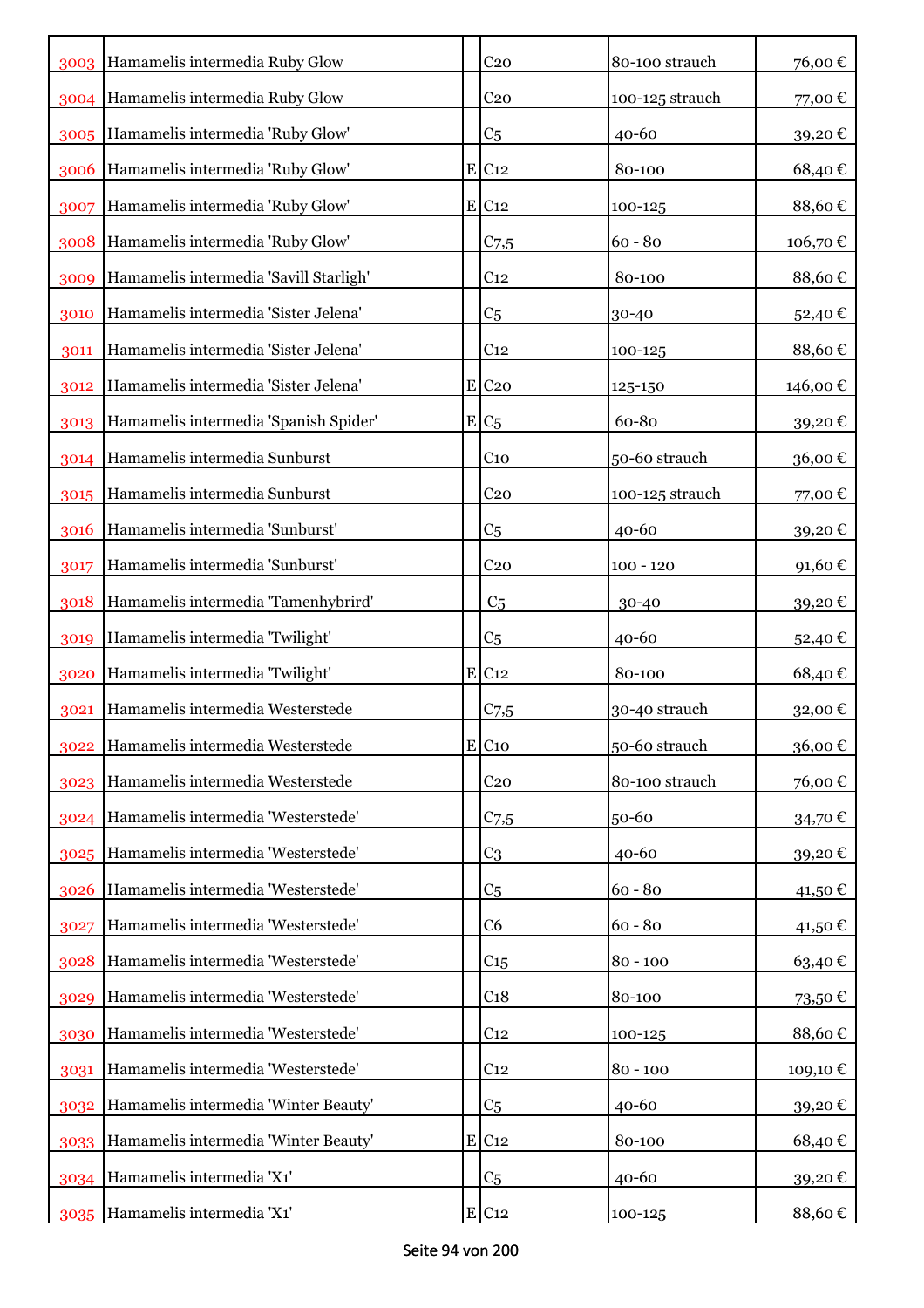| 3036 | Hamamelis intermedia 'Yamina'              |   | $E C_5$             | $50 - 60$      | 39,20€          |
|------|--------------------------------------------|---|---------------------|----------------|-----------------|
| 3037 | Hamamelis japonica 'Arborea'               | E | C <sub>12</sub>     | 100-125        | 88,60€          |
| 3038 | Hamamelis japonica 'Compacta'              |   | C <sub>5</sub>      | $40 - 60$      | 39,20€          |
| 3039 | Hamamelis japonica 'Compacta'              |   | $E$ C <sub>12</sub> | 100-125        | 88,60€          |
| 3040 | Hamam. jap. var obtusa 'Flavopurpurascens' |   | C <sub>5</sub>      | $40 - 60$      | 39,20€          |
| 3041 | Hamam. jap. var obtusa 'Flavopurpurascens' |   | E C12               | 100-125        | 88,60€          |
| 3042 | Hamam. jap. var obtusa 'Flavopurpurascens' |   | E C20               | 125-150        | 146,00 €        |
| 3043 | Hamamelis japonica X vernalis              |   | C <sub>5</sub>      | $40 - 60$      | 39,20€          |
| 3044 | Hamamelis japonica 'Zuccariniana'          |   | $E/C_5$             | 40-60          | 39,20€          |
| 3045 | Hamamelis japonica 'Zuccariniana'          |   | C <sub>20</sub>     | $100 - 120$    | 91,60€          |
| 3046 | Hamamelis 'Lansing'                        |   | C <sub>5</sub>      | $40 - 60$      | 39,20€          |
| 3047 | Hamamelis 'Lansing'                        |   | C <sub>12</sub>     | 80-100         | 68,40€          |
| 3048 | Hamamelis 'Lansing'                        |   | E C <sub>35</sub>   | 175-200        | 354,00 €        |
| 3049 | Hamamelis mollis                           |   | C <sub>5</sub>      | $60 - 80$      | 43,20€          |
| 3050 | Hamamelis mollis                           |   | C <sub>6</sub>      | $60 - 80$      | 43,20€          |
| 3051 | Hamamelis mollis                           |   | E/C7,5              | 60-80          | 52,40 €         |
| 3052 | Hamamelis mollis                           |   | $E$ C <sub>12</sub> | 100-125        | 88,60€          |
| 3053 | Hamamelis mollis 'Boskoop'                 |   | $E/C_5$             | 40-60          | 39,20€          |
| 3054 | Hamamelis mollis 'Hillier Clone'           |   | C <sub>5</sub>      | $40 - 60$      | 39,20€          |
|      | 3055 Hamamelis 'Rochester'                 |   | C <sub>5</sub>      | 40-60          | 39,20€          |
| 3056 | Hamamelis vernalis 'Christmas Cheer'       |   | C <sub>5</sub>      | $40 - 60$      | 39,20€          |
| 3057 | Hamamelis vernalis 'Lombarts Weeping'      |   | C5                  | 30-40          | 39,20€          |
| 3058 | Hamamelis vernalis 'Lombarts Weeping'      |   | $E$ C <sub>12</sub> | 80-100         | 88,60€          |
| 3059 | Hamamelis vernalis 'Lombarts Weeping'      |   | $E$ C <sub>20</sub> | 100-125        | 240,00€         |
| 3060 | Hamamelis vernalis 'Quasimodo'             |   | C <sub>5</sub>      | 30-40          | 39,20€          |
| 3061 | Hamamelis vernalis 'Sandra'                |   | C <sub>5</sub>      | 40-60          | 39,20€          |
|      | 3062 Hamamelis vernalis 'Sandra'           |   | C <sub>20</sub>     | 80-100 strauch | 76,00€          |
| 3063 | Hebe 'Kirkii'                              |   | C <sub>20</sub>     | 80-100         | 51,00 €         |
| 3064 | Hedera algeriensis 'Gloire de Marengo'     |   | C <sub>20</sub>     | 175-200 3Stab  | 52,00€          |
|      | 3065 Hedera colchica                       |   | C <sub>2</sub>      | $40 - 60$      | 7,50€           |
| 3066 | Hedera colchica 'Dentata Variegata'        |   | C <sub>20</sub>     | 175-200 3Stab  | 52,00€          |
| 3067 | Hedera colchica 'Sulphur Heart'            |   | C <sub>2</sub>      | $40 - 60$      | 12,10 €         |
| 3068 | Hedera helix 'Duckfoot'                    |   | C <sub>2</sub>      | $40 - 60$      | 7,50 $\epsilon$ |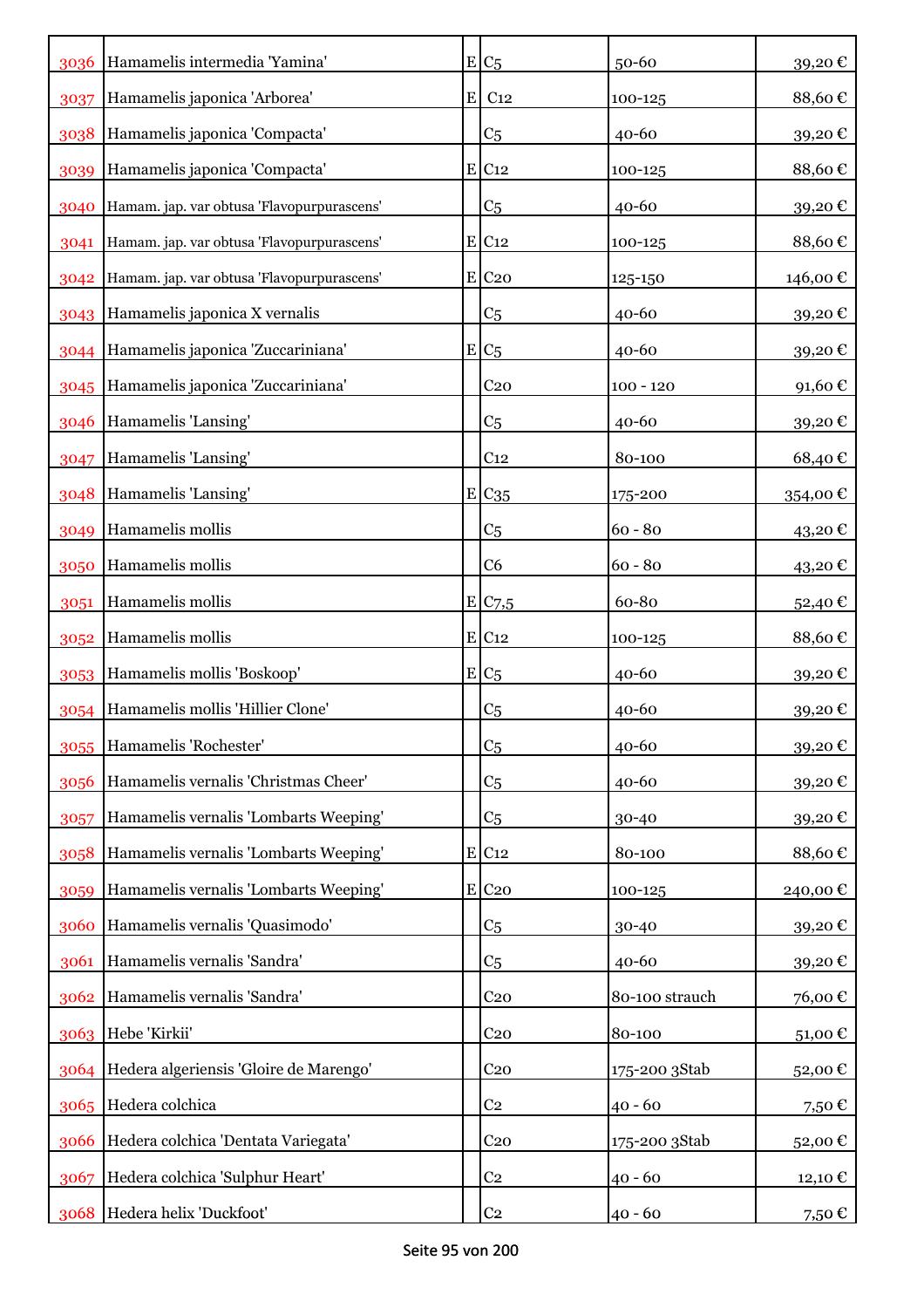| 3069 | Hedera helix 'Glacier'                     | C <sub>3</sub>      | 50-75     | 13,60€                 |
|------|--------------------------------------------|---------------------|-----------|------------------------|
| 3070 | Hedera helix 'Ice Cream'                   | $E$ C <sub>10</sub> | $50/-$    | $38{,}00$ $\mathbb{C}$ |
| 3071 | Hedera helix 'Meta Schulz'                 | C <sub>2</sub>      | $40 - 60$ | 7,50€                  |
| 3072 | Hedera helix 'Wichtel'                     | C <sub>2</sub>      | $40 - 60$ | 8,00€                  |
| 3073 | Hedera hibernica                           | $C_{1,5}$           | 80-100    | $6,60 \in$             |
| 3074 | Hedera hibernica                           | C <sub>3</sub>      | 150-175   | 13,80€                 |
|      | 3075 Hedera hibernica                      | C <sub>3</sub>      | 150 cm    | 33,00€                 |
| 3076 | Hedera pastuchovii                         | $E C_5$             | $200/-$   | 57,00€                 |
| 3077 | Hedychium Dixter                           | C <sub>3</sub>      |           | 23,10€                 |
| 3078 | Hedychium Elizabeth                        | C <sub>3</sub>      |           | 23,10€                 |
| 3079 | Hedychium gardnerianum                     | C <sub>3</sub>      |           | 23,10€                 |
| 3080 | Hedychium villosum Tenuiflorum             | C <sub>3</sub>      |           | 23,10€                 |
| 3081 | Helenium Waltraut                          | C <sub>3</sub>      |           | 20,20€                 |
| 3082 | Helwingia chinensis                        | C <sub>2</sub>      | 30/40     | 28,50€                 |
| 3083 | Helwingia chinensis                        | C <sub>20</sub>     | 80-100    | 68,40€                 |
|      | 3084 Helwingia chinensis                   | C <sub>4</sub>      |           | 24,80€                 |
|      | 3085 Helwingia himalaiaca                  | C <sub>4</sub>      |           | 24,80€                 |
| 3086 | Hemerocallis Citrina                       | C <sub>4</sub>      |           | 27,60€                 |
| 3087 | Hemerocallis Night embers                  | C <sub>4</sub>      |           | 27,60€                 |
|      | 3088 Hemerocallis 'Anzac'                  | C <sub>5</sub>      |           | 10,30€                 |
| 3089 | Hemerocallis 'Applique'                    | C <sub>5</sub>      |           | 16,10 €                |
| 3090 | Hemerocallis 'Awesome Blossom'             | C <sub>5</sub>      |           | 16,10€                 |
| 3091 | Hemerocallis 'Berrylicious'                | C <sub>5</sub>      |           | 16,10€                 |
| 3092 | Hemerocallis 'Black Eyed Stella'           | C <sub>5</sub>      |           | 10,30€                 |
| 3093 | Hemerocallis 'Black Stockings'             | C <sub>5</sub>      |           | 16,10 €                |
| 3094 | Hemerocallis 'Bonanza'                     | C <sub>5</sub>      |           | 10,30€                 |
|      | 3095 Hemerocallis 'Canadian Border Patrol' | C <sub>5</sub>      |           | 16,10 €                |
| 3096 | Hemerocallis 'Cherry Valentine'            | C <sub>5</sub>      |           | 14,40 €                |
| 3097 | Hemerocallis 'Chicago Sunrise'             | C <sub>5</sub>      |           | 10,30€                 |
| 3098 | Hemerocallis 'Chicagopache'                | C <sub>5</sub>      |           | 10,30€                 |
| 3099 | Hemerocallis 'Christmas Is'                | C <sub>5</sub>      |           | 10,30€                 |
| 3100 | Hemerocallis citrina                       | C <sub>5</sub>      |           | 10,30€                 |
| 3101 | Hemerocallis 'Crimson Pirate'              | C <sub>3</sub>      |           | 6,30 €                 |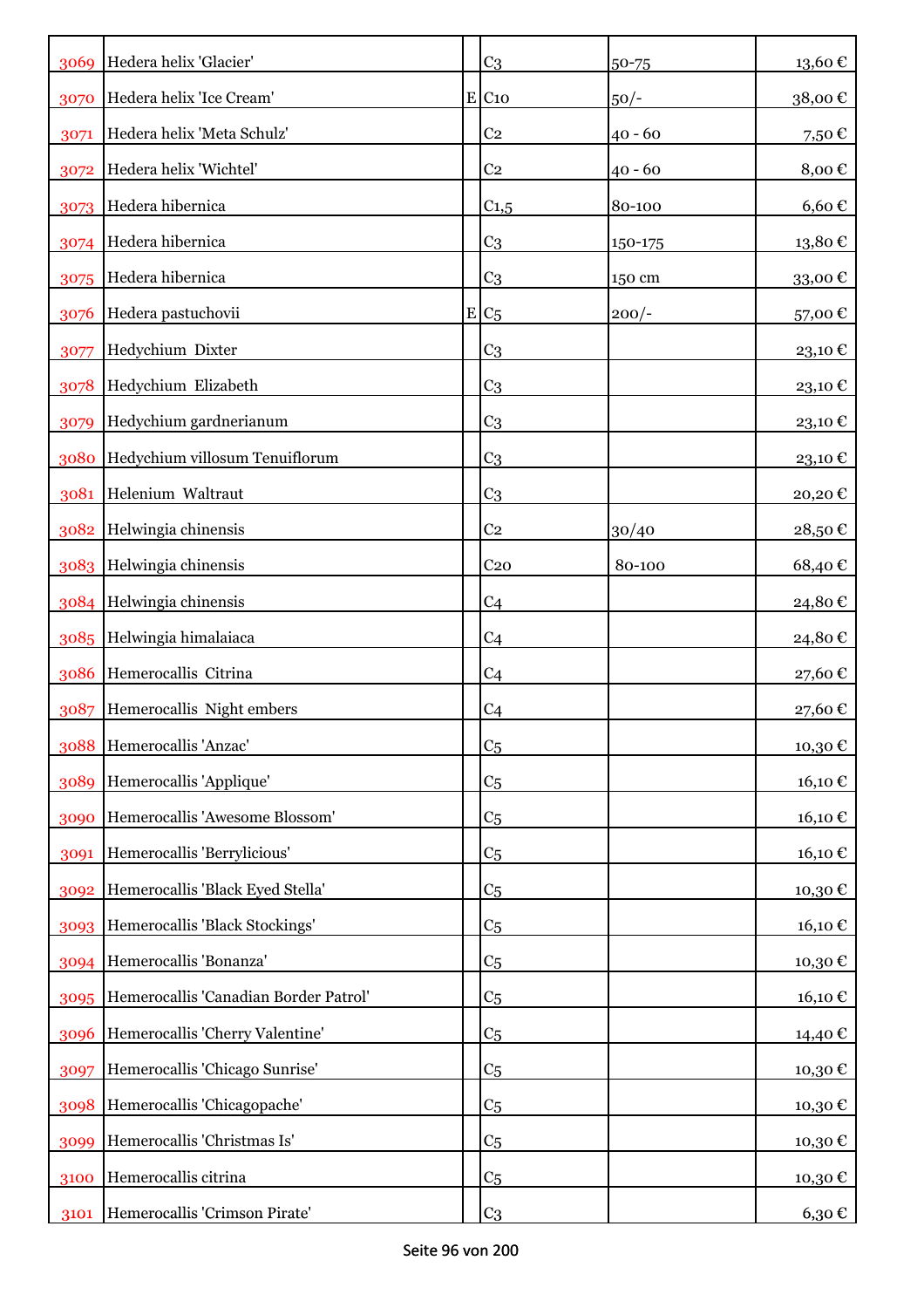| 3102 | Hemerocallis 'Crimson Pirate'          | C <sub>5</sub>   |                 | 10,30€               |
|------|----------------------------------------|------------------|-----------------|----------------------|
| 3103 | Hemerocallis 'Desperado Love'          | C <sub>5</sub>   |                 | 16,10€               |
| 3104 | Hemerocallis 'Dragon's Eye'            | C <sub>5</sub>   |                 | 16,10€               |
| 3105 | Hemerocallis 'Fooled Me'               | C <sub>5</sub>   |                 | 16,10€               |
| 3106 | Hemerocallis 'Frans Hals'              | C <sub>5</sub>   |                 | 10,30€               |
| 3107 | Hemerocallis fulva 'Kwanso'            | C <sub>5</sub>   |                 | 10,30€               |
| 3108 | Hemerocallis 'Heavenly Flight ofngels' | C <sub>5</sub>   |                 | 10,30€               |
| 3109 | Hemerocallis 'Invictus'                | C <sub>5</sub>   |                 | 10,30€               |
| 3110 | Hemerocallis 'Lady Mary Montagu'       | C <sub>5</sub>   |                 | 10,30€               |
| 3111 | Hemerocallis lilioasphodelus           | C <sub>4</sub>   |                 | 27,60€               |
| 3112 | Hemerocallis 'Mauna Loa'               | C <sub>5</sub>   |                 | 10,30€               |
| 3113 | Hemerocallis 'Pandora's Box'           | C <sub>5</sub>   |                 | 10,30€               |
| 3114 | Hemerocallis 'Purple d'Oro'            | C <sub>5</sub>   |                 | 16,10 €              |
| 3115 | Hemerocallis 'Stella de Oro'           | C <sub>2</sub>   |                 |                      |
| 3116 | Hemerocallis 'Stella de Oro'           | C <sub>5</sub>   |                 | $5,30 \in$<br>10,30€ |
| 3117 | Heptacodium miconioides                | C <sub>3</sub>   |                 | 8,00€                |
|      | Heptacodium miconioides                |                  | 30-40           |                      |
| 3118 |                                        | C <sub>5</sub>   | $60 - 80$       | 19,60€               |
| 3119 | Heptacodium miconioides                | C <sub>20</sub>  | 125-150         | 88,60€               |
| 3120 | Heptacodium miconioides                | C <sub>30</sub>  | 175-200 strauch | 114,00€              |
| 3121 | Heptacodium miconioides                | Co, 5            | klein           | $6,80 \in$           |
| 3122 | Heptacodium miconioides TIANSHAN       | C <sub>6</sub>   | $60 - 80$       | 24,20€               |
| 3123 | Hibiscus moscheutos Cherry cheesecake  | C <sub>4</sub>   |                 | 27,60€               |
| 3124 | Hibiscus moscheutos Planet griotte®    | C <sub>4</sub>   |                 | 27,60€               |
| 3125 | Hibiscus syriacus 'Purple Ruffles'     | C <sub>3,6</sub> | 40-50           | 12,40€               |
| 3126 | Hibiscus syriacus 'Shintaeyang'        | C <sub>3,6</sub> | 40-50           | 11,90€               |
| 3127 | Hibiscus syriacus 'Summer Ruffle®'     | C <sub>10</sub>  | deco 50-60      | 29,40€               |
| 3128 | Hibiscus syriacus 'Woodbridge'         | C <sub>3,6</sub> | 40-50           | 11,90€               |
| 3129 | Hoheria populnea                       | E C7             | $300/-$         | 190,00€              |
| 3130 | Holboellia latifolia                   | C <sub>6</sub>   | $100 - 120$     | 24,20€               |
| 3131 | Holodiscus discolor                    | C <sub>3</sub>   | 30-40           | 8,00€                |
| 3132 | Holodiscus discolor                    | C <sub>5</sub>   | $40 - 60$       | 23,80€               |
| 3133 | Hosta 'Abba Dabba Do'                  | C <sub>3</sub>   |                 | 9,10€                |
| 3134 | Hosta 'August Moon'                    | C <sub>3</sub>   |                 | 7,40 $\epsilon$      |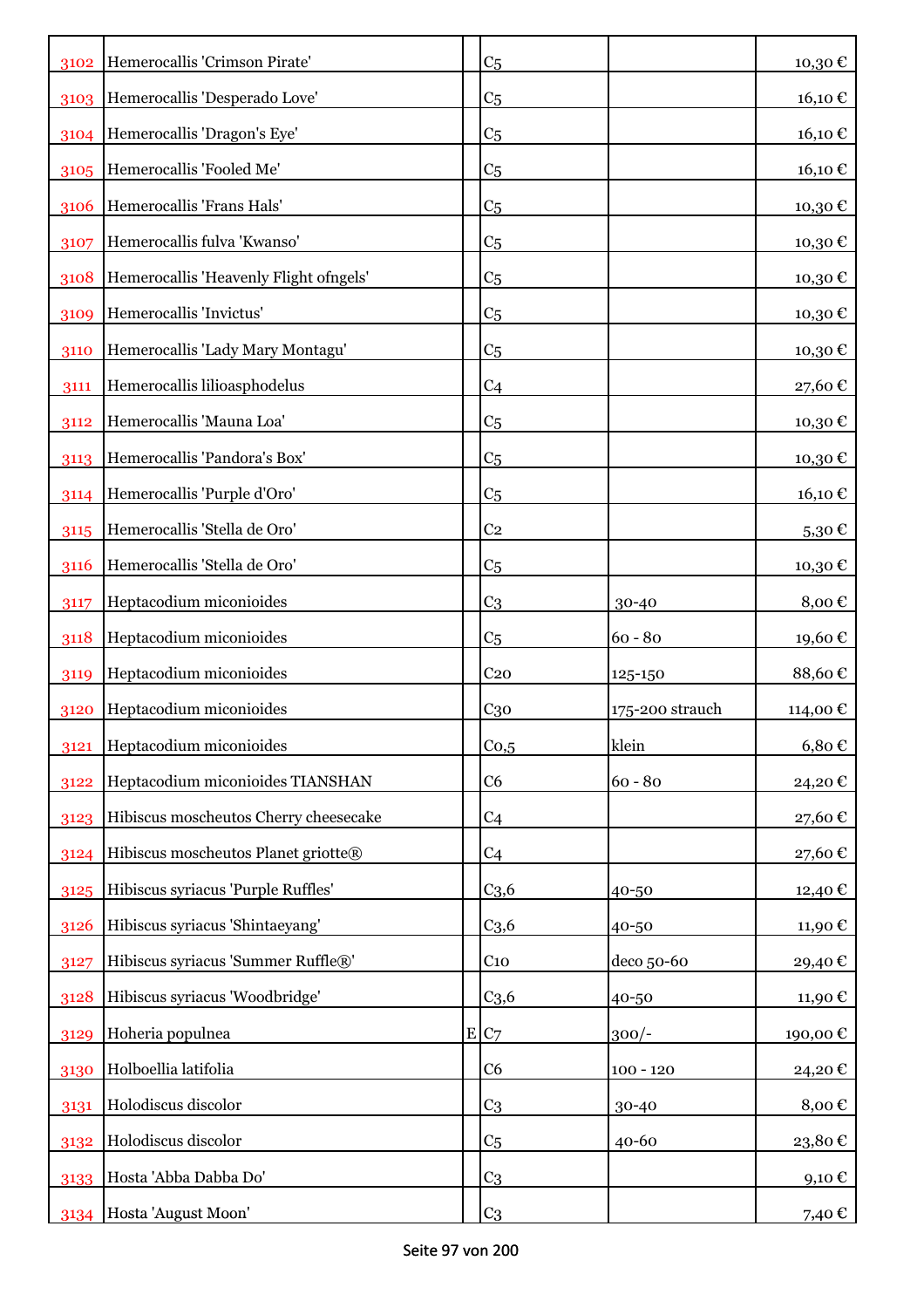| 3135 | Hosta Big daddy                        | C <sub>4</sub>   |       | 27,50€  |
|------|----------------------------------------|------------------|-------|---------|
| 3136 | Hosta 'Blue Mouse Ears'                | C <sub>3</sub>   |       | 8,50€   |
| 3137 | Hosta 'Bluengel'                       | C <sub>3</sub>   |       | 9,10€   |
| 3138 | Hosta 'Brim Cup'                       | C <sub>3</sub>   |       | 7,40 €  |
| 3139 | Hosta 'Carol'                          | C <sub>3</sub>   |       | 12,70€  |
| 3140 | Hosta 'Cherry Berry'                   | C <sub>3</sub>   |       | 7,40€   |
| 3141 | Hosta 'Devon Green'                    | C <sub>3</sub>   |       | 7,40€   |
| 3142 | Hosta El nino                          | C <sub>4</sub>   |       | 27,50€  |
| 3143 | Hosta Empress wu                       | C <sub>3</sub>   |       | 19,50 € |
|      | 3144   Hosta Empress wu                | C <sub>4</sub>   |       | 27,50 € |
| 3145 | Hosta Fire island                      | C <sub>3</sub>   |       | 19,50€  |
| 3146 | Hosta 'Fortuneilbopicta'               | C <sub>3</sub>   |       | 7,40 €  |
| 3147 | Hosta 'Fortuneiureomarginata'          | C <sub>3</sub>   |       | 7,40€   |
| 3148 | Hosta 'Fragrant Bouguet'               | C <sub>3</sub>   |       | 7,40 €  |
| 3149 | Hosta 'Frances Williams'               | C <sub>3</sub>   |       | 7,40 €  |
| 3150 | Hosta 'Gold Standard'                  | C <sub>3</sub>   |       | 8,50€   |
| 3151 | Hosta 'Halcyon'                        | C <sub>3</sub>   |       | 7,40 €  |
| 3152 | Hosta Independence                     | C <sub>3</sub>   |       | 19,50€  |
| 3153 | Hosta 'Invincible'                     | C <sub>3</sub>   |       | 7,40 €  |
| 3154 | Hosta Praying hands                    | C <sub>4</sub>   |       | 27,50€  |
| 3155 | Hosta Purple hearts                    | C <sub>3</sub>   |       | 19,50€  |
| 3156 | Hosta sieboldiana 'Elegans'            | C <sub>3</sub>   |       | 7,40 €  |
| 3157 | Hosta sieboldiana 'Great Expectations' | C <sub>3</sub>   |       | 15,00€  |
| 3158 | Hosta 'Silvery Slugproof'              | C <sub>3</sub>   |       | 14,40 € |
| 3159 | Hosta St paul                          | C <sub>4</sub>   |       | 27,50€  |
| 3160 | Hosta St paul s glory                  | C <sub>4</sub>   |       | 27,50€  |
| 3161 | Hosta 'Stiletto'                       | C <sub>3</sub>   |       | 7,40€   |
| 3162 | Hosta 'Striptease'                     | C <sub>3</sub>   |       | 14,40 € |
| 3163 | Hosta Sum & substance                  | C <sub>3</sub>   |       | 19,50€  |
| 3164 | Hosta tardiana June                    | C <sub>3</sub>   |       | 19,50€  |
| 3165 | Hosta 'Wide Brim'                      | C <sub>3</sub>   |       | 7,40€   |
| 3166 | Houttuynia cordata 'Chameleon'         | C <sub>3,6</sub> |       | 8,20€   |
| 3167 | Hovenia dulcis                         | C <sub>2</sub>   | 60/80 | 19,00 € |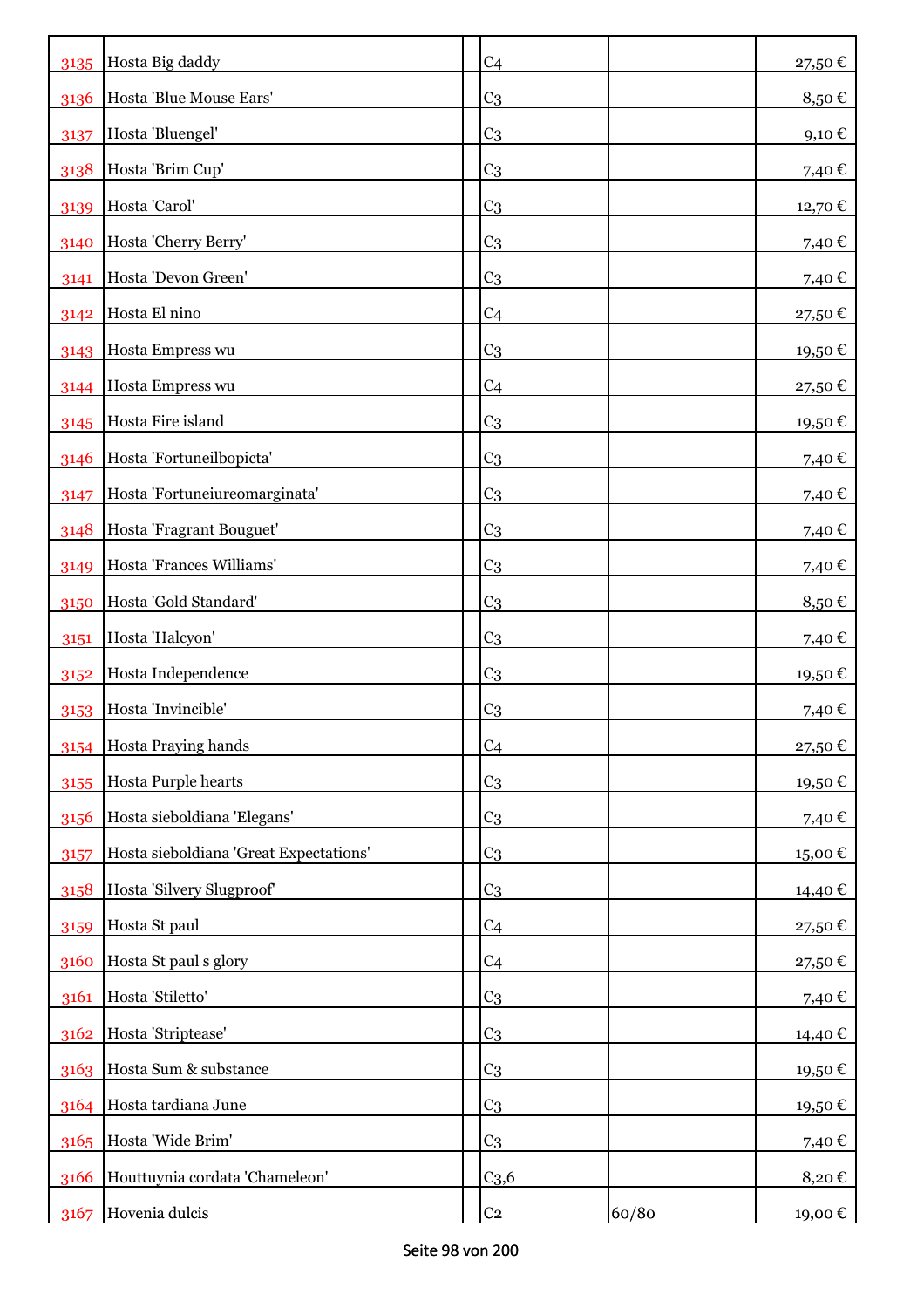| 3168 | Hovenia dulcis                             | C <sub>6</sub>      | $60 - 80$   | 21,90€                |
|------|--------------------------------------------|---------------------|-------------|-----------------------|
| 3169 | Hovenia dulcis                             | $E C_5$             | $150/-$     | 38,00€                |
| 3170 | Humata tyermanii                           | C <sub>3</sub>      |             | 28,50€                |
| 3171 | Humulus lupulus                            | C <sub>1</sub>      | (P11)       | 9,70€                 |
| 3172 | Humulus lupulus 'Aureus'                   | C <sub>1</sub>      | (P11)       | 10,00€                |
| 3173 | Hydrangea Amethyst                         | C <sub>3</sub>      |             | 16,70 €               |
| 3174 | Hydrangea anomala petiolaris               | C <sub>3</sub>      | $40 - 60$   | 9,20€                 |
| 3175 | Hydrangea anomala petiolaris               | C <sub>2</sub>      | hoch 50-60  | 10,20€                |
| 3176 | Hydrangea anomala subsp. petiolaris        | C <sub>5</sub>      | $60 - 80$   | 18,40€                |
| 3177 | Hydrangea anomala subsp. petiolaris        | C <sub>9,5</sub>    | $60 - 80$   | 29,10€                |
| 3178 | Hydrangea anomala subsp. petiolaris        | C15                 | $120 - 140$ | 70,30€                |
| 3179 | Hydrangea an. subsp. petiolaris 'Mirranda' | C <sub>12</sub>     | 120 - 140   | 70,30€                |
| 3180 | Hydrangea arborescens BLANCHETTA ®         | $C_{10}$            | 40-50       | 25,20€                |
| 3181 | Hydrangea arborescens BLANCHETTA ®         | C <sub>10</sub>     | deco 40-50  | 27,30€                |
| 3182 | Hydrangea arborescens LIMETTA ®            | $C_{10}$            | 40-50       | 25,20€                |
| 3183 | Hydrangea arborescens LIMETTA ®            | C <sub>10</sub>     | deco 40-50  | 27,30€                |
| 3184 | Hydrangea arborescens 'Annabelle'          | C <sub>3</sub>      | $30 - 40$   | $6,70 \in$            |
| 3185 | Hydrangea arborescens 'Annabelle'          | C <sub>3,6</sub>    | 40-50       | 7,70€                 |
| 3186 | Hydrangea arborescens 'Annabelle'          | C <sub>3</sub>      | 30-40       | 8,00€                 |
| 3187 | Hydrangea arborescens 'Annabelle'          | C <sub>5</sub>      | $40 - 60$   | $13{,}00$ $\mathbb C$ |
| 3188 | Hydrangea arborescens 'Annabelle'          | $C_{10}$            | 60-80       | 21,50€                |
| 3189 | Hydrangea arborescens 'Annabelle'          | C <sub>15</sub>     | $80 - 100$  | 27,70€                |
| 3190 | Hydrangea arborescens 'Annabelle'          | $E$ C <sub>12</sub> | 60-80       | 39,20€                |
| 3191 | Hydrangea arborescens 'Annabelle'          | $C_{30}$            |             | 68,40€                |
| 3192 | Hydrangea arborescens Emerald lace         | C <sub>5</sub>      |             | 39,50€                |
| 3193 | Hydrangea arborescens 'Emerald Lace'       | C <sub>3</sub>      | $30 - 40$   | 8,30€                 |
| 3194 | Hydrangea arborescens 'Emerald Lace'       | C <sub>5</sub>      | $60 - 80$   | 16,10€                |
| 3195 | Hydrangea arborescens 'Golden Annabelle'   | C <sub>3</sub>      | 30-40       | 11,90€                |
| 3196 | Hydrangea arborescens 'Hayes Starburst'    | C <sub>3</sub>      | $40 - 60$   | 10,50€                |
| 3197 | Hydrangea arborescens Lime Rickey          | C <sub>20</sub>     | 80-100      | 52,00€                |
| 3198 | Hydrangea arborescens Lime Rickey          | C <sub>20</sub>     | 100-125     | 56,00€                |
| 3199 | Hydrangea arborescens LIME RICKEY          | C <sub>3</sub>      | $30 - 40$   | 10,40€                |
| 3200 | Hydrangea arborescens LIME RICKEY          | C <sub>5</sub>      | $40 - 60$   | 18,40€                |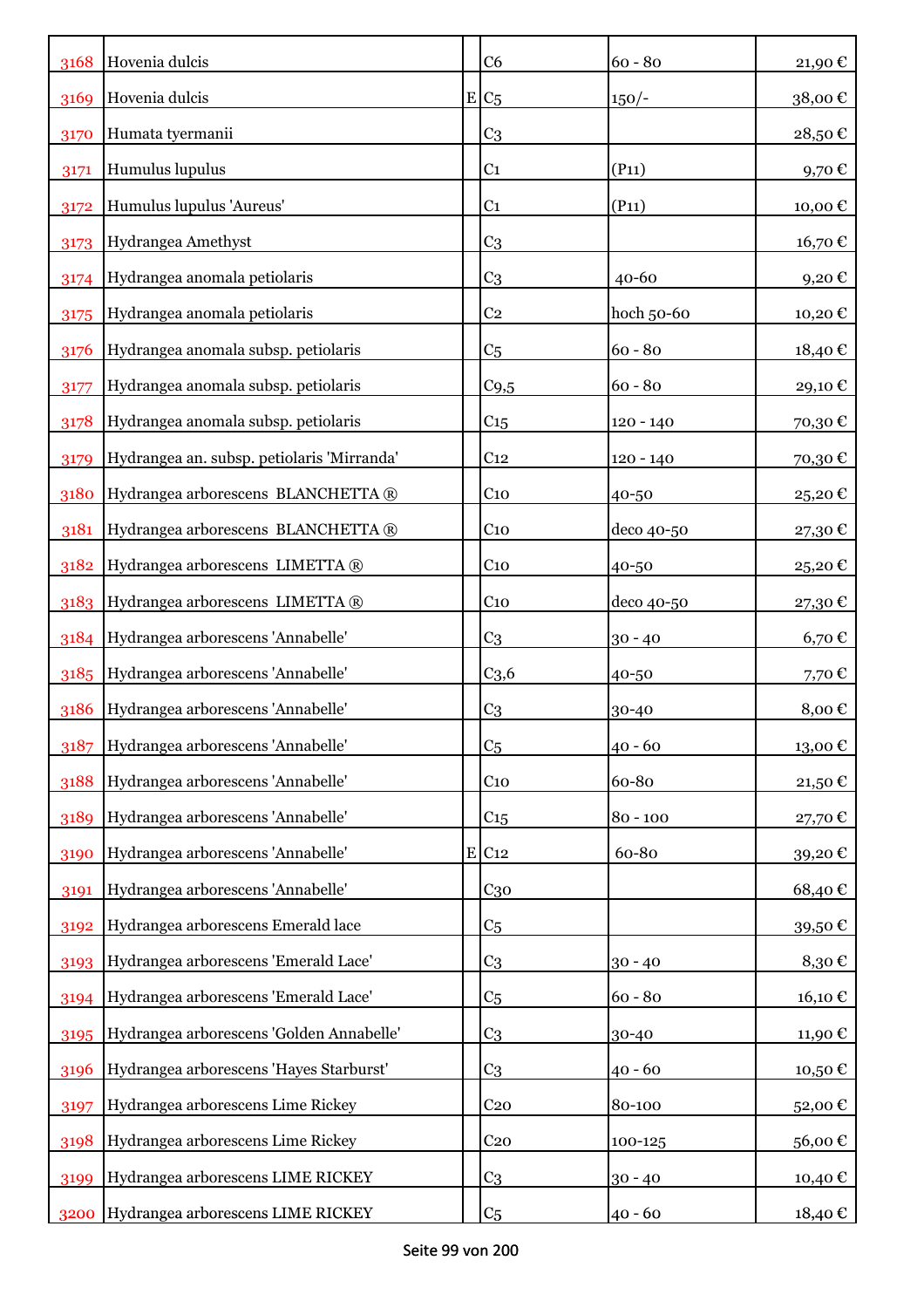| 3201 | Hydrangea arborescens LIME RICKEY        | C <sub>15</sub>     | $60 - 80$     | 27,70€   |
|------|------------------------------------------|---------------------|---------------|----------|
| 3202 | Hydrangea arborescens 'Lime Rickey®' ®   | C <sub>3</sub>      | 30-40         | 11,90 €  |
| 3203 | Hydrangea arborescens 'Limetta'          | C <sub>20</sub>     | 50-60         | 52,00€   |
| 3204 | Hydrangea arborescens 'Limetta'          | C <sub>50</sub>     | 50-60         | 104,00€  |
| 3205 | Hydrangea arborescens 'Mont Aso'         | C <sub>7,5</sub>    | 40-60         | 39,20€   |
| 3206 | Hydrangea arborescens Pink Annabelle     | C <sub>20</sub>     | 60-80         | 50,00€   |
| 3207 | Hydrangea arborescens Pink Annabelle     | C <sub>20</sub>     | 80-100        | 54,00€   |
| 3208 | Hydrangea arborescens Pink Annabelle     | C <sub>20</sub>     | 100-125       | 58,00€   |
| 3209 | Hydrangea arborescens PINK ANNABELLE     | C <sub>10</sub>     | deco 50-60    | 26,80€   |
| 3210 | Hydrangea arborescens PINK ANNABELLE 2   | C <sub>5</sub>      | $40 - 60$     | 25,70€   |
| 3211 | Hydrangea arb. PINK ANNABELLE 'Spirit'   | C <sub>5</sub>      | $40 - 60$     | 25,70€   |
| 3212 | Hydrangea arborescens Ruby Annabelle     | C <sub>20</sub>     | 50-60         | 48,00 €  |
| 3213 | Hydrangea arborescens Ruby Annabelle     | $E$ C <sub>20</sub> | 60-80         | 49,50€   |
| 3214 | Hydrangea arborescens Ruby Annabelle     | C <sub>50</sub>     | 60-80         | 104,00 € |
| 3215 | Hydrangea arborescens Ruby Annabelle     | C <sub>10</sub>     | deco 50-60    | 26,80€   |
| 3216 | Hydrangea arborescens Strong Annabelle   | C <sub>20</sub>     | 80-100        | 54,00€   |
| 3217 | Hydrangea arborescens 'Strong Annabelle' | C <sub>3</sub>      |               | 11,90 €  |
| 3218 | Hydrangea arborescens 'Strong Annabelle' | C <sub>5</sub>      | $40 - 60$     | 25,70€   |
| 3219 | Hydrangea arborescens 'Strong Annabelle' | C <sub>10</sub>     | $ $ deco 60/+ | 26,80€   |
| 3220 | Hydrangea arborescens 'Strong Annabelle' | C <sub>5</sub>      | 30-50         | 39,20€   |
| 3221 | Hydrangea arborescens 'Strong Annabelle' | $C_{15}$            | $80 - 100$    | 43,20€   |
| 3222 | Hydrangea arborescens Sweet Annabelle    | $C_{10}$            | deco 50-60    | 26,80€   |
| 3223 | Hydrangea arborescens Sweet Annabelle    | C <sub>20</sub>     | 50-60         | 46,00€   |
| 3224 | Hydrangea arborescens Sweet Annabelle    | C <sub>20</sub>     | 60-80         | 50,00€   |
| 3225 | Hydrangea aspera GOLDRUSH'               | $C_{30}$            | $120 - 140$   | 85,30€   |
| 3226 | Hydrangea aspera 'Hot Chocolat'          | $E/C_5$             | 50-60         | 39,20€   |
| 3227 | Hydrangea aspera 'Hot Chocolat'          | E C7,5              | 60-80         | 52,40€   |
| 3228 | Hydrangea aspera 'Macrophylla'           | C <sub>7,5</sub>    | 60-80         | 39,20€   |
| 3229 | Hydrangea aspera 'Macrophylla'           | $E$ C <sub>12</sub> | 80-100        | 68,40€   |
| 3230 | Hydrangea aspera 'Macrophylla'           | $C_{35}$            | 100/125       | 88,60€   |
| 3231 | Hydrangea aspera 'Rosemary Foster'       | C <sub>5</sub>      | $40 - 60$     | 21,90€   |
| 3232 | Hydrangea aspera ssp sargentiana         | $E/C_5$             | 40-60         | 23,80€   |
| 3233 | Hydrangea aspera ssp sargentiana         | $C_{35}$            | 100-125       | 88,60€   |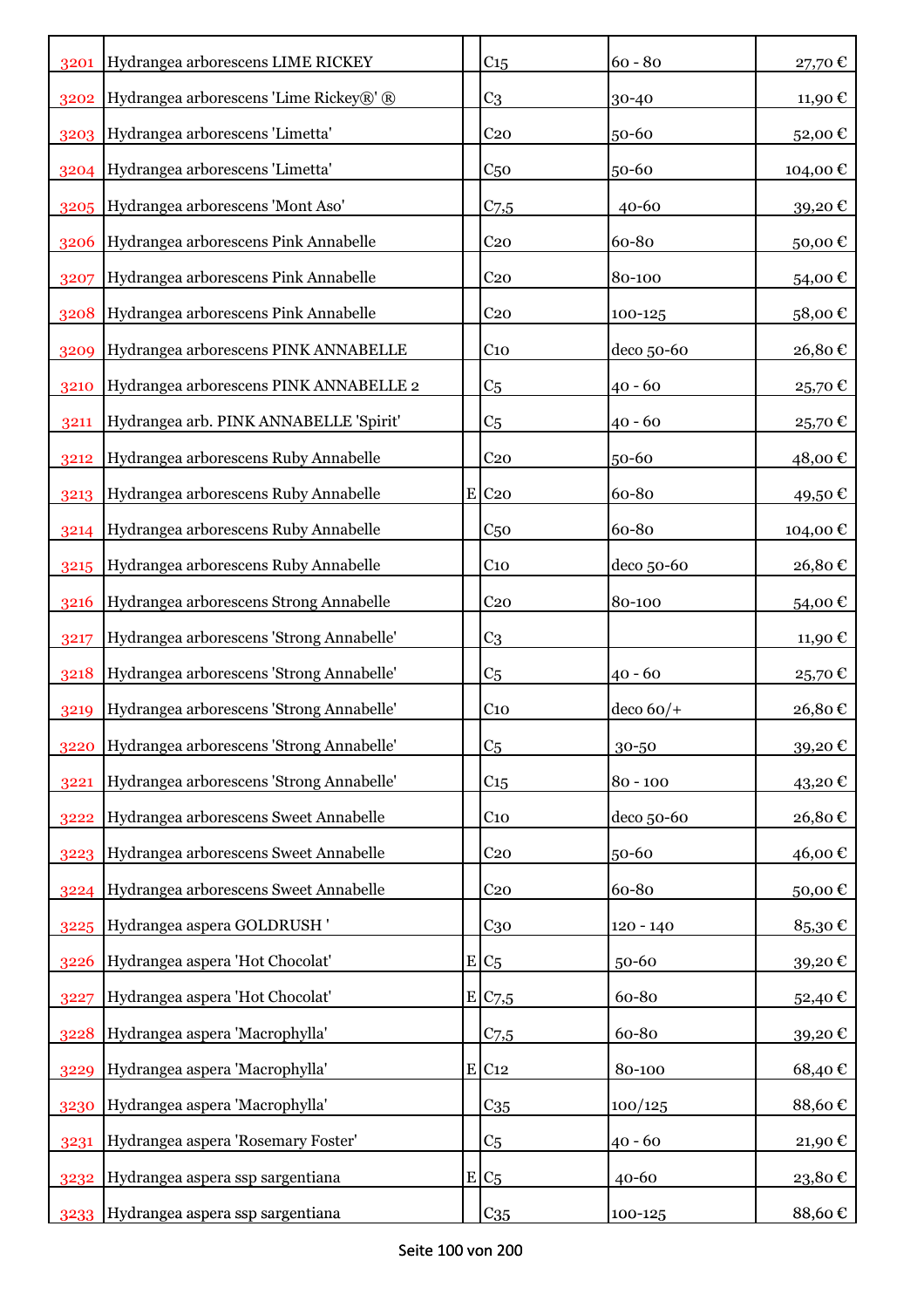|      | 3234 Hydrangea aspera subsp. sargentiana       | C <sub>5</sub>      | $40 - 60$  | 21,90€   |
|------|------------------------------------------------|---------------------|------------|----------|
| 3235 | Hydrangea aspera subsp. sargentiana            | C <sub>9</sub>      | $60 - 80$  | 27,70€   |
| 3236 | Hydrangea aspera 'Taiwan Pink'                 | C <sub>12</sub>     | $80 - 100$ | 55,30€   |
| 3237 | Hydrangea aspera 'Violet Lace'                 | C <sub>9</sub>      | $60 - 80$  | 55,30€   |
| 3238 | Hydrangea Blanchetta                           | C <sub>20</sub>     | 30-40      | 43,00€   |
| 3239 | Hydrangea Blanchetta                           | C <sub>20</sub>     | 40-50      | 48,00€   |
| 3240 | Hydrangea FRENCH BOLERO®                       | $C_{1,3}$           |            | 8,00€    |
| 3241 | Hydrangea heteromalla                          | C <sub>2</sub>      | 50/60      | 16,15€   |
|      | 3242 Hydrangea heteromalla                     | $E$ C <sub>20</sub> | 100-125    | 88,60€   |
|      | 3243 Hydrangea Imperatrice eugenie             | C <sub>3</sub>      |            | 16,70€   |
|      | 3244 Hydrangea involucrata                     | E C12               | 50-60      | 39,20€   |
| 3245 | Hydrangea macrophylla                          | C <sub>3</sub>      | 20-30      | 8,00€    |
| 3246 | Hydrangea macrophylla                          | C <sub>7</sub>      | 40-50      | 39,20€   |
| 3247 | Hydrangea macrophylla                          | $E$ C <sub>12</sub> | 40-60      | 52,40€   |
| 3248 | Hydrangea macrophylla                          | $C_{35}$            | 80-100     | 114,00 € |
| 3249 | Hydrangea macrophylla Adria                    | C <sub>3</sub>      |            | 15,20€   |
| 3250 | Hydrangea macrophylla 'Alpengluehen'           | C <sub>3,6</sub>    | 25-30      | 7,70€    |
| 3251 | Hydrangea macrophylla 'Alpenglühen'            | C <sub>3</sub>      | 30-40      | 10,40 €  |
| 3252 | Hydrangea macrophylla 'Alpenglühen'            | $C_{7,5}$           | 50-60      | 39,20€   |
|      | 3253 Hydrangea macrophylla 'Anouk'             | $C_3 25/-$          |            | 19,40€   |
| 3254 | Hydrangea macrophylla 'Ayesha'                 | C <sub>3,6</sub>    | 25-30      | 8,20€    |
| 3255 | Hydrangea macrophylla 'Ayesha'                 | $C_{35}$            | 100-125    | 88,60€   |
| 3256 | Hydrangea macrophylla 'Bavaria'                | $C_3 25/-$          |            | 19,40€   |
| 3257 | Hydrangea macrophylla 'Benelux'                | $E C_3$             | $10-15$    | 8,00€    |
| 3258 | Hydrangea macrophylla 'Bicolor'                | $C_3 25/-$          |            | 18,00€   |
| 3259 | Hydrangea mac. 'Blanc Blue Vasterival'         | C <sub>7,5</sub>    | 40-60      | 39,20€   |
| 3260 | Hydrangea macrophylla Blaumeise                | C <sub>3</sub>      |            | 15,20€   |
| 3261 | Hydrangea macrophylla 'Blaumeise'              | C <sub>3,6</sub>    | 25-30      | 7,70€    |
| 3262 | Hydrangea macr. 'Blaumeise' (Teller Blue)      | C <sub>3</sub>      | 20-30      | 10,40€   |
|      | 3263 Hydrangea macr. 'Blaumeise' (Teller Blue) | C <sub>5</sub>      | 30-40      | 17,60€   |
|      | 3264 Hydrangea macr. 'Blaumeise' (Teller Blue) | E/C <sub>7,5</sub>  | 40-60      | 39,20€   |
| 3265 | Hydrangea macr. 'Blaumeise' (Teller Blue)      | C <sub>12</sub>     | 60-80      | 68,40€   |
| 3266 | Hydrangea macrophylla BLOOMSTAR®               | C <sub>5</sub>      | (rosa)     | 18,40 €  |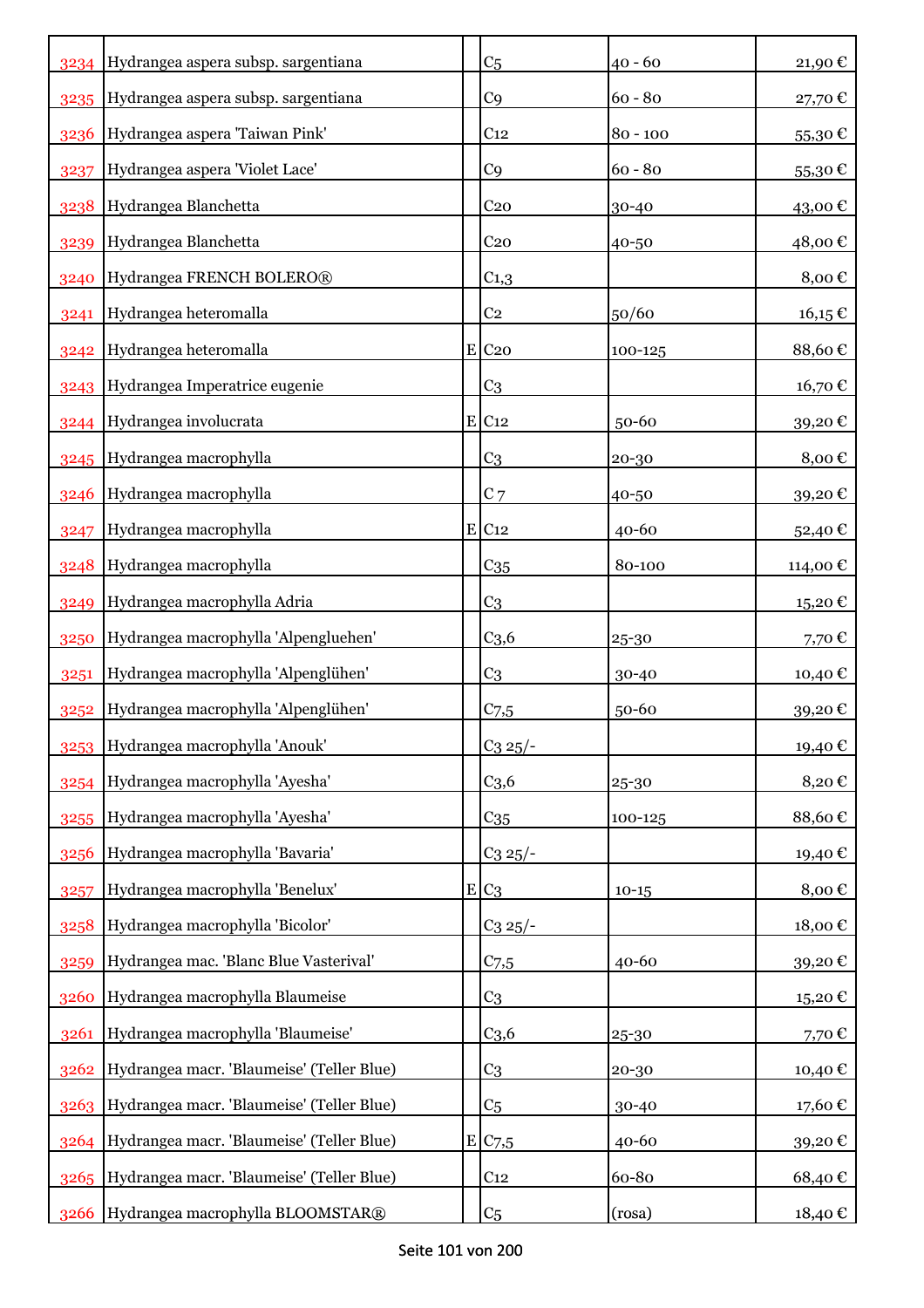| 3267 | Hydrangea macrophylla 'Blue Ball'            | $C_3 25/$ -      |           | 19,40€                     |
|------|----------------------------------------------|------------------|-----------|----------------------------|
| 3268 | Hydrangea macrophylla Blue diamond           | C <sub>3</sub>   |           | 15,20€                     |
| 3269 | Hydrangea macrophylla 'Blushing Bride'       | C <sub>20</sub>  | 50-60     | 48,00€                     |
| 3270 | Hydrangea macrophylla 'Blushing Bride'       | C <sub>20</sub>  | 60-70     | 52,00€                     |
| 3271 | Hydrangea macrophylla 'Bodensee'             | $C_3 25/$ -      |           | 18,00€                     |
| 3272 | Hydrangea macrophylla 'Bodensee'             | $C$ 7,5          | 40-60     | 39,20€                     |
| 3273 | Hydrangea macrophylla 'Bouquet Rose'         | C <sub>3,6</sub> | $30/+$    | 7,70€                      |
| 3274 | Hydrangea macrophylla 'Bouquet Rose'         | C <sub>3</sub>   | $10 - 15$ | 10,40€                     |
| 3275 | Hydrangea macrophylla 'Bouquet Rose'         | $C_3 25/$ -      |           | 18,00€                     |
| 3276 | Hydrangea macrophylla 'Bouquet Rose'         | C <sub>5</sub>   | 40-60     | 23,80€                     |
| 3277 | Hydrangea macrophylla 'Bouquet Rose'         | $C_{7,5}$        | 60-80     | 39,20€                     |
| 3278 | Hydrangea macrophylla 'Bright Red'           | $C_3$ 25/-       |           | 19,40 €                    |
| 3279 | Hydrangea macrophylla Buchfink               | C <sub>3</sub>   |           | 15,20€                     |
| 3280 | Hydrangea macrophylla 'Caipirinha'           | $C_3$ 25/-       |           | 19,40 €                    |
| 3281 | Hydrangea macrophylla 'Deutschland'          | $C_3 25/$ -      |           | 18,00€                     |
| 3282 | Hydrangea macrophylla 'Doppio Bianco'        | C <sub>3</sub>   | $25 - 30$ | 22,30€                     |
| 3283 | Hydrangea macrophylla 'Early Blue'           | $C_3 25$ /-      |           | 19,40 €                    |
| 3284 | Hydrangea macrophylla Etoile violette        | C <sub>3</sub>   |           | 15,20€                     |
| 3285 | Hydrangea macrophylla Eugen hahn             | C <sub>3</sub>   |           | 15,20€                     |
| 3286 | Hydrangea macrophylla Fasan                  | C <sub>3</sub>   |           | 15,20€                     |
| 3287 | Hydrangea macrophylla 'Fasan' (Teller red)   | C <sub>3</sub>   | 20-30     | 8,00€                      |
| 3288 | Hydrangea macr. Forever&Ever 'Pink'          | C <sub>5</sub>   | $40 - 60$ | 57,70€                     |
| 3289 | Hydrangea macr. Forever&Ever 'Red'           | C <sub>5</sub>   | $40 - 60$ | 57,70€                     |
| 3290 | Hydrangea macr. Forever&Ever 'White          | C <sub>5</sub>   | $40 - 60$ | 57,70€                     |
| 3291 | Hydrangea macrophylla 'Freudenstein'         | C <sub>3</sub>   | $10-15$   | 8,00€                      |
| 3292 | Hydrangea macrophylla 'Freudenstein'         | $C_3 25/$ -      |           | $18,00 \text{ }\mathbb{C}$ |
| 3293 | Hydrangea macrophylla 'Freudenstein'         | $E C_{35}$       | 100-125   | 88,60€                     |
| 3294 | Hydrangea macrophylla Gamme collection       | C <sub>5</sub>   |           | 31,60€                     |
| 3295 | Hydrangea macr. 'Generale Vicomtesse de Vibr | C <sub>3</sub>   | 20-30     | 8,00€                      |
| 3296 | Hydrangea macr. 'Generale Vicomtesse de Vibr | C <sub>7</sub>   | 50-60     | 39,20€                     |
| 3297 | Hydrangea macrophylla 'Gertrud Glahn'        | C <sub>3</sub>   | 30-40     | 8,00€                      |
| 3298 | Hydrangea macrophylla 'Gertrud Glahn'        | $C_3 25/$ -      |           | 18,00€                     |
| 3299 | Hydrangea macrophylla 'Gertrud Glahn'        | C <sub>7,5</sub> | 60-80     | 39,20€                     |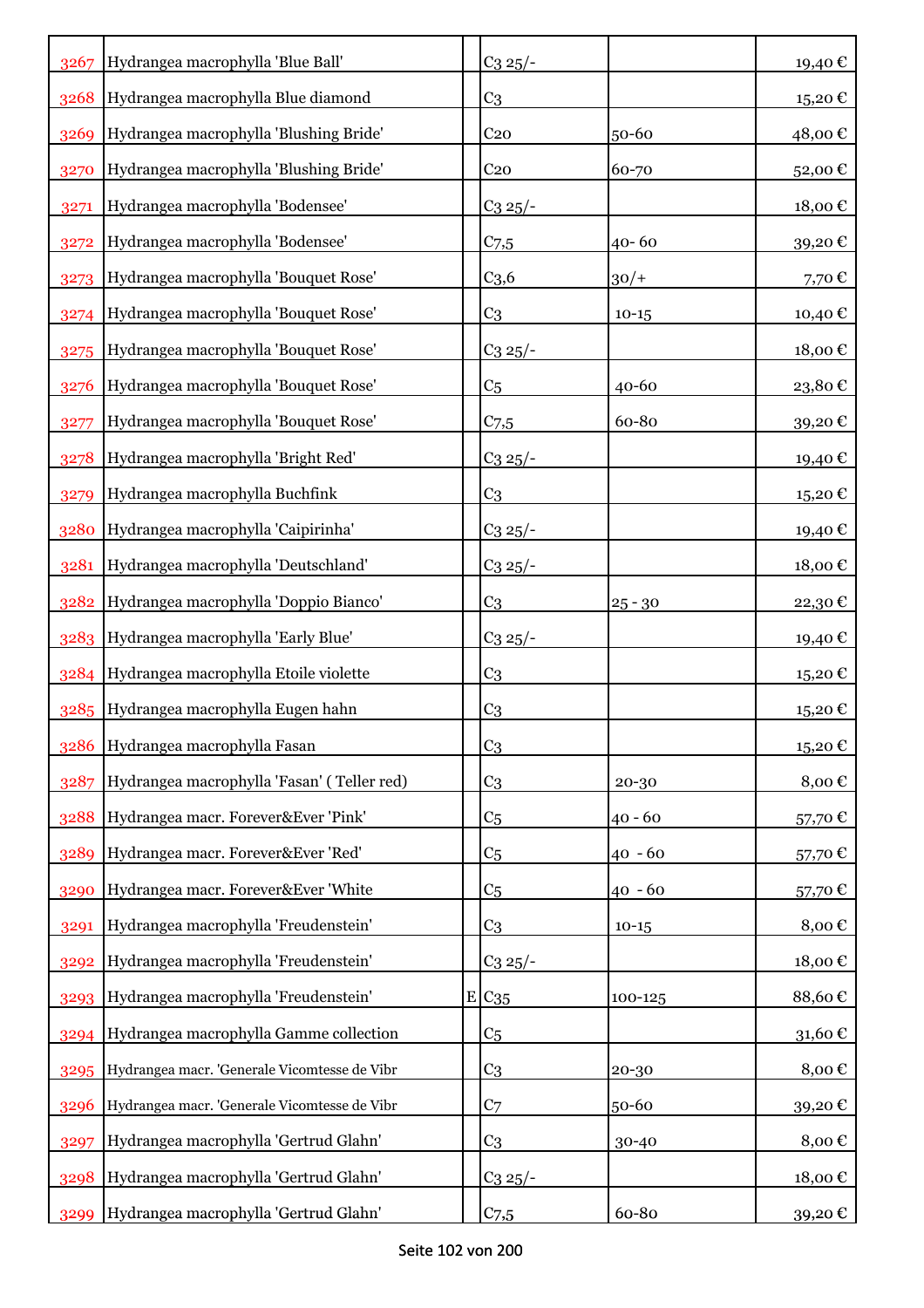| 3300 | Hydrangea macrophylla 'Gertrud Glahn' | $E$ C <sub>12</sub> | 80-100    | 52,40€                     |
|------|---------------------------------------|---------------------|-----------|----------------------------|
| 3301 | Hydrangea macrophylla 'Grafin Cosel'  | $C_3 25$ /-         |           | 19,40€                     |
| 3302 | Hydrangea macrophylla 'Hamburg'       | $E$ C <sub>20</sub> | 80-100    | 88,60€                     |
| 3303 | Hydrangea macrophylla Hanabi          | C <sub>3</sub>      |           | 15,20€                     |
| 3304 | Hydrangea macrophylla 'Hatsushimo'    | C <sub>3</sub>      | $10 - 15$ | 8,00€                      |
| 3305 | hydrangea macrophylla 'Hobergine'     | C <sub>3</sub>      | 30-40     | 9,20€                      |
| 3306 | hydrangea macrophylla 'Hobergine'     | E/C <sub>7,5</sub>  | 60-80     | 39,20€                     |
| 3307 | Hydrangea macrophylla Hornli          | C <sub>3</sub>      |           | 15,20€                     |
| 3308 | Hydrangea macrophylla 'Hornli'        | C <sub>7,5</sub>    | 30-40     | 39,20€                     |
| 3309 | Hydrangea macrophylla 'Hot Red'       | $C_3$ 25/-          |           | 19,40 €                    |
| 3310 | Hydrangea macrophylla 'Izu no Hana'   | C <sub>3</sub>      | $10 - 15$ | 9,20 $\epsilon$            |
| 3311 | Hydrangea macrophylla 'Izu no Hana'   | C <sub>7,5</sub>    | 60-80     | 39,20€                     |
| 3312 | Hydrangea macrophylla 'Jip Blue'      | $C_3$ 25/-          |           | 18,00€                     |
| 3313 | Hydrangea macrophylla 'Jogosaki'      | $C_{7,5}$           | 50-60     | 39,20€                     |
| 3314 | Hydrangea macrophylla 'Jogosaki'      | $C_{35}$            | 100-125   | 88,60€                     |
| 3315 | Hydrangea macrophylla Juno            | C <sub>3</sub>      |           | 15,20€                     |
| 3316 | Hydrangea macrophylla 'Kardinal'      | C <sub>3</sub>      | 40-50     | 10,40 €                    |
| 3317 | Hydrangea macrophylla 'King Georges'  | C <sub>3</sub>      | 30-40     | 10,40€                     |
| 3318 | Hydrangea macrophylla 'King Georges'  | E C7,5              | 60-80     | 39,20€                     |
| 3319 | Hydrangea macrophylla 'King Georges'  | C <sub>20</sub>     | 80-100    | 88,60€                     |
| 3320 | Hydrangea macr. 'Kleiner Winterberg'  | $C_3 25/-$          |           | 19,40€                     |
| 3321 | Hydrangea macrophylla 'La France'     | E C <sub>35</sub>   | 100/125   | 88,60€                     |
| 3322 | Hydrangea macrophylla 'Lanarth White' | C <sub>3,6</sub>    | 25-30     | 7,70€                      |
| 3323 | Hydrangea macrophylla 'lanarth White' | C <sub>3</sub>      | 30-40     | 10,40€                     |
| 3324 | Hydrangea macrophylla 'lanarth White' | $C$ 7               | 50-60     | 39,20€                     |
| 3325 | Hydrangea macrophylla 'Lavabla'       | C <sub>3</sub>      | 30-40     | 8,00€                      |
| 3326 | Hydrangea macrophylla 'Lavabla'       | C <sub>7,5</sub>    | 40-60     | 39,20€                     |
| 3327 | Hydrangea macrophylla 'Lemon Wave'    | C <sub>3</sub>      | 30-40     | 9,20€                      |
| 3328 | Hydrangea macrophylla 'Lemon Wave'    | E C7,5              | 60-80     | 39,20€                     |
| 3329 | Hydrangea macrophylla 'Lemon Wave'    | E/C35               | 80-100    | 114,00€                    |
| 3330 | Hydrangea macrophylla 'Leuchtfeuer'   | C <sub>3,6</sub>    | $30/+$    | 7,70€                      |
| 3331 | Hydrangea macrophylla 'Leuchtfeuer'   | $C_3 25/$ -         |           | $18,00 \text{ }\mathbb{C}$ |
| 3332 | Hydrangea macrophylla Libelle         | C <sub>3</sub>      |           | 15,20€                     |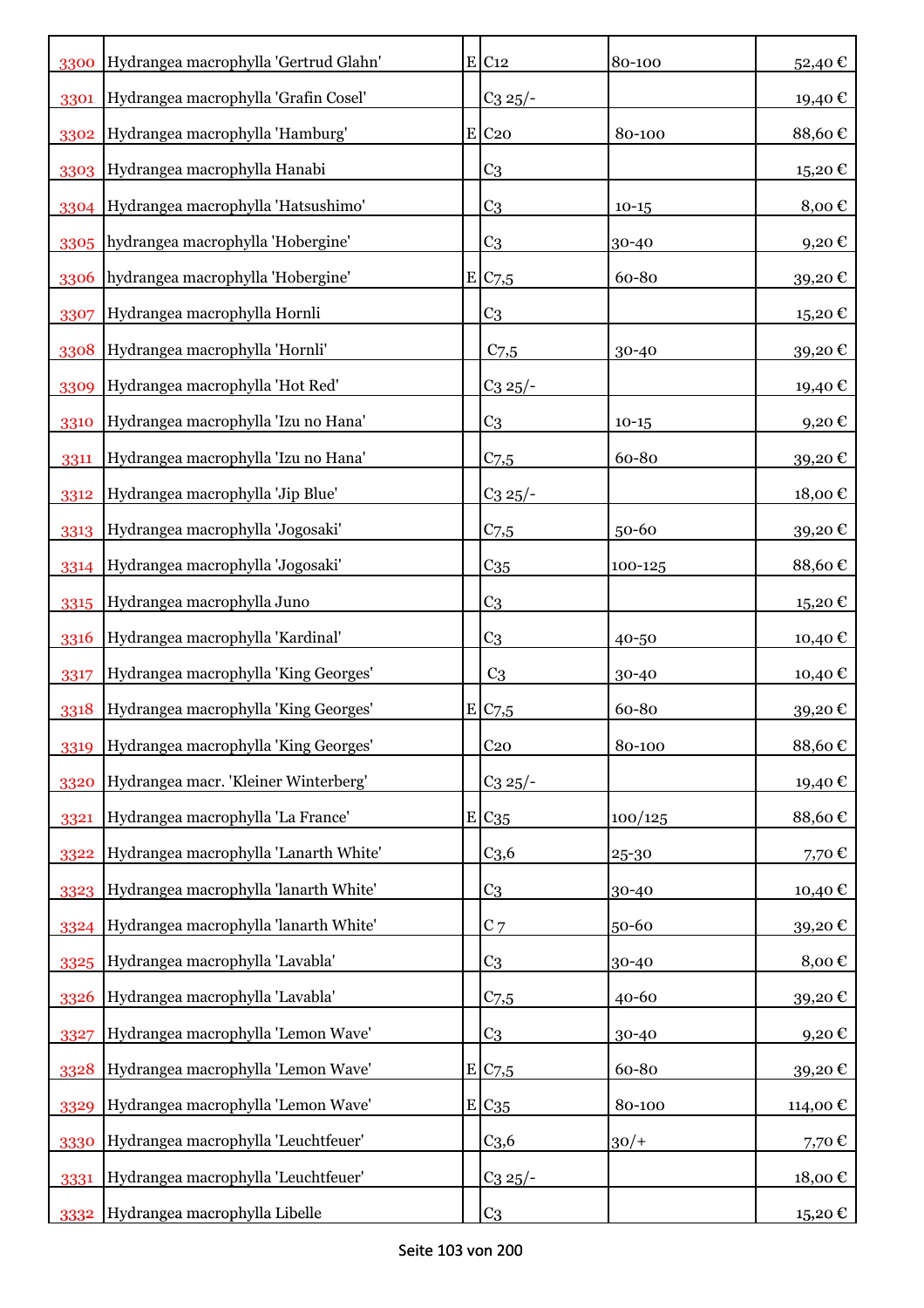| 3333 | Hydrangea macrophylla 'Libelle'           | C <sub>3</sub>      | 20-30      | 10,40€               |
|------|-------------------------------------------|---------------------|------------|----------------------|
| 3334 | Hydrangea macrophylla 'Libelle'           | C <sub>20</sub>     | 50-60      | 42,00€               |
| 3335 | Hydrangea macrophylla 'Libelle'           | C <sub>20</sub>     | 60-80      | 46,00€               |
| 3336 | Hydrangea macr. 'Libelle' (Teller White)  | C <sub>5</sub>      | 40-60      | 23,80€               |
| 3337 | Hydrangea macr. 'Libelle' (Teller White)  | $C$ 7,5             | 60-80      | 39,20€               |
| 3338 | Hydrangea macr. 'Libelle' (Teller White)  | $E$ C <sub>12</sub> | 80-100     | 68,40€               |
| 3339 | Hydrangea macrophylla 'Light-O-Day'       | C <sub>3,6</sub>    | deco 25-30 | 9,80€                |
| 3340 | Hydrangea macrophylla 'Light-O-Day'       | C <sub>10</sub>     | 50-60      | 26,30€               |
| 3341 | Hydrangea macrophylla 'Light-O-Day'       | C <sub>5</sub>      | $40 - 60$  | 16,80€               |
| 3342 | Hydrangea macr. 'Mad. Emile Mouillère'    | C <sub>20</sub>     | 80-100     | 50,00€               |
| 3343 | Hydrangea macr. 'Mad. Emile Mouillère'    | C <sub>20</sub>     | 100-125    | 54,00€               |
| 3344 | Hydrangea macrophylla Magical coral®      | C <sub>5</sub>      |            | 31,60€               |
| 3345 | Hydrangea macrophylla 'Mariesii Perfecta' | C <sub>3</sub>      | 30-40      | 8,00€                |
| 3346 | Hydrangea macrophylla 'Mariesii Perfecta' | C <sub>12</sub>     | 80-100     | 68,40€               |
| 3347 | Hydrangea macrophylla Marina®             | C <sub>5</sub>      |            | 26,80€               |
| 3348 | Hydrangea macrophylla 'Maritima'          | C <sub>3</sub>      | 30-40      | 8,00€                |
| 3349 | Hydrangea macrophylla 'Maritima'          | $C$ 7,5             | 60-80      | 39,20€               |
| 3350 | Hydrangea macrophylla 'Masja'             | $C_3 25$ /-         |            | 18,00€               |
| 3351 | Hydrangea macrophylla Mathilde gutges     | C <sub>3</sub>      |            | 15,20€               |
| 3352 | Hydrangea macrophylla 'Mathilde Gütges'   | C <sub>20</sub>     | 50-60      | 42,00€               |
| 3353 | Hydrangea macr. 'Merveille Sanguinea'     | C <sub>2</sub>      | 40/50      | 14,25€               |
| 3354 | Hydrangea macrophylla 'Mirai'             | C <sub>3</sub>      | 30-40      | 8,00 $\epsilon$      |
| 3355 | Hydrangea macrophylla 'Mirai'             | E C7,5              | 40-60      | 39,20€               |
| 3356 | Hydrangea macrophylla MIX                 | C <sub>10</sub>     |            | 58,20€               |
| 3357 | Hydrangea macrophylla MIX C3              | C <sub>3</sub>      |            | 17,00€               |
| 3358 | Hydrangea macrophylla 'Mme E Mouillère'   | C <sub>3</sub>      | 30-40      | 10,40€               |
| 3359 | Hydrangea macrophylla Montgomery          | C <sub>3</sub>      |            | 15,20€               |
| 3360 | Hydrangea macrophylla 'Nikko Blue'        | $E/C_5$             | 40-60      | 17,60€               |
| 3361 | Hydrangea macrophylla 'Nikko Blue'        | $C_3 25/$ -         |            | $18,00 \text{ } \in$ |
| 3362 | Hydrangea macrophylla 'Nikko Blue'        | E C7,5              | 60-80      | 39,20€               |
|      | 3363 Hydrangea macrophylla 'Nikko Blue'   | E/C35               | 100-125    | 114,00€              |
|      | 3364 Hydrangea macrophylla 'Otaksa'       | C <sub>3</sub>      | 30-40      | 8,00€                |
| 3365 | Hydrangea macrophylla 'Otaksa'            | E C7,5              | 60-80      | 39,20€               |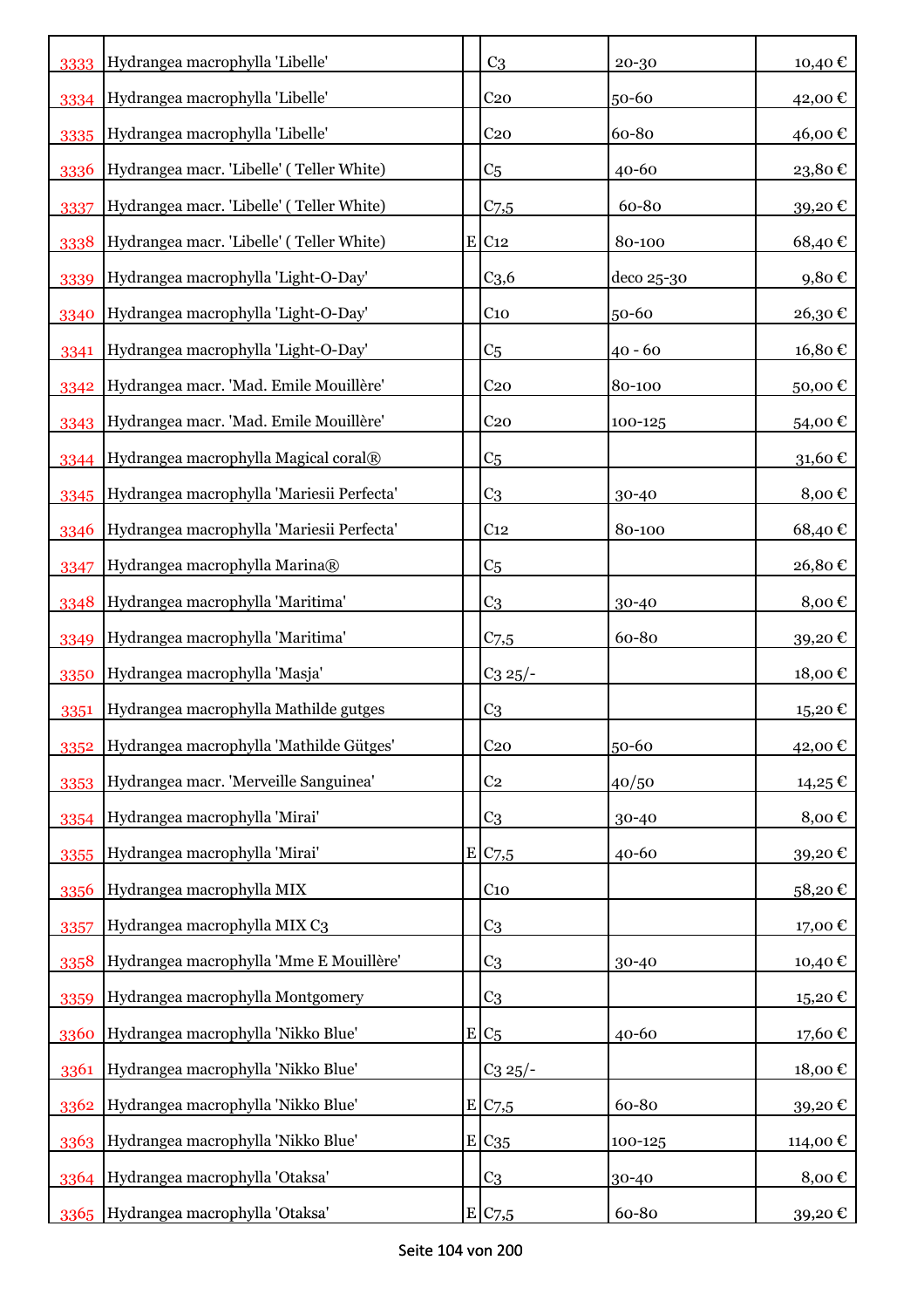| 3366 | Hydrangea macrophylla Pfau                 | C <sub>3</sub>     |           | 15,20€            |
|------|--------------------------------------------|--------------------|-----------|-------------------|
| 3367 | Hydrangea macrophylla 'Pia'                | C <sub>3</sub>     | $10 - 15$ | 9,20€             |
| 3368 | Hydrangea macrophylla 'Pia'                | E/C <sub>7,5</sub> | $50 - 60$ | 39,20€            |
| 3369 | Hydrangea macrophylla Rahic                | C <sub>3</sub>     |           | 15,20€            |
| 3370 | Hydrangea macrophylla 'Red Ball'           | $C_3 25/$ -        |           | 19,40€            |
| 3371 | Hydrangea macrophylla 'Redce'              | $C_3$ $25/-$       |           | 19,40€            |
| 3372 | Hydrangea macrophylla 'Renate Steiniger'   | C <sub>3</sub>     | $30 - 40$ | 8,00€             |
| 3373 | Hydrangea macrophylla 'Renate Steiniger'   | C10 40-60 cm.      |           | 80,00€            |
| 3374 | Hydrangea macrophylla Rosita               | C <sub>3</sub>     |           | 15,20€            |
| 3375 | Hydrangea macrophylla Rosita               | C <sub>5</sub>     |           | 26,80€            |
| 3376 | Hydrangea macrophylla Rotschwanz           | C <sub>3</sub>     |           | 15,20€            |
| 3377 | Hydrangea macr. 'Schloss Wackerbarth'      | $C_3 25/$ -        |           | 19,40€            |
| 3378 | Hydrangea macrophylla 'Schneeball'         | $C_3 \frac{25}{-}$ |           | 19,40€            |
| 3379 | Hydrangea macrophylla 'Sibilla'            | C <sub>20</sub>    | 60-80     | 46,00€            |
| 3380 | Hydrangea macrophylla Soeur therese        | C <sub>3</sub>     |           | 15,20€            |
| 3381 | Hydrangea macrophylla 'Soeur Therese'      | C <sub>3</sub>     | 30-40     | 10,40 €           |
| 3382 | Hydrangea macrophylla 'Soeur Therese'      | E C7,5             | 60-80     | 39,20€            |
|      | 3383 Hydrangea macrophylla 'Soeur Thérèse' | C <sub>3,6</sub>   | $30/+$    | 7,70€             |
| 3384 | Hydrangea macr. 'Sparkle Blue Purple'      | $C_3 25/$ -        |           | 19,40€            |
|      | 3385 Hydrangea macrophylla Style pink®     | C <sub>5</sub>     |           | 31,60 $\epsilon$  |
| 3386 | Hydrangea macrophylla SUMMER LOVE          | C <sub>3</sub>     |           | 15,00€            |
| 3387 | Hydrangea macrophylla SUMMER LOVE          | C <sub>5</sub>     |           | 18,40€            |
| 3388 | Hydrangea macrophylla SUMMER LOVE          | C <sub>15</sub>    |           | 38,90€            |
| 3389 | Hydrangea macr. 'Taube' (Teller rose)      | C <sub>3</sub>     | 20-30     | 10,40€            |
| 3390 | Hydrangea macr. 'Taube' (Teller rose)      | C <sub>7,5</sub>   | 60-80     | 39,20€            |
| 3391 | Hydrangea macrophylla THE BRIDE            | C <sub>3</sub>     |           | 15,00€            |
| 3392 | Hydrangea macrophylla THE BRIDE            | C <sub>5</sub>     |           | 18,40€            |
| 3393 | Hydrangea macrophylla THE BRIDE            | C <sub>15</sub>    |           | 38,90€            |
| 3394 | Hydrangea macrophylla THE ORIGINAL         | C <sub>3</sub>     | rosa      | $15,00 \text{ }€$ |
| 3395 | Hydrangea macrophylla THE ORIGINAL         | C <sub>5</sub>     | blau      | 18,40€            |
| 3396 | Hydrangea macrophylla THE ORIGINAL         | C <sub>5</sub>     | rosa      | 18,40€            |
| 3397 | Hydrangea macrophylla THE ORIGINAL         | $C_{15}$           | rosa      | 38,90€            |
| 3398 | Hydrangea macrophylla 'Tovelill'           | C <sub>3</sub>     | $20 - 25$ | 10,40 €           |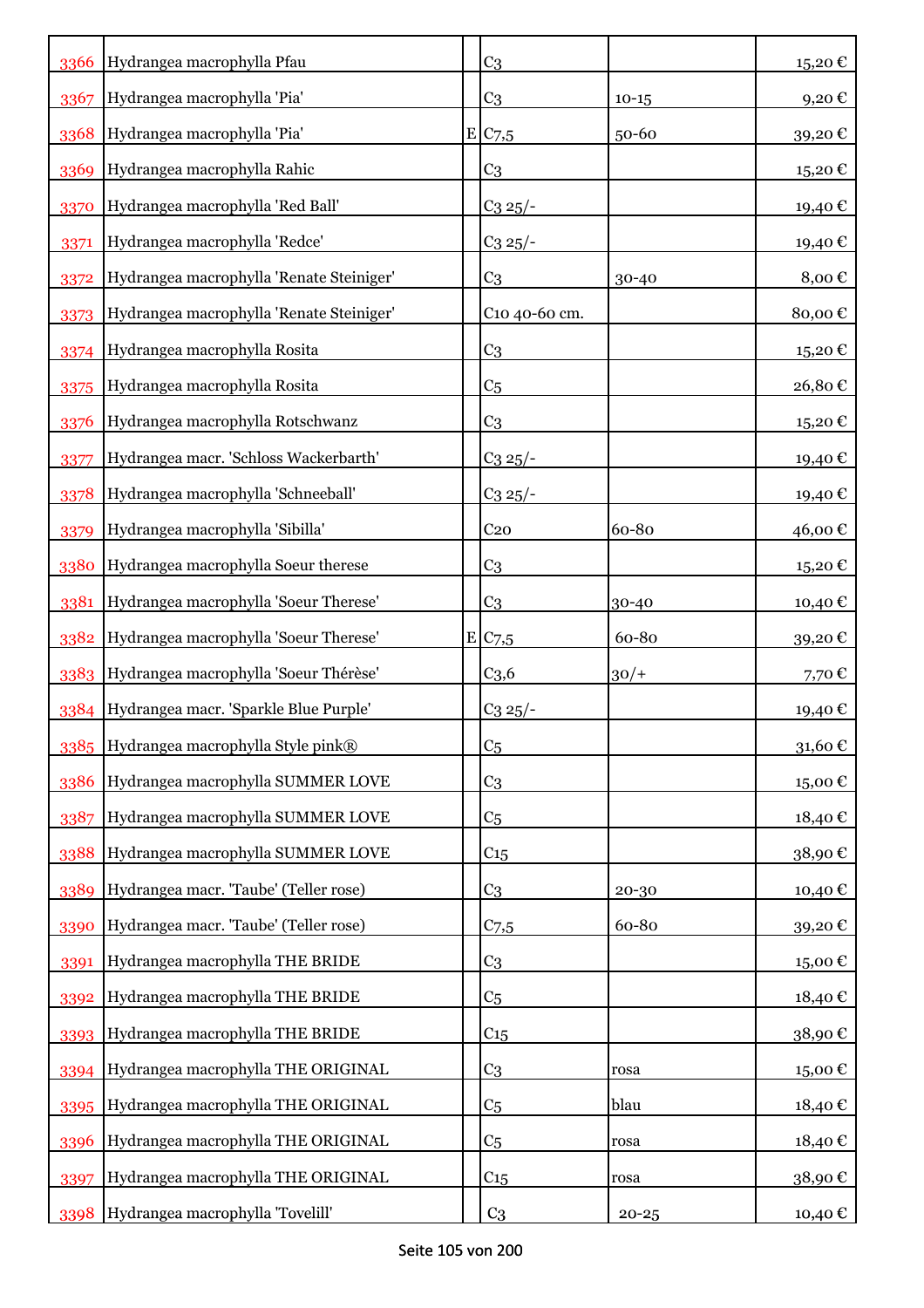| 3399 | Hydrangea macrophylla Tovelit              |   | C <sub>3</sub>      |               | $15,20 \text{ } \in$   |
|------|--------------------------------------------|---|---------------------|---------------|------------------------|
| 3400 | Hydrangea macrophylla 'Tovelit'            |   | $C_{7,5}$           | $50 - 60$     | 39,20€                 |
| 3401 | Hydrangea macrophylla TWIST & SHOUT        |   | C <sub>3</sub>      | blau          | 15,00€                 |
| 3402 | Hydrangea macrophylla TWIST & SHOUT        |   | C <sub>3</sub>      | rosa          | $15,00 \text{ }€$      |
|      | 3403 Hydrangea macrophylla TWIST & SHOUT   |   | C <sub>5</sub>      |               | 18,40€                 |
|      | 3404 Hydrangea macrophylla TWIST & SHOUT   |   | C <sub>15</sub>     |               | 38,90€                 |
|      | 3405 Hydrangea macrophylla 'White in Red'  |   | $C_3$ 25/-          |               | 19,40€                 |
| 3406 | Hydrangea macrophylla Yamato               |   | C <sub>3</sub>      |               | 15,20€                 |
| 3407 | Hydrangea macr. 'You & Me Expression'      |   | C <sub>3</sub>      | 25-30         | 10,40€                 |
|      | 3408 Hydrangea macr. 'You & Me Expression' |   | C <sub>12</sub>     | 40-60         | 52,40€                 |
| 3409 | Hydrangea macr. 'You & Me Expression'      |   | $E C_{35}$          | 80-100        | 88,60€                 |
| 3410 | Hydrangea macr. 'You & Me Forever'         |   | C <sub>3</sub>      | 25-30         | 10,40€                 |
| 3411 | Hydrangea macr. 'You & Me Forever'         |   | C <sub>7,5</sub>    | $40 - 60$     | 39,20€                 |
| 3412 | Hydrangea macr. 'You & Me Love'            |   | C <sub>3</sub>      | $20 - 25$     | 10,40€                 |
| 3413 | Hydrangea macr. 'You & Me Love'            |   | $C$ 7,5             | 40/60         | 39,20€                 |
| 3414 | Hydrangea macr. 'You & Me Peppermint'      |   | $E C_3$             | $20 - 25$     | 10,40 €                |
| 3415 | Hydrangea macr. 'You & Me Peppermint'      |   | $C_{7,5}$           | $20 - 25$     | 39,20€                 |
| 3416 | Hydrangea macr. 'You & Me Romance'         |   | C <sub>20</sub>     | 50-60         | 47,50€                 |
| 3417 | Hydrangea macr. 'You & Me Together'        |   | C <sub>3</sub>      | $25 - 30$     | 10,40€                 |
| 3418 | Hydrangea macr. 'You & Me Together'        |   | $E$ C <sub>12</sub> | 40-60         | 52,40€                 |
| 3419 | Hydrangea macrophylla Zorro                |   | C <sub>3</sub>      |               | 15,20€                 |
| 3420 | Hydrangea macrophylla 'Zorro'              |   | C <sub>3</sub>      | 25-30         | 13,60€                 |
| 3421 | Hydrangea Mme e moulliere                  |   | C <sub>3</sub>      |               | 16,70€                 |
| 3422 | Hydrangea Mme plumecoq                     |   | C <sub>3</sub>      |               | 16,70 €                |
| 3423 | Hydrangea Mousseline                       |   | C <sub>3</sub>      |               | 16,70€                 |
| 3424 | Hydrangea panculata Wims Red               |   | C <sub>10</sub>     | 50-60 strauch | 19,00€                 |
| 3425 | Hydrangea paniculata 'Aso Vulcan'          | E | C <sub>3</sub>      | 30-40         | $13{,}60$ $\mathbb{C}$ |
| 3426 | Hydrangea paniculata 'Azo Vulcan'          |   | C <sub>3</sub>      | $40 - 60$     | 9,90€                  |
| 3427 | Hydrangea paniculata BOBO                  |   | C <sub>3,6</sub>    | 30-40         | 9,60€                  |
| 3428 | Hydrangea paniculata BOBO                  |   | C <sub>3,6</sub>    | deco 30-40    | 10,10 €                |
| 3429 | Hydrangea paniculata BOBO                  |   | C <sub>5</sub>      | $40 - 50$     | 15,40€                 |
| 3430 | Hydrangea paniculata BOBO                  |   | C <sub>6</sub>      | $60 - 80$     | 18,40€                 |
| 3431 | Hydrangea paniculata BOBO                  |   | C <sub>10</sub>     | deco 40-50    | 23,60 €                |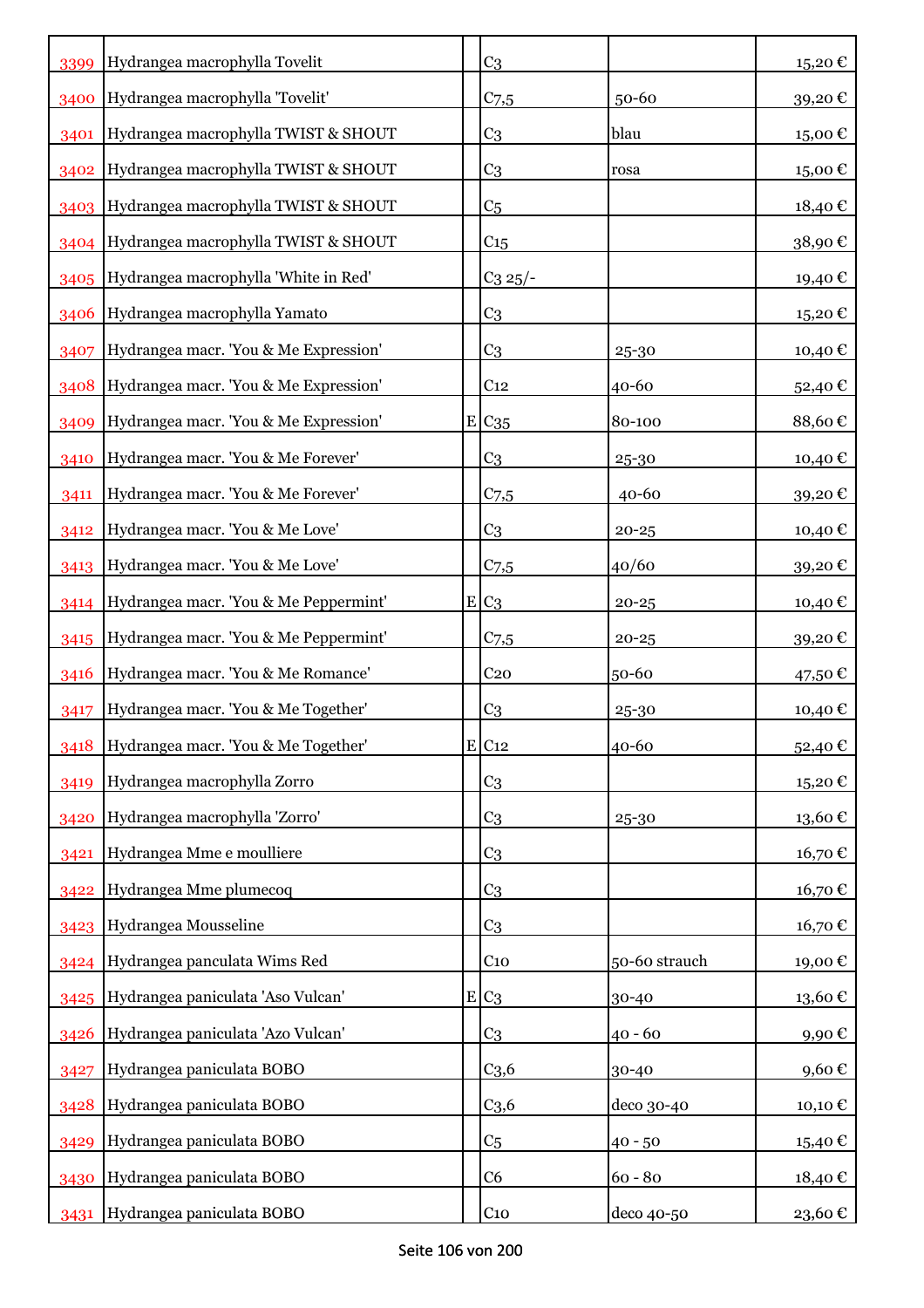|      | 3432 Hydrangea paniculata BOBO              |             | C <sub>12</sub>  | 50-60          | 24,70€                |
|------|---------------------------------------------|-------------|------------------|----------------|-----------------------|
|      | 3433 Hydrangea paniculata BOBO              |             | C <sub>4</sub>   |                | 25,30€                |
|      | 3434 Hydrangea paniculata BOBO              |             | C15              | $60 - 80$      | 27,70€                |
| 3435 | Hydrangea paniculata BOBO                   |             | C <sub>10</sub>  | $40 - 50$      | 31,10 $\mathcal C$    |
| 3436 | Hydrangea paniculata BOBO                   |             | C <sub>25</sub>  | 60-70          | 57,80€                |
| 3437 | Hydrangea paniculata 'Bombshell'            |             | C <sub>3</sub>   | 40-50          | $13{,}60$ $\mathbb C$ |
| 3438 | Hydrangea paniculata Candlelight            |             | C <sub>10</sub>  | 80-100 strauch | 19,00€                |
| 3439 | Hydrangea paniculata 'Confetti'             |             | C <sub>3</sub>   | $40 - 60$      | 13,60€                |
| 3440 | Hydrangea paniculata 'Confetti'             | $\mathbf E$ | C <sub>5</sub>   | 40-60          | 17,60€                |
| 3441 | Hydrangea paniculata CONFETTI               |             | C <sub>3</sub>   | $40 - 60$      | 9,90€                 |
| 3442 | Hydrangea paniculata CONFETTI               |             | C <sub>3,6</sub> | 30-40          | 10,30€                |
|      | 3443 Hydrangea paniculata CONFETTI          |             | C6               | $60 - 80$      | 18,40€                |
|      | 3444 Hydrangea paniculata CONFETTI          |             | C <sub>10</sub>  | 50-60          | 22,10€                |
|      | 3445 Hydrangea paniculata DART'S LITTLE DOT |             | C <sub>3,6</sub> | 30-40          | 9,20€                 |
| 3446 | Hydrangea paniculata Dharuma                |             | C <sub>4</sub>   |                | 25,30€                |
| 3447 | Hydrangea paniculata DIAMANTINO             |             | C <sub>3</sub>   | $30 - 40$      | 8,60€                 |
| 3448 | Hydrangea paniculata DIAMANTINO             |             | C <sub>3,6</sub> | 40-50          | 9,60€                 |
| 3449 | Hydrangea paniculata DIAMANTINO             |             | C <sub>5</sub>   | $60 - 80$      | 14,70 €               |
| 3450 | Hydrangea paniculata DIAMANTINO             |             | C <sub>6</sub>   | $60 - 80$      | 18,40€                |
| 3451 | Hydrangea paniculata DIAMANTINO             |             | C <sub>15</sub>  | $80 - 100$     | 27,70 €               |
| 3452 | Hydrangea paniculata EARLY HARRY            |             | C <sub>5</sub>   | $60 - 80$      | 18,40€                |
| 3453 | Hydrangea paniculata 'Early Sensation'      |             | C <sub>5</sub>   |                | 17,60€                |
|      | 3454 Hydrangea paniculata EARLY SENSATION   |             | C <sub>3</sub>   | $40 - 60$      | 7,70€                 |
| 3455 | Hydrangea paniculata FRAISE MELBa           |             | C <sub>3,6</sub> | 40-50          | 10,90€                |
| 3456 | Hydrangea paniculata FRAISE MELBa           |             | C <sub>5</sub>   | $60 - 80$      | 16,30€                |
| 3457 | Hydrangea paniculata FRAISE MELBa           |             | $C$ 7,5          | $80 - 100$     | 20,70€                |
| 3458 | Hydrangea paniculata FRAISE MELBa           |             | $C_{10}$         | 50-60          | 24,70€                |
| 3459 | Hydrangea paniculata FRAISE MELBa           |             | $C_{30}$         | $80/+$         | 63,00€                |
| 3460 | Hydrangea paniculata 'Grandiflora'          |             | $E C_3$          | 30-40          | 13,60€                |
| 3461 | Hydrangea paniculata 'Grandiflora'          |             | $E/C_5$          | 30-40          | 17,60€                |
|      | 3462 Hydrangea paniculata 'Grandiflora'     |             | C <sub>20</sub>  | 60-80          | 40,00€                |
|      | 3463 Hydrangea paniculata 'Grandiflora'     |             | C <sub>20</sub>  | 80-100         | 44,00 €               |
|      | 3464 Hydrangea paniculata 'Grandiflora'     |             | C <sub>20</sub>  | 100-125        | 48,00 €               |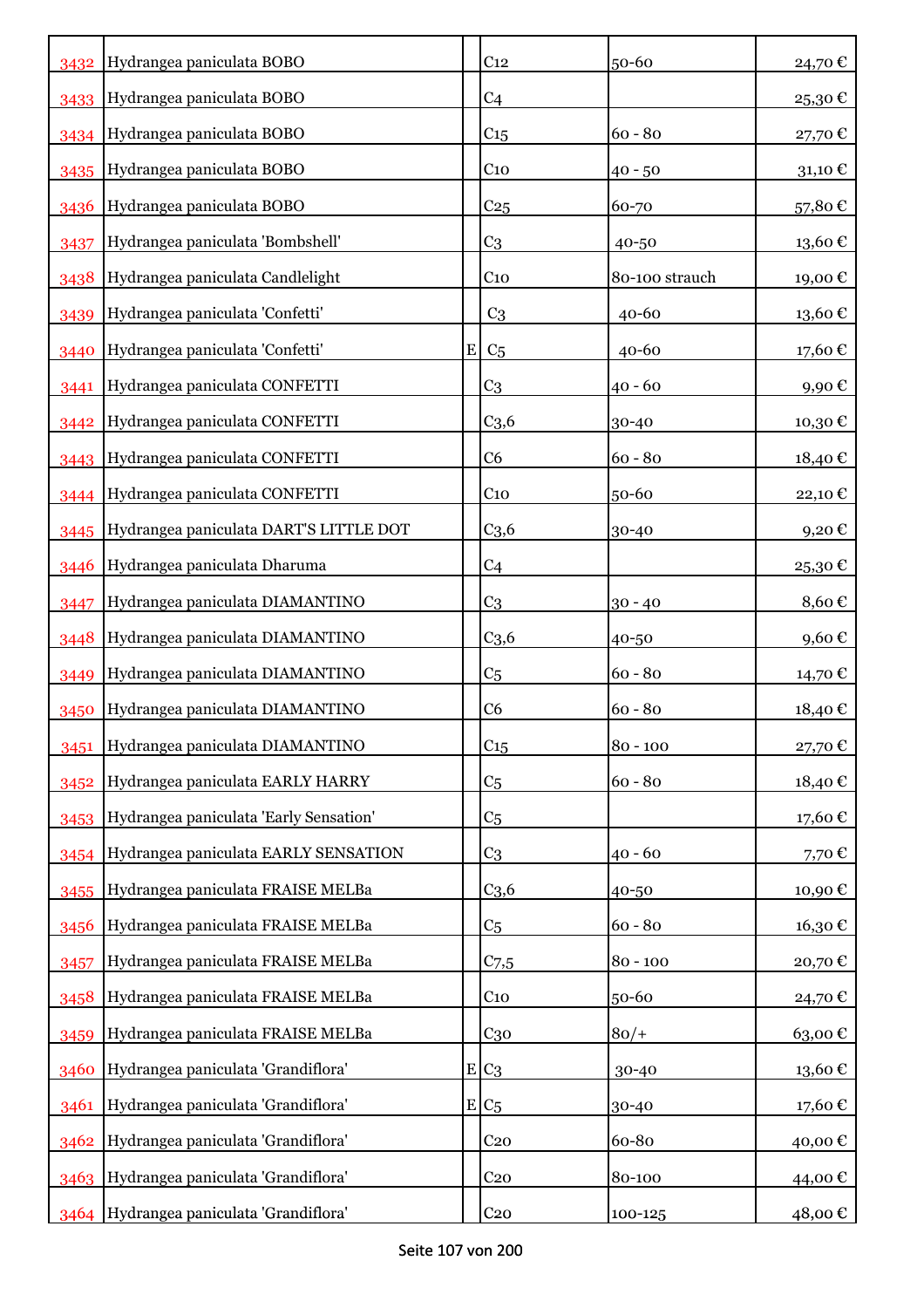|      | 3465 Hydrangea paniculata GREAT STAR    | C <sub>5</sub>                   | $60 - 80$  | 11,40€        |
|------|-----------------------------------------|----------------------------------|------------|---------------|
| 3466 | Hydrangea paniculata GREAT STAR         | C <sub>5</sub> St. mit Kr. 60-80 |            | 39,20€        |
| 3467 | Hydrangea paniculata Kyushu             | C <sub>12</sub>                  | 100-125    | 52,40€        |
| 3468 | Hydrangea paniculata Kyushu             | $E$ C <sub>20</sub>              |            | 88,60€        |
| 3469 | Hydrangea paniculata 'Kyushu'           | C <sub>3,6</sub>                 | 40-50      | 9,20€         |
| 3470 | Hydrangea paniculata 'Kyushu'           | C <sub>10</sub>                  | 60-80      | 21,50 €       |
| 3471 | Hydrangea paniculata 'Kyushu'           | C <sub>12</sub>                  | 60-80      | 24,70€        |
| 3472 | Hydrangea paniculata 'Levana'           | $E C_3$                          | 30-40      | 13,60€        |
| 3473 | Hydrangea paniculata 'Levana'           | $C_{3,6}$                        | 40-50      | 9,60€         |
| 3474 | Hydrangea paniculata 'Levana'           | C <sub>5</sub> St. mit Kr. 60-80 |            | 39,20€        |
| 3475 | Hydrangea paniculata 'Limelight'        | $E$ C <sub>12</sub>              | 80-100     | 52,40€        |
| 3476 | Hydrangea paniculata 'Limelight'        | C <sub>3</sub>                   | 40 - 60    | 7,50€         |
| 3477 | Hydrangea paniculata 'Limelight'        | C <sub>3,6</sub>                 | 40-50      | 9,60€         |
| 3478 | Hydrangea paniculata 'Limelight'        | C <sub>5</sub>                   | $60 - 80$  | 13,00€        |
| 3479 | Hydrangea paniculata 'Limelight'        | C <sub>15</sub>                  | $80 - 100$ | 27,70€        |
| 3480 | Hydrangea paniculata 'Limelight'        | C <sub>5</sub> St. mit Kr. 60-80 |            | 39,20€        |
| 3481 | Hydrangea paniculata 'Limelight'        | C7,5 St. mit Kr. 60-80           |            | 39,20€        |
| 3482 | Hydrangea paniculata LITTLE LIME ®      | C <sub>3</sub>                   | 30-40      | 10,60€        |
| 3483 | Hydrangea paniculata LITTLE LIME ®      | C <sub>4</sub>                   | $60 - 80$  | 12,70€        |
|      | 3484 Hydrangea paniculata LITTLE LIME ® | C <sub>3</sub>                   | 40-50      | $13{,}60 \in$ |
| 3485 | Hydrangea paniculata LITTLE LIME ®      | C <sub>6</sub>                   | $40 - 60$  | 18,40€        |
| 3486 | Hydrangea paniculata LITTLE LIME ®      | $C_{7,5}$                        | $60 - 80$  | 20,70€        |
| 3487 | Hydrangea paniculata LITTLE LIME ®      | C <sub>10</sub>                  | $60 - 80$  | 25,30€        |
| 3488 | Hydrangea paniculata LITTLE LIME ®      | C <sub>4</sub>                   |            | 25,30€        |
| 3489 | Hydrangea paniculata LITTLE LIME ®      | C <sub>15</sub>                  | $80 - 100$ | 30,00€        |
| 3490 | Hydrangea paniculata LITTLE LIME ®      | E C7,5                           | 50-60      | 39,20€        |
| 3491 | Hydrangea paniculata LITTLE LIME ®      | C <sub>35</sub>                  | 125-150    | 92,00€        |
| 3492 | Hydrangea pan. LIVING COTTON CREAM      | C7,5 St. mit Kr. 60-80           |            | 39,20€        |
| 3493 | Hydrangea pan. LIVING LITTLE PASSION    | C <sub>9</sub>                   | $60 - 80$  | 24,20€        |
| 3494 | Hydrangea pan. MAGICAL CANDLE           | C <sub>4</sub>                   | $60 - 80$  | 12,70€        |
| 3495 | Hydrangea pan. MAGICAL CANDLE           | C <sub>3</sub>                   | $40 - 60$  | 8,60€         |
| 3496 | Hydrangea pan. MAGICAL FLAME            | C <sub>5</sub>                   | $40 - 60$  | 16,30€        |
| 3497 | Hydrangea pan. MAGICAL FLAME            | C15                              | $80 - 100$ | 25,30 €       |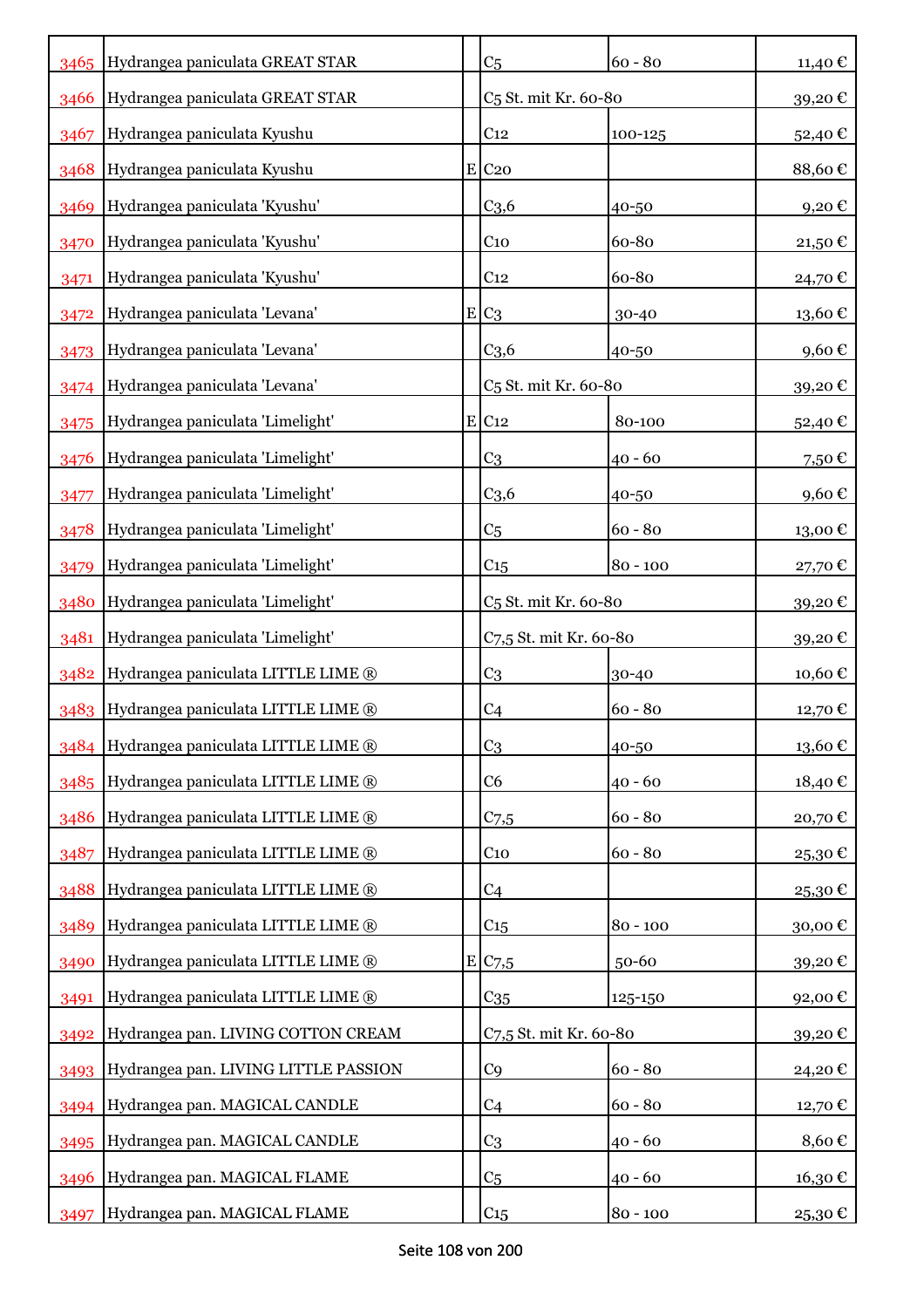| 3498 | Hydrangea pan. MAGICAL HIMALAYA         | C <sub>5</sub>                   | $60 - 80$     | 14,70 €   |
|------|-----------------------------------------|----------------------------------|---------------|-----------|
| 3499 | Hydrangea pan. MAGICAL HIMALAYA         | C <sub>15</sub>                  | $80 - 100$    | 27,70€    |
| 3500 | Hydrangea pan. MAGICAL STARLIGHT        | C <sub>5</sub> St. mit Kr. 60-80 |               | 39,20€    |
| 3501 | Hydrangea paniculata Pastelgreen        | C <sub>35</sub>                  | 150-175       | 77,00€    |
| 3502 | Hydrangea paniculata 'Phantom'          | C <sub>3</sub>                   | $30 - 40$     | 6,30€     |
| 3503 | Hydrangea paniculata 'Phantom'          | $C_{10}$                         | 60-80         | 21,50€    |
| 3504 | Hydrangea paniculata 'Phantom'          | C <sub>4</sub>                   |               | 25,30€    |
| 3505 | Hydrangea paniculata 'Phantom'          | C <sub>5</sub> St. mit Kr. 60-80 |               | 39,20€    |
| 3506 | Hydrangea paniculata 'Pink Diamond'     | C <sub>5</sub>                   | $40 - 60$     | 17,60€    |
| 3507 | Hydrangea paniculata Pinkachu           | C <sub>5</sub>                   | $60 - 80$     | 20,70€    |
| 3508 | Hydrangea paniculata Pinkachu           | C <sub>20</sub>                  | 60-80         | 48,00 €   |
| 3509 | Hydrangea paniculata Pinkachu           | C <sub>20</sub>                  | 80-100        | 54,00€    |
| 3510 | Hydrangea paniculata 'Pinky Winky'®     | C <sub>3,6</sub>                 | 40-50         | 9,60€     |
| 3511 | Hydrangea paniculata 'Pinky Winky'®     | C <sub>3,6</sub>                 | deco 40-50    | 10,10 €   |
| 3512 | Hydrangea paniculata 'Pinky Winky'®     | E/C <sub>7,5</sub>               | $80/+$        | 39,20€    |
| 3513 | Hydrangea paniculata 'Polar Bear'       | $E/C_5$                          |               | 17,60 €   |
| 3514 | Hydrangea pan. POLESTAR (OPHELIA)       | C <sub>3,6</sub>                 | deco 30-40    | $15,10$ € |
| 3515 | Hydrangea pan. POLESTAR (OPHELIA)       | C <sub>10</sub>                  | deco 40-50    | 26,30€    |
| 3516 | Hydrangea pan. PRIM WHITE 'Dolprim'     | C <sub>3</sub>                   | $40 - 60$     | 7,70€     |
| 3517 | Hydrangea pan. PRIM WHITE 'Dolprim'     | C <sub>5</sub>                   | $40 - 60$     | 14,70 €   |
| 3518 | Hydrangea pan. PRIM WHITE 'Dolprim'     | C <sub>15</sub>                  | $80 - 100$    | 20,70€    |
| 3519 | Hydrangea pan. PRIM WHITE 'Dolprim'     | C <sub>5</sub> St. mit Kr. 60-80 |               | 39,20€    |
| 3520 | Hydrangea paniculata 'Shikoku Flash'    | C <sub>5</sub>                   | $40 - 60$     | 15,40 €   |
| 3521 | Hydrangea paniculata 'Silver Dollar'    | $E/C_5$                          | 40-60         | 17,60€    |
| 3522 | Hydrangea paniculata 'Silver Dollar'    | C <sub>3,6</sub>                 | deco 40-50    | 10,10€    |
| 3523 | Hydrangea paniculata SUNDAE FRAISE      | C <sub>3</sub>                   | $40 - 60$     | 8,60€     |
| 3524 | Hydrangea paniculata Sundea             | $C_{10}$                         | 60-80 strauch | 19,00€    |
| 3525 | Hydrangea paniculata 'Taiwan Form'      | C <sub>3</sub>                   | $30 - 40$     | 9,90€     |
| 3526 | Hydrangea paniculata 'Tickled Pink®'    | C <sub>3,6</sub>                 | deco 40-50    | 10,30€    |
| 3527 | Hydrangea paniculata 'Tickled Pink®'    | C <sub>5</sub>                   | $40 - 60$     | 16,30€    |
| 3528 | Hydrangea paniculata 'Tickled Pink®'    | $C_{15}$                         | $80 - 100$    | 27,70€    |
| 3529 | Hydrangea paniculata 'Touch of Pink'    | C <sub>3</sub>                   | $30 - 40$     | 9,90€     |
| 3530 | Hydrangea paniculata 'Vanille Fraise' ® | C <sub>3</sub>                   | $40 - 60$     | 8,60€     |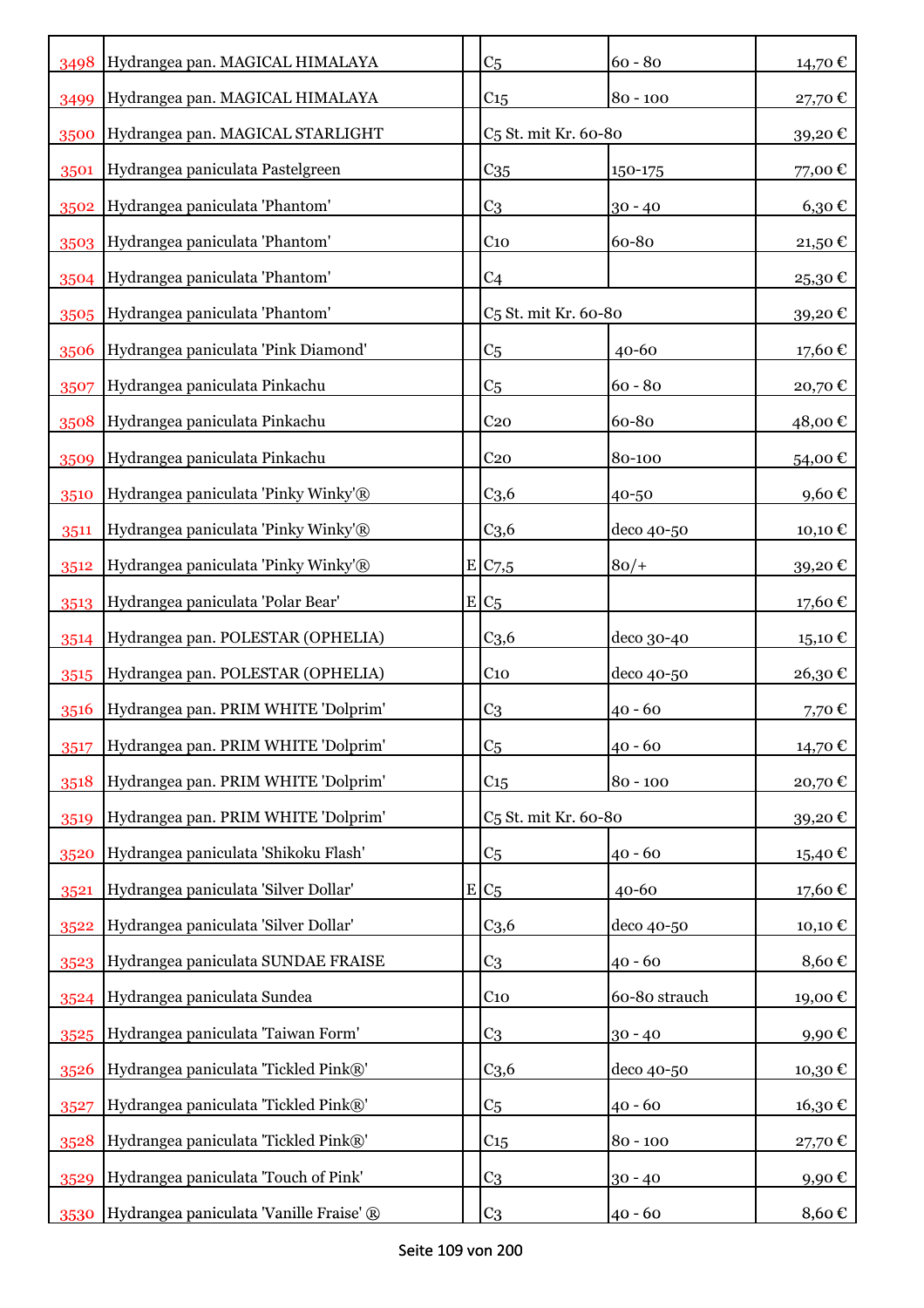| 3531 | Hydrangea paniculata 'Vanille Fraise' ® | $E C_3$             | 40-50     | 17,60€   |
|------|-----------------------------------------|---------------------|-----------|----------|
| 3532 | Hydrangea paniculata 'Vanille Fraise' ® | $E$ C <sub>12</sub> | 80-100    | 68,40€   |
| 3533 | Hydrangea paniculata Vanille fraise®    | $C_3/4$             |           | 25,30€   |
| 3534 | Hydrangea paniculata WHITE DIAMONDS     | C6                  | $40 - 60$ | 16,30€   |
| 3535 | Hydrangea paniculata 'White Lady'       | C <sub>3</sub>      | $40 - 60$ | 8,00€    |
| 3536 | Hydrangea paniculata 'White Lady'       | $E$ C <sub>20</sub> |           | 88,60€   |
| 3537 | Hydrangea paniculata 'White Moth'       | C <sub>5</sub>      | $60 - 80$ | 13,00€   |
| 3538 | Hydrangea paniculata 'Wim's Red'        | $E$ C <sub>20</sub> | 100-125   | 50,00€   |
| 3539 | Hydrangea paniculata 'Wim's Red'        | C <sub>5</sub>      | $60 - 80$ | 14,70 €  |
| 3540 | Hydrangea quercifolia                   | C <sub>5</sub>      | 40-60     | 23,80€   |
| 3541 | Hydrangea quercifolia                   | $C$ 7,5             | 60-80     | 32,00€   |
| 3542 | Hydrangea quercifolia                   | E C7,5              | 60-80     | 39,20€   |
| 3543 | Hydrangea quercifolia                   | $E$ C <sub>20</sub> | 80-100    | 114,00 € |
| 3544 | Hydrangea quercifolia 'Burgundy'        | C <sub>20</sub>     | 100-125   | 88,60€   |
| 3545 | Hydrangea quercifolia ICE CRYSTAL       | C <sub>3,6</sub>    | 30-40     | 14,00 €  |
| 3546 | Hydrangea quercifolia 'Jetstream®'      | C <sub>10</sub>     | 50-60     | 31,00€   |
| 3547 | Hydrangea quercifolia 'Snow Queen'      | C <sub>3</sub>      | $25 - 30$ | 13,60 €  |
| 3548 | Hydrangea quercifolia 'Snow Queen'      | C <sub>7,5</sub>    | $40 - 60$ | 52,40€   |
| 3549 | Hydrangea quercifolia 'Snowflake'       | C <sub>3</sub>      | 30-40     | 13,60€   |
| 3550 | Hydrangea RUNAWAY BRIDE®                | C <sub>2</sub>      |           | 14,50 €  |
| 3551 | Hydrangea RUNAWAY BRIDE®                | C <sub>3,6</sub>    |           | 20,80€   |
| 3552 | Hydrangea RUNAWAY BRIDE®                | C <sub>6</sub>      |           | 28,40€   |
| 3553 | Hydrangea RUNAWAY BRIDE®                | $C_{15}$            |           | 73,50€   |
| 3554 | Hydrangea RUNAWAY BRIDE®                | C60                 | deco      | 189,00€  |
| 3555 | Hydrangea serrata AVELROZ               | C <sub>3,6</sub>    | $30/+$    | 8,20€    |
| 3556 | Hydrangea serrata Bleuet                | C <sub>3</sub>      |           | 15,20€   |
| 3557 | Hydrangea serrata 'Blue Bird'           | C <sub>3</sub>      | 30-40     | 10,40€   |
| 3558 | Hydrangea serrata 'Blue Bird'           | C <sub>3</sub>      |           | 15,20€   |
| 3559 | Hydrangea serrata 'Blue Bird'           | C <sub>7,5</sub>    | 50-60     | 39,20€   |
| 3560 | Hydrangea serrata 'Blue Bird'           | C <sub>12</sub>     | 50-60     | 68,40€   |
| 3561 | Hydrangea serr.BLUEBERRY CHEESECAKE     | C <sub>5</sub>      |           | 17,90€   |
| 3562 | Hydrangea serrata COTTON CANDY ®        | C <sub>5</sub>      |           | 17,90€   |
| 3563 | Hydrangea serrata 'Fuji Nadeshiko'      | C <sub>3</sub>      | 30-40     | 13,60 €  |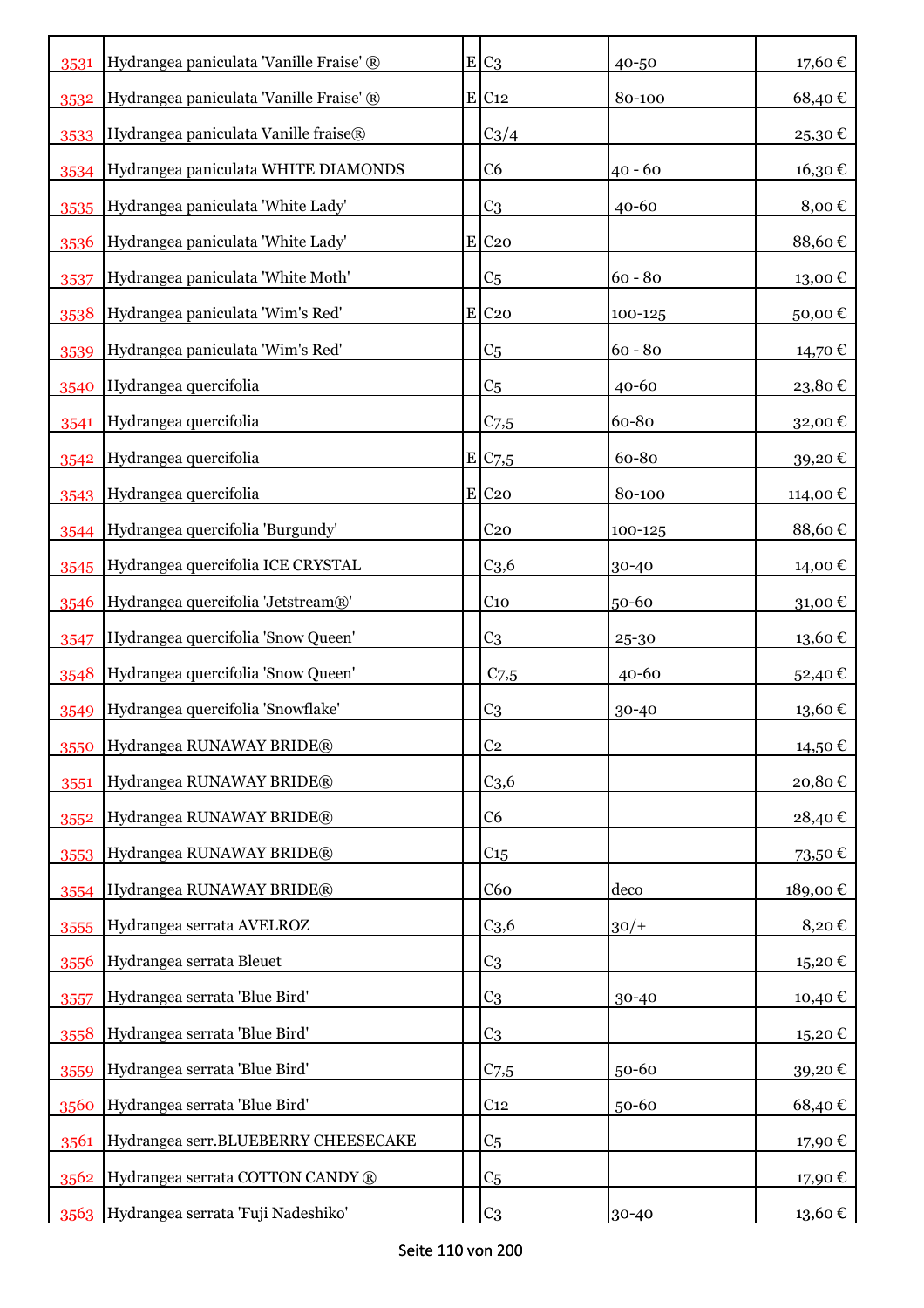|      | 3564 Hydrangea serrata 'Golden Sunlight'   | C <sub>2</sub>      | 30/40           | 14,25€                 |
|------|--------------------------------------------|---------------------|-----------------|------------------------|
|      | 3565 Hydrangea serrata Graciosa            | C <sub>3</sub>      |                 | 15,20€                 |
| 3566 | Hydrangea serrata 'Grand Sensation'        | C <sub>3</sub>      | 30-40           | $13{,}60$ $\mathbb{C}$ |
| 3567 | Hydrangea serrata 'Intermedia'             | C <sub>3</sub>      | 30-40           | 8,00€                  |
| 3568 | Hydrangea serrata 'Intermedia'             | $E C_5$             | 40-50           | 17,60€                 |
| 3569 | Hydrangea serrata 'Intermedia'             | $C$ 7,5             | 40-50           | 39,20€                 |
| 3570 | Hydrangea serrata 'Intermedia (Acuminata)' | C <sub>3,6</sub>    | 25-30           | 7,70€                  |
| 3571 | Hydrangea serrata 'Intermedia (Acuminata)' | C <sub>10</sub>     | 40-50           | 20,50€                 |
| 3572 | Hydrangea serrata 'Kiyosumi'               | C <sub>3</sub>      | $10 - 20$       | $9,20 \text{ } \in$    |
| 3573 | Hydrangea serrata Klaveren                 | C <sub>3</sub>      |                 | 15,20€                 |
| 3574 | Hydrangea serrata MAGIC SEDUCTION          | C <sub>10</sub>     | 50-60           | 22,60€                 |
| 3575 | Hydrangea serrata 'Mount Aso'              | C <sub>3</sub>      | 30-40           | 13,60€                 |
| 3576 | Hydrangea serrata 'Preziosa'               | C <sub>3,6</sub>    | 25-30           | 7,70€                  |
| 3577 | Hydrangea serrata 'Preziosa'               | C <sub>3</sub>      | 30-40           | 10,40 €                |
| 3578 | Hydrangea serrata 'Preziosa'               | C <sub>20</sub>     | 40-50           | 36,00€                 |
| 3579 | Hydrangea serrata 'Preziosa'               | C <sub>7,5</sub>    | $40 - 60$       | 39,20€                 |
| 3580 | Hydrangea serrata 'Prolifera'              | C <sub>7,5</sub>    | 40-50           | 39,20€                 |
| 3581 | Hydrangea serrata 'Prolifera'              | $E$ C <sub>12</sub> | 50-60           | 52,40€                 |
| 3582 | Hydrangea serrata Tiara                    | C <sub>3</sub>      |                 | 15,20€                 |
|      | 3583 Hydrangea serrata 'Tiara'             | C <sub>3</sub>      | 30-40           | $13{,}60 \in$          |
| 3584 | Hydrangea serrata 'Veerlé'                 | C <sub>3</sub>      |                 | 10,40€                 |
|      | 3585 Hydrangea serrata 'Veerle'            | C <sub>3,6</sub>    | 25-30           | 8,80€                  |
| 3586 | Hydrangea serrata 'Veerle'                 | $C_{10}$            | deco 50-60      | 24,70€                 |
| 3587 | Hydrangea serrata Vicomte de kerlot        | C <sub>3</sub>      |                 | 15,20€                 |
| 3588 | Hydrangea serrata 'Yezohensis'             | C <sub>3</sub>      | $10 - 15$       | 10,40€                 |
| 3589 | Hydrangea serrata 'Yezohensis'             | C <sub>5</sub>      | 40-50           | 17,60€                 |
| 3590 | Hydrangea serrata 'Yezohensis'             | E C7,5              | 40-60           | 39,20€                 |
| 3591 | Hydrangea Vicomtesse de vibraye            | C <sub>3</sub>      |                 | 16,70€                 |
| 3592 | Hypericum calycinum                        | Co,4                | $(P9)$ 15-20    | 1,60€                  |
| 3593 | Hypericum inod.x MAGICAL BEAUTY            | C <sub>5</sub>      | $40 - 60$       | 13,00€                 |
|      | 3594 Hypericum kalmianum 'Blue Velvet'     | C <sub>3,6</sub>    | $30/+$          | 9,20€                  |
|      | 3595 Hypericum kalmianum 'Cobalt-n-Gold'   | $C_{10}$            | $ $ deco $50/+$ | 23,60€                 |
| 3596 | Hypericum kalm. SUNNY BOULEVARD ®          | C <sub>3</sub>      | 30-40           | 9,20 €                 |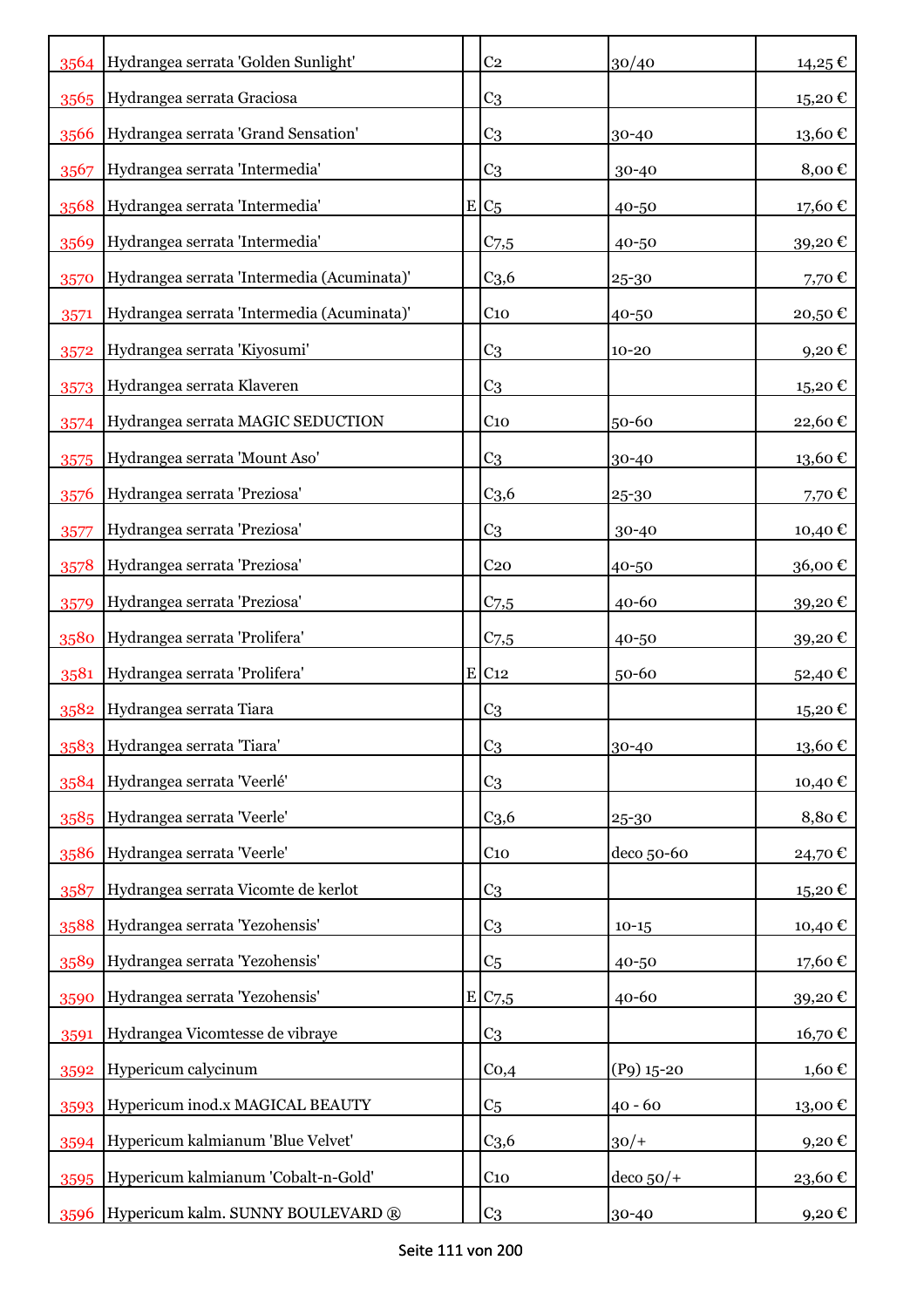| 3597 | Hypericum moser.LITTLE MISTERY            | C <sub>5</sub>    | $40 - 60$     | 13,00€    |
|------|-------------------------------------------|-------------------|---------------|-----------|
| 3598 | Idesia polycarpa                          | C <sub>5</sub>    | $100 - 120$   | 25,90€    |
| 3599 | Ilex ×mes. LITTLE PIRATE 'Monnieves'      | C <sub>3</sub>    | $20 - 30$     | 16,10 €   |
| 3600 | Ilex altacl. 'Camellifolia'               | C <sub>12</sub>   | 80-100        | 68,40€    |
| 3601 | Ilex aquif. 'Myrtifolia'                  | C <sub>3</sub>    | 30-40         | 8,00€     |
| 3602 | Ilex aquif. 'Myrtifolia'                  | 3                 | $C_3$ 10-15   | 8,00€     |
|      | 3603 Ilex aquifolium 'Argentea Marginata' | $C$ 7.5 80 cm sth |               | 135,80€   |
|      | 3604 Ilex aquifolium 'Argentea Marginata' | C10 80 cm sth     |               | 193,50€   |
|      | 3605 Ilex aquifolium 'Feroxrgentea'       | $C_{7,5}$         | $20 - 40$     | 21,90€    |
|      | 3606 Ilex aquifolium HECKENZWERG          | C <sub>7,5</sub>  | $40 - 60$     | 20,20€    |
| 3607 | Ilex aquifolium 'J.C van Tol'             | C <sub>3</sub>    | $40 - 60$     | 12,70 €   |
| 3608 | Ilex aquifolium 'J.C. van Tol'            | $C_{35}$          | 125-150       | 120,80€   |
|      | 3609 Ilex crenata                         | C <sub>3</sub>    | $30 - 50/$ +  | 16,20€    |
| 3610 | Ilex crenata 'Blondie'                    | C <sub>20</sub>   | 175-200       | 72,00€    |
| 3611 | Ilex crenata 'Blondie'                    | C <sub>20</sub>   | 200-250       | 78,00€    |
| 3612 | Ilex crenata 'Caroline Upright'           | C <sub>3</sub>    | 30-40         | 8,20€     |
| 3613 | Ilex crenata 'Caroline Upright'           | C <sub>10</sub>   | 60-80         | 21,50€    |
| 3614 | Ilex crenata 'Caroline Upright'           | C <sub>20</sub>   | 80-100        | $45,50$ € |
| 3615 | Ilex crenata 'Convexa'                    | C <sub>20</sub>   | 60-80         | 42,00€    |
|      | 3616 Ilex crenata 'Convexa'               | C <sub>20</sub>   | 100-125       | 50,00€    |
| 3617 | Ilex crenata 'Dark Green®'                | Co,4              | $(P9)$ 15-20  | 3,30€     |
| 3618 | Ilex crenata 'Dark Green®'                | C <sub>2</sub>    | 20-30 strauch | 11,90 €   |
| 3619 | Ilex crenata 'Dark Green®'                | C <sub>2</sub>    | $15/+$ ba     | 15,20€    |
| 3620 | Ilex crenata 'Dark Green®'                | C <sub>3</sub>    | $20/+$ ba     | 20,80€    |
| 3621 | Ilex crenata 'Dark Green®'                | C <sub>5</sub>    | 40-60 strauch | 22,60€    |
| 3622 | Ilex crenata 'Dark Green®'                | C <sub>5</sub>    | $25/+$ ba     | 33,40€    |
|      | 3623 Ilex crenata 'Dark Green®'           | $C_{10}$          | $35/+$ ba     | 83,50€    |
|      | 3624 Ilex crenata 'Glorie Dwarf'          | $C_{10}$          | 30-40         | 22,60€    |
|      | 3625 Ilex crenata 'Golden Gem'            | C <sub>3</sub>    | 25-30         | 8,00€     |
| 3626 | Ilex crenata 'Green Hedge'                | C <sub>3</sub>    | 30-40         | 10,40€    |
| 3627 | Ilex crenata 'Green Hedge'                | $C_{10}$          | 60-80         | 21,50€    |
| 3628 | Ilex crenata 'Green Hedge'                | C <sub>20</sub>   | 80-100        | 49,00€    |
| 3629 | Ilex crenata 'Green Hedge'                | C <sub>20</sub>   | 100-125       | 55,00 €   |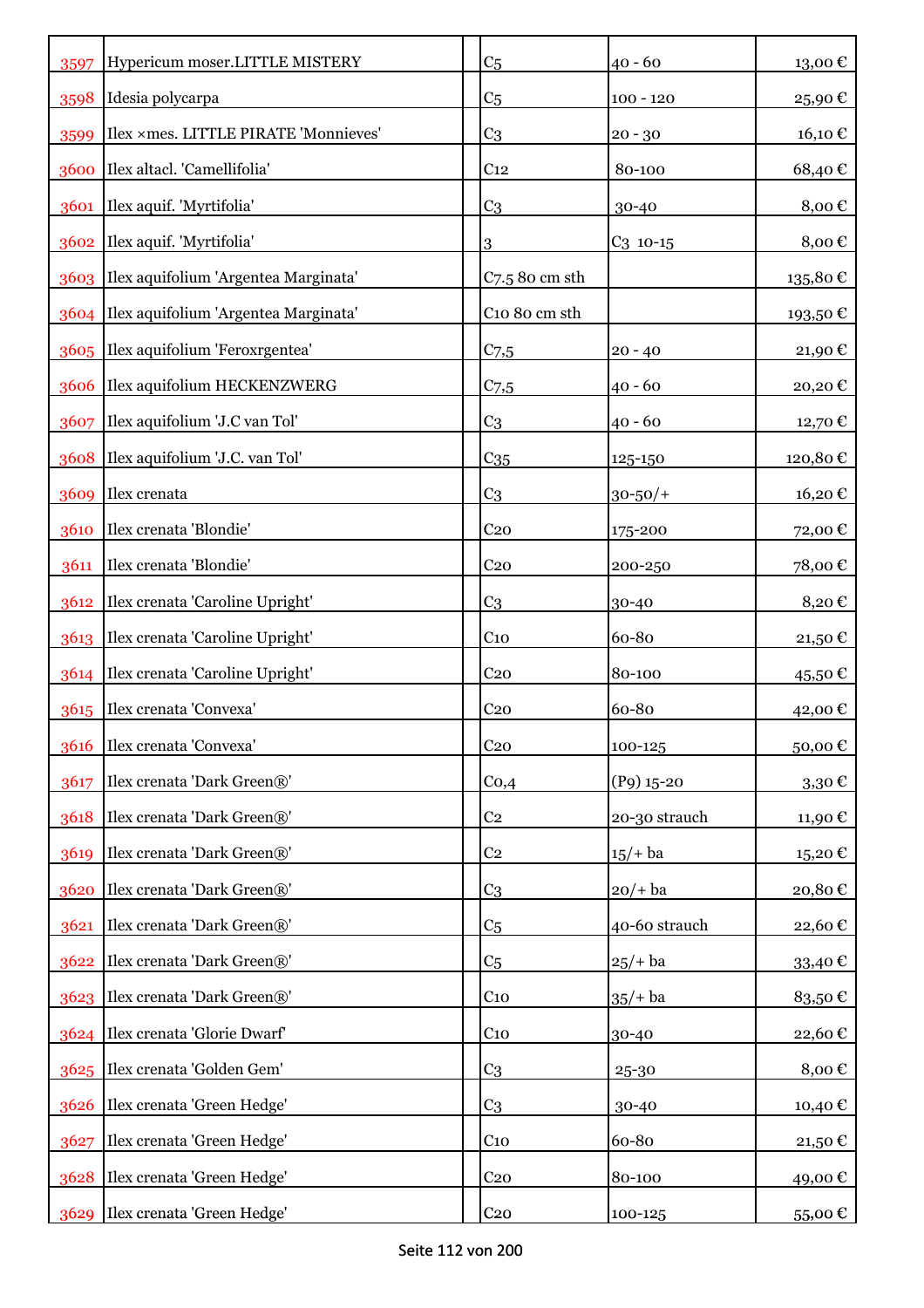|      | 3630 Ilex crenata 'Green Hedge'               | C <sub>20</sub>                    | 125-150    | 60,00€    |
|------|-----------------------------------------------|------------------------------------|------------|-----------|
| 3631 | Ilex crenata 'Green Hedge'                    | C <sub>20</sub>                    | 150-175    | 66,00€    |
|      | 3632   Ilex crenata 'Green Hedge'             | C <sub>20</sub>                    | 175-200    | 72,00€    |
|      | 3633 Ilex crenata 'Green Lustre'              | C <sub>20</sub>                    | 80-100     | 46,00€    |
|      | 3634   Ilex crenata 'Green Lustre'            | C <sub>20</sub>                    | 100-125    | 50,00€    |
|      | 3635 Ilex crenata 'Kimmei'                    | C <sub>18</sub>                    | bonsai     | 158,60€   |
| 3636 | Ilex crenata 'Maxima'                         | C <sub>18</sub>                    | $40/+$ ba  | 117,60€   |
| 3637 | Ilex crenata 'Stokes'                         | C <sub>3</sub>                     | $20/+$     | 7,70 €    |
| 3638 | Ilex crenata 'Stokes'                         | C <sub>10</sub>                    | 40-50      | $21,50$ € |
| 3639 | Ilex maximowicziana                           | C <sub>20</sub>                    | 175-200    | 70,00€    |
| 3640 | Ilex maximowicziana                           | C <sub>20</sub>                    | 200-250    | 80,00€    |
| 3641 | Ilex maximowicziana 'Kanehirae'               | C <sub>3</sub>                     | $30/+$     | 7,70€     |
|      | 3642 Ilex maximowicziana 'Kanehirae'          | $C_{10}$                           | $60/+$     | 22,60€    |
|      | 3643 Ilex maximowicziana 'Kanehirae'          | C <sub>20</sub>                    | 100-125    | 52,00€    |
| 3644 | Ilex maximowicziana 'Kanehirae'               | C <sub>20</sub>                    | 125-150    | 60,00€    |
| 3645 | Ilex maximowicziana 'Kanehirae'               | C <sub>20</sub>                    | 150-175    | 66,00€    |
| 3646 | Ilex maximowicziana 'Kanehirae'               | C <sub>20</sub>                    | 175-200    | 72,00 €   |
| 3647 | Ilex meserveae (x) 'Blue Princess'            | C7,5 St. mit Kr. 60-80             |            | 189,20€   |
| 3648 | Ilex meserveae (x) HECKENBLAU 'Hach 1'        | C <sub>3</sub>                     | $40 - 60$  | 12,70 €   |
|      | 3649 Ilex meserveae (x) LITTLE RASCAL 'Mondo' | C <sub>3</sub>                     | $ 20 - 30$ | 13,80€    |
| 3650 | Ilex meserveae (x) LITTLE RASCAL 'Mondo'      | $C$ 7,5                            | $40 - 60$  | 20,20€    |
| 3651 | Ilex meserveae (x) LITTLE RASCAL 'Mondo'      | $C_{10}$                           | $35 - 40$  | 65,50€    |
| 3652 | Ilex meserveae (x) LITTLE RASCAL 'Mondo'      | C <sub>25</sub> St. mit Kr. 80-100 |            | 115,20€   |
|      | 3653   Ilex meserveae 'Blue Angel'            | C <sub>3</sub>                     | $40 - 60$  | 11,50 €   |
|      | 3654 Ilex meserveae 'Blue Angel'              | C <sub>5</sub>                     | 50-60      | 23,80€    |
|      | 3655 Ilex meserveae 'Blue Angel'              | E C7                               | $C$ 7      | 39,20€    |
| 3656 | Ilex meserveae 'Blue Angel'                   | Kugel                              | 60-70      | 80,00€    |
| 3657 | Ilex meserveae 'Blue Prince'                  | C <sub>3</sub>                     | 40-50      | 8,00€     |
| 3658 | Ilex meserveae 'Blue Prince'                  | bal                                | 80-100     | 24,00€    |
| 3659 | Ilex meserveae 'Blue Prince'                  | C <sub>7,5</sub>                   | 80-100     | 39,20€    |
| 3660 | Ilex meserveae 'Blue Prince'                  | C <sub>20</sub>                    | 100-125    | 54,00€    |
| 3661 | Ilex meserveae 'Blue Prince'                  | C <sub>20</sub>                    | 125-150    | 61,00€    |
|      | 3662 Ilex meserveae 'Blue Prince'             | C <sub>20</sub>                    | 150-175    | 66,00€    |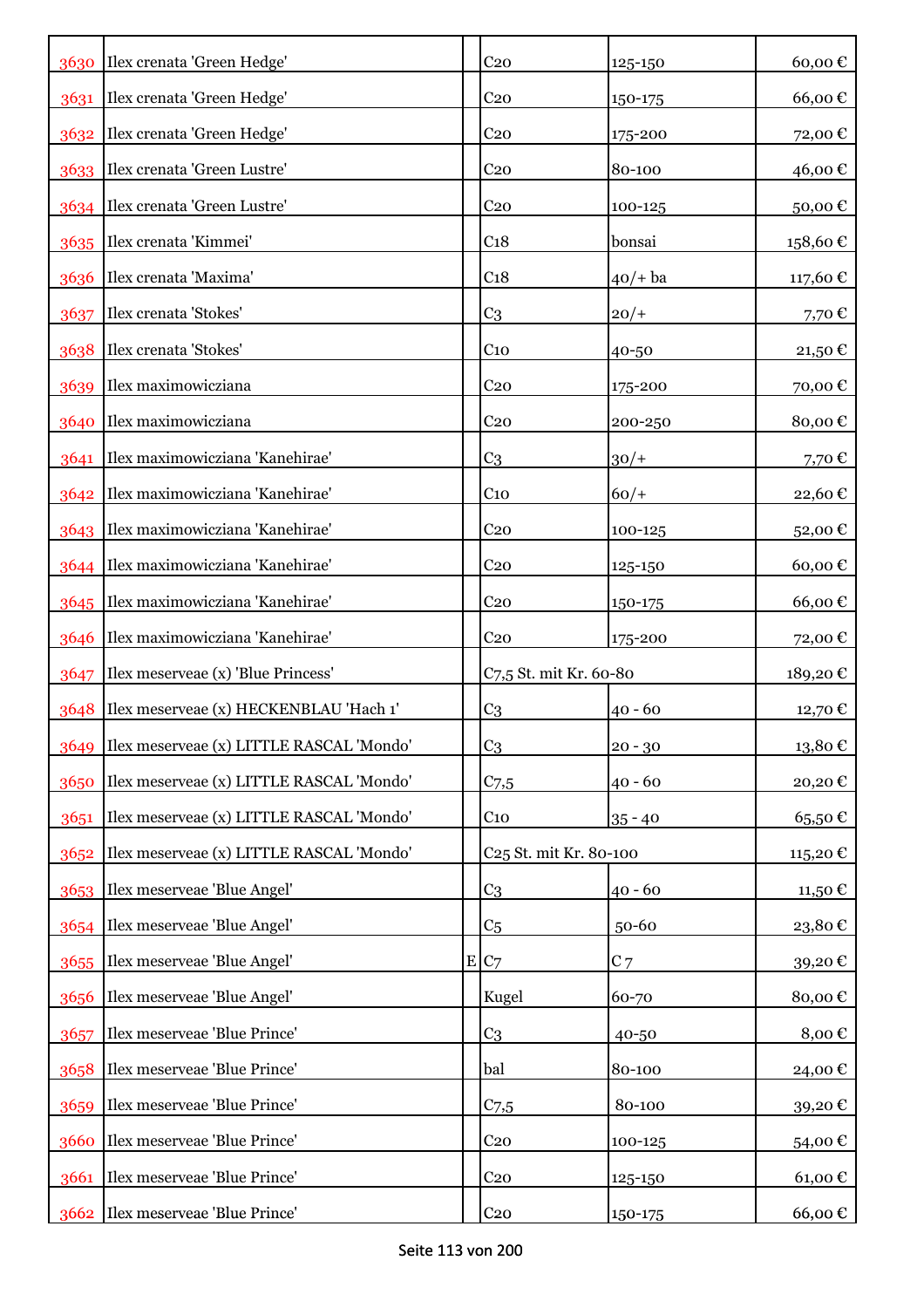|      | 3663 Ilex meserveae 'Blue Prince'     | C <sub>20</sub>     | 175-200         | 72,00€   |
|------|---------------------------------------|---------------------|-----------------|----------|
|      | 3664 Ilex meserveae 'Blue Prince'     | C8 <sub>0</sub>     | 80-100 Kugel    | 170,00€  |
|      | 3665   Ilex meserveae 'Blue Prince'   | C20 100-125 cm.     |                 | 201,30€  |
|      | 3666 Ilex mitis                       | $E/C_5$             | $125/-$         | 66,50€   |
| 3667 | Ilex 'Nellie R. Stevens'              | C <sub>30</sub>     | hs              | 243,60€  |
|      | 3668 Ilex verticillata                | $E$ C <sub>12</sub> |                 | 39,20€   |
|      | 3669 Ilex verticillata                | C <sub>5</sub>      | 60-80           | 39,30€   |
|      | 3670 Ilex verticillata                | $E$ C <sub>20</sub> | 175-200         | 146,00 € |
| 3671 | Ilex verticillata 'Oosterwijk'        | C <sub>5</sub>      | $40 - 60$       | 20,20€   |
|      | 3672 Ilex verticillata 'Oosterwijk M' | C <sub>5</sub>      | $40 - 60$       | 20,20€   |
| 3673 | Indigofera amblyantha                 | C <sub>3</sub>      | 30-40           | 9,20€    |
|      | 3674 Indigofera dielsiana             | E C7,5              | 50-60           | 39,20€   |
| 3675 | Indigofera heterantha var. gerardiana | C <sub>3</sub>      | 30-40           | 10,40 €  |
| 3676 | Indigofera heterantha var. gerardiana | C <sub>5</sub>      | 30-40           | 23,80€   |
| 3677 | Indigofera heterantha var. gerardiana | $C$ 7,5             | 40-60           | 39,20€   |
| 3678 | Indigofera heterantha var. gerardiana | $E$ C <sub>12</sub> |                 | 52,40 €  |
| 3679 | Isopogon formosus                     | $C_3/4$             |                 | 39,50€   |
| 3680 | Itea virginica                        | C <sub>3</sub>      | 30-40           | 9,20€    |
| 3681 | Itea virginica 'Henry's Garnet'       | C <sub>3</sub>      | 30-40           | 8,00€    |
|      | 3682 Itea virginica LITTLE HENRY      | C <sub>3,6</sub>    | $ $ deco $30/+$ | 10,90€   |
| 3683 | Itea virginica LITTLE HENRY           | C <sub>5</sub>      | $30 - 40$       | 16,10€   |
| 3684 | Itea virginica LITTLE HENRY           | C <sub>4</sub>      |                 | 20,20€   |
| 3685 | Itea virginica LITTLE HENRY           | C <sub>10</sub>     | deco 40-50      | 23,60€   |
| 3686 | Itea virginica 'Satunalia'            | C <sub>3</sub>      | 30-40           | 9,20€    |
| 3687 | Itea yunnanensis                      | E C30               | 150/175         | 237,50€  |
| 3688 | Jasminum humile                       | $E$ C <sub>12</sub> | 80-100          | 52,40€   |
| 3689 | Jasminum humile 'Revolutum'           | C <sub>3</sub>      | 20-30           | 8,00€    |
| 3690 | Jasminum humile 'Revolutum'           | $E$ C <sub>20</sub> | 100-125         | 88,60€   |
| 3691 | Jasminum nudiflorum                   | C <sub>3</sub>      | 40-50           | 8,00€    |
| 3692 | Jasminum nudiflorum                   | C <sub>2</sub>      | hoch 50-60 3    | 9,70€    |
| 3693 | Jasminum nudiflorum                   | C <sub>9</sub>      | hoch $150/+$    | 26,30€   |
| 3694 | Jasminum officinale                   | C <sub>2</sub>      | hoch 50-60 3    | 9,70€    |
| 3695 | Jasminum parkeri                      | C <sub>3</sub>      | $5 - 10$        | 10,40 €  |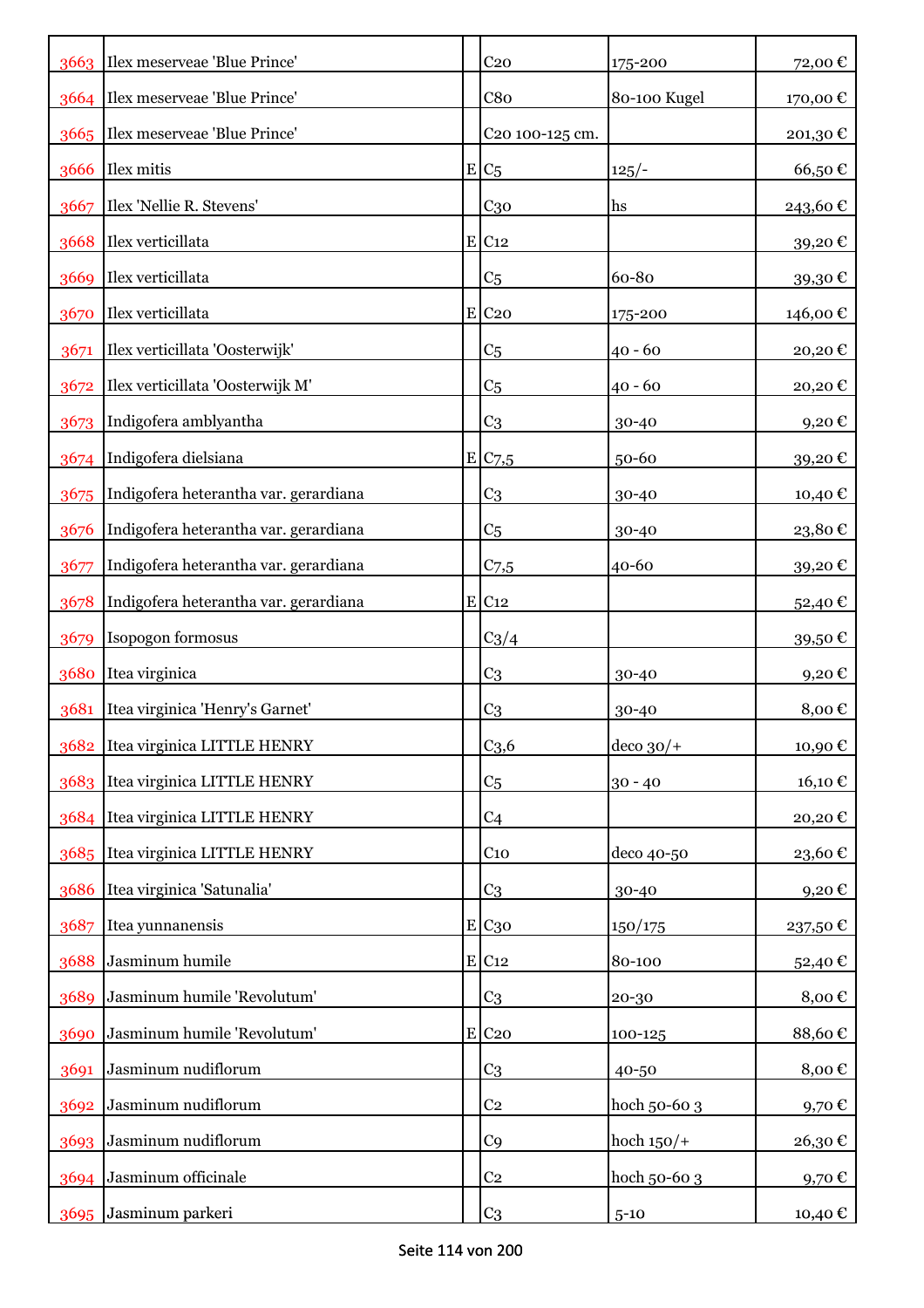| 3696 | Juglans ailanthifolia           |           | C <sub>2</sub>     | 40/50         | 20,90€                 |
|------|---------------------------------|-----------|--------------------|---------------|------------------------|
| 3697 | Juglans mandshurica             |           | C <sub>2</sub>     | $20 - 40/$    | $13,\!80$ $\in$        |
| 3698 | Juglans mandshurica             |           | E C7               | $60 - 80/$    | 30,20€                 |
| 3699 | Juglans microcarpa              |           | C <sub>2</sub>     | $15 - 30/$    | 13,80€                 |
| 3700 | Juglans nigra                   |           | $E$ C <sub>2</sub> | $25/-$        | 15,20€                 |
| 3701 | Juglans regia 'Broadview'       |           | $E$ gefiedert      | $150/+$       | 37,00€                 |
| 3702 | Juglans regia 'Broadview'       |           | E gefiedert        | $200/+$       | 48,80€                 |
| 3703 | Juglans regia 'Broadview'       | ${\bf E}$ |                    | hs, stu 6-8   | 64,20€                 |
| 3704 | Juglans regia 'Broadview'       |           |                    | hs, stu 8-10  | 77,20€                 |
| 3705 | Juglans regia 'Broadview'       |           | E db               | hs, stu 10-12 | 127,20€                |
| 3706 | Juglans regia 'Broadview'       |           | E db               | hs, stu 14-16 | 194,40 €               |
| 3707 | Kadsura japonica                |           | C <sub>5</sub>     | 50-60         | 39,20€                 |
| 3708 | Kalmia latifolia                |           | C <sub>5</sub>     | 30-40         | 27,30€                 |
| 3709 | Kalmia latifolia Bandeau        |           | C <sub>3</sub>     |               | 28,00€                 |
| 3710 | Kalmia latifolia Bridesmaid     |           | C <sub>5</sub>     | 30-40         | $23,\!80$ $\mathbb{C}$ |
| 3711 | Kalmia latifolia Bridesmaid     |           | C <sub>3</sub>     |               | 28,00€                 |
| 3712 | Kalmia latifolia Ewa            |           | C <sub>3</sub>     |               | 28,00€                 |
| 3713 | Kalmia latifolia Ewa            |           | C <sub>5</sub>     |               | 44,90 €                |
| 3714 | Kalmia latifolia Ginkona        |           | C <sub>3</sub>     |               | 28,00€                 |
| 3715 | Kalmia latifolia Jans delight   |           | C <sub>3</sub>     |               | $28,00$ €              |
| 3716 | Kalmia latifolia 'Kaleidoscope' |           | C <sub>3</sub>     |               | 28,00€                 |
| 3717 | Kalmia latifolia 'Kaleidoscope' |           | E C7,5             |               | 39,20€                 |
| 3718 | Kalmia latifolia Keepsake       |           | C <sub>3</sub>     |               | 28,00€                 |
| 3719 | Kalmia latifolia Latchmin       |           | C <sub>3</sub>     |               | 28,00€                 |
| 3720 | Kalmia latifolia Merlin         |           | C <sub>3</sub>     |               | 28,00€                 |
| 3721 | Kalmia latifolia Minuet         |           | C <sub>3</sub>     |               | 28,00€                 |
| 3722 | Kalmia latifolia Nani           |           | C <sub>3</sub>     |               | 28,00€                 |
| 3723 | Kalmia latifolia Olympic fire   |           | C <sub>3</sub>     |               | 28,00€                 |
| 3724 | Kalmia latifolia 'Pinwheel'     |           | $E C_5$            | 30-40         | 23,80€                 |
| 3725 | Kalmia latifolia Tad            |           | C <sub>3</sub>     |               | 28,00€                 |
| 3726 | Kalmia latifolia Zebulon        |           | C <sub>5</sub>     |               | 44,90€                 |
| 3727 | Kalopanax pictus                |           | C <sub>2</sub>     | $20 - 40/$    | 13,80€                 |
| 3728 | Kalopanax pictus                |           | C <sub>2</sub>     | $40 - 60/$    | 18,00 €                |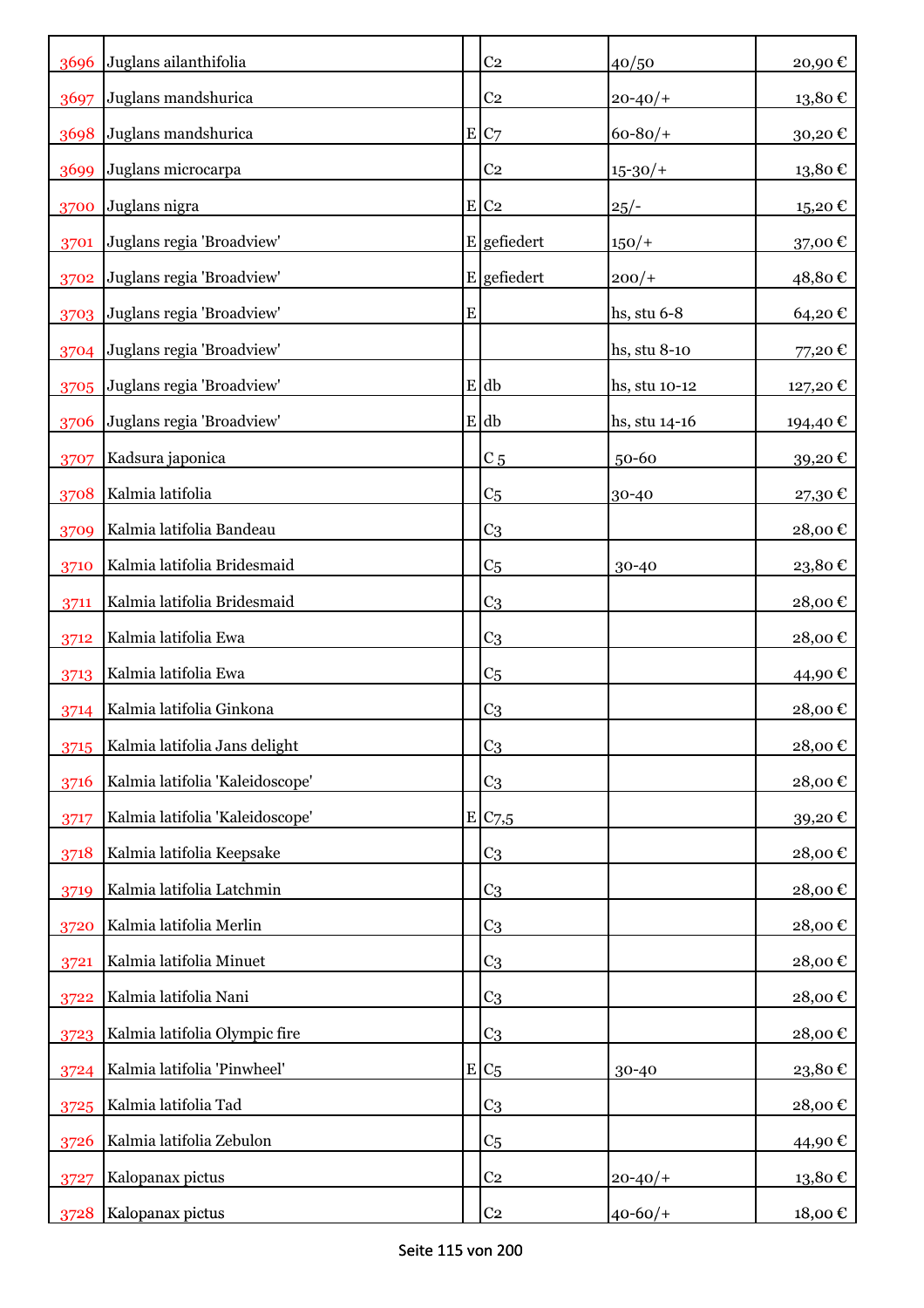|      | Kalopanax septemlobus                    |   | C <sub>30</sub>          | hs, stu 8-10         | 114,00€                 |
|------|------------------------------------------|---|--------------------------|----------------------|-------------------------|
| 3729 |                                          |   |                          |                      |                         |
| 3730 | Kniphofia Orange vanilla popsicle        |   | C <sub>3</sub>           |                      | 20,00€                  |
| 3731 | Kniphofia Vincent lepage                 |   | C <sub>3</sub>           |                      | 20,00€                  |
| 3732 | Koelreuteria paniculata                  |   | C <sub>2</sub>           | 60/80                | 13,30€                  |
| 3733 | Koelreuteria paniculata                  |   | C <sub>5</sub>           | 80-100               | 17,60€                  |
| 3734 | Koelreuteria paniculata                  |   | C <sub>2</sub>           | 100/125              | 19,00€                  |
| 3735 | Koelreuteria paniculata Coral Sun        |   | $C_{30}$                 | 150-175 sol. mehrtr. | 119,00€                 |
| 3736 | Koelreuteria paniculata Coral Sun        |   | C <sub>50</sub>          | 175-200 sol. mehrtr. | 148,00€                 |
| 3737 | Koelreuteria paniculata Coral Sun        |   | C <sub>50</sub>          | 12-14 sol.           | 238,00€                 |
| 3738 | Koelreuteria paniculata 'Coral Sun'      |   | C <sub>5</sub>           |                      | 39,20€                  |
| 3739 | Koelreuteria paniculata Fastigiata       |   | C <sub>50</sub>          | 10-12 gefiedert      | 162,00€                 |
| 3740 | Koelreuteria paniculata Roseels          |   | C <sub>50</sub>          | 175-200 sol. mehrtr. | 148,00€                 |
| 3741 | Kolkwitzia amabilis 'Maradco'            |   | C <sub>5</sub>           | 40-60                | 23,80€                  |
| 3742 | Kolkwitzia amabilis 'Maradco'            |   | E C7                     | 60-80                | 39,20€                  |
| 3743 | Laburnocytissus adamii                   | E | C <sub>20</sub>          | 175-200              | 190,00 €                |
| 3744 | Laburnocytisus (+)damii 'Eike Jablonsky' |   | C <sub>5</sub>           | $60 - 80$            | 27,70€                  |
| 3745 | Laburnocytisus adamii                    |   | C <sub>20</sub>          | 100-125              | 56,00€                  |
| 3746 | Laburnum alpinum 'Aureum'                |   | C <sub>5</sub>           | $60 - 80$            | 27,70€                  |
| 3747 | Lachenalia Namakwa                       |   | C <sub>3</sub>           |                      | 21,00€                  |
| 3748 | Lachenalia Rosabeth                      |   | C <sub>3</sub>           |                      | 21,00€                  |
| 3749 | Lachenalia Rupert                        |   | C <sub>3</sub>           |                      | 21,00€                  |
| 3750 | Lagerstroemia 'Tuskegee'                 |   | C <sub>12</sub>          | $50 - 60$            | 22,40 €                 |
| 3751 | Lagerstroemia Acoma                      |   | E C9 weiss               | 60-80                | 39,50€                  |
| 3752 | Lagerstroemia Arapaho                    |   | $E C_5$ rot              | 40-60                | 38,50€                  |
| 3753 | Lagerstroemia Arapaho                    |   | $E/C_5$ rot              | 80                   | 42,50€                  |
| 3754 | Lagerstroemia Bajou Marie                |   | C <sub>5</sub>           | 50/70                | 38,50€                  |
| 3755 | Lagerstroemia Berry Dazzle               |   | C <sub>5</sub> fuchsia   | 30/50                | 35,50 €                 |
| 3756 | Lagerstroemia Best Red                   |   | $E/C5$ rot               | 80/100               | 39,90€                  |
| 3757 | Lagerstroemia Beverly Rouge              |   | C <sub>5</sub> hellrot   | 30/40                | $_{32,50\, \mathbb{C}}$ |
| 3758 | Lagerstroemia Biloxi                     |   | $E$ C <sub>12</sub> rosa | 80/100               | 49,00€                  |
| 3759 | Lagerstroemia Burgundy Cotton            |   | $E$ C <sub>12</sub>      | 100/120              | 49,00€                  |
| 3760 | Lagerstroemia Coral Magic                |   | $E C5$ korallrosa        | 30/50                | 32,50 €                 |
| 3761 | Lagerstroemia Crimson Red                |   | $E$ C <sub>12</sub> rot  | 80-100               | 42,50 €                 |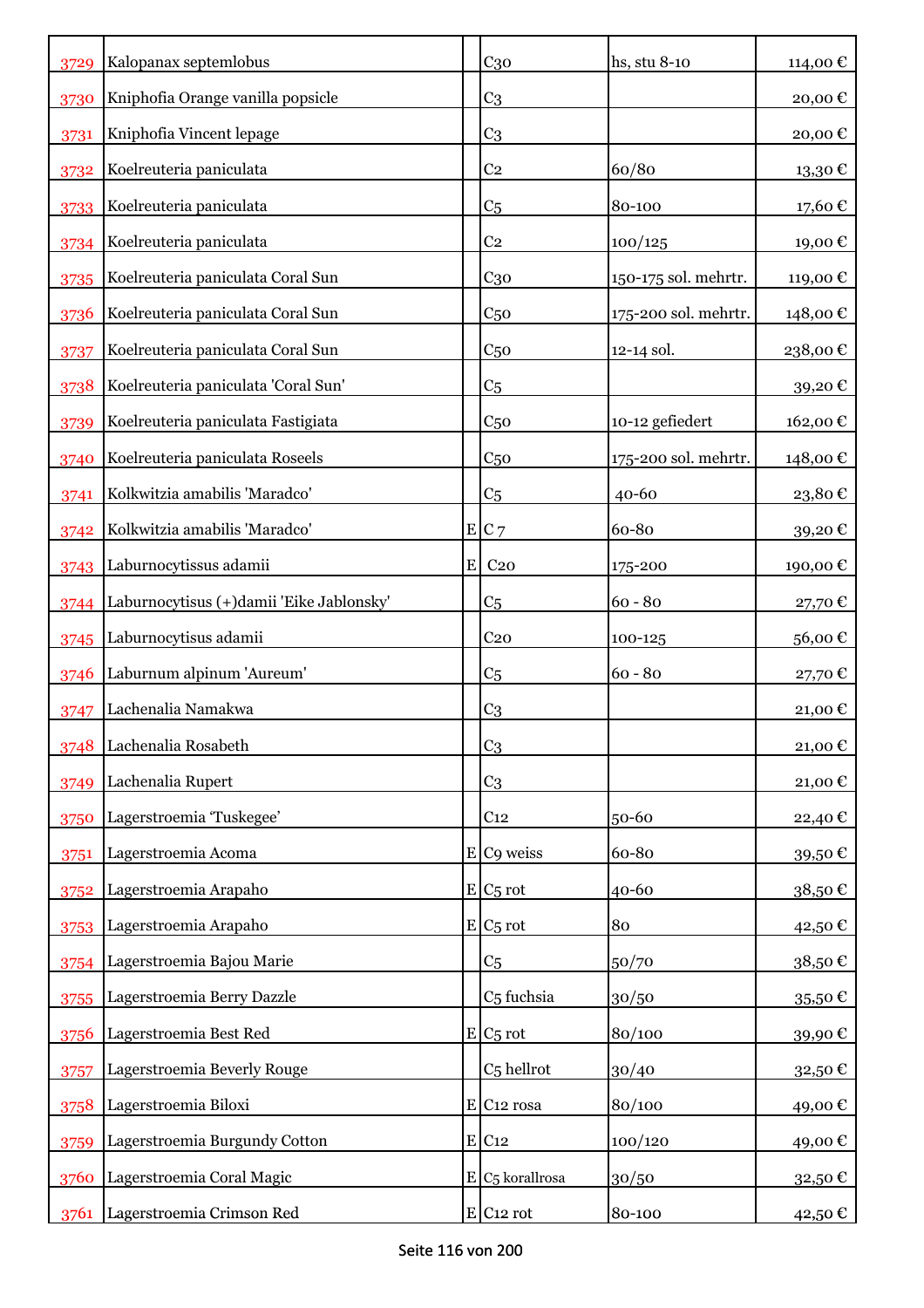|      | 3762 Lagerstroemia 'Dynamite'           | C <sub>12</sub>          | 50-60         | 22,40€  |
|------|-----------------------------------------|--------------------------|---------------|---------|
|      | 3763 Lagerstroemia Enduring White       | C9 weiß                  | 40/60         | 38,50€  |
|      | 3764 Lagerstroemia fauriei 'Fantasy'    | C <sub>12</sub>          | 40-50         | 22,40 € |
| 3765 | Lagerstroemia Fuchsia d'Ete             | $E/C_5$                  | 80            | 39,90€  |
| 3766 | Lagerstroemia Glendora White            | $E/C5$ weiss             | 40/60         | 38,50€  |
| 3767 | Lagerstroemia Hopi                      | C12 hell-lila            | 60/80         | 45,00€  |
| 3768 | Lagerstroemia Hopi                      | C12 hell-lila            | 80/100        | 49,00€  |
| 3769 | Lagerstroemia 'Hopi'                    | C <sub>12</sub>          | 40-50         | 22,40 € |
| 3770 | Lagerstroemia Houston                   | $E$ C <sub>12</sub> pink | 30/60         | 34,50€  |
| 3771 | Lagerstroemia indica 'Berlingot Menthe' | C <sub>20</sub>          | 60-80         | 53,00€  |
| 3772 | Lagerstroemia indica 'Berlingot Menthe' | E C <sub>20</sub>        | 100-125       | 59,00€  |
| 3773 | Lagerstroemia indica 'Berlingot Menthe' | $E$ C <sub>20</sub>      | 125-150       | 65,00€  |
| 3774 | Lagerstroemia indica Braise d'Été       | C <sub>20</sub>          | 50-60         | 39,00€  |
| 3775 | Lagerstroemia indica Braise d'Été       | C <sub>20</sub>          | 60-80         | 43,00 € |
| 3776 | Lagerstroemia indica 'Cordon Bleu'      | $C_{10}$                 | 50-60         | 33,10€  |
| 3777 | Lagerstroemia indica Fuchsia d'Été      | C <sub>20</sub>          | 60-80         | 43,00€  |
| 3778 | Lagerstroemia indica Hopi               | C <sub>7,5</sub>         | 50-60 strauch | 38,00€  |
| 3779 | Lagerstroemia indica 'Hopi'             | C <sub>10</sub>          | 50-60         | 33,10€  |
| 3780 | Lagerstroemia indica Lilac Grand Sud    | $E$ C <sub>20</sub>      | 60-80         | 53,00€  |
| 3781 | Lagerstroemia indica Lilac Grand Sud    | C <sub>20</sub>          | 100-125       | 59,00€  |
| 3782 | Lagerstroemia indica Lilac Grand Sud    | C <sub>20</sub>          | 125-150       | 65,00€  |
| 3783 | Lagerstroemia indica Lilac Grand Sud    | E C <sub>20</sub>        | 150-175       | 71,00€  |
|      | 3784 Lagerstroemia indica 'Mardi Gras'  | $C_{10}$                 | 60-80         | 33,10€  |
| 3785 | Lagerstroemia indica Neige d'Été        | C <sub>20</sub>          | 100-125       | 59,00€  |
| 3786 | Lagerstroemia indica Neige d'Été        | C <sub>20</sub>          | 125-150       | 65,00€  |
| 3787 | Lagerstroemia indica Neige d'Été        | E C <sub>20</sub>        | 150-175       | 75,00€  |
| 3788 | Lagerstroemia indica Neige d'Été        | $C_{20}$                 | 175-200       | 85,00€  |
| 3789 | Lagerstroemia indica 'Pink Grand Sud'   | $C_{20}$                 | 80-100        | 53,00€  |
| 3790 | Lagerstroemia indica 'Pink Grand Sud'   | E C <sub>20</sub>        | 100-125       | 56,00€  |
| 3791 | Lagerstroemia indica 'Pink Grand Sud'   | C <sub>20</sub>          | 175-200       | 77,00€  |
| 3792 | Lagerstroemia indica Rhapsody in pink   | C <sub>4</sub>           |               | 24,70€  |
| 3793 | Lagerstroemia indica Rubra              | C <sub>4</sub>           |               | 24,70 € |
| 3794 | Lagerstroemia indica 'Rubra Magnifica'  | $E$ C <sub>12</sub>      | 60-80         | 34,00€  |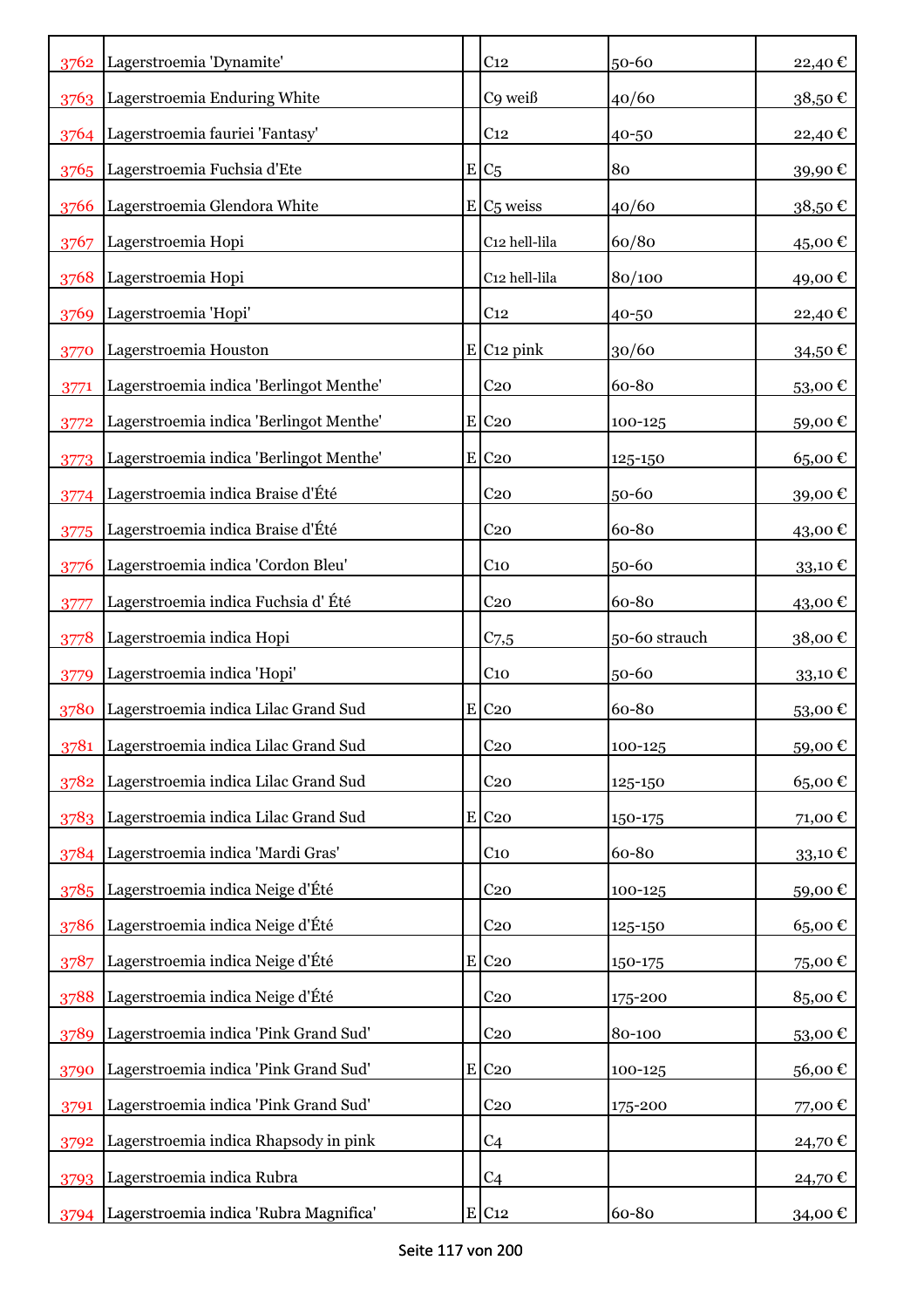| 3795 | Lagerstroemia indica 'Rubra Magnifica'   | C <sub>12</sub>                | 80-100         | 42,00€  |
|------|------------------------------------------|--------------------------------|----------------|---------|
| 3796 | Lagerstroemia indica 'Rubra Magnifica'   | C <sub>12</sub>                | 100-125        | 50,00€  |
| 3797 | Lagerstroemia indica 'With Love Babe'    | C <sub>20</sub>                | 50-60 strauch  | 62,00€  |
| 3798 | Lagerstroemia indica 'With Love Eternal' | C <sub>20</sub>                | 60-70 strauch  | 62,00€  |
| 3799 | Lagerstroemia indica 'With love Girl'    | C <sub>20</sub>                | 40-50 strauch  | 62,00€  |
| 3800 | Lagerstroemia indica 'With Love Kiss'    | C <sub>20</sub>                | 60-70 strauch  | 62,00€  |
| 3801 | Lagerstroemia indica 'With Love Virgin'  | C <sub>20</sub>                | 60-70 strauch  | 62,00€  |
|      | 3802 Lagerstroemia Kiowa                 | C12 weiss                      | 140            | 55,00€  |
|      | 3803 Lagerstroemia Lavender Lace         | C12 lav.-pink                  | $100/+$        | 47,00 € |
|      | 3804 Lagerstroemia Lipan                 | $E$ C9 tiefrosa                | 140/160        | 49,00€  |
|      | 3805 Lagerstroemia Miami                 | $E$ C <sub>12</sub> dunkelrosa | 120/140        | 47,00 € |
| 3806 | Lagerstroemia Mystic Magenta             | C12 magenta-rot                | 110            | 45,00€  |
| 3807 | Lagerstroemia 'Natchez'                  | $E$ C <sub>12</sub>            | 80-100         | 42,00€  |
|      | 3808 Lagerstroemia 'Natchez'             | C <sub>12</sub>                | 125-150        | 59,00€  |
| 3809 | Lagerstroemia 'Natchez'                  | C <sub>12</sub>                | 150-175        | 65,00€  |
| 3810 | Lagerstroemia 'New Orleans'              | C <sub>12</sub>                | 30-40          | 26,60€  |
| 3811 | Lagerstroemia Pecos                      | C <sub>12</sub> rosa           | 100            | 42,50 € |
| 3812 | Lagerstroemia Pecos                      | C <sub>12</sub> rosa           | 140            | 49,00€  |
| 3813 | Lagerstroemia 'Pecos'                    | C <sub>12</sub>                | 50-60          | 22,40 € |
|      | 3814 Lagerstroemia Pink Velour           | C10 magenta-pink               | 110            | 42,50€  |
| 3815 | Lagerstroemia Pink Velour                | C10 magenta-pink               | 140            | 49,00€  |
| 3816 | Lagerstroemia 'Pink Velour'              | C <sub>12</sub>                | 50-60          | 22,40 € |
| 3817 | Lagerstroemia 'Pink Velour'              |                                | 60-70 strauch  | 38,00€  |
| 3818 | Lagerstroemia 'Pink Velour'              | C <sub>15</sub>                | 80-100 strauch | 55,00€  |
| 3819 | Lagerstroemia Plum Magic                 | $E$ C9 pink                    | 30/50          | 34,50€  |
| 3820 | Lagerstroemia Pure White                 | E C <sub>12</sub> weiss        | 120            | 42,50€  |
| 3821 | Lagerstroemia Purely purple              | C <sub>4</sub>                 |                | 24,00€  |
| 3822 | Lagerstroemia Purely Purple              | C <sub>12</sub> purpur         | 80/100         | 45,00€  |
|      | 3823 Lagerstroemia Red Hot               | $E$ C <sub>12</sub> rot        | 140            | 49,00€  |
|      | 3824 Lagerstroemia Red Hot               | $E$ C <sub>12</sub> rot        | $160+$         | 55,00€  |
|      | 3825 Lagerstroemia Red Magic             | $C5$ rot                       | 30/50          | 35,50€  |
| 3826 | Lagerstroemia Rhapsody in Pink           | C <sub>12</sub> pink           | 120            | 42,50 € |
| 3827 | Lagerstroemia 'Rhapsody in Pink'         | C <sub>12</sub>                | 50-60          | 22,40 € |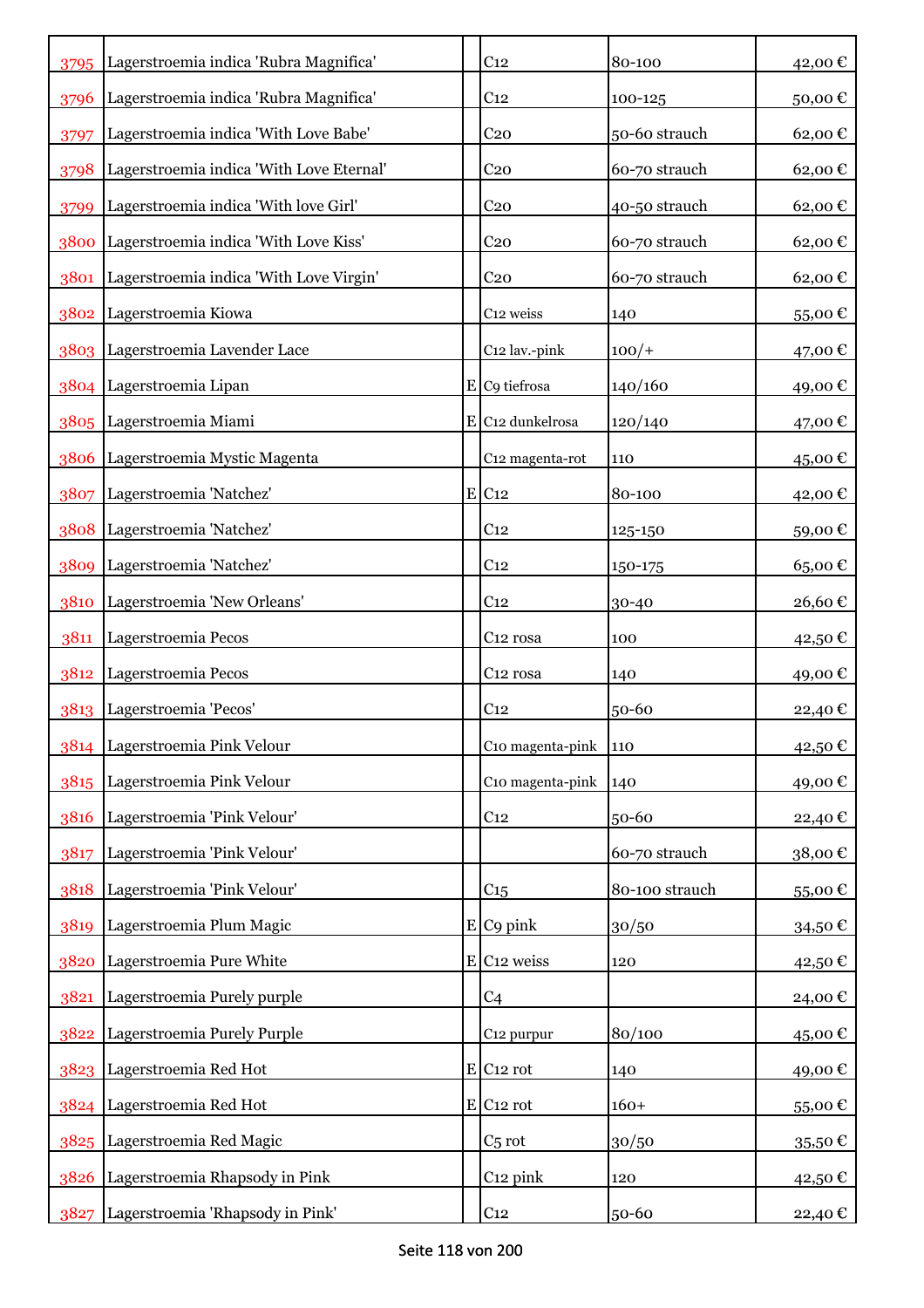|      | 3828 Lagerstroemia 'Rhapsody in Pink'     |           | $C_{7,5}$                 | 80-100 strauch  | 38,00€     |
|------|-------------------------------------------|-----------|---------------------------|-----------------|------------|
|      | 3829 Lagerstroemia 'Seminole'             |           | C <sub>12</sub>           | 40-50           | 22,40€     |
|      | 3830 Lagerstroemia 'Seminole'             |           | $C_{10}$                  | 50-60           | 33,10€     |
|      | 3831 Lagerstroemia 'Seminole'             |           | $E$ C <sub>12</sub> rot   | 60/80           | 45,00€     |
|      | 3832 Lagerstroemia 'Seminole'             |           | C <sub>12</sub> rot       | 110             | 49,00€     |
|      | 3833 Lagerstroemia Shell Pink             |           | $E/C_5$ , pink            | 60/80           | 39,90€     |
|      | 3834 Lagerstroemia Sioux                  |           | C9 pink                   | $120+$          | 42,50€     |
|      | 3835 Lagerstroemia Tonto                  |           | C <sub>5</sub>            | 40/60           | 38,50€     |
|      | 3836 Lagerstroemia Tuscarora              |           | $E$ C9 korallpink         | 80/100          | 45,00€     |
| 3837 | Lagerstroemia 'Tuskegee'                  |           | C <sub>10</sub>           | 50-60           | 33,10€     |
| 3838 | Lagerstroemia 'Tuskegee'                  |           | $C$ 7,5                   | 60-70 strauch   | 38,00€     |
| 3839 | Lagerstroemia 'Tuskegee'                  |           | C <sub>12</sub>           | 100-125         | 50,00€     |
| 3840 | Lagerstroemia 'Tuskegee'                  |           | $C_{30}$                  | 125-150 mehrtr. | 110,00€    |
| 3841 | Lagerstroemia Twilight Magic              |           | $E/C5$ korallrot          | 40/60           | 36,50€     |
|      | 3842 Lagerstroemia Velmars Royal Delight  |           | $E C9$ lila-rot           | 40/60           | 36,50€     |
|      | 3843 Lagerstroemia Violet d'Ete           |           | $E/C5$ violett            | 50/60           | 36,50€     |
|      | 3844 Lagerstroemia Virginia               |           | E C <sub>5</sub> zartrosa | 40/60           | 38,50€     |
|      | 3845 Lagerstroemia Wold's Fair            |           | C12 purpurrot             | 30/40           | 36,50€     |
| 3846 | Laurus nobilis                            |           | C <sub>3</sub>            | 60-80           | 13,00€     |
| 3847 | Laurus nobilis                            |           | C <sub>10</sub>           | 125-150         | 33,60€     |
| 3848 | Laurus nobilis                            | ${\bf E}$ | $\mathbf C$               | 100-125         | 39,20€     |
| 3849 | Laurus nobilis                            |           | $\mathbf C$               | 125-150         | 52,40€     |
| 3850 | Laurus nobilis                            |           | C <sub>18</sub>           | halbst.         | 91,40€     |
| 3851 | Laurus nobilis x Umbellularia californica |           | E C <sub>30</sub>         | $300/-$         | 285,00€    |
| 3852 | Lavandula angustifolia 'Thumbelina Leigh' |           | pot                       |                 | $3,94 \in$ |
|      | 3853 Ledum groenlandicum                  |           | C <sub>3</sub>            | $10 - 20$       | 17,60€     |
|      | 3854 Ledum groenlandicum                  |           | C <sub>5</sub>            | 30-40           | 23,80€     |
|      | 3855 Ledum groenlandicum                  |           | $C_{7,5}$                 | 40-60           | 39,20€     |
| 3856 | Leptospermum Martinii                     |           | C <sub>3</sub>            |                 | 21,40€     |
| 3857 | Leptospermum Pearl star                   |           | C <sub>3</sub>            |                 | 21,40€     |
| 3858 | Leptospermum Wiri kerry                   |           | C <sub>3</sub>            |                 | 21,40€     |
| 3859 | Lespedeza bicolor 'Yakushima'             |           | C <sub>3</sub>            | 30-40           | 17,60€     |
|      | 3860 Lespedeza thunbergii                 |           | C <sub>3</sub>            | 30-40           | 10,40 €    |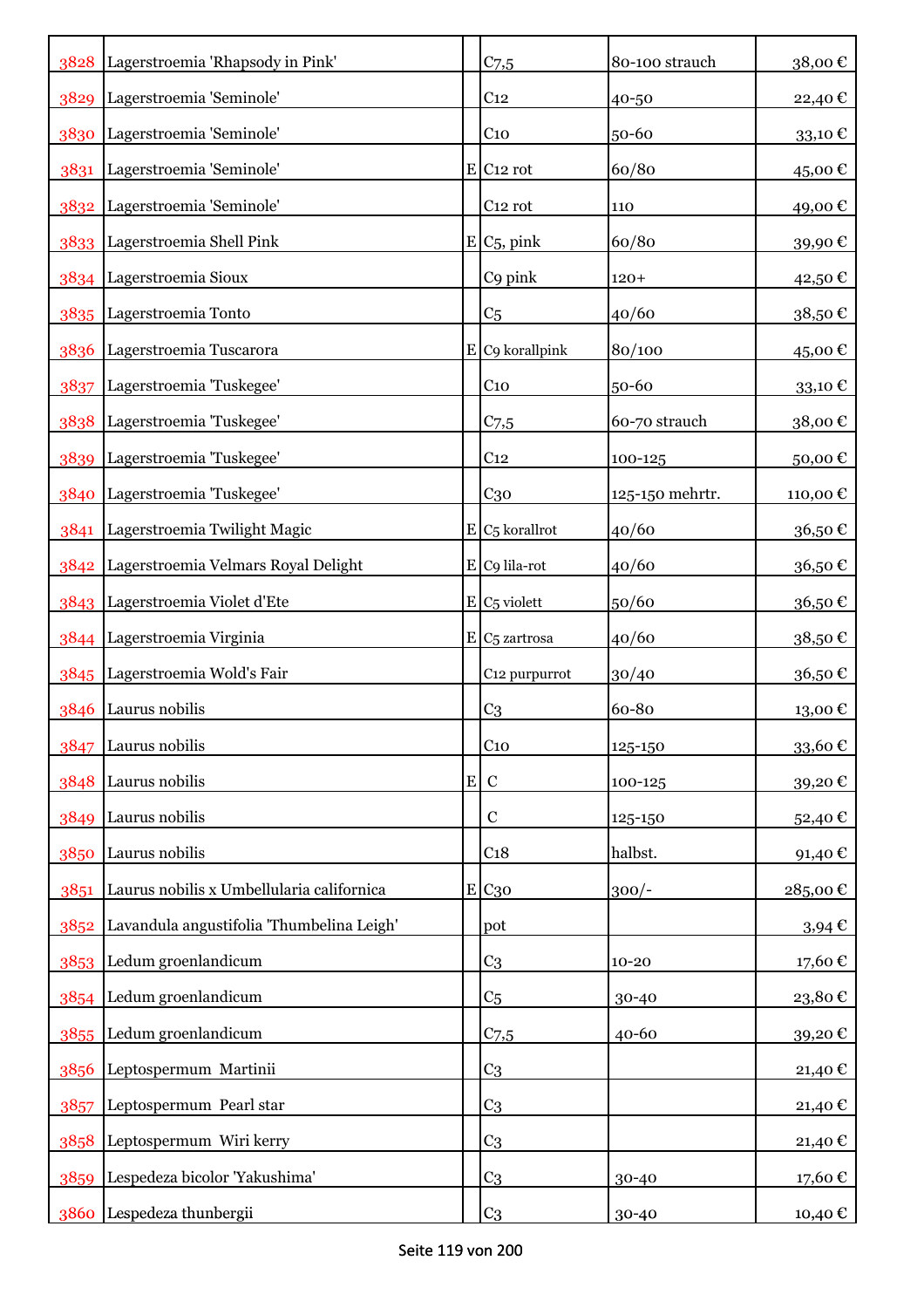|      | 3861 Lespedeza thunbergii                | C <sub>5</sub>          | 50-80       | 17,60€              |
|------|------------------------------------------|-------------------------|-------------|---------------------|
| 3862 | Leucadendron Bella's buttons             | C <sub>3</sub>          |             | 29,50€              |
|      | 3863 Leucadendron Devil's blush          | C <sub>5</sub>          |             | 46,40€              |
|      | 3864 Leucadendron Fireglow               | C <sub>3</sub>          |             | 29,50€              |
|      | 3865 Leucadendron Jack harre             | C <sub>3</sub>          |             | 29,50€              |
| 3866 | Leucadendron Jubilee crown               | C <sub>3</sub>          |             | 29,50€              |
| 3867 | Leucadendron Misty sunrise               | C <sub>5</sub>          |             | 46,40€              |
|      | 3868 Leucadendron gal. Carlin            | C <sub>3</sub>          |             | 29,50€              |
| 3869 | Leucadendron galpinii Purple haze        | C <sub>3</sub>          |             | 29,50€              |
| 3870 | Leucothae fontanesiana 'Little Flame'    | C <sub>2</sub>          | 25-30       | 23,80€              |
| 3871 | Leucothae fontanesiana 'Rainbow'         | C <sub>2,5</sub>        |             | 12,10 €             |
| 3872 | Leucothae keiskei 'Burning Love'         | C <sub>2</sub>          | $25 - 30$   | 23,80€              |
| 3873 | Leucothae keiskei 'Burning Love'         | C <sub>20</sub>         | $80 - 100$  | 211,00€             |
|      | 3874 Leucothae 'Makijaz'                 | C <sub>2</sub>          | $25 - 30$   | 23,80€              |
| 3875 | Leucothoe Dark diamond                   | C <sub>5</sub>          |             | 25,80€              |
| 3876 | Leucothoe Twisting red                   | C <sub>5</sub>          |             | 25,80€              |
| 3877 | Leucothoe axillaris TWISTING RED         | C <sub>10</sub>         | deco 30-40  | 24,70 €             |
| 3878 | Leucothoe fontanesiana 'Makijaz'         | C <sub>10</sub>         | 40-50       | 24,70€              |
| 3879 | Leucothoe fontanesiana 'Rainbow'         | C <sub>3,6</sub>        | 30-40       | 9,20€               |
|      | 3880 Leucothoe fontanesiana WHITEWATER   | C <sub>10</sub>         | 40-50       | 24,70€              |
| 3881 | Leucothoe keiskei Burning Love           | C <sub>20</sub>         | 80-90 breit | 52,00€              |
| 3882 | Leucothoe keiskei BURNING LOVE           | $C_{10}$                | deco 40-50  | 24,70 €             |
|      | 3883 Leucothoe 'Scarletta'               | C <sub>3,6</sub>        | 25-30       | 9,20€               |
|      | 3884 Leucothoe 'Scarletta'               | C <sub>3</sub>          | $20 - 25$   | 10,40€              |
| 3885 | Leucothoe 'Scarletta'                    | C <sub>5</sub>          | 30-40       | 13,70€              |
| 3886 | Leucothoe walterii 'Rainbow'             | C <sub>3</sub>          | 30-40       | 9,20€               |
| 3887 | Leucothoe walterii 'Rainbow'             | E C12                   | 60-80       | 68,40€              |
| 3888 | Leucothoe 'Zeblid'                       | C <sub>20</sub>         | 70-80 Breit | 46,00€              |
| 3889 | Leucothoexillaris 'Curly Red'            | C <sub>2</sub> 20-25 cm |             | 23,80€              |
| 3890 | Leucothoexillaris 'Curly Red'            | C <sub>2</sub> 20-25 cm |             | 23,80€              |
| 3891 | Leycesteria formosa 'Golden Lanterns'    | C <sub>3</sub>          | $40 - 60$   | 8,00€               |
|      | 3892 Leycesteria formosa GOLDEN LANTERNS | C <sub>3,6</sub>        | 40-50       | $9,20 \text{ } \in$ |
|      | 3893 Leycesteria formosa GOLDEN LANTERNS | C <sub>9</sub>          | $60 - 80$   | 27,70 €             |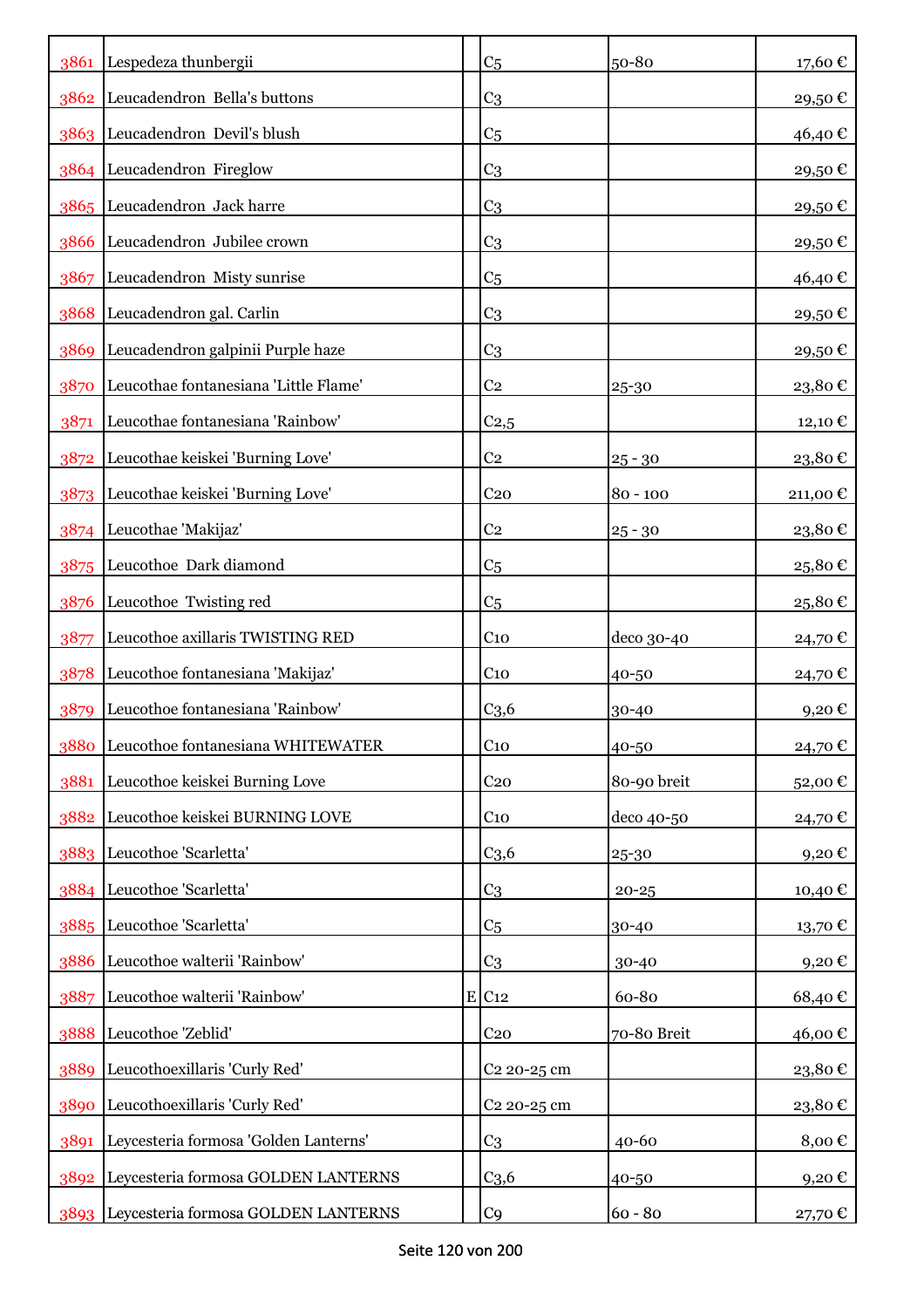|      | 3894 Leycesteria formosa 'Purple Rain'            | C <sub>3</sub>      | $40 - 60$     | 9,20€       |
|------|---------------------------------------------------|---------------------|---------------|-------------|
|      | 3895   Leycesteria formosa 'Purple Rain'          | C <sub>9</sub>      | $60 - 80$     | 27,70€      |
|      | 3896 Leycesteria formosa 'Purple Rain'            | C <sub>20</sub>     | $60 - 80$     | 50,70€      |
| 3897 | Libertia Gold leaf                                | C <sub>2</sub>      |               | 18,70€      |
|      | 3898 Ligustrum delavayanum                        | C <sub>9</sub>      | 40 stam       | 46,20€      |
| 3899 | Ligustrum delavayanum                             | C <sub>18</sub>     | 80 stam ba    | 79,80€      |
| 3900 | Ligustrum delavayanum                             | $E$ C <sub>12</sub> | 125-150       | 88,60€      |
| 3901 | Ligustrum delavayi 'LT soleil de printemps'       | $E$ C <sub>12</sub> | 60-80         | 68,40€      |
| 3902 | Ligustrum ibota MUSLI                             | C <sub>3,6</sub>    | 30-40         | $9,00 \in$  |
|      | 3903 Ligustrum japonicum                          | C <sub>12</sub>     | 100-125       | 68,40€      |
|      | 3904 Ligustrum japonicum 'Rotundifolium'          | $E C_3$             | $15 - 20$     | 13,60€      |
|      | 3905 Ligustrum lucidum                            | C <sub>20</sub>     | 80-100        | 37,00€      |
| 3906 | Ligustrum lucidum 'Tricolor'                      | C8 <sub>0</sub>     | 175-200       | 210,00€     |
| 3907 | Ligustrum oval. 'Aureum'                          | C <sub>3</sub>      | 40-50         | 8,00€       |
| 3908 | Ligustrum ovalifolium                             | C <sub>7</sub>      | $100 - 125 +$ | 18,40 €     |
| 3909 | Ligustrum ovalifolium                             | E sol.              | $250/+$       | 196,40 €    |
| 3910 | Ligustrum ovalifolium GREEN DIAMOND               | C <sub>3,6</sub>    | 40-50         | $9,00 \in$  |
| 3911 | Limomium Dazzle rocks                             | C <sub>4</sub>      |               | 22,20€      |
| 3912 | Lindera benzoin                                   | C <sub>6</sub>      | $60 - 80$     | 24,20€      |
|      | 3913 Liquidambar orientalis                       | bal                 | $150/+$       | $38,80 \in$ |
| 3914 | Liquidambar orientalis                            | bal                 | $200/+$       | 46,20€      |
| 3915 | Liquidambar orientalis var. integriloba           | C <sub>3</sub>      | $60 - 80/$    | 17,40 €     |
| 3916 | Liquidambar styraciflua                           | $C_{35}$            | hs 44905      | 168,00€     |
| 3917 | Liquidambar styraciflua Dark Autumn               | $E C_5$             | 50-60         | 23,40€      |
| 3918 | Liquidambar styraciflua 'Gum Ball'                | C <sub>6</sub>      | $40 - 60$     | 33,40€      |
| 3919 | Liquidambar styraciflua 'Gum Ball'                | E C <sub>30</sub>   | hs, stu 12-14 | 138,60€     |
| 3920 | Liquidambar styraciflua 'Gum Ball'                | C <sub>18</sub>     | hs 44779      | 151,20€     |
| 3921 | Liquidambar styraciflua 'Lane Roberts'            | $E C_5$             | 60-80         | 52,40€      |
| 3922 | Liquidambar styraciflua 'Moonbeam'                | C <sub>5</sub>      | 60-80         | 52,40€      |
| 3923 | Liquidambar styraciflua Oakville Highlight        | C <sub>5</sub>      |               | 29,70€      |
|      | 3924 Liquidambar styraciflua 'Oakville Highlight' | C <sub>5</sub>      | $60 - 80$     | 43,20€      |
|      | 3925 Liquidambar styraciflua 'Oakville Highlight' | $C_{7,5}$           | $60 - 80$     | 43,20€      |
| 3926 | Liquidambar styraciflua 'Paarl'                   | $E C_5$             | 60-80         | 52,40 €     |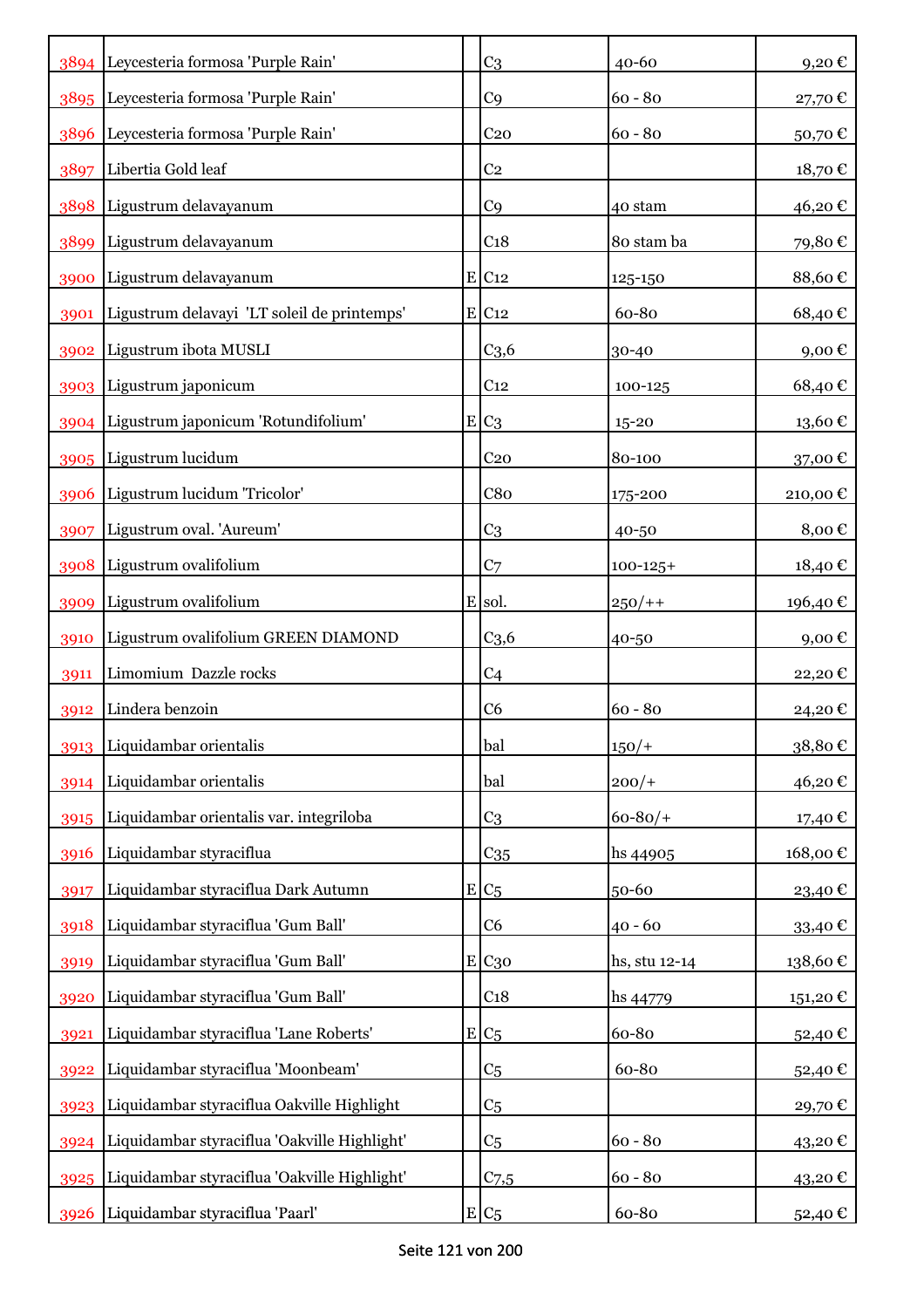| 3927 | Liquidambar styraciflua Simone                 |   | C <sub>5</sub>          |                    | 23,40 €  |
|------|------------------------------------------------|---|-------------------------|--------------------|----------|
| 3928 | Liquidambar styraciflua Slender Silhouette     |   | C <sub>2</sub>          | 60-80              | 21,60€   |
| 3929 | Liquidambar styraciflua Slender Silhouette     |   | C <sub>40</sub>         | stu 8-10 gefiedert | 169,00€  |
| 3930 | Liquidambar styraciflua Worplesdon             |   | E C7,5                  | 80-100             | 28,80€   |
| 3931 | Liquidambar styraciflua Worplesdon             |   | C <sub>40</sub>         | hs, stu 12-14      | 204,00€  |
| 3932 | Liquidambar styraciflua 'Worplesdon'           |   | C <sub>3</sub>          | $60 - 80/$         | 17,40 €  |
| 3933 | Liquidambar styraciflua 'Worplesdon'           |   | bal                     | $250/+$            | 41,60€   |
| 3934 | Liquidambar styraciflua 'Worplesdon'           |   | C <sub>5</sub>          | 60-80              | 52,40€   |
| 3935 | Liquidambar styraciflua 'Worplesdon'           |   | E bal                   | hs, stu 8-10       | 63,00€   |
| 3936 | Liquidambar styraciflua 'Worplesdon'           |   | E db                    | hs, stu 10-12      | 101,60€  |
| 3937 | Liquidambar styraciflua 'Worplesdon'           |   | db                      | hs, stu 12-14      | 138,20€  |
| 3938 | Liquidambar styraciflua 'Worplesdon'           |   | db                      | hs, stu 14-16      | 180,20€  |
| 3939 | Liquidambar styraciflua 'Worplesdon'           |   | db                      | hs, stu 16-18      | 242,60€  |
| 3940 | Liquidambar styraciflua 'Worplesdon'           |   | db                      | hs, stu 18-20      | 284,20€  |
| 3941 | Liquidambar styraciflua 'Worplesdon'           |   | db                      | hs, 20-25          | 358,20€  |
| 3942 | Liquidamdar styraciflua 'Naree'                |   | C <sub>5</sub>          |                    | 52,40 €  |
| 3943 | Liriodendron 'Chapel Hill' (tulip. x chinense) | E | C <sub>12</sub>         | 150-175            | 88,60€   |
| 3944 | Liriodendron tulipifera                        |   | $E_{C5}$                | 80-100             | 13,60€   |
| 3945 | Liriodendron tulipifera                        |   | C <sub>5</sub>          | 120 - 140          | 14,70 €  |
| 3946 | Liriodendron tulipifera                        |   | $C_{10}$                | $160 - 180$        | 27,70€   |
| 3947 | Liriodendron tulipifera                        |   | E db                    | hs, 20-25          | 328,00€  |
| 3948 | Liriodendron tulipifera                        |   | $E C_{50}$              | hs, stu 14-16      | 209,00€  |
| 3949 | Liriodendron tulipifera Aureomarginatum        |   | C <sub>50</sub>         | hs, stu 14-16      | 209,00€  |
| 3950 | Liriodendron tulipifera 'Fastigiatum'          |   | C45                     | $240 - 260$        | 178,10 € |
| 3951 | Liriodendron tulipifera 'Glen Gold'            |   | C10 St. mit Kr. 100-120 |                    | 49,00€   |
| 3952 | Liriodendron tulipifera'Gursztin'              |   | C <sub>10</sub>         | $60 - 80/$         | 30,20€   |
| 3953 | Liriodendron tulipifera'Gursztin'              |   | E db                    | hs, stu 14-16      | 194,80€  |
| 3954 | Liriodendron tulipifera'Gursztin'              |   | E db                    | hs, stu 16-18      | 254,20€  |
| 3955 | Lithodora Compact blue                         |   | C <sub>3</sub>          |                    | 19,40€   |
| 3956 | Lonicera fragrantissima                        |   | E C12                   | 80-100             | 23,80€   |
| 3957 | Lonicera fragrantissima                        |   | $E$ C <sub>20</sub>     | 100-120            | 52,40€   |
| 3958 | Lonicera fragrantissima                        |   | $E C_{35}$              | 200-250            | 190,00€  |
| 3959 | Lonicera henryi                                |   | C <sub>5</sub>          | 150-175            | 26,30€   |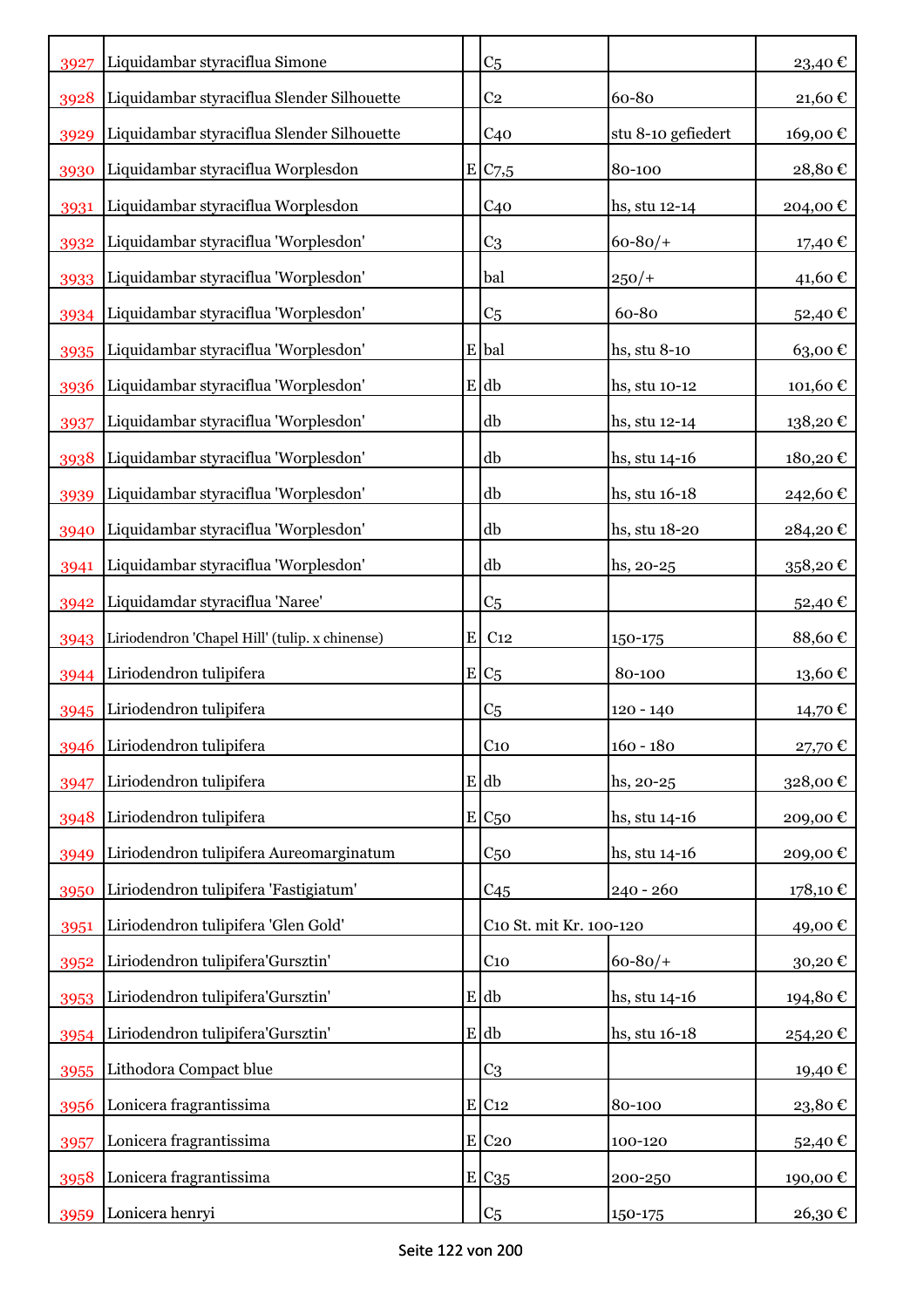|      | 3960 Lonicera henryi 'Copper Beauty'     | C <sub>2</sub>      | hoch 80-100       | 10,30€            |
|------|------------------------------------------|---------------------|-------------------|-------------------|
| 3961 | Lonicera hildebrandiana                  | E C30               | $125/-$           | 190,00€           |
|      | 3962 Lonicera japonica 'Halliana'        | C <sub>2</sub>      | hoch 60-80 3 stam | 8,30€             |
|      | 3963 Lonicera japonica 'Hall's Prolific' | C <sub>2</sub>      | hoch 50-60 3stam  | 8,00€             |
|      | 3964 Lonicera japonica 'Hall's Prolific' | C <sub>2</sub>      | 60-80             | 8,00€             |
|      | 3965 Lonicera kamtschatica 'Balalaika®'  | C <sub>3,6</sub>    | 30-40             | 9,80€             |
| 3966 | Lonicera kamtschatica 'Bee' MYBERRY®     | C <sub>3,6</sub>    | 30-40             | 9,80€             |
| 3967 | Lonicera kamtschatica 'Blue Velvet'      | C <sub>3,6</sub>    | deco 30-40        | 9,80€             |
| 3968 | Lonicera kamtschatica 'Blue Velvet'      | C <sub>3,6</sub>    | 30-40             | 9,80€             |
| 3969 | Lonicera kamtschatica 'Blue Velvet'      | C <sub>10</sub>     | deco 50-60        | 23,60€            |
| 3970 | Lonicera kamtschatica 'Eisbär®'          | C <sub>3,6</sub>    | 40-50             | 9,80€             |
| 3971 | Lonicera kamtschatica 'Sweet' MYBERRY®   | C <sub>3,6</sub>    | 30-40             | 9,80€             |
| 3972 | Lonicera maackii                         | C <sub>5</sub>      | $40 - 60$         | 12,70 €           |
| 3973 | Lonicera nitida                          | $C_{1,3}$           | $30/+$            | 2,70 €            |
| 3974 | Lonicera nitida 'Maigrün'                | Co,4                | (P9)              | 1,50 €            |
| 3975 | Lonicera nitida 'Maigrün'                | $C_{1,3}$           | $25/+$            | 2,70 €            |
| 3976 | Lonicera nitida 'Ophelie' ®              | C <sub>3</sub>      | 30-40             | 5,80€             |
| 3977 | Lonicera nitida SCOOP                    | C <sub>5</sub>      | $40/+$            | 10,00€            |
| 3978 | Lonicera nummulariifolia                 | C <sub>2</sub>      | $10 - 20/$        | 13,80€            |
| 3979 | Lonicera periclymenum 'Belgica Select'   | C <sub>2</sub>      | hoch 50-60 3 stam | 8,30€             |
| 3980 | Lonicera periclymenum 'Belgica Select'   | C <sub>2</sub>      | 60-80             | 10,40€            |
| 3981 | Lonicera periclymenum 'Scentsation'      | C <sub>3</sub>      | hoch 80-100       | 9,80€             |
|      | 3982 Lonicera periclymenum 'Serotina'    | C <sub>2</sub>      | 90                | 5,50€             |
|      | 3983 Lonicera purpusii 'Winter Beauty'   | C <sub>3</sub>      | 40-60             | 8,00€             |
|      | 3984 Lonicera rupicola var. syringantha  | C <sub>3</sub>      | 30-40             | 9,20€             |
|      | 3985 Lonicera rupicola var. syringantha  | 7.5C                | 40-50             | 23,80€            |
| 3986 | Lonicera similis var. delavayi           | C <sub>2</sub>      | 40/50             | $15,20 \text{ }€$ |
| 3987 | Lonicera standishii 'Budapest'           | C <sub>3</sub>      | 20-30             | 10,40€            |
| 3988 | Lonicera tatarica 'Arnold Red'           | C <sub>5</sub>      | $60 - 80$         | 10,40€            |
| 3989 | Lonicera xylosteum                       | $E$ C <sub>20</sub> | 100-125           | 30,00€            |
| 3990 | Loropetalum chinense                     | C <sub>20</sub>     | 125-150           | 82,00€            |
| 3991 | Loropetalum chinense                     | $C_{35}$            | 175-200           | 136,00€           |
| 3992 | Loropetalum chinense Black Pearl         | C <sub>20</sub>     | $100 - 125$       | 77,50 €           |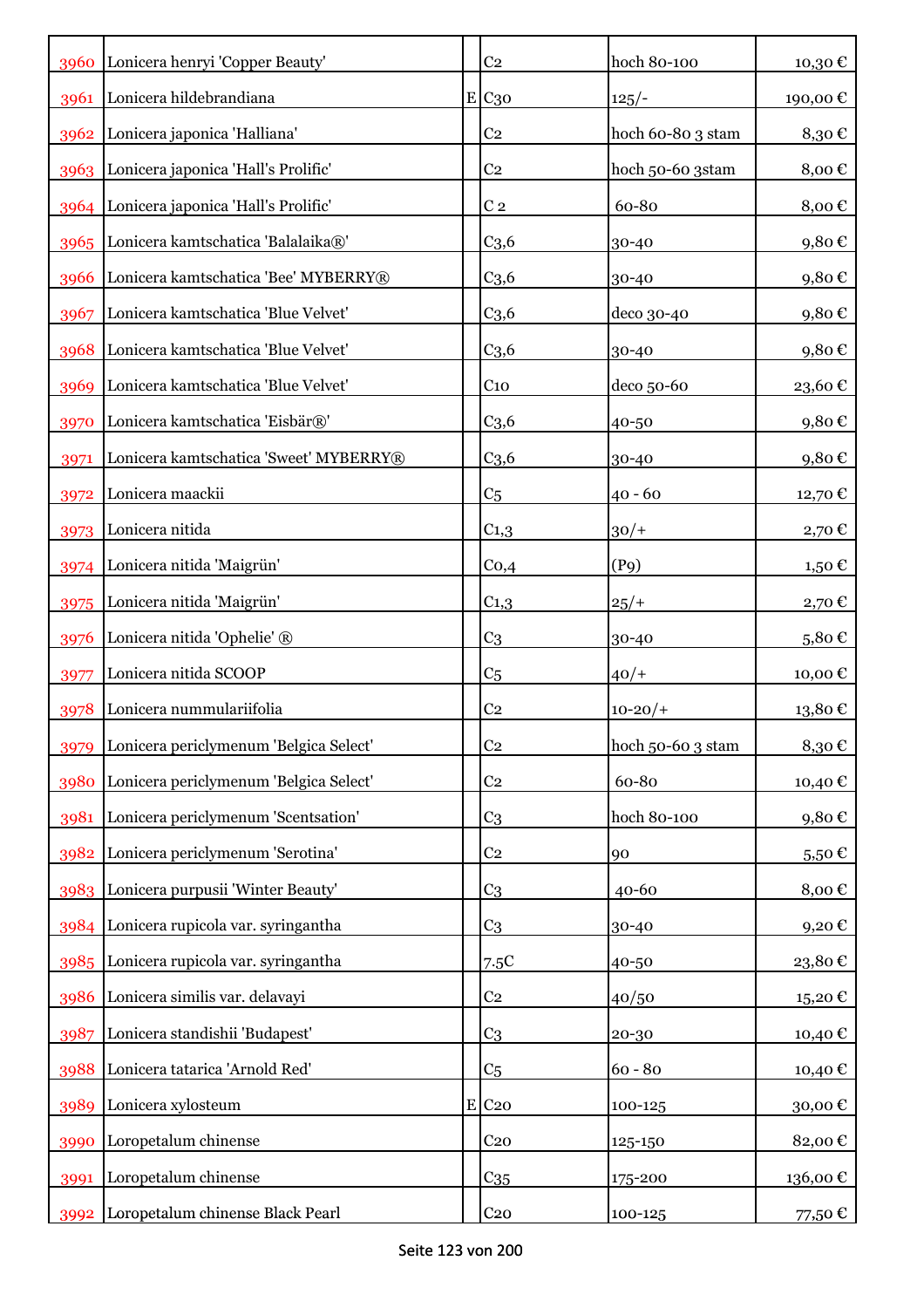|      | 3993 Loropetalum chinense Black Pearl          | $C_{35}$              | 100-125        | 124,00€    |
|------|------------------------------------------------|-----------------------|----------------|------------|
|      | 3994 Loropetalum chinense 'Carolina Moonlight' | C <sub>35</sub>       | 100-125 Breit  | 142,00 €   |
|      | 3995 Loropetalum chinense 'Daybreak's Flame    | C <sub>20</sub>       | 125-150        | 82,50€     |
| 3996 | Loropetalum chinense 'Daybreak's Flame         | C <sub>35</sub>       | 175-200        | 156,00€    |
| 3997 | Loropetalum chinense 'EVER RED®'               | $C_{1,5}$             | $(P_{13})$     | 13,70€     |
| 3998 | Loropetalum chinense 'Fire Dance'              | C <sub>20</sub>       | 60-80 Breit    | 55,00€     |
| 3999 | Loropetalum chinense 'Fire Dance'              | C <sub>20</sub>       | 125-150        | 82,50€     |
| 4000 | Loropetalum chinense 'Fire Dance'              | C <sub>35</sub>       | 100-125        | 124,00€    |
| 4001 | Loropetalum chinense 'Fire Dance'              | C <sub>50</sub>       | 175-200        | 190,00€    |
|      | 4002 Lycium barbarum 'Big Lifeberry®'          | C <sub>3,6</sub>      | 30-40          | 9,40€      |
|      | 4003 Lycium barbarum 'Sweet Lifeberry®'        | C <sub>3,6</sub>      | 30-40          | $9,40 \in$ |
|      | 4004 Lycium chinense                           | $E$ C <sub>2</sub>    | 40/50          | 15,20€     |
|      | 4005 Lycium rhombifolium                       | $E$ C <sub>2</sub>    | 50/60          | 19,00€     |
|      | 4006 Lyonia ligustrina                         | C <sub>5</sub>        | $40 - 60$      | 21,90€     |
| 4007 | Maackia amurensis                              | C <sub>5</sub>        | $60 - 80$      | 25,90€     |
| 4008 | Maackia amurensis                              | C <sub>6</sub>        | $60 - 80$      | 25,90€     |
| 4009 | Maackia amurensis                              | $E$ C <sub>7</sub> ,5 | 80-100         | 39,20€     |
| 4010 | Maackia amurensis                              | C <sub>20</sub>       | 100-125        | 83,00€     |
| 4011 | Maackia amurensis                              | C <sub>20</sub>       | 125-150        | 91,00€     |
| 4012 | Maclura pomifera                               | C <sub>3,6</sub>      | $40/+$         | 9,80€      |
| 4013 | Maclura pomifera                               | C <sub>10</sub>       | 80-100         | 26,80€     |
| 4014 | Maclura pomifera                               | C <sub>20</sub>       | 200-250        | 92,00€     |
| 4015 | Maclura pomifera 'Cannonball'                  | C <sub>5</sub>        | $80 - 100/$    | 21,00€     |
| 4016 | Maclura pomifera 'Cannonball'                  | C <sub>7</sub>        | $100 - 125 +$  | 34,80€     |
| 4017 | Maclura pomifera 'Cannonball'                  | E bal                 | $200/+$        | 41,60€     |
| 4018 | Maclura pomifera 'Cannonball'                  | E bal                 | $250/+$        | 53,20€     |
| 4019 | Maclura pomifera 'Pretty Woman'                | $E$ C <sub>10</sub>   | $200/-$        | 152,00€    |
| 4020 | Maclura pomifera 'White Shield'                | E db                  | stu 8-10, sol. | 127,20€    |
| 4021 | Maddenia wilsonii                              | $E/C_5$               | $125/-$        | 142,50 €   |
| 4022 | Mahonia aq. 'Hasting Elegants'                 | C <sub>3</sub>        | 30-40          | 10,40€     |
| 4023 | Mahonia aq. 'Hasting Elegants'                 | C <sub>12</sub>       | 60-80          | 39,20€     |
| 4024 | Mahonia aquifolium                             | C <sub>5</sub>        | $40 - 60$      | $9,50 \in$ |
|      | 4025 Mahonia aquifolium                        | $E C_5$               | 40-60          | 13,60€     |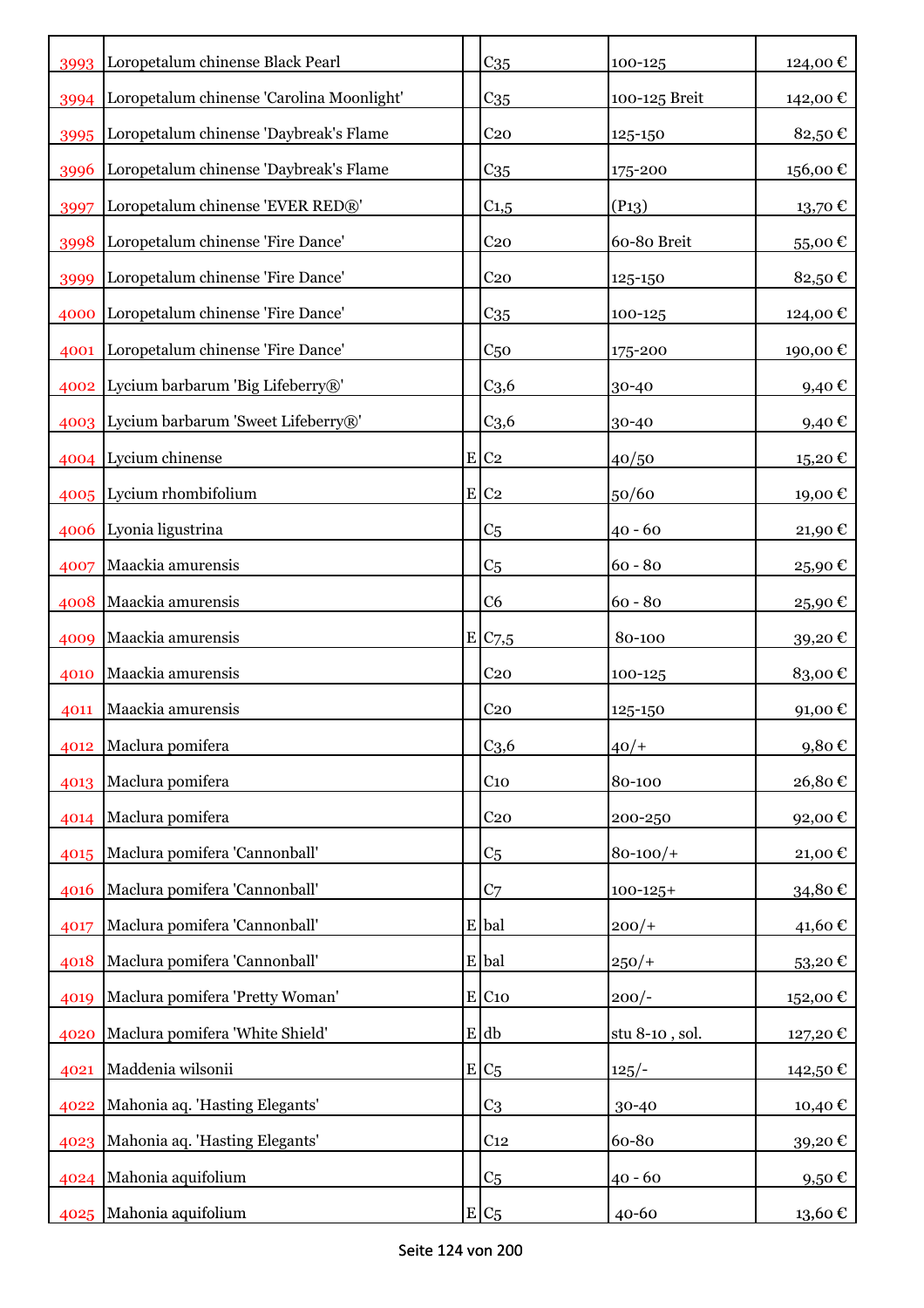| 4026 | Mahonia aquifolium                      |   | C <sub>7,5</sub>                 | $60 - 80$   | 14,40€            |
|------|-----------------------------------------|---|----------------------------------|-------------|-------------------|
| 4027 | Mahonia aquifolium                      |   | C <sub>12</sub>                  | $60 - 80$   | 21,90€            |
| 4028 | Mahonia aquifolium 'Undulata'           |   | bal                              | 60-80       | 28,00€            |
| 4029 | Mahonia aquifolium 'Apollo'             |   | C <sub>3</sub>                   | $20 - 25$   | 9,20€             |
| 4030 | Mahonia bealei                          |   | C <sub>7,5</sub>                 | 40-60       | 23,80€            |
| 4031 | Mahonia bealei                          |   | C <sub>12</sub>                  | 60-80       | 39,20€            |
| 4032 | Mahonia eur. 'Soft Caress'              |   | C <sub>3</sub>                   | 25-30       | 17,60€            |
| 4033 | Mahonia eurybracteata Sweet Winter      |   | C <sub>20</sub>                  | 50-60       | 72,00€            |
|      | 4034 Mahonia eurybracteata Sweet Winter |   | C <sub>35</sub>                  | 125-150     | 159,00€           |
| 4035 | Mahonia japonica 'Hivernant'            |   | C <sub>18</sub>                  | $80/+$      | 49,40 €           |
| 4036 | Mahonia japonica 'Hivernant'            |   | C <sub>20</sub>                  | 60-80       | 62,00€            |
| 4037 | Mahonia lindsayae 'Cantabrigense'       |   | C <sub>3</sub>                   | 30-40       | 10,40 €           |
| 4038 | Mahonia lindsayae 'Cantabrigense'       | E | C <sub>7,5</sub>                 | 40-60       | 39,20€            |
| 4039 | Mahonia media 'Winter Sun'              |   | $E C_5$                          | 40-50       | 17,60€            |
| 4040 | Mahonia pinnata 'Maurice Foster'        |   | C3                               | $10-15$     | 23,80€            |
| 4041 | Mahonia pinnata 'Maurice Foster'        |   | E C7,5                           | 60-80       | 52,40 €           |
| 4042 | Mahonia pinnata 'Maurice Foster'        |   | C <sub>12</sub>                  | 60-80       | 68,40€            |
| 4043 | Mahonia pinnata 'Maurice Foster'        |   | C <sub>20</sub>                  | 80-100      | 88,60€            |
| 4044 | Mahonia piperiana                       |   | C <sub>3</sub>                   | 30-40       | 17,60€            |
|      | 4045 Mahonia piperiana                  |   | $C$ 7,5                          | 60-80       | 52,40€            |
|      | 4046 Mahonia piperiana                  |   | C <sub>12</sub>                  | 80-100      | 68,40€            |
| 4047 | Mahonia Soft caress®                    |   | C <sub>5</sub>                   |             | 41,80€            |
| 4048 | Mahonia wagneri 'Moseri'                |   | C3                               | 30-40       | 17,60€            |
| 4049 | Mallotus japonicus                      |   | C <sub>2</sub>                   | 100/125     | 20,90 $\mathbb C$ |
| 4050 | Malus 'Adirondack'                      |   | C <sub>5</sub>                   | $100 - 120$ | 17,30€            |
| 4051 | Malus 'Brockmann Grüne Kugel'           |   | C <sub>5</sub> St. mit Kr. 40-60 |             | 16,10€            |
| 4052 | Malus coerulensis                       |   | C <sub>2</sub>                   | $60 - 80/$  | 15,00€            |
| 4053 | Malus 'Comtesse de Paris'               |   | $C_{10}$                         | 220 - 240   | 17,30 €           |
| 4054 | Malus 'Comtesse de Paris'               |   | C <sub>5</sub>                   | $100 - 120$ | 17,30€            |
| 4055 | Malus 'Comtesse de Paris'               |   | C <sub>18</sub>                  | halbst.     | 52,50€            |
| 4056 | Malus cor. 'Charlottae'                 |   | C <sub>3</sub>                   | $60 - 80/$  | 15,00€            |
| 4057 | Malus 'Dolgo'                           |   | C <sub>10</sub>                  | $160 - 180$ | 23,10 €           |
| 4058 | Malus 'Eleyi'                           |   | C <sub>5</sub>                   | $80 - 100$  | 17,30 €           |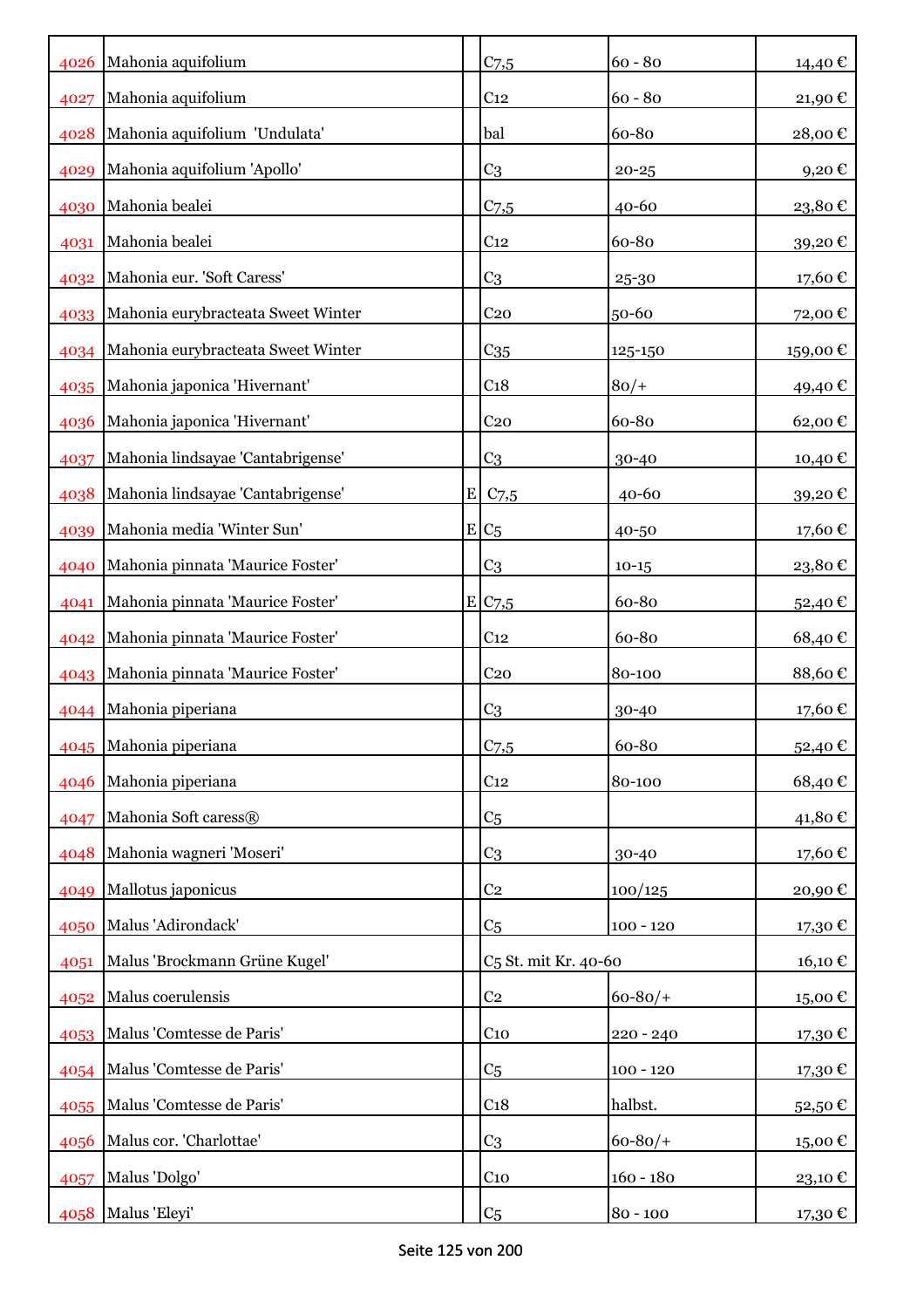| 4059 | Malus 'Everest'               | C <sub>12</sub>                  | $140 - 160$      | 23,10€   |
|------|-------------------------------|----------------------------------|------------------|----------|
| 4060 | Malus Evereste                | C <sub>50</sub>                  | hs, stu 10-12    | 138,00€  |
| 4061 | Malus Evereste                | C <sub>50</sub>                  | hs, stu 12-14    | 150,00€  |
| 4062 | Malus 'Evereste'              | $E$ C <sub>20</sub>              | 150-175          | 70,00€   |
|      | 4063 Malus EVERESTE®          | C <sub>70</sub>                  | 175-200 mehrtr.  | 220,50€  |
|      | 4064 Malus EVERESTE®          | C90                              | $250$ /+ mehrtr. | 283,50€  |
| 4065 | Malus florentina              | C <sub>5</sub>                   | $100 - 120$      | 20,20€   |
| 4066 | Malus florentina 'Skopje'     | C <sub>3</sub>                   | $60 - 80/$       | 15,00€   |
| 4067 | Malus florentina 'Skopje'     | $E$ db                           | hs, stu 10-12    | 120,20€  |
| 4068 | Malus 'François'              | E db                             | hs, stu 14-16    | 194,00€  |
| 4069 | Malus 'Golden Hornet'         | $E$ C <sub>12</sub>              | 100-125          | 52,40€   |
| 4070 | Malus 'Golden Hornet'         | $E$ C <sub>20</sub>              | 250-275          | 68,40€   |
| 4071 | Malus 'Golden Hornet'         | $E C_{35}$                       |                  | 114,00 € |
| 4072 | Malus halliana                | $E C_3$                          | $60 - 80/$       | 15,00€   |
| 4073 | Malus 'Hoseri'                | C <sub>5</sub> strauch           | $140 - 160$      | 17,30 €  |
| 4074 | Malus hupehensis              | $E C_3$                          | $60 - 80/$       | 15,00€   |
| 4075 | Malus hupehensis              | C <sub>5</sub>                   | $80 - 100$       | 17,30 €  |
| 4076 | Malus hupehensis              | C <sub>5</sub>                   | $150/+$          | 21,00€   |
| 4077 | Malus 'Hyvingiensis'          | C <sub>5</sub>                   | $160 - 180$      | 19,60€   |
|      | 4078 Malus 'Hyvingiensis'     | C <sub>5</sub>                   | 80 - 100         | 20,20€   |
| 4079 | Malus 'Indian Magic'          | C <sub>15</sub>                  | $100/+$          | 46,20€   |
| 4080 | Malus 'Indian Magic'          | C <sub>18</sub>                  | halbst.          | 54,10€   |
| 4081 | Malus 'John Downie'           | C <sub>5</sub>                   | $100 - 120$      | 17,30€   |
| 4082 | Malus KOTUŃ 3                 | C <sub>5</sub>                   | $120 - 140$      | 17,30€   |
|      | 4083 Malus 'Mokum'            | C <sub>12</sub>                  | $140 - 160$      | 23,10€   |
|      | 4084 Malus 'Ola'              | C <sub>15</sub>                  | $200 - 220$      | 53,00€   |
|      | 4085 Malus POMZAI 'Courtabri' | C <sub>5</sub> St. mit Kr. 50-60 |                  | 17,30€   |
| 4086 | Malus 'Prairiefire'           | C <sub>70</sub>                  | 150-175 mehrtr.  | 220,50€  |
| 4087 | Malus prunifolia 'Maria'      | C <sub>5</sub>                   | $120 - 140$      | 20,20€   |
| 4088 | Malus Red Sentinel            | C <sub>50</sub>                  | hs, stu 10-12    | 138,00€  |
| 4089 | Malus Red Sentinel            | C <sub>50</sub>                  | hs, stu 12-14    | 150,00€  |
| 4090 | Malus 'Red Sentinel'          | C <sub>5</sub> strauch           | $100 - 120$      | 16,10€   |
| 4091 | Malus 'Red Sentinel'          | C10                              | 140 - 160        | 20,20€   |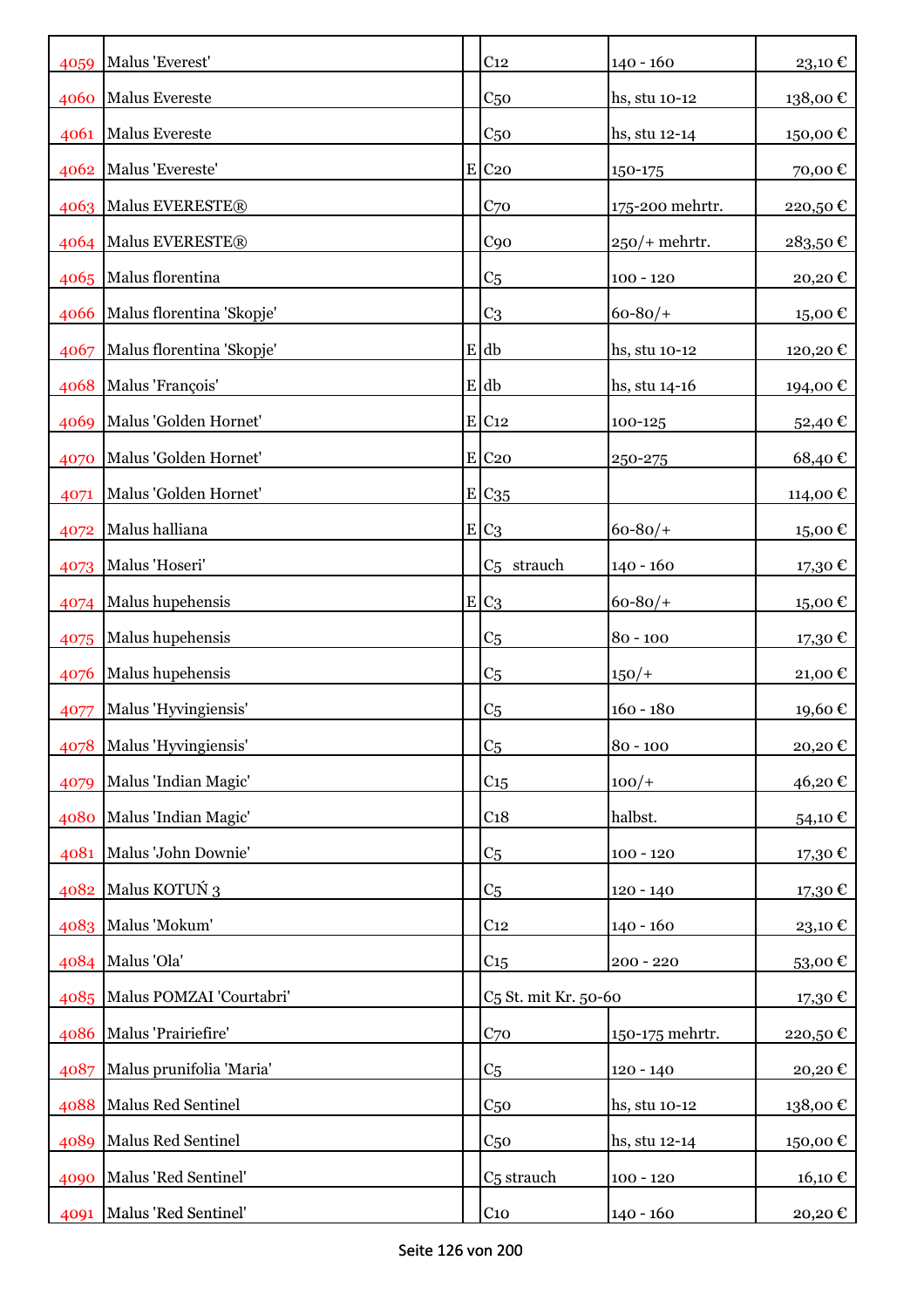|      | 4092 Malus 'Red Sentinel'      | C <sub>15</sub>        | $160 - 180$     | 24,20€             |
|------|--------------------------------|------------------------|-----------------|--------------------|
|      | 4093   Malus 'Red Sentinel'    | C <sub>12</sub>        | $120 - 140$     | 24,20€             |
|      | 4094   Malus 'Red Sentinel'    | C <sub>70</sub>        | 175-200 mehrtr. | 241,50€            |
|      | 4095   Malus 'Roter Riesling'  | C <sub>5</sub>         | $60 - 80$       | 20,20€             |
| 4096 | Malus 'Ruby Tears'             | C <sub>5</sub>         | $60 - 80$       | 19,00€             |
| 4097 | Malus sieboldii                | $E C_3$                | 60-80           | €                  |
|      | 4098 Malus 'Sugar Tyme'        | C <sub>70</sub>        | 175-200 mehrtr. | 241,50€            |
| 4099 | Malus 'Szaferi'                | C <sub>5</sub>         | $60 - 80$       | 17,30 €            |
| 4100 | Malus trilobata                | C <sub>3</sub>         | $60 - 80/$      | 16,20€             |
| 4101 | Malus trilobata                | E gefiedert            | $250/+$         | 41,60 €            |
| 4102 | Malus 'Wierdak'                | C <sub>5</sub>         | 120 - 140       | 16,10€             |
| 4103 | Malus x soulardii              | C <sub>3</sub>         | $60 - 80/$ +    | 15,00€             |
|      | 4104 Malus 'Yellow Siberian'   | C <sub>5</sub> strauch | $80 - 100$      | 17,30€             |
| 4105 | Malus 'Yellow Siberian'        | C15                    | $160 - 180$     | 20,20€             |
| 4106 | Manfreda und. Chocolate chips  | C <sub>3</sub>         |                 | 30,00€             |
| 4107 | Mangave Bloodspot              | C <sub>3</sub>         |                 | 30,00€             |
| 4108 | Mangave Bloodspot              | $C_3/4$                |                 | 39,50€             |
| 4109 | Mangave Lavender lady          | C <sub>4</sub>         |                 | 39,50€             |
| 4110 | Mangave Macho mocha            | C <sub>4</sub>         |                 | 39,50€             |
| 4111 | Mangave Mission to mars        | C <sub>4</sub>         |                 | 39,50 $\mathbb C$  |
| 4112 | Mangave Silver fox             | C <sub>4</sub>         |                 | 39,50€             |
| 4113 | Mathiasella bup. Green dream   | $C_3/4$                |                 | 28,00€             |
| 4114 | Maytenus boaria                | C <sub>2</sub>         | 50/60           | 23,75€             |
| 4115 | Medicago strasseri             | E C2                   | 40/50           | 19,00€             |
| 4116 | Melaleuca squamea              | C <sub>3</sub>         |                 | 18,40€             |
| 4117 | Mentha 'Dionysos'              | C <sub>2</sub>         |                 | 3,70 $\varepsilon$ |
| 4118 | Mentha gracilis 'Variegata'    | C <sub>2</sub>         |                 | 4,20€              |
| 4119 | Mentha 'Hillary's Sweet Lemon' | C <sub>2</sub>         |                 | 4,20€              |
| 4120 | Mentha piperita 'Bergamot'     | C <sub>2</sub>         |                 | 4,20€              |
| 4121 | Mentha piperita 'Multimentha'  | C <sub>2</sub>         |                 | 4,20€              |
| 4122 | Mentha spicata 'Crispa'        | C <sub>2</sub>         |                 | 4,20€              |
| 4123 | Mentha spicata 'Maroccan'      | pot                    |                 | $3,42 \in$         |
| 4124 | Mentha spicata 'Moroccan'      | C <sub>2</sub>         |                 | 4,20 €             |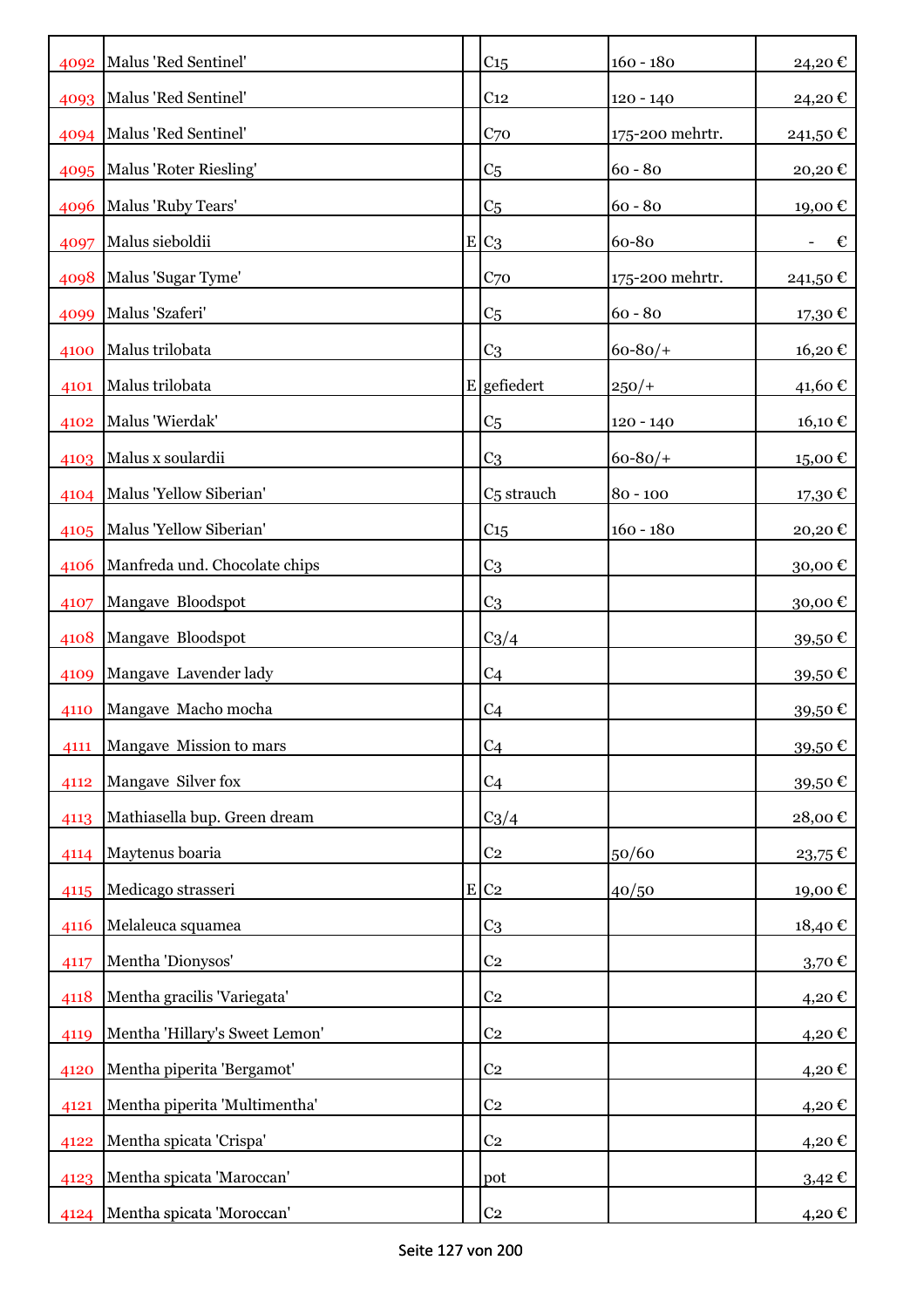|      | 4125 Mentha 'Strawberry'                         | C <sub>2</sub>                            |                 | 3,90€               |
|------|--------------------------------------------------|-------------------------------------------|-----------------|---------------------|
| 4126 | Mentha suaveolens                                | C <sub>2</sub>                            |                 | $3,70$ €            |
| 4127 | Mentha suaveolens 'Variegata'                    | C <sub>2</sub>                            |                 | 3,70€               |
| 4128 | Mentha x piperita 'Agnes'                        | P <sub>9</sub>                            |                 | $3,70 \text{ } \in$ |
| 4129 | Mespilus germanica                               | C <sub>50</sub>                           | 150-175 mehrtr. | 136,50€             |
| 4130 | Mespilus germanica                               | C <sub>90</sub>                           | $250/+$ mehrtr. | 220,50€             |
| 4131 | Mespilus germanica 'Bredase Reus'                | C <sub>5</sub> St. mit Kr.                | $60 - 80$       | 26,50€              |
| 4132 | Mespilus germanica 'D'Ooctobre'                  | C <sub>5</sub>                            | $60 - 80$       | 26,50€              |
| 4133 | Mespilus germanica 'Holländische Grossfrüchtige' | C <sub>5</sub>                            | $60 - 80$       | 26,50€              |
| 4134 | Mespilus germanica 'Macrocarpa'                  | C <sub>5</sub> St. mit Kr. 60-80          |                 | 26,50€              |
| 4135 | Mespilus germanica 'Tardive'                     | C <sub>5</sub>                            | $80 - 100$      | 26,50€              |
| 4136 | Mespilus germanica 'Westerveld'                  | C <sub>3</sub>                            | $80 - 100$      | 26,50€              |
| 4137 | Metrosideros Ferris wheel                        | $C_3/4$                                   |                 | 27,10€              |
| 4138 | Millettia japonica                               | C <sub>5</sub>                            | $100 - 120$     | 21,10 €             |
| 4139 | Miscanthus Morning light                         | C <sub>12</sub>                           |                 | 44,40 €             |
| 4140 | Morus alba                                       | C <sub>3</sub>                            | $60 - 80/$      | 11,60 €             |
| 4141 | Morus alba                                       | C <sub>2</sub>                            | 60/80           | 15,20€              |
| 4142 | Morus alba                                       | $C_{15}$                                  | halbst.         | 90,30€              |
| 4143 | Morus alba                                       | C <sub>12</sub>                           | $140 - 160$     | 27,70€              |
|      | 4144 Morus alba 'Fruitless'                      | C <sub>18</sub>                           | hs              | 88,40€              |
| 4145 | Morus alba 'Fruitless'                           | $C_{30}$                                  | hs              | 138,60€             |
| 4146 | Morus alba 'Macrophylla'                         | C <sub>3</sub>                            | $60 - 80/$      | 17,40 €             |
| 4147 | Morus alba 'Pendula'                             | C <sub>45</sub> St. mit Kr. 200, stu 8-10 |                 | 218,90€             |
| 4148 | Morus alba 'Range Line'                          | E db                                      | hs, stu 10-12   | 127,20€             |
| 4149 | Morus kagayamae 'Fruitless'                      | $C$ 7,5                                   | $100 - 120$     | 27,70€              |
| 4150 | Morus latifolia 'Spirata'                        | C <sub>5</sub>                            | $80 - 100$      | 24,20€              |
| 4151 | Morus nigra 'Dr Monbalieu'                       | E sol.                                    | 80-100          | 97,00€              |
| 4152 | Morus nigra 'Dr Monbalieu'                       | sol.                                      | $100/+$         | 110,80€             |
| 4153 | Morus nigra 'Dr Monbalieu'                       | E sol.                                    | $150/+$         | 143,20€             |
| 4154 | Morus platanifolia                               | C <sub>18</sub>                           | hs              | 88,40€              |
| 4155 | Morus rotundiloba MOJO BERRY                     | C <sub>3,6</sub>                          | 40-50           | 16,10€              |
| 4156 | Mukgenia 'Nova Flame®'                           | C <sub>3,6</sub>                          |                 | 9,80€               |
| 4157 | Musa basjoo                                      | C <sub>9</sub>                            |                 | 33,40 $\epsilon$    |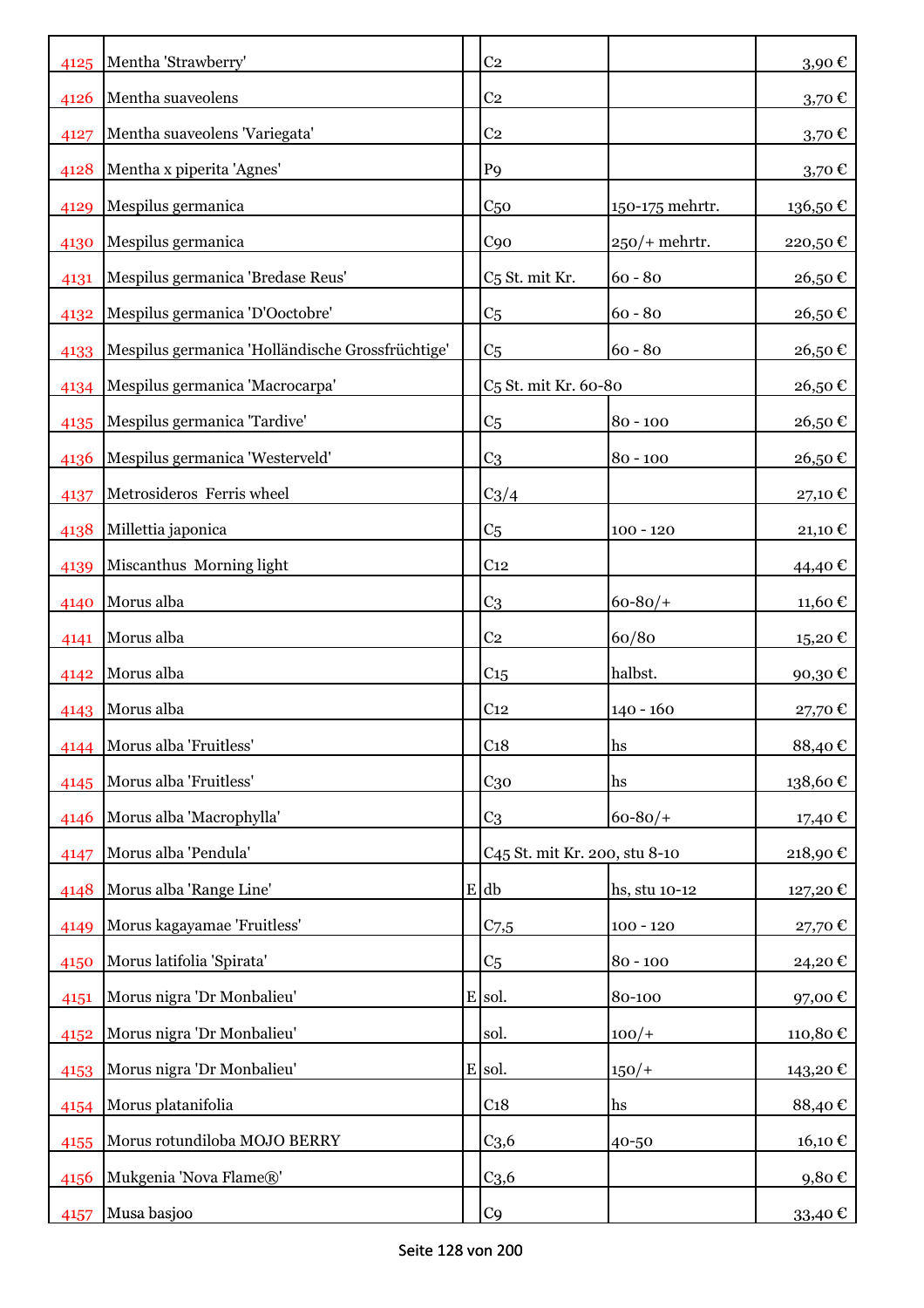| 4158 | Musella lasiocarpa                     | C <sub>9</sub>        |               | 33,40€            |
|------|----------------------------------------|-----------------------|---------------|-------------------|
| 4159 | Myrica pensylvanica                    | C <sub>5</sub>        | $40 - 60$     | 14,70€            |
| 4160 | Myricaria germanica                    | C <sub>2</sub>        | 30/40         | 20,90€            |
| 4161 | Nandina domestica                      | C <sub>3</sub>        | 30-40         | 13,30€            |
| 4162 | Nandina domestica                      | C8                    | $50/+$        | 22,10€            |
| 4163 | Nandina domestica                      | C <sub>15</sub>       | 60-80         | 53,60€            |
| 4164 | Nandina domestica BLUSH PINK           | C <sub>3,6</sub>      | 25-30         | 12,40 €           |
| 4165 | Nandina domestica BLUSH PINK           | $C_{10}$              | $ $ deco 40/+ | 25,70€            |
| 4166 | Nandina domestica 'Brightlight'        | $E$ C <sub>7</sub> ,5 | 40-60         | 39,20€            |
| 4167 | Nandina domestica BRIGHTLIGHT          | C <sub>10</sub>       | 40-50         | 24,70 €           |
| 4168 | Nandina domestica Fire power           | C <sub>5</sub>        |               | 31,80€            |
| 4169 | Nandina domestica 'Fire Power'         | C <sub>3,6</sub>      | 25-30         | 9,80€             |
| 4170 | Nandina domestica 'Fire Power'         | C <sub>5</sub>        | $40 - 50$     | 20,20€            |
| 4171 | Nandina domestica 'Fire Power'         | C <sub>10</sub>       | $40/+$        | $21,50$ €         |
| 4172 | Nandina domestica 'Firepower'          | $C_{35}$              | 50-60         | 80,00€            |
| 4173 | Nandina domestica Flirt                | C <sub>7</sub>        |               | 46,40 €           |
| 4174 | Nandina domestica Gulf stream          | C <sub>5</sub>        |               | 31,80€            |
| 4175 | Nandina domestica 'Gulf Stream'        | C <sub>20</sub>       | 40-50         | 58,00€            |
| 4176 | Nandina domestica Lemon and Lime       | C <sub>7,5</sub>      | 20-30 strauch | 20,00€            |
| 4177 | Nandina domestica Magical Lemon & Lime | C <sub>20</sub>       | 30-40         | 56,00€            |
| 4178 | Nandina domestica Obsessed             | $C_{7,5}$             | 20-30 strauch | 20,00€            |
| 4179 | Nandina domestica Obsessed             | C5                    | $40 - 50$     | 20,20€            |
| 4180 | Nandina domestica Obsessed             | C <sub>20</sub>       | 40-50 strauch | 57,00€            |
| 4181 | Nandina domestica Obsessed             | C <sub>20</sub>       | 50-60         | 66,00€            |
| 4182 | Nandina domestica Twilight             | C <sub>7,5</sub>      | 20-30 strauch | 20,00€            |
| 4183 | Nandina domestica 'Twilight'           | C <sub>3,6</sub>      | deco 25-30    | 12,40 €           |
| 4184 | Nandina domestica 'Twilight'           | $C_{10}$              | $ $ deco 40/+ | 25,70€            |
| 4185 | Nandina Lemon & lime®                  | C <sub>5</sub>        |               | 31,80€            |
| 4186 | Neillia affinis                        | C5                    | $80 - 100$    | 14,70 $\mathbb C$ |
| 4187 | Neillia thyrsiflora                    | $E$ C <sub>2</sub>    | 50/60         | 19,00€            |
| 4188 | Nothofagus antarctica                  | E C12                 | 100-125       | 68,40€            |
| 4189 | Nyssa sylvatica                        | C <sub>3,6</sub>      | 50-60         | 9,80€             |
| 4190 | Nyssa sylvatica                        | $E C_3$               | $20 - 40/$    | 13,80 €           |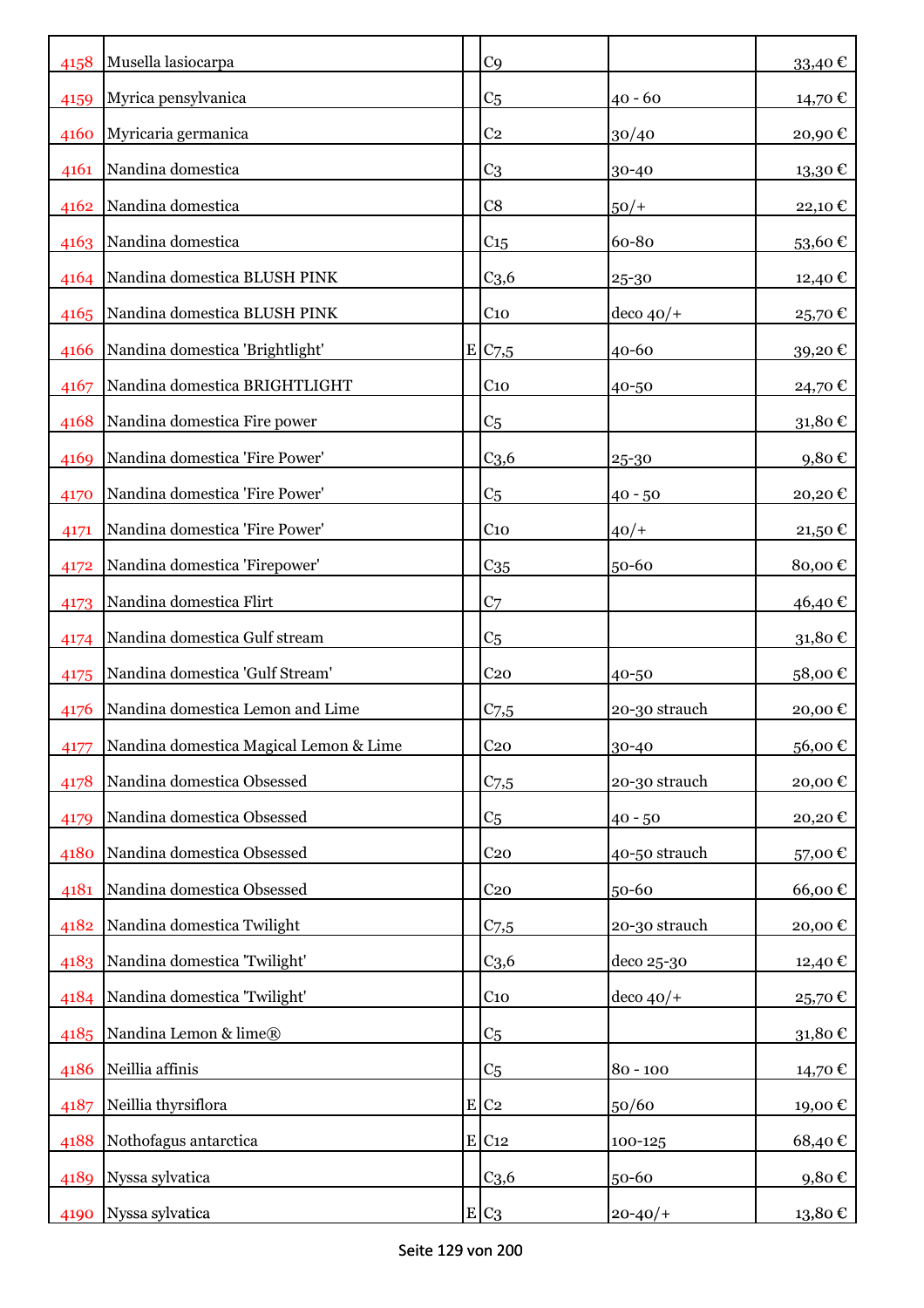| 4191 | Nyssa sylvatica                      | C <sub>5</sub>     | 50-60           | 21,60€                 |
|------|--------------------------------------|--------------------|-----------------|------------------------|
| 4192 | Nyssa sylvatica                      | C <sub>7,5</sub>   | 60-80           | 39,20€                 |
| 4193 | Nyssa sylvatica                      | E bal              | $200/+$         | 43,00€                 |
| 4194 | Nyssa sylvatica                      | C <sub>12</sub>    | 80-100          | 68,40€                 |
| 4195 | Nyssa sylvatica                      | C <sub>20</sub>    | 125-150 strauch | 69,00€                 |
| 4196 | Nyssa sylvatica                      | C <sub>15</sub>    | 120 - 140       | 70,30€                 |
| 4197 | Nyssa sylvatica                      | $C_{30}$           | 175-200 strauch | 119,00 €               |
| 4198 | Nyssa sylvatica                      | $E$ db             | stu 10-12       | 143,20€                |
| 4199 | Nyssa sylvatica                      | $C_{35}$           | $175/+$         | 157,50 €               |
| 4200 | Nyssa sylvatica                      | $E$ db             | stu 12-14       | 173,40 €               |
| 4201 | Nyssa sylvatica                      | C70                | 175-200 mehrtr. | 199,50 €               |
| 4202 | Nyssa sylvatica                      | E db               | stu 14-16       | 210,40€                |
| 4203 | Nyssa sylvatica 'Forum'              | $E$ C <sub>2</sub> | $20 - 40/$      | 16,20€                 |
|      | 4204 Nyssa sylvatica 'Forum'         | E bal              | $100/+$         | 37,00€                 |
|      | 4205   Nyssa sylvatica 'Forum'       | E bal              | $150/+$         | $55,40 \in$            |
| 4206 | Nyssa sylvatica 'Pendula'            | E bal              | $100/+$         | 37,00€                 |
| 4207 | Nyssa sylvatica 'Red Vein'           | E C2               | $20 - 40/$      | 16,20€                 |
|      | 4208 Nyssa sylvatica 'Sheri's Cloud' | E C2               | $20 - 40/$      | 16,20€                 |
| 4209 | Nyssa sylvatica Wildfire             | C <sub>10</sub>    | 50-60 strauch   | 38,00€                 |
| 4210 | Nyssa sylvatica 'Zydeco Twist'       | C <sub>2</sub>     | $20 - 40/$      | 16,20€                 |
| 4211 | Nyssa sylvatica 'Zydeco Twist'       | bal                | $80 - 100/$     | 37,00€                 |
| 4212 | Nyssa sylvatica 'Zydeco Twist'       | $E/C_5$            | 50-60           | 43,20€                 |
| 4213 | Ophiopogon Hosoba kokuryu            | C <sub>3</sub>     |                 | 21,70€                 |
| 4214 | Ophiopogon Nigrescens nana           | C <sub>3</sub>     |                 | 21,70€                 |
| 4215 | Ophiopogon nigrescens                | C <sub>3</sub>     |                 | 16,10€                 |
| 4216 | Orixa japonica                       | C <sub>5</sub>     | $60 - 80$       | 21,90€                 |
| 4217 | Orixa japonica                       | C <sub>2</sub>     | 40/50           | 28,50€                 |
| 4218 | Ornithogalum Sochi                   | C <sub>3</sub>     |                 | 19,80€                 |
| 4219 | Osmanthus burkwoodii                 | C <sub>3,6</sub>   | 30-40           | 9,00€                  |
| 4220 | Osmanthus burkwoodii                 | C <sub>3,6</sub>   | $40/+$          | 9,20€                  |
| 4221 | Osmanthus burkwoodii                 | C <sub>3</sub>     | 40-50           | $13{,}60$ $\mathbb{C}$ |
| 4222 | Osmanthus burkwoodii                 | bal                | 80-100          | 25,00€                 |
| 4223 | Osmanthus burkwoodii                 | C <sub>10</sub>    | 80-100          | 28,90€                 |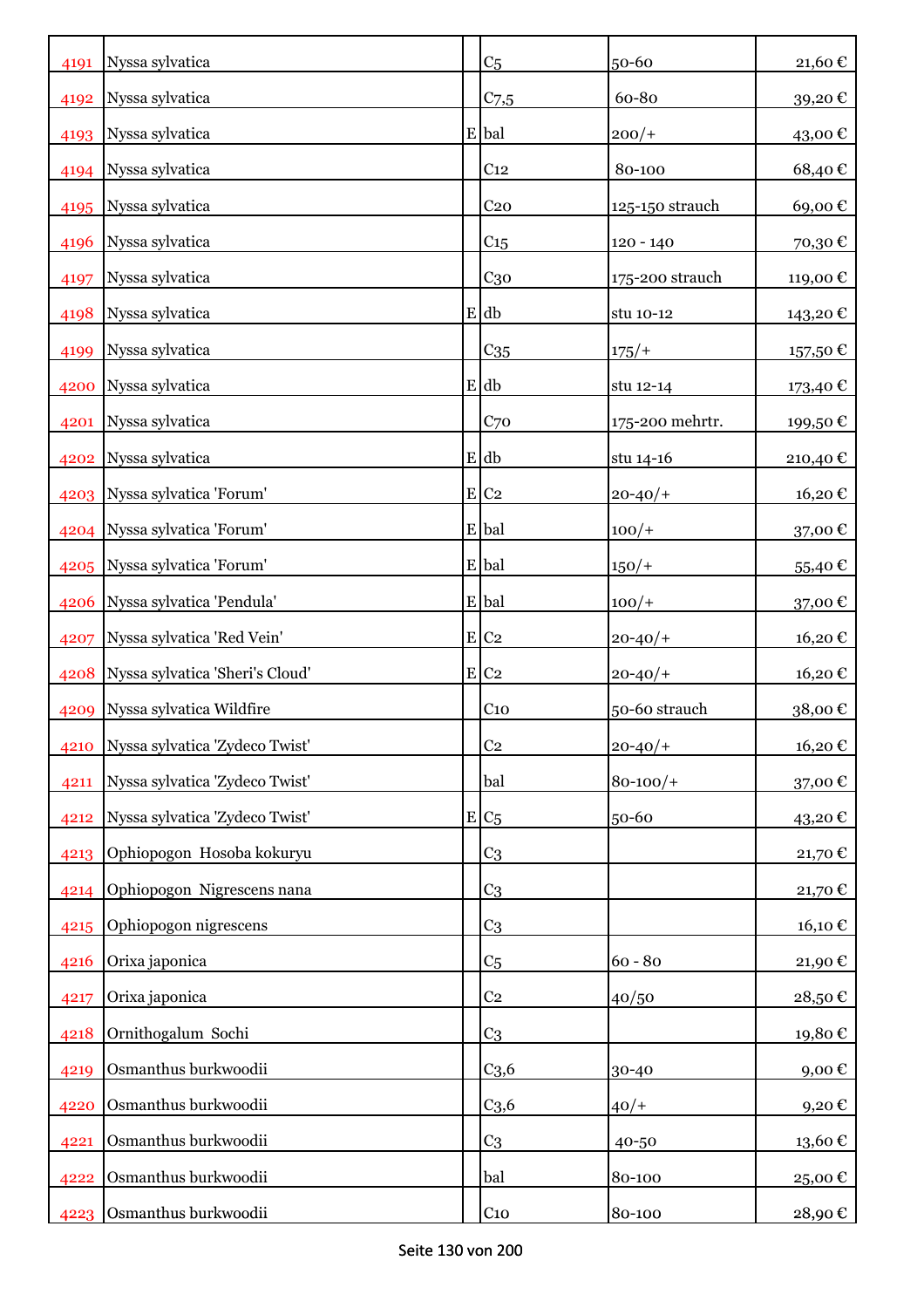| 4224 | Osmanthus burkwoodii                  | C <sub>12</sub>  | 80-100    | 29,40€              |
|------|---------------------------------------|------------------|-----------|---------------------|
| 4225 | Osmanthus burkwoodii                  | C <sub>12</sub>  | 40-60     | 32,00€              |
| 4226 | Osmanthus burkwoodii                  | bal              | 100-125   | 34,00€              |
| 4227 | Osmanthus burkwoodii                  | C <sub>12</sub>  | 60-80     | 50,00€              |
| 4228 | Osmanthus burkwoodii                  | C <sub>20</sub>  | 60-80     | 52,00€              |
| 4229 | Osmanthus burkwoodii                  | C <sub>12</sub>  | 80-100    | 54,00€              |
| 4230 | Osmanthus burkwoodii                  | C <sub>12</sub>  | 100-125   | 58,00€              |
| 4231 | Osmanthus burkwoodii                  | C <sub>12</sub>  | 125-150   | 62,00€              |
| 4232 | Osmanthus burkwoodii                  | C <sub>25</sub>  | $125/+$   | 63,00€              |
| 4233 | Osmanthus burkwoodii                  | C <sub>20</sub>  | 80-100    | 68,00€              |
| 4234 | Osmanthus burkwoodii                  | C <sub>35</sub>  | 125/      | 68,30€              |
| 4235 | Osmanthus decorus                     | C <sub>3</sub>   | $20 - 30$ | 8,00€               |
| 4236 | Osmanthus decorus                     | $E C_5$          | 60-80     | 17,60 €             |
| 4237 | Osmanthus delavayi                    | C <sub>3</sub>   | 30-40     | 13,60€              |
| 4238 | Osmanthus delavayi                    | C <sub>10</sub>  | 40-50     | 28,90€              |
| 4239 | Osmanthus het. 'Purpureus'            | C <sub>12</sub>  | 60-80     | 68,40€              |
| 4240 | Osmanthus het. 'Purpureus'            | C <sub>20</sub>  | 80-100    | 88,60€              |
| 4241 | Osmanthus heterophyllus               | C <sub>3,6</sub> | 30-40     | $9,00 \text{ } \in$ |
| 4242 | Osmanthus heterophyllus               | C <sub>10</sub>  | $80/+$    | 28,90€              |
| 4243 | Osmanthus heterophyllus               | C <sub>15</sub>  | 80-100    | 34,70€              |
| 4244 | Osmanthus heterophyllus               | $C_{35}$         | 125-150   | 92,40€              |
| 4245 | Osmanthus heterophyllus 'Goshiki'     | C <sub>3</sub>   | $30 - 35$ | 14,40 €             |
| 4246 | Osmanthus heterophyllus 'Variegatus'  | $C$ 7,5          | 40-50     | 39,20€              |
| 4247 | Osmanthus heterophyllus 'Variegatus'  | C <sub>12</sub>  |           | 52,40€              |
| 4248 | Osmanthus hetrophyllus 'Goshiki'      | C <sub>20</sub>  | 50-60     | 45,00€              |
| 4249 | Osmanthus hetrophyllus 'Goshiki'      | C <sub>20</sub>  | 60-80     | 51,00€              |
| 4250 | Osmunda regalis                       | C <sub>5</sub>   |           | 14,40€              |
| 4251 | Ostrya carpinifolia                   | C <sub>6</sub>   | $60 - 80$ | 24,20€              |
| 4252 | Pachysandra terminalis 'Green Carpet' | $P_{11}$         |           | 2,90€               |
| 4253 | Pachysandra terminalis 'Green Sheen'  | P <sub>11</sub>  |           | 3,20€               |
| 4254 | Pachysandra terminalis 'Silver Edge'  | P <sub>11</sub>  |           | $3,20 \text{ } \in$ |
| 4255 | Pachysandra terminalis 'Variegata'    | P <sub>11</sub>  |           | $3,20 \in$          |
| 4256 | Paederia scandens                     | C <sub>2</sub>   | 40/50     | 20,90€              |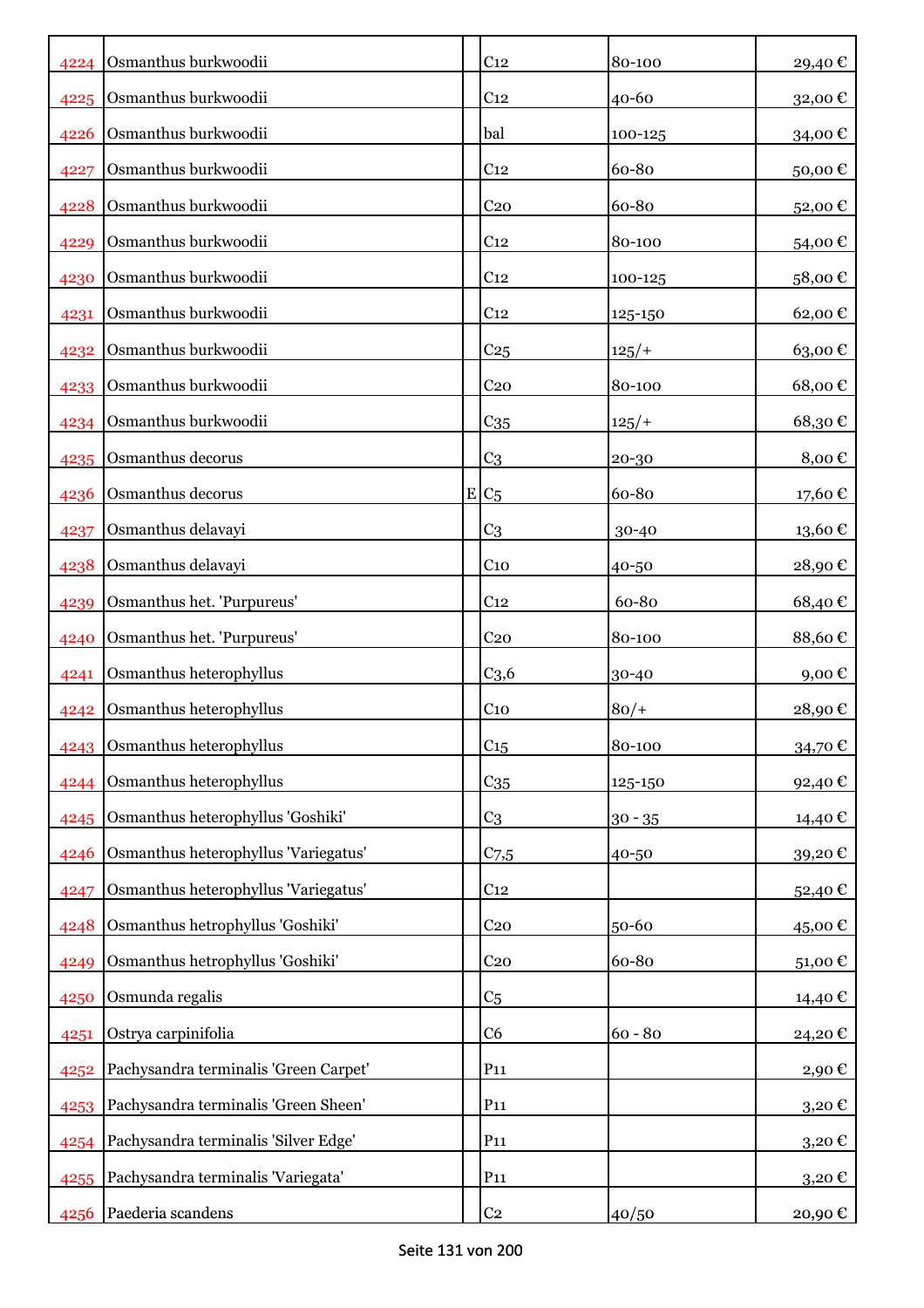| 4257 | Paeonia 'Bowl of Beauty'               | C <sub>3</sub> |            | 12,70€            |
|------|----------------------------------------|----------------|------------|-------------------|
| 4258 | Paeonia 'Bridal Icing'                 | C <sub>3</sub> |            | 37,40 €           |
| 4259 | Paeonia 'Candy Stripe'                 | C <sub>3</sub> |            | 70,30€            |
| 4260 | Paeonia 'Celebrity'                    | C <sub>3</sub> |            | 30,00€            |
| 4261 | Paeonia 'Charles Burgess'              | C <sub>3</sub> |            | 26,50€            |
| 4262 | Paeonia 'Cheddar Cheese'               | C <sub>3</sub> |            | 26,50€            |
|      | 4263 Paeonia 'Cora Louise' Itoh Group  | C <sub>3</sub> |            | 70,30€            |
|      | 4264 Paeonia 'Court Jester' Itoh Group | C <sub>3</sub> |            | 70,30€            |
|      | 4265 Paeonia 'Do Tell'                 | C <sub>3</sub> |            | 37,40 €           |
| 4266 | Paeonia 'Doreen'                       | C <sub>3</sub> |            | 9,50 $\epsilon$   |
| 4267 | Paeonia 'Evening Dream'                | C <sub>3</sub> |            | 30,00€            |
| 4268 | Paeonia 'Festiva Maxima'               | C <sub>3</sub> |            | 15,00€            |
| 4269 | Paeonia 'Firstrrival' Itoh Group       | C <sub>3</sub> |            | 70,30€            |
| 4270 | Paeonia 'Garden Treasure' Itoh Group   | C <sub>3</sub> |            | 70,30€            |
| 4271 | Paeonia 'Germaine Bigot'               | C <sub>3</sub> |            | 18,40 €           |
| 4272 | Paeonia 'Green Halo'                   | C <sub>3</sub> |            | 70,30€            |
| 4273 | Paeonia 'Hillary' Itoh Group           | C <sub>3</sub> |            | 70,30€            |
|      | 4274 Paeonia 'Honey Gold'              | C <sub>3</sub> |            | 20,70€            |
| 4275 | Paeonia ITOH 'Ballarena de Saval'      | C <sub>4</sub> | hoch, rosa | 33,40€            |
| 4276 | Paeonia ITOH 'Bartzella'               | C <sub>4</sub> | hoch, gelb | 33,40€            |
| 4277 | Paeonia ITOH 'Cora Louise'             | C <sub>4</sub> | hoch, weiß | 33,40 €           |
| 4278 | Paeonia ITOH 'First Arrival'           | C <sub>4</sub> | hoch, rosa | 33,40€            |
| 4279 | Paeonia ITOH 'Going Bananas'           | C <sub>4</sub> | hoch, gelb | 33,40€            |
| 4280 | Paeonia ITOH 'Hillary'                 | C <sub>4</sub> | hoch, rot  | 33,40€            |
| 4281 | Paeonia ITOH 'Pastel Splendor'         | C <sub>4</sub> | hoch, rosa | 33,40€            |
| 4282 | Paeonia ITOH 'Pink Double Dandy'       | C <sub>4</sub> | hoch, rosa | 33,40€            |
|      | 4283 Paeonia ITOH 'Scarlet Heaven'     | C <sub>4</sub> | hoch, rot  | 33,40€            |
|      | 4284 Paeonia ITOH 'Sonoma Blessing'    | C <sub>4</sub> | hoch, rosa | 33,40€            |
|      | 4285 Paeonia ITOH 'Sonoma Yedo'        | C <sub>4</sub> | hoch, gelb | 33,40€            |
|      | 4286 Paeonia 'Kirinmaru'               | C <sub>3</sub> |            | 83,00€            |
| 4287 | Paeonia 'Monsieur Jules Elie'          | C <sub>3</sub> |            | 12,70 €           |
| 4288 | Paeonia officinalis 'Alba Plena'       | C <sub>3</sub> |            | $16,10 \text{ }€$ |
| 4289 | Paeonia 'Old Fainthful'                | C <sub>3</sub> |            | 43,20€            |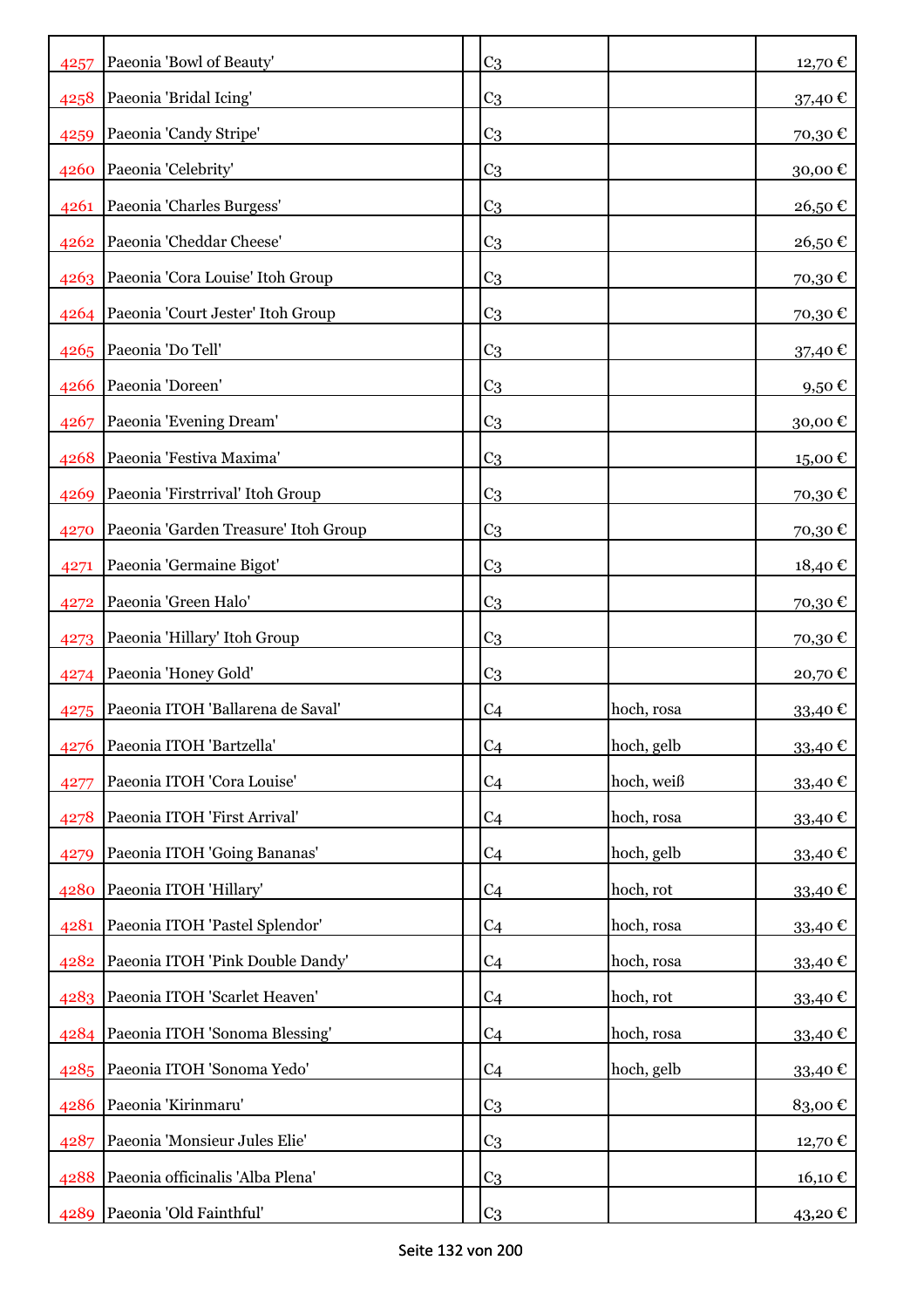| 4290 | Paeonia 'Old Rose Dandy' Itoh Group           | C <sub>3</sub>  |                    | 70,30€        |
|------|-----------------------------------------------|-----------------|--------------------|---------------|
| 4291 | Paeonia 'Otto Froebel'                        | C <sub>3</sub>  |                    | 25,90€        |
| 4292 | Paeonia 'Pillow Talk'                         | C <sub>3</sub>  |                    | 37,40 €       |
| 4293 | Paeonia 'Red Charm'                           | C <sub>3</sub>  |                    | 21,90€        |
| 4294 | Paeonia rockii 'Bei Ji Guang'                 | C <sub>4</sub>  | hoch, (mehrfarbig) | 48,10€        |
| 4295 | Paeonia rockii 'Fen Xi Shi'                   | C <sub>4</sub>  | hoch, rosa         | 48,10€        |
| 4296 | Paeonia rockii 'Hong Lian'                    | C <sub>4</sub>  | hoch, rot          | 48,10€        |
| 4297 | Paeonia rockii 'Pin Hong'                     | C <sub>4</sub>  | hoch, rot          | 48,10€        |
| 4298 | Paeonia rockii 'Ri Yue Tong Hui'              | C <sub>4</sub>  | hoch, (mehrfarbig) | 48,10€        |
| 4299 | Paeonia rockii 'Yan Wei Bai'                  | C <sub>4</sub>  | hoch, weiß         | 48,10 €       |
| 4300 | Paeonia rockii 'Ye Guang Bei'                 | C <sub>4</sub>  | hoch, schwarz      | 48,10 €       |
| 4301 | Paeonia rockii 'Yi Du Chun Qiu'               | C <sub>4</sub>  | hoch, rosa         | 48,10 €       |
| 4302 | Paeonia rockii 'Zi Yan'                       | C <sub>4</sub>  | hoch, violett      | 48,10€        |
| 4303 | Paeonia rockii 'Zong Ban Xue Fei'             | C <sub>4</sub>  | hoch, weiß         | 48,10 €       |
| 4304 | Paeonia 'Sara Bernhardt'                      | C <sub>3</sub>  |                    | 10,40 €       |
| 4305 | Paeonia 'Scarlett O'Hara'                     | C <sub>3</sub>  |                    | 17,30€        |
| 4306 | Paeonia 'Sorbet'                              | C <sub>3</sub>  |                    | 17,30€        |
| 4307 | Paeonia suffruticosa 'Bai Yuan Hong Xia'      | C6              |                    | 31,00€        |
| 4308 | Paeonia suffruticosa 'China cover dark pink'  | P <sub>13</sub> | $15 - 20$          | 28,10€        |
| 4309 | Paeonia suffruticosa 'China cover dark red'   | P <sub>13</sub> | 15-20              | $31{,}50 \in$ |
| 4310 | Paeonia suffruticosa 'China cover lavender'   | P <sub>13</sub> | 15-20              | 31,50€        |
| 4311 | Paeonia suffruticosa 'China cover light pink' | P <sub>13</sub> | 15-20              | 31,50€        |
| 4312 | Paeonia suffruticosa 'China cover light red'  | P <sub>13</sub> | $15 - 20$          | 31,50€        |
| 4313 | Paeonia suffruticosa 'China cover purple'     | P <sub>13</sub> | $15 - 20$          | 31,50€        |
| 4314 | Paeonia suffruticosa 'China cover white'      | P <sub>13</sub> | $15 - 20$          | 31,50€        |
| 4315 | Paeonia suffruticosa 'China cover yellow'     | P <sub>13</sub> | $15 - 20$          | 31,50€        |
| 4316 | Paeonia suffruticosa 'Chu Wu'                 | C <sub>6</sub>  |                    | 31,00€        |
| 4317 | Paeonia suffruticosa 'Dao Jin'                | C <sub>6</sub>  |                    | 31,00€        |
| 4318 | Paeonia suffruticosa 'Feng Dan Bai'           | C <sub>6</sub>  |                    | 29,90€        |
| 4319 | Paeonia suffruticosa 'Hai Huang'              | C <sub>6</sub>  |                    | 31,00€        |
| 4320 | Paeonia suffruticosa 'Huang Guan'             | C <sub>6</sub>  |                    | 31,00€        |
| 4321 | Paeonia suffruticosa 'Jin Ge'                 | C <sub>6</sub>  |                    | 31,00€        |
| 4322 | Paeonia suffruticosa 'Juan Ye Hong'           | C6              |                    | 31,00 €       |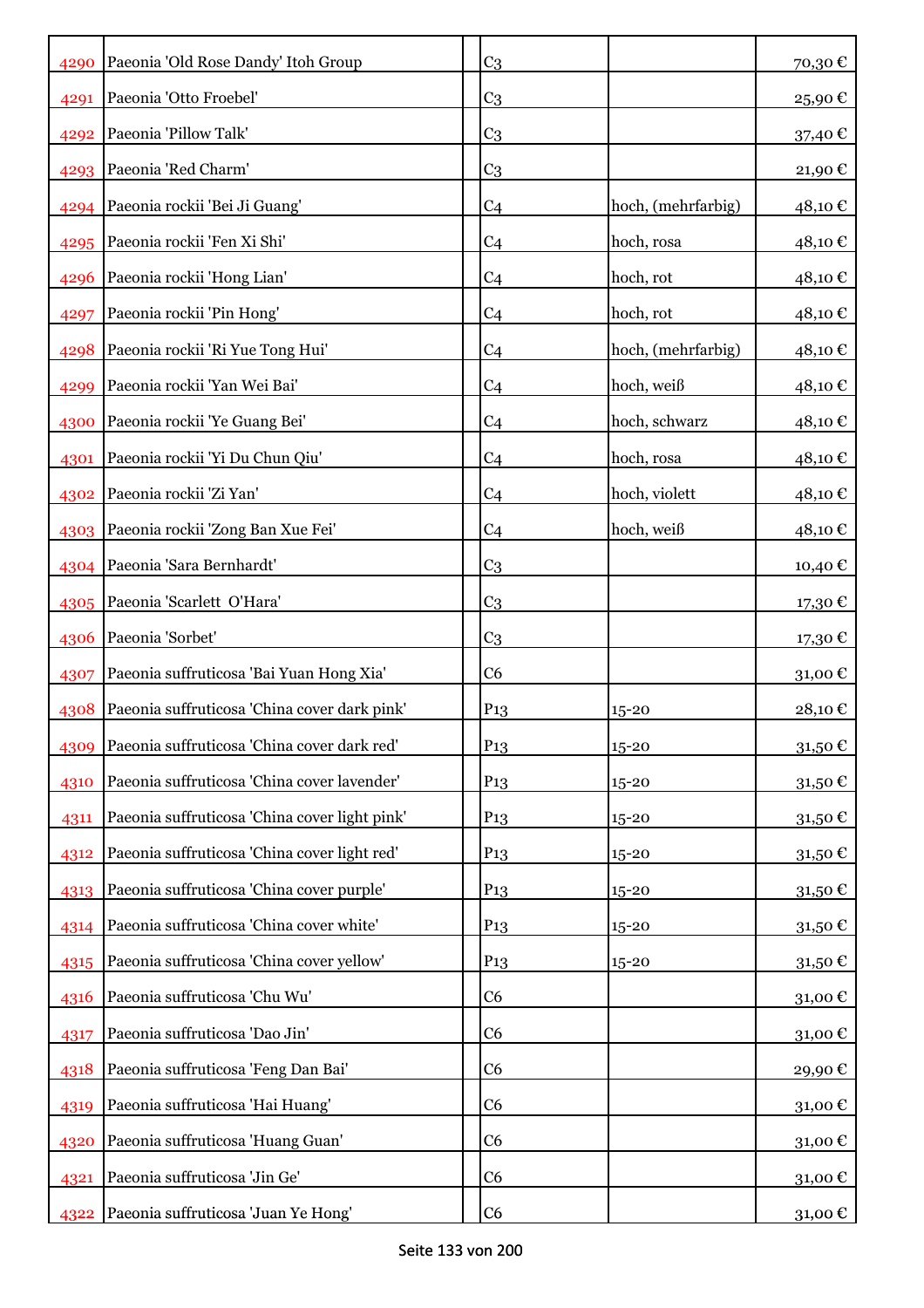| 4323 Paeonia suffruticosa 'Lu He Hong'<br>C <sub>6</sub>                   | 31,00€   |
|----------------------------------------------------------------------------|----------|
|                                                                            |          |
| Paeonia suffruticosa 'Lu Mu Ying Yu'<br>C6<br>4324                         | 31,00€   |
| Paeonia suffruticosa 'Luo Yang Hong'<br>C6<br>4325                         | 31,00€   |
| Paeonia suffruticosa 'Mo Run Jue Lun'<br>C6<br>4326                        | 31,00€   |
| Paeonia suffruticosa 'Wu Jin Yao Hui'<br>C <sub>6</sub><br>4327            | 31,00€   |
| Paeonia suffruticosa 'Wu Long Peng Sheng'<br>C <sub>6</sub><br>4328        | 31,00€   |
| Paeonia suffruticosa 'Xu Gang'<br>C6<br>4329                               | 31,00€   |
| Paeonia suffruticosa 'Xue Ta'<br>C6<br>4330                                | 31,00€   |
| Paeonia suffruticosa 'Xue Ying Tao Hua'<br>C6<br>4331                      | 31,00€   |
| Paeonia 'Władysława'<br>C <sub>3</sub><br>4332                             | 11,50 €  |
| Paeonia 'Yellow Crown' Itoh Group<br>C <sub>3</sub><br>4333                | 56,50€   |
| 4334 Panicum virgatum Heavy metal<br>C <sub>3</sub>                        | 18,00€   |
| Parrotia persica<br>klein<br>pot 9cm<br>4335                               | 11,90€   |
| Parrotia persica<br>C <sub>3,6</sub><br>$60/+$<br>4336                     | 13,40 €  |
| Parrotia persica<br>C <sub>4</sub><br>4337<br>125-150                      | 22,00€   |
| Parrotia persica<br>60-80<br>C <sub>5</sub><br>4338                        | 29,70€   |
| Parrotia persica<br>C <sub>18</sub><br>$150/+$<br>4339                     | 52,50€   |
| Parrotia persica<br>E/C15<br>4340<br>125-150                               | 68,40€   |
| Parrotia persica<br>C <sub>20</sub><br>100-125<br>4341                     | 72,00€   |
| C <sub>20</sub><br>Parrotia persica<br>125-150<br>4342                     | 82,00€   |
| 4343 Parrotia persica<br>$E$ db<br>$250/+$                                 | 97,00€   |
| $E$ db<br>Parrotia persica<br>stu 12-14, sol.<br>4344                      | 150,20€  |
| Parrotia persica<br>50-60 strauch, breit<br>C <sub>10</sub><br>4345        | 38,00€   |
| Parrotia persica<br>$C_{30}$<br>hs, stu 10-12<br>4346                      | 167,00€  |
| Parrotia persica Bella<br>60-80<br>C <sub>5</sub><br>4347                  | 34,20€   |
| Parrotia persica 'Bella'<br>C <sub>3,6</sub><br>40-60<br>4348              | 13,40€   |
| C <sub>2</sub><br>Parrotia persica 'Bella'<br>$20 - 40/$<br>4349           | 15,00€   |
| Parrotia persica 'Bella'<br>C <sub>20</sub><br>100-125<br>4350             | 70,00€   |
| Parrotia persica 'Bella'<br>$E$ db<br>$200/+$<br>4351                      | 97,00€   |
| Parrotia persica 'Bella'<br>C8 <sub>0</sub><br>200-250<br>4352             | 290,00€  |
| Parrotia persica Cherry Tips<br>80-100 strauch<br>C <sub>20</sub><br>4353  | 81,00€   |
| Parrotia persica Cherry Tips<br>175-200 mehrtr.<br>C <sub>30</sub><br>4354 | 129,00€  |
| Parrotia persica Felicie<br>C <sub>30</sub><br>150-175 mehrtr.<br>4355     | 129,00 € |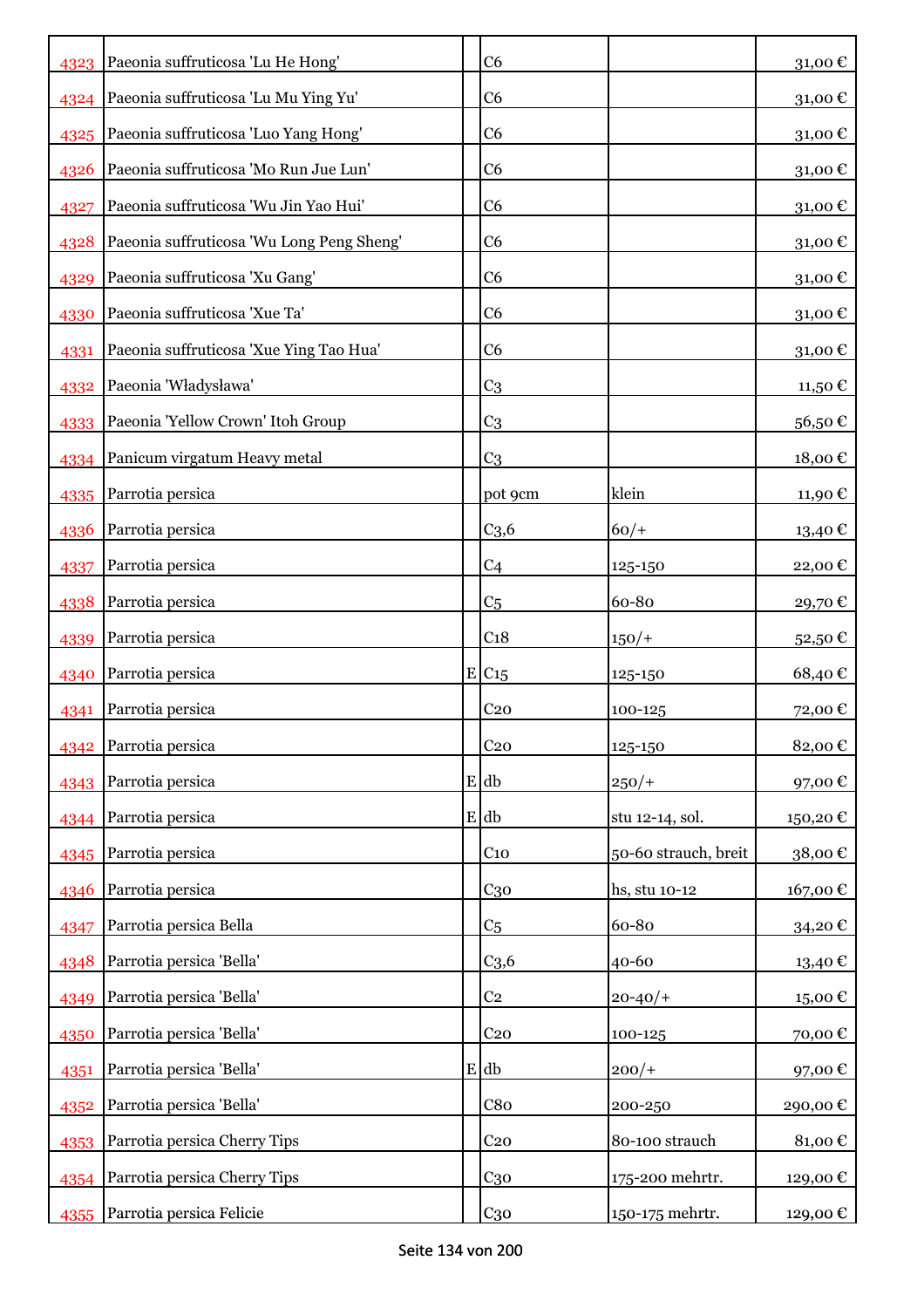| 4356 | Parrotia persica 'Felicie'             | $E$ C <sub>20</sub> | 100-125             | 88,60€     |
|------|----------------------------------------|---------------------|---------------------|------------|
| 4357 | Parrotia persica 'Félicie'             | $E$ C <sub>2</sub>  | $20 - 40/$          | 15,00€     |
| 4358 | Parrotia persica 'Félicie'             | $E$ C <sub>2</sub>  | $30 - 50/$ +        | 17,40 €    |
| 4359 | Parrotia persica 'Félicie'             | E sol.              | $200/+$             | 127,20 €   |
| 4360 | Parrotia persica 'Pendula'             | C <sub>15</sub>     | 120 - 140           | 70,30€     |
| 4361 | Parrotia persica 'Pendula'             | C <sub>20</sub>     | $160 - 180$         | 103,70€    |
| 4362 | Parrotia persica 'Persian Lace'        | C <sub>5</sub>      | 60-80               | 34,20€     |
|      | 4363   Parrotia persica 'Persian Lace' | C6                  | $60 - 80$           | 36,90€     |
|      | 4364 Parrotia persica 'Persian Lace'   | C <sub>15</sub>     | $200 - 220$         | 83,00€     |
| 4365 | Parrotia persica Persian Spire         | C <sub>3,6</sub>    | deco 40-50          | 15,40 €    |
| 4366 | Parrotia persica Persian Spire         | C <sub>5</sub>      | $60 - 80$           | 39,20€     |
| 4367 | Parrotia persica Persian Spire         | C <sub>6</sub>      | $80 - 100$          | 43,20€     |
| 4368 | Parrotia persica Persian Spire         | C <sub>12</sub>     | 80-100              | 45,20€     |
| 4369 | Parrotia persica Persian Spire         | C <sub>20</sub>     | 150-175 sol.        | 81,00€     |
| 4370 | Parrotia persica Persian Spire         | C45                 | 200-250 sol.        | 148,00€    |
| 4371 | Parrotia persica Persian Spire         | C8 <sub>0</sub>     | 125-150             | 160,00€    |
| 4372 | Parrotia persica Persian Spire         | $C_{35}$            | 200-250 stb         | 168,00€    |
| 4373 | Parrotia persica Vanessa               | C <sub>5</sub>      | 40-60               | 25,20€     |
| 4374 | Parrotia persica Vanessa               | C <sub>5</sub>      | 60-80               | 29,70€     |
|      | 4375 Parrotia persica Vanessa          | C <sub>10</sub>     | 100-125 strauch     | 38,00€     |
| 4376 | Parrotia persica 'Vanessa'             | C <sub>6</sub>      | $120 - 140$         | 39,20€     |
| 4377 | Parrotia persica 'Vanessa'             | C <sub>20</sub>     | 100-125             | 70,00€     |
| 4378 | Parrotia persica 'Vanessa'             | C <sub>12</sub>     | 100/150             | 88,60€     |
| 4379 | Parrotia persica Vanessa               | pot 9cm             | klein               | 11,90€     |
| 4380 | Parrotia persica 'Victor'              | C <sub>2</sub>      | $20 - 40/$          | 15,00€     |
| 4381 | Parrotia persica 'Victor'              | C <sub>2</sub>      | $30 - 50/$ +        | 17,40€     |
| 4382 | Parrotia persica 'Victor'              | bal                 | $100 - 120 +$       | 37,00€     |
| 4383 | Parrotia pesica Bella                  | C <sub>20</sub>     | 60-80 gefiedert     | 87,00€     |
|      | 4384 Parrotia pesica Bella             | C <sub>30</sub>     | stu 10-12 gefiedert | 167,00€    |
|      | 4385 Parrotia pesica Jodrell Bank      | C <sub>10</sub>     | 80-100 strauch      | 38,00€     |
| 4386 | Parthenocissus henryana                | C <sub>2</sub>      | hoch, 80-100        | 10,10€     |
| 4387 | Parthenocissus quinquefolia 'Kirigami' | C <sub>5</sub>      | 120 - 140           | 20,20€     |
| 4388 | Parthenocissus quinquefolia 'Murorum'  | C <sub>2</sub>      | 90                  | $5,20 \in$ |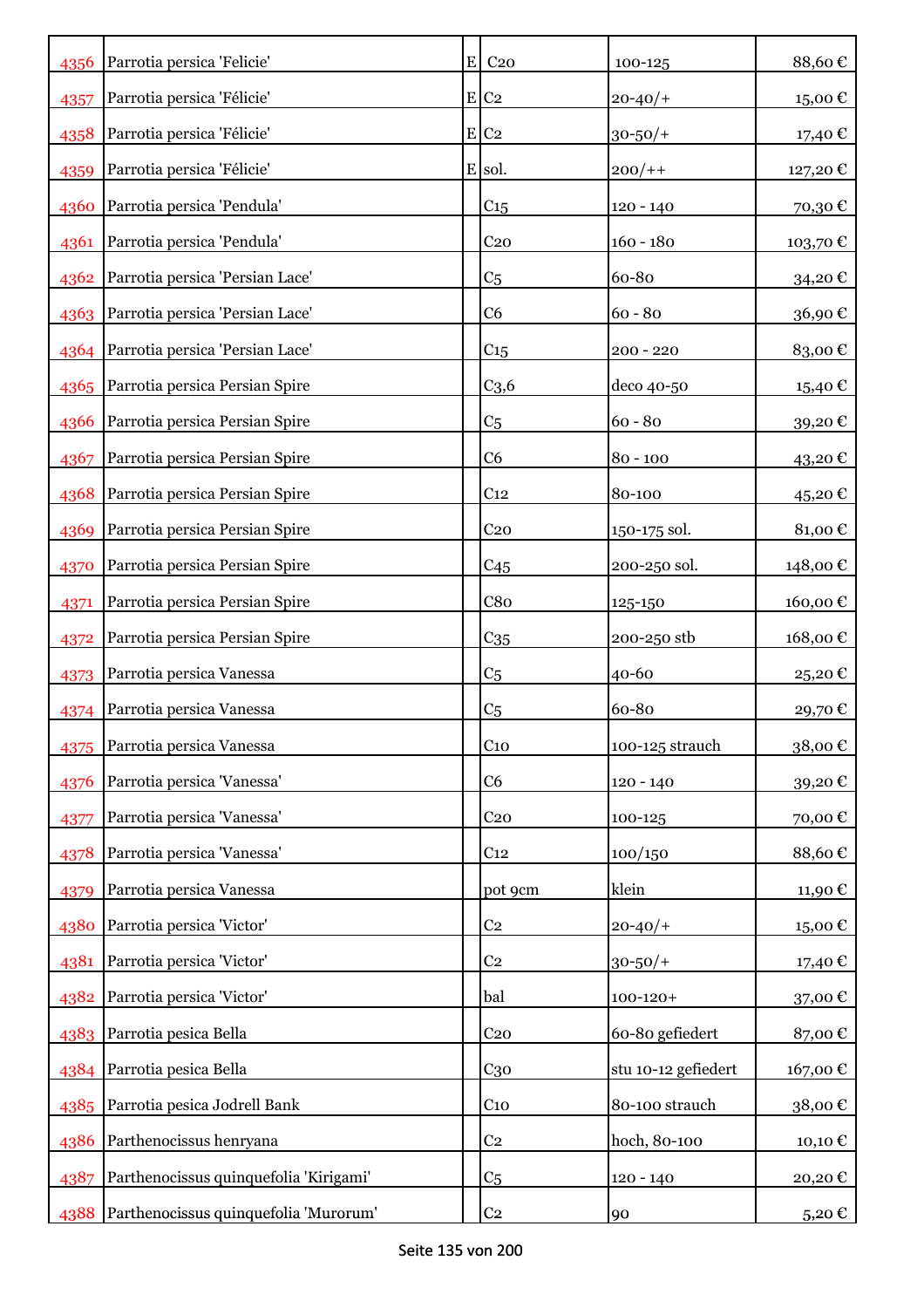| 4389 | Parthenocissus quinquefolia 'Murorum' |   | C <sub>10</sub>  | $120 - 140$    | 18,40€              |
|------|---------------------------------------|---|------------------|----------------|---------------------|
| 4390 | Parthenocissus quinquefolia RED WALL® |   | C <sub>3</sub>   | hoch, 80-100   | 11,90 €             |
| 4391 | Parthenocissus quinquefolia RED WALL® |   | C <sub>20</sub>  | 200-250 1Stab  | 52,00€              |
| 4392 | Parthenocissus quinquefolia 'Troki'   |   | C <sub>2</sub>   | 90             | $5,20 \text{ } \in$ |
| 4393 | Parthenocissus quinquefolia 'Troki'   |   | C <sub>10</sub>  | 120 - 140      | 18,40€              |
| 4394 | Parthenocissus tr. 'Veitchii Boskoop' |   | C <sub>2</sub>   | 60-80          | 9,20€               |
| 4395 | Parthenocissus tr. 'Fenway Park'      |   | C <sub>5</sub>   | 90             | 14,40 €             |
| 4396 | Parthenocissus tr. 'Green Spring'     |   | C <sub>2</sub>   | hoch, 80-100   | 12,90€              |
| 4397 | Parthenocissus tr. 'Veitch.Robusta'   |   | C <sub>2</sub>   | hoch, 80-100   | 10,10€              |
| 4398 | Parthenocissus tr. 'Veitch.Robusta'   |   | C <sub>10</sub>  | $150/+$        | 50,40€              |
| 4399 | Parthenocissus tr. 'Veitchii'         |   | C <sub>2</sub>   | hoch, 80-100   | 10,10 €             |
| 4400 | Parthenocissus tr. 'Veitchii'         |   | C <sub>5</sub>   | 120            | 16,10 €             |
| 4401 | Passiflora caerulea                   |   | C <sub>2</sub>   | hoch, 50-60    | 8,10€               |
| 4402 | Passiflora caerulea                   |   | C <sub>2</sub>   | 80-100         | 17,60€              |
|      | 4403 Passiflora 'Victoria'            |   | C <sub>2</sub>   | 80-100         | 8,90€               |
| 4404 | Petteria ramentacea                   |   | C <sub>12</sub>  | 80-100         | 52,40€              |
|      | 4405 Phellodendron amurense           |   | pot 7cm          | klein          | 1,90€               |
| 4406 | Phellodendron amurense                |   | C <sub>6</sub>   | $80 - 100$     | 18,40 €             |
| 4407 | Phellodendron amurense                |   | $E C_3$          | 80-100         | 23,80€              |
|      | 4408 Phellodendron amurense           |   | C <sub>7,5</sub> | 80-100         | 28,80€              |
| 4409 | Phellodendron amurense                |   | C <sub>5</sub>   | 60-80          | 39,20€              |
| 4410 | Phellodendron amurense                |   | C <sub>20</sub>  | 200-250        | 83,00€              |
| 4411 | Phellodendron chinense var. omeiense  |   | C <sub>2</sub>   | 60/80          | 28,50€              |
| 4412 | Philadelphus 'Alabaster'              |   | C <sub>3</sub>   | $40 - 60$      | $5{,}10 \in$        |
| 4413 | Philadelphus 'Bouquet Blanc'          |   | $E C_3$          | 30-40          | 8,00€               |
| 4414 | Philadelphus 'Bouquet Blanc'          |   | C <sub>5</sub>   | 100-125        | 17,60 $\mathbb C$   |
| 4415 | Philadelphus caucasicus               | E | C <sub>2</sub>   | 30/40          | $16, 15 \n∈$        |
| 4416 | Philadelphus coronarius               |   | C <sub>7,5</sub> | 60-80          | 23,80€              |
| 4417 | Philadelphus coronarius 'Aureus'      |   | C <sub>20</sub>  | 50-60          | 35,50 $\epsilon$    |
| 4418 | Philadelphus coronarius 'Godzisz'     |   | C <sub>5</sub>   | $60 - 80$      | 10,40€              |
| 4419 | Philadelphus coronarius 'Kostelec WB' |   | C <sub>3</sub>   | $20 - 30$      | 5,10 $\in$          |
| 4420 | Philadelphus coronarius 'Variegatus'  |   | $E/C_5$          | C <sub>5</sub> | 23,80€              |
| 4421 | Philadelphus 'Dame Blanche'           |   | $E C_3$          | 40-50          | 8,00 €              |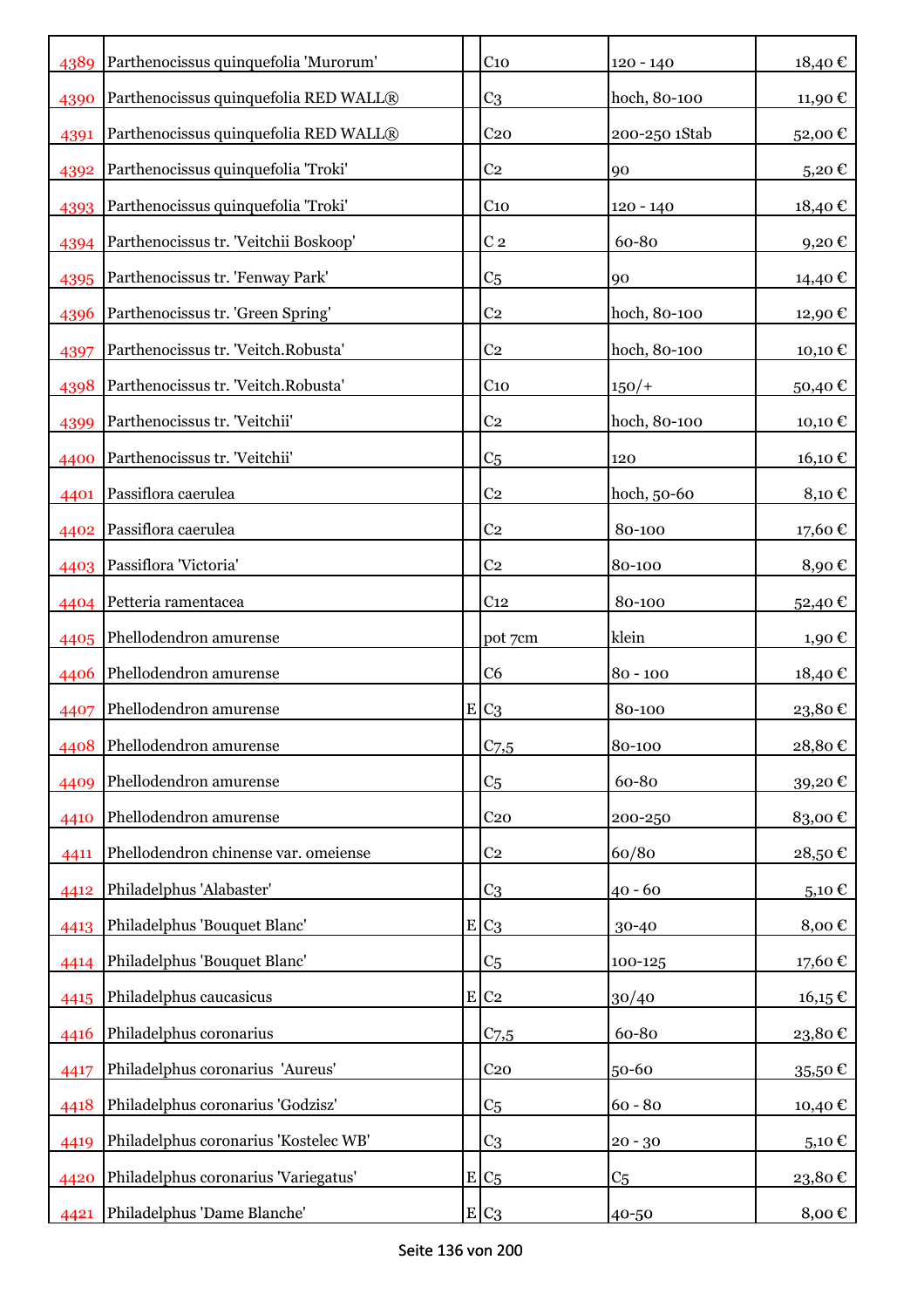| 4422 | Philadelphus 'Dame Blanche'      | C <sub>7</sub>      | 60-80      | 17,60€      |
|------|----------------------------------|---------------------|------------|-------------|
| 4423 | Philadelphus 'Dame Blanche'      | $E$ C <sub>12</sub> | 125-150    | 68,40€      |
| 4424 | Philadelphus 'Innocence'         | C <sub>3,6</sub>    | deco 50-60 | 9,00€       |
| 4425 | Philadelphus 'Innocense'         | $E/C_5$             | 60-80      | 23,80€      |
| 4426 | Philadelphus 'Lemoinei'          | C <sub>3,6</sub>    | 40-50      | 8,20€       |
| 4427 | Philadelphus 'Little White Love' | C <sub>3,6</sub>    | deco 30-40 | 12,40€      |
| 4428 | Philadelphus 'Little White Love' | $C_{10}$            | 40-50      | 23,60€      |
| 4429 | Philadelphus 'Manteau d'Hermine' | C <sub>3,6</sub>    | 30-40      | 8,20€       |
| 4430 | Philadelphus 'Manteau d'Hermine' | C <sub>20</sub>     | 50-60      | 34,00€      |
| 4431 | Philadelphus 'Manteau d'Hermine' | C <sub>20</sub>     | 60-80      | 37,00€      |
| 4432 | Philadelphus mexicanus           | C <sub>2</sub>      | 60/80      | 17,10 €     |
| 4433 | Philadelphus 'Mrs E.L. Robinson' | C <sub>5</sub>      | $60 - 80$  | 9,10€       |
|      | 4434 Philadelphus 'Natchez'      | $E_{C3}$            | 30-40      | 8,00€       |
| 4435 | Philadelphus 'Natchez'           | C <sub>5</sub>      | 40-50      | 17,60€      |
| 4436 | Philadelphus pekinensis          | C <sub>3</sub>      | $30 - 40$  | 7,40 €      |
| 4437 | Philadelphus 'Satsumi'           | $E C_3$             | $5 - 10$   | 9,20€       |
| 4438 | Philadelphus 'Schneesturm'       | C <sub>5</sub>      | $40 - 60$  | 17,60€      |
| 4439 | Philadelphus 'Schneesturm'       | $C$ 7,5             | 100-125    | 23,80€      |
| 4440 | Philadelphus 'Schneesturm'       | C <sub>20</sub>     | 200-225    | 52,00€      |
| 4441 | Philadelphus sericanthus         | $E$ C <sub>2</sub>  | 40/50      | $16,15 \in$ |
| 4442 | Philadelphus 'Silberregen'       | C <sub>3</sub>      | 30-40      | 8,00€       |
| 4443 | Philadelphus 'Starbright'        | C <sub>20</sub>     | 175-200    | 54,00€      |
| 4444 | Philadelphus 'Starbright'        | C <sub>20</sub>     | 200-250    | 58,00€      |
| 4445 | Philadelphus 'Starbright'        | C <sub>3</sub>      | $30 - 40$  | 7,00€       |
| 4446 | Philadelphus 'Starbright'        | C <sub>3,6</sub>    | 40-50      | 8,80€       |
| 4447 | Philadelphus x lemoinei          | C <sub>3</sub>      | 40-60      | 8,00€       |
| 4448 | Philadelphus x lemoinei          | $E/C_5$             | 50-60      | 17,60€      |
| 4449 | Philadelphus x lemoinei          | E C7,5              | 60-80      | 23,80€      |
| 4450 | Philadelphus x lemoinei          | $E$ C <sub>12</sub> | 80-100     | 52,40€      |
| 4451 | Philadelphus 'Yellow Hill'       | C <sub>3</sub>      | $40 - 60$  | 5,70€       |
| 4452 | Philadelphus 'Yellow Hill'       | C <sub>3</sub>      | 30-40      | 10,40 €     |
| 4453 | Philadelphus 'Yellow Hill'       | C <sub>5</sub>      | 40-60      | 17,60 €     |
| 4454 | Phillyrea angustifolia           | C <sub>3,6</sub>    | 30-40      | 10,30 €     |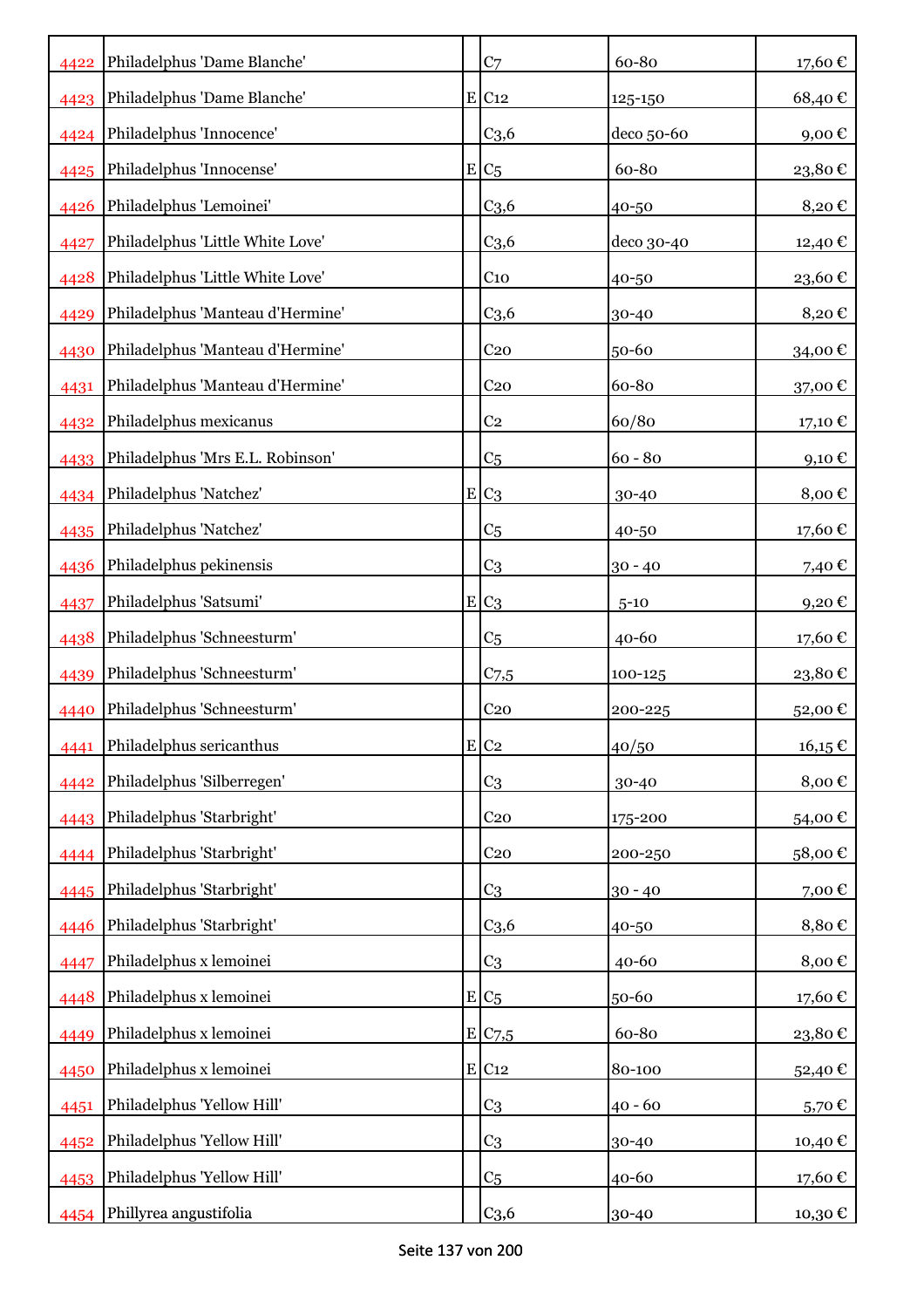| 4455 | Phillyrea angustifolia                    | C <sub>5</sub>      | $80 - 100$ | 18,40€                 |
|------|-------------------------------------------|---------------------|------------|------------------------|
| 4456 | Phillyrea angustifolia                    | C <sub>10</sub>     | 80-100     | $23{,}60$ $\mathbb C$  |
| 4457 | Phoebe bournei                            | $E$ C <sub>2</sub>  | 50/60      | 34,20€                 |
| 4458 | Phormium Blondie®                         | C <sub>3</sub>      |            | 29,80€                 |
| 4459 | Phormium cookianum 'Flamingo'             | C <sub>9</sub>      |            | 27,70€                 |
| 4460 | Phormium 'Evening Glow'                   | C <sub>5</sub>      | $40 - 60$  | $21,\!90$ $\mathbb{C}$ |
| 4461 | Phormium 'Evening Glow'                   | C <sub>9</sub>      |            | 27,70€                 |
|      | 4462 Phormium tenax 'Purpureum'           | C <sub>9</sub>      |            | 27,70€                 |
|      | 4463 Phormium 'Yellow Wave'               | C <sub>5</sub>      | $40 - 60$  | 21,90€                 |
|      | 4464 Photinia beauverdiana var. notabilis | C <sub>2</sub>      | 60/80      | 19,00€                 |
|      | 4465   Photinia fraseri 'Carré Rouge'     | C <sub>10</sub>     | 60-80      | 30,50€                 |
| 4466 | Photinia fraseri 'Carré Rouge'            | C <sub>12</sub>     | 150-175    | 60,00€                 |
| 4467 | Photinia fraseri 'Little Red Robin'       | C <sub>10</sub>     | 40-50      | 26,30€                 |
| 4468 | Photinia fraseri Pink Marble              | C <sub>20</sub>     | 80-100     | 48,00€                 |
| 4469 | Photinia koreana                          | $C_{7,5}$           | 150-175    | 68,40€                 |
| 4470 | Photinia lucida                           | E C2                | 60/80      | 28,50€                 |
| 4471 | Photinia lucida                           | E C7                | $200/-$    | 161,50€                |
| 4472 | Photinia parvifolia                       | $E$ C <sub>12</sub> | 125-150    | 52,40 €                |
| 4473 | Photinia serratifolia                     | C <sub>5</sub>      | 30-40      | 39,20€                 |
|      | 4474 Photinia serratifolia                | C <sub>7,5</sub>    | 60-80      | 52,40€                 |
| 4475 | Photinia serratifolia                     | C <sub>12</sub>     | 125-150    | 88,60€                 |
| 4476 | Photinia serratifolia Crunchy             | C <sub>20</sub>     | 125-150    | 60,00€                 |
| 4477 | Photinia serratifolia Crunchy             | C <sub>20</sub>     | 150-175    | 64,00€                 |
| 4478 | Photinia serratifolia CRUNCHY             | C <sub>3,6</sub>    | $40/+$     | 9,80€                  |
| 4479 | Photinia villosa                          | $E$ C <sub>12</sub> | 60-80      | 44,00€                 |
| 4480 | Photinia villosa                          | C <sub>12</sub>     | 80-100     | 54,00€                 |
| 4481 | Photinia villosa                          | C <sub>12</sub>     | 100-125    | 58,00€                 |
| 4482 | Photinia villosa                          | C <sub>12</sub>     | 125-150    | 63,00€                 |
|      | 4483 Photinia villosa                     | $E$ $C_{35}$        | 200-225    | 146,00 €               |
|      | 4484 Phyllanthus glaucus                  | $E C_5$             | $150/-$    | 142,50 €               |
|      | 4485 Phyllostachys aurea                  | C <sub>10</sub>     | 100-150    | 36,80€                 |
| 4486 | Phyllostachys aurea                       | C <sub>18</sub>     | 150-200    | 53,60€                 |
| 4487 | Phyllostachys bissetii                    | C <sub>5</sub>      | $80/+$     | 20,80€                 |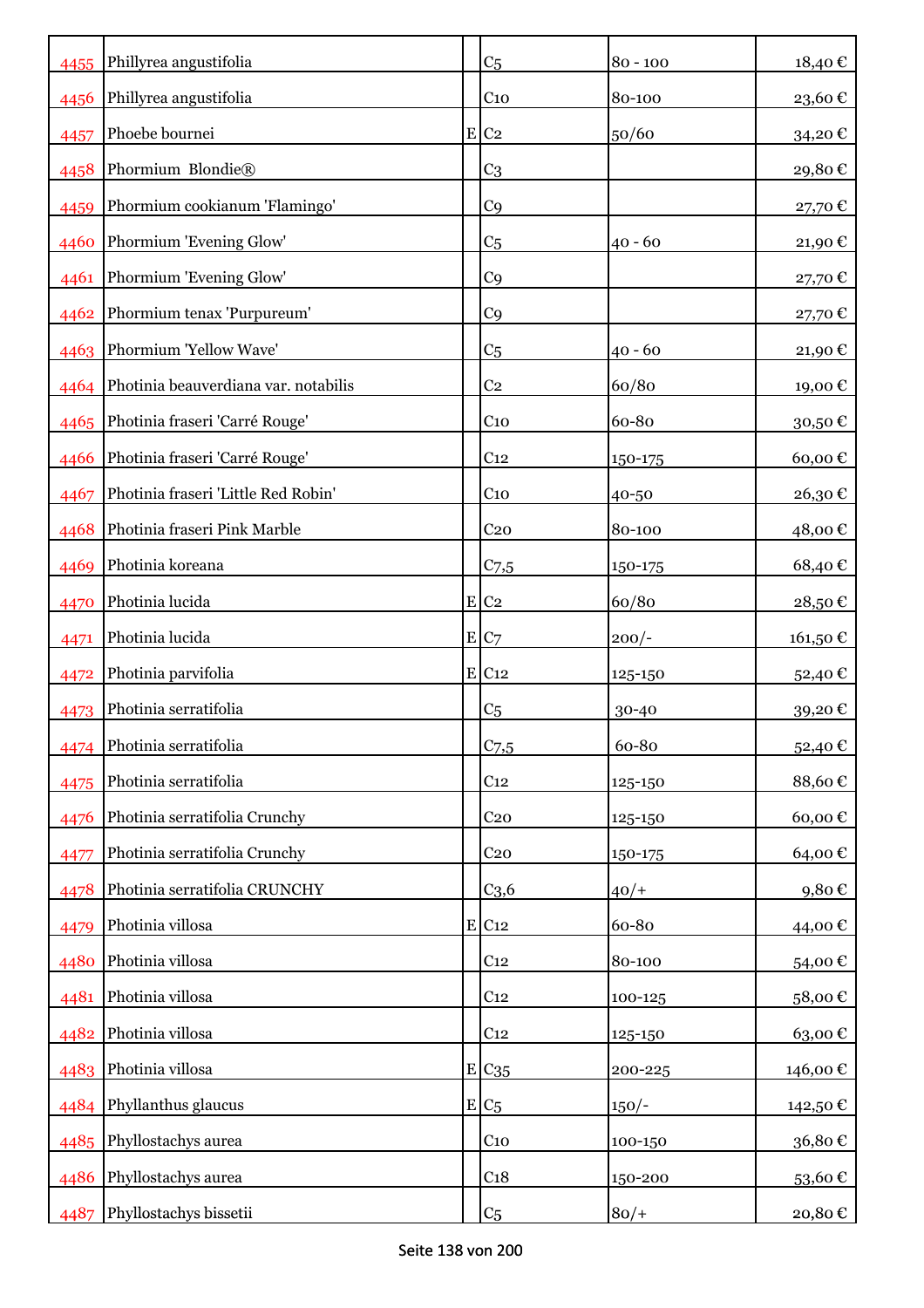|      | 4488 Phyllostachys bissetii            | C <sub>18</sub>     | 150-200       | 62,20€              |
|------|----------------------------------------|---------------------|---------------|---------------------|
| 4489 | Phymosia umbellata                     | C <sub>4</sub>      |               | 26,70€              |
| 4490 | Physocarpus capitatus                  | C <sub>3</sub>      | $30 - 40$     | 5,10€               |
| 4491 | Physocarpus opulif. 'Diable d'Or'®     | C <sub>7,5</sub>    | $80 - 100$    | 14,40 €             |
| 4492 | Physocarpus opulif. 'Diable d'Or'®     | $E$ C <sub>20</sub> | 125-150       | 88,60€              |
| 4493 | Physocarpus opulifolius AMBER JUBILEE  | C <sub>3</sub>      | $40 - 60$     | 8,00 $\epsilon$     |
| 4494 | Physocarpus opulifolius AMBER JUBILEE  | C <sub>4</sub>      | $40 - 60$     | 10,80€              |
| 4495 | Physocarpus opulifolius AMBER JUBILEE  | C <sub>5</sub>      | $60 - 80$     | 13,00€              |
| 4496 | Physocarpus opulifolius AMBER JUBILEE  | C <sub>20</sub>     | $40 - 60$     | 33,40€              |
| 4497 | Physocarpus opulifolius ANGEL GOLD     | C <sub>10</sub>     | 60-80         | 23,60€              |
| 4498 | Physocarpus opulifolius ANGEL GOLD     | C <sub>3</sub>      | $40 - 60$     | $6,90 \text{ } \in$ |
| 4499 | Physocarpus opulifolius ANGEL GOLD     | C <sub>5</sub>      | $60 - 80$     | 8,50€               |
| 4500 | Physocarpus opulifolius 'Black Knight' | C <sub>3</sub>      | $40 - 60$     | 6,90€               |
| 4501 | Physocarpus opulifolius 'Black Knight' | C <sub>4</sub>      |               | 23,10€              |
| 4502 | Physocarpus opulifolius 'Dart's Gold'  | C <sub>20</sub>     | 60-80         | 39,00€              |
| 4503 | Physocarpus opulifolius 'Dart's Gold'  | C <sub>3</sub>      | $40 - 60$     | 5,10€               |
| 4504 | Physocarpus opulifolius 'Diabolo'      | C <sub>2</sub>      | $30 - 40$     | 4,50€               |
| 4505 | Physocarpus opulifolius 'Diabolo'      | C <sub>5</sub>      | $60 - 80$     | $9,10 \in$          |
| 4506 | Physocarpus opulifolius 'Diabolo'      | C <sub>20</sub>     | $40 - 60$     | 27,70€              |
| 4507 | Physocarpus opulifolius 'Diabolo'      | C <sub>20</sub>     | 50-60 strauch | 38,00€              |
| 4508 | Physocarpus opulifolius FIRESIDE       | C <sub>5</sub>      | $60 - 80$     | $16,10 \text{ }€$   |
| 4509 | Physocarpus opulifolius LADY IN RED    | C <sub>3</sub>      | $40 - 60$     | 5,40 $\epsilon$     |
| 4510 | Physocarpus opulifolius LADY IN RED    | C <sub>5</sub>      | $60 - 80$     | 9,10€               |
| 4511 | Physocarpus opulifolius LITTLE ANGEL   | C <sub>3,6</sub>    | 40-50         | 9,40€               |
| 4512 | Physocarpus opulifolius LITTLE DEVIL   | C <sub>3</sub>      | $40 - 60$     | 7,70€               |
| 4513 | Physocarpus opulifolius LITTLE DEVIL   | C <sub>3,6</sub>    | 40-50         | 10,80€              |
| 4514 | Physocarpus opulifolius LITTLE DEVIL   | C <sub>3,6</sub>    | deco 40-50    | 11,30 €             |
| 4515 | Physocarpus opulifolius 'Luteus'       | C <sub>3</sub>      | $40 - 60$     | 5,10 $\epsilon$     |
| 4516 | Physocarpus opulifolius MIDNIGHT       | C <sub>3</sub>      | $30 - 40$     | 7,50€               |
| 4517 | Physocarpus opulifolius 'Nugget'       | C <sub>3,6</sub>    | 40-50         | 8,20€               |
| 4518 | Physocarpus opulifolius 'Nugget'       | C <sub>4</sub>      |               | 23,10€              |
| 4519 | Physocarpus opulifolius PANTHER        | C <sub>3,6</sub>    | deco 50-60    | 10,30€              |
| 4520 | Physocarpus opulifolius 'Red Baron'    | C <sub>3</sub>      | $40 - 60$     | 5,10 $\in$          |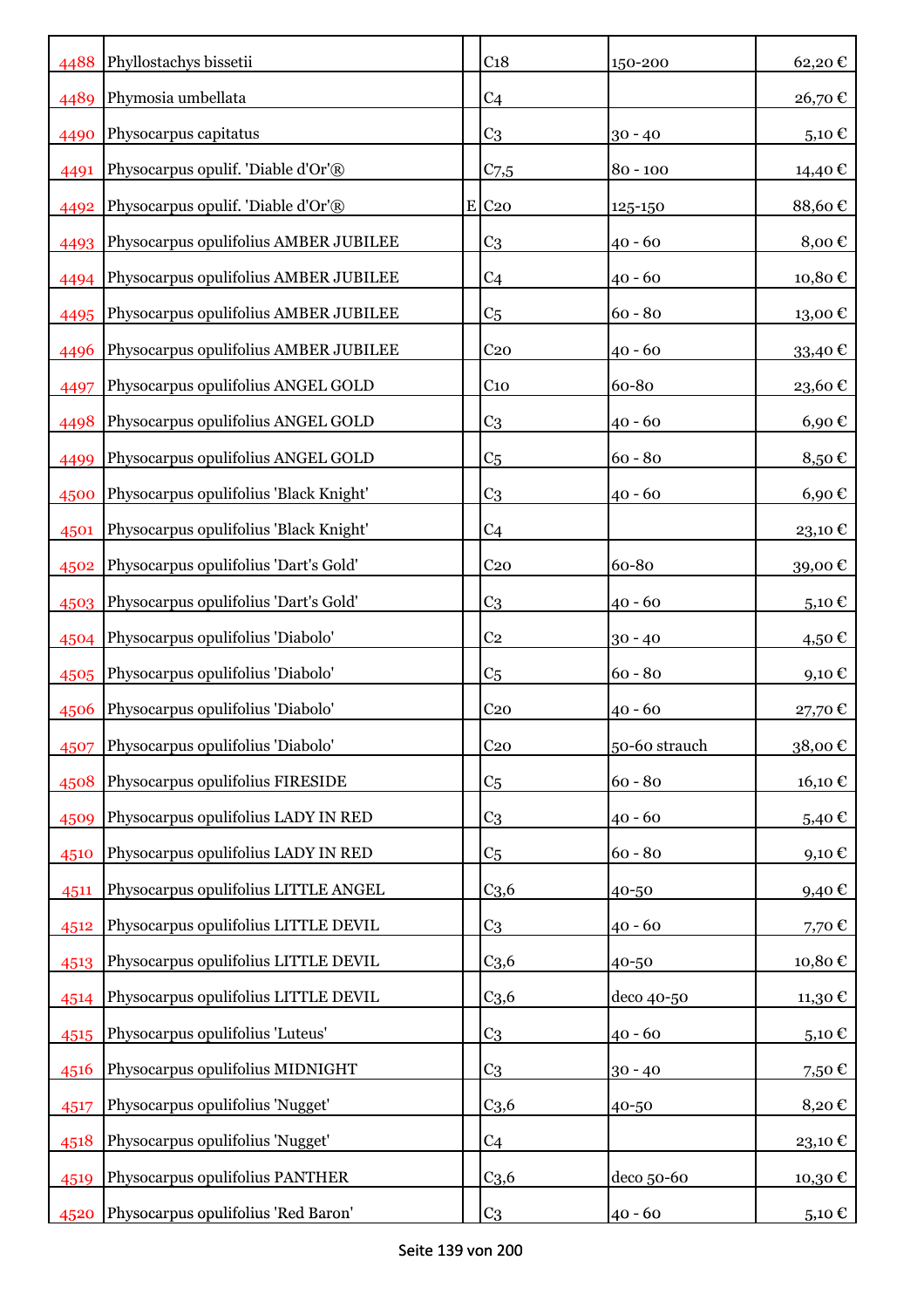| 4521 | Physocarpus opul. 'Reversed Chameleon' | C <sub>3</sub>           | $40 - 60$   | 5,10€              |
|------|----------------------------------------|--------------------------|-------------|--------------------|
| 4522 | Physocarpus opulifolius 'Rubella'      | C <sub>3,6</sub>         | 40-50       | 9,80€              |
| 4523 | Physocarpus opulifolius Summer Wine    | $E$ C <sub>12</sub>      | $150 - 175$ | 42,00 €            |
| 4524 | Physocarpus opulifolius SUMMER WINE    | C <sub>3</sub>           | $40 - 60$   | $5,50 \in$         |
| 4525 | Physocarpus opulifolius SUMMER WINE    | C7,5 St. mit Kr. 140-160 |             | 11,50 €            |
| 4526 | Physocarpus opulifolius TINY WINE ®    | C <sub>3</sub>           | $30 - 40$   | 8,50€              |
| 4527 | Physocarpus opulifolius TINY WINE ®    | C <sub>3</sub>           | 40-50       | 10,30€             |
| 4528 | Physocarpus opulifolius Tiny Wine Gold | C <sub>3</sub>           | 40-50       | 10,30€             |
| 4529 | Physocarpus opulifolius Tiny Wine Gold | C <sub>5</sub>           | $40 - 60$   | 18,40€             |
| 4530 | Physocarpus opulifolius Tiny Wine Gold | $C_{7,5}$                | $40 - 60$   | 20,70€             |
| 4531 | Physocarpus opulifolius Tiny Wine Gold | C <sub>20</sub>          | 100-125     | 50,00€             |
| 4532 | Physocarpus opulifolius 'Zdechovice'   | C <sub>3</sub>           | $40 - 60$   | 5,10 $\epsilon$    |
| 4533 | Physocarpus opulifolius 'Zdechovice'   | C <sub>5</sub>           | 40 - 60     | 9,10€              |
| 4534 | Physocarpus opulifolius 'Zdechovice'   | $C$ 7,5                  | $80 - 100$  | 14,40 €            |
| 4535 | Pieris Bonfire                         | C <sub>4</sub>           | 4jähr.      | 29,50€             |
| 4536 | Pieris Bonfire                         | C <sub>7</sub>           | 5jähr.      | 48,50€             |
| 4537 | Pieris Forrestii                       | C <sub>4</sub>           | 4jähr.      | 29,50€             |
| 4538 | Pieris Passion®                        | C <sub>7</sub>           | 5jähr.      | 48,50€             |
| 4539 | Pieris Valley valentine                | C <sub>4</sub>           | 4jähr.      | 29,50€             |
| 4540 | Pieris 'Flaming Silver'                | C <sub>10</sub>          | 40-50       | 101,90€            |
| 4541 | Pieris 'Flaming Silver'                | $E$ C <sub>20</sub>      | 80-100      | 190,00€            |
| 4542 | Pieris 'Forest Flame'                  | C <sub>3</sub>           | $20 - 25$   | 10,40 €            |
| 4543 | Pieris japonica 'Bonfire'              | C <sub>3</sub>           | $25 - 30$   | 26,70€             |
| 4544 | Pieris japonica 'Bonfire'              | $C_{7,5}$                | 30-40       | 59,20€             |
| 4545 | Pieris japonica 'Debutante'            | C <sub>3</sub>           | 25-30       | 26,70€             |
| 4546 | Pieris japonica 'Debutante'            | $C_{7,5}$                | $30+$       | 58,20€             |
| 4547 | Pieris japonica 'Little Heath'         | C <sub>5</sub>           |             | 24,20€             |
| 4548 | Pieris japonica 'Little Heath'         | C <sub>3</sub>           | 25-30       | 26,70€             |
| 4549 | Pieris japonica 'Little Heath'         | $C_{10}$                 | 40          | 101,90 $\mathbb C$ |
| 4550 | Pieris japonica 'Little Red'           | C <sub>2,5</sub>         |             | 12,10€             |
| 4551 | Pieris japonica 'Mountain Fire'        | C <sub>2,5</sub>         |             | 12,10 €            |
| 4552 | Pieris japonica 'Prelude'              | C <sub>3</sub>           | $20 - 25$   | 26,70€             |
| 4553 | Pileostegia viburnoides                | C <sub>4</sub>           |             | 29,50 €            |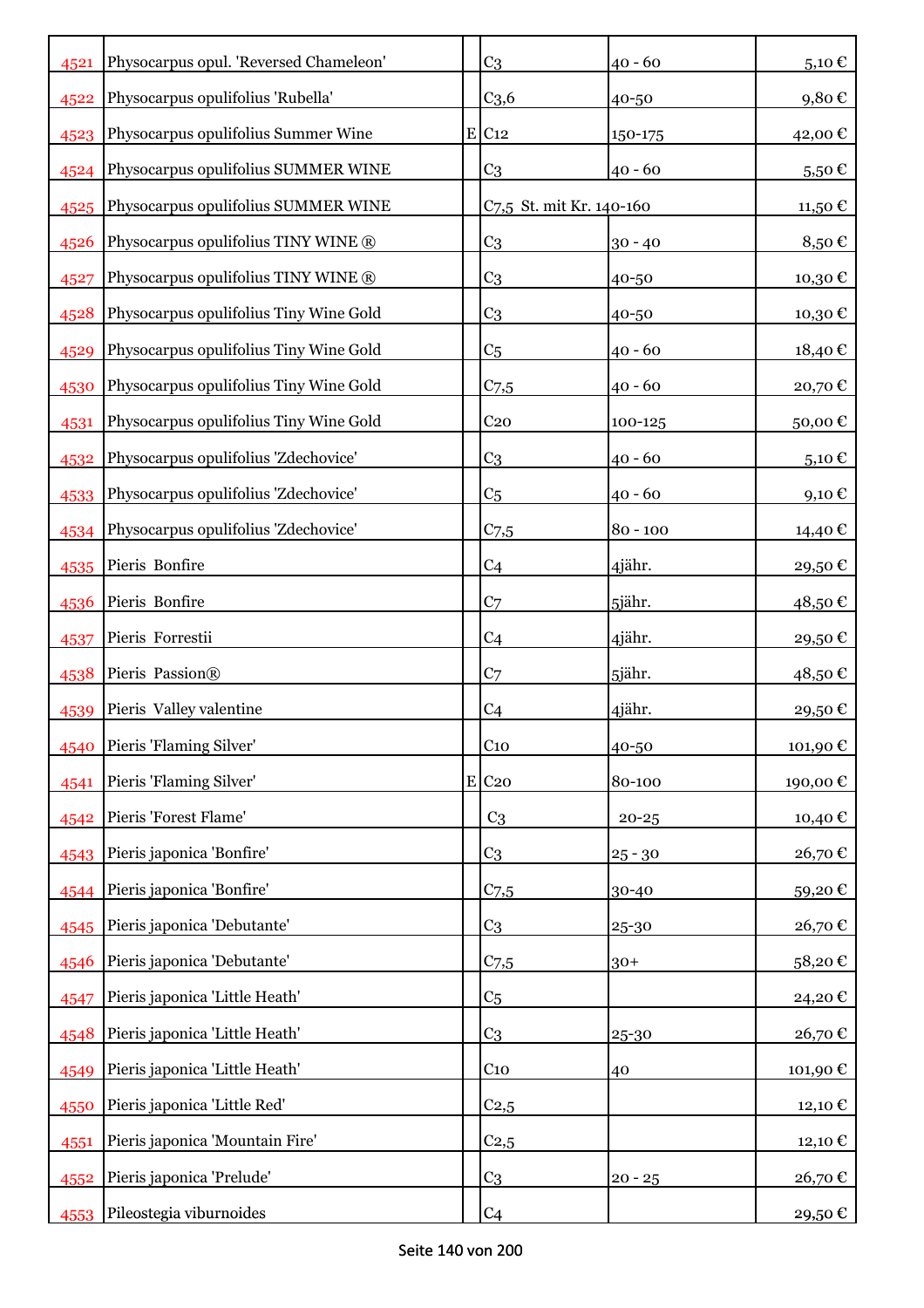| 4554 | Pittosporum eugenioides                 |           | E C10               | $300/-$       | 190,00€ |
|------|-----------------------------------------|-----------|---------------------|---------------|---------|
| 4555 | Pittosporum parvilimbum                 |           | C <sub>2</sub>      | 20/25         | 19,00€  |
| 4556 | Pittosporum sahnianum                   |           | $E/C_5$             | $200/-$       | 237,50€ |
| 4557 | Pittosporum tenuifolium                 | E         | C <sub>3</sub>      | 30-40         | 9,20€   |
| 4558 | Pittosporum tenuifolium 'Elizabeth'     |           | C <sub>20</sub>     | 60-80         | 54,00€  |
| 4559 | Pittosporum tenuifolium 'Elizabeth'     |           | C <sub>20</sub>     | 80-100        | 60,00€  |
| 4560 | Pittosporum tenuifolium Golf ball®      |           | C <sub>4</sub>      |               | 27,70€  |
| 4561 | Pittosporum tenuifolium Green elf       |           | C <sub>4</sub>      |               | 27,70€  |
| 4562 | Pittosporum tenuifolium Irene patterson |           | C4/5                |               | 27,70€  |
|      | 4563 Pittosporum tenuifolium Midget     |           | C <sub>4</sub>      |               | 27,70€  |
|      | 4564 Pittosporum tenuifolium 'Midget'   |           | C <sub>10</sub>     | 40-50         | 26,30€  |
| 4565 | Pittosporum tenuifolium Penmarc'h       |           | C <sub>4</sub>      |               | 27,70€  |
| 4566 | Pittosporum tenuifolium Penmarc'h       |           | C <sub>12</sub>     |               | 58,70€  |
| 4567 | Pittosporum tenuifolium 'Tom Thumb'     |           | C <sub>20</sub>     | 50-60         | 51,00€  |
| 4568 | Pittosporum tenuifolium 'Tom Thumb'     |           | C <sub>20</sub>     | 60-80         | 54,00€  |
| 4569 | Pittosporum tobira 'Nanum'              |           | C <sub>20</sub>     | 40-50 Breit   | 44,00€  |
| 4570 | Pittosporum tobira 'Nanum'              |           | C <sub>20</sub>     | 50-60 Breit   | 48,00 € |
| 4571 | Pittosporum tobira 'Variegatum'         |           | C <sub>3</sub>      | $25/+$        | 9,80€   |
| 4572 | Planera aquatica                        |           | $E$ C <sub>2</sub>  | 50/60         | 38,00€  |
| 4573 | Platanus acer.'Alphen's Globe'          |           | $E$ 220cm           | hs, stu 6-8   | 41,60€  |
| 4574 | Platanus hispanica (x) 'Podlasie'       |           | C <sub>5</sub>      | $120 - 140$   | 39,20€  |
| 4575 | Platanus racemosa                       |           | $E$ C <sub>10</sub> | 225/250       | 190,00€ |
| 4576 | Platanus x acerifolia                   | ${\bf E}$ |                     | hs, stu 8-10  | 28,80€  |
| 4577 | Platanus x acerifolia                   |           |                     | hs, stu 10-12 | 37,80€  |
| 4578 | Platycarya strobilacea                  |           | C <sub>2</sub>      | 30/40         | 38,00€  |
| 4579 | Pleione bulbocodioides                  |           | pot 9cm             | klein         | 14,25€  |
| 4580 | Polygonum scoparium                     |           | C <sub>2</sub>      | klein         | 19,00€  |
| 4581 | Polyscias sambucifolia                  |           | C <sub>4</sub>      |               | 28,00€  |
| 4582 | Poncirus trifoliata                     |           | C <sub>2</sub>      | klein         | 5,70€   |
|      | 4583 Poncirus trifoliata                |           | C6                  | $60 - 80$     | 14,70€  |
|      | 4584 Populus alba 'Richardii'           |           | C <sub>10</sub>     | $140 - 160$   | 31,10€  |
|      | 4585 Populus candicans (x) 'Aurora'     |           | C <sub>5</sub>      | $120 - 140$   | 12,70€  |
| 4586 | Populus deltoides 'Purple Tower'        |           | C <sub>7,5</sub>    | $100 - 120$   | 16,20€  |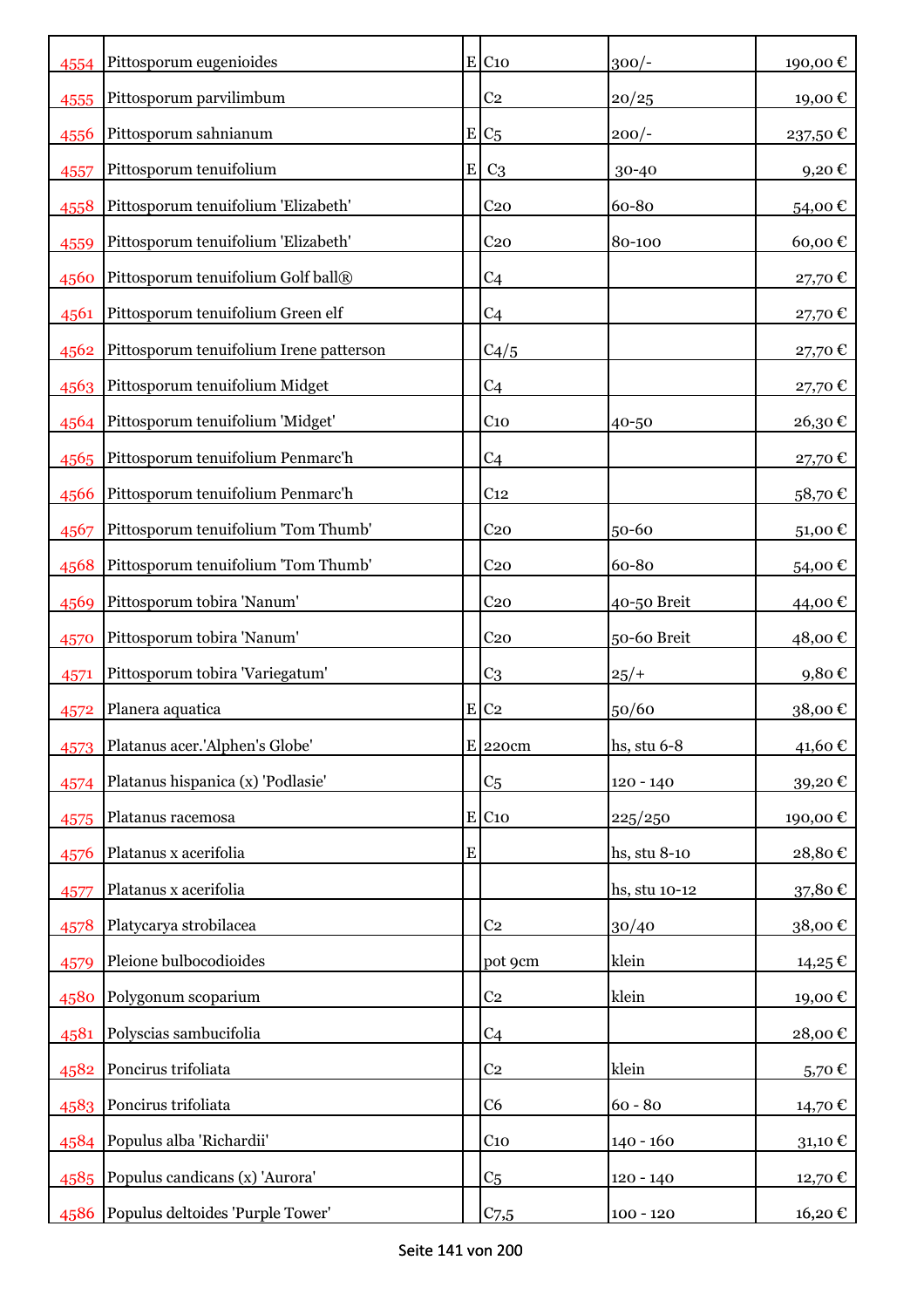| 4587 | Populus deltoides 'Purple Tower'         | C <sub>15</sub>  | $160 - 180$     | 21,50€     |
|------|------------------------------------------|------------------|-----------------|------------|
| 4588 | Populus deltoides 'Purple Tower'         | C <sub>20</sub>  | $160 - 180$     | 21,90€     |
| 4589 | Populus lasiocarpa                       | C <sub>20</sub>  | $160 - 180$     | 19,60€     |
| 4590 | Populus lasiocarpa                       | $C_{7,5}$        | $100 - 120$     | 27,70€     |
| 4591 | Populus purdomii                         | C <sub>5</sub>   | $100 - 120$     | 18,40€     |
| 4592 | Populus purdomii                         | C <sub>20</sub>  | $160 - 180$     | 27,70 €    |
| 4593 | Potentilla fruticosa 'Abbotswood'        | C <sub>2</sub>   | $20 - 30$       | $3,90$ €   |
| 4594 | Potentilla fruticosa BELLA LINDSEY       | C <sub>3,6</sub> | 30-40           | 8,80€      |
| 4595 | Potentilla fruticosa BELLA LINDSEY       | C <sub>2</sub>   | $20 - 30$       | 4,80€      |
| 4596 | Potentilla fruticosa CITRUS TART         | C <sub>2</sub>   | $20 - 30$       | $6,70 \in$ |
| 4597 | Potentilla fruticosa 'Citrus Tart®'      | C <sub>3,6</sub> | deco 30-40      | 9,60€      |
| 4598 | Potentilla fruticosa CREAM'ISSIMA        | C <sub>2</sub>   | $20 - 30$       | $6,70 \in$ |
| 4599 | Potentilla fruticosa 'Crème Brulée®'     | C <sub>2</sub>   | $20 - 30$       | 6,70€      |
| 4600 | Potentilla fruticosa 'Crème Brulée®'     | C <sub>3,6</sub> | $ $ deco $30/+$ | 9,60€      |
| 4601 | Potentilla fruticosa 'Crème Brulée®'     | C <sub>3,6</sub> | $30/+$          | 9,60€      |
| 4602 | Potentilla fruticosa 'Crème Brulée®'     | C <sub>5</sub>   | $40 - 60$       | 13,40 €    |
| 4603 | Potentilla fruticosa DOUBLE PUNCH CREAM  | C <sub>2</sub>   | $20 - 30$       | $6,70 \in$ |
| 4604 | Potentilla fruticosa DOUBLE PUNCH GOLD   | C <sub>2</sub>   | $20 - 30$       | $6,70 \in$ |
| 4605 | Potentilla fruticosa DOUBLE PUNCH PASTEL | C <sub>2</sub>   | $20 - 30$       | 6,70€      |
| 4606 | Potentilla fruticosa DOUBLE PUNCH PEACH  | C <sub>2</sub>   | $20 - 30$       | 6,70€      |
| 4607 | Potentilla fruticosa GLAMOUR GIRL        | C <sub>2</sub>   | $20 - 30$       | 4,90€      |
| 4608 | Potentilla fruticosa 'Glamour Girl®'     | C <sub>3,6</sub> | $30/+$          | 9,20€      |
| 4609 | Potentilla fruticosa 'Gold Drop'         | C <sub>2</sub>   | $20 - 30$       | 3,90€      |
| 4610 | Potentilla fruticosa 'Goldfinger'        | C <sub>2</sub>   | $20 - 30$       | 3,90€      |
| 4611 | Potentilla fruticosa 'Goldkissen'        | C <sub>2</sub>   | $20 - 30$       | 3,90€      |
| 4612 | Potentilla fruticosa 'Goldstar'          | C <sub>2</sub>   | $20 - 30$       | 3,90€      |
| 4613 | Potentilla fruticosa 'Goldteppich'       | C <sub>2</sub>   | $20 - 30$       | 3,90€      |
| 4614 | Potentilla fruticosa 'Klondike'          | C <sub>3</sub>   | $30 - 40$       | 4,60€      |
| 4615 | Potentilla fruticosa 'Kobold'            | C <sub>2</sub>   | $20 - 30$       | 3,90€      |
| 4616 | Potentilla fruticosa 'Kobold'            | C <sub>3,6</sub> | $30/+$          | 7,50€      |
| 4617 | Potentilla fruticosa 'Lemon Meringue®'   | C <sub>2</sub>   | $20 - 30$       | 6,70€      |
| 4618 | Potentilla fruticosa 'Lemon Meringue®'   | C <sub>3,6</sub> | deco $30/+$     | 9,60€      |
| 4619 | Potentilla fruticosa 'Lemon Meringue®'   | C <sub>3,6</sub> | $30/+$          | 9,60€      |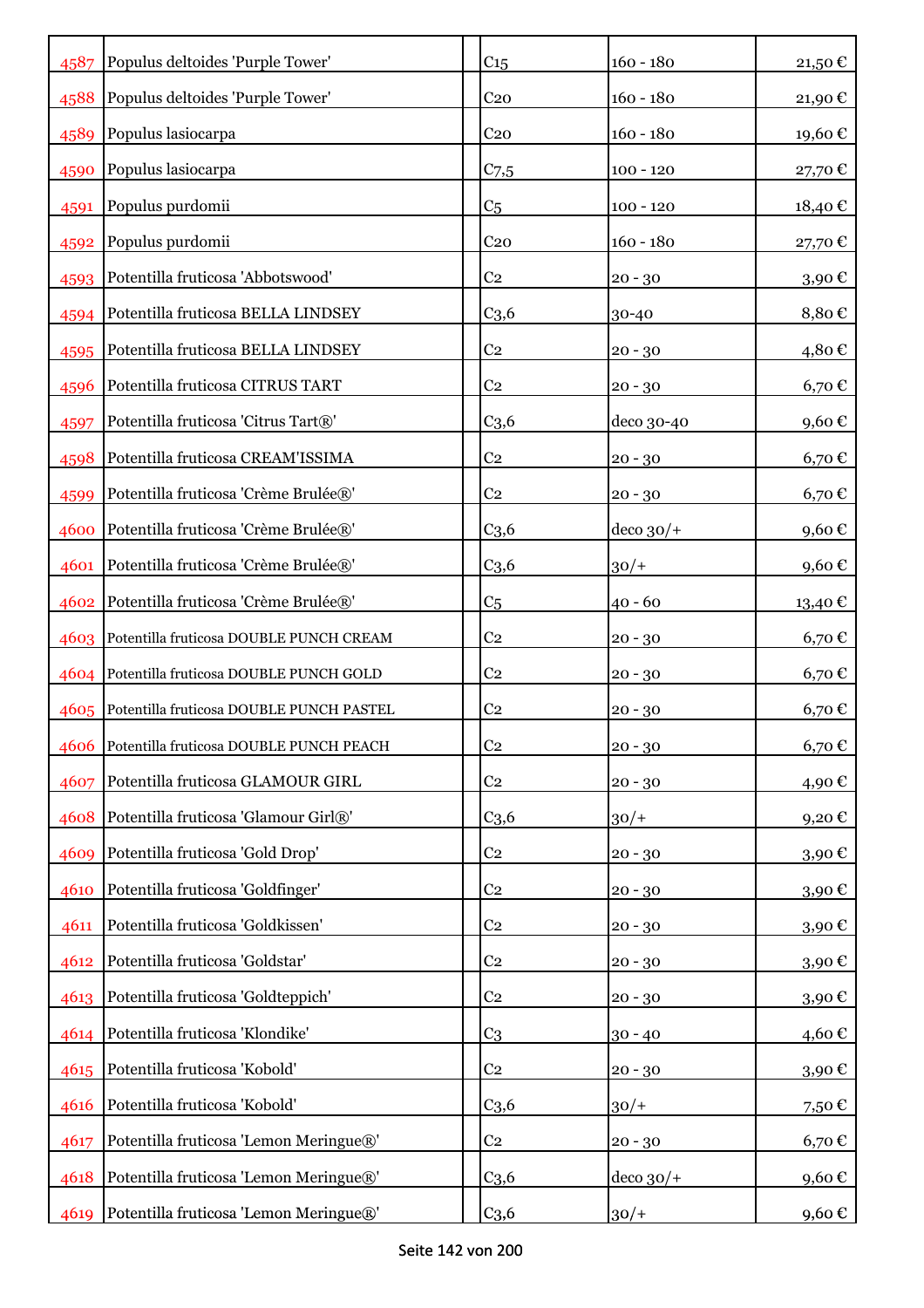|      | 4620 Potentilla fruticosa 'Lemon Meringue®' | C <sub>5</sub>         | $40 - 60$  | 13,40 €             |
|------|---------------------------------------------|------------------------|------------|---------------------|
| 4621 | Potentilla fruticosa 'Limelight'            | C <sub>3,6</sub>       | $30/+$     | 7,50€               |
| 4622 | Potentilla fruticosa Lovely Pink            | C <sub>20</sub>        | 80-100     | 46,00€              |
|      | 4623 Potentilla fruticosa LOVELY PINK       | C <sub>2</sub>         | $20 - 30$  | 4,40€               |
|      | 4624 Potentilla fruticosa 'Lucas Red'       | C <sub>2</sub>         | $20 - 30$  | 3,90€               |
| 4625 | Potentilla fruticosa MANGO - TANGO          | C <sub>2</sub>         | $20 - 30$  | 4,40€               |
| 4626 | Potentilla fruticosa MARIAN RED ROBIN       | C <sub>2</sub>         | $20 - 25$  | 3,90€               |
| 4627 | Potentilla fruticosa 'McKay's White'        | C <sub>3</sub>         | $30 - 40$  | 4,60€               |
| 4628 | Potentilla frut. 'Medicine Wheel Mountain'  | C <sub>3,6</sub>       | $30/+$     | 7,50€               |
|      | 4629 Potentilla fruticosa 'Orangeschimmer'  | C <sub>2</sub>         | $20 - 30$  | 3,90€               |
|      | 4630 Potentilla fruticosa ORANG'ISSIMA      | C <sub>2</sub>         | $20 - 30$  | $6,70 \in$          |
| 4631 | Potentilla fruticosa PINK PARADISE          | C <sub>2</sub>         | $20 - 30$  | 4,80€               |
|      | 4632 Potentilla fruticosa PINK PARADISE     | C <sub>3</sub>         | $25 - 35$  | 6,70€               |
|      | 4633 Potentilla fruticosa PINK PARADISE     | C <sub>3,6</sub>       | $30/+$     | 8,20€               |
|      | 4634 Potentilla fruticosa 'Red Joker'       | C <sub>2</sub>         | $15 - 20$  | 3,90€               |
|      | 4635 Potentilla fruticosa 'Red Lady'        | C <sub>2</sub>         | $25 - 35$  | 3,90€               |
|      | 4636 Potentilla fruticosa 'Redce'           | C <sub>2</sub>         | $15 - 20$  | 3,90€               |
| 4637 | Potentilla fruticosa RED'ISSIMA             | C <sub>2</sub>         | $20 - 30$  | $6,70 \in$          |
| 4638 | Potentilla fruticosa 'Rosiflor'             | C <sub>3</sub>         | $15 - 20$  | $3,00 \text{ } \in$ |
|      | 4639 Potentilla fruticosa SOLAR'ISSIMA      | C <sub>2</sub>         | $20 - 30$  | 6,70€               |
| 4640 | Potentilla fruticosa 'Sommerflor'           | C <sub>20</sub>        | 50-60      | 38,00€              |
| 4641 | Potentilla fruticosa 'Thunderhead'          | C <sub>2</sub>         | $20 - 30$  | 3,90€               |
| 4642 | Potentilla fruticosa 'Thunderhead'          | C <sub>3</sub>         | $30 - 40$  | 4,60€               |
|      | 4643 Potentilla fruticosa var. veitchii     | C <sub>2</sub>         | $20 - 30$  | 3,90€               |
|      | 4644 Potentilla fruticosa 'White Lady'      | C <sub>3,6</sub>       | $30/+$     | 8,80€               |
|      | 4645 Potentilla fruticosa 'Zoë'             | C <sub>2</sub>         | $15 - 20$  | 3,90€               |
| 4646 | Potentilla fruticosa 'Zoë'                  | C <sub>3</sub>         | $30 - 40$  | 4,60€               |
| 4647 | Premna japonica                             | C <sub>2</sub>         | 50/60      | 28,50€              |
| 4648 | Premna japonica                             | E C10                  | 100/125    | 95,00€              |
| 4649 | Protea Pink crown                           | C <sub>4</sub>         |            | 40,30€              |
| 4650 | Prunus avium 'Kruchtener Zwerg'             | C <sub>5</sub> strauch | $80 - 100$ | 21,40€              |
| 4651 | Prunus avium 'Pendula'                      | C7,5 St. mit Kr.       | $60 - 80$  | 23,90€              |
| 4652 | Prunus avium 'Plena'                        | C <sub>5</sub> strauch | 120 - 140  | 21,40 €             |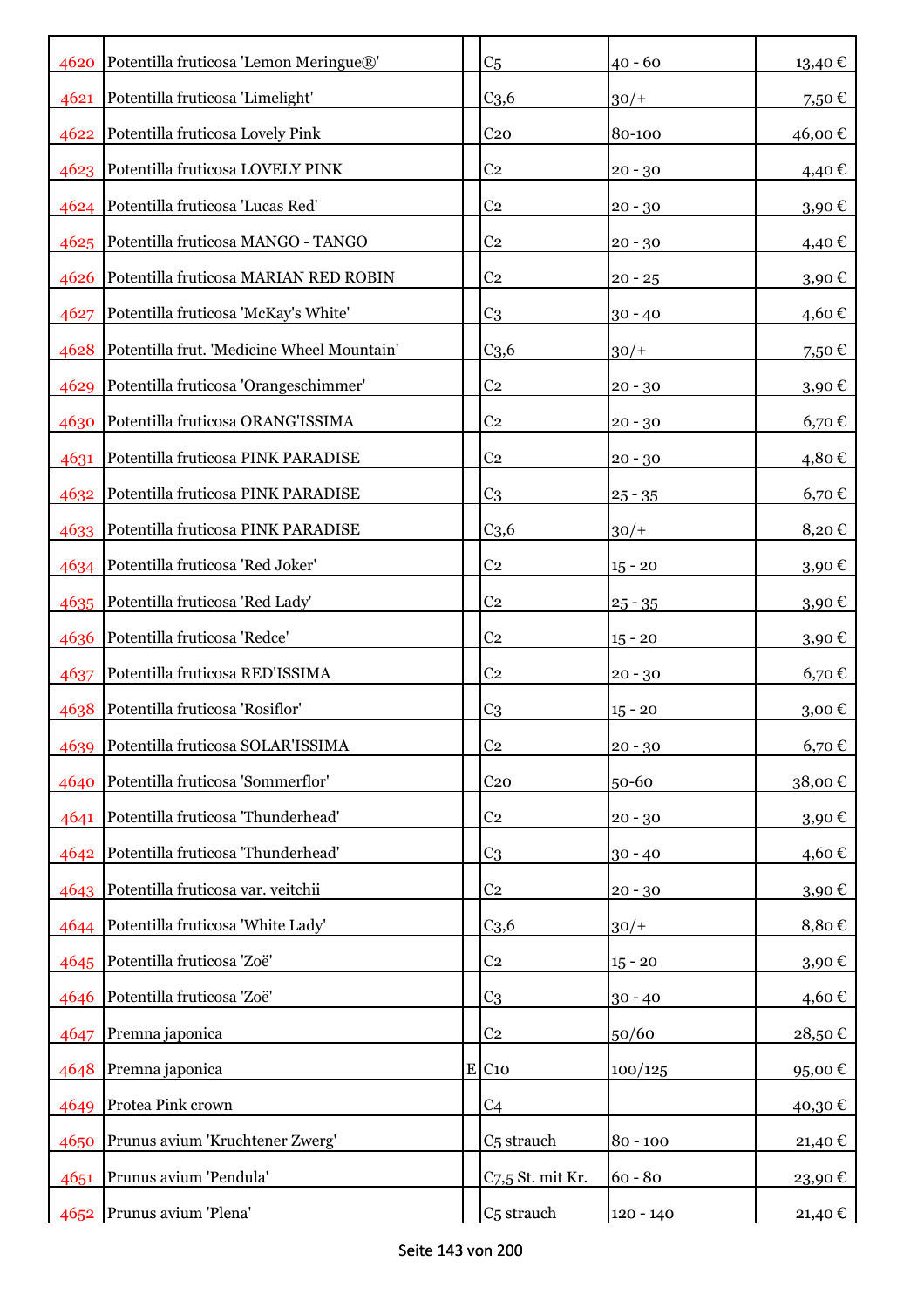|      | 4653 Prunus cerasifera 'Rosea Plena'   | C <sub>5</sub> strauch                   | $60 - 80$       | 21,40€     |
|------|----------------------------------------|------------------------------------------|-----------------|------------|
|      | 4654   Prunus cerasifera 'Woodi'       | C <sub>45</sub> St. mit Kr. 200, stu 6-8 |                 | 179,10 €   |
|      | 4655 Prunus cerasifera 'Złoty Obłok'   | C <sub>5</sub> strauch                   | $80 - 100$      | 21,40 €    |
| 4656 | Prunus cerasus ŁUTÓWKA                 | C <sub>10</sub>                          | $160 - 180$     | 24,50€     |
| 4657 | Prunus cistena (x)                     | C <sub>5</sub> strauch                   | $60 - 80$       | 17,60€     |
| 4658 | Prunus cistena (x)                     | C <sub>20</sub>                          | $100 - 120$     | 55,30€     |
| 4659 | Prunus 'Collingwood Ingram'            | $E C_3$                                  | $30 - 50/$ +    | 16,20€     |
| 4660 | Prunus glandulosa 'Alba Plena'         | C <sub>3,6</sub>                         | 40-50           | $9,80 \in$ |
|      | 4661 Prunus glandulosa 'Alba Plena'    | C <sub>20</sub>                          | 60-80           | 39,00€     |
|      | 4662 Prunus glandulosa 'Alba Plena'    | C <sub>20</sub>                          | 80-100          | 47,00 €    |
|      | 4663 Prunus gondouinii 'Hortensja'     | C <sub>10</sub>                          | $160 - 180$     | 24,50 €    |
|      | 4664 Prunus 'Hally Jolivette'          | C <sub>5</sub> strauch                   | $60 - 80$       | 21,40€     |
|      | 4665 Prunus 'Hata-Zakura'              | C <sub>5</sub>                           | 60-80           | 23,80€     |
| 4666 | Prunus incisa 'Arboretum Kórnik'       | C <sub>5</sub> strauch                   | $160 - 180$     | 17,60€     |
| 4667 | Prunus incisa 'Arboretum Kórnik'       | C <sub>5</sub> strauch                   | $60 - 80$       | 21,40 €    |
|      | 4668 Prunus incisa 'February Red'      | C <sub>5</sub> strauch                   | $140 - 160$     | 21,40€     |
| 4669 | Prunus incisa 'Gotenba'                | C <sub>5</sub>                           |                 | 23,80€     |
| 4670 | Prunus incisa 'Jose'                   | C <sub>5</sub> strauch                   | $60 - 80$       | 20,10€     |
| 4671 | Prunus incisa Kojo-no-mai              | C <sub>20</sub>                          | 50-60 strauch   | 62,00€     |
|      | 4672 Prunus incisa 'Kojo-no-mai'       | $E C_5$                                  | 25-30           | 23,80€     |
| 4673 | Prunus incisa 'Kojou-no-mai'           | C <sub>3,6</sub>                         | deco 30-40      | 10,30€     |
| 4674 | Prunus incisa Paean                    | C <sub>20</sub>                          | 80-100 strauch  | 62,00€     |
| 4675 | Prunus incisa 'Semiplena'              | $E/C_5$                                  |                 | 23,80€     |
| 4676 | Prunus Jacqueline                      | C <sub>45</sub>                          | 275-300 mehrtr. | 129,00€    |
| 4677 | Prunus 'Jelena'                        | C <sub>5</sub> strauch                   | $60 - 80$       | 22,00€     |
| 4678 | Prunus 'Kornicensis'                   | C <sub>5</sub> strauch                   | $80 - 100$      | 21,40€     |
| 4679 | Prunus laurocerasus 'Mount Vernon'     | $C_{3,5}$                                | $50/+$          | 8,00€      |
| 4680 | Prunus laurocerasus 'Ani'              | C <sub>12</sub>                          | 100-125         | 126,10€    |
| 4681 | Prunus laurocerasus ETNA               | C <sub>12</sub>                          | 60-80           | 26,80€     |
|      | 4682 Prunus laurocerasus ETNA          | C <sub>18</sub>                          | 80-100          | 38,90€     |
|      | 4683 Prunus laurocerasus 'Renault Ace' | C12 St. mit Kr. 100-120                  |                 | 169,80€    |
|      | 4684 Prunus lusitanica                 | C <sub>20</sub>                          | 150-175         | 80,00€     |
|      | 4685 Prunus lusitanica 'Angustifolia'  | C <sub>20</sub>                          | 60-80           | 39,00 €    |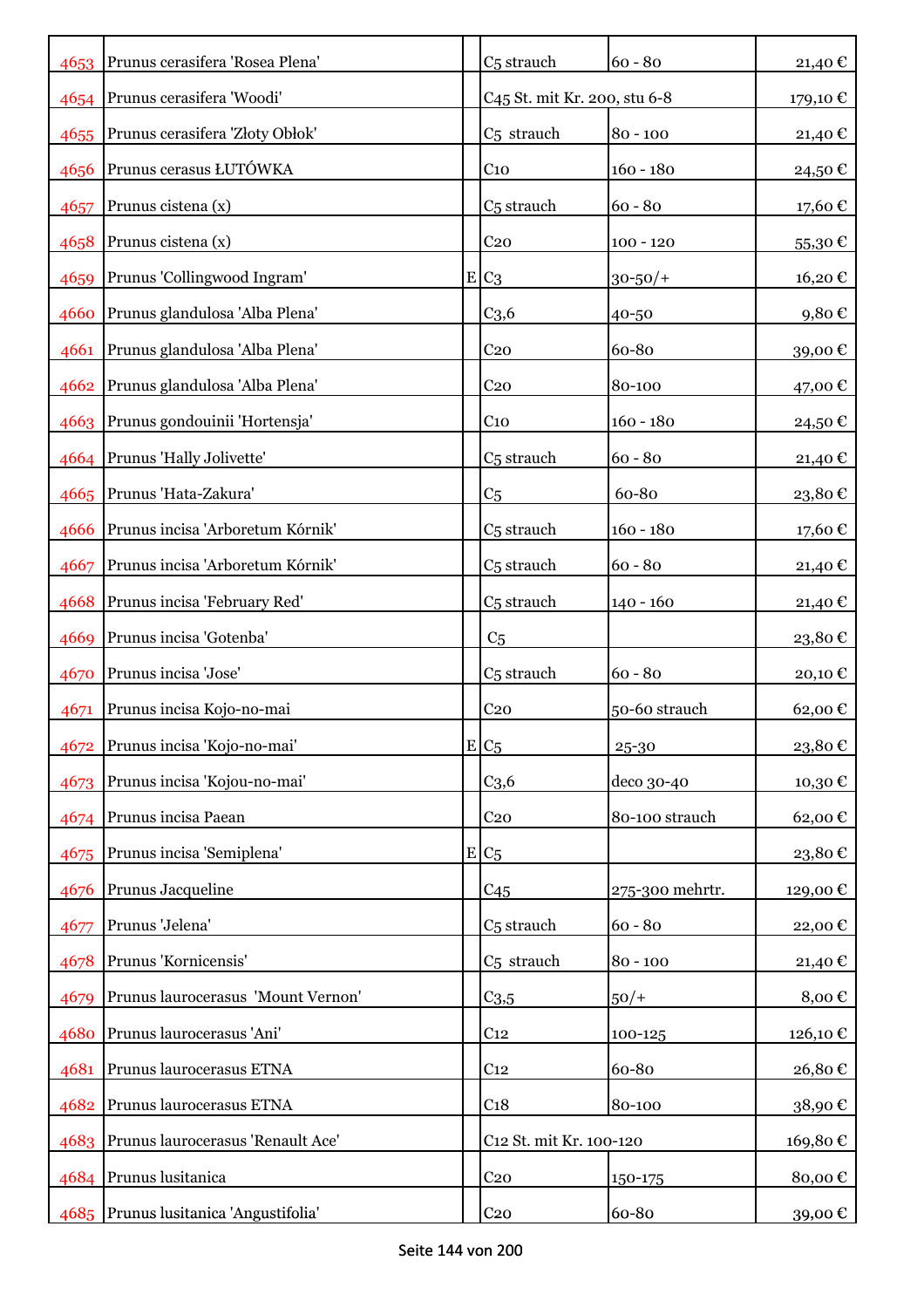|      | 4686 Prunus lusitanica 'Angustifolia' |           | C <sub>20</sub>                   | 80-100          | 44,00€           |
|------|---------------------------------------|-----------|-----------------------------------|-----------------|------------------|
| 4687 | Prunus lusitanica 'Variegata'         |           | $E$ C <sub>20</sub>               | 125-150         | 88,60€           |
| 4688 | Prunus mahaleb                        |           | $E$ C <sub>20</sub>               | 100-125         | 32,00€           |
| 4689 | Prunus mume 'Dawn'                    |           | C <sub>5</sub> strauch            | $60 - 80$       | 23,90€           |
|      | 4690 Prunus mume 'Dawn'               |           | C <sub>5</sub> St. mit Kr. 80-100 |                 | 27,70€           |
| 4691 | Prunus mume 'Oshidori'                |           | C <sub>5</sub> strauch            | $60 - 80$       | 27,70€           |
|      | 4692 Prunus mume 'Sage'               |           | C <sub>5</sub> St. mit Kr. 60-80  |                 | 27,70€           |
|      | 4693 Prunus nipponica 'Brilliant'     |           | C <sub>10</sub>                   | 60-80           | 22,60€           |
|      | 4694 Prunus 'Okame'                   |           | C <sub>5</sub> strauch            | $80 - 100$      | 21,40 $\epsilon$ |
|      | 4695 Prunus padus                     |           | C <sub>20</sub>                   | 100-125         | 33,00€           |
| 4696 | Prunus padus 'Colorata'               |           | C <sub>20</sub>                   | 175-200         | 62,00€           |
| 4697 | Prunus padus 'Le Thoureil'            |           | C <sub>20</sub>                   | 100-125         | 43,00 €          |
| 4698 | Prunus padus 'Le Thoureil'            |           | C <sub>20</sub>                   | 125-150         | 47,00 €          |
| 4699 | Prunus padus 'Le Thoureil'            |           | C <sub>20</sub>                   | 150-175         | 53,00€           |
| 4700 | Prunus padus 'Nana'                   |           | C <sub>5</sub>                    | $100 - 120$     | 21,40 €          |
| 4701 | Prunus padus 'Schloss Tiefurt'        |           | C <sub>5</sub>                    | $100 - 120$     | 21,40 €          |
| 4702 | Prunus padus 'Watereri'               |           | C <sub>5</sub>                    | $80 - 100$      | 21,40 €          |
|      | 4703 Prunus 'Pandora'                 |           | C <sub>5</sub> strauch            | $120 - 140$     | 21,40 €          |
| 4704 | Prunus persica TAOFLORA WHITE         |           | C <sub>25</sub>                   | $160 - 180$     | 61,60€           |
|      | 4705 Prunus 'Pink Parasol'            |           | C <sub>15</sub>                   | $120 - 140$     | 61,60€           |
| 4706 | Prunus 'Rebecca'                      |           | C <sub>5</sub>                    | 40-60           | 23,80€           |
| 4707 | Prunus 'Royal Bungeri'                |           | $E/C_5$                           | 60-80           | 23,80€           |
| 4708 | Prunus sargentii 'Charles Sargent'    |           | C <sub>3</sub>                    | $30 - 50/$ +    | 16,20€           |
| 4709 | Prunus sargentii 'Charles Sargent'    |           | $E$ gefiedert                     | $250/+$         | 37,00€           |
| 4710 | Prunus sargentii 'Charles Sargent'    | ${\bf E}$ |                                   | hs, stu $6-8$   | 41,60€           |
| 4711 | Prunus sargentii 'Charles Sargent'    |           | $E$ db                            | stu 8-10, sol.  | 120,20€          |
| 4712 | Prunus serrula                        |           | C <sub>5</sub>                    | $100 - 120$     | 22,60€           |
| 4713 | Prunus serrula 'Branklyn'             |           | C90                               | $250/+$         | 262,50€          |
| 4714 | Prunus serrulata Royal Burgundy       |           | C <sub>20</sub>                   | 80-100 strauch  | 57,00€           |
| 4715 | Prunus serrulata Royal Burgundy       |           | C <sub>40</sub>                   | 175-200 mehrtr. | 129,00€          |
| 4716 | Prunus serrulata 'Royal Burgundy'     |           | C <sub>5</sub>                    |                 | 39,20€           |
| 4717 | Prunus serrulata 'Shirotae'           |           | C <sub>5</sub>                    | 120 - 140       | 22,60€           |
| 4718 | Prunus serrulata 'Shirotae'           |           | C <sub>5</sub>                    | $20 - 25$       | 23,80€           |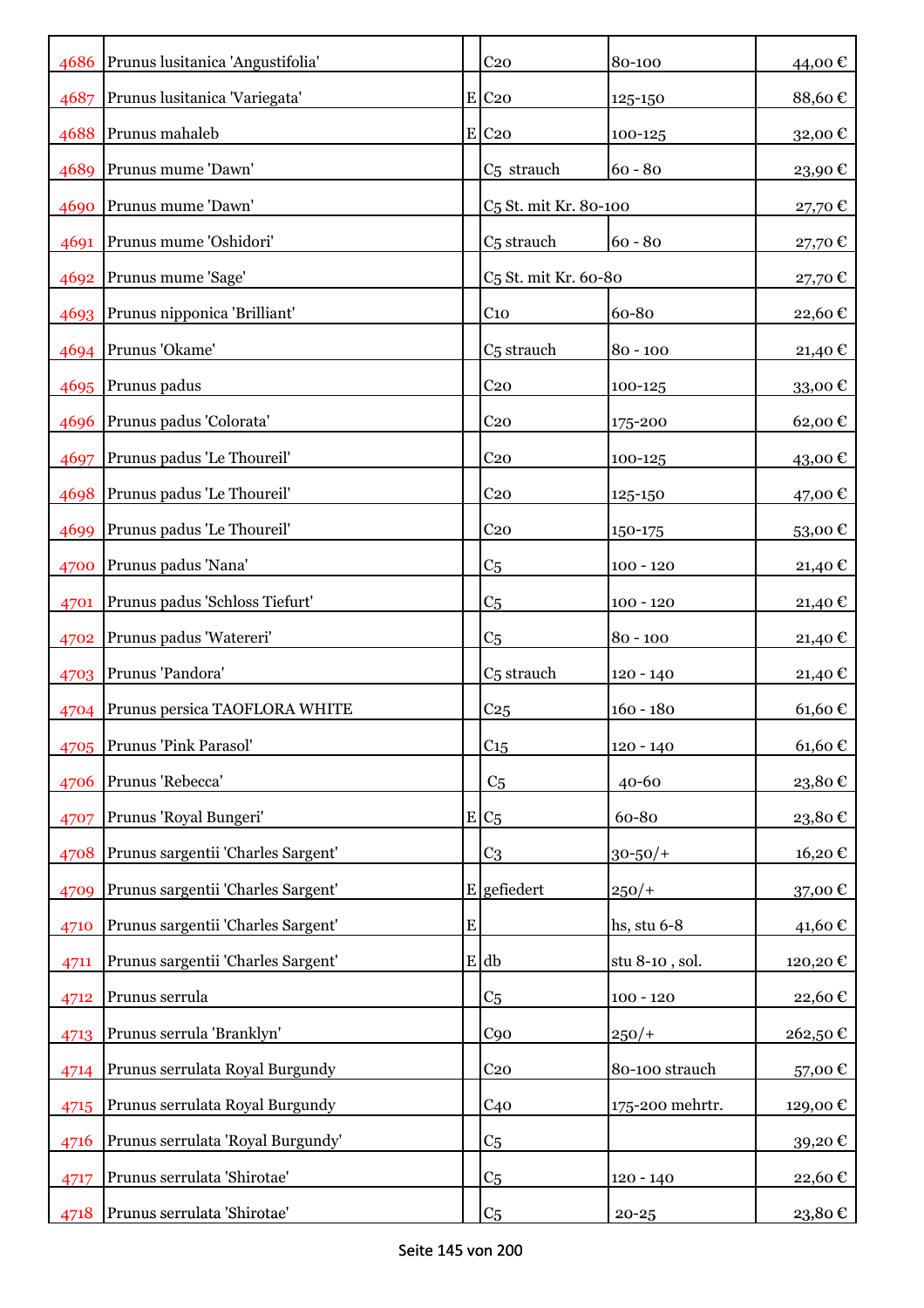| 4719 | Prunus serrulata 'Taihaku'        | C <sub>35</sub>                    | hs 8-10         | 105,00€     |
|------|-----------------------------------|------------------------------------|-----------------|-------------|
| 4720 | Prunus serrulata 'Taihaku'        | C10 St. mit Kr. 120-140            |                 | 39,00€      |
| 4721 | Prunus serrulata 'Ukon'           | C <sub>5</sub>                     | <b>BT</b>       | 39,20€      |
| 4722 | Prunus 'Snow Fountains'           | $C_{35}$                           | hs 10-12        | 94,50€      |
| 4723 | Prunus spinosa                    | C <sub>5</sub> strauch             | $60 - 80$       | 10,60€      |
| 4724 | Prunus 'Spire'                    | C <sub>5</sub> strauch             | $120 - 140$     | 21,40 €     |
| 4725 | Prunus subh. 'Autumnalis Rosea'   | $E/C_5$                            |                 | 23,80€      |
| 4726 | Prunus subh. 'Pendula'            | C <sub>5</sub>                     |                 | 23,80€      |
| 4727 | Prunus subhirtella (x) 'Dahlem'   | C <sub>5</sub> strauch             | 120 - 140       | 17,60 €     |
| 4728 | Prunus subhirtella (x) 'Fukubana' | C <sub>5</sub> strauch             | 120 - 140       | 17,60 €     |
| 4729 | Prunus 'The Bride'                | C <sub>5</sub> strauch             | $80 - 100$      | 21,40 €     |
| 4730 | Prunus 'The Bride'                | $E$ db                             | $250/+$         | 104,00 €    |
| 4731 | Prunus 'The Bride'                | C90                                | 200-250 mehrtr. | 241,50 €    |
| 4732 | Prunus tomentosa                  | C <sub>3,6</sub>                   | 30-40           | $9,80 \in$  |
| 4733 | Prunus yedoensis                  | C <sub>45</sub>                    | 250-275 mehrtr. | 129,00 €    |
| 4734 | Prunus yedoensis                  | C <sub>90</sub>                    | 250-300 mehrtr. | 262,50€     |
| 4735 | Prunus yedoensis 'Somei-Yoshino'  | C <sub>5</sub>                     | $120 - 140$     | 22,60€      |
| 4736 | Prunus yedonensis 'Ivensii'       | C <sub>5</sub>                     | $120 - 140$     | 22,60€      |
| 4737 | Prunus yedonensis 'Ivensii'       | C7,5 St. mit Kr. 80-100            |                 | 30,20€      |
| 4738 | Prunus yedonensis 'Ivensii'       | C <sub>12</sub> St. mit Kr. 80-100 |                 | 33,90€      |
| 4739 | Prunus yedonensis 'Ivensii'       | C12 St. mit Kr. 120-140            |                 | 36,50€      |
| 4740 | Prunus yedonensis 'Ivensii'       | C <sub>25</sub> St. mit Kr. 80-120 |                 | 61,60€      |
| 4741 | Pseudocydonia sinensis            | pot 7cm                            | klein           | 4,28€       |
| 4742 | Pseudocydonia sinensis            | C <sub>5</sub> strauch             | $80 - 100$      | 20,20€      |
| 4743 | Pseudocydonia sinensis            | C <sub>2</sub>                     | 80/100          | 20,90€      |
| 4744 | Pseudocydonia sinensis            | C <sub>2</sub>                     | 100/125         | 28,50€      |
| 4745 | Pseudopanax lessonii Bronze eagle | $C_3/4$                            |                 | 31,00€      |
| 4746 | Pseudopanax lessonii Dark star    | $C_3/4$                            |                 | 31,00€      |
| 4747 | Pseudopanax lessonii Goldfinger   | $C_3/4$                            |                 | 31,00€      |
| 4748 | Ptelea trifoliata                 | pot 7cm                            | klein           | $2,85 \in$  |
| 4749 | Ptelea trifoliata                 | C <sub>2</sub>                     | $30 - 50/$      | 15,00€      |
| 4750 | Ptelea trifoliata                 | $E$ C <sub>2</sub>                 | 40/50           | $16,15 \in$ |
| 4751 | Ptelea trifoliata                 | C <sub>20</sub>                    | 175-200         | 83,00€      |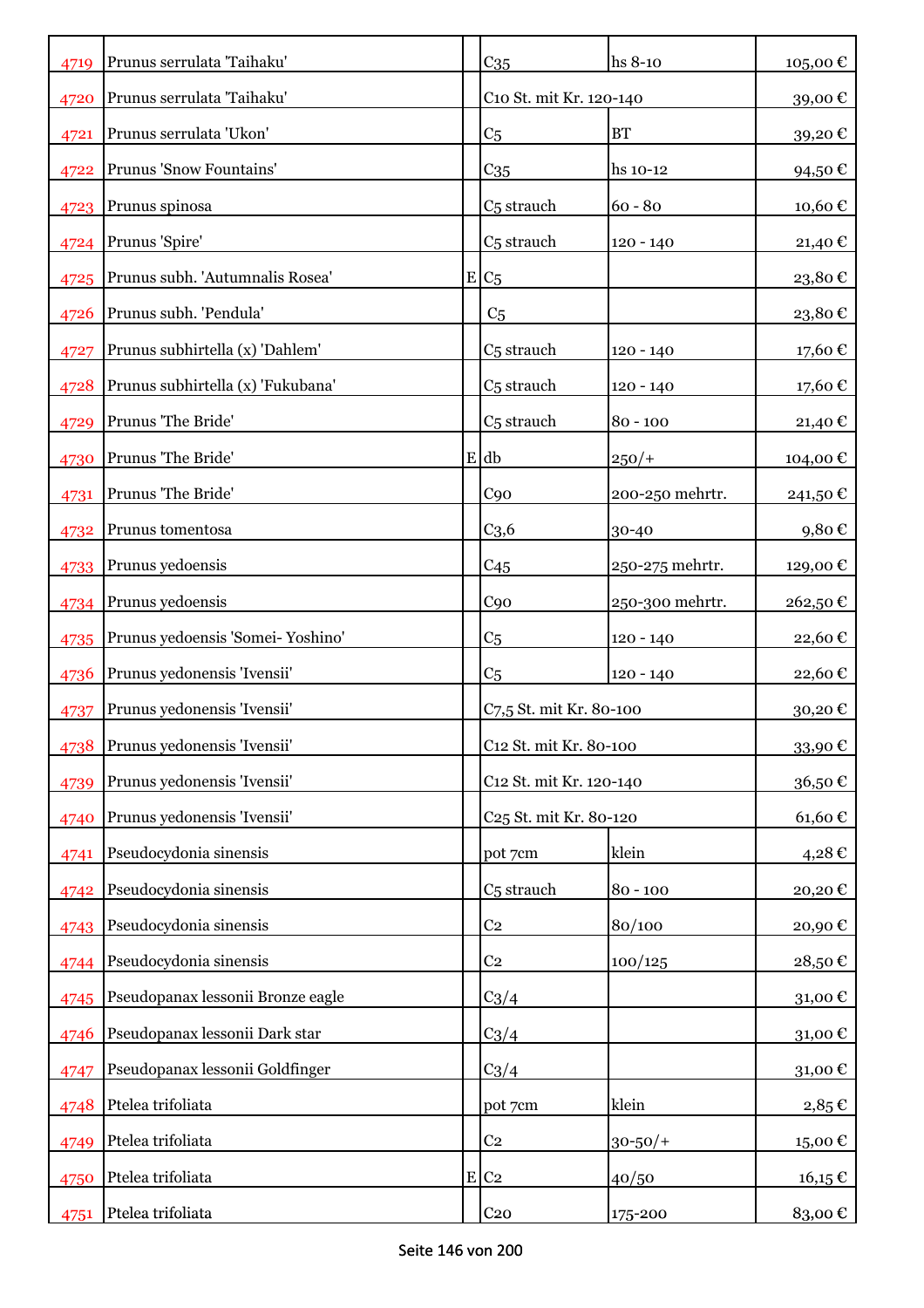| 4752 | Ptelea trifoliata                | C <sub>20</sub>     | 200-250       | 91,00€      |
|------|----------------------------------|---------------------|---------------|-------------|
| 4753 | Pterocarya tonkinensis           | $E$ C <sub>10</sub> | $200/-$       | 161,50€     |
| 4754 | Pterocarya tonkinensis           | E C7                | $300/-$       | 228,00€     |
| 4755 | Pterocarya x rehderiana          | E/C7                | $100 - 150 +$ | 23,20€      |
| 4756 | Pterocarya x rehderiana          | $E$ K $50L$         | $250/+$       | 81,00€      |
| 4757 | Pterocarya x rehderiana          | E sol.              | $250/+$       | 242,60€     |
| 4758 | Pterocarya x rehderiana          | E K120L             | $200 - 250 +$ | 300,40€     |
| 4759 | Pterocarya x rehderiana          | E sol.              | $300/+$       | 335,00€     |
| 4760 | Pterostyrax corymbosa            | pot 7cm             | klein         | 3,80€       |
| 4761 | Pterostyrax corymbosa            | E C2                | 40/50         | $31,35 \in$ |
| 4762 | Pterostyrax corymbosa            | C8                  |               | 74,40 €     |
|      | 4763 Pterostyrax hispida         | pot 7cm             | klein         | $3,33 \in$  |
| 4764 | Pterostyrax hispida              | C <sub>2</sub>      | 60/80         | 19,00€      |
| 4765 | Pterostyrax hispida              | E C12               |               | 52,40 €     |
| 4766 | Pterostyrax hispida              | C <sub>20</sub>     |               | 68,40€      |
| 4767 | Pterostyrax hispida              | C <sub>6</sub>      | $80 - 100$    | 20,70€      |
| 4768 | Pterostyrax hispida              | C <sub>5</sub>      | $100 - 120$   | 20,70€      |
| 4769 | Pterostyrax leveillei            | $E$ C <sub>2</sub>  | 80/100        | 32,30€      |
| 4770 | Pterostyrax psilophyllus         | pot 7cm             | klein         | 3,80€       |
| 4771 | Pterostyrax psilophyllus         | C <sub>2</sub>      | 40/50         | 32,30€      |
| 4772 | Pterostyrax psilophyllus         | C <sub>2</sub>      | 80/100        | 38,00€      |
| 4773 | Punica gr. 'Malisi' NEW          | C <sub>10</sub>     | 40-50         | 33,00€      |
| 4774 | Punica gr. 'Wonderful'           | C <sub>10</sub>     | 40-50         | 33,00€      |
| 4775 | Pyrus bretschneideri 'Early Shu' | $C_{10}$            | $180 - 200$   | 25,90€      |
| 4776 | Pyrus bretschneideri 'Early Shu' | C <sub>7,5</sub>    | $120 - 140$   | 25,90€      |
| 4777 | Pyrus calleryana 'Chanticleer'   | C <sub>12</sub>     | $175/+$       | 32,60€      |
| 4778 | Pyrus calleryana 'Chanticleer'   | $C_{35}$            | hs 8-10       | 136,50€     |
| 4779 | Pyrus calleryana 'Chanticleer'   | C <sub>30</sub>     | hs 10-12      | 168,00€     |
| 4780 | Pyrus pyrifolia 'Nijisseiki'     | C <sub>10</sub>     | $160 - 180$   | 25,90€      |
| 4781 | Pyrus pyrifolia 'Nijisseiki'     | C15                 | $160 - 180$   | 25,90€      |
| 4782 | Pyrus salicifolia Pendula        | C <sub>50</sub>     | hs, stu 10-12 | 133,00€     |
|      | 4783 Pyrus salicifolia Pendula   | $E C_{50}$          | hs, stu 12-14 | 143,00 €    |
| 4784 | Quercus acerifolia               | C <sub>2</sub>      | $30 - 50/$ +  | 18,40 €     |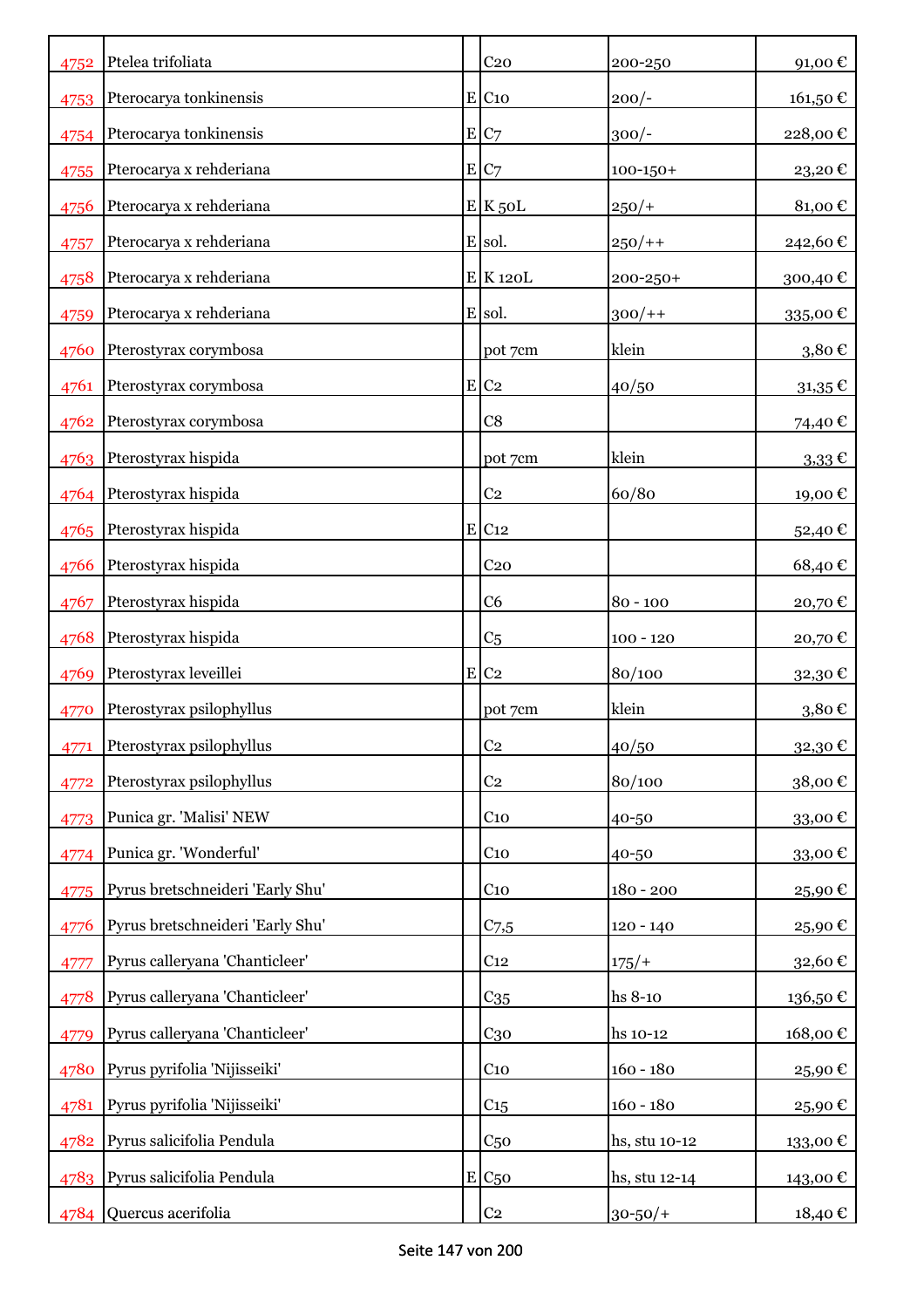|      | 4785 Quercus acerifolia          | K120L               | $300/+$       | 415,80€ |
|------|----------------------------------|---------------------|---------------|---------|
| 4786 | Quercus acherdophylla            | $E$ C <sub>2</sub>  | $40 - 60/$    | 18,40€  |
| 4787 | Quercus acutifolia 'Katrien'     | $E$ C <sub>2</sub>  | $40 - 60/$    | 18,40€  |
| 4788 | Quercus acutissima               | $E$ db              | hs, 20-25     | 374,20€ |
| 4789 | Quercus acutissima               | E db                | $hs, 25-30$   | 584,60€ |
| 4790 | Quercus affinis                  | E db                | hs, stu 18-20 | 299,00€ |
| 4791 | Quercus affinis                  | E db                | $hs, 20-25$   | 374,20€ |
| 4792 | Quercus alba 'Clara'             | $E$ C <sub>2</sub>  | $30 - 50/$ +  | 18,40 € |
|      | 4793 Quercus alba 'Clara'        | E db                | hs, stu 16-18 | 265,80€ |
| 4794 | Quercus alba 'Frost Bite'        | E C <sub>30</sub>   | $250/+$       | 85,60€  |
| 4795 | Quercus alba 'Gustin'            | C <sub>2</sub>      | $30 - 50/$ +  | 18,40 € |
| 4796 | Quercus alba 'Indian Summer'     | $E/C_5$             | $80 - 100/$   | 25,60€  |
| 4797 | Quercus alba 'Laura'             | C <sub>2</sub>      | $30 - 50/$ +  | 18,40€  |
| 4798 | Quercus alba 'Laura'             | E C7                | $100 - 120 +$ | 34,80€  |
| 4799 | Quercus alba 'Laura'             | E bal               | $200/+$       | 50,80€  |
| 4800 | Quercus arizonica                | $E$ C <sub>2</sub>  |               | 18,40€  |
| 4801 | Quercus arkansana                | C <sub>2</sub>      | $40 - 60/$    | 18,40€  |
| 4802 | Quercus 'Bear Creek Ranch'       | $E$ C <sub>2</sub>  | $40 - 60/$    | 18,40€  |
|      | 4803 Quercus 'Belle d'Aquitaine' | E/C7                | $120 - 150 +$ | 34,80€  |
|      | 4804 Quercus 'Belle d'Aquitaine' | $E$ C <sub>30</sub> | $250/+$       | 85,60€  |
|      | 4805 Quercus 'Belle d'Aquitaine' | E C <sub>30</sub>   | hs,           | 104,00€ |
| 4806 | Quercus bicolor                  | $E$ db              | hs, stu 18-20 | 298,20€ |
| 4807 | Quercus bicolor                  | E sol.              | $400/+$       | 584,60€ |
| 4808 | Quercus bicolor 'Shiny Fountain' | E C7                | $120 - 150 +$ | 37,00€  |
| 4809 | Quercus bicolor 'Shiny Fountain' | $E$ db              | hs, stu 12-14 | 149,00€ |
| 4810 | Quercus bicolor 'Shiny Fountain' | $E$ db              | hs, stu 18-20 | 298,80€ |
| 4811 | Quercus bicolor 'Shiny Fountain' | $E$ db              | hs, 20-25     | 374,20€ |
| 4812 | Quercus bivoniana                | $E/C_5$             | $40 - 60$     | 23,80€  |
| 4813 | Quercus brantii                  | C <sub>2</sub>      | $20 - 40/$    | 18,40€  |
| 4814 | Quercus brantii                  | E C7                | $100 - 150 +$ | 37,00€  |
| 4815 | Quercus brantii                  | E db                | $hs, 20-25$   | 374,20€ |
| 4816 | Quercus buckleyi                 | C <sub>2</sub>      | $40 - 60/$    | 17,40 € |
| 4817 | Quercus buckleyi                 | $C_{30}$            | $250/+$       | 85,60€  |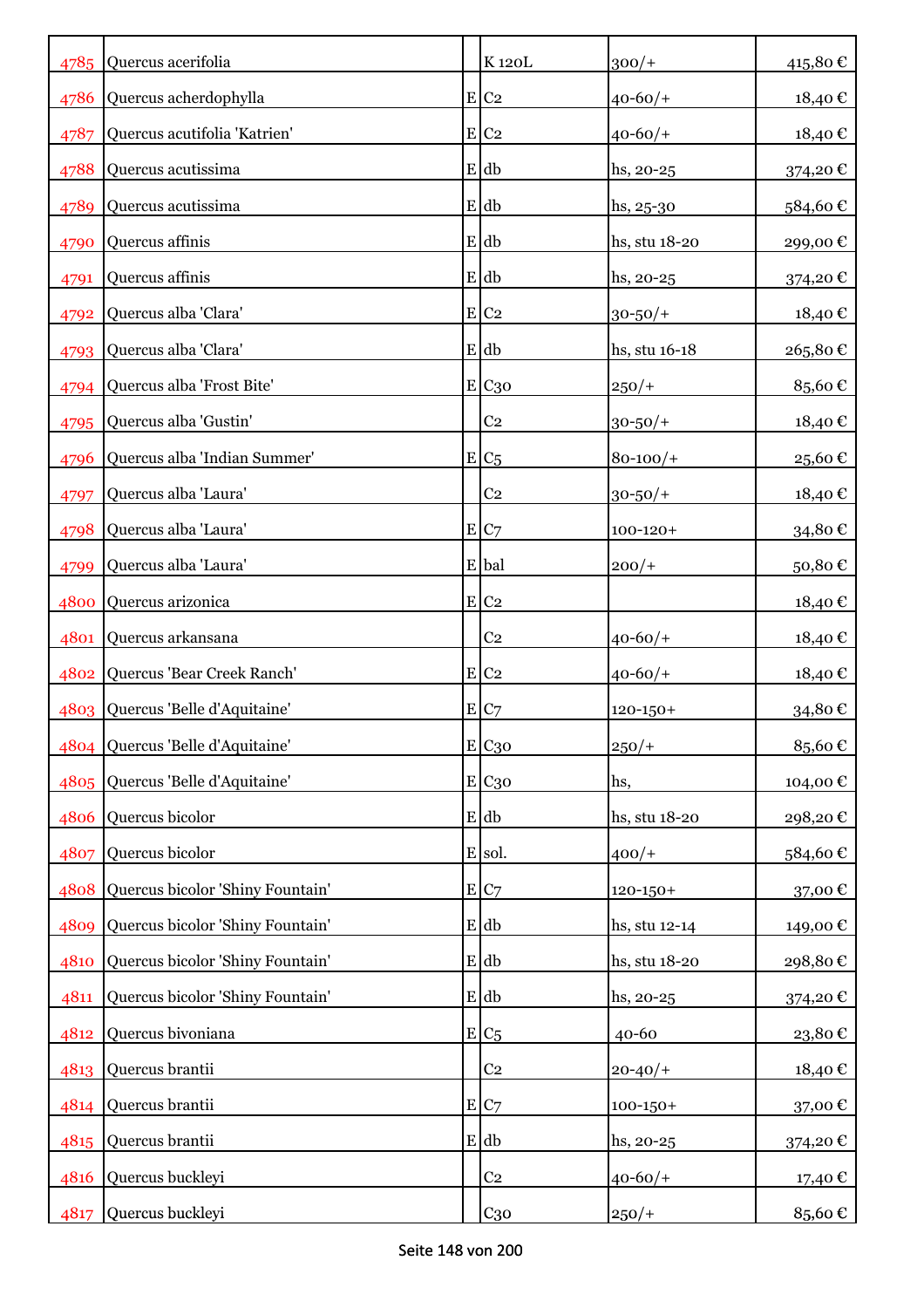|      | 4818 Quercus buckleyi                 | $E$ gefiedert           | hs, stu $6-8$   | 97,00€   |
|------|---------------------------------------|-------------------------|-----------------|----------|
| 4819 | Quercus buckleyi                      | $E$ db                  | hs, stu $8-10$  | 106,20€  |
| 4820 | Quercus buckleyi                      | E db                    | hs, stu 12-14   | 157,00 € |
| 4821 | Quercus buckleyi                      | db                      | hs, stu 14-16   | 203,20€  |
| 4822 | Quercus buckleyi 'Dazzling Red'       | C <sub>2</sub>          | $40 - 70/$      | 18,40€   |
| 4823 | Quercus buckleyi 'Dazzling Red'       | E C7                    | $120 - 150 +$   | 34,80€   |
| 4824 | Quercus buckleyi 'Nacona'             | E C <sub>30</sub>       | $250/+$         | 85,60€   |
|      | 4825 Quercus buckleyi 'Nacona'        | $E$ db                  | hs, stu 6-8     | 97,00€   |
| 4826 | Quercus buckleyi 'Nacona'             | E db                    | hs, stu 8-10    | 110,80€  |
| 4827 | Quercus calophylla                    | C <sub>2</sub>          | $20 - 40/$      | 23,20€   |
| 4828 | Quercus canariensis                   | $E$ C <sub>2</sub>      | $30 - 50/$ +    | 18,40€   |
| 4829 | Quercus canariensis 'Bastard'         | $E$ C <sub>2</sub>      | $30 - 50/$ +    | 18,40€   |
| 4830 | Quercus canariensis 'La Orden'        | E db                    | $hs, 20-25$     | 374,20€  |
| 4831 | Quercus canariensis x faginea         | $E$ C <sub>2</sub>      | $40 - 60/$      | 18,40€   |
| 4832 | Quercus canbyi                        | C <sub>2</sub>          | $60 - 80/$      | 18,40€   |
| 4833 | Quercus candicans                     | C <sub>2</sub>          | $60 - 80/$      | 23,20€   |
|      | 4834 Quercus candicans                | E C7                    | $80 - 100/$     | 34,80€   |
|      | 4835 Quercus cast. x suber 'Sonja'    | $E$ db                  | $hs, 25-30$     | 584,60€  |
| 4836 | Quercus castanea                      | C <sub>2</sub>          | $60 - 80/$      | 18,40€   |
| 4837 | Quercus castanea 'Green Spire'        | $E$ C <sub>2</sub>      | $20 - 40/$      | 18,40€   |
| 4838 | Quercus castanea 'Green Spire'        | E db                    | $hs, 30-35$     | 797,00€  |
| 4839 | Quercus cerris                        | C90                     | 250-300 mehrtr. | 220,50€  |
| 4840 | Quercus cerris 'Afyon lace'           | $E C_2$                 | $20 - 40/$      | 18,40€   |
| 4841 | Quercus cerris 'Afyon lace'           | $E$ db                  | hs, stu 16-18   | 256,60€  |
| 4842 | Quercus cerris 'Afyon lace'           | E db                    | hs, 20-25       | 374,20€  |
|      | 4843 Quercus cerris 'Bolte's Obelisk' | E C7                    | $150/+$         | 37,00€   |
|      | 4844 Quercus cerris 'Bolte's Obelisk' | $E$ db                  | $20 - 25$       | 374,20 € |
|      | 4845 Quercus cerris 'Bolte's Obelisk' | $E$ db                  | 25-30           | 584,60€  |
| 4846 | Quercus cerris 'Curly Head'           | C10 St. mit Kr. 100-120 |                 | 50,70€   |
| 4847 | Quercus cerris 'Curly Head'           | $C_{10}$                | $20 - 40$       | 44,90€   |
| 4848 | Quercus cerris "Fastigiata Bolte'     | C <sub>10</sub>         | $120 - 140$     | 56,50€   |
| 4849 | Quercus cerris 'Marmorata'            | $C_{10}$                | $140 - 160$     | 43,20€   |
| 4850 | Quercus cerris 'Variegata'            | E C2                    | $20 - 40/$      | 18,40€   |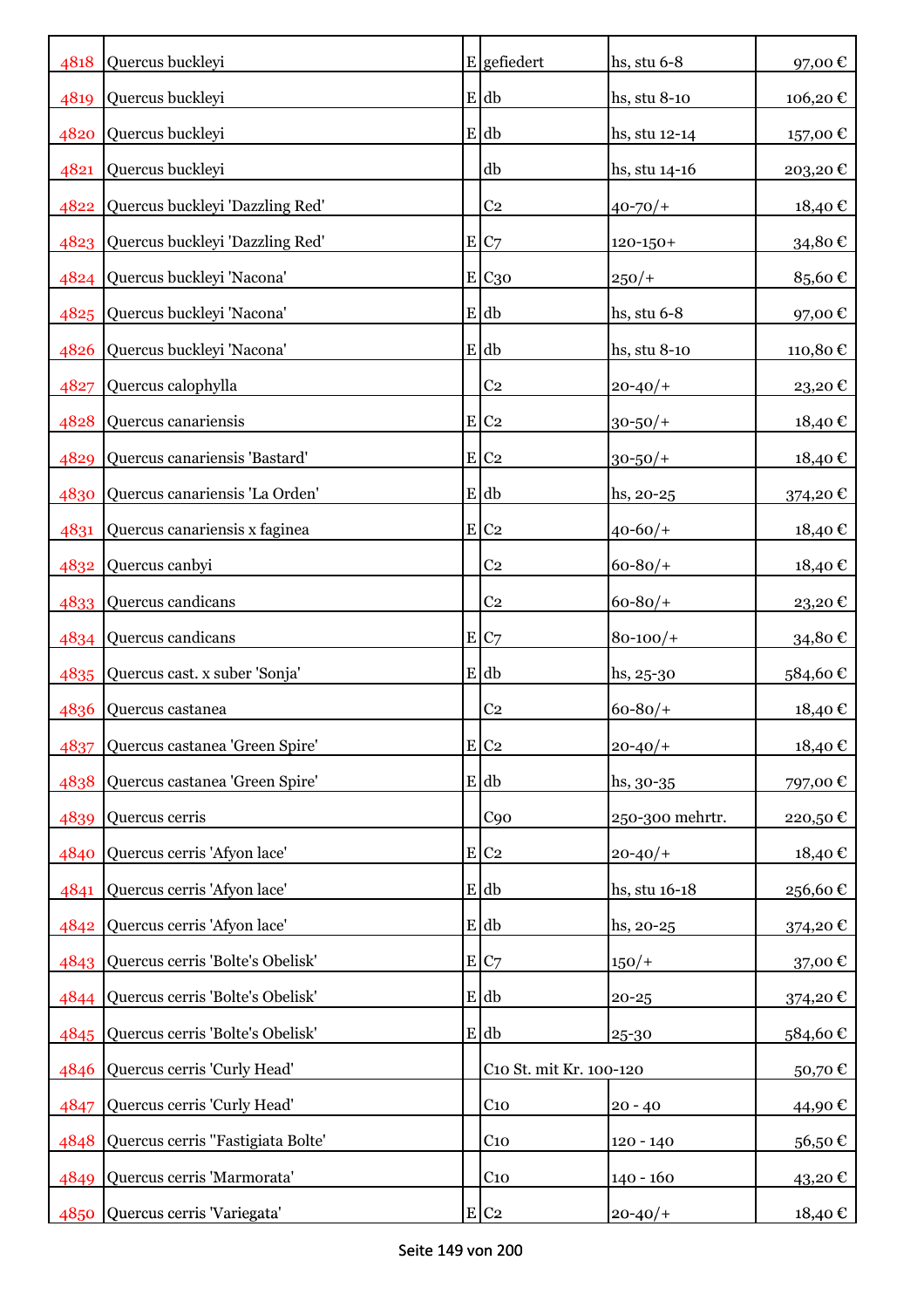| 4851 | Quercus cerris 'Variegata'           | C10 St. mit Kr. 120-140 |               | 51,90€          |
|------|--------------------------------------|-------------------------|---------------|-----------------|
| 4852 | Quercus cerris x macrolepis          | $E$ db                  | $150/+$       | 97,00€          |
|      | 4853 Quercus cerris x macrolepis     | E db                    | $200/+$       | 127,20€         |
|      | 4854 Quercus 'Chocha'                | E C <sub>30</sub>       | $250/+$       | 85,60€          |
| 4855 | Quercus coccifera                    | E bal                   | $200/+$       | 48,00€          |
| 4856 | Quercus coccinea                     | C <sub>2</sub>          | $30 - 50/$ +  | 16,20€          |
| 4857 | Quercus coccinea                     | $E$ db                  | hs, stu 18-20 | 298,20€         |
| 4858 | Quercus coccinea 'Bordeaux'          | $E$ C <sub>2</sub>      | $30 - 50/$ +  | 18,40€          |
| 4859 | Quercus coccinea 'Splendens'         | C <sub>2</sub>          | $30 - 50/$ +  | 18,40€          |
| 4860 | Quercus coccinea 'Variegata'         | E C7                    | $30 - 50/$ +  | 34,80€          |
| 4861 | Quercus costaricensis                | C <sub>2</sub>          | $40 - 60/$    | 23,20€          |
| 4862 | Quercus crassifolia                  | $E$ C <sub>2</sub>      | $30 - 50/$ +  | 23,20€          |
|      | 4863 Quercus cupreata                | C <sub>2</sub>          | $20 - 40/$    | 23,20€          |
| 4864 | Quercus dentata 'Sir Harold Hillier' | C <sub>2</sub>          | $15 - 30/$    | 18,40 €         |
| 4865 | Quercus dentata 'Sir Harold Hillier' | E db                    | hs, stu 10-12 | 129,40 €        |
| 4866 | Quercus dentata 'Sir Harold Hillier' | E db                    | hs, stu 16-18 | 254,20€         |
| 4867 | Quercus dentata 'Sir Harold Hillier' | $E$ db                  | hs, stu 18-20 | 298,20€         |
| 4868 | Quercus dentata'Carl Ferris Miller'  | $E$ C <sub>2</sub>      | $15 - 30/$    | 18,40€          |
| 4869 | Quercus ellipsoid. 'Hemelrijk'       | C <sub>2</sub>          | $40 - 60/$    | 18,40€          |
| 4870 | Quercus ellipsoid. 'Hemelrijk'       | E C7                    | $60 - 80/$    | 30,20€          |
| 4871 | Quercus ellipsoid. 'Hemelrijk'       | $E$ db                  | hs, 20-25     | 374,20€         |
| 4872 | Quercus engleriana                   | $E$ C <sub>2</sub>      | $15 - 30/$    | 23,20€          |
| 4873 | Quercus fabri                        | $E$ C <sub>2</sub>      | $30 - 50/$ +  | 18,40€          |
| 4874 | Quercus fabri                        | db                      | $250/+$       | 92,40€          |
| 4875 | Quercus faginea x suber              | $E$ C <sub>2</sub>      | $40 - 60/$    | 18,40€          |
| 4876 | Quercus fendleri                     | C <sub>2</sub>          | $30 - 50/$ +  | 18,40€          |
| 4877 | Quercus frain. x pub. 'Panagitsa'    | E C2                    | $30 - 50/$ +  | 18,40€          |
| 4878 | Quercus frain. x pub. 'Panagitsa'    | E C7                    | $100 - 150 +$ | 34,80€          |
| 4879 | Quercus frainetto                    | C <sub>2</sub>          |               | $13,\!80$ $\in$ |
| 4880 | Quercus frainetto                    | C <sub>2</sub>          | $20 - 40/$    | 16,20€          |
| 4881 | Quercus frainetto 'Düzce'            | $E$ C <sub>2</sub>      | $30 - 50/$ +  | 18,40€          |
| 4882 | Quercus frainetto 'Düzce'            | E db                    | hs, stu 10-12 | 122,60€         |
| 4883 | Quercus frainetto 'Düzce'            | $E$ db                  | hs, stu 12-14 | 151,60 €        |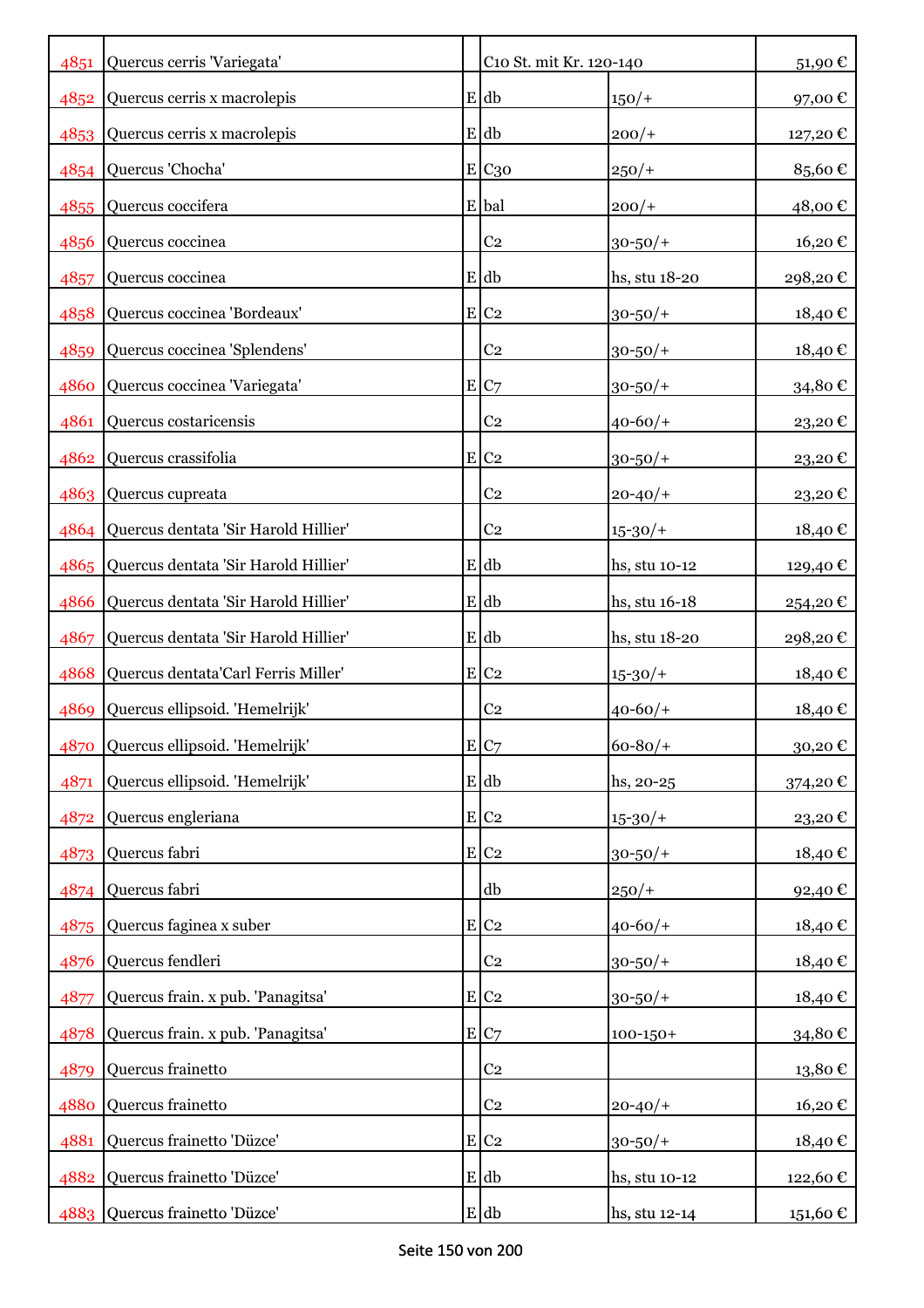|      | 4884 Quercus frainetto 'Hungarian Crown' | $E$ db                  | $hs, 25-30$   | 4,60€         |
|------|------------------------------------------|-------------------------|---------------|---------------|
| 4885 | Quercus frainetto 'Hungarian Crown'      | $E$ C <sub>2</sub>      | $30 - 50/$    | $18{,}40 \in$ |
| 4886 | Quercus frainetto 'Hungarian Crown'      | $E$ db                  | hs, stu 18-20 | 298,20€       |
| 4887 | Quercus frainetto 'Schmidt'              | C <sub>2</sub>          | $30 - 50/$ +  | 18,40€        |
| 4888 | Quercus frainetto 'Schmidt'              | $E$ C <sub>30</sub>     | $250/+$       | 85,60€        |
| 4889 | Quercus frainetto 'Schmidt'              | $E$ db                  | hs, stu 8-10  | 104,00€       |
| 4890 | Quercus frainetto 'Schmidt'              | E db                    | hs, stu 10-12 | 120,20€       |
| 4891 | Quercus frainetto 'Schmidt'              | $E$ db                  | hs, stu 12-14 | 148,00€       |
|      | 4892 Quercus frainetto 'Schmidt'         | E db                    | hs, stu 14-16 | 197,80€       |
|      | 4893 Quercus frainetto 'Schmidt'         | E db                    | hs, stu 16-18 | 255,40€       |
|      | 4894 Quercus frainetto 'Schmidt'         | $E$ db                  | hs, 20-25     | 374,20€       |
|      | 4895 Quercus frainetto 'Tortworth'       | E db                    | hs, stu 10-12 | 120,20€       |
| 4896 | Quercus frainetto 'Ville de Nancy'       | $E$ C <sub>2</sub>      | $30 - 50/$ +  | 18,40€        |
| 4897 | Quercus fusiformis                       | E db                    | hs, stu 8-10  | 127,20€       |
| 4898 | Quercus galeanensis                      | $E$ C <sub>2</sub>      | $30 - 50/$ +  | 18,40€        |
| 4899 | Quercus gambelii                         | E C7                    | $100 - 150 +$ | 37,00€        |
| 4900 | Quercus 'Garden Brilliant'               | C <sub>2</sub>          | $40 - 60/$    | 18,40€        |
| 4901 | Quercus 'Garden Brilliant'               | E db                    | hs, stu 8-10  | 105,80€       |
| 4902 | Quercus georgiana                        | $E$ C <sub>2</sub>      | $30 - 50/$    | 18,40€        |
|      | 4903 Quercus glabrescens                 | E C2                    | $40 - 60/$    | 18,40€        |
| 4904 | Quercus gravesii                         | E C2                    | $60 - 80/$    | 18,40€        |
| 4905 | Quercus gravesii 'Michael'               | $E$ C <sub>2</sub>      | $60 - 80/$    | 18,40€        |
| 4906 | Quercus gravesii 'Michael'               | $E$ db                  | hs, 20-25     | 374,20€       |
| 4907 | Quercus grisea                           | $E$ C <sub>2</sub>      | $20 - 40/$    | 18,40€        |
| 4908 | Quercus grisea 'Agatha Long'             | $E$ C <sub>2</sub>      | $20 - 40/$    | 18,40€        |
| 4909 | Quercus hartwissiana                     | C <sub>2</sub>          | $40 - 60/$    | 18,40€        |
| 4910 | Quercus hickelii 'Mmeimée Camus'         | C <sub>5</sub>          | $60 - 80$     | 31,70€        |
| 4911 | Quercus hickelii 'Mmeimée Camus'         | C10 St. mit Kr. 100-120 |               | 39,20€        |
| 4912 | Quercus 'Hilde Queden'                   | E C7                    | $40 - 70/$    | 32,40€        |
| 4913 | Quercus hirtifolia                       | $E$ C <sub>2</sub>      | $20 - 40/$    | 23,20€        |
| 4914 | Quercus hypoleucoides                    | E db                    | hs, stu $6-8$ | 134,00€       |
| 4915 | Quercus hypoleucoides                    | $E$ db                  | hs, stu 8-10  | 157,00€       |
| 4916 | Quercus hypoleucoides                    | $E$ db                  | hs, stu 10-12 | 187,20 €      |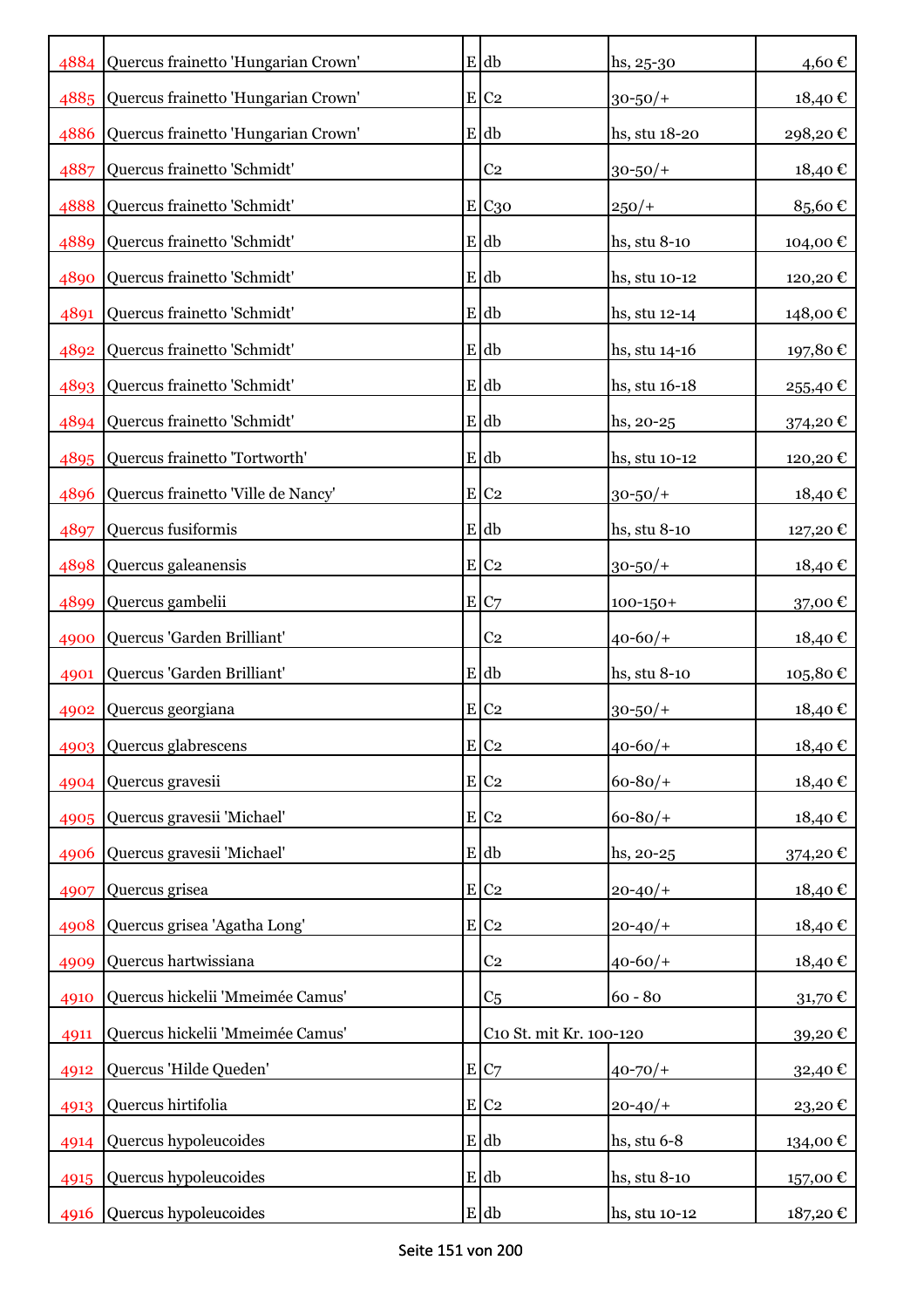| 4917 | Quercus ilex                  | C <sub>3</sub>     | 60-80           | 20,90€  |
|------|-------------------------------|--------------------|-----------------|---------|
| 4918 | Quercus ilex                  | C <sub>7</sub>     | $80 - 100/$     | 30,20€  |
| 4919 | Quercus ilex                  | C <sub>10</sub>    | 100-125         | 38,90€  |
| 4920 | Quercus ilex                  | C <sub>20</sub>    | 80-100          | 48,00€  |
| 4921 | Quercus ilex                  | C <sub>20</sub>    | 100-125         | 54,00€  |
| 4922 | Quercus ilex                  | C <sub>18</sub>    | 150-175         | 74,80€  |
| 4923 | Quercus ilex                  | C <sub>30</sub>    | $200/+$         | 120,80€ |
| 4924 | Quercus ilex                  | C70                | $hs 14-16$      | 525,00€ |
|      | 4925 Quercus ilex             | C90                | $200/+$ mehrtr. | 766,50€ |
| 4926 | Quercus ilex 'Fordii'         | C <sub>2</sub>     | $15 - 30/$      | 18,40€  |
| 4927 | Quercus ilex 'Fromfield Gold' | E C2               | $20 - 40/$      | 23,20€  |
| 4928 | Quercus ilex v. bictoniensis  | C <sub>2</sub>     | $30 - 50/$ +    | 18,40€  |
| 4929 | Quercus ilex v. bictoniensis  | E C7               | $60 - 80/$      | 32,40€  |
| 4930 | Quercus ilex v. bictoniensis  | E C7               | $120 - 150 +$   | 37,00€  |
| 4931 | Quercus ilicifolia            | C <sub>2</sub>     | $20 - 40/$      | 16,20€  |
| 4932 | Quercus imbricaria            | $E C_2$            | $40 - 60/$      | 18,40 € |
| 4933 | Quercus incana                | C <sub>2</sub>     | $40 - 60/$      | 18,40€  |
|      | 4934 Quercus insignis         | E C7               | $30 - 50/$ +    | 37,00 € |
| 4935 | Quercus ithaburensis          | C <sub>2</sub>     | $20 - 40/$      | 18,40€  |
|      | 4936 Quercus laurifolia       | C <sub>2</sub>     | $40 - 60/$      | 18,40€  |
| 4937 | Quercus laurifolia            | E db               | hs, stu 14-16   | 195,00€ |
| 4938 | Quercus laurifolia            | db                 | hs, stu 16-18   | 254,20€ |
| 4939 | Quercus laurifolia            | db                 | hs, 20-25       | 374,20€ |
| 4940 | Quercus liaotungensis         | E C2               | $30 - 50/$      | 18,40€  |
| 4941 | Quercus libani 'Angustifolia' | $E C_2$            | $30 - 50/$ +    | 18,40€  |
| 4942 | Quercus libani 'Angustifolia' | E db               | hs, stu 16-18   | 254,20€ |
|      | 4943 Quercus look             | C <sub>2</sub>     | $20 - 40/$      | 18,40€  |
| 4944 | Quercus lyrata                | $E$ C <sub>2</sub> |                 | 18,40€  |
| 4945 | Quercus 'Macon'               | $E$ db             | hs, stu 10-12   | 122,60€ |
| 4946 | Quercus 'Macon'               | E db               | hs, stu 14-16   | 189,40€ |
| 4947 | Quercus macrocarpa            | $E$ db             | hs, stu 18-20   | 298,20€ |
| 4948 | Quercus macrocarpa            | $E$ db             | hs, 20-25       | 374,20€ |
| 4949 | Quercus macrocarpa 'Regis'    | E C7               | $60 - 80/$      | 32,40 € |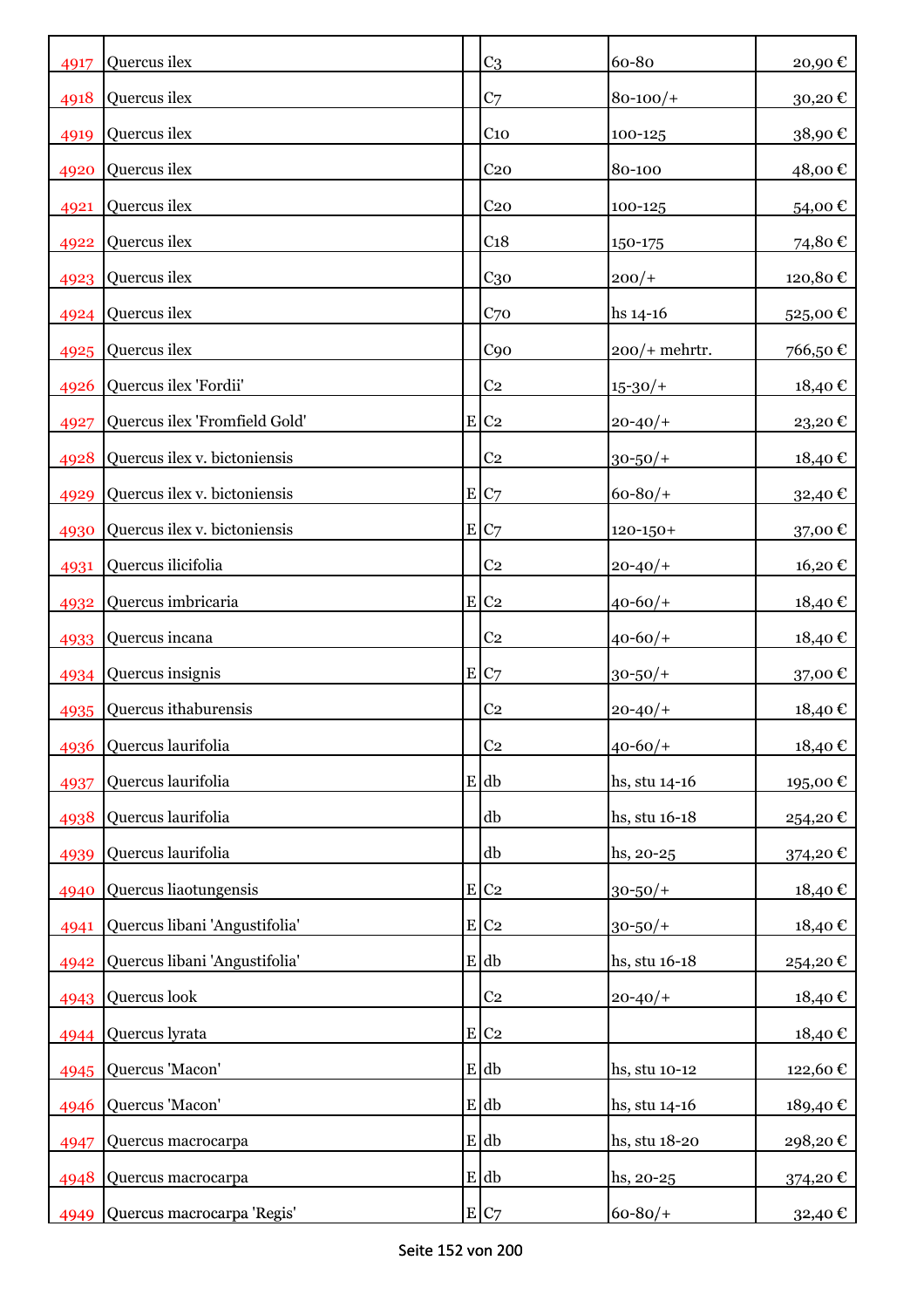| 4950         | Quercus macrocarpa 'Regis'                               |           | $E$ db                 | hs, stu 14-16 | 196,40€            |
|--------------|----------------------------------------------------------|-----------|------------------------|---------------|--------------------|
|              |                                                          |           | E db                   | hs, stu 18-20 |                    |
| 4951<br>4952 | Quercus macrocarpa 'Regis'<br>Quercus macrocarpa 'Regis' |           | E db                   | $hs, 20-25$   | 299,00€<br>374,20€ |
| 4953         | Quercus macrocarpa x lobata COTTAM                       |           | E db                   | hs, 20-25     | 374,20€            |
|              | 4954 Quercus marilandica                                 |           | C <sub>2</sub>         |               |                    |
|              |                                                          |           |                        | $20 - 40/$    | 18,40€             |
| 4955         | Quercus mexicana                                         |           | E C2                   | $40 - 60/$    | 18,40€             |
| 4956         | Quercus mongolica 'Holden'                               |           | $E$ C <sub>2</sub>     | $30 - 50/$ +  | 18,40€             |
| 4957         | Quercus montana 'Arnold Laciniate'                       |           | E C <sub>30</sub>      | $200/+$       | 74,00€             |
| 4958         | Quercus montana 'Arnold Laciniate'                       |           | E db                   | hs, stu 16-18 | 254,20€            |
| 4959         | Quercus montana 'Arnold Laciniate'                       |           | E db                   | hs, stu 18-20 | 298,20€            |
| 4960         | Quercus myrsinifolia                                     |           | C <sub>2</sub>         | $15 - 30/$    | 18,40€             |
| 4961         | Quercus nigra 'Beethoven'                                |           | C <sub>2</sub>         | $20 - 40/$    | 18,40€             |
|              | 4962 Quercus nigra 'Thierry'                             |           | E C2                   | $40 - 60/$    | 18,40€             |
| 4963         | Quercus nigra 'Thierry'                                  |           | E db                   | hs, stu 12-14 | 150,40€            |
| 4964         | Quercus nigra 'Thierry'                                  |           | db                     | hs, stu 16-18 | 254,20€            |
|              | 4965 Quercus nigra 'Thierry'                             |           | E db                   | hs, stu 18-20 | 298,80€            |
| 4966         | Quercus nigra 'Thierry'                                  |           | E db                   | hs, 20-25     | 374,20€            |
| 4967         | Quercus nigra 'Thierry'                                  |           | E db                   | $hs, 25-30$   | 584,60€            |
| 4968         | Quercus nigra x myrtifolia                               |           | $E$ C <sub>2</sub>     | $30 - 50/$ +  | 18,40€             |
|              | 4969 Quercus obtusata x rugosa                           |           | E C2                   | $40 - 60/$    | 18,40€             |
| 4970         | Quercus oglethorpensis                                   |           | C <sub>2</sub>         | $30 - 50/$ +  | 18,40€             |
| 4971         | Quercus palustris                                        | ${\bf E}$ |                        | hs, stu 8-10  | 41,60€             |
| 4972         | Quercus palustris 'Betty Jean'                           |           | $E$ C <sub>2</sub>     | $30 - 50/$ +  | 18,40€             |
| 4973         | Quercus palustris 'Betty Jean'                           |           | $E$ db                 | $hs, 20-25$   | 374,20€            |
| 4974         | Quercus palustris 'Flaming Suzy'                         |           | E C30                  | $200/+$       | 74,00€             |
| 4975         | Quercus palustris 'Green Pillar'                         |           | $E$ C <sub>2</sub>     | $30 - 50/$ +  | 18,40€             |
| 4976         | Quercus palustris 'Green Pillar'                         |           | C10 St. mit Kr. 80-100 |               | 41,50 €            |
| 4977         | Quercus palustris 'Green Pillar'                         |           | db                     | stu 18-20-25  | 335,00€            |
| 4978         | Quercus palustris 'Isabel'                               |           | C10 St. mit Kr. 80-100 |               | 43,80€             |
| 4979         | Quercus petraea 'Eastcolumn'                             |           | C <sub>5</sub>         | $40 - 60$     | 31,70€             |
| 4980         | Quercus petraea 'Insecata'                               |           | C <sub>5</sub>         | $60 - 80$     | 31,70€             |
| 4981         | Quercus petraea 'Insecata'                               |           | E C <sub>30</sub>      | $200/+$       | 74,00€             |
| 4982         | Quercus petraea 'Insecata'                               |           | E C30                  | $250/+$       | 85,60€             |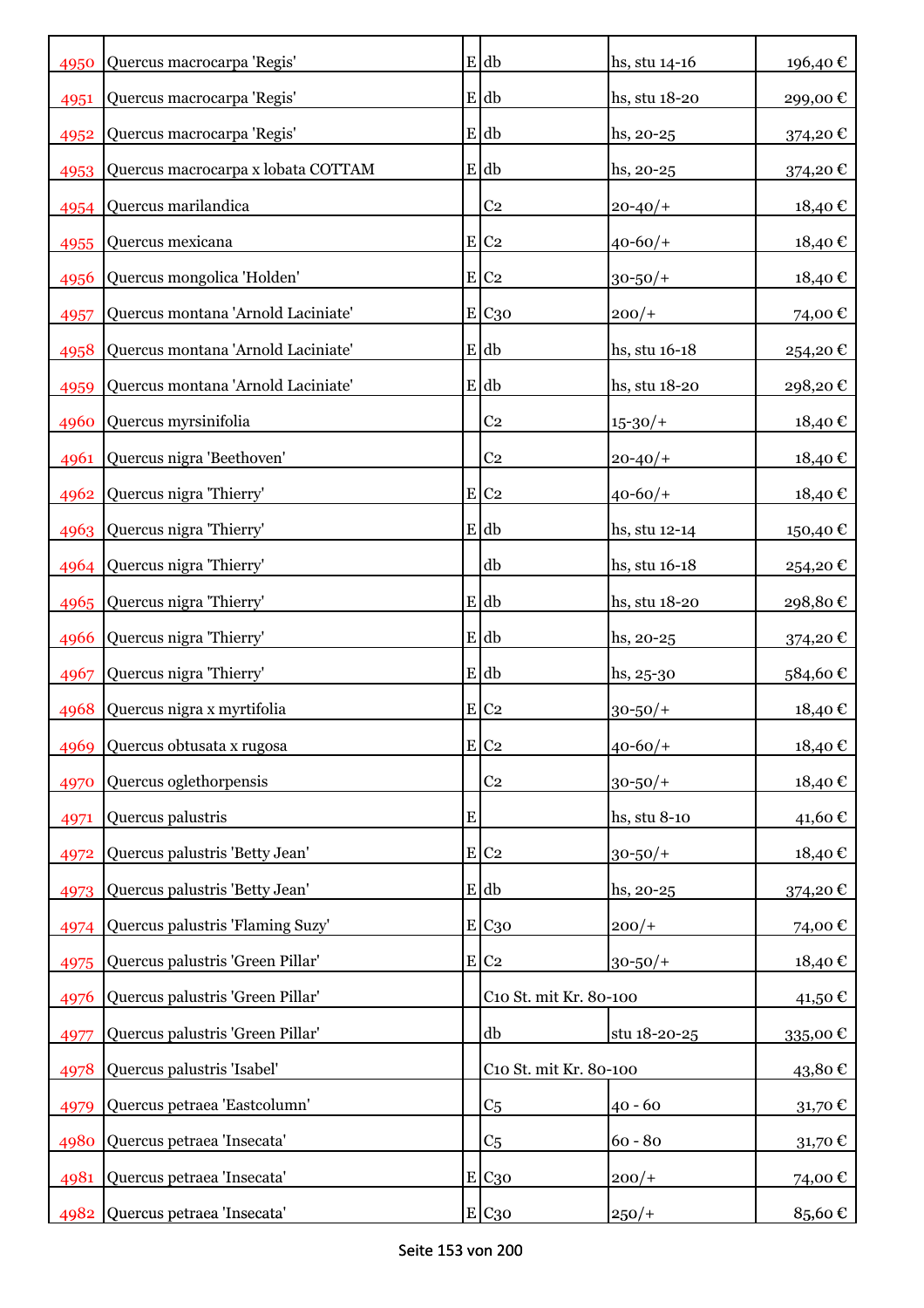|      | 4983 Quercus petraea 'Mespilifolia'   | C <sub>5</sub>           | $60 - 80$          | 31,70 $\mathbb C$ |
|------|---------------------------------------|--------------------------|--------------------|-------------------|
|      | 4984 Quercus petraea 'Mespilifolia'   | $E$ <sub>K</sub> 30L     | $250/+$            | 81,00€            |
|      | 4985 Quercus petraea ssp. medwediewii | $E$ C <sub>2</sub>       | $30 - 50/$ +       | 18,40€            |
| 4986 | Quercus petraea subsp. pinnatiloba    | E db                     | hs, stu 6-8        | 92,40€            |
| 4987 | Quercus petraea subsp. pinnatiloba    | $E$ db                   | hs, stu 8-10       | 106,20€           |
| 4988 | Quercus petraea subsp. pinnatiloba    | E db                     | hs, stu 10-12      | 122,60€           |
| 4989 | Quercus petraea subsp. pinnatiloba    | E db                     | hs, stu 14-16      | 189,40€           |
| 4990 | Quercus petraea 'Sylva Dwarf'         | $E$ C <sub>2</sub>       | $20 - 40/$         | 18,40€            |
| 4991 | Quercus phellos                       | C <sub>7</sub>           | $100 - 120 +$      | 34,80€            |
| 4992 | Quercus phellos                       | E db                     | hs, stu 18-20      | 298,20€           |
| 4993 | Quercus phellos                       | E db                     | $hs, 20-25$        | 374,20€           |
|      | 4994 Quercus phillyreoides            | $E$ C <sub>2</sub>       | $20 - 40/$         | 18,40€            |
|      | 4995 Quercus phillyreoides            | E db                     | stu 6-8 , gefied.  | 108,60€           |
| 4996 | Quercus phillyreoides                 | db                       | stu 8-10, gefied.  | 127,20€           |
| 4997 | Quercus phillyreoides                 | db                       | stu 10-12, gefied. | 145,60 €          |
| 4998 | Quercus phillyreoides                 | db                       | stu 12-14, gefied. | 180,20€           |
| 4999 | Quercus pinnatavenulosa               | C <sub>2</sub>           | $20 - 40/$         | 23,20€            |
| 5000 | Quercus 'Pondaim'                     | $E$ C <sub>2</sub>       | $20 - 40/$         | 18,40€            |
| 5001 | Quercus 'Pondaim'                     | E bal                    | $120/+$            | 41,60 €           |
|      | 5002 Quercus 'Pondaim'                | db                       | $150/+$            | 97,00€            |
| 5003 | Quercus 'Pondaim'                     | db                       | $200/+$            | 120,20€           |
| 5004 | Quercus pontica                       | $E/C_5$                  | 20-30              | 23,80€            |
| 5005 | Quercus pontica                       | C7,5 St. mit Kr. 100-120 |                    | 36,90€            |
| 5006 | Quercus pontica                       | E db                     | $100/+$            | 150,20€           |
| 5007 | Quercus pumila                        | E C2                     | $20 - 40/$         | 23,20€            |
| 5008 | Quercus 'Red Queen'                   | C <sub>2</sub>           | $20 - 40/$         | 16,20€            |
| 5009 | Quercus 'Red Queen'                   | C <sub>2</sub>           | $20 - 40/$         | 18,40€            |
| 5010 | Quercus 'Red Queen'                   | E C7                     | $100 - 120 +$      | 34,80€            |
| 5011 | Quercus robur                         | C <sub>5</sub>           | $120 - 140$        | 12,70€            |
| 5012 | Quercus robur                         | C <sub>7</sub>           | $120 - 150 +$      | 32,40€            |
| 5013 | Quercus robur 'Ahoy'                  | $E$ db                   | stu 8-10           | 127,20€           |
| 5014 | Quercus robur 'Alnarp'                | C10 St. mit Kr. 100-120  |                    | 39,80€            |
| 5015 | Quercus robur 'Concordia'             | C <sub>2</sub>           | $20 - 40/$         | 18,40 €           |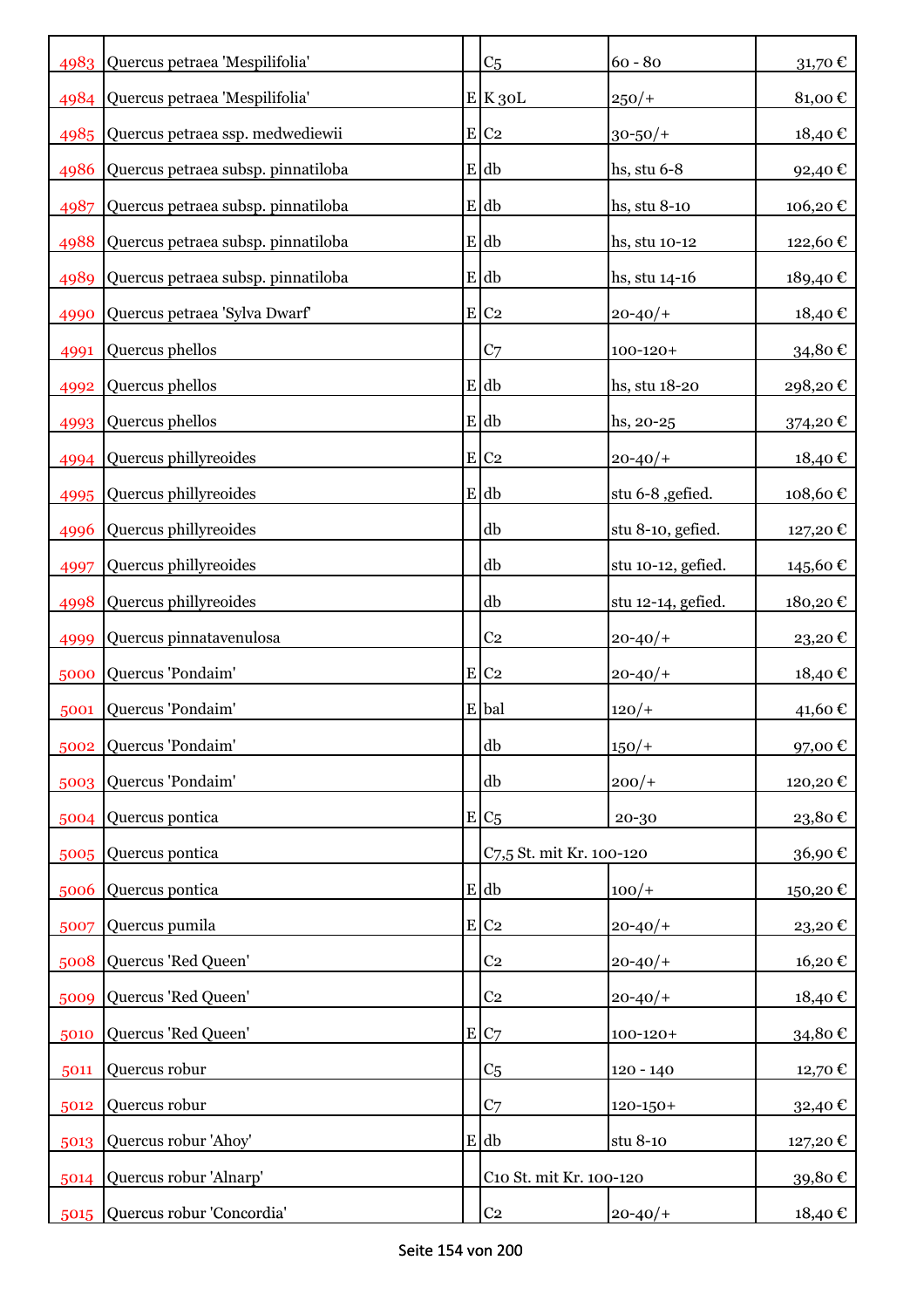| 5016 | Quercus robur 'Concordia'                  | C <sub>5</sub>          | $40 - 60$   | 31,70 $\epsilon$  |
|------|--------------------------------------------|-------------------------|-------------|-------------------|
| 5017 | Quercus robur 'Concordia'                  | $E$ C <sub>30</sub>     | $250/+$     | 97,00€            |
| 5018 | Quercus robur 'Concordia'                  | $E$ db                  | stu 8-10    | 127,20€           |
| 5019 | Quercus robur 'Cristata'                   | C <sub>5</sub>          | $60 - 80$   | 31,70 $\mathbb C$ |
| 5020 | Quercus robur 'Cucullata'                  | C <sub>5</sub>          | $60 - 80$   | 31,70€            |
| 5021 | Quercus robur 'Deeply Cut Leaf'            | C <sub>2</sub>          | $20 - 40/$  | 21,00€            |
| 5022 | Quercus robur 'Deeply Cut Leaf'            | E C7                    | $60 - 80/$  | 34,80€            |
|      | 5023 Quercus robur 'Facrist'               | C <sub>5</sub>          | $60 - 80$   | 31,70€            |
|      | 5024 Quercus robur 'Fastigiate Koster'     | C <sub>5</sub>          | $60 - 80$   | 24,20€            |
|      | 5025 Quercus robur 'Heterophylla Cuculata' | C <sub>5</sub>          | $60 - 80$   | 31,70 €           |
| 5026 | Quercus robur 'Jan Kiepura'                | C <sub>5</sub>          | $60 - 80$   | 31,70€            |
| 5027 | Quercus robur 'Jan Zamoyski'               | C <sub>5</sub>          | $60 - 80$   | 25,30€            |
| 5028 | Quercus robur 'Kasseler Rakete'            | C <sub>5</sub>          | $60 - 80$   | 31,70€            |
| 5029 | Quercus robur 'Menhir'                     | C <sub>5</sub>          | $40 - 60$   | 31,70€            |
| 5030 | Quercus robur 'Miky'                       | C10 St. mit Kr. 100-120 |             | 33,40€            |
| 5031 | Quercus robur 'Papilon Rouge'              | C <sub>5</sub>          | $60 - 80$   | 31,70€            |
| 5032 | Quercus robur 'Pectinata'                  | C <sub>5</sub>          | $60 - 80$   | 31,70€            |
| 5033 | Quercus robur 'Pectinata'                  | E bal                   | $150/+$     | 41,60€            |
|      | 5034 Quercus robur 'Pectinata'             | E bal                   | $200/+$     | 55,40€            |
|      | 5035 Quercus robur 'Posnania'              | C <sub>5</sub>          | $60 - 80$   | 31,70 $\epsilon$  |
| 5036 | Quercus robur 'Posnania'                   | E C7                    | $80 - 100/$ | 34,80€            |
| 5037 | Quercus robur 'Posnania'                   | E C30                   | 200-250+    | 74,00€            |
| 5038 | Quercus robur 'Pyramich'                   | $E$ db                  | $400/+$     | 358,20€           |
| 5039 | Quercus robur 'Rita's Gold'                | C <sub>5</sub>          | $60 - 80$   | 31,70€            |
| 5040 | Quercus robur 'Salfast'                    | C <sub>5</sub>          | $60 - 80$   | 31,70€            |
| 5041 | Quercus robur 'Salicifolia'                | C <sub>5</sub>          | $60 - 80$   | 31,70€            |
| 5042 | Quercus robur 'Scolopendriifolia'          | C <sub>5</sub>          | $60 - 80$   | 31,70€            |
| 5043 | Quercus robur 'Siedlec'                    | C <sub>5</sub>          | $40 - 60$   | 31,70€            |
| 5044 | Quercus robur 'Strypemonde'                | C <sub>5</sub>          | $60 - 80$   | 31,70€            |
| 5045 | Quercus robur subsp. estremadurensis       | E C7                    | $80 - 100/$ | 32,40€            |
| 5046 | Quercus robur 'Zeeland'                    | C <sub>5</sub>          | $60 - 80$   | 31,70 €           |
| 5047 | Quercus rotundifolia                       | C <sub>2</sub>          | $20 - 40/$  | 16,20€            |
|      | 5048 Quercus rubra                         | C <sub>25</sub>         | $200 - 220$ | 72,00 €           |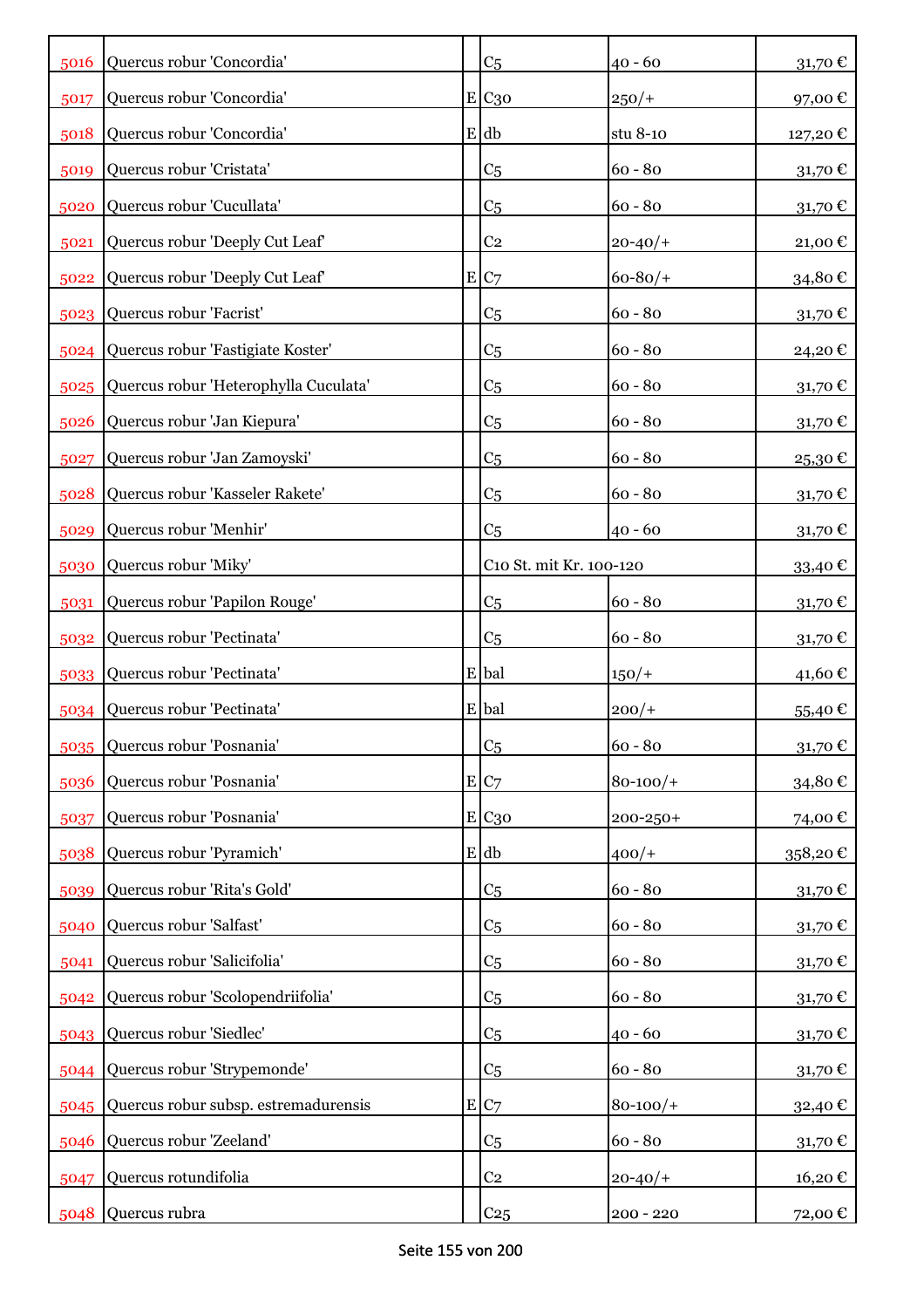| 5049 | Quercus rubra                         | $E$ db                  | hs, stu 16-18 | 219,60€  |
|------|---------------------------------------|-------------------------|---------------|----------|
| 5050 | Quercus rubra 'Aurea'                 | E C7                    | $60 - 80/$    | 30,20€   |
| 5051 | Quercus rubra 'Aurea'                 | C10 St. mit Kr. 80-100  |               | 39,20€   |
| 5052 | Quercus rubra 'Aurea'                 | E C <sub>30</sub>       | hs,           | 97,00€   |
| 5053 | Quercus rubra 'Aurea'                 | E db                    | hs, stu 8-10  | 120,20€  |
| 5054 | Quercus rubra 'Boltes Gold'           | C <sub>7,5</sub>        | $40 - 60$     | 52,40€   |
| 5055 | Quercus rubra 'Boltes Gold'           | E C12                   | 125-150       | 88,60€   |
| 5056 | Quercus rubra 'Boltes Gold'           | C10 St. mit Kr. 100-120 |               | 44,90 €  |
| 5057 | Quercus rubra 'Cirille'               | $E$ C <sub>2</sub>      | $30 - 50/$ +  | 18,40 €  |
| 5058 | Quercus rubra 'Evenly Gold'           | E C <sub>30</sub>       | $250/+$       | 85,60€   |
| 5059 | Quercus rubra 'Haaren'                | C <sub>2</sub>          | $15 - 30/$    | 18,40€   |
| 5060 | Quercus rubra 'Haaren'                | $E$ db                  | $100/+$       | 104,00 € |
| 5061 | Quercus rubra 'Haaren'                | $C_{25}70/80$           |               | 240,10 € |
| 5062 | Quercus rubra 'Sunshine'              | C <sub>2</sub>          | $30 - 50/$ +  | 18,40 €  |
|      | 5063 Quercus rubra 'Vana'             | C10 St. mit Kr. 80-100  |               | 42,60 €  |
|      | 5064 Quercus rubra 'Wolfdonk's Pride' | $E$ C <sub>2</sub>      | $30 - 50/$ +  | 28,80€   |
|      | 5065 Quercus rubra x marilandica      | E C <sub>30</sub>       | $200/+$       | 74,00 €  |
| 5066 | Quercus rysophylla 'Maya'             | C <sub>2</sub>          | $30 - 50/$ +  | 18,40€   |
| 5067 | Quercus sartorii                      | E db                    | hs, stu 16-18 | 254,20€  |
| 5068 | Quercus semecarpifolia                | $E$ C <sub>2</sub>      | $15 - 30/$    | 19,60€   |
| 5069 | Quercus semecarpifolia                | $E$ CO 50L              | $80 - 100/$ + | 115,60€  |
| 5070 | Quercus serrata 'Herkenrode'          | $E$ C <sub>2</sub>      | $20 - 40/$    | 16,20€   |
| 5071 | Quercus serrata 'Ishii'               | C7,5 St. mit Kr. 80-100 |               | 39,80€   |
| 5072 | Quercus serrata 'Léon'                | E bal                   | $250/+$       | 55,40€   |
| 5073 | Quercus serrata 'Léon'                | db                      | hs, stu 6-8   | 97,00€   |
|      | 5074 Quercus serrata 'Léon'           | db                      | hs, stu 8-10  | 110,80€  |
| 5075 | Quercus shumardii                     | E bal                   | $250/+$       | 57,20€   |
| 5076 | Quercus shumardii                     | $E$ db                  | hs, stu 10-12 | 122,60€  |
| 5077 | Quercus shumardii                     | $E$ db                  | hs, stu 16-18 | 254,80€  |
| 5078 | Quercus shumardii                     | $E$ db                  | $hs, 20-25$   | 374,20 € |
| 5079 | Quercus shumardii                     | E db                    | $hs, 25-30$   | 519,80€  |
| 5080 | Quercus shumardii 'Emerald Lace'      | $E$ C <sub>2</sub>      | $60 - 80/$    | 18,40€   |
| 5081 | Quercus shumardii 'Mocha Lace'        | E C30                   | $200/+$       | 74,00 €  |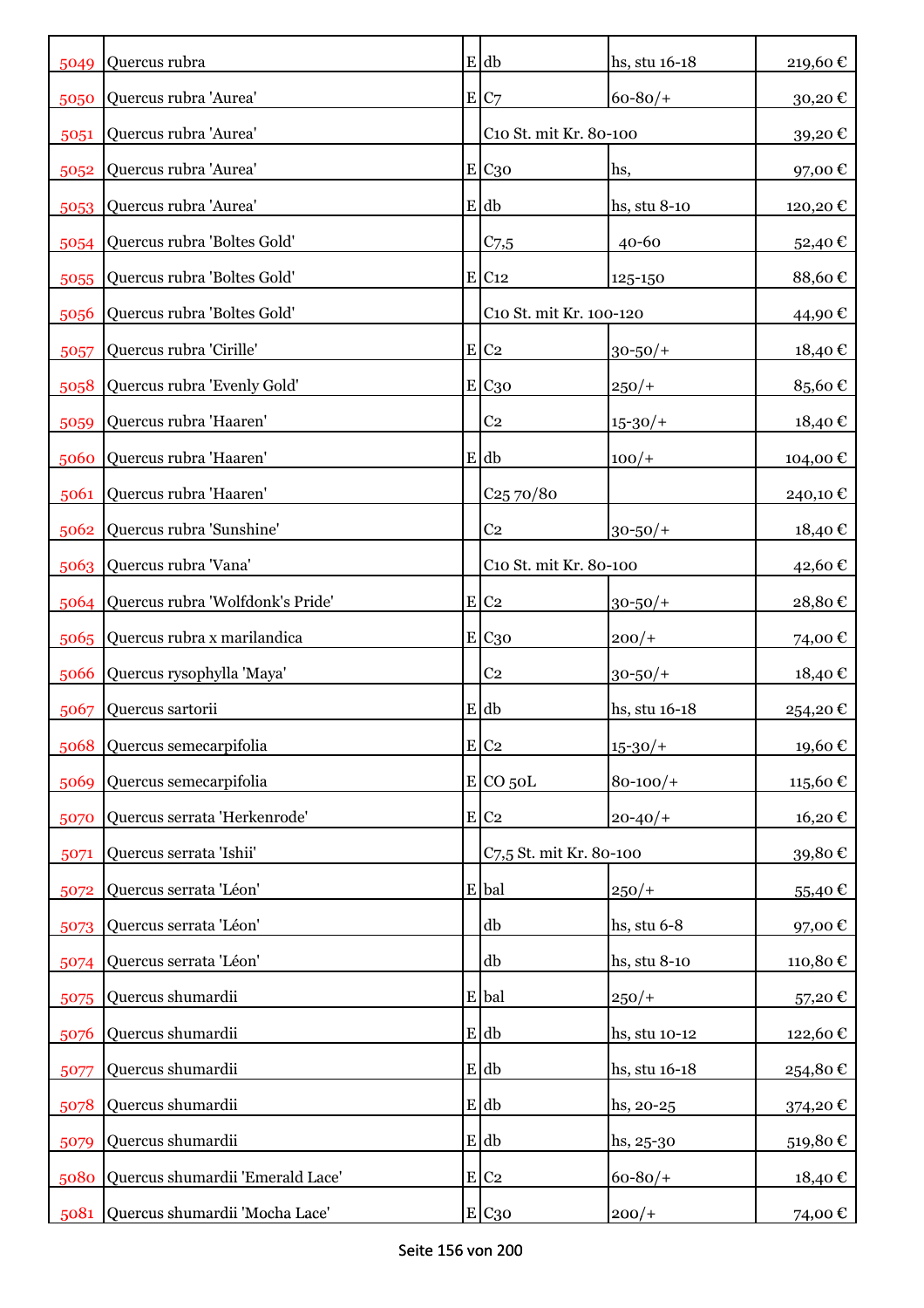|      | 5082 Quercus sideroxyla             | $E$ C <sub>2</sub> | $20 - 40/$      | 23,20€   |
|------|-------------------------------------|--------------------|-----------------|----------|
|      | 5083 Quercus sinuata                | E C7               | $120 - 150 +$   | 34,80€   |
|      | 5084 Quercus sinuata var. breviloba | E C <sub>30</sub>  | hs,             | 97,00€   |
|      | 5085 Quercus sinuata var. breviloba | E db               | hs, stu 16-18   | 254,20€  |
| 5086 | Quercus stellata                    | $E$ db             | hs, stu 8-10    | 108,60€  |
| 5087 | Quercus stellata                    | E db               | hs, stu 10-12   | 124,80€  |
| 5088 | Quercus stellata 'Green Mamba'      | E C <sub>30</sub>  | $200/+$         | 74,00€   |
| 5089 | Quercus stellata 'Green Mamba'      | E C <sub>30</sub>  | $250/+$         | 85,60€   |
| 5090 | Quercus suber                       | E C7               | $80 - 100/$     | 32,40€   |
| 5091 | Quercus suber                       | E K30L             | $150/+$         | 64,60€   |
| 5092 | Quercus suber                       | C <sub>30</sub>    | 175-200 mehrtr. | 167,00€  |
|      | 5093 Quercus suber                  | C <sub>50</sub>    | 150-175 mehrtr. | 289,80€  |
| 5094 | Quercus suber                       | C90                | 175-200 mehrtr. | 365,40€  |
| 5095 | Quercus tarahumara                  | C <sub>2</sub>     | $20 - 40/$      | 34,80€   |
| 5096 | Quercus texana                      | C <sub>2</sub>     | $40 - 60/$      | 16,20€   |
| 5097 | Quercus texana 'New Madrid'         | C <sub>2</sub>     | $40 - 60/$      | 16,20€   |
| 5098 | Quercus texana 'New Madrid'         | E C <sub>30</sub>  | hs, stu 8-10    | 120,20€  |
| 5099 | Quercus tomentella                  | $E C_2$            | $15 - 30/$      | 18,40 €  |
| 5100 | Quercus trojana                     | C <sub>2</sub>     | $20 - 40/$      | 18,40 €  |
| 5101 | Quercus trojana 'Iturraran Trinkoa' | $E$ C <sub>2</sub> | $15 - 30/$      | 18,40€   |
| 5102 | Quercus trojana 'Iturraran Trinkoa' | E db               | hs, 20-25       | 374,20€  |
| 5103 | Quercus trojana 'Podgorica'         | C <sub>2</sub>     | $15 - 30/$      | 18,40€   |
| 5104 | Quercus trojana ssp euboica         | $E C_2$            | $15 - 30/$      | 18,40€   |
| 5105 | Quercus turb. x virginiana COT      | $E$ db             | $250/+$         | 104,00€  |
| 5106 | Quercus vaseyana                    | E C2               | $30 - 50/$ +    | 18,40€   |
| 5107 | Quercus velutina                    | $E$ db             | hs, stu 14-16   | 189,40€  |
| 5108 | Quercus velutina 'Oakridge Walker'  | E C2               | $30 - 50/$ +    | 18,40€   |
| 5109 | Quercus velutina 'Oakridge Walker'  | $E$ db             | hs, stu 14-16   | 187,20€  |
| 5110 | Quercus vulcanica                   | C <sub>2</sub>     | $20 - 40/$      | 18,40€   |
| 5111 | Quercus vulcanica 'Kasnak'          | $E C_2$            | $30 - 50/$ +    | 18,40€   |
| 5112 | Quercus vulcanica 'Kasnak'          | E db               | hs, stu 16-18   | 254,20 € |
| 5113 | Quercus x bimundorum 'Crimschmidt'  | $E$ db             | stu 16-18       | 254,20€  |
| 5114 | Quercus x bushii                    | C <sub>2</sub>     | $30 - 50/$ +    | 16,20€   |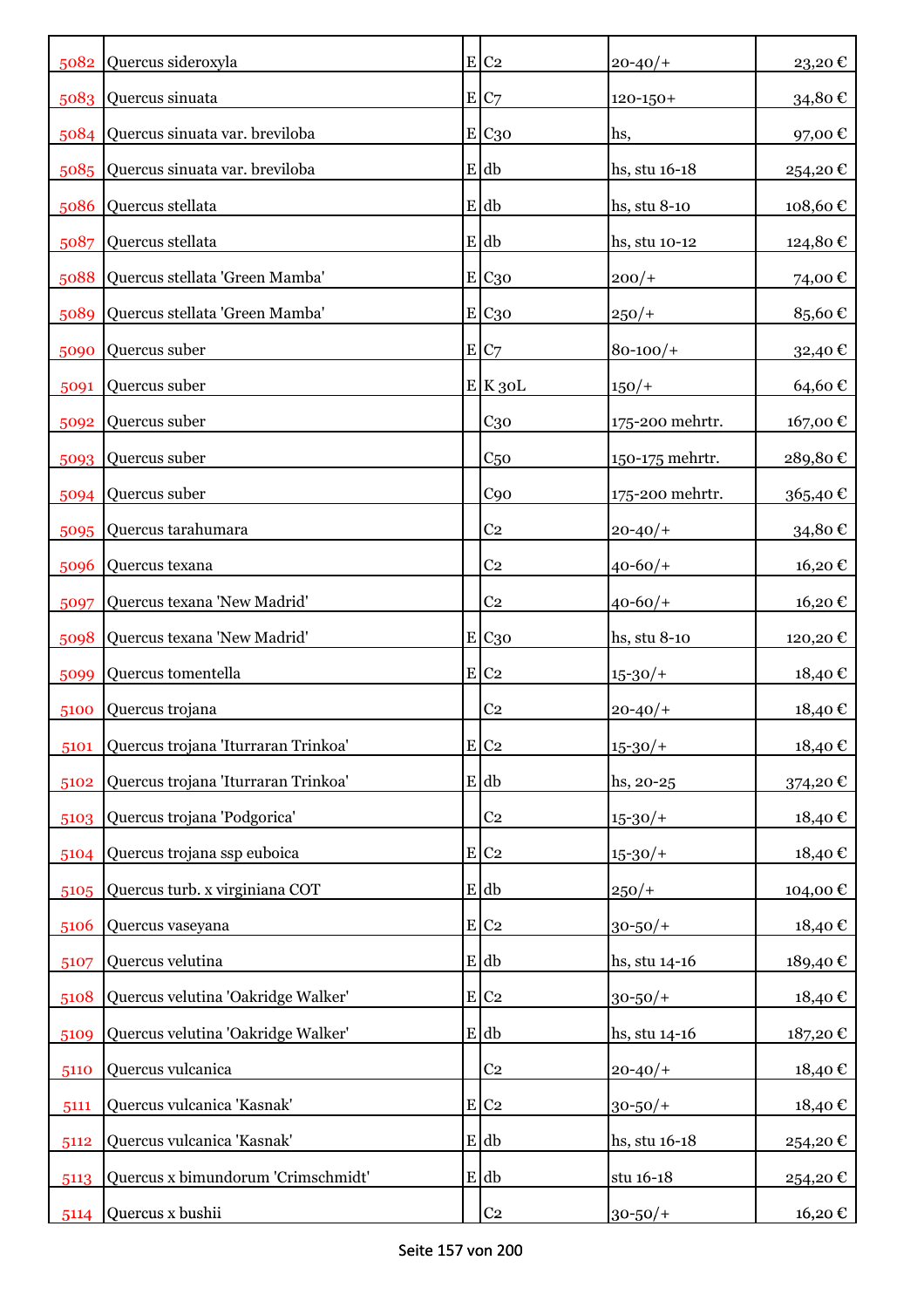| 5115 | Quercus x bushii (Bömer)          | C <sub>2</sub>     | $20 - 40/$    | 18,40€                 |
|------|-----------------------------------|--------------------|---------------|------------------------|
| 5116 | Quercus x bushii 'Seatle Trident' | $E$ C <sub>2</sub> | $30 - 50/$ +  | 18,40€                 |
| 5117 | Quercus x bushii 'Seatle Trident' | $E$ CO 50L         | stu 8-10      | 129,40 €               |
| 5118 | Quercus x bushii 'Seatle Trident' | $E$ db             | stu 12-14     | 150,20€                |
| 5119 | Quercus x faxonii                 | E C <sub>30</sub>  | $200/+$       | 74,00€                 |
| 5120 | Quercus x fernaldii BNHO          | C <sub>2</sub>     | $30 - 50/$ +  | 18,40€                 |
| 5121 | Quercus x fernowii                | E C <sub>30</sub>  | $200/+$       | 74,00€                 |
| 5122 | Quercus x fernowii 'Bethel Park'  | $E$ C <sub>2</sub> | $30 - 50/$ +  | 18,40€                 |
| 5123 | Quercus x filialis BNHO           | $E$ C <sub>2</sub> | $30 - 50/$ +  | 18,40€                 |
| 5124 | Quercus x filialis BNHO           | E db               | hs, stu 14-16 | 189,40€                |
| 5125 | Quercus x filialis BNHO           | $E$ db             | hs, stu 16-18 | 254,20€                |
| 5126 | Quercus x 'Fire Water'            | $E$ C <sub>2</sub> | $40 - 60/$    | 18,40€                 |
| 5127 | Quercus x 'Fire Water'            | E db               | hs, 25-30     | 584,60€                |
| 5128 | Quercus x 'Firecracker'           | bal                | $100/+$       | 39,40€                 |
| 5129 | Quercus x 'Firecracker'           | E db               | $200/+$       | 106,20€                |
| 5130 | Quercus x 'Firecracker'           | $E$ db             | $250/+$       | 120,20€                |
| 5131 | Quercus x fontana                 | $E C_2$            | $30 - 50/$ +  | 18,40 €                |
| 5132 | Quercus x hastingsii              | E C2               | $30 - 50/$ +  | 18,40 €                |
| 5133 | Quercus x heterophylla            | E db               | hs, stu 8-10  | 104,00€                |
| 5134 | Quercus x heterophylla            | $E$ db             | hs, stu 14-16 | 187,20€                |
| 5135 | Quercus x heterophylla            | $E$ db             | $hs, 25-30$   | 584,60€                |
| 5136 | Quercus x hickelli 'Aimée Camus'  | E C30              | 200-250+      | 74,00€                 |
| 5137 | Quercus x hisp. 'Ambrozyana'      | C <sub>2</sub>     | $30 - 50/$ +  | 18,40€                 |
| 5138 | Quercus x hisp. 'Fulhamensis'     | C <sub>2</sub>     | $30 - 50/$ +  | 17,40€                 |
| 5139 | Quercus x hisp. 'Fulhamensis'     | E sol.             | $300/+$       | 173,40 €               |
| 5140 | Quercus x hisp. 'Waasland'        | C <sub>2</sub>     | $40 - 60/$    | 17,40 €                |
| 5141 | Quercus x hisp. 'Waasland'        | sol.               | $250/+$       | 196,40€                |
| 5142 | Quercus x humidicola              | $E$ db             | hs, stu 12-14 | $151{,}60$ $\mathbb C$ |
| 5143 | Quercus x humidicola              | $E$ db             | hs, stu 18-20 | 299,40€                |
| 5144 | Quercus x kewensis                | C <sub>2</sub>     | $30 - 50/$ +  | 18,40€                 |
| 5145 | Quercus x leana 'Döring'          | $E$ C <sub>2</sub> | $30 - 50/$ +  | 18,40€                 |
| 5146 | Quercus x macdanielii 'Clemons'   | $E C_2$            | $30 - 50/$ +  | 18,40 €                |
| 5147 | Quercus x mazei 'Big Boy'         | $E C_2$            | $30 - 50/$ +  | 18,40 €                |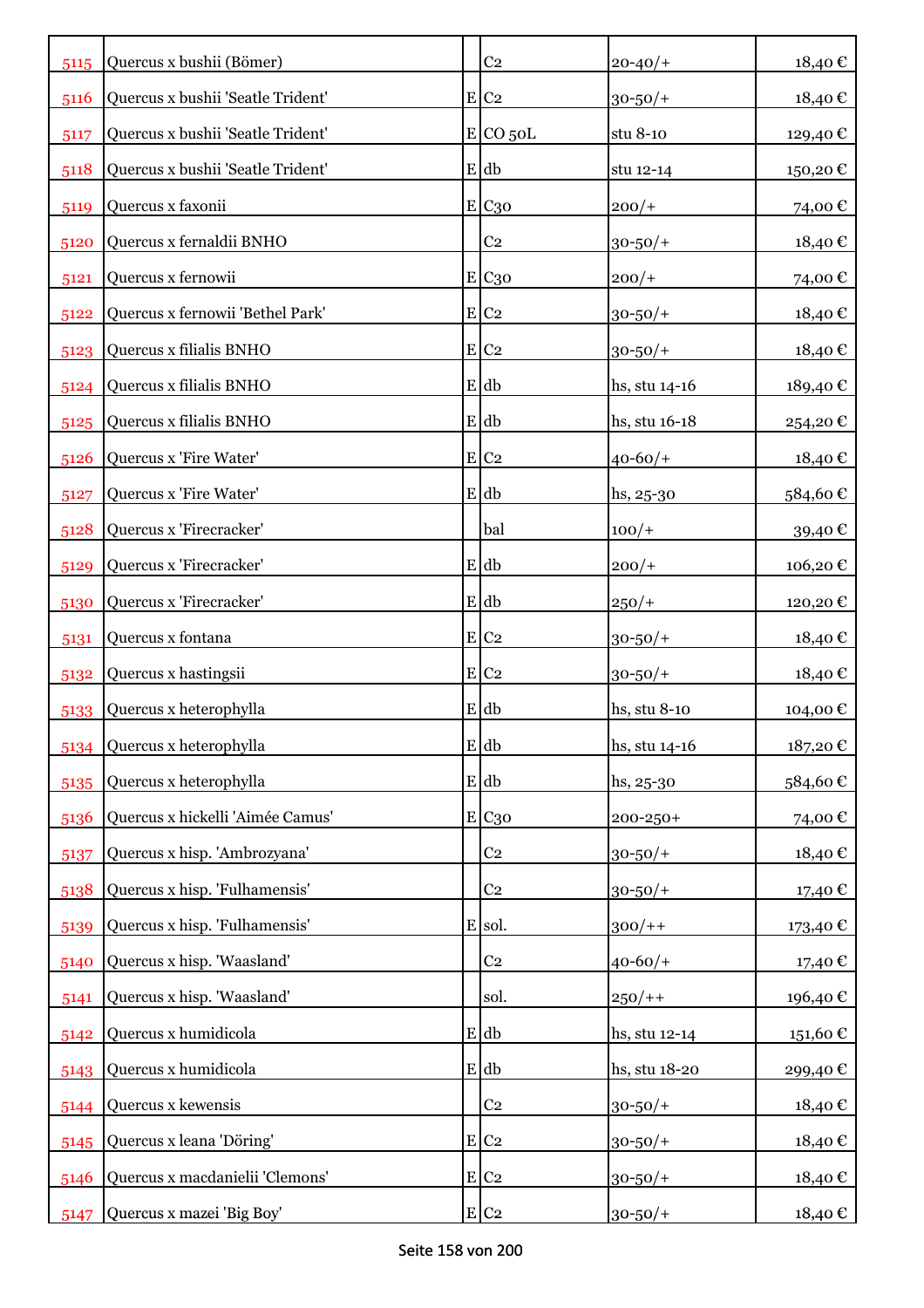| 5148 | Quercus x morehus                   | $E$ C <sub>2</sub> | $30 - 50/$ +    | 18,40€   |
|------|-------------------------------------|--------------------|-----------------|----------|
| 5149 | Quercus x nigra 'Vincent'           | E db               | hs, stu 18-20   | 299,40€  |
| 5150 | Quercus x nigra 'Vincent'           | E db               | hs, 20-25       | 374,20€  |
| 5151 | Quercus x rehderi 'Small Leaf'      | C <sub>2</sub>     | $20 - 40/$      | 18,40€   |
| 5152 | Quercus x richteri                  | $E$ db             | hs, stu 6-8     | 92,40€   |
| 5153 | Quercus x richteri                  | E db               | hs, stu 10-12   | 127,20€  |
| 5154 | Quercus x richteri                  | E db               | hs, stu 12-14   | 151,60€  |
| 5155 | Quercus x rudkinii BNHO             | $E$ C <sub>2</sub> | $30 - 50/$ +    | 18,40€   |
| 5156 | Quercus x runcinata BNHO            | E db               | hs, stu 10-12   | 127,20€  |
| 5157 | Quercus x runcinata BNHO            | E db               | hs, stu 12-14   | 153,60€  |
| 5158 | Quercus x runcinata BNHO            | E db               | hs, stu 14-16   | 189,40€  |
| 5159 | Quercus x sargentii 'Thomas'        | C <sub>2</sub>     | $20 - 40/$      | 16,20€   |
| 5160 | Quercus x sargentii 'Thomas'        | $E$ C <sub>2</sub> | $20 - 40/$      | 18,40€   |
| 5161 | Quercus x sargentii 'Thomas'        | E db               | hs, stu 12-14   | 149,00 € |
| 5162 | Quercus x saulii 'Montalba'         | C <sub>2</sub>     | $40 - 60/$      | 18,40€   |
| 5163 | Quercus x schochiana BNHO           | C <sub>2</sub>     | $30 - 50/$ +    | 18,40€   |
| 5164 | Quercus x schuettei 'Silver Shadow' | E C7               | $80 - 100/$     | 32,40€   |
| 5165 | Quercus x schuettei 'Silver Shadow' | E C7               | $120 - 150 +$   | 37,00€   |
| 5166 | Quercus x schuettei 'Silver Shadow' | E C <sub>30</sub>  | $250/+$         | 87,80€   |
| 5167 | Quercus x senneniana                | $E$ db             | stu 12-14       | 150,20€  |
| 5168 | Quercus x senneniana                | $E$ db             | $20 - 25$       | 374,20€  |
| 5169 | Quercus x streimii 'Kortrijk'       | C <sub>2</sub>     | $40 - 60/$      | 18,40€   |
| 5170 | Quercus x streimii 'Kortrijk'       | E C30              | $200/+$         | 97,00€   |
| 5171 | Quercus x 'Sweetcorn'               | C <sub>2</sub>     | $30 - 50/$ +    | 16,20€   |
| 5172 | Quercus x 'Sweetcorn'               | E db               | hs, 8-12        | 110,80€  |
| 5173 | Quercus x 'Sweetcorn'               | $E$ db             | hs, stu 10-12   | 124,80€  |
| 5174 | Quercus x 'Sweetcorn'               | $E$ db             | hs, 20-25       | 374,20€  |
| 5175 | Quercus x und. 'Sicamore Canyon'    | $E$ db             | hs, stu $6-8$   | 110,80€  |
| 5176 | Quercus x warei 'Birthday Candle'   | E db               | $250/+$         | 104,00€  |
| 5177 | Quercus x warei 'Birthday Candle'   | db                 | $300/+$         | 122,60€  |
| 5178 | Quercus x warei 'Birthday Candle'   | $E$ db             | 20-25, sol.     | 374,20 € |
| 5179 | Quercus x warei 'Chimney Fire'      | E db               | stu 18-20, sol. | 335,00€  |
| 5180 | Quercus x warei 'Nadler'            | $E$ db             | $250/+$         | 104,00 € |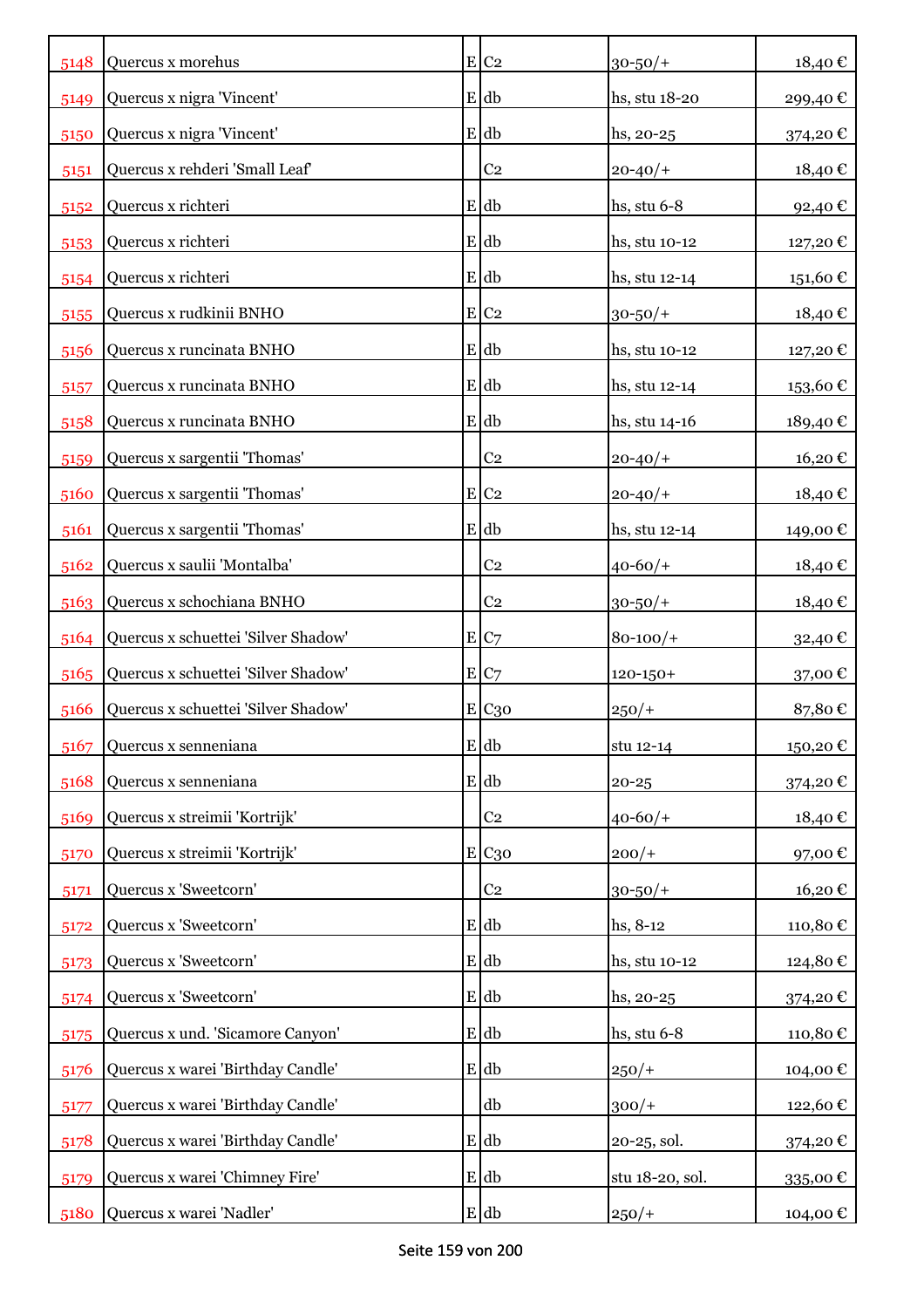| 5181 | Quercus x warei 'Nadler'             | db                 | $300/+$       | 120,20€    |
|------|--------------------------------------|--------------------|---------------|------------|
| 5182 | Quercus x warei 'Nadler'             | E db               | stu 18-20     | 298,20€    |
| 5183 | Quercus x willdenowiana BNHO         | C <sub>2</sub>     | $30 - 50/$ +  | 18,40€     |
| 5184 | Quercus yunnanensis                  | $E$ C <sub>2</sub> | $30 - 50/$ +  | 18,40€     |
| 5185 | Quercus 'Zehra'                      | C <sub>2</sub>     | $40 - 70/$    | 18,40€     |
| 5186 | Quercus 'Zehra'                      | E C7               | $100 - 120 +$ | 34,80€     |
| 5187 | Rhamnus frangula 'Aspleniifolia      | C <sub>15</sub>    | $140 - 160$   | 11,50 €    |
| 5188 | Rhamnus frangula 'Minaret'           | C <sub>5</sub>     | $60 - 80$     | 14,70 €    |
| 5189 | Rhamnus frangula 'Minaret'           | C <sub>20</sub>    | 140 - 160     | 33,40€     |
| 5190 | Rhodocoma gigantea                   | C <sub>7</sub>     |               | 65,10€     |
| 5191 | Rhododendron Agayon                  | C <sub>12</sub>    | 50/70         | 68,10€     |
| 5192 | Rhododendron 'Amoena'                | C <sub>12</sub>    | $60/+$        | 31,50€     |
| 5193 | Rhododendron Augustinii electra      | $C_3/4$            | 3jähr.        | 25,60€     |
| 5194 | Rhododendron 'Berryrose'             | C <sub>5</sub>     | 40-50         | 15,20€     |
| 5195 | Rhododendron 'Blaauw's Pink'         | C <sub>2</sub>     | 30-40 rosa    | 9,10€      |
| 5196 | Rhododendron 'Blaue Donau'           | C <sub>2</sub>     | 30-40 blau    | $9,10 \in$ |
| 5197 | Rhododendron Blue silver             | $C_3/4$            | 3jähr.        | 25,60€     |
| 5198 | Rhododendron 'Centennial Gold'       | C <sub>5</sub>     | 30-40         | 21,50€     |
| 5199 | Rhododendron Cilpinense              | $C_3/4$            | 3jähr.        | 25,60€     |
|      | 5200 Rhododendron Cinnabarinum       | $C_3/4$            | 3jähr.        | 34,10€     |
| 5201 | Rhododendron 'Conny'                 | C <sub>12</sub>    | $60/+$        | 31,50€     |
| 5202 | Rhododendron 'Conny'                 | $C_{30}$           | $80/+$        | 84,00€     |
| 5203 | Rhododendron Countess of haddington  | $C_3/4$            |               | 30,80€     |
| 5204 | Rhododendron Encore® AUTUMN FIRE     | C <sub>3</sub>     | 25-30         | 10,90€     |
| 5205 | Rhododendron Encore® AUTUMN SUNBURST | C <sub>3</sub>     | 25-30         | 10,90€     |
| 5206 | Rhododendron Encore® PURE WHITE      | C <sub>3</sub>     | 25-30         | 10,90€     |
| 5207 | Rhododendron 'Feuerwerk'             | C <sub>5</sub>     | 40-50         | 17,30 €    |
| 5208 | Rhododendron 'Geisha Orange'         | C <sub>2</sub>     | 30-40 orange  | 9,10€      |
| 5209 | Rhododendron 'Gibraltar'             | C <sub>5</sub>     | 40-50         | 17,30€     |
| 5210 | Rhododendron 'Glowing Embers'        | C <sub>5</sub>     | 40-50         | 15,20€     |
| 5211 | Rhododendron 'Glowing Embers'        | C <sub>18</sub>    | 80-100        | 52,50€     |
| 5212 | Rhododendron 'Harvest Moon'          | C <sub>5</sub>     | 40-50         | 15,20€     |
| 5213 | Rhododendron 'Harvest Moon'          | C <sub>18</sub>    | 80-100        | 52,50 €    |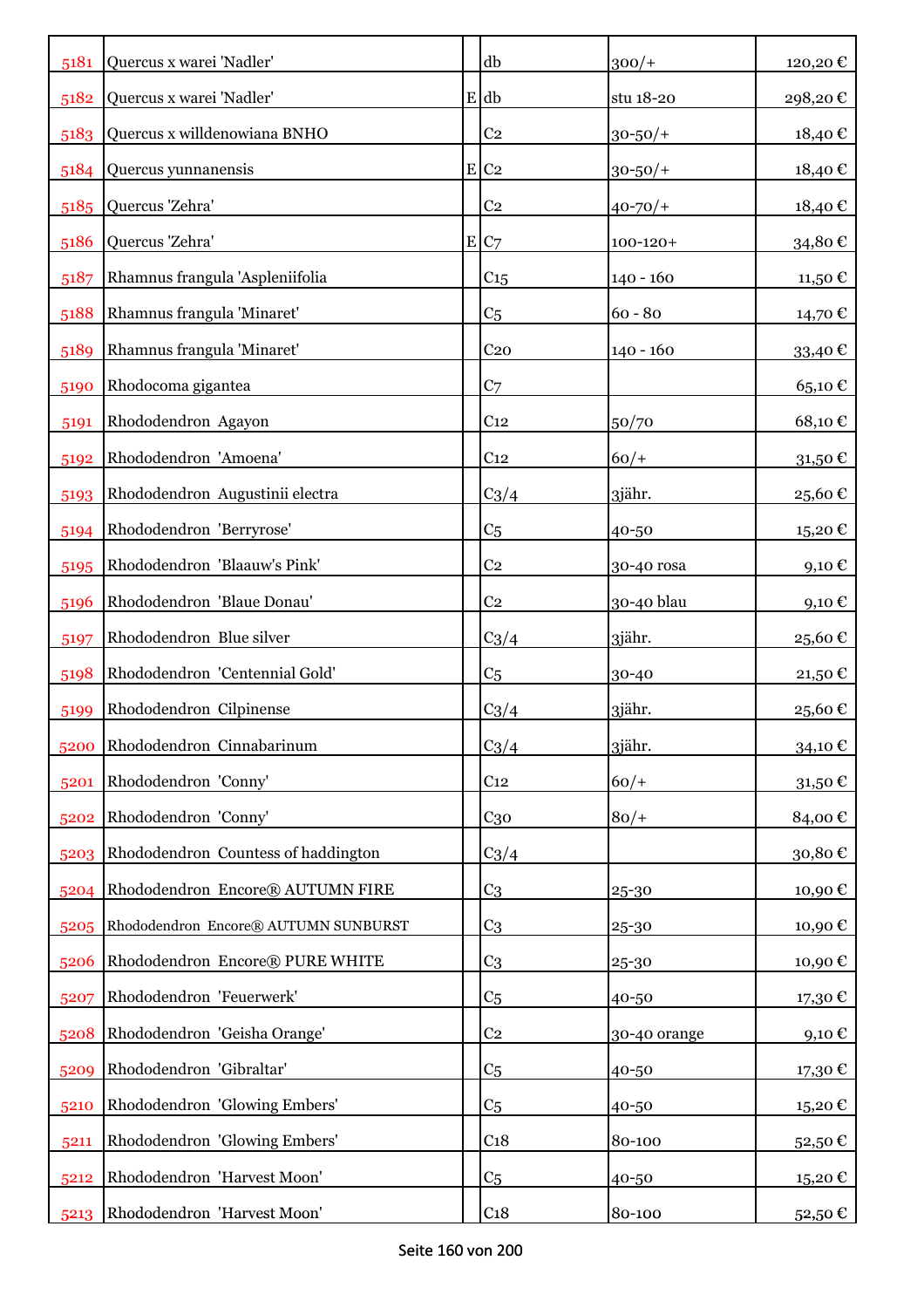| 5214 | Rhododendron 'Hino Crimson'           | C <sub>2</sub>  | 30-40 rot   | $9,10 \text{ } \in$ |
|------|---------------------------------------|-----------------|-------------|---------------------|
| 5215 | Rhododendron Impeditum select         | $C_3/4$         | 3jähr.      | 25,60€              |
| 5216 | Rhododendron 'Kalinka'                | C <sub>5</sub>  | 30-40       | 17,50 €             |
| 5217 | Rhododendron 'Koster's Brilliant Red' | C <sub>18</sub> | 80-100      | 52,50€              |
| 5218 | Rhododendron luteum                   | C <sub>5</sub>  | 40-50 gelb  | 18,40€              |
| 5219 | Rhododendron luteum                   | $C_{7,5}$       | $50/+$ gelb | 22,60€              |
| 5220 | Rhododendron luteum                   | C <sub>18</sub> | 80-100      | 63,00€              |
| 5221 | Rhododendron 'Luzi'                   | $C_{30}$        | $80/+$      | 84,00€              |
| 5222 | Rhododendron Macabeanum               | C <sub>5</sub>  | 3jähr.      | 34,10 €             |
| 5223 | Rhododendron 'Mad. van Hecke'         | C <sub>2</sub>  | 30-40 rosa  | 9,10 $\epsilon$     |
| 5224 | Rhododendron 'Mad. van Hecke'         | C <sub>12</sub> | $60/+$      | $31,50 \in$         |
| 5225 | Rhododendron 'Mad. van Hecke'         | $C_{30}$        | $80/+$      | 84,00€              |
| 5226 | Rhododendron Makinoï                  | C4/5            | 3jähr.      | $34,10 \in$         |
| 5227 | Rhododendron Martha wright            | C4/5            |             | 34,10€              |
| 5228 | Rhododendron 'Nabucco'                | C <sub>18</sub> | 80-100      | 52,50€              |
| 5229 | Rhododendron Nitens                   | $C_3/4$         | 3jähr.      | 25,60€              |
| 5230 | Rhododendron 'Palestrina'             | C <sub>2</sub>  | 30-40 weiß  | 9,10 $\epsilon$     |
| 5231 | Rhododendron 'Polarnacht'             | C <sub>5</sub>  | 30-40       | 17,50 €             |
| 5232 | Rhododendron Queen anne's             | C <sub>5</sub>  | 3jähr.      | 34,10 €             |
| 5233 | Rhododendron 'Silberwolke'            | C <sub>5</sub>  | 30-40       | 21,50 €             |
| 5234 | Rhododendron 'Stewartstonian'         | $C_{30}$        | $80/+$      | 84,00€              |
| 5235 | Rhododendron 'Thierry'                | C <sub>2</sub>  | 30-40 rot   | 9,10€               |
| 5236 | Rhododendron 'Toreador'               | C <sub>12</sub> | $60/+$      | 31,50€              |
| 5237 | Rhododendron 'Toreador'               | C <sub>30</sub> | $80/+$      | 84,00€              |
| 5238 | Rhododendron Tsariense                | $C_3/4$         |             | 25,60€              |
| 5239 | Rhododendron viscosa                  | C <sub>5</sub>  | 40-50       | 15,20€              |
| 5240 | Rhododendron viscosa                  | C <sub>18</sub> | 80-100      | 52,50€              |
| 5241 | Rhododendron viscosa 'Jolie Madame'   | C <sub>5</sub>  | 40-50 rosa  | 21,50€              |
| 5242 | Rhododendron (AJ) 'Aladdin Scout'     | C <sub>20</sub> | 60-80 Breit | 76,00€              |
| 5243 | Rhododendron 'Albert Schweitzer'      | C <sub>18</sub> | $80/+$      | 63,00€              |
| 5244 | Rhododendron 'Bernstein'              | C <sub>5</sub>  |             | 26,70€              |
| 5245 | Rhododendron calostrotum keleticum    | C <sub>2</sub>  | $20 - 25$   | 19,40 €             |
| 5246 | Rhododendron 'Calsap'                 | C <sub>5</sub>  |             | 26,70€              |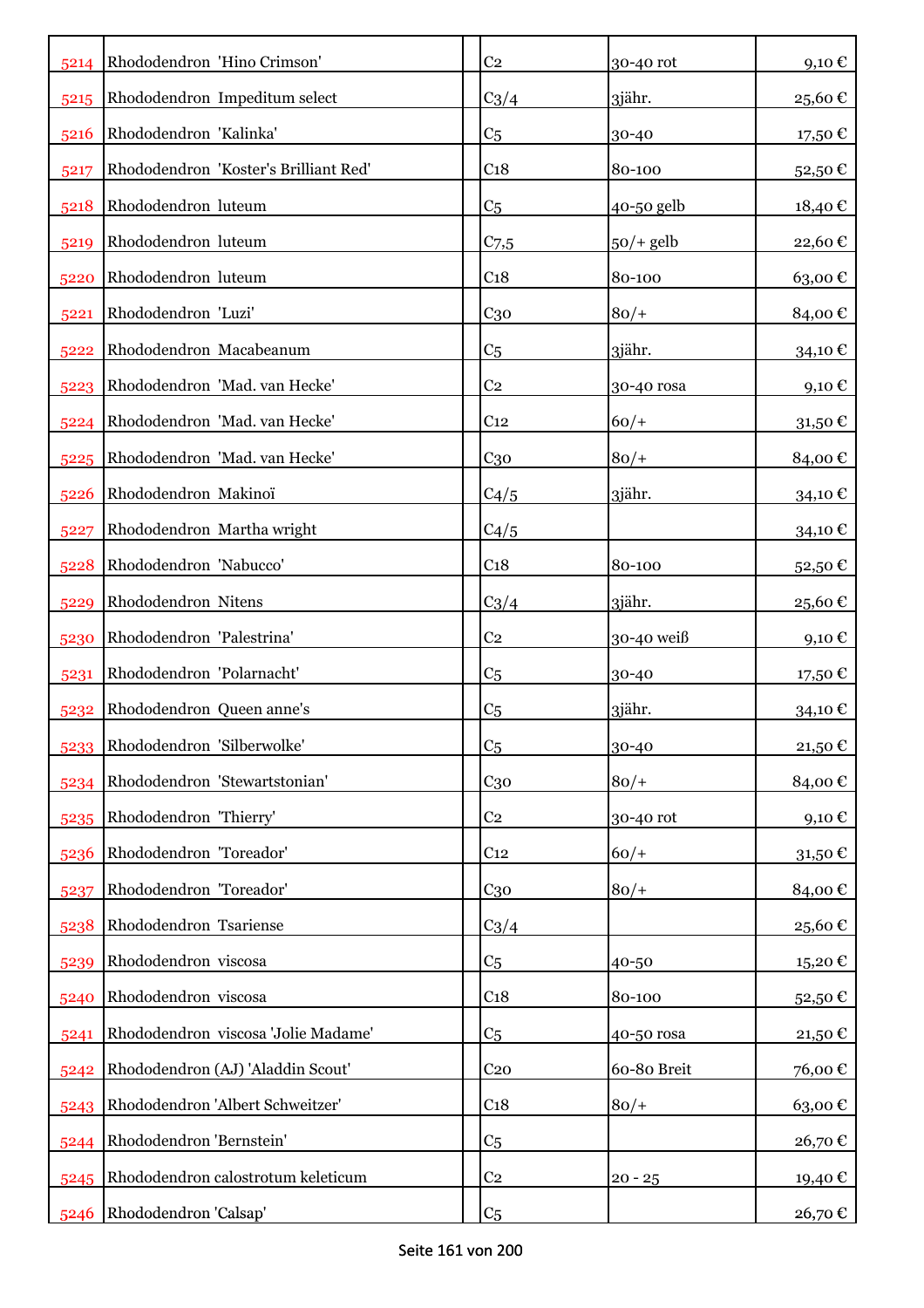| 5247 | Rhododendron Cosmopolitain         | C <sub>5</sub>     | 3jähr.        | 31,00€            |
|------|------------------------------------|--------------------|---------------|-------------------|
| 5248 | Rhododendron Cosmopolitain         | C <sub>12</sub>    | 50/70         | 68,10€            |
| 5249 | Rhododendron 'Cosmopolitan'        | C <sub>5</sub>     | 40-50 rosa    | 17,50€            |
| 5250 | Rhododendron 'Cosmopolitan'        | C <sub>18</sub>    | $80/+$        | 63,00€            |
| 5251 | Rhododendron Cunningham s white    | C <sub>5</sub>     | 3jähr.        | 31,00€            |
| 5252 | Rhododendron 'Cunningham's White'  | C <sub>5</sub>     | 40-50 weiß    | 17,50€            |
| 5253 | Rhododendron 'Cunningham's White'  | C <sub>18</sub>    | $80/+$        | 63,00€            |
| 5254 | Rhododendron 'Dora Amateis'        | C <sub>2</sub>     | 20-30 weiß    | 9,10 $\epsilon$   |
| 5255 | Rhododendron 'Elizab. Red Foliage' | C <sub>5</sub>     | 30-40 cm      | 46,10 €           |
| 5256 | Rhododendron Felide sauvage        | C <sub>5</sub>     | 3jähr.        | 31,00€            |
| 5257 | Rhododendron 'Flautando'           | C <sub>5</sub>     |               | 26,70€            |
| 5258 | Rhododendron 'Fryderyk'            | C <sub>5</sub>     |               | 29,10€            |
| 5259 | Rhododendron 'Germania'            | C <sub>5</sub>     | 40-50 rosa    | 17,50 €           |
| 5260 | Rhododendron 'Golden Torch'        | C <sub>5</sub>     |               | 26,70€            |
| 5261 | Rhododendron 'Goldkrone'           | C <sub>5</sub>     |               | 26,70€            |
| 5262 | Rhododendron 'Graziella'           | C <sub>5</sub>     | 40-50 rosa    | 17,50 €           |
| 5263 | Rhododendron 'Graziella'           | C <sub>23</sub>    | $50 - 60$     | 203,70€           |
| 5264 | Rhododendron 'Gristede'            | C <sub>2</sub>     | 20-30 blau    | 9,10 $\epsilon$   |
| 5265 | Rhododendron 'Haida Gold'          | C <sub>12</sub>    | 50-60         | 68,40€            |
| 5266 | Rhododendron 'Horizon Monarch'     | C <sub>18</sub>    | $80/+$        | 63,00€            |
| 5267 | Rhododendron japonica (AJ) 'Radja' | C <sub>3</sub>     | $20 - 25$     | 9,20€             |
| 5268 | Rhododendron japonica (AJ) 'Radja' | E/C <sub>7,5</sub> | 40-50         | 68,40€            |
| 5269 | Rhododendron 'Koda'                | C <sub>5</sub>     |               | 31,50€            |
| 5270 | Rhododendron 'Kotnov'              | C <sub>5</sub>     |               | 29,10€            |
| 5271 | Rhododendron 'Kozakov'             | C <sub>5</sub>     |               | 31,50 $\mathbb C$ |
| 5272 | Rhododendron 'Krakovec'            | C <sub>5</sub>     |               | 31,50€            |
| 5273 | Rhododendron Madame masson         | C <sub>5</sub>     | 3jähr.        | 31,00 $\mathbb C$ |
| 5274 | Rhododendron 'Madame Masson'       | C <sub>5</sub>     | 40-50 weiß    | 17,50€            |
| 5275 | Rhododendron 'Marcel Menard'       | C <sub>5</sub>     | 40-50 violett | 17,50€            |
| 5276 | Rhododendron 'Marcel Menard'       | C <sub>18</sub>    | $80/+$        | 63,00€            |
| 5277 | Rhododendron 'Markeeta's Prize'    | C <sub>18</sub>    | $80/+$        | 63,00€            |
| 5278 | Rhododendron micranthum 'Bloombux' | C <sub>5</sub>     | $30 - 40$     | 114,00 €          |
| 5279 | Rhododendron 'Moerheim'            | C <sub>2</sub>     | 20-30 blau    | 9,10 $\in$        |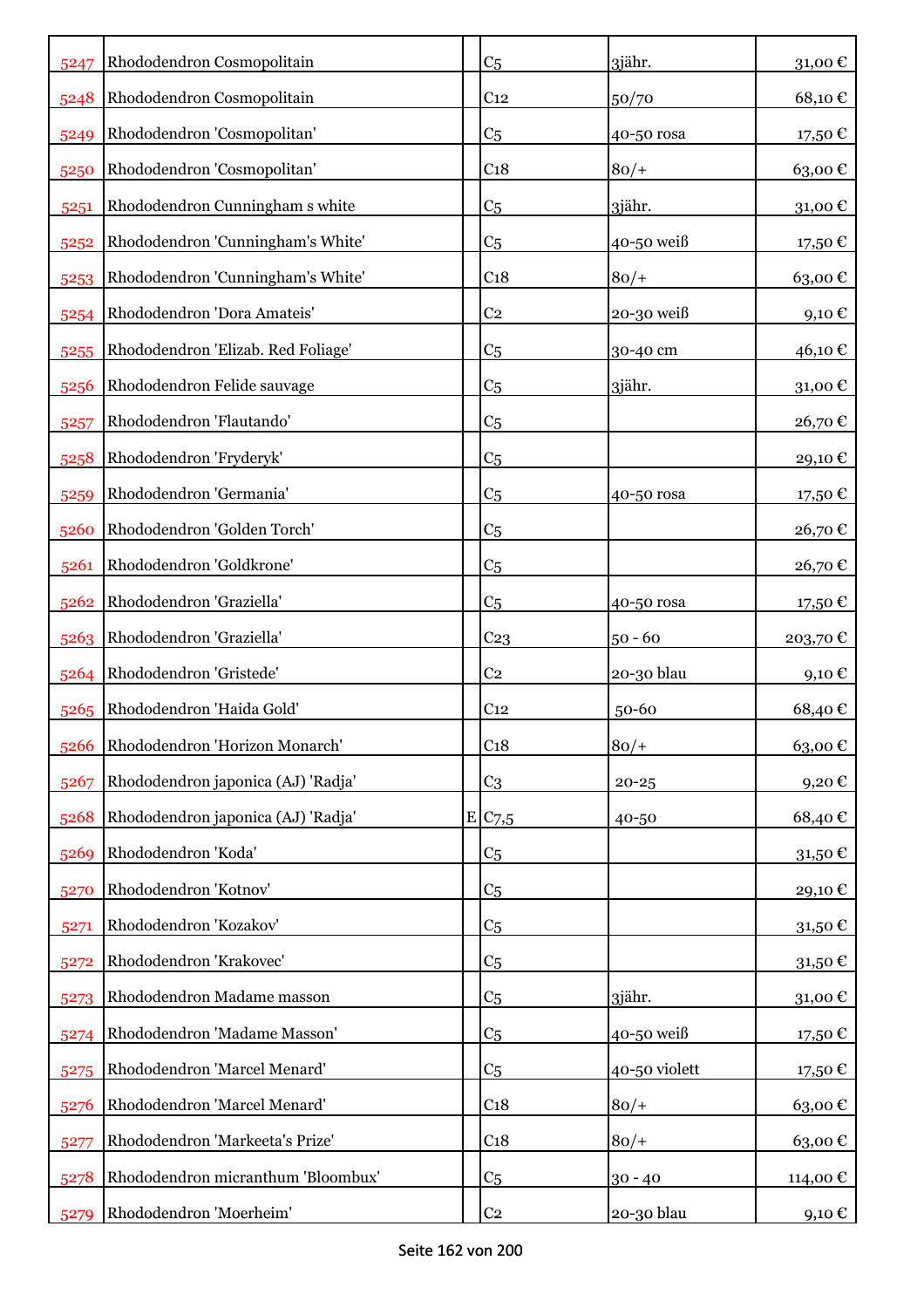|      | 5280 Rhododendron 'Nancy Evans'      | C <sub>5</sub>        | 40-50 gelb    | 17,50€  |
|------|--------------------------------------|-----------------------|---------------|---------|
| 5281 | Rhododendron 'Neon Kiss'             | C <sub>5</sub>        |               | 31,50€  |
| 5282 | Rhododendron Nova zembla             | C <sub>5</sub>        | 3jähr.        | 31,00€  |
| 5283 | Rhododendron 'Nova Zembla'           | C <sub>5</sub>        | 40-50 rot     | 17,50 € |
| 5284 | Rhododendron 'Nova Zembla'           | $E C_5$               | 20-30         | 23,80€  |
| 5285 | Rhododendron 'Nova Zembla'           | C <sub>7,5</sub>      | $50 - 60$     | 39,20€  |
| 5286 | Rhododendron 'Nowa Zembla'           | C <sub>5</sub>        |               | 26,70€  |
| 5287 | Rhododendron 'Percy Wiseman'         | C <sub>5</sub>        | 40-50 rosa    | 17,50 € |
| 5288 | Rhododendron 'Percy Wiseman'         | C <sub>18</sub>       | 70-80         | 63,00€  |
| 5289 | Rhododendron 'Pernilla'              | C <sub>5</sub>        |               | 31,50€  |
| 5290 | Rhododendron 'Peterlan'              | C <sub>5</sub>        |               | 26,70€  |
| 5291 | Rhododendron 'Polarnacht'            | C <sub>5</sub>        | $30 - 40$     | 48,00€  |
| 5292 | Rhododendron ponticum                | C <sub>5</sub>        | 40-50         | 23,80€  |
| 5293 | Rhododendron ponticum                | C <sub>20</sub>       | 80-100        | 114,00€ |
| 5294 | Rhododendron Ponticum variegata      | C <sub>5</sub>        | 3jähr.        | 31,00€  |
| 5295 | Rhododendron Ponticum variegata      | C <sub>5</sub>        | 3jähr.        | 31,00€  |
| 5296 | Rhododendron ponticum 'Variegatum'   | C <sub>5</sub>        | 40-50 violett | 17,50 € |
| 5297 | Rhododendron ponticum 'Variegatum'   | C <sub>18</sub>       | $80/+$        | 63,00€  |
| 5298 | Rhododendron ponticum 'Variegatum'   | C <sub>23</sub> 60-70 |               | 203,70€ |
| 5299 | Rhododendron 'Rasputin'              | C <sub>5</sub>        |               | 26,70€  |
| 5300 | Rhododendron 'Red Jack'              | C <sub>5</sub>        | $40/-$        | 48,00€  |
| 5301 | Rhododendron repens 'Scarlet Wonder' | C <sub>5</sub>        |               | 26,70€  |
| 5302 | Rhododendron 'Roseum Elegens'        | $C$ 7,5               | $50 - 60$     | 39,20€  |
| 5303 | Rhododendron ROYAL AMARANTH          | C <sub>5</sub>        |               | 29,10€  |
| 5304 | Rhododendron ROYAL BUTTERFLY         | C <sub>5</sub>        |               | 26,70€  |
| 5305 | Rhododendron ROYAL SCARLET           | C <sub>5</sub>        |               | 29,10€  |
| 5306 | Rhododendron ROYAL VIOLET            | C <sub>5</sub>        |               | 29,10€  |
| 5307 | Rhododendron 'Scarlet Wonder'        | C <sub>2</sub>        | $20 - 25$     | 20,40€  |
| 5308 | Rhododendron 'Scintillation'         | C <sub>5</sub>        | 40-50 rosa    | 17,50€  |
| 5309 | Rhododendron Scyphocalix             | C <sub>5</sub>        | 3jähr.        | 31,00€  |
| 5310 | Rhododendron 'Snipe'                 | C <sub>2</sub>        | $20 - 25$     | 19,40 € |
| 5311 | Rhododendron 'Tortoiseshell Orange'  | C <sub>18</sub>       | $80/+$        | 63,00€  |
| 5312 | Rhododendron vireya Aertrycke        | $C_3/4$               | 3jähr.        | 34,10 € |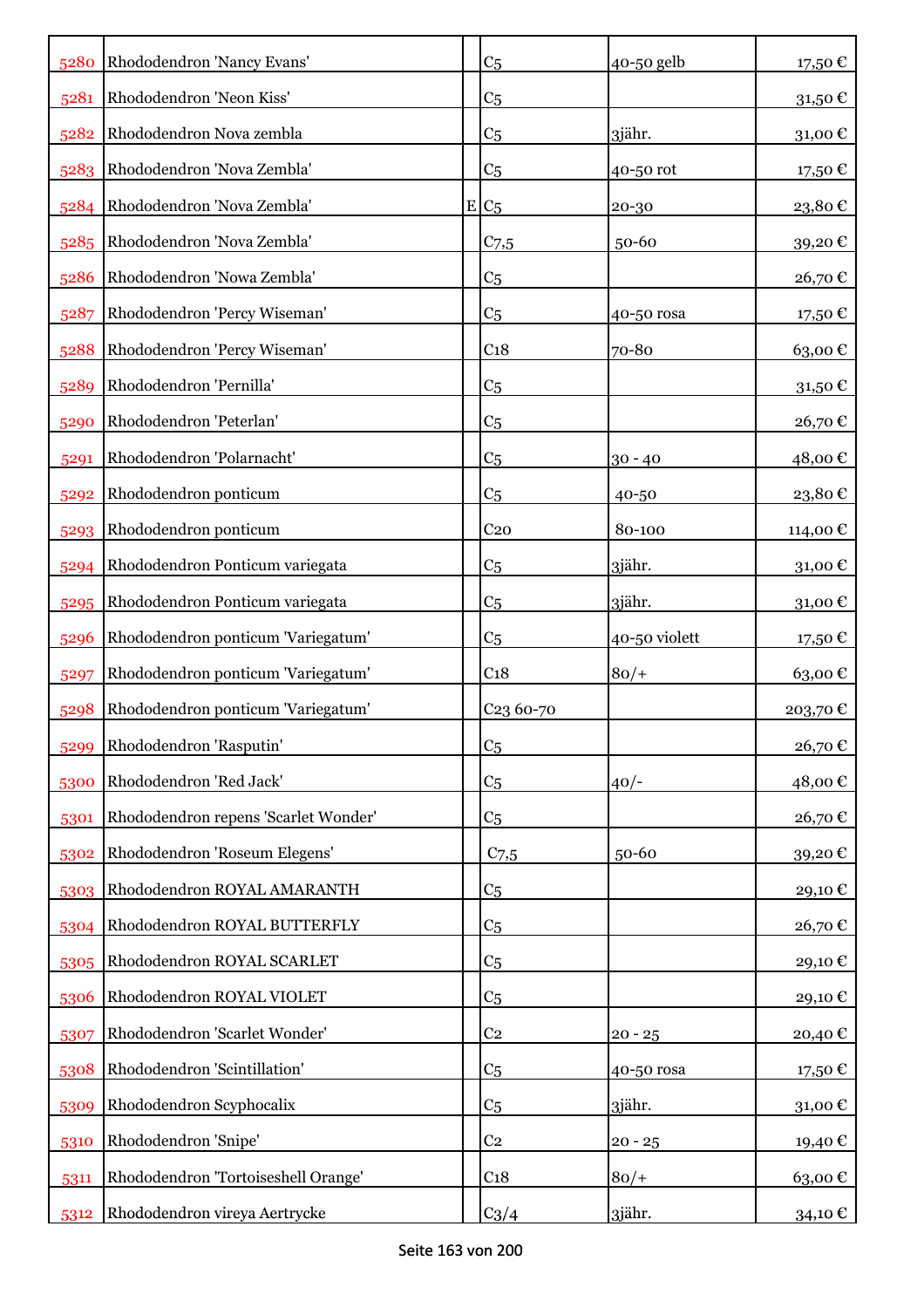| 5313 | Rhododendron vireya Hendrick's ker    | $C_3/4$            | 3jähr.         | 34,10€            |
|------|---------------------------------------|--------------------|----------------|-------------------|
| 5314 | Rhododendron vireya Hot tropic        | $C_3/4$            | 3jähr.         | 34,10 €           |
| 5315 | Rhododendron vireya Oogappel          | $C_3/4$            | 3jähr.         | 34,10€            |
| 5316 | Rhododendron vireya Vladimir bukovski | $C_3/4$            | 3jähr.         | 34,10€            |
| 5317 | Rhododendron 'Virginia Richards'      | C <sub>5</sub>     | 40-50 rosa     | 17,50€            |
| 5318 | Rhododendron viscosum                 | C <sub>12</sub>    | 80-100         | 52,40€            |
| 5319 | Rhododendron 'Vollblut'               | $C$ 7,5            | 50-60          | 39,20€            |
| 5320 | Rhododendron 'Wilgen's Ruby'          | C <sub>5</sub>     | 30-40 rot      | 17,50 €           |
| 5321 | Rhododendron 'Winsome'                | C <sub>2</sub>     | 20-30 rosa     | 9,10 $\epsilon$   |
| 5322 | Rhododendron 'Wren'                   | C <sub>2</sub>     | $20 - 25$      | 19,40 €           |
| 5323 | Rhododendron yak. 'Golden Torch'      | $E/C_5$            | 30-40          | 23,80€            |
| 5324 | Rhododendron yak. 'Hydon Velvet'      | E C7,5             | 50-60          | 39,20€            |
| 5325 | Rhodotypos scandens                   | $E$ C <sub>2</sub> | 60/80          | 19,00€            |
| 5326 | Rhodotypos scandens                   | C <sub>5</sub>     | $60 - 80$      | 14,70 €           |
| 5327 | Rhus aromatica 'Gro-Low'              | C <sub>3,6</sub>   | 30-40          | 9,20€             |
| 5328 | Rhus aromatica 'Gro-Low'              | C <sub>5</sub>     | $40/+$         | $13,10 \text{ }€$ |
| 5329 | Rhus glabra 'Laciniata'               | E C7,5             | 60-80          | 39,20€            |
| 5330 | Rhus typhina Tiger Eyes               | C <sub>20</sub>    | 80-100 strauch | 76,00€            |
| 5331 | Rhus verniciflua                      | C <sub>20</sub>    | $100 - 120$    | 33,40 €           |
| 5332 | Ribes alpinum                         | C <sub>12</sub>    | 125-150        | 29,00€            |
| 5333 | Ribes alpinum 'Pumilum'               | C <sub>3</sub>     | $30 - 40$      | 5,10€             |
| 5334 | Ribes alpinum 'Schmidt'               | C <sub>3</sub>     | 50-60          | 8,00€             |
| 5335 | Ribes alpinum 'Schmidt'               | C <sub>5</sub>     | $60 - 80$      | 9,70€             |
| 5336 | Ribes alpinum 'Schmidt'               | C <sub>12</sub>    | 80-100         | 24,00€            |
| 5337 | Ribes gayanum                         | $C$ 7,5            | 30-40          | 23,80€            |
| 5338 | Ribes gordonianum                     | C <sub>10</sub>    | 60-80          | 21,50€            |
| 5339 | Ribes laurifolium                     | $E C_3$            | 30-40          | 17,60€            |
| 5340 | Ribes laurifolium                     | $C$ 7,5            | 40-50          | 39,20€            |
| 5341 | Ribes sang. 'King Edward VII'         | C <sub>3</sub>     | 40-60          | 8,00€             |
| 5342 | Ribes viburnifolium                   | $E C_5$            | 30-40          | 23,80€            |
| 5343 | Ribes viburnifolium                   | C <sub>3</sub>     | 30-40          | 39,20€            |
| 5344 | Ribes viburnifolium                   | $C$ 7,5            | 40-50          | 39,20€            |
| 5345 | Robinia hispida                       | C <sub>3</sub>     | $60 - 80/$     | 16,20 €           |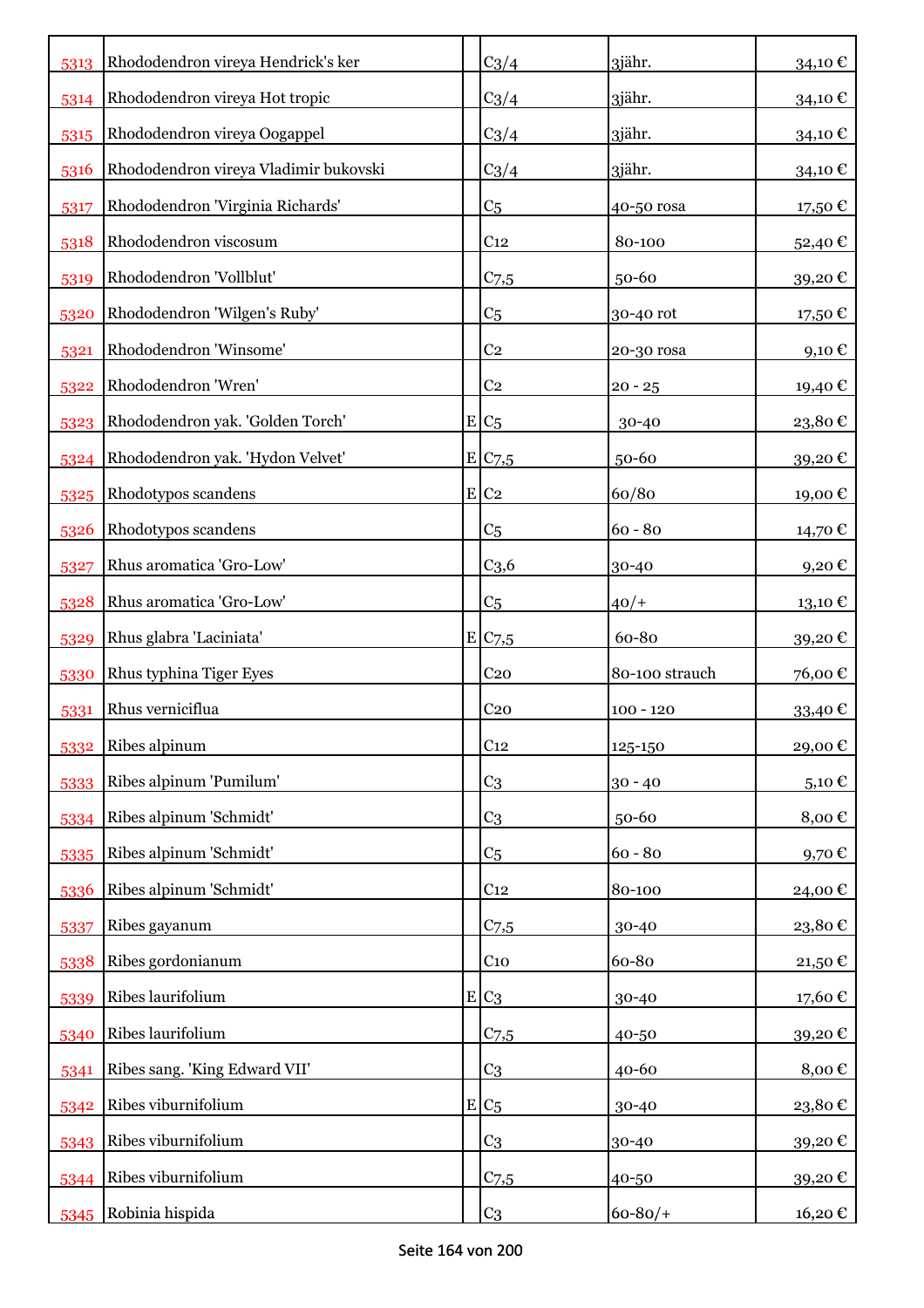| 5346 | Robinia pseudoacacia 'Altdorf'            | C <sub>5</sub>                             | $120 - 140$   | 24,20€  |
|------|-------------------------------------------|--------------------------------------------|---------------|---------|
| 5347 | Robinia pseudoacacia 'Altdorf'            | C <sub>15</sub>                            | $200 - 220$   | 38,00€  |
| 5348 | Robinia pseudoacacia 'Coluteoides'        | C <sub>5</sub>                             | $100 - 120$   | 18,40€  |
| 5349 | Robinia pseudoacacia 'Fastigiata'         | C <sub>20</sub>                            | $240 - 260$   | 43,20 € |
| 5350 | Robinia pseudoacacia 'Karolina Zamoyska'  | C <sub>5</sub>                             | $100 - 120$   | 24,20€  |
| 5351 | Robinia pseudoacacia 'Microphylla'        | C <sub>5</sub>                             | $160 - 180$   | 24,20€  |
| 5352 | Robinia pseudoacacia 'Monophylla Pendula' | C <sub>15</sub>                            | $200 - 220$   | 38,00€  |
| 5353 | Robinia pseudoacacia 'Monophylla Pendula' | C <sub>12</sub>                            | $240 - 260$   | 43,20€  |
| 5354 | Robinia pseudoacacia 'Ohio Prostrate'     | C30 St. mit Kr. 200, stu 6-8               |               | 89,30€  |
| 5355 | Robinia pseudoacacia 'Ohio Prostrate'     | C <sub>45</sub> St. mit Kr. 200, stu 12-14 |               | 184,40€ |
| 5356 | Robinia pseudoacacia 'Pendulifolia'       | C <sub>5</sub>                             | $120 - 140$   | 24,20€  |
| 5357 | Robinia pseudoacacia 'Rectissima'         | C <sub>5</sub>                             | $180 - 200$   | 18,40 € |
| 5358 | Robinia pseudoacacia 'Semperflorens'      | C <sub>5</sub>                             | $100 - 120$   | 24,20€  |
| 5359 | Robinia pseudoacacia 'Stricta'            | C <sub>5</sub>                             | $100 - 120$   | 18,40 € |
| 5360 | Robinia pseudoacacia TWISTY BABY          | $E/C_5$                                    | 30-40         | 39,20€  |
| 5361 | Robinia pseudoacacia TWISTY BABY          | C <sub>12</sub>                            | 150-175       | 88,60€  |
| 5362 | Robinia pseudoacacia TWISTY BABY          | C30 St. mit Kr. 180-200                    |               | 89,30€  |
| 5363 | Robinia 'Purple Robe'                     | C <sub>3</sub>                             | $60 - 80/$    | 16,20€  |
| 5364 | Robinia rosea                             | C <sub>12</sub>                            | 150-175       | 68,40€  |
| 5365 | Robinia viscosa                           | $E C_3$                                    | $60 - 80/$    | 16,20€  |
| 5366 | Rodgersia aesculifolia                    | C <sub>5</sub>                             |               | 14,40 € |
| 5367 | Rodgersia 'Bronze Peacock                 | pot                                        |               | 8,00€   |
| 5368 | Rodgersia podophylla                      | C <sub>5</sub>                             |               | 14,40 € |
| 5369 | Romneya coulteri                          | C <sub>50</sub>                            | 125-150       | 136,50€ |
| 5370 | Rosa 'Above and Beyond®'                  | C <sub>3,6</sub>                           | deco 30-40    | 10,00€  |
| 5371 | Rosa 'Alibaba'                            | C <sub>20</sub>                            | 175-200 3Stab | 52,00€  |
| 5372 | Rosa banksiae 'Lutea'                     | $C_{10}$                                   | 175-200       | 50,40€  |
| 5373 | Rosa 'Beethoven'                          | C <sub>3,6</sub>                           |               | 7,70€   |
| 5374 | Rosa Blaze Superior                       | C <sub>20</sub>                            | 200-250 3Stab | 56,00€  |
| 5375 | Rosa canina                               | C <sub>5</sub>                             | $40 - 60$     | 9,10€   |
| 5376 | Rosa damascena 'Blush Damask'             | C <sub>5</sub>                             | $60 - 80$     | 12,70 € |
| 5377 | Rosa Florentina                           | C <sub>20</sub>                            | 175-200 3Stab | 52,00€  |
| 5378 | Rosa 'Golden Showers'                     | C <sub>4</sub>                             | hoch, 80-100  | 16,60 € |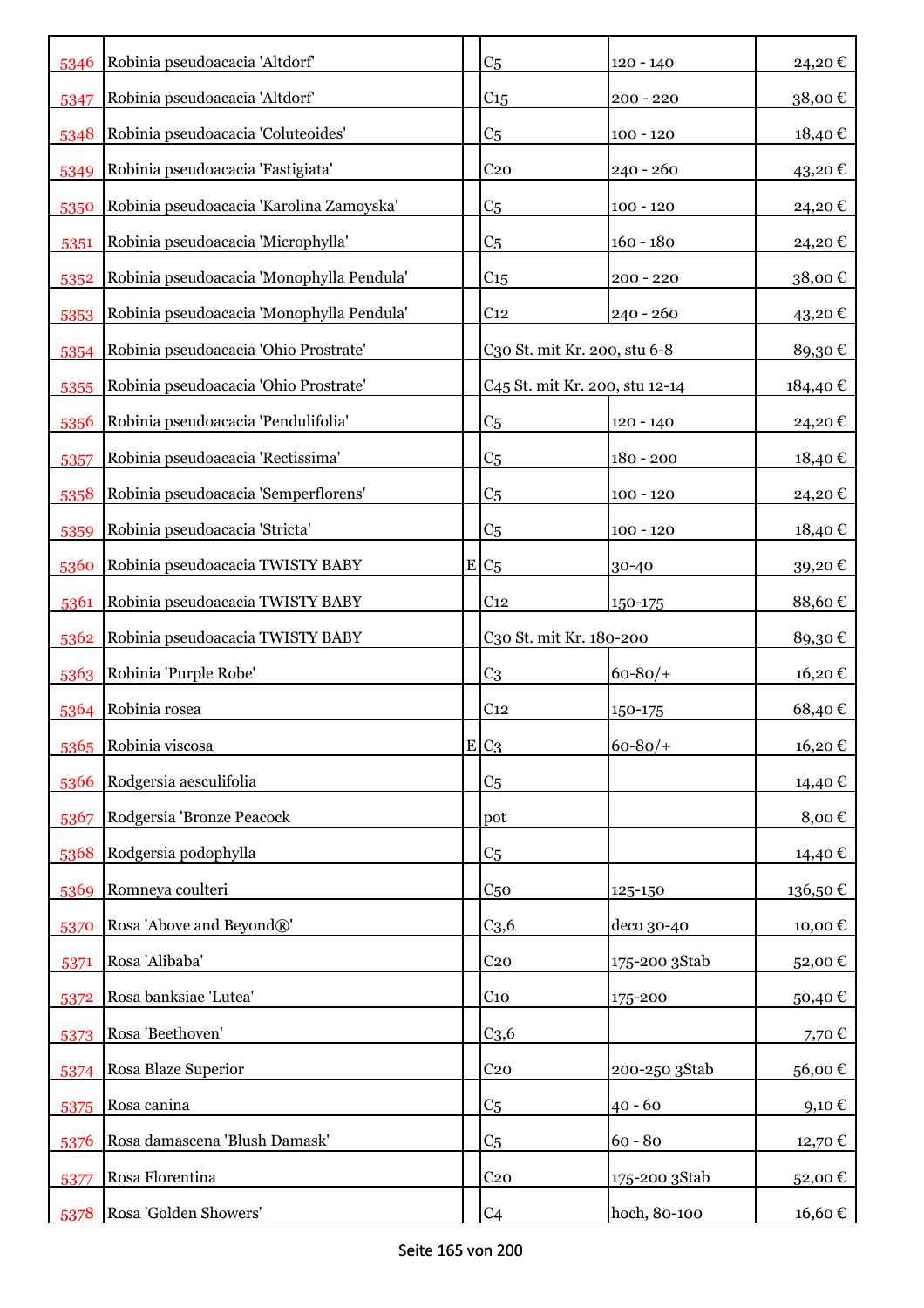| 5379 | Rosa 'Grandma's Blessing' Easy Elegance® | C <sub>3,6</sub>   |               | 10,00€          |
|------|------------------------------------------|--------------------|---------------|-----------------|
| 5380 | Rosa 'Great Wall' Easy Elegance®         | C <sub>3,6</sub>   |               | 10,00€          |
| 5381 | Rosa Heidetraum PLUS                     | C <sub>20</sub>    | 150-175 3Stab | 53,00€          |
| 5382 | Rosa Heidetraum PLUS                     | C <sub>20</sub>    | 250-275 3Stab | 64,00€          |
| 5383 | Rosa 'Macy's Pride' Easy Elegance®       | C <sub>3,6</sub>   |               | 10,00€          |
| 5384 | Rosa 'Mystic Fairy' Easy Elegance®       | C <sub>3,6</sub>   |               | 10,00€          |
| 5385 | Rosa 'Nevada'                            | C <sub>4</sub>     | hoch, 60-80   | 18,20€          |
| 5386 | Rosa 'New Dawn'                          | C <sub>20</sub>    | 175-200 3Stab | 50,00€          |
| 5387 | Rosa Night Owl                           | C <sub>20</sub>    | 150-175 3Stab | 50,00€          |
|      |                                          |                    |               |                 |
| 5388 | Rosa Purple Splash                       | C <sub>20</sub>    | 175-200 3Stab | 52,00€          |
| 5389 | <b>Rosa Rambling Rose</b>                | C <sub>20</sub>    | 175-200 3Stab | 52,00€          |
| 5390 | <b>Rosa Rambling Rose</b>                | C <sub>20</sub>    | 200-250 3Stab | 56,00€          |
| 5391 | Rosa 'Red Fairy'                         | $C_{1,5}$          |               | 4,10 €          |
| 5392 | Rosa Rosanna                             | C <sub>20</sub>    | 200-250 3Stab | 56,00€          |
| 5393 | Rosa 'Royal Show®'                       | C <sub>4</sub>     | hoch, 80-100  | 17,50 €         |
| 5394 | Rosa Santana                             | C <sub>20</sub>    | 175-200 3Stab | 52,00€          |
| 5395 | Rosa 'Sweet Fragrance' Easy Elegance®    | C <sub>3,6</sub>   |               | 10,00€          |
| 5396 | Rosa 'White Fairy'                       | C <sub>3,6</sub>   |               | 7,70 $\epsilon$ |
| 5397 | Rosa 'Winnipeg Parks'                    | C <sub>4</sub>     | $40 - 50$     | 12,70€          |
| 5398 | Rosa ZEPETI                              | C <sub>3,6</sub>   |               | 12,90€          |
| 5399 | Rostrinucula dependens HAPPY® 'Cascade'  | C <sub>3,6</sub>   | $40/+$        | 9,60€           |
| 5400 | Rostrinucula dependens HAPPY® 'Cascade'  | C <sub>10</sub>    | 60-80         | 23,60€          |
| 5401 | Rubus 'Benenden'                         | C <sub>10</sub>    | $80/+$        | 22,60€          |
| 5402 | Rubus caesius                            | C <sub>5</sub>     | $60 - 80$     | 9,70€           |
| 5403 | Rubus cockburnianus GOLDEN VALE          | C <sub>5</sub>     | $60 - 80$     | 12,70€          |
| 5404 | Rubus idaeus 'Willamette'                | C <sub>3</sub>     | hoch, 80-100  | 9,60€           |
| 5405 | Rubus microphyllus 'Variegatus'          | C <sub>3</sub>     | $40 - 60$     | 8,00€           |
| 5406 | Rubus odoratus                           | C <sub>5</sub>     | $60 - 80$     | 9,70€           |
| 5407 | Rubus ulmifolius 'Bellidiflorus'         | C <sub>3</sub>     | $60 - 80$     | 9,00€           |
| 5408 | Rudbeckia summerina Butterscotch biscuit | C <sub>3</sub>     |               | 20,00€          |
| 5409 | Rudbeckia summerina Orange               | C <sub>3</sub>     |               | 20,00€          |
| 5410 | Sageretia theezans                       | $E$ C <sub>2</sub> | 50/60         | $31,35 \in$     |
| 5411 | Salix acutifolia 'Blue Streak'           | C <sub>10</sub>    | 80-100        | 21,50 €         |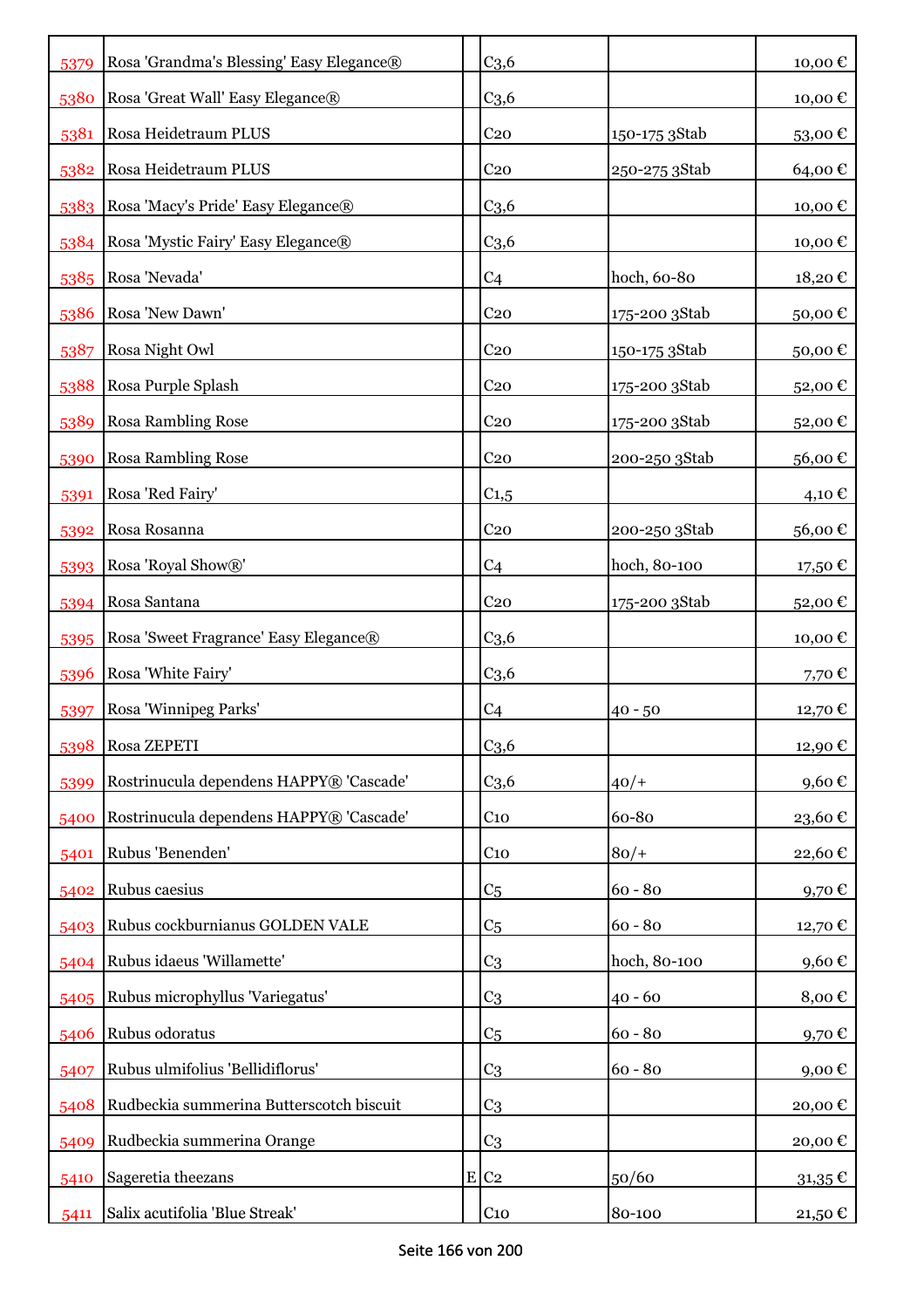| 5412 | Salix alba 'Dart's Snake'                 | C <sub>5</sub>                 | $120 - 140$ | 10,40€                                  |
|------|-------------------------------------------|--------------------------------|-------------|-----------------------------------------|
| 5413 | Salix alba 'Dart's Snake'                 | C <sub>12</sub>                | $220 - 240$ | 14,70 €                                 |
| 5414 | Salix alba 'Golden Ness'                  | C <sub>12</sub>                | $180 - 200$ | 18,40€                                  |
| 5415 | Salix alba 'Golden Ness'                  | C <sub>20</sub>                | 180 - 200   | 18,40€                                  |
| 5416 | Salix alba 'Strachowo'                    | C <sub>12</sub>                | $160 - 180$ | 18,40€                                  |
| 5417 | Salix alba 'Vitellina Pendula'            | $C_{7,5}$                      | $180 - 200$ | 14,40 €                                 |
| 5418 | Salix babylonica 'Crispa'                 | C <sub>12</sub>                | 100-125     | 68,40€                                  |
| 5419 | Salix babylonica 'Tortuosa'               | C <sub>3</sub>                 | 40-60       | 10,40 €                                 |
| 5420 | Salix babylonica 'Tortuosa'               | C <sub>7,5</sub>               | $160 - 180$ | 14,40 €                                 |
| 5421 | Salix babylonica var. pekinensis 'Pendula | C <sub>7,5</sub>               | $160 - 180$ | 14,40 €                                 |
| 5422 | Salix caprea 'Curly Locks'                | C <sub>5</sub> St. mit Kr. 120 |             | $9,00 \text{ } \in$                     |
| 5423 | Salix caprea 'Kilmarnock'                 | C <sub>5</sub>                 | 100 stam    | 19,60 €                                 |
| 5424 | Salix caprea 'Ogon'                       | C3 St. mit Kr. 100             |             | $9,10 \in$                              |
| 5425 | Salix caprea 'Pendula'                    | C7,5 St. mit Kr. 150           |             | 12,70 €                                 |
| 5426 | Salix caprea 'Pendula'                    | C10 St. mit Kr. 200            |             | 20,20€                                  |
| 5427 | Salix daphnoides 'Wintersonne'            | C <sub>7,5</sub>               | $140 - 160$ | 14,70 €                                 |
| 5428 | Salix elaeagnos 'Angustifolia'            | C3 St. mit Kr. 100             |             | $9,10 \in$                              |
| 5429 | Salix elaegnos angustifolia               | C <sub>5</sub>                 | $40 - 60$   | 17,60 €                                 |
| 5430 | Salix 'Fantazija'                         | C <sub>5</sub>                 | $120 - 140$ | 10,40€                                  |
| 5431 | Salix gracilistyla                        | C <sub>3</sub>                 | $40 - 60$   | $\scriptstyle{10,40\text{ }\mathbb{C}}$ |
| 5432 | Salix gracilistyla 'Mount Aso'            | C4                             | 80 stam     | 17,20€                                  |
| 5433 | Salix gracilistyla 'Mount Aso'            | $C_{10}$                       | $80/+$      | 22,60€                                  |
| 5434 | Salix gracilistyla 'Mt. Aso'              | C <sub>20</sub>                | 175-200     | 59,50€                                  |
| 5435 | Salix gracilistyla 'Mtso'                 | C <sub>3</sub>                 | $40 - 60$   | $5,10 \in$                              |
| 5436 | Salix gracilistyla 'Mtso'                 | C3 St. mit Kr. 100             |             | 9,10€                                   |
| 5437 | Salix gracilistyla 'Mtso'                 | C <sub>10</sub>                | $60 - 80$   | 14,40€                                  |
| 5438 | Salix hakamare var. jezo alpina           | C <sub>3</sub>                 |             | 17,60€                                  |
| 5439 | Salix integra 'Flamingo'                  | C <sub>2</sub>                 | $40 - 60$   | 3,90€                                   |
| 5440 | Salix integra 'Flamingo'                  | C3                             | $40 - 60$   | $_{5,10}$ $\in$                         |
| 5441 | Salix integra 'Flamingo'                  | C3 St. mit Kr. 100             |             | 7,80€                                   |
| 5442 | Salix integra 'Hakuro Nishiki'            | $E C_3$                        | 40-50       | 9,20€                                   |
| 5443 | Salix integra 'Hakuro Nishiki'            | $C$ 7                          | 50-60       | 23,80€                                  |
| 5444 | Salix integra 'Hakuro-nishiki'            | C <sub>2</sub>                 | $40 - 60$   | 3,90€                                   |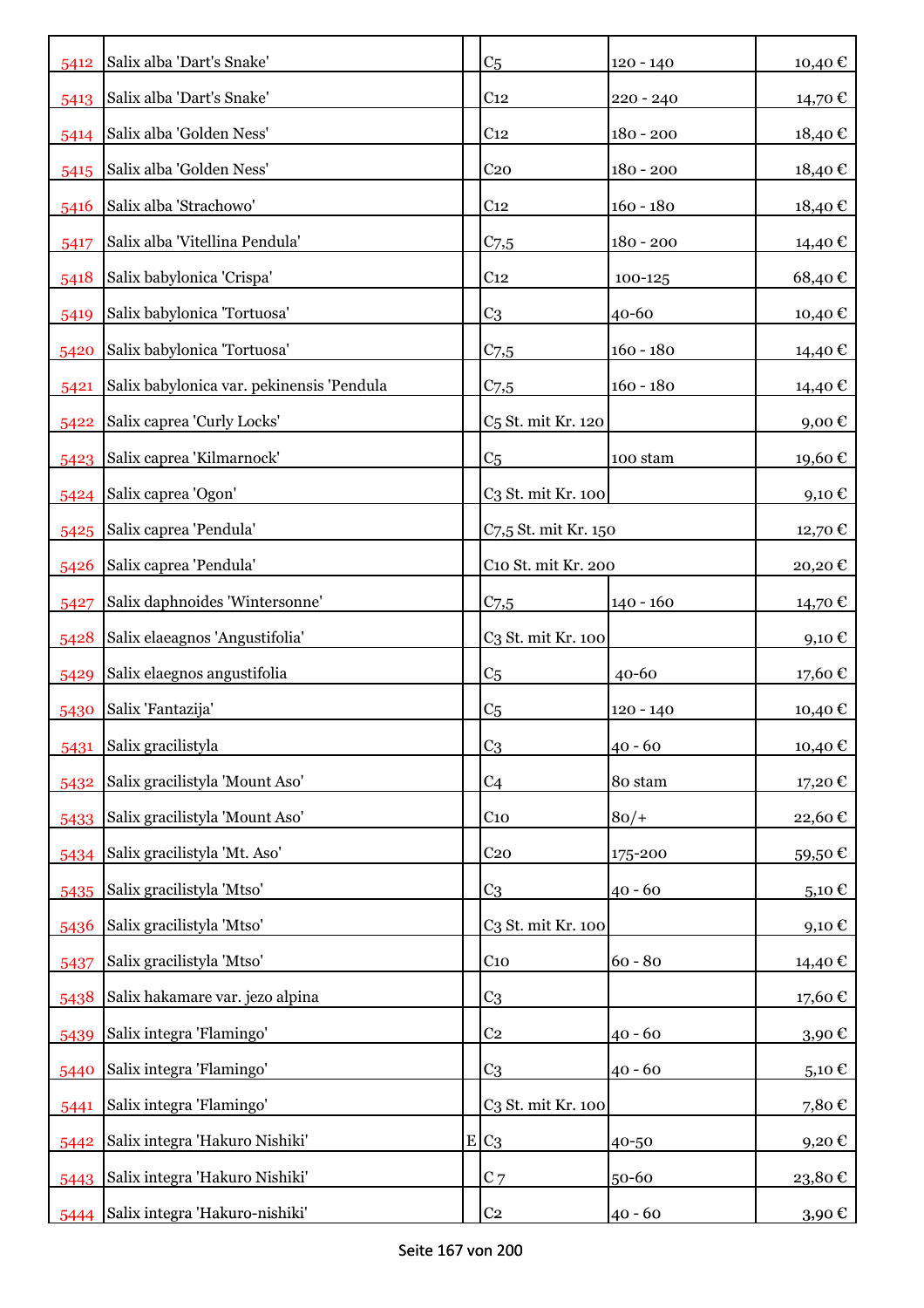|      | 5445 Salix integra 'Hakuro-nishiki'   | C <sub>5</sub> St. mit Kr. 130 |             | 10,40€    |
|------|---------------------------------------|--------------------------------|-------------|-----------|
| 5446 | Salix integra 'Pendula'               | C <sub>3</sub> St. mit Kr. 100 |             | 8,60€     |
| 5447 | Salix kurilensis                      | C <sub>5</sub>                 | $20 - 30$   | 10,40 €   |
| 5448 | Salix magnifica                       | C3 St. mit Kr. 100             |             | 12,70€    |
| 5449 | Salix melanostachys                   | C <sub>4</sub>                 |             | 23,10€    |
| 5450 | Salix 'Pamiati Bażowa'                | $C$ 7,5                        | $160 - 180$ | 14,40 €   |
| 5451 | Salix 'Płakuczyj Gnom'                | C <sub>3</sub>                 | $30 - 40$   | 5,10 €    |
| 5452 | Salix purpurea 'Nana'                 | C <sub>2</sub>                 | $30 - 40$   | 4,20€     |
| 5453 | Salix purpurea 'Nana'                 | $E C_3$                        | 40-50       | 8,00€     |
| 5454 | Salix purpurea 'Nancy Saunders'       | C <sub>5</sub>                 | $80 - 100$  | 10,40 €   |
| 5455 | Salix 'Swierdłowskaja Izwilistaja II' | $C$ 7,5                        | $160 - 180$ | 14,40 €   |
| 5456 | Salix tsugaluensis 'Ginme'            | C <sub>5</sub>                 | $60 - 80$   | 10,40 €   |
| 5457 | Salix udensis 'Sekka'                 | C <sub>5</sub>                 | $120 - 140$ | 10,40 €   |
| 5458 | Salvia Arctic blaze purple            | C <sub>3</sub>                 |             | 15,80€    |
| 5459 | Salvia Bordeaux                       | C <sub>3</sub>                 |             | 15,80€    |
| 5460 | Salvia Love & wishes                  | C <sub>3</sub>                 |             | 15,80€    |
| 5461 | Salvia microphylla Amethyst lips      | C <sub>3</sub>                 |             | 15,80€    |
| 5462 | Salvia microphylla 'Blue Monrovia'    | C <sub>3,6</sub>               |             | 9,20€     |
| 5463 | Salvia Reve rouge                     | C <sub>3</sub>                 |             | 15,80€    |
|      | 5464 Salvia Royal bumble              | C <sub>3</sub>                 |             | 15,80€    |
| 5465 | Salvia Shell dancer                   | C <sub>3</sub>                 |             | 15,80€    |
| 5466 | Sambucus callicarpa                   | C <sub>2</sub>                 | klein       | $12,35$ € |
| 5467 | Sambucus callicarpa                   | $E C_5$                        | $80/-$      | 47,50 €   |
| 5468 | Sambucus canadensis                   | E C2                           | klein       | 12,35 €   |
| 5469 | Sambucus canadensis                   | $E$ C <sub>2</sub>             | 80/100      | 23,75€    |
| 5470 | Sambucus canadensis 'Acutiloba'       | C <sub>5</sub>                 | $40 - 60$   | 14,70 €   |
| 5471 | Sambucus canadensis 'Maxima'          | C <sub>3</sub>                 | 60-80       | 17,60€    |
| 5472 | Sambucus canadensis 'Maxima'          | $E C_5$                        | 30-40       | 23,80€    |
| 5473 | Sambucus cerulea (glauca)             | C <sub>2</sub>                 | klein       | $12,35$ € |
| 5474 | Sambucus chinensis                    | $E$ C <sub>2</sub>             | klein       | 12,35€    |
| 5475 | Sambucus ebulus                       | C <sub>2</sub>                 | klein       | 12,35€    |
| 5476 | Sambucus ebulus                       | $E/C_5$                        |             | 47,50€    |
| 5477 | Sambucus latipinna                    | $E C_5$                        | 80/100      | 47,50 €   |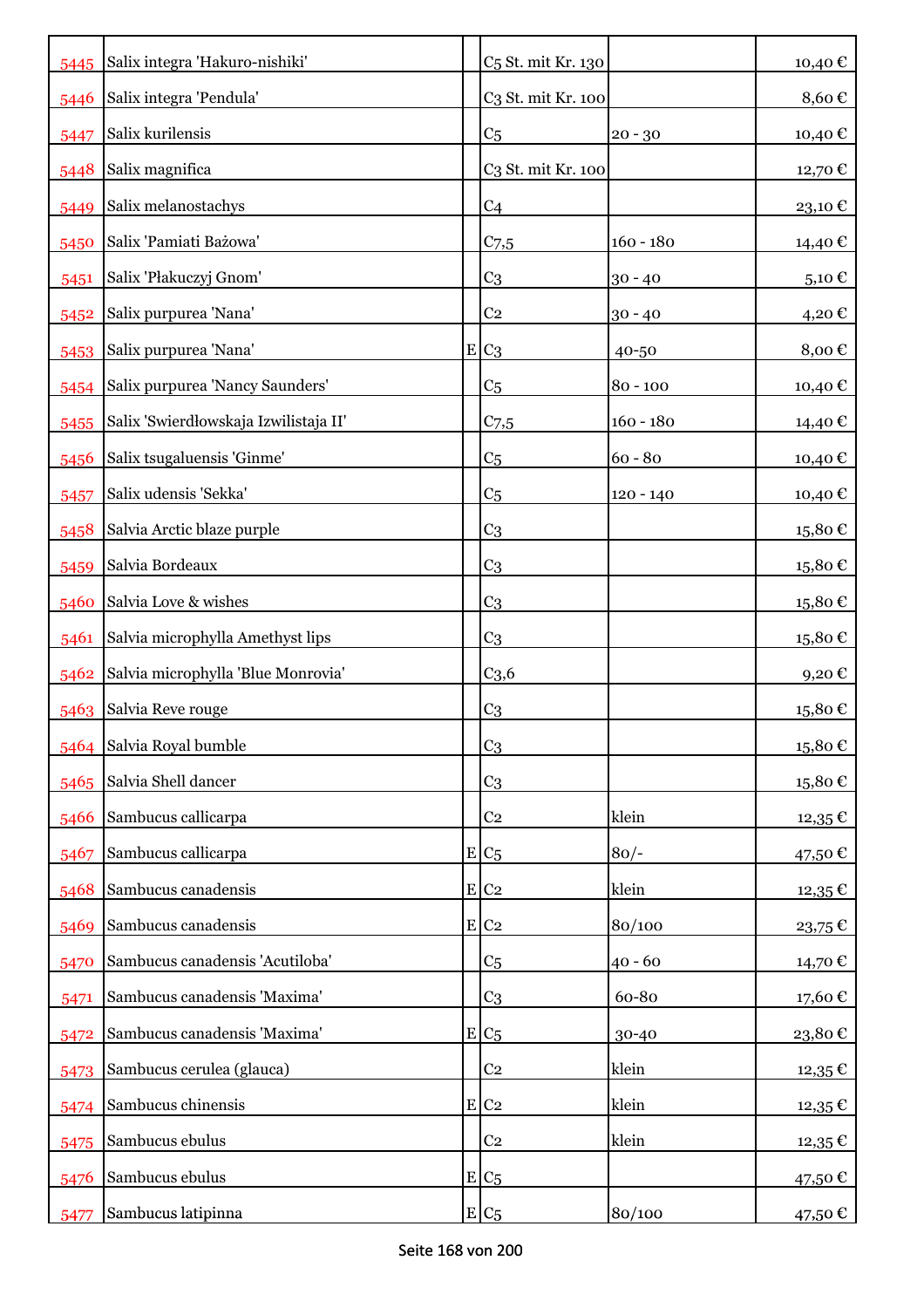| 5478 | Sambucus nigra 'Anatole'          | C <sub>5</sub>        | $60 - 80$  | 14,70€    |
|------|-----------------------------------|-----------------------|------------|-----------|
| 5479 | Sambucus nigra 'Aurea'            | C <sub>5</sub>        | $60 - 80$  | 12,70 €   |
| 5480 | Sambucus nigra 'Bad Muskau'       | C <sub>5</sub>        | $60 - 80$  | 14,70€    |
| 5481 | Sambucus nigra 'Black Lace'®      | $E C_3$               | 30-40      | 17,60€    |
| 5482 | Sambucus nigra 'Din Dryfol'       | C <sub>5</sub>        | $60 - 80$  | 14,70€    |
| 5483 | Sambucus nigra f. viridis         | C <sub>10</sub>       | $60 - 80$  | 14,70€    |
| 5484 | Sambucus nigra Golden Tower       | C <sub>50</sub>       | 175-200    | 110,00€   |
| 5485 | Sambucus nigra 'Golden Tower'     | E C7                  |            | 39,20€    |
| 5486 | Sambucus nigra 'Green Tower'      | C <sub>5</sub>        | $60 - 80$  | 16,10€    |
| 5487 | Sambucus nigra 'Linearis'         | C <sub>3</sub>        | 30-40      | 9,20€     |
| 5488 | Sambucus nigra 'Linearis'         | C <sub>5</sub>        | $60 - 80$  | 16,10€    |
| 5489 | Sambucus nigra 'Luteovariegata'   | C <sub>5</sub>        | $40 - 60$  | 16,10€    |
| 5490 | Sambucus nigra 'Madonna'          | C <sub>3</sub>        | 40 - 60    | 8,00€     |
| 5491 | Sambucus nigra 'Madonna'          | C <sub>3</sub>        | 30-40      | 9,20€     |
| 5492 | Sambucus nigra 'Madonna'          | C <sub>5</sub>        | $40 - 60$  | 12,70 €   |
| 5493 | Sambucus nigra 'Madonna'          | $E$ C <sub>7</sub> ,5 | 60-80      | 39,20€    |
| 5494 | Sambucus nigra 'Madonna'          | C <sub>12</sub>       | 100-125    | 52,40€    |
| 5495 | Sambucus nigra 'Madonna'          | $E$ C <sub>20</sub>   |            | 68,40€    |
| 5496 | Sambucus nigra 'Marion Bull'      | C <sub>5</sub>        | $40 - 60$  | 14,70 €   |
| 5497 | Sambucus nigra 'Monstrosa'        | C <sub>2</sub>        | klein      | $12,35$ € |
| 5498 | Sambucus nigra 'Monstrosa'        | C <sub>5</sub>        | $80 - 100$ | 14,70 €   |
| 5499 | Sambucus nigra 'Naomi'            | C <sub>5</sub>        | $40 - 60$  | 12,70 €   |
| 5500 | Sambucus nigra 'Obelisk'          | C <sub>5</sub>        | $60 - 80$  | 12,70€    |
| 5501 | Sambucus nigra 'Pendula'          | C <sub>5</sub>        | $80 - 100$ | 18,40€    |
| 5502 | Sambucus nigra 'Plena'            | C <sub>5</sub>        | $60 - 80$  | 14,70 €   |
| 5503 | Sambucus nigra 'Pulverulenta'     | C <sub>2</sub>        | klein      | 12,35 €   |
| 5504 | Sambucus nigra 'Pygmy'            | C <sub>2</sub>        | klein      | 12,35 €   |
| 5505 | Sambucus nigra 'Pyramidalis'      | C <sub>5</sub>        | $60 - 80$  | 8,60€     |
| 5506 | Sambucus nigra 'Pyramidalis'      | C <sub>3</sub>        | 40-60      | 9,20€     |
| 5507 | Sambucus nigra 'Pyramidalis'      | C <sub>2</sub>        | 40/50      | $12,35$ € |
| 5508 | Sambucus nigra 'Pyramidalis'      | C <sub>5</sub>        | 40-50      | 17,60 €   |
| 5509 | Sambucus nigra 'Pyramidalis'      | C <sub>12</sub>       | 80-100     | 52,40 €   |
| 5510 | Sambucus nigra 'Rosies Selection' | C <sub>5</sub>        | 40 - 60    | 14,70 €   |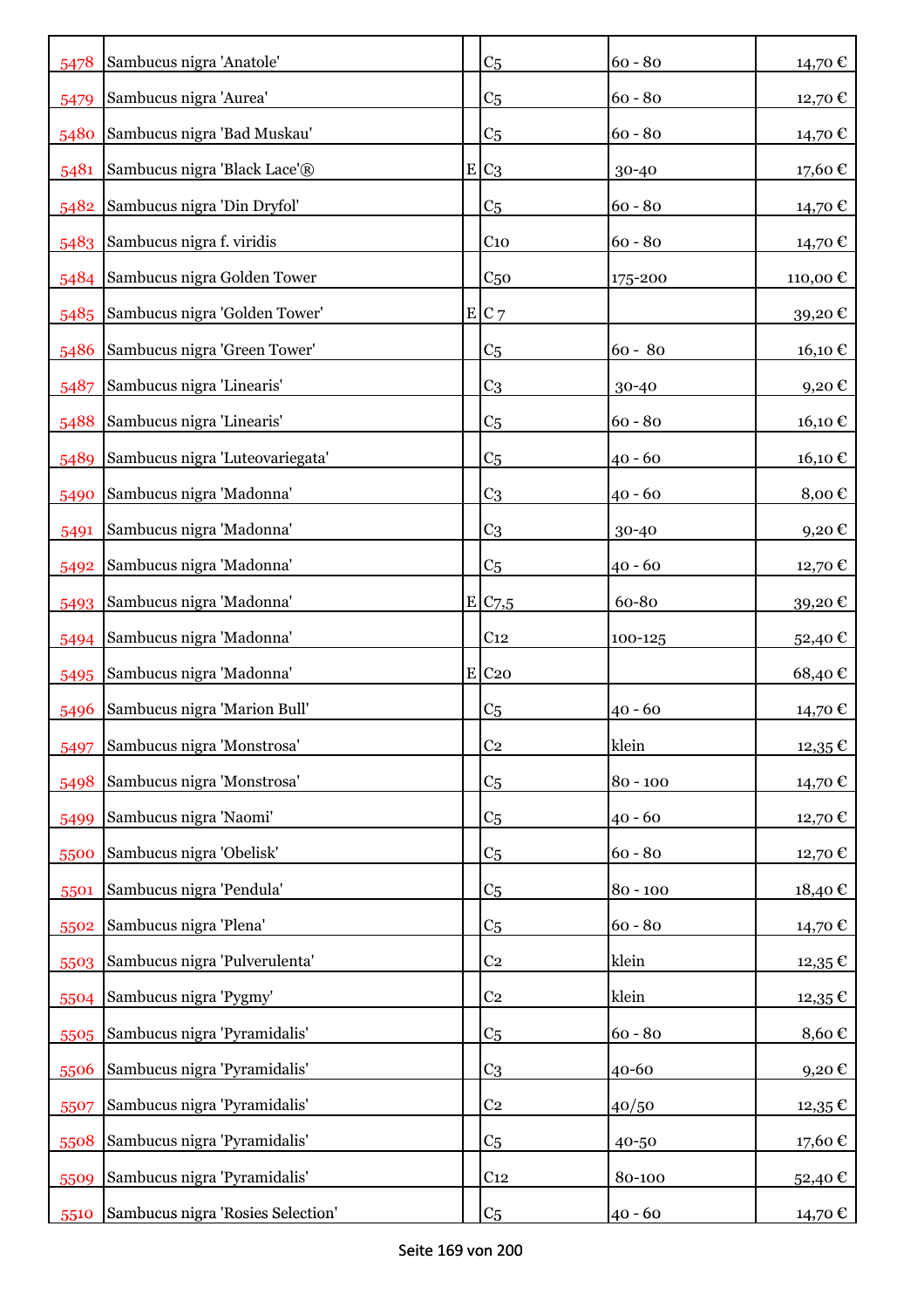| 5511 | Sambucus nigra SERENADE 'Jonade'    | C <sub>5</sub>      | $40 - 60$ | 16,70 €                |
|------|-------------------------------------|---------------------|-----------|------------------------|
| 5512 | Sambucus nigra 'Tenuifolia'         | C <sub>5</sub>      | $40 - 60$ | 12,70€                 |
| 5513 | Sambucus nigra 'The Pearl'          | C <sub>2</sub>      | klein     | $12,35$ €              |
| 5514 | Sambucus palmensis                  | $E$ C <sub>2</sub>  | klein     | 12,35€                 |
| 5515 | Sambucus racemosa                   | $E$ C <sub>20</sub> | 100-125   | 32,00€                 |
| 5516 | Sambucus racemosa 'Goldenlocks'     | C <sub>5</sub>      | $40 - 60$ | 16,10€                 |
| 5517 | Sambucus racemosa 'Plumosa Aurea'   | $E C_5$             | 40-60     | 17,60€                 |
| 5518 | Sambucus racemosa 'Plumosa Aurea'   | E C7,5              | 60-80     | 39,20€                 |
| 5519 | Sambucus racemosa 'Plumosa Aurea'   | C <sub>12</sub>     | 40-60     | 52,40 €                |
| 5520 | Sambucus racemosa 'Sutherland Gold' | C <sub>5</sub>      | $40 - 60$ | 12,70 €                |
| 5521 | Sambucus sieboldiana                | $E$ C <sub>2</sub>  | klein     | $12,35 \in$            |
| 5522 | Sambucus SUNNY DAYS 'Jonsun'        | C <sub>5</sub>      | $60 - 80$ | 16,10 €                |
| 5523 | Sambucus tigranii                   | C <sub>5</sub>      | $40 - 60$ | 14,70 €                |
| 5524 | Sambucus williamsii                 | $E C_5$             | $100/-$   | 47,50€                 |
| 5525 | Sanguisorba officinalis 'Arnhem'    | C <sub>5</sub>      |           | $13,\!80$ $\mathbb{C}$ |
| 5526 | Sapium japonicum                    | C <sub>3,6</sub>    | 30-40     | 27,10€                 |
| 5527 | Saponaria ocymoides                 | C <sub>5</sub>      |           | 10,30€                 |
| 5528 | Sarcococca confusa                  | C <sub>3</sub>      | 25-30     | 8,00€                  |
| 5529 | Sarcococca confusa                  | C <sub>3</sub>      | $25/+$    | 9,00€                  |
| 5530 | Sarcococca confusa                  | C <sub>3</sub>      | $10/+$    | 9,20€                  |
| 5531 | Sarcococca confusa                  | $C_{7,5}$           | 40-50     | 19,60€                 |
| 5532 | Sarcococca confusa                  | C <sub>20</sub>     | 60-80     | 45,00€                 |
| 5533 | Sarcococca confusa                  | C <sub>3</sub>      |           | 23,40 €                |
| 5534 | Sarcococca hookeriana               | C <sub>3</sub>      | 20-30     | 8,00€                  |
| 5535 | Sarcococca hookeriana               | $E C_5$             | 20-30     | 17,60€                 |
| 5536 | Sarcococca hookeriana               | E C7                | 20-30     | 23,80€                 |
| 5537 | Sarcococca hookeriana digyna        | C <sub>3</sub>      | 25-30     | 8,00€                  |
| 5538 | Sarcococca hookeriana PURPLE GEM    | C <sub>3</sub>      | $25/+$    | 10,30€                 |
| 5539 | Sarcococca hookeriana 'Purple Stem' | C <sub>3</sub>      | $25/+$    | 9,00€                  |
| 5540 | Sarcococca hookeriana 'Purple Stem' | $C_{7,5}$           | $40/+$    | 19,60€                 |
| 5541 | Sarcococca humilis                  | C <sub>3</sub>      | 30-40     | 10,40 €                |
| 5542 | Sarcococca humilis                  | E C7                | 40-60     | 23,80€                 |
| 5543 | Sarcococca orientalis               | C <sub>3</sub>      | 20-40     | 9,20€                  |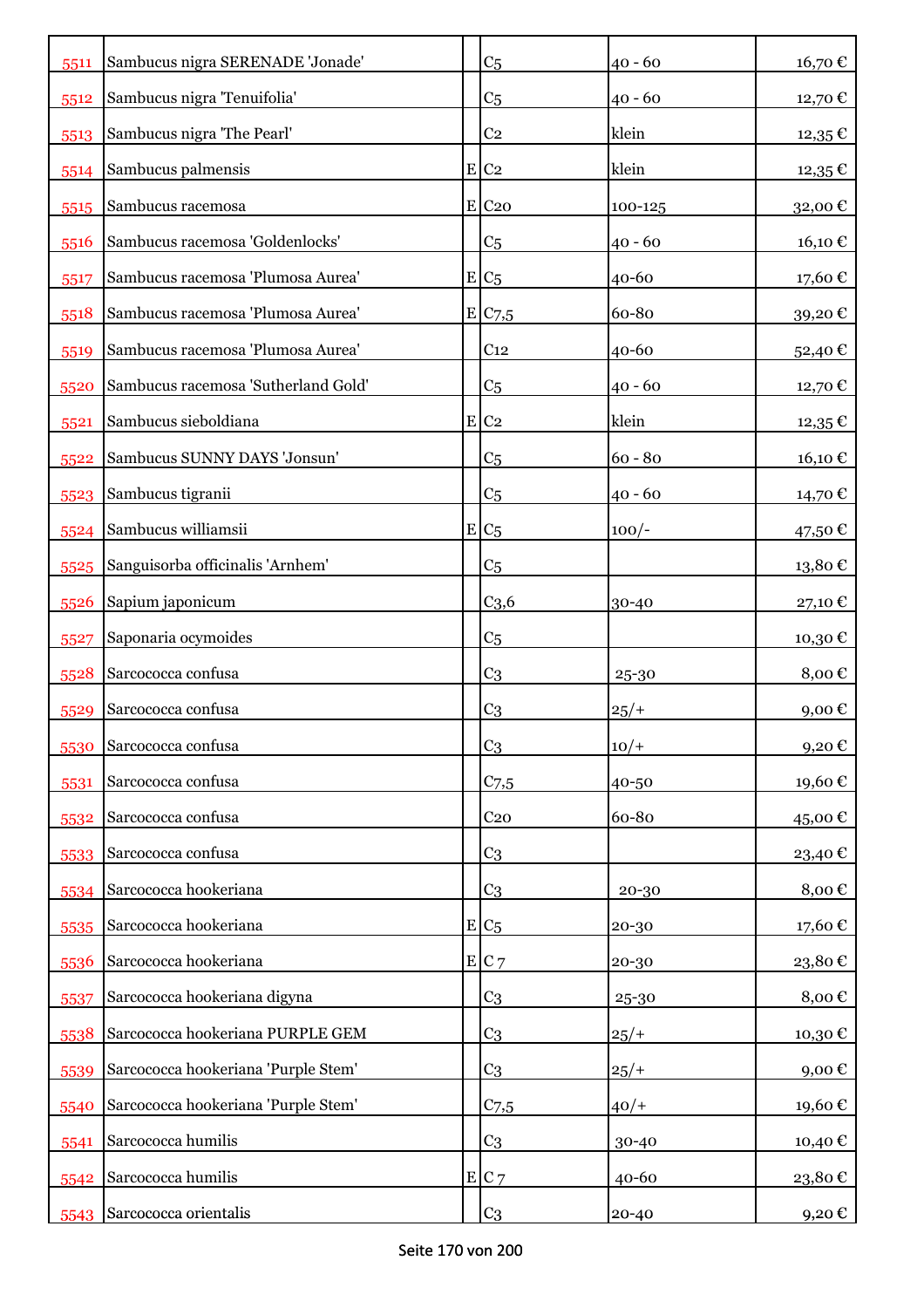| 5544 | Sarcococca ruscifolia                   |           | C <sub>20</sub>  | 50-60        | 41,00€                 |
|------|-----------------------------------------|-----------|------------------|--------------|------------------------|
| 5545 | Sarcococca ruscifolia                   |           | C <sub>20</sub>  | 60-80        | 45,00€                 |
| 5546 | Sarcococca ruscifolia                   |           | C <sub>20</sub>  | 100-125      | 53,00€                 |
| 5547 | Sarcococca saligna                      |           | C <sub>3</sub>   | $25/+$       | 9,00 $\epsilon$        |
| 5548 | Sarcococca saligna                      |           | C <sub>3</sub>   | $10 - 15$    | 9,20€                  |
| 5549 | Sarcococca saligna                      | ${\bf E}$ | C <sub>5</sub>   | 30-40        | 17,60€                 |
| 5550 | Sarcococca WINTER GEM                   |           | C <sub>3</sub>   | $25/+$       | 9,60€                  |
| 5551 | Sarcococca WINTER GEM                   |           | C <sub>7,5</sub> | $30/+$       | 19,60€                 |
| 5552 | Sassafras albidum                       |           | C <sub>3</sub>   |              | 15,00€                 |
| 5553 | Sassafras albidum                       |           | C <sub>3</sub>   |              | 40,90€                 |
| 5554 | Saurauia madrensis                      |           | C <sub>2</sub>   | 30/40        | 28,50€                 |
| 5555 | Saurauia madrensis                      |           | E C7             | $175/-$      | 142,50 €               |
| 5556 | Schefflera arboricola                   |           | C <sub>3</sub>   |              | 39,50€                 |
| 5557 | Schisandra grandiflora                  |           | C <sub>5</sub>   | 80-100       | 23,80€                 |
| 5558 | Schizophragma hyd. 'Rose Sensation'     |           | C <sub>5</sub>   | 40-60        | 39,20€                 |
| 5559 | Schizophragma hydrangeoides 'Korean'    |           | E C7             | 80/100       | 114,00€                |
| 5560 | Schizophragma hydrangeoides 'Windmills' |           | C <sub>7</sub>   | hoch, 80-100 | 31,50€                 |
| 5561 | Schizophragma integrifolium             |           | C <sub>2</sub>   | 40/50        | 17,10 €                |
| 5562 | Scleranthus biflorus                    |           | C <sub>3</sub>   |              | 18,90€                 |
|      | 5563 Scleranthus uniflorus              |           | C <sub>3</sub>   |              | 18,90€                 |
| 5564 | Sedum reflexum Yellow cushion           |           | C <sub>3</sub>   |              | $15,\!80$ $\mathbb{C}$ |
| 5565 | Sedum spa Cape blanco                   |           | C <sub>3</sub>   |              | 15,80€                 |
| 5566 | Sedum sunsparkler Blue elf              |           | C <sub>3</sub>   |              | $15,80 \in$            |
| 5567 | Selinum wallichianum                    |           | C <sub>4</sub>   |              | 30,30€                 |
| 5568 | Sempervivum Cranberry cocktail          |           | C <sub>3</sub>   |              | 15,80€                 |
| 5569 | Sempervivum Plum parfait                |           | C <sub>3</sub>   |              | $15,\!80$ $\mathbb{C}$ |
| 5570 | Sempervivum arachnoideum                |           | C <sub>3</sub>   |              | $15,\!80$ $\mathbb{C}$ |
| 5571 | Senecio Angel wings                     |           | C <sub>3</sub>   |              | 24,50€                 |
| 5572 | Senecio Vira vira                       |           | C <sub>3</sub>   |              | 24,50€                 |
| 5573 | Senecio candicans 'Angel Wings'         |           | C <sub>2</sub>   |              | $21,\!80$ $\mathbb{C}$ |
| 5574 | Senecio tal. Mandraliskae               |           | C <sub>3</sub>   |              | 24,50€                 |
| 5575 | Sequoia sempervirens 'Adpressa'         |           | C <sub>3</sub>   | 30-40        | $9,00 \in$             |
| 5576 | Shepherdia argentea                     |           | C <sub>3</sub>   | $25 - 30$    | 16,10 €                |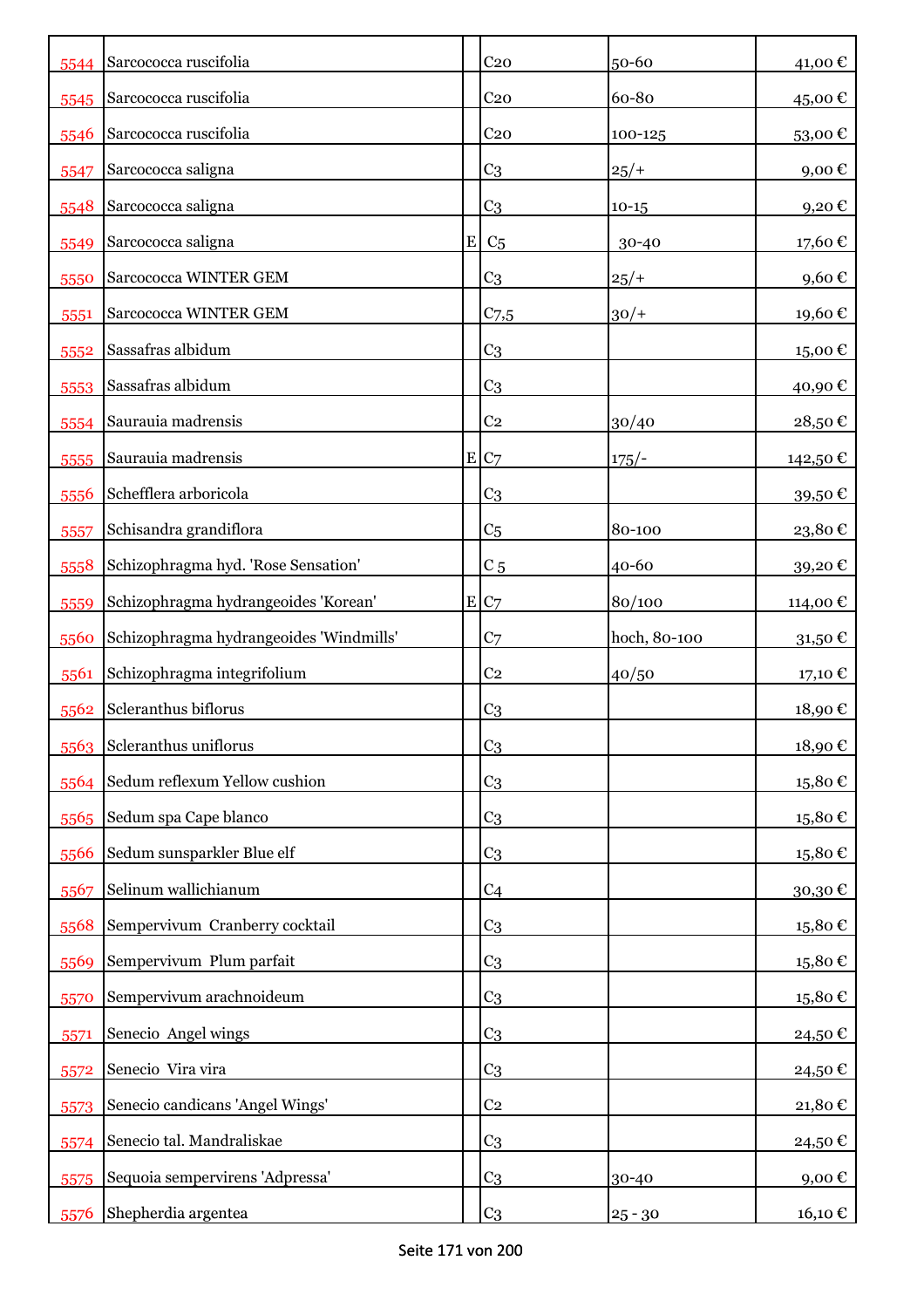| 5577 | Shepherdia argentea                       | C <sub>15</sub>          | 60-80          | 49,90€           |
|------|-------------------------------------------|--------------------------|----------------|------------------|
| 5578 | Shepherdia canadansis                     | C <sub>5</sub>           | $30 - 40$      | 14,70 €          |
| 5579 | Sicoparroti semidecidua                   | C <sub>7</sub>           | $80 - 100/$ +  | 34,80€           |
| 5580 | Skimmia confusa 'Kew Green'               | C <sub>2,5</sub>         | $20 - 25$      | 11,90€           |
| 5581 | Skimmia japonica 'Emanuella'              | C <sub>3</sub>           | $20 - 25$      | 9,20€            |
| 5582 | Skimmia japonica 'Goldnie's Gold'         | C <sub>3</sub>           | $20 - 25$      | 17,60€           |
| 5583 | Skimmia japonica 'Goldnie's Gold'         | $E C_5$                  |                | 23,80€           |
| 5584 | Skimmia japonica 'Kwe Green'              | C <sub>3</sub>           | 30-40          | 17,60€           |
| 5585 | Skimmia japonica 'Mystic Marlot®'         | C <sub>1</sub>           | 42278          | 10,90€           |
| 5586 | Skimmia japonica 'Nymans'                 | $E C_3$                  | 25-30          | 13,60€           |
| 5587 | Skimmia japonica 'Rubella'                | C <sub>5</sub>           | 25-30          | 17,60€           |
| 5588 | Skimmia japonica 'Rubinetta'              | C <sub>3</sub>           | 30-40          | 17,60€           |
| 5589 | Skimmia japonica 'Rubinetta'              | C <sub>5</sub>           | $040/+$        | 23,80€           |
| 5590 | Skimmia japonica 'Ruby King'              | $E C_3$                  | C <sub>3</sub> | 9,20€            |
| 5591 | Sophora japonica Princeton Upright        | C <sub>130</sub>         | 250-300        | 210,00€          |
| 5592 | Sophora 'Little Baby'                     | C <sub>20</sub>          | 60-80          | 48,00€           |
| 5593 | Sophora 'Little Baby'                     | C <sub>20</sub>          | 80-100         | 52,00€           |
| 5594 | Sophora microphylla Dragon's gold         | C <sub>4</sub>           |                | 33,60€           |
| 5595 | Sophora microphylla Sun king®             | C4/5                     |                | 33,60 $\epsilon$ |
| 5596 | Sorbaria sorbifolia MATCHA BALL           | C <sub>3,6</sub>         | 30-40          | 11,90€           |
| 5597 | Sorbaria sorbifolia PINK HOPI 'COUSORB05' | C <sub>5</sub>           | $40 - 60$      | 14,70 €          |
| 5598 | Sorbaria sorbifolia 'Sem'                 | C <sub>3</sub>           | $30 - 40$      | 10,40 €          |
| 5599 | Sorbaria sorbifolia 'Sem'                 | C <sub>3</sub>           | $30 - 40$      | 5,70€            |
| 5600 | Sorbaria sorbifolia 'Sem'                 | C <sub>5</sub>           | $40 - 60$      | 10,40€           |
| 5601 | Sorbaria tomentosa Stick & feathers       | C <sub>15</sub>          |                | 117,80€          |
| 5602 | Sorbaronia 'Fallax'                       | C <sub>5</sub> strauch   | $80 - 100$     | 21,90€           |
| 5603 | Sorbaronia 'Ivan's Beauty'                | C <sub>5</sub> strauch   | $60 - 80$      | 20,70€           |
| 5604 | Sorbaronia 'Likerovyj Jarab'              | C <sub>5</sub> strauch   | $60 - 80$      | 21,90€           |
| 5605 | Sorbocotoneaster pozdnjacavii             | C <sub>7</sub>           | $80 - 100/$    | 25,60€           |
| 5606 | Sorbocotoneaster pozdnjakovii             | C <sub>5</sub> strauch   | $60 - 80$      | 21,90€           |
| 5607 | Sorbopyrus auricularis                    | C <sub>5</sub> strauch   | $80 - 100$     | 21,90€           |
| 5608 | Sorbopyrus auricularis                    | C7,5 St. mit Kr. 120-140 |                | 25,30€           |
| 5609 | Sorbopyrus auricularis 'Bulbiformis'      | C <sub>5</sub>           | $80 - 100$     | 21,90 €          |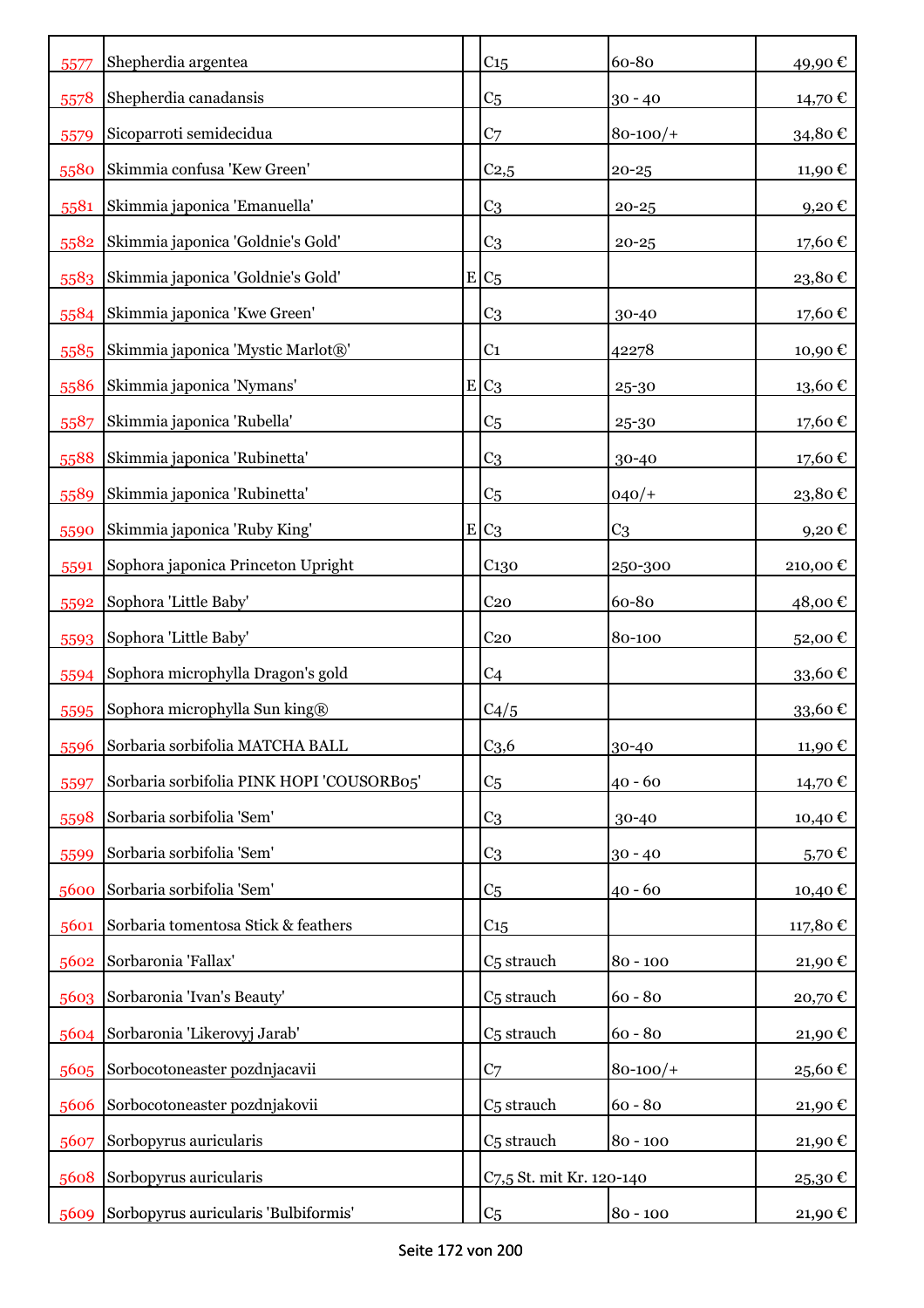|      | 5610 Sorbus alnifolia 'Red Bird'     | C <sub>2</sub>                      | $40 - 60/$    | 16,20€            |
|------|--------------------------------------|-------------------------------------|---------------|-------------------|
| 5611 | Sorbus alnifolia 'Red Bird'          | E gefiedert                         | $200/+$       | 41,60€            |
| 5612 | Sorbus americana                     | C <sub>5</sub> strauch              | $60 - 80$     | 17,30€            |
| 5613 | Sorbus aria 'Chlorosarca'            | C <sub>5</sub>                      | $100 - 120$   | 25,90€            |
| 5614 | Sorbus aria 'Chlorosarca'            | C <sub>5</sub> St. mit Kr. 100-120  |               | 25,90€            |
| 5615 | Sorbus aria 'Jungfrau'               | $C_{10}$                            | $60 - 80/$ +  | $30{,}20 \, \in$  |
| 5616 | Sorbus arnoldiana (x) 'Copper Glow'  | C <sub>5</sub>                      | 120 - 140     | 21,90€            |
| 5617 | Sorbus arnoldiana (x) 'Vermiljon'    | C <sub>5</sub> strauch              | $140 - 160$   | 19,60€            |
| 5618 | Sorbus arnoldiana x 'Schouten'       | C <sub>25</sub>                     | 200 - 220     | 21,90€            |
| 5619 | Sorbus arnoldiana x 'Schouten'       | C <sub>5</sub>                      | 200 - 220     | 21,90€            |
| 5620 | Sorbus aucup. 'Autumn Spire'         | C <sub>7</sub>                      | $150 - 175 +$ | 34,80€            |
| 5621 | Sorbus aucuparia 'Autumn Spire'      | C <sub>5</sub> strauch              | $60 - 80$     | 21,90€            |
| 5622 | Sorbus aucuparia 'Autumn Spire'      | C <sub>43</sub>                     | $260 - 280$   | 126,80€           |
| 5623 | Sorbus aucuparia 'Dirkenii'          | C <sub>5</sub> strauch              | $60 - 80$     | 19,60€            |
| 5624 | Sorbus aucuparia 'Fingerprint'       | C <sub>30</sub>                     | $260 - 280$   | 69,10€            |
|      | 5625 Sorbus aucuparia 'Pendula'      | C20 St. mit Kr. 180-200             |               | 56,50€            |
| 5626 | Sorbus aucuparia 'Pendula Variegata' | C20 St. mit Kr. 180-200             |               | 50,70€            |
| 5627 | Sorbus aucuparia 'Pendula Variegata' | C <sub>20</sub> St. mit Kr. 160-180 |               | 50,70€            |
| 5628 | Sorbus BLACK RUBY 'Czarne Rubiny'    | C <sub>5</sub> strauch              | $60 - 80$     | 23,10€            |
| 5629 | Sorbus 'Burka'                       | C <sub>5</sub>                      | $120 - 140$   | 21,90 $\mathbb C$ |
| 5630 | Sorbus 'Burka'                       | C <sub>5</sub>                      | $120 - 140$   | 21,90€            |
| 5631 | Sorbus caloneura                     | $E$ $c12$                           | 100-125       | 68,40€            |
| 5632 | Sorbus caloneura                     | E sol.                              | $200/+$       | 110,80€           |
| 5633 | Sorbus 'Chinese Lace'                | C <sub>3</sub>                      | $30 - 50/$ +  | 16,20€            |
| 5634 | Sorbus commixta 'Carmencita'         | C <sub>5</sub>                      | 120 - 140     | 20,70€            |
|      | 5635 Sorbus commixta 'Dodong'        | C <sub>3</sub>                      | $30 - 50/$ +  | 16,20€            |
| 5636 | Sorbus commixta 'Dodong'             | E gefiedert                         | $250/+$       | 41,60€            |
| 5637 | Sorbus commixta 'Embley'             | C <sub>3</sub>                      | $40 - 60/$    | 16,20€            |
| 5638 | Sorbus decora                        | C <sub>5</sub>                      | $160 - 180$   | 21,90€            |
| 5639 | Sorbus filipes                       | C <sub>5</sub>                      | 120 - 140     | 21,90€            |
| 5640 | Sorbus filipes                       | C <sub>5</sub> St. mit Kr. 120-140  |               | 25,90€            |
| 5641 | Sorbus folgneri                      | C <sub>2</sub>                      | $60 - 80/$    | 13,80€            |
| 5642 | Sorbus folgneri 'Emiel'              | $\rm{C}2$                           | $40 - 60/$    | 16,20€            |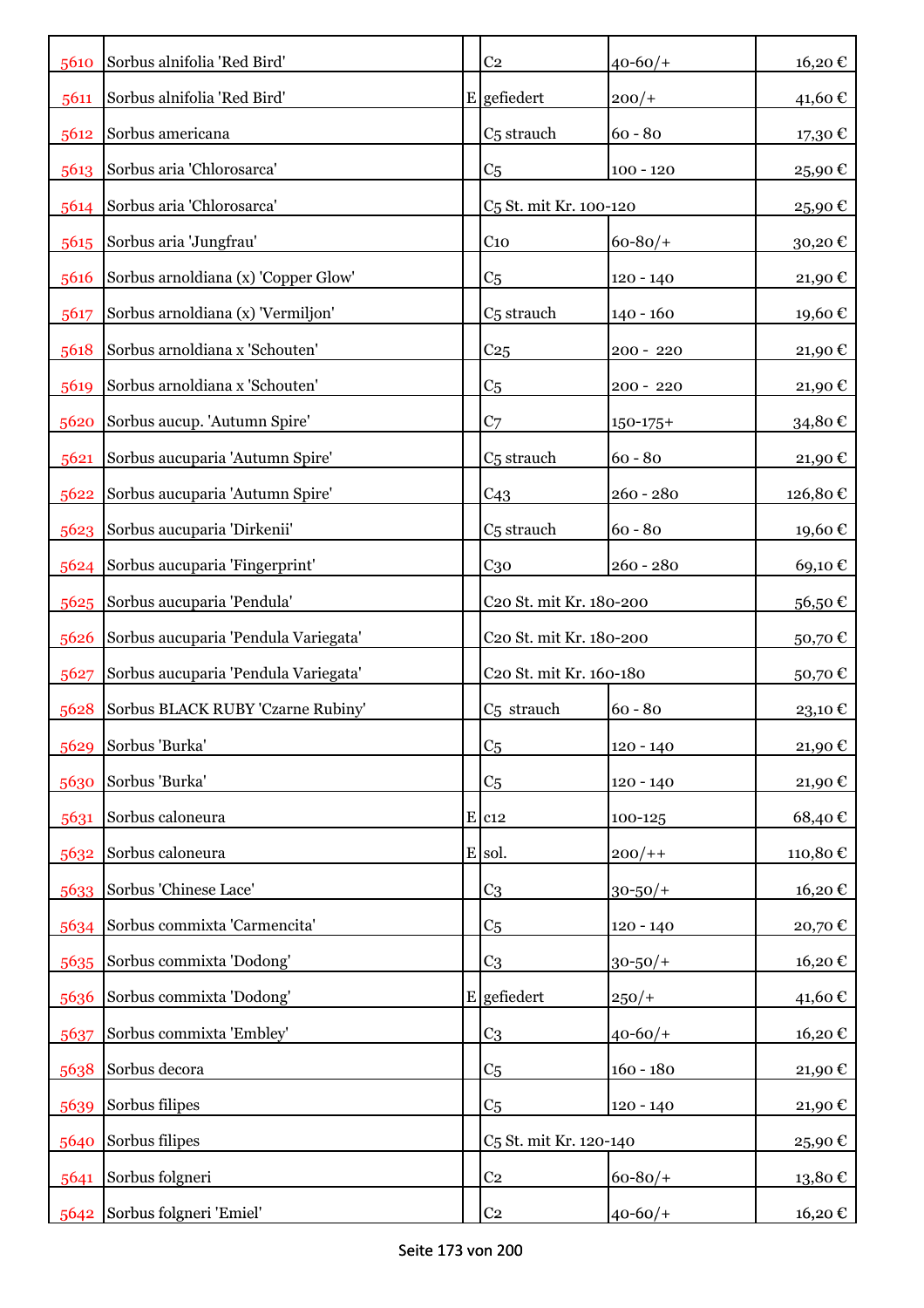|      | 5643 Sorbus folgneri 'Lemon Drop' | C <sub>2</sub>                     | $40 - 60/$      | 16,20€            |
|------|-----------------------------------|------------------------------------|-----------------|-------------------|
|      | 5644 Sorbus 'Girondel'            | C <sub>5</sub>                     | 220 - 240       | 21,90€            |
|      | 5645 Sorbus gonggashanica         | C <sub>3</sub>                     | $30 - 50/$ +    | 16,20€            |
| 5646 | Sorbus gracilis                   | C <sub>5</sub>                     | $100 - 120$     | 20,70€            |
| 5647 | Sorbus hupehensis                 | C <sub>3</sub>                     | $40 - 60/$      | 16,20€            |
| 5648 | Sorbus 'John Bond'                | C <sub>5</sub>                     | $100 - 120$     | 21,90 $\mathbb C$ |
| 5649 | Sorbus 'Joseph Rock'              | $E C_3$                            | $40 - 60/$      | 16,20€            |
| 5650 | Sorbus 'Krasavica'                | C <sub>5</sub>                     | $60 - 80$       | 21,90 €           |
| 5651 | Sorbus 'Krasavica'                | C <sub>5</sub>                     | $180 - 200$     | 21,90 €           |
| 5652 | Sorbus 'Leonard Messel'           | C <sub>5</sub>                     | 120 - 140       | 20,70€            |
| 5653 | Sorbus 'Likjornaja'               | C <sub>5</sub> strauch             | $60 - 80$       | 21,90 €           |
| 5654 | Sorbus maderensis                 | E bal                              | $200/+$         | $53,20 \in$       |
| 5655 | Sorbus matsumurana                | C <sub>5</sub>                     | $60 - 80$       | 21,90€            |
| 5656 | Sorbus matsumurana                | C <sub>5</sub> St. mit Kr. 100-120 |                 | 25,90€            |
| 5657 | Sorbus meliosmifolia              | C10 St. mit Kr. 120-140            |                 | 27,70 €           |
| 5658 | Sorbus 'Mercedes'                 | C <sub>20</sub>                    | $200 - 220$     | 50,70€            |
| 5659 | Sorbus 'Miczurińskaja Disiertnaja | C <sub>5</sub>                     | 120 - 140       | 21,90 €           |
| 5660 | Sorbus 'Pink Pagoda'              | $E C_3$                            | $40 - 60/$ +    | 16,20€            |
| 5661 | Sorbus randaiensis                | C <sub>5</sub>                     | 120 - 140       | 24,20€            |
| 5662 | Sorbus 'Rubinowaja'               | C <sub>5</sub> strauch             | $80 - 100$      | 19,60€            |
| 5663 | Sorbus sambucifolia               | C <sub>5</sub> strauch             | $60 - 80$       | 19,60€            |
| 5664 | Sorbus sargentiana                | C <sub>5</sub>                     | $80 - 100$      | 25,90€            |
| 5665 | Sorbus torminalis                 | C <sub>5</sub>                     | $60 - 80/$      | 18,40€            |
| 5666 | Sorbus vilmorinii                 | $E C_3$                            | $50 - 80/$      | 16,20€            |
| 5667 | Sorbus wardii                     | C <sub>2</sub>                     | $30 - 50/$ +    | 16,20€            |
| 5668 | Sorbus wardii                     | C <sub>5</sub>                     | $80 - 100/$     | 21,40€            |
| 5669 | Sorbus wilfordii                  | C <sub>50</sub>                    | 275-300 mehrtr. | 143,00€           |
| 5670 | Sorbus wilsoniana                 | C <sub>3</sub>                     | $15 - 30/$      | 16,20€            |
| 5671 | Sorbus zahlbruckneri              | C <sub>2</sub>                     | $60 - 80/$      | 16,20€            |
| 5672 | Spiraea alba                      | E/C7,5                             | 60-80           | 23,80€            |
|      | 5673 Spiraea bella                | C <sub>3</sub>                     | $30 - 40$       | 4,80€             |
|      | 5674 Spiraea bella                | C <sub>2</sub>                     | $20 - 30$       | 4,80€             |
| 5675 | Spiraea betulifolia 'Island'      | C <sub>3,6</sub>                   | $30/+$          | 7,10 €            |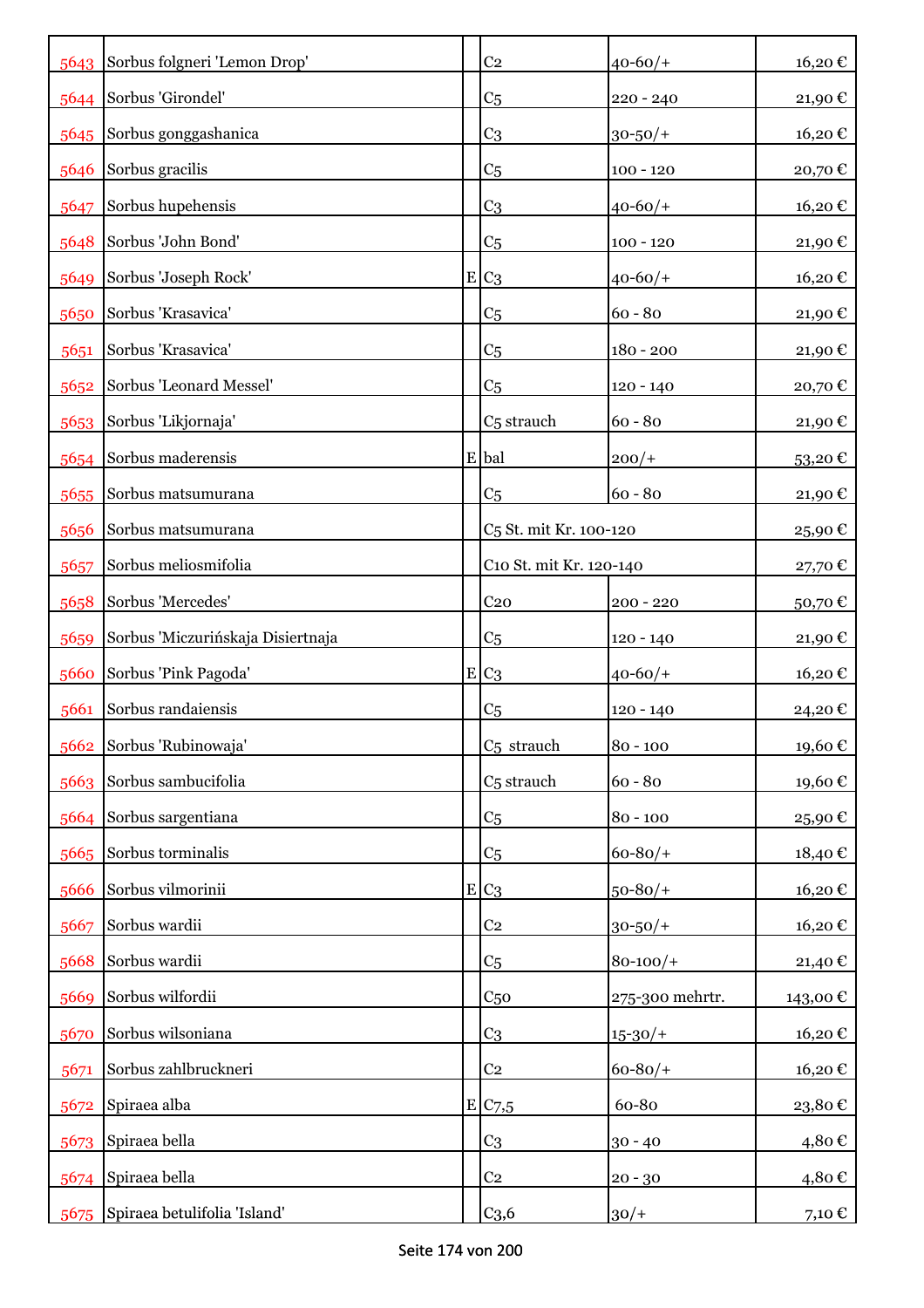| 5676 | Spiraea betulifolia 'Island'           |   | C <sub>2</sub>   | $20 - 30$ | 4,00€            |
|------|----------------------------------------|---|------------------|-----------|------------------|
| 5677 | Spiraea betulifolia 'Island'           |   | C <sub>5</sub>   | $40 - 50$ | $6,60 \in$       |
| 5678 | Spiraea betulifolia PINK SPARKLER      |   | C <sub>5</sub>   | $40 - 50$ | 9,90€            |
| 5679 | Spiraea betulifolia 'Tor'              |   | C <sub>2</sub>   | $20 - 30$ | 4,00 €           |
| 5680 | Spiraea betulifolia 'Tor Gold'         |   | $E C_3$          | 25-30     | 10,40 €          |
| 5681 | Spiraea betulifolia 'Tor Gold'         |   | C <sub>5</sub>   | $40 - 60$ | 8,80€            |
| 5682 | Spiraea betulifolia 'Tor Gold'         |   | C <sub>3,6</sub> | $25 - 30$ | 9,20€            |
| 5683 | Spiraea cinerea 'Graciosa'             |   | C <sub>3,6</sub> | 40-60     | 7,50€            |
|      | 5684 Spiraea cinerea 'Grefsheim'       |   | C <sub>2</sub>   | $25 - 30$ | 4,00 €           |
|      | 5685 Spiraea cinerea 'Grefsheim'       |   | C <sub>3</sub>   | $30 - 40$ | 8,00€            |
| 5686 | Spiraea cinerea 'Grefsheim'            |   | C <sub>10</sub>  | 80-100    | 20,50€           |
| 5687 | Spiraea cinerea 'Grefsheim'            |   | C <sub>20</sub>  | 80-100    | 27,00€           |
| 5688 | Spiraea cinerea 'Grefsheim'            |   | C <sub>20</sub>  | 100-125   | 31,00 $\epsilon$ |
| 5689 | Spiraea cinerea 'Grefsheim'            |   | C <sub>20</sub>  | 125-150   | 35,00€           |
| 5690 | Spiraea densiflora                     |   | C <sub>2</sub>   | $20 - 30$ | 4,00 €           |
| 5691 | Spiraea densiflora                     |   | C <sub>5</sub>   | $40 - 60$ | 8,00€            |
| 5692 | Spiraea japonica 'Albiflora'           |   | C <sub>2</sub>   | $20 - 30$ | 4,00€            |
|      | 5693 Spiraea japonica 'Albiflora'      |   | C <sub>3</sub>   | $20 - 30$ | 4,60 €           |
|      | 5694 Spiraea japonica 'Albiflora'      |   | C <sub>3</sub>   |           | $6,10 \in$       |
|      | 5695 Spiraea japonica 'Anthony Waterer |   | C <sub>3</sub>   | 30-40     | 8,00€            |
| 5696 | Spiraea japonica 'Anthony Waterer'     |   | C <sub>3</sub>   | 30-40     | $6,10 \in$       |
| 5697 | Spiraea japonica 'Anthony Waterer'     |   | C <sub>20</sub>  | 60-80     | 42,00€           |
| 5698 | Spiraea japonica 'Bullata'             |   | $E C_3$          | $20 - 25$ | 9,20€            |
| 5699 | Spiraea japonica 'Candle Light'        | E | C <sub>3</sub>   | $15 - 20$ | 8,00€            |
| 5700 | Spiraea japonica 'Candlelight'         |   | C <sub>2</sub>   | $20 - 30$ | 4,00€            |
| 5701 | Spiraea japonica 'Crispa'              |   | C <sub>2</sub>   | $20 - 30$ | 4,00€            |
| 5702 | Spiraea japonica 'Crispa'              |   | C <sub>3</sub>   | $20 - 25$ | 8,00€            |
| 5703 | Spiraea japonica 'Darts Red'           |   | C <sub>3,6</sub> | 30-40     | 7,10€            |
| 5704 | Spiraea japonica 'Dart's Red'          |   | C <sub>2</sub>   | $20 - 30$ | 4,00€            |
| 5705 | Spiraea japonica DOUBLE PLAY BIG BANG  |   | C <sub>5</sub>   | $40 - 60$ | 11,90€           |
| 5706 | Spiraea japonica DOUBLE PLAY GOLD      |   | C <sub>2</sub>   | $20 - 30$ | $6,80 \in$       |
| 5707 | Spiraea japonica DOUBLE PLAY GOLD      |   | C <sub>5</sub>   | $40 - 60$ | 11,90€           |
| 5708 | Spiraea japonica DOUBLE PLAY RED       |   | C <sub>5</sub>   | 40 - 60   | 11,90 €          |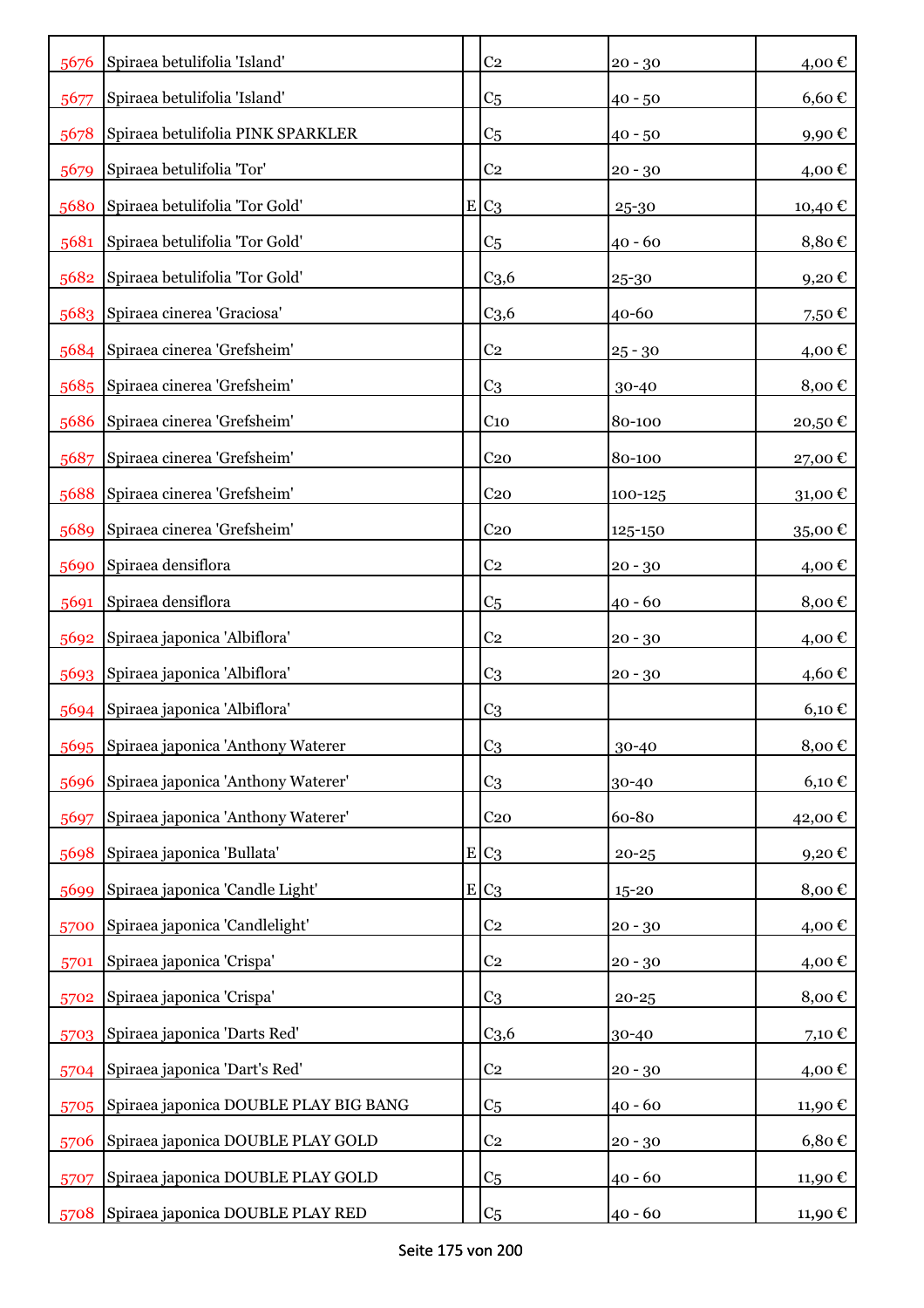| 5709 | Spiraea japonica DOUBLE PLAYRTIST       | C <sub>2</sub>   | $20 - 30$ | $6,80 \in$          |
|------|-----------------------------------------|------------------|-----------|---------------------|
| 5710 | Spiraea japonica DOUBLE PLAYRTIST       | C <sub>5</sub>   | $40 - 60$ | 11,90 €             |
| 5711 | Spiraea japonica 'Firelight'            | C <sub>2</sub>   | $15 - 20$ | 4,00 €              |
| 5712 | Spiraea japonica 'Firelight'            | C <sub>3</sub>   | $20 - 30$ | 4,60€               |
| 5713 | Spiraea japonica 'Genpei'               | C <sub>2</sub>   | $20 - 30$ | 4,00€               |
| 5714 | Spiraea japonica 'Gold Mound'           | $E C_3$          | 30-40     | 8,00€               |
| 5715 | Spiraea japonica 'Golden Elf'           | C <sub>2</sub>   | $20 - 25$ | 4,50 €              |
| 5716 | Spiraea japonica 'Golden Princess'      | C <sub>3</sub>   | 25-30     | $6,50 \text{ } \in$ |
| 5717 | Spiraea japonica 'Goldflame'            | C <sub>2</sub>   | $20 - 30$ | 4,00 €              |
| 5718 | Spiraea japonica 'Goldflame'            | C <sub>5</sub>   | $30 - 35$ | 6,20€               |
| 5719 | Spiraea japonica 'Goldmound'            | C <sub>2</sub>   | $15 - 20$ | 4,00 €              |
| 5720 | Spiraea japonica 'Green Carpet'         | C <sub>2</sub>   | $20 - 25$ | 4,00 €              |
| 5721 | Spiraea japonica 'Little Princess'      | C <sub>2</sub>   | $20 - 25$ | 4,00€               |
| 5722 | Spiraea japonica 'Little Princess'      | C <sub>5</sub>   | $35 - 40$ | 6,30€               |
| 5723 | Spiraea japonica 'Little Princess'      | C <sub>3</sub>   | $15/+$    | 7,10 €              |
| 5724 | Spiraea japonica 'Little Princess'      | C <sub>3</sub>   | $20 - 25$ | 8,00€               |
| 5725 | Spiraea japonica 'Macrophylla'          | C <sub>3</sub>   | $30 - 40$ | 4,60€               |
| 5726 | Spiraea japonica MAGIC CARPET 'Walbuma' | C <sub>2</sub>   | $20 - 25$ | 4,50 $\in$          |
| 5727 | Spiraea japonica MERLO GOLD             | C <sub>2</sub>   | $20 - 30$ | 3,80€               |
| 5728 | Spiraea japonica MERLO GOLD             | C <sub>5</sub>   | $40 - 50$ | 9,90€               |
| 5729 | Spiraea japonica MERLO GREEN            | C <sub>5</sub>   | $40 - 50$ | 9,90€               |
| 5730 | Spiraea japonica 'Neon Flash'           | C <sub>2</sub>   | $20 - 25$ | 4,00€               |
| 5731 | Spiraea japonica 'Pygmaealba'           | C <sub>2</sub>   | $20 - 30$ | 4,00€               |
| 5732 | Spiraea japonica 'Rouge'                | C <sub>3,6</sub> | 30-40     | 7,50 €              |
| 5733 | Spiraea japonica 'Sundrop'              | C <sub>2</sub>   | $20 - 25$ | 4,00€               |
| 5734 | Spiraea margaritae                      | $E C_3$          | 30-40     | 8,00€               |
| 5735 | Spiraea margaritae                      |                  | C7 50-60  | 17,60€              |
| 5736 | Spiraea nipponica                       | C <sub>20</sub>  | 100-125   | 39,00€              |
| 5737 | Spiraea nipponica                       | C <sub>20</sub>  | 125-150   | 43,00€              |
| 5738 | Spiraea nipponica 'Halward's Silver'    | $E C_3$          | 30-40     | 9,20€               |
| 5739 | Spiraea nipponica 'Halward's Silver'    | $E C_5$          | 40-60     | 17,60€              |
| 5740 | Spiraea nipponica 'June Bride'          | C <sub>3</sub>   | $30 - 40$ | 4,60 €              |
| 5741 | Spiraea nipponica 'June Bride'          | C <sub>7,5</sub> | 60-80     | 23,80€              |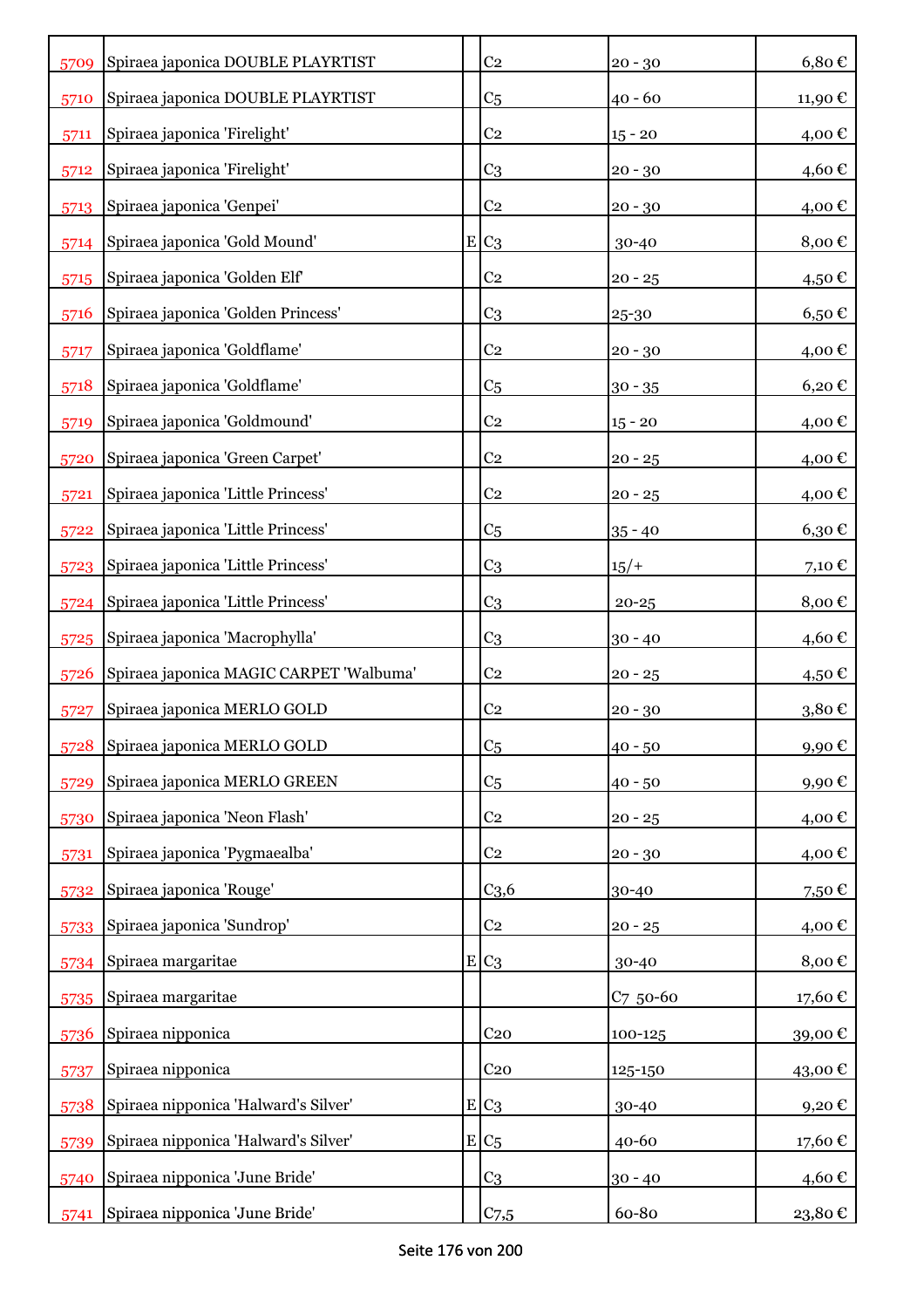| 5742 | Spiraea nipponica 'Snowmound'         | C <sub>2</sub>      | $20 - 30$  | 4,00€               |
|------|---------------------------------------|---------------------|------------|---------------------|
|      | 5743 Spiraea nipponica 'Snowmound'    | C <sub>5</sub>      | $40 - 60$  | 7,90€               |
|      | 5744 Spiraea nipponica 'Snowmound'    | E/C <sub>7,5</sub>  | 60-80      | 23,80€              |
| 5745 | Spiraea nipponica 'Snowmound'         | $E$ C <sub>12</sub> | 80-100     | 30,00€              |
| 5746 | Spiraea nipponica 'Snowmound'         | C <sub>12</sub>     | 100-125    | 33,00€              |
| 5747 | Spiraea nipponica 'Snowmound'         | C <sub>12</sub>     | 125-150    | 37,00€              |
| 5748 | Spiraea prunifolia                    | E C7                | 60-80      | 23,80€              |
| 5749 | Spiraea thunbergii 'Fujino pink'      | C <sub>3</sub>      | 40-50      | 8,00€               |
| 5750 | Spiraea vanhouttei                    | C <sub>3</sub>      | $40 - 60$  | 8,00€               |
| 5751 | Spiraea vanhouttei                    | C <sub>10</sub>     | 80-100     | 20,50€              |
| 5752 | Spiraea vanhouttei                    | C <sub>2</sub>      | $25 - 30$  | $4,10 \in$          |
| 5753 | Spiraea vanhouttei FIREGOLD 'Levgold' | C <sub>5</sub>      | $40 - 60$  | 11,90€              |
| 5754 | Spiraea vanhouttei 'Gold Fountain'    | C <sub>3</sub>      | $30 - 40$  | 4,60€               |
| 5755 | Spiraea vanhouttei 'Gold Fountain'    | C <sub>5</sub>      | $40 - 60$  | $8,80 \in$          |
| 5756 | Spiraea vanhouttei PINK ICE 'Catpan'  | C <sub>3</sub>      | $30 - 40$  | 7,70€               |
| 5757 | Spiraea vanhouttei 'Gold Fountain'    | C <sub>3,6</sub>    | $40/+$     | 8,20€               |
| 5758 | Spiraea vanhouttei 'Goldfontain'      | C <sub>3</sub>      | $40 - 60$  | 8,00€               |
| 5759 | Spiraea vanhouttei 'Goldfontain'      | C <sub>5</sub>      | 50-60      | 17,60 €             |
| 5760 | Spiranthes Chadd's ford               | C <sub>3</sub>      |            | 29,50€              |
| 5761 | Stachys byzantina 'Big Ears'          | C <sub>2</sub>      |            | $6,00 \in$          |
| 5762 | Stachys byzantina 'Primrose Heron'    | C <sub>2</sub>      |            | 5,70€               |
| 5763 | Stachys byzantina 'Silver Carpet'     | C <sub>2</sub>      |            | $6,00 \text{ } \in$ |
| 5764 | Stachyurus chinensis 'Joy Forever'    | C <sub>20</sub>     | 175-200    | 97,50€              |
| 5765 | Stachyurus chinensis Celina           | C <sub>7</sub>      |            | 40,80€              |
| 5766 | Stachyurus chinensis 'Celina'         | C <sub>3,6</sub>    | 40-50      | 10,90€              |
| 5767 | Stachyurus chinensis 'Celina'         | $C_{10}$            | 60-80      | 26,30€              |
| 5768 | Stachyurus chinensis 'Celina'         | C <sub>15</sub>     | 120 - 140  | 114,10€             |
| 5769 | Stachyurus chinensis Joy forever      | C <sub>4</sub>      |            | 29,80€              |
| 5770 | Stachyurus chinensis 'Magpie'         | $E$ C <sub>2</sub>  | 30/40      | 20,90€              |
| 5771 | Stachyurus chinensis 'Magpie'         | C <sub>9</sub>      | $80 - 100$ | 114,10 €            |
| 5772 | Stachyurus praecox                    | C6                  | $40 - 60$  | 19,60€              |
| 5773 | Stachyurus praecox                    | C <sub>12</sub>     | 80-100     | 68,40€              |
| 5774 | Stachyurus praecox                    | C <sub>30</sub>     | 125-150    | 84,00 €             |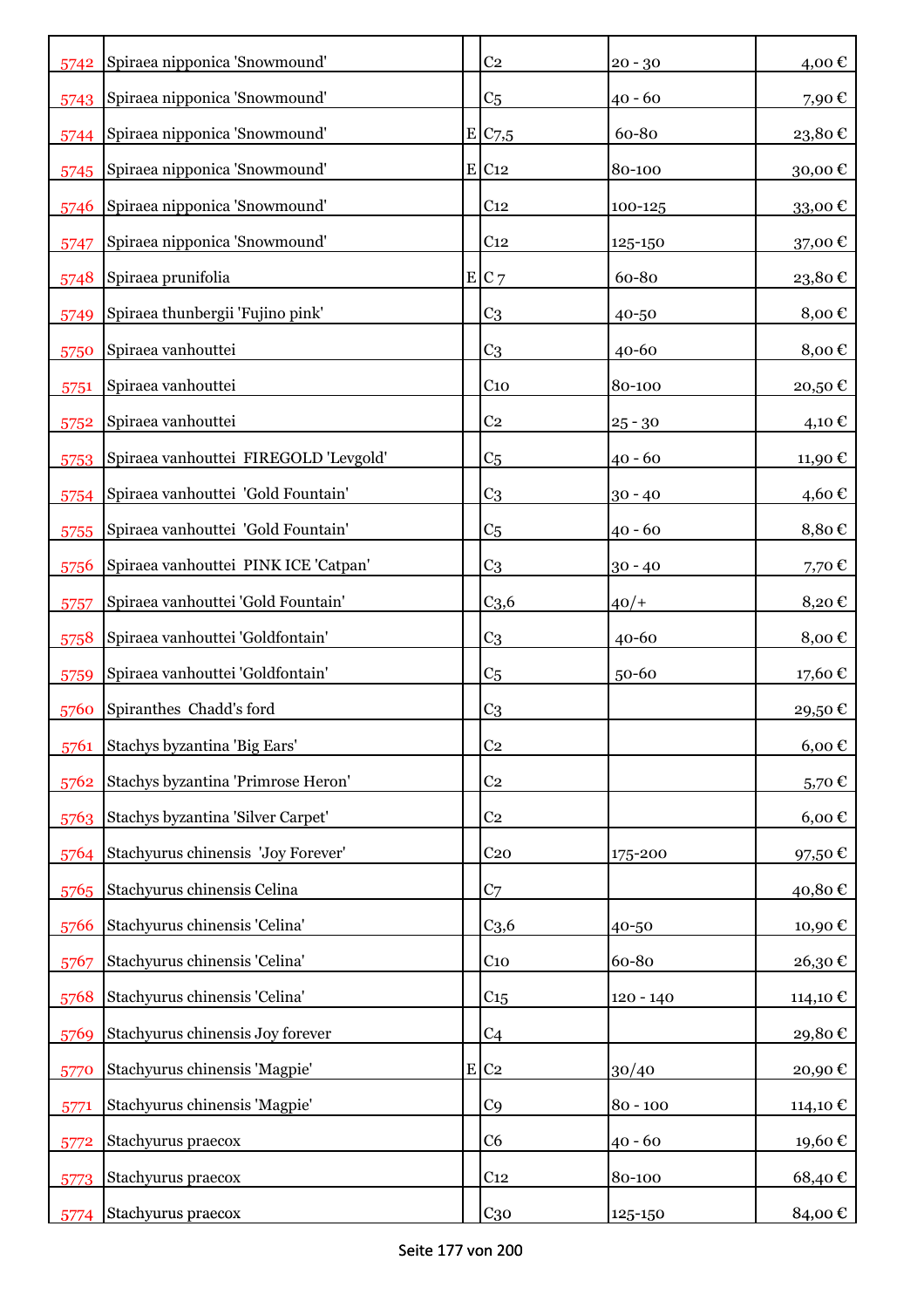| 5775 | Stachyurus praecox                  | C <sub>20</sub>    | 200-250         | 90,00€        |
|------|-------------------------------------|--------------------|-----------------|---------------|
| 5776 | Stachyurus praecox 'Rubriflorus'    | E C7,5             | 60-80           | 52,40€        |
| 5777 | Stachyurus praecox var. matsuzakii  | $E C_3$            | 40-60           | 17,60€        |
| 5778 | Stachyurus salicifolius             | C <sub>2</sub>     | 30/40           | 20,90€        |
| 5779 | Stachyurus salicifolius             | C <sub>10</sub>    | 60-80           | 36,80€        |
| 5780 | Stachyurus salicifolius             | C <sub>9</sub>     | $100 - 120$     | 114,10 €      |
| 5781 | Stachyurus szechuanensis            | $E C_5$            | 40-60           | 23,80€        |
| 5782 | Staphylea colchica                  | $E$ C <sub>2</sub> | 80/100          | 17,10 €       |
| 5783 | Staphylea colchica                  | C <sub>18</sub>    | $125/+$         | 42,00€        |
| 5784 | Staphylea colchica 'Black Jack'     | C <sub>20</sub>    | 175-200         | 87,50€        |
| 5785 | Staphylea colchica 'Black Jack'     | C <sub>30</sub>    | 125-150         | 136,50€       |
| 5786 | Staphylea holocarpa 'Innocence'     | C <sub>2</sub>     | 50/60           | 17,10 €       |
| 5787 | Staphylea holocarpa 'Rosea'         | $E$ C <sub>2</sub> | $30 - 50/$ +    | 17,40 €       |
| 5788 | Staphylea pinnata                   | C <sub>5</sub>     |                 | 23,80€        |
| 5789 | Staphylea pinnata                   | E/C <sub>7,5</sub> | 60-80           | 39,20€        |
| 5790 | Staphylea pinnata                   | C <sub>20</sub>    | 125-150         | 68,40€        |
| 5791 | Stephanandra tanakae                | C <sub>3,6</sub>   | 40-50           | 7,30€         |
| 5792 | Stewartia pseudocamelia             | C <sub>5</sub>     | $40 - 60$       | 39,20€        |
| 5793 | Stewartia pseudocamelia             | C <sub>12</sub>    | 100-125         | 114,00 €      |
| 5794 | Stewartia pseudocamellia            | C <sub>5</sub>     | 60-80           | $38{,}70 \in$ |
| 5795 | Stewartia pseudocamellia            | $C$ 7,5            | 60-80           | 43,20€        |
| 5796 | Stewartia pseudocamellia            | C <sub>20</sub>    | 100-125 strauch | 77,00€        |
| 5797 | Stewartia pseudocamellia            | C <sub>20</sub>    | 125-150         | 146,00 €      |
| 5798 | Stewartia pseudocamellia 'Koreana'  | E C7               | 60§80           | 39,20€        |
| 5799 | Stewartia rostrata                  | C <sub>3</sub>     | $60 - 80/$      | 18,40€        |
| 5800 | Stewartia rostrata                  | C <sub>6</sub>     | $60 - 80$       | 39,20€        |
| 5801 | Stewartia rostrata                  | C <sub>4</sub>     |                 | 43,10 €       |
| 5802 | Styphnolobium japonicum 'Pendula'   | C8 <sub>0</sub>    | 200-250         | 310,00€       |
| 5803 | Styrax japonicus                    | C <sub>2</sub>     | $30 - 50/$ +    | 11,60€        |
|      | 5804 Styrax japonicus               | C <sub>6</sub>     | $60 - 80$       | 20,70€        |
|      | 5805 Styrax japonicus Evening Light | C <sub>20</sub>    | 125-150 strauch | 148,00€       |
| 5806 | Styrax japonicus Evening Light      | C <sub>35</sub>    | 175-200 strauch | 238,00€       |
| 5807 | Styrax japonicus fargesii           | C <sub>5</sub>     | 50-60           | 28,80 €       |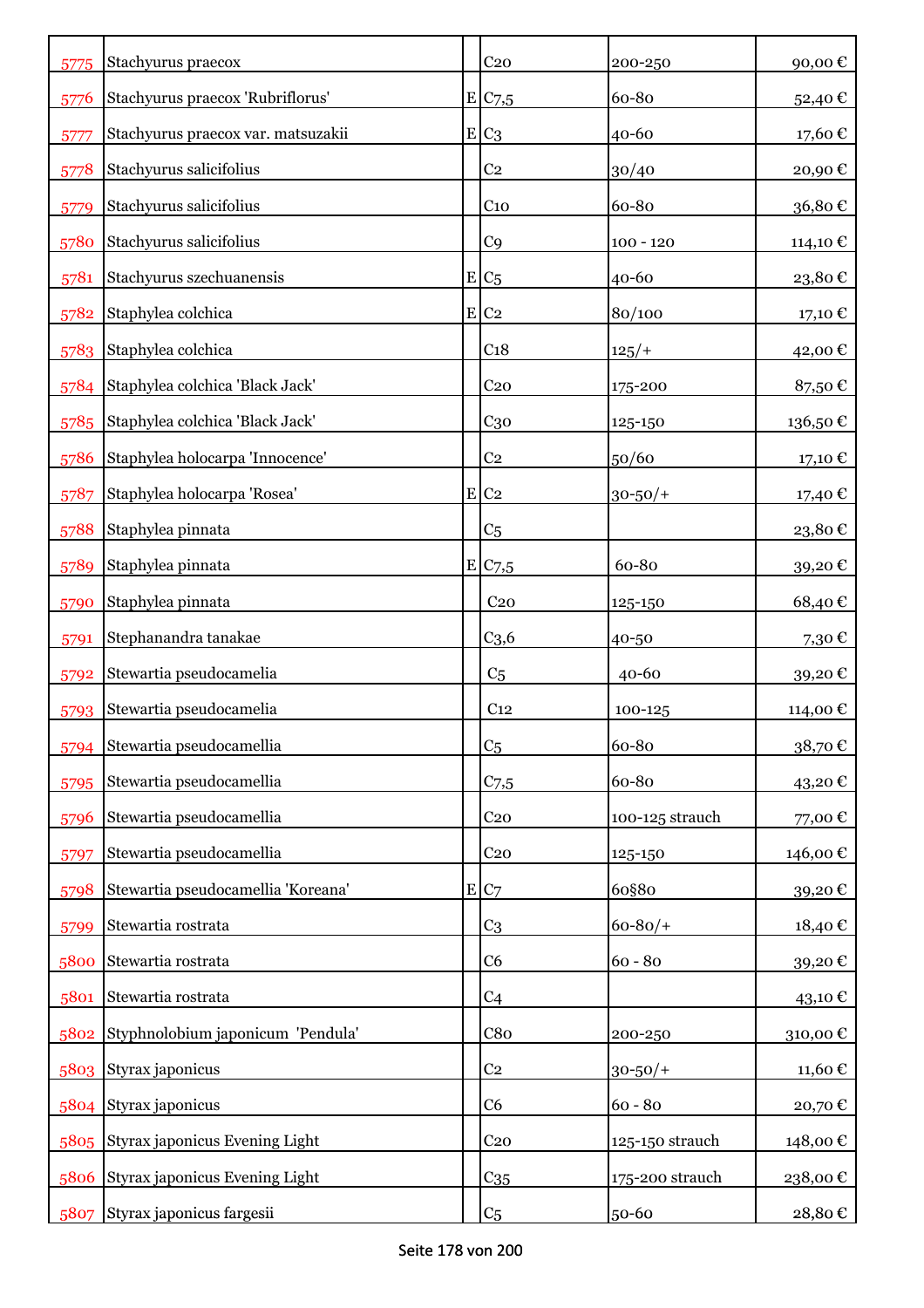|      | 5808 Styrax japonicus Fragesii           |   | $E C_{50}$          | hs, stu 10-12 | 167,00€                |
|------|------------------------------------------|---|---------------------|---------------|------------------------|
| 5809 | Styrax japonicus 'Fragrant Fountain'     |   | C <sub>20</sub>     | 60-80         | 62,00€                 |
| 5810 | Styrax japonicus 'Pink Snowbell'         |   | C <sub>2</sub>      | $15 - 30/$    | 17,40 €                |
| 5811 | Styrax japonicus 'Purple Haze'           |   | C8 <sub>0</sub>     | 125-150       | 130,00€                |
| 5812 | Styrax japonicus 'Wespelaar'             | E | C <sub>2</sub>      | $40 - 60/$    | 17,40 €                |
| 5813 | Styrax obassia                           |   | C <sub>2</sub>      | $15 - 30/$    | $13,\!80$ $\mathbb{C}$ |
| 5814 | Styrax obassia                           |   | C <sub>5</sub>      | $60 - 80$     | 20,70€                 |
| 5815 | Styrax obassia                           |   | C <sub>6</sub>      | $60 - 80$     | 20,70€                 |
| 5816 | Styrax obassia                           |   | $E$ C <sub>35</sub> | 150-175       | 114,00€                |
| 5817 | Sycoparrotia semidecidua                 |   | C <sub>3</sub>      |               | 23,80€                 |
| 5818 | Sycoparrotia semidecidua                 |   | C <sub>12</sub>     | 80-100        | 68,40€                 |
| 5819 | Sycoparrotia semidecidua 'Purple Haze'   |   | $E C_5$             | 60/80         | 57,00€                 |
| 5820 | Sycopsis sinensis                        |   | C <sub>6</sub>      | 40 - 60       | 43,20€                 |
| 5821 | Symphoricarpos doorenbosii 'Magic Berry' |   | C <sub>2</sub>      | $30 - 40$     | 4,50 €                 |
| 5822 | Symphoricarpos d. 'Mother of Pearl'      |   | C <sub>2</sub>      | $30 - 40$     | 4,50€                  |
| 5823 | Symphoricarpos doorenbosii 'Taiga'       |   | C <sub>3</sub>      | $30 - 40$     | 5,10 €                 |
|      | 5824 Symphoricarpos guatemalensis        |   | $E$ C <sub>2</sub>  | 40/50         | 19,00 €                |
|      | 5825 Symphoricarpos guatemalensis        |   | E C7                | 80/100        | 47,50 €                |
| 5826 | 'Kolmcan'                                |   | C <sub>5</sub>      | $40 - 60$     | 12,70€                 |
| 5827 | Symphoricarpos Magical Sweet             |   | C <sub>5</sub>      | $40 - 60$     | 12,70 €                |
| 5828 | Symphoricarpos Magical Sweet             |   | C <sub>20</sub>     | 60-80         | 42,00€                 |
| 5829 | Symphoricarpos Magical Sweet             |   | C <sub>20</sub>     | 80-100        | 46,00€                 |
| 5830 | Symphoricarpos orb. 'Foliis Variegatis'  |   | C <sub>2</sub>      | $30 - 40$     | 4,50€                  |
| 5831 | Symphoricarpos oreophilus                |   | C <sub>3</sub>      | $40 - 60$     | 5,10 $\in$             |
| 5832 | Symphoricarpos 'Snow White'              |   | C <sub>2</sub>      | klein         | 13,30€                 |
|      | 5833 Symplocos paniculata                |   | C <sub>6</sub>      | $60 - 80$     | 39,20€                 |
| 5834 | Syringa BLOOMERANG 'Pink Perfume'        |   | C <sub>5</sub>      | $40 - 60$     | 21,90€                 |
| 5835 | Syringa chinensis 'Saugeana'             |   | $C_{35}$            | 125-150       | 141,80€                |
| 5836 | Syringa 'Corrie'                         |   | C <sub>5</sub>      | $40 - 60$     | $16,10 \text{ }€$      |
| 5837 | Syringa emodi 'Aureovariegata'           |   | $C_{15}$            | $120 - 140$   | 36,90€                 |
| 5838 | Syringa hyacinthiflora 'Esther Staley'   |   | C15                 |               | 36,80€                 |
| 5839 | Syringa hyacinthiflora 'Esther Staley'   |   | $C_{15}$            | halbst.       | 64,10€                 |
| 5840 | Syringa 'Josee'                          |   | C <sub>3</sub>      | 30-40         | 13,60 €                |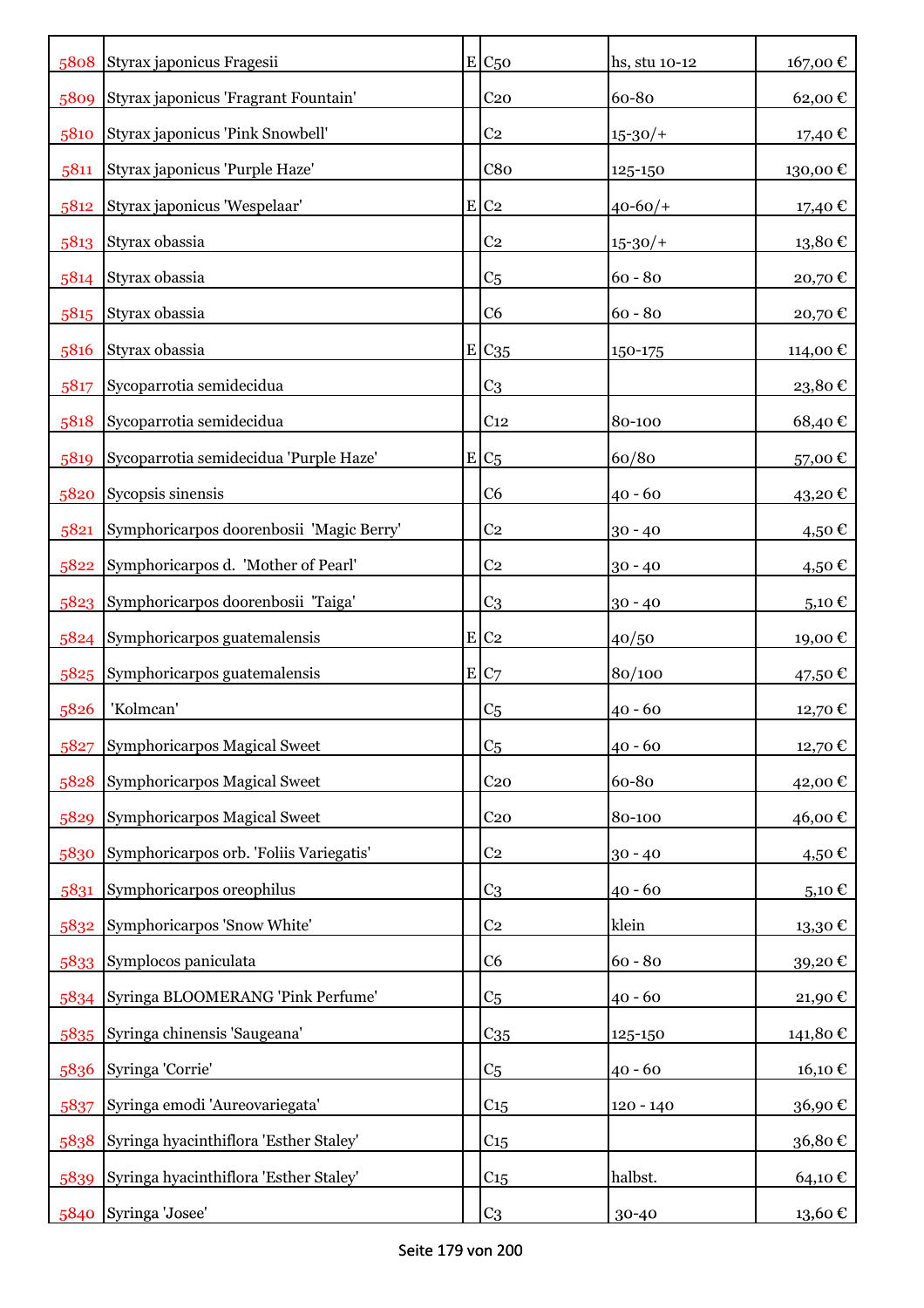| 5841 | Syringa komarowii reflexa                   |   | C <sub>20</sub>                     | 100-125       | 50,00€  |
|------|---------------------------------------------|---|-------------------------------------|---------------|---------|
| 5842 | Syringa meyeri 'Palibin'                    |   | C <sub>30</sub>                     | $60 - 80$     | 108,30€ |
|      | 5843 Syringa meyeri 'Palibin'               |   | C <sub>55</sub> St. mit Kr. 120-140 |               | 138,30€ |
|      | 5844 Syringa meyeri var. sp. 'Palibin'      |   | C <sub>3</sub>                      | 40-50         | 13,60€  |
|      | 5845 Syringa microphylla 'Superba'          |   | C <sub>5</sub>                      | $60 - 80$     | 19,60€  |
| 5846 | Syringa prestoniae (x) 'Andrej'             |   | C <sub>5</sub>                      | $40 - 60$     | 16,10€  |
| 5847 | Syringa prestoniae (x) 'Basia'              |   | C <sub>5</sub>                      | $40 - 60$     | 16,10€  |
| 5848 | Syringa prestoniae (x) 'Donald Wyman'       |   | C <sub>5</sub>                      | $40 - 60$     | 16,10€  |
| 5849 | Syringa prestoniae (x) 'Esterka'            |   | C <sub>5</sub>                      | $40 - 60$     | 16,10 € |
| 5850 | Syringa prestoniae (x) 'Isabella'           |   | C <sub>5</sub>                      | $40 - 60$     | 16,10 € |
| 5851 | Syringa prestoniae (x) 'Jaga'               |   | C <sub>5</sub>                      | $60 - 80$     | 16,10€  |
| 5852 | Syringa prestoniae (x) 'Kapitan Teliga'     |   | C <sub>5</sub>                      | $40 - 60$     | 16,10€  |
| 5853 | Syringa prestoniae (x) 'Ursula'             |   | C5                                  | $40 - 60$     | 16,10€  |
| 5854 | Syringa pubescens ssp microph. 'Superba'    |   | C <sub>3</sub>                      | 40-50         | 13,60€  |
| 5855 | Syringa 'Red Pixie'                         |   | $C_{7,5}$                           | 40-50         | 39,20€  |
| 5856 | Syringa reflexa                             |   | C <sub>7,5</sub>                    | 60-80         | 39,20€  |
| 5857 | Syringa reflexa                             |   | C <sub>12</sub>                     | 80-100        | 52,40 € |
| 5858 | Syringa reflexa                             |   | C <sub>20</sub>                     | $100+$        | 68,40€  |
| 5859 | Syringa ret. ssp pekinensis 'Pendula'       |   | C <sub>3</sub>                      | 30-50         | 17,60€  |
| 5860 | Syringa reticulata ssp pekinensis           |   | $C$ 7,5                             | 40-60         | 39,20€  |
| 5861 | Syringa TINKERBELLE 'Bailbelle'             |   | C <sub>5</sub>                      | $40 - 60$     | 21,90€  |
| 5862 | Syringa tomentella                          |   | C <sub>12</sub>                     | 80-100        | 68,40€  |
|      | 5863 Syringa villosa 'Aurea'                |   | C <sub>3</sub>                      | $15 - 20$     | 8,00€   |
|      | 5864 Syringa villosa 'Bretschneideri'       |   | C <sub>5</sub>                      | $50 - 60$     | 17,60€  |
| 5865 | Syringa villosa 'Bretschneideri'            | E | C <sub>7</sub>                      |               | 23,80€  |
| 5866 | Syringa vulgaris Ruhm von Horstenstein      |   | C <sub>20</sub>                     | 40-50 strauch | 34,00€  |
| 5867 | Syringa vulgaris Alice Harding              |   | C <sub>20</sub>                     | 40-60 strauch | 34,00€  |
| 5868 | Syringa vulgaris 'Andenken an Ludwig Späth' |   | $C_{15}$                            |               | 36,80€  |
| 5869 | Syringa vulgaris 'Anne Tighe'               |   | E C7,5                              | 60-80         | 39,20€  |
| 5870 | Syringa vulgaris 'Aucubaefolia'             |   | E C7,5                              | 60-80         | 39,20€  |
| 5871 | Syringa vulgaris 'Beauty of Moscow'         |   | C <sub>15</sub>                     |               | 36,80€  |
| 5872 | Syringa vulgaris 'Belle de Nancy'           |   | C <sub>12</sub>                     |               | 30,50€  |
| 5873 | Syringa vulgaris 'Belle de Nancy'           |   | C15                                 |               | 36,80€  |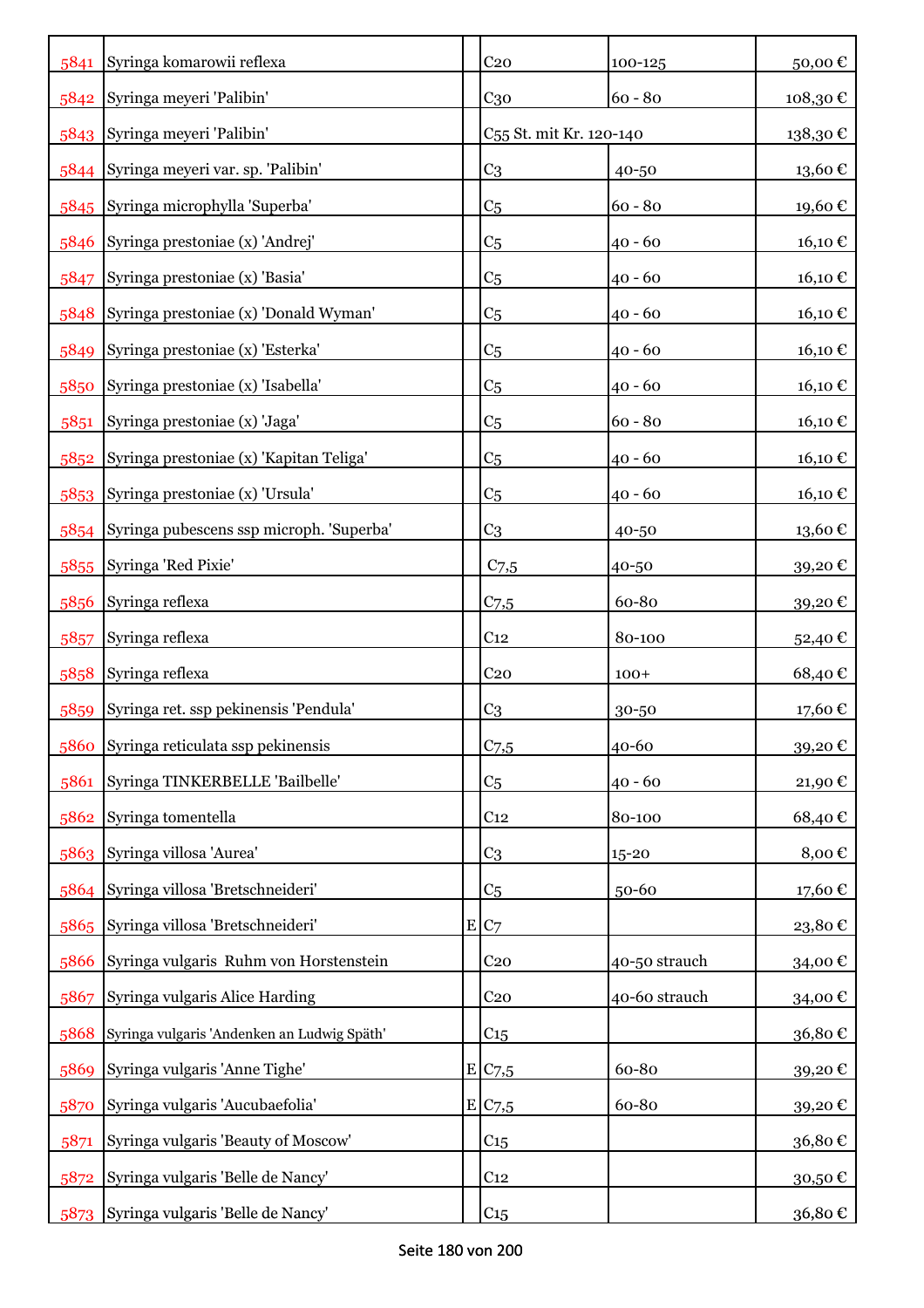| 5874 | Syringa vulgaris 'Blanche Sweet'              | E | $C$ 7,5             | 40-60         | 39,20€  |
|------|-----------------------------------------------|---|---------------------|---------------|---------|
| 5875 | Syringa vulgaris 'California Rose'            |   | E C7,5              | 80-100        | 39,20€  |
| 5876 | Syringa vulgaris 'California Rose'            |   | $E$ C <sub>20</sub> | 125-150       | 88,60€  |
| 5877 | Syringa vulgaris 'Charles Joly'               |   | C15                 |               | 36,80€  |
| 5878 | Syringa vulgaris 'City of Longview'           |   | E C7,5              | 60-80         | 39,20€  |
| 5879 | Syringa vulgaris 'Katherine Havemeyer'        |   | C <sub>15</sub>     |               | 36,80€  |
| 5880 | Syringa vulgaris 'Leon Gambetta'              |   | $E$ C <sub>12</sub> | 80-100        | 68,40€  |
| 5881 | Syringa vulgaris 'Michel Buchner'             |   | C <sub>20</sub>     | $100 - 120$   | 25,30€  |
|      | 5882 Syringa vulgaris 'Michel Buchner'        |   | C <sub>15</sub>     |               | 36,80€  |
|      | 5883 Syringa vulgaris 'Michel Buchner'        |   | $C$ 7,5             | 80-100        | 39,20€  |
|      | 5884 Syringa vulgaris 'Minuet'                |   | C <sub>20</sub>     | 80-100        | 57,00€  |
|      | 5885 Syr. v. 'Mme Casimir Périer '            |   | C <sub>15</sub>     |               | 36,80€  |
| 5886 | Syringa vulgaris 'Mme Florent Stepman'        |   | C <sub>12</sub>     |               | 30,50€  |
| 5887 | Syringa vulgaris 'Mme Florent Stepman'        |   | C <sub>15</sub>     |               | 36,80€  |
| 5888 | Syringa vulgaris 'Mme Lemoine'                |   | C <sub>5</sub>      | $60/+$        | 18,40 € |
| 5889 | Syringa vulgaris 'Mme Lemoine'                |   | $E$ 12              | 80-100        | 52,40 € |
| 5890 | Syringa vulgaris 'Monique Lemoine'            |   | $C_{7,5}$           | 60-80         | 39,20€  |
| 5891 | Syringa vulgaris Nadeshda                     |   | C <sub>20</sub>     | 40-60 strauch | 34,00 € |
| 5892 | Syringa vulgaris 'Nadeshda'                   |   | $C_{7,5}$           | 80-100        | 39,20€  |
|      | 5893 Syringa vulgaris 'Paul Deschanel'        |   | $C_{35}$            | 100-125       | 79,00€  |
|      | 5894 Syringa vulgaris 'Paul Thirion'          |   | C <sub>7,5</sub>    | 80-100        | 39,20€  |
|      | 5895 Syringa vulgaris 'Paul Thirion'          |   | $E$ C <sub>20</sub> | 100-125       | 88,60€  |
| 5896 | Syringa vulgaris 'Pomorzanka'                 |   | C5                  | $40 - 60$     | 14,10 € |
| 5897 | Syringa vulgaris 'President Grévy'            |   | E C <sub>20</sub>   |               | 88,60€  |
| 5898 | Syringa vulgaris 'Président Grévy'            |   | C <sub>15</sub>     |               | 36,80€  |
| 5899 | Syringa vulgaris 'Redwine'                    |   | E C <sub>20</sub>   | 100-125       | 79,00€  |
| 5900 | Syringa vulgaris 'Sarah Sands'                |   | $C_{7,5}$           | 60-80         | 39,20€  |
| 5901 | Syringa vulgaris 'Sensation'                  |   | $C_{15}$            |               | 36,80€  |
| 5902 | Syringa vulgaris 'Sensation'                  |   | $C_{35}$            | 100-125       | 79,00€  |
| 5903 | Syringa vulgaris 'Sensation'                  |   | $C_{35}$            | 125-150       | 87,00€  |
|      | 5904 Syringa vulgaris 'Souv. d'Alice Harding' |   | $C_{35}$            | 100-125       | 79,00€  |
|      | 5905 Syringa vulgaris 'Souv. d'Alice Harding' |   | $C_{35}$            | 125-150       | 87,00€  |
| 5906 | Syringa vulgaris 'Sweetheart'                 |   | E C7,5              | 60-80         | 39,20€  |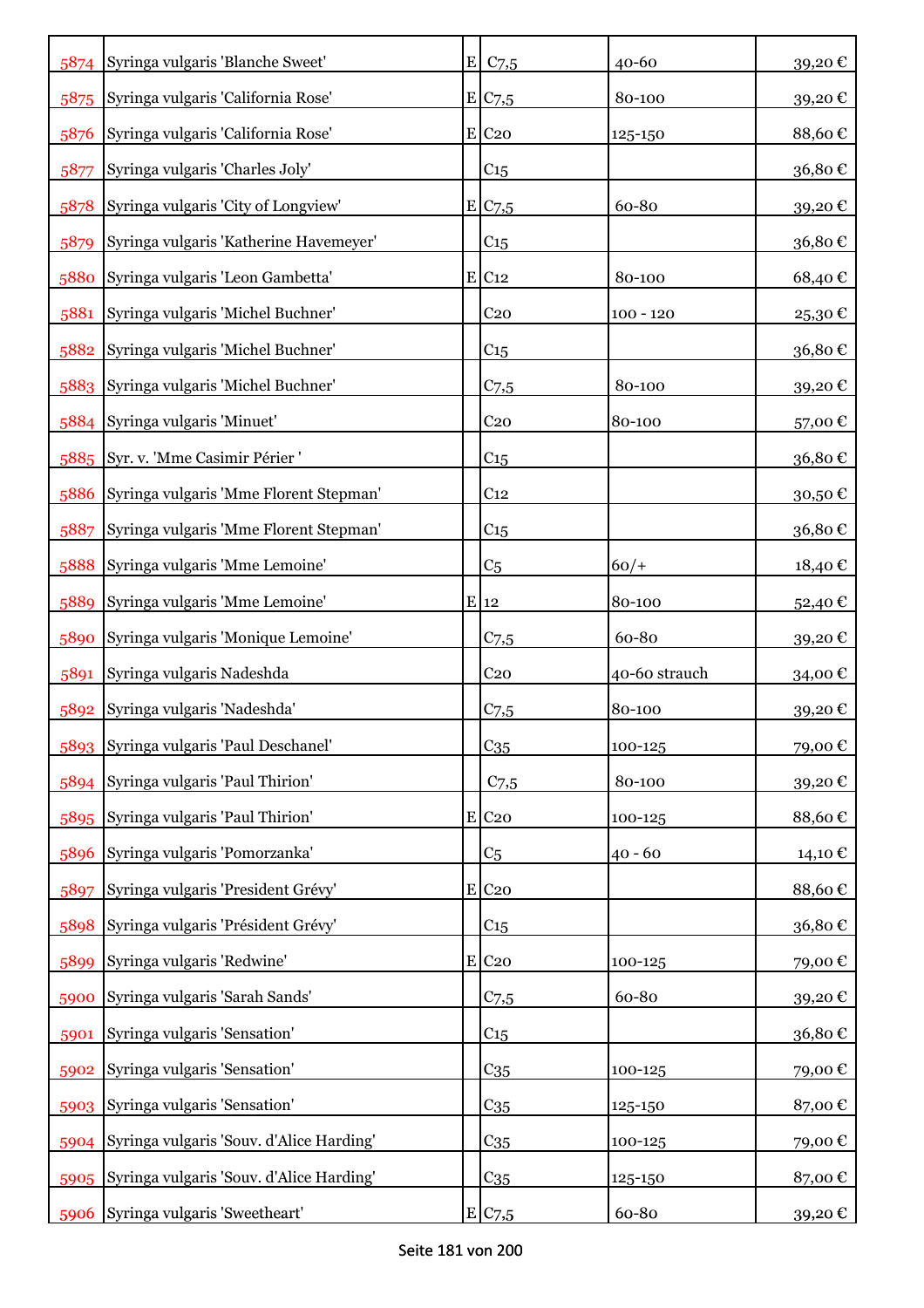| 5907 | Syringa vulgaris 'Sweetheart'            | $E$ C <sub>12</sub> | 80-100           | 52,40€   |
|------|------------------------------------------|---------------------|------------------|----------|
| 5908 | Syringa vulgaris 'Taras Bulba'           | E/C <sub>7,5</sub>  | 60-80            | 39,20€   |
| 5909 | Syringa vulgaris 'William Robinson'      | E/C <sub>7,5</sub>  | 60-80            | 39,20€   |
| 5910 | Syringa vulgaris 'Woodland Blue'         | E/C7,5              | 60-80            | 39,20€   |
| 5911 | Syringa wolfii                           | $E C_3$             | $15 - 20$        | 13,60€   |
| 5912 | Syringa wolfii                           | $E/C_5$             | 30-40            | 23,80€   |
| 5913 | Syringa wolfii                           | E C7,5              | 60-80            | 39,20€   |
| 5914 | Syringa x chinensis 'Saugeana'           | E C7,5              | 80-100           | 39,20€   |
| 5915 | Syringa x chinensis 'Saugeana'           | $E$ C <sub>12</sub> | 100-125          | 52,40€   |
| 5916 | Syringa x chinensis 'Saugeana'           | C <sub>20</sub>     | 125-150          | 88,60€   |
| 5917 | Syringa x hyacinth. 'Maiden's Blush'     | $C$ 7,5             | 60-80            | 39,20€   |
| 5918 | Syringa x hyacinth. 'Maiden's Blush'     | E C12               | 60-80            | 52,40€   |
| 5919 | Syringa x josiflexa 'Royalty'            | C <sub>3</sub>      | 30-40            | 10,40 €  |
| 5920 | Syringa x prestoniae 'Alice Rose Foster' | C3                  | $15 - 20$        | 13,60 €  |
| 5921 | Syringa x prestoniae 'Alice Rose Foster' | E C7,5              | 80-100           | 39,20€   |
| 5922 | Syringa x prestoniae 'Coral'             | C <sub>3</sub>      | 30-40            | 10,40 €  |
|      | 5923 Syringa x prestoniae 'Coral'        | C <sub>10</sub>     |                  | 52,40€   |
| 5924 | Syringa x prestoniae 'Donald Wyman'      | C <sub>3</sub>      |                  | $9,20$ € |
| 5925 | Syringa x prestoniae 'Donald Wyman'      | C <sub>7,5</sub>    | 80-100           | 39,20€   |
| 5926 | Syringa x prestoniae 'Donald Wyman'      | $E$ C <sub>20</sub> | 100-125          | 88,60€   |
| 5927 | Syringa x prestoniae 'Ethel M. Webster'  | $E C_3$             | 25-30            | 9,20€    |
| 5928 | Syringa x prestoniae 'Ethel M. Webster'  | C <sub>5</sub>      | 5 <sub>brs</sub> | 39,20€   |
| 5929 | Syringa x prestoniae 'Ethel M. Webster'  | 7.5C                | 100-125          | 39,20€   |
| 5930 | Syringa x prestoniae 'Freedom'           | C <sub>3</sub>      |                  | 9,20€    |
| 5931 | Syringa x prestoniae 'Freedom'           | C <sub>5</sub>      | 60-80            | 23,80€   |
| 5932 | Syringa x prestoniae 'Freedom'           | $C$ 7,5             | 40-60            | 39,20€   |
| 5933 | Syringa x prestoniae 'Freedom'           | C <sub>12</sub>     | 80-100           | 52,40€   |
| 5934 | Syringa x prestoniae 'Miss Canada'       | $E$ C <sub>12</sub> | 80-100           | 52,40€   |
| 5935 | Syringa yunnanensis 'Rosea'              | C5                  | $40 - 60$        | 16,10€   |
| 5936 | Tamarix 'Hulsdonk White'                 | C <sub>3,6</sub>    | 60-80            | 9,80€    |
| 5937 | Tamarix 'Hulsdonk White'                 | $C_{10}$            | 80-100           | 22,60€   |
| 5938 | Tamarix parviflora                       | C <sub>20</sub>     | 100-125 strauch  | 53,00€   |
| 5939 | Tamarix ramosissima 'Pink Cascade'       | C <sub>3,6</sub>    | 40-50            | 11,10 €  |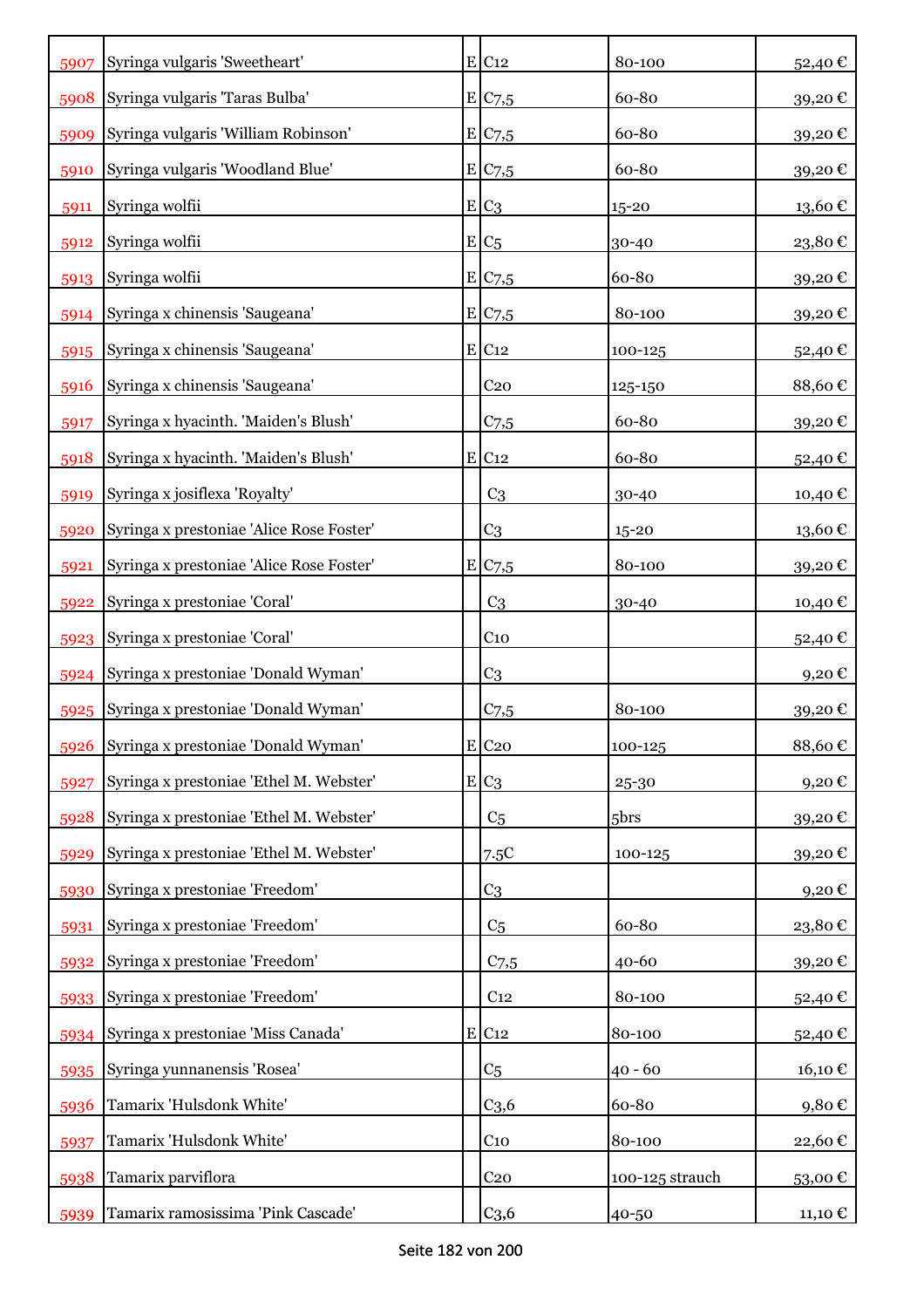| 5940 | Tamarix ramosissima 'Rubra'          | C <sub>3,6</sub>         | 50-60         | 8,20€            |
|------|--------------------------------------|--------------------------|---------------|------------------|
| 5941 | Tamarix tetrandra                    | C <sub>3</sub>           | 30-40         | $6,80 \in$       |
| 5942 | Tamarix tetrandra                    | C <sub>2</sub>           | $40 - 60$     | 6,90€            |
| 5943 | Tasmannia lan. Red spice             | C <sub>3</sub>           |               | 21,10 €          |
| 5944 | Tetracentron sinense                 | C <sub>2</sub>           | 40/50         | 34,20€           |
| 5945 | Tetradium daniellii                  | C <sub>2</sub>           | 40/50         | 15,20€           |
| 5946 | Tetradium daniellii                  | C <sub>2</sub>           | $50 - 80/$ +  | 16,20€           |
| 5947 | Tetradium daniellii                  | C <sub>7</sub>           | $80 - 100/$   | 30,20€           |
| 5948 | Tetradium daniellii                  | $C_{15}$                 | $100/+$       | 36,80€           |
| 5949 | Tetradium daniellii                  | $E$ C <sub>10</sub>      | 60-80         | 68,40€           |
| 5950 | Tetradium daniellii                  | C <sub>50</sub>          | 175-200       | 112,00€          |
| 5951 | Tetradium daniellii                  | C <sub>50</sub>          | 250-300       | 152,00€          |
| 5952 | Tetradium daniellii                  | C8 <sub>0</sub>          | 175-200       | 160,00€          |
| 5953 | Tetradium daniellii                  | C8 <sub>0</sub>          | 200-250       | 190,00€          |
| 5954 | Tetradium officinalis                | C <sub>2</sub>           | 30/40         | 20,90€           |
| 5955 | Thalictrum Nimbus pink               | C <sub>3</sub>           |               | 23,30€           |
| 5956 | Thamnochortus cinereus               | C <sub>3</sub>           |               | 30,70€           |
| 5957 | Thamnochortus cinereus               | C <sub>7</sub>           |               | 65,10€           |
| 5958 | Thamnochortus rigidus                | C <sub>7</sub>           |               | 65,10€           |
| 5959 | Tigridia Red hot tiger               | C <sub>3</sub>           |               | 20,20€           |
| 5960 | Tilia cordata                        | C <sub>12</sub>          | $160 - 180$   | 27,70€           |
| 5961 | Tilia cordata                        | E/C7,5                   | 100-125       | 52,40€           |
| 5962 | Tilia cordata 'Green Globe'          | $E C_{35}$               | $8 - 10$      | 88,60€           |
| 5963 | Tilia cordata 'Komstja'              | E C2                     | $15 - 30/$    | 16,20€           |
| 5964 | Tilia cordata 'Lico'                 | C10 St. mit Kr. 100-120  |               | 31,70 $\epsilon$ |
| 5965 | Tilia cordata 'Lico"                 | $C$ 7,5                  | $100 - 120$   | 30,00€           |
| 5966 | Tilia cordata 'Villaeurea'           | C10 St. mit Kr. 100-120  |               | 31,70 $\epsilon$ |
| 5967 | Tilia endochrysea                    | C <sub>2</sub>           | $30 - 50/$ +  | 18,40€           |
| 5968 | Tilia europaea (x) 'Wratislaviensis' | C7,5 St. mit Kr. 100-120 |               | 27,70 €          |
| 5969 | Tilia europaea (x) 'Wratislaviensis' | $C$ 7,5                  | $80 - 100$    | 31,70 $\epsilon$ |
| 5970 | Tilia europaea (x) 'Wratislaviensis' | C <sub>10</sub>          | $120 - 140$   | 31,70€           |
| 5971 | Tilia europaea (x) 'Wratislaviensis' | $C_{30}$                 | $200 - 220$   | 149,80 €         |
| 5972 | Tilia floridana                      | $E$ C <sub>10</sub>      | $120 - 150 +$ | 32,40 €          |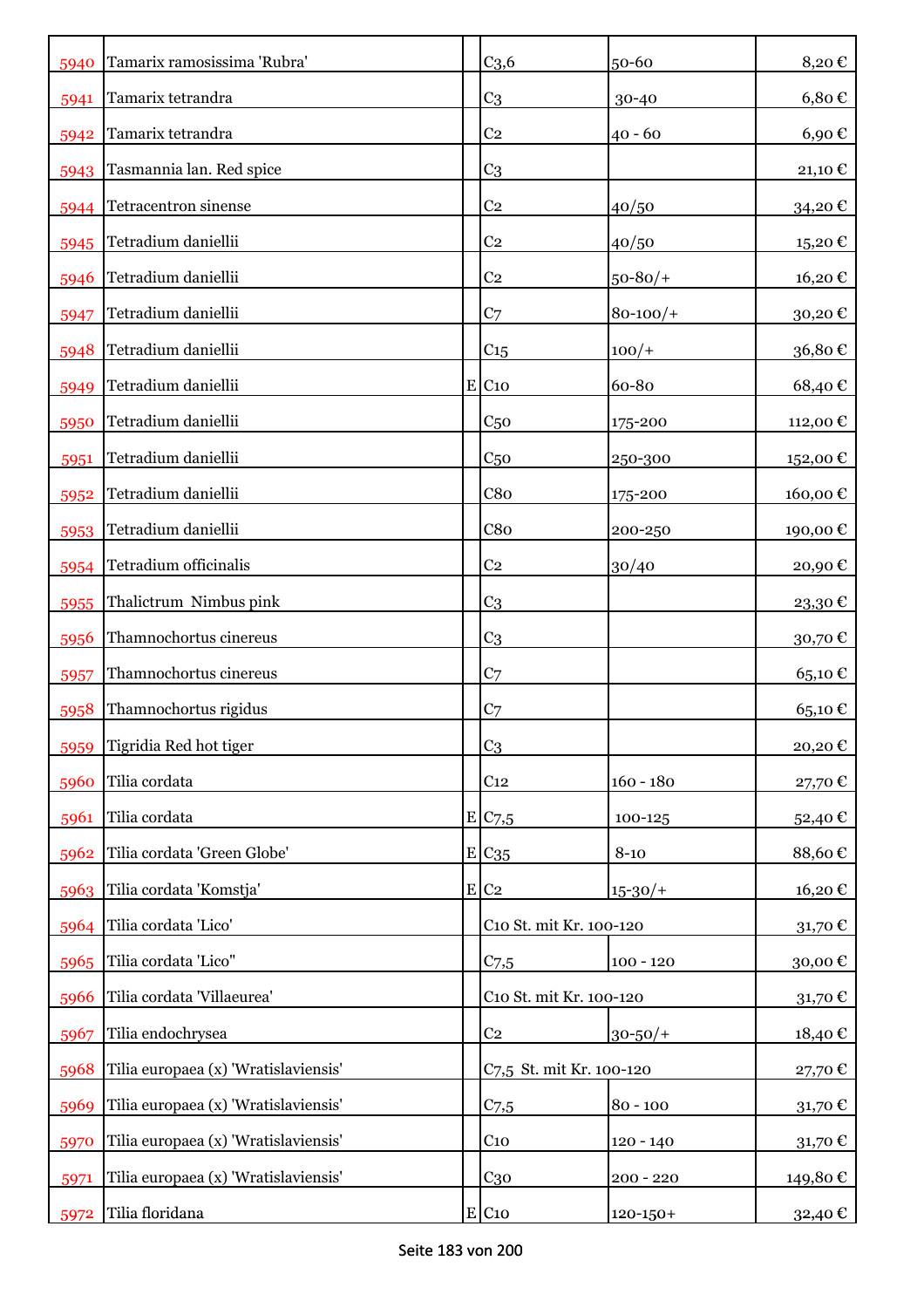| 5973 | Tilia 'Harold Hillier'           |           | E C30               | $200/+$       | 81,00€  |
|------|----------------------------------|-----------|---------------------|---------------|---------|
| 5974 | Tilia 'Harvest Gold'             |           | C <sub>10</sub>     | $100 - 150 +$ | 32,40€  |
| 5975 | Tilia 'Harvest Gold'             | ${\bf E}$ |                     | hs, stu 8-10  | 43,40 € |
| 5976 | Tilia 'Harvest Gold'             | E         |                     | hs, stu 10-12 | 53,20€  |
| 5977 | Tilia henryana                   |           | $E$ C <sub>2</sub>  | $30 - 50/$ +  | 16,20€  |
| 5978 | Tilia henryana                   |           | E C20               | 125-150       | 88,60€  |
| 5979 | Tilia henryana 'Arnold Select'   |           | C <sub>2</sub>      | $30 - 50/$ +  | 16,20€  |
| 5980 | Tilia henryana 'Arnold Select'   |           | C <sub>5</sub>      | $60 - 80/$ +  | 23,20€  |
| 5981 | Tilia henryana 'Arnold Select'   |           | E C7                | $60 - 80/$    | 30,20€  |
| 5982 | Tilia henryana 'Arnold Select'   |           | E C7                | $80 - 100/$   | 34,80€  |
| 5983 | Tilia henryana 'Arnold Select'   |           | E sol.              | $200/+$       | 196,40€ |
| 5984 | Tilia henryana 'Arnold's Select' |           | E C7,5              |               | 52,40€  |
| 5985 | Tilia henryana 'Arnold's Select' |           | $E$ C <sub>20</sub> |               | 88,60€  |
| 5986 | Tilia intonsa                    |           | $E C_2$             | $20 - 40/$    | 16,20€  |
| 5987 | Tilia kiusiana                   |           | C <sub>2</sub>      | $30 - 50/$ +  | 16,20€  |
| 5988 | Tilia kiusiana                   |           | C <sub>5</sub>      | $40 - 60$     | 23,80€  |
| 5989 | Tilia kiusiana                   |           | bal                 | $120 - 150 +$ | 81,00€  |
| 5990 | Tilia kiusiana                   |           | E db                | $150/+$       | 110,80€ |
| 5991 | Tilia mandshurica                |           | C <sub>2</sub>      | $30 - 50/$ +  | 16,20€  |
| 5992 | Tilia mandshurica                |           | $E$ C <sub>10</sub> | $100 - 150 +$ | 32,40€  |
| 5993 | Tilia miqueliana                 |           | E C2                | $30 - 50/$ +  | 16,20€  |
| 5994 | Tilia monticola                  |           | C <sub>2</sub>      | $15 - 30/$    | 16,20€  |
| 5995 | Tilia tomentosa 'Doornik'        |           | C <sub>2</sub>      | $40 - 60/$    | 15,00€  |
| 5996 | Titanotrichum oldhamii           |           | C <sub>3</sub>      |               | 20,00€  |
| 5997 | Toona sinensis 'Flamingo'        |           | $E/C_5$             | $80 - 100/$   | 25,60€  |
| 5998 | Toona sinensis 'Flamingo'        | ${\bf E}$ | C <sub>20</sub>     | 150-175       | 146,00€ |
| 5999 | Toona sinensis 'Flamingo'        |           | C <sub>15</sub>     | $140 - 160$   | 103,70€ |
| 6000 | Trachelospermum Star of toscane  |           | C4                  |               | 23,80€  |
| 6001 | Trachelospermum jasminoides      |           | C <sub>2</sub>      | hoch 60-80    | 11,90€  |
| 6002 | Trachelospermum jasminoides      |           | C <sub>3</sub>      | 50-60         | 23,80€  |
|      | 6003 Trachelospermum jasminoides |           | C <sub>7</sub>      | hoch $150/+$  | 33,60€  |
|      | 6004 Trachelospermum jasminoides |           | C <sub>10</sub>     | 175-200       | 42,00€  |
|      | 6005 Trachelospermum jasminoides |           | C <sub>10</sub>     | 175-200       | 50,40€  |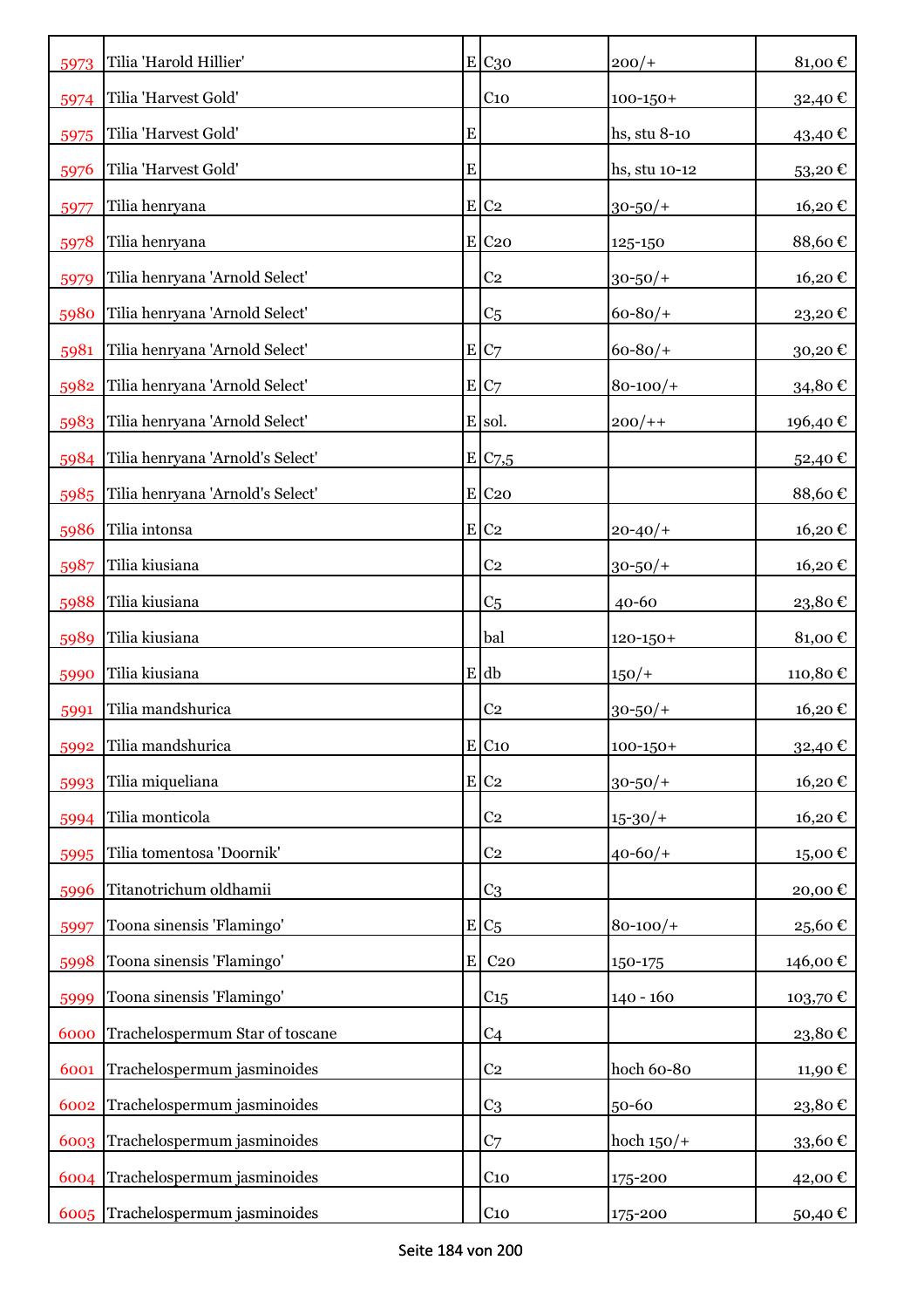|      | 6006 Trachelospermum jasminoides        | C <sub>5</sub>                | 125-150       | 68,40€     |
|------|-----------------------------------------|-------------------------------|---------------|------------|
| 6007 | Trachelospermum jasminoides             | C <sub>18</sub>               | $100/+$       | 92,40€     |
| 6008 | Trachelospermum jasminoides 'Pink'      | C <sub>3</sub>                | hoch 80-100   | 14,00 €    |
| 6009 | Trachelospermum jasminoides 'Pink'      | C <sub>7</sub>                | 125-150       | 33,60€     |
| 6010 | Trachelospermum jasm. 'Star of Toscane' | C <sub>2</sub>                | hoch 60-80    | 11,90€     |
| 6011 | Trachelospermum jasm. 'Star of Toscane' | C <sub>3</sub>                | hoch 80-100   | 14,00€     |
| 6012 | Trachelospermum jasm. 'Star of Toscane' | C <sub>7</sub>                | hoch $150/+$  | 33,60€     |
| 6013 | Trachelospermum jasm.'Waterwheel'       | C <sub>3</sub>                | hoch 80-100   | 14,00 €    |
| 6014 | Trollius chinensis 'Golden Queen'       | pot                           |               | $3,42 \in$ |
|      | 6015 Tsuga canadensis 'Green Globe'     | C <sub>3</sub>                | $20 - 25$     | 9,20€      |
| 6016 | Tulbaghia violacea Purple eye           | C <sub>3</sub>                |               | 19,10€     |
| 6017 | Ugni molinae Butterball                 | C <sub>3</sub>                |               | 22,30€     |
| 6018 | Ulex europaeus                          | $E$ C <sub>2</sub>            | 40/50         | $12,35$ €  |
| 6019 | Ulmus americana                         | C <sub>2</sub>                | 100/125       | 26,60€     |
| 6020 | Ulmus 'Camperdownii'                    | C30 St. mit Kr. 180-200       |               | 89,30€     |
| 6021 | Ulmus 'Camperdownii'                    | C70 St. mit Kr. 180, stu 8-10 |               | 161,30 €   |
| 6022 | Ulmus glabra                            | C <sub>5</sub>                | 120 - 140     | 14,40 €    |
| 6023 | Ulmus glabra                            | C <sub>12</sub>               | $180 - 200$   | 21,90€     |
| 6024 | Ulmus glabra                            | $E$ C <sub>10</sub>           | $150/+$       | 32,40€     |
| 6025 | Ulmus glabra 'Flavescens'               | $E C_5$                       | $80 - 100/$ + | 21,00€     |
| 6026 | Ulmus glabra 'Nana'                     | C3 St. mit Kr. 80-100         |               | 27,70€     |
| 6027 | Ulmus glabra 'Nana'                     | C <sub>2</sub>                | 50/60         | 28,50€     |
| 6028 | Ulmus glabra 'Nana'                     | C7,5 St. mit Kr. 100-120      |               | 39,20€     |
| 6029 | Ulmus glabra 'Purpurea'                 | $E C_5$                       | $80 - 100/$ + | 21,00€     |
| 6030 | Ulmus hollandica (x) 'Wredei'           | C7,5 St. mit Kr.              | $100 - 120$   | 41,50 €    |
| 6031 | Ulmus minor 'Argenteovariegata'         | C <sub>7.5</sub>              | $120 - 140$   | 33,40€     |
| 6032 | Ulmus minor 'Louis van Houtte"          | $C$ 7,5                       | $200 - 220$   | 41,50€     |
| 6033 | Ulmus parviflora 'Geisha'               | C <sub>5</sub>                | 50-60         | 52,40€     |
| 6034 | Ulmus parvifolia 'Geisha'               | C7,5 St. mit Kr. 100.-120     |               | 41,50€     |
| 6035 | Ulmus parvifolia 'Yatsubusa'            | C7,5 St. mit Kr. 100-120      |               | 41,50€     |
| 6036 | Ulmus 'Viminalisurea'                   | $C$ 7,5                       | $100 - 120$   | 33,40€     |
| 6037 | Ulmus 'Viminalisurea'                   | C7,5 St. mit Kr. 100-120      |               | 41,50 €    |
| 6038 | Uncinia uncinata 'Rubra'                | C <sub>5</sub>                |               | 13,80 €    |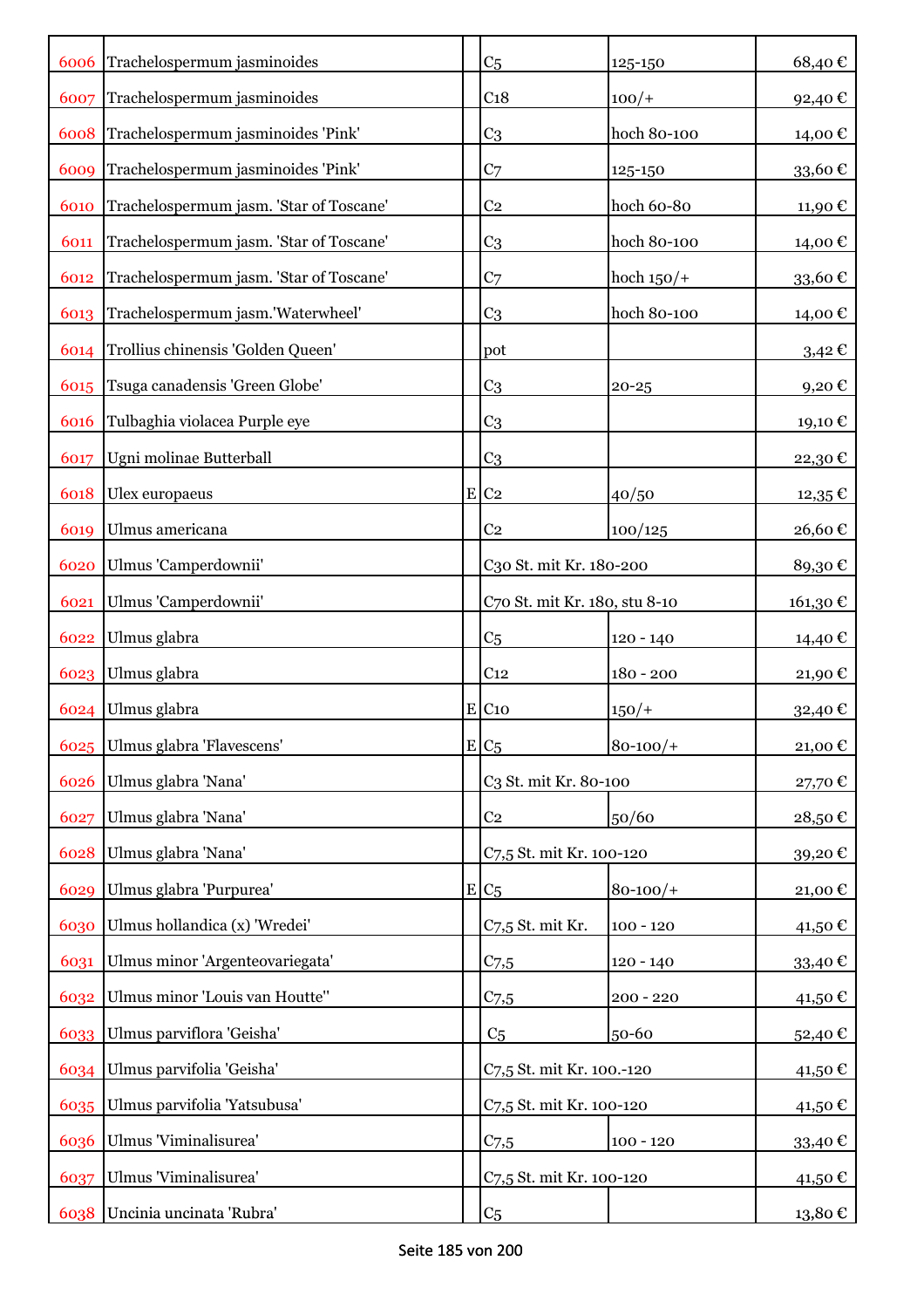| 6039 | Vaccinium corymbosum 'Blue Suede®'        | C <sub>3</sub>          | $30 - 40$  | 10,90€  |
|------|-------------------------------------------|-------------------------|------------|---------|
| 6040 | Vaccinium corymbosum 'Bluecrop'           | C <sub>3</sub>          | 30-40      | 10,40 € |
| 6041 | Vaccinium corymbosum 'Brigitta Blue'      | C <sub>3</sub>          | $30 - 40$  | 10,40 € |
| 6042 | Vaccinium corymbosum 'Chandler'           | C <sub>3</sub>          | 30-40      | 10,00€  |
|      | 6043 Vaccinium corymbosum 'Chandler'      | C <sub>3</sub>          | 30-40      | 10,40€  |
|      | 6044 Vaccinium corymbosum 'Duke'          | C <sub>3</sub>          | 30-40      | 10,40€  |
|      | 6045 Vaccinium corymbosum 'Goldtraube 71' | C <sub>3</sub>          | 40-50      | 10,40€  |
| 6046 | Vaccinium corymbosum 'Hortblue Petite'    | C <sub>10</sub>         | 40-50      | 26,30€  |
| 6047 | Vaccinium corymbosum Jersey               | C <sub>4</sub>          |            | 21,70€  |
| 6048 | Vaccinium corymbosum 'Pink Lemonade'      | C <sub>3</sub>          | 30-40      | 10,40 € |
| 6049 | Vaccinium corymbosum 'Pink Lemonade'      | C <sub>10</sub>         | 40-50      | 26,30€  |
| 6050 | Vaccinium erytrinum                       | C <sub>3</sub>          | 30-40      | 23,80€  |
| 6051 | Vaccinium macrocarpon 'Early Black'       | C <sub>3</sub>          | $10 - 20$  | 10,40€  |
| 6052 | Verbascum Dark eyes                       | C <sub>3</sub>          |            | 17,10 € |
| 6053 | Viburnum x bodnantense 'Dawn'             | C <sub>70</sub>         | $150/+$    | 178,50€ |
| 6054 | Viburnum 'Anne Russel'                    | C <sub>5</sub>          | $40 - 60$  | 23,80€  |
| 6055 | Viburnum 'Anne Russel'                    | C <sub>7,5</sub>        | 60-80      | 39,20€  |
| 6056 | Viburnum 'Anne Russel'                    | C <sub>12</sub>         | 80-100     | 68,40€  |
| 6057 | Viburnum arboricolum                      | C <sub>3</sub>          | 30-40      | 17,60€  |
| 6058 | Viburnum arboricolum                      | $E$ C <sub>20</sub>     | 80-100     | 88,60€  |
| 6059 | Viburnum awabuki                          | C <sub>3</sub>          | $40 - 60$  | 10,40€  |
| 6060 | Viburnum awabuki                          | C <sub>5</sub>          | 30-40      | 23,80€  |
| 6061 | Viburnum awabuki                          | C <sub>7</sub>          | 60-80      | 39,20€  |
| 6062 | Viburnum awabuki                          | C <sub>12</sub>         | 80-100     | 52,40€  |
| 6063 | Viburnum betulifolia                      | C <sub>2</sub>          | $15 - 30/$ | 11,60€  |
| 6064 | Viburnum betulifolium                     | C <sub>5</sub>          | 30-40      | 13,60€  |
| 6065 | Viburnum buddleifolium                    | C <sub>5</sub>          | $40 - 60$  | 39,20€  |
| 6066 | Viburnum buddleifolium                    | $C$ 7,5                 | 100-125    | 52,40€  |
| 6067 | Viburnum buddleifolium                    | $E$ C <sub>12</sub>     | 100-125    | 68,40€  |
| 6068 | Viburnum burejaeticum                     | C <sub>7,5</sub>        | 40-60      | 52,40€  |
| 6069 | Viburnum burkwoodii                       | $C$ 7,5                 | $60 - 80$  | 21,90€  |
| 6070 | Viburnum burkwoodii 'Anne Russell'        | C <sub>7.5</sub>        | $60 - 80$  | 21,90 € |
| 6071 | Viburnum burkwoodii 'Chenaultii'          | C12 St. mit Kr. 140-160 |            | 39,20 € |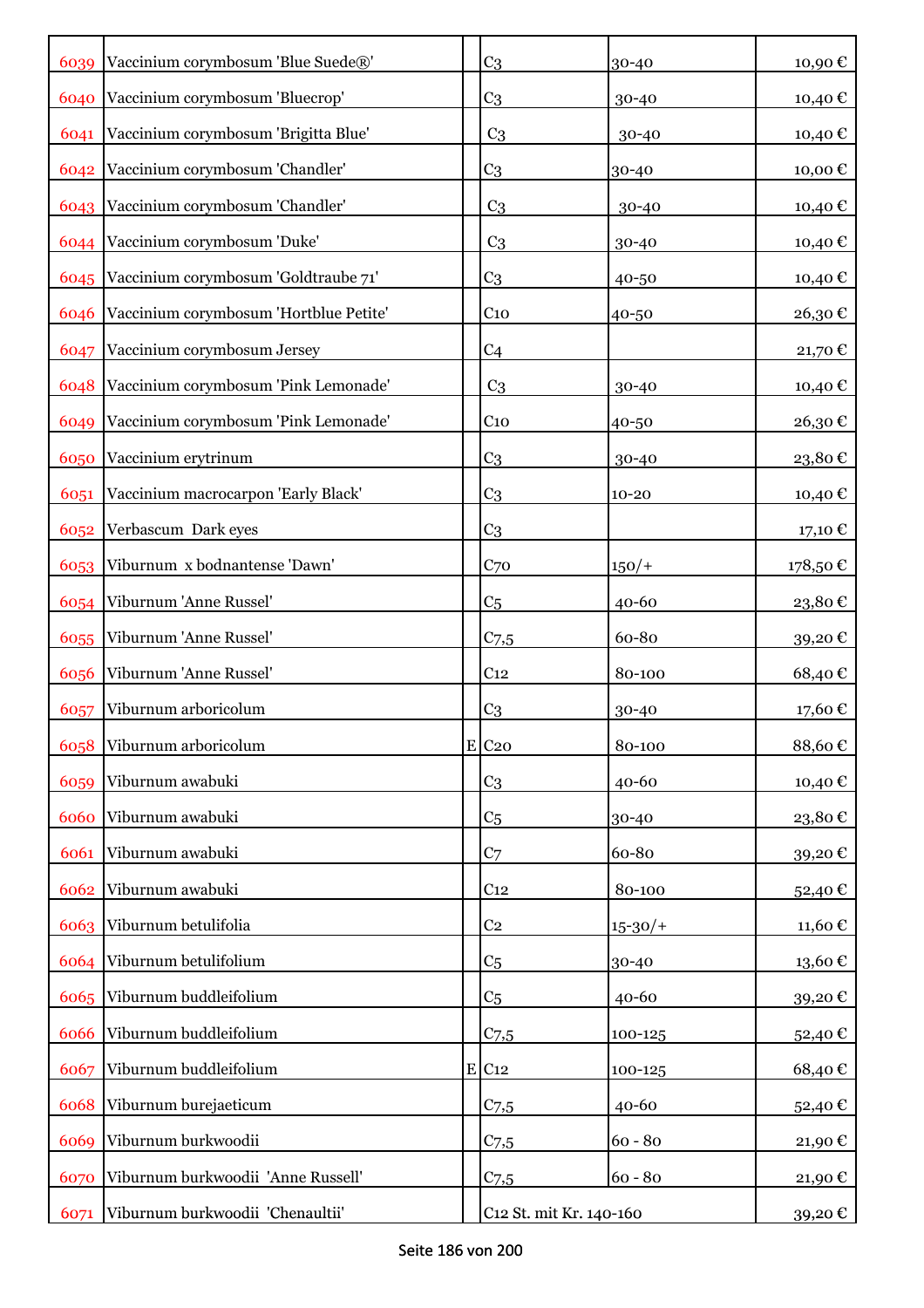| 6072 | Viburnum burkwoodii 'Anne Russell'     | C <sub>12</sub>                     | 60-80      | 31,50 €                |
|------|----------------------------------------|-------------------------------------|------------|------------------------|
| 6073 | Viburnum carlcephalum                  | C <sub>5</sub>                      | $40 - 60$  | 18,40€                 |
|      | 6074 Viburnum carlcephalum             | C <sub>7,5</sub>                    | $60 - 80$  | 21,90€                 |
| 6075 | Viburnum carlcephalum                  | C <sub>15</sub> St. mit Kr. 180-200 |            | 47,30€                 |
| 6076 | Viburnum carlesii                      | C <sub>5</sub>                      | 30-40      | 17,60€                 |
| 6077 | Viburnum carlesii 'Aurora'             | C <sub>5</sub>                      | $40 - 60$  | 19,60€                 |
| 6078 | Viburnum carlesii 'Aurora'             | C <sub>5</sub>                      | 40-60      | 23,80€                 |
| 6079 | Viburnum carlesii 'Aurora'             | C <sub>15</sub>                     | $80 - 100$ | 33,40€                 |
| 6080 | Viburnum carlesii 'Charis'             | C <sub>5</sub>                      | 30-40      | 39,20€                 |
| 6081 | Viburnum carlesii 'Compactum'          | C <sub>5</sub>                      | 40-50      | 23,80€                 |
| 6082 | Viburnum carlesii 'Compactum'          | E C7,5                              | 50-60      | 39,20€                 |
|      | 6083 Viburnum carlesii 'Compactum'     | $E$ C <sub>12</sub>                 | 60-80      | 68,40€                 |
|      | 6084 Viburnum carlesii 'Diana'         | C <sub>5</sub>                      | 30-40      | 23,80€                 |
|      | 6085 Viburnum carlesii 'Diana'         | C <sub>7,5</sub>                    | 40-50      | 52,40€                 |
| 6086 | Viburnum carlesii 'Diana'              | C <sub>12</sub>                     | 60-80      | 88,60€                 |
| 6087 | Viburnum carlesii 'Marbella'           | C <sub>5</sub>                      | 20-30      | 23,80€                 |
| 6088 | Viburnum carlesii 'Marlou'             | C <sub>5</sub>                      | 30-40      | 23,80€                 |
| 6089 | Viburnum carlesii 'Marlou'             | $E$ C <sub>12</sub>                 | 80-100     | 88,60€                 |
| 6090 | Viburnum carlesii 'Marlou'             | $E$ C <sub>20</sub>                 | 80-100     | 146,00€                |
| 6091 | Viburnum carlesii 'Rebellita'          | $C_1$                               | $5 - 10$   | $23,\!80$ $\mathbb{C}$ |
| 6092 | Viburnum carlesii 'Rebellita'          | C <sub>5</sub>                      | 40-60      | 39,20€                 |
| 6093 | Viburnum carlesii var. bitchiuense     | C <sub>5</sub>                      | 60-80      | 23,80€                 |
| 6094 | Viburnum carlesii var. bitchiuense     | E 7.5C                              | 100-125    | 68,40€                 |
| 6095 | Viburnum cassinoides 'Pendulum'        | $5\mathrm{C}$                       | 40-60      | 23,80€                 |
| 6096 | Viburnum cassinoides 'Pendulum'        | C <sub>7,5</sub>                    | 60-80      | 39,20€                 |
| 6097 | Viburnum cassinoides var. pyriformis   | E C12                               | 80-100     | 68,40€                 |
| 6098 | Viburnum 'Chesapeake' (Cayuga x utile) | C <sub>5</sub>                      | 40-60      | 23,80€                 |
| 6099 | Viburnum 'Chesapeake' (Cayuga x utile) | E C7,5                              | 60-80      | 39,20€                 |
| 6100 | Viburnum 'Chesapeake' (Cayuga x utile) | C <sub>12</sub>                     | 60-80      | 52,40€                 |
| 6101 | Viburnum cinnamomifolium               | C <sub>3</sub>                      | $20 - 25$  | 9,20€                  |
| 6102 | Viburnum cinnamomifolium               | C <sub>5</sub>                      | 40-50      | 23,80€                 |
| 6103 | Viburnum cinnamomifolium               | $E$ C <sub>12</sub>                 | 100-125    | 68,40€                 |
| 6104 | Viburnum cinnamomifolium               | E C <sub>20</sub>                   | 100-125    | 88,60€                 |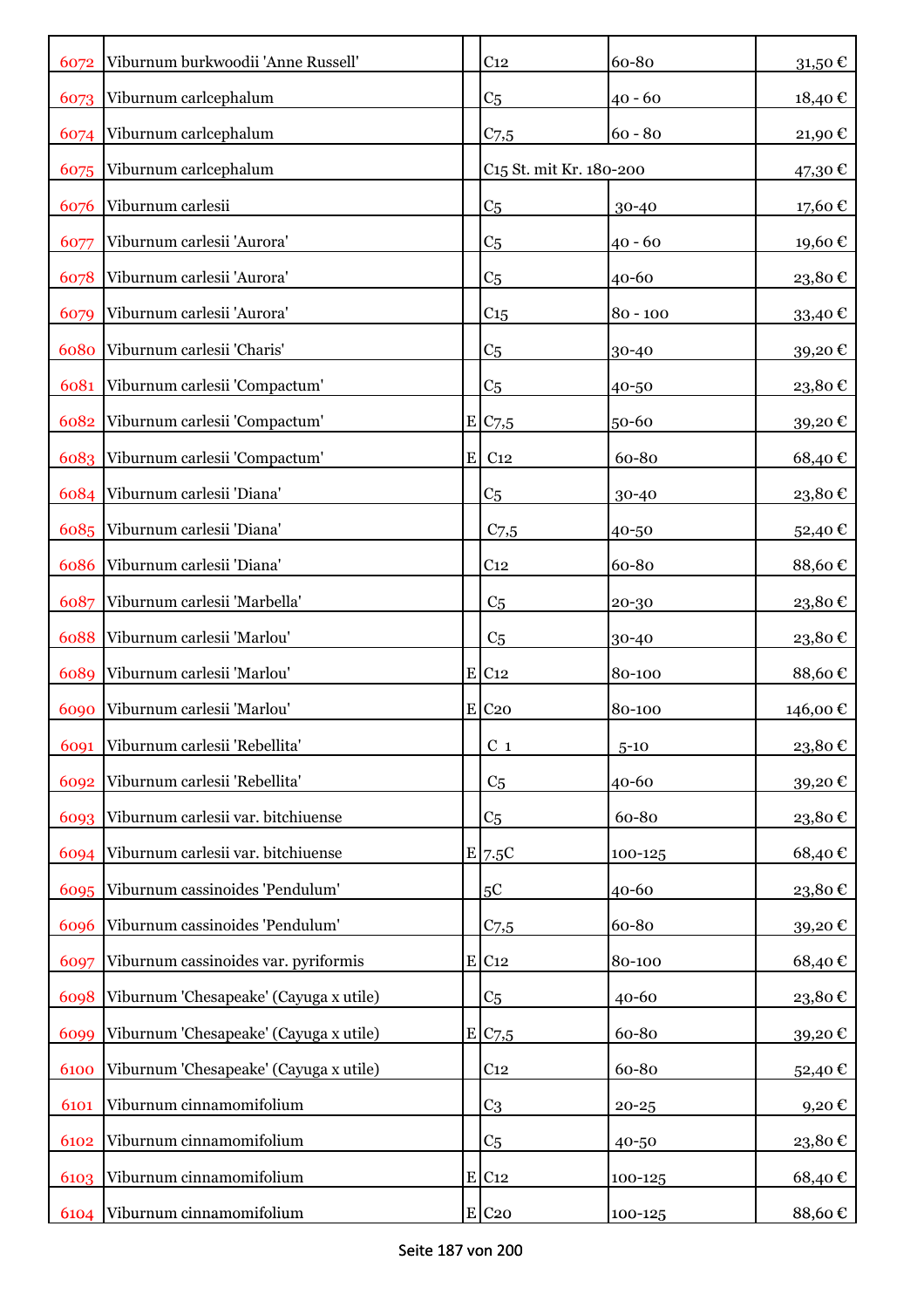| 6105 | Viburnum cinnamomifolium             |           | $E$ C <sub>35</sub> | 100-125      | 114,00 €      |
|------|--------------------------------------|-----------|---------------------|--------------|---------------|
| 6106 | Viburnum 'Conoy' (b.Park F. x utile) |           | C <sub>20</sub>     | 80-100       | 88,60€        |
| 6107 | Viburnum 'Conoy' (b.Park F. x utile) |           | $E C_{35}$          | 100-125      | 114,00€       |
| 6108 | Viburnum 'Conoy' (b.Park F. x utile) |           | C <sub>5</sub>      | 30-40        | 23,80€        |
| 6109 | Viburnum 'Conoy' (b.Park F. x utile) |           | C <sub>7,5</sub>    | 40-60        | 52,40€        |
| 6110 | Viburnum 'Conoy' (b.Park F. x utile) |           | C <sub>12</sub>     | 40-60        | 68,40€        |
| 6111 | Viburnum cylindricum                 |           | 3C                  | 30-40        | 10,40€        |
| 6112 | Viburnum cylindricum                 |           | E/C7,5              | 60-80        | 39,20€        |
| 6113 | Viburnum cylindricum                 |           | E C12               | 60-80        | 52,40€        |
| 6114 | Viburnum dasyanthum                  |           | C <sub>5</sub>      | 40-60        | 39,20€        |
| 6115 | Viburnum dasyanthum                  |           | $E$ C <sub>20</sub> | 100-125      | 52,40€        |
| 6116 | Viburnum davidi                      |           | C2 25-30 cm.        |              | 21,80€        |
| 6117 | Viburnum davidii                     |           | C <sub>3,6</sub>    | 25-30        | 8,80€         |
| 6118 | Viburnum davidii                     |           | C <sub>3</sub>      | 25-30        | 9,20€         |
| 6119 | Viburnum davidii                     |           | C <sub>10</sub>     | 40-50        | 21,50€        |
| 6120 | Viburnum davidii                     |           | C <sub>20</sub>     | 60-80 Breit  | 52,00€        |
| 6121 | Viburnum davidii                     |           | C <sub>20</sub>     | 80-100 Breit | 56,00€        |
| 6122 | Viburnum davidii                     |           | C <sub>20</sub>     | 80-100       | 88,60€        |
| 6123 | Viburnum davidii 'Angustifolium'     |           | C <sub>3,6</sub>    | 25-30        | 9,20€         |
| 6124 | Viburnum davidii 'Angustifolium'     |           | C <sub>3</sub>      | 30-40        | 9,20€         |
| 6125 | Viburnum davidii 'Angustifolium'     |           | C <sub>10</sub>     | 40-50        | 21,50€        |
| 6126 | Viburnum davidii 'Angustifolium'     |           | $E/C_5$             | 40-60        | 23,80€        |
| 6127 | Viburnum davidii 'Angustifolium'     |           | C <sub>12</sub>     | 80-100       | 68,40€        |
| 6128 | Viburnum davidii 'Angustifolium'     | ${\bf E}$ | C <sub>20</sub>     | 100-125      | 88,60€        |
| 6129 | Viburnum dentatum 'Autumn Jazz'      |           | C <sub>3</sub>      | $15 - 20$    | $13{,}60 \in$ |
| 6130 | Viburnum dentatum 'Autumn Jazz'      |           | C <sub>12</sub>     | 100-125      | 52,40€        |
| 6131 | Viburnum dentatum 'Blue Muffin'      |           | C <sub>3,6</sub>    | 40-50        | 10,90€        |
| 6132 | Viburnum dentatum 'Blue Muffin'      |           | C <sub>3</sub>      | 40-50        | 17,60€        |
| 6133 | Viburnum dentatum 'Blue Muffin'      |           | C <sub>5</sub>      | 40-50        | 23,80€        |
| 6134 | Viburnum dentatum 'Blue Muffin'      |           | $C_{7,5}$           | 60-80        | 39,20€        |
| 6135 | Viburnum dentatum var. longifolium   |           | C <sub>3</sub>      | 15-30        | $9,20$ €      |
| 6136 | Viburnum dilatatum 'Cardinal Candy®' |           | $C_{30}$            | 100-125      | 105,00€       |
| 6137 | Viburnum 'Eskimo'                    |           | C <sub>6</sub>      | $60 - 80$    | 21,90 €       |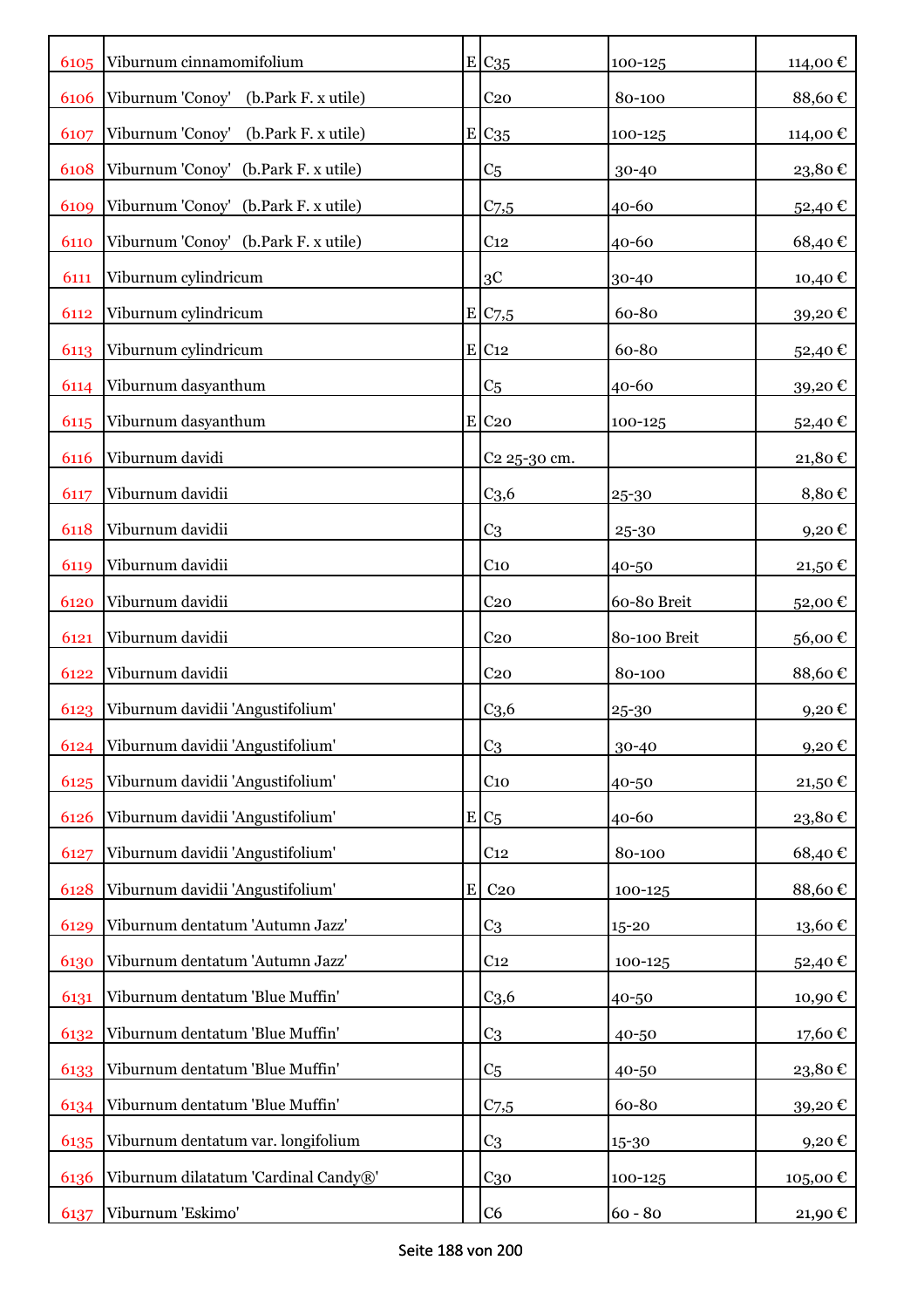| 6138 | Viburnum 'Eskimo'                  | C <sub>9</sub>      | $60 - 80$ | 27,70€      |
|------|------------------------------------|---------------------|-----------|-------------|
| 6139 | Viburnum 'Eskimo' (Cayuga x Utile) | $E C_3$             | 30-40     | 17,60€      |
| 6140 | Viburnum 'Eskimo' (Cayuga x Utile) | C <sub>5</sub>      | 30-40     | 23,80€      |
| 6141 | Viburnum 'Eskimo' (Cayuga x Utile) | $C$ 7,5             | 40-50     | 39,20€      |
| 6142 | Viburnum 'Eskimo' (Cayuga x Utile) | C <sub>12</sub>     | $60/+$    | 88,60€      |
| 6143 | Viburnum 'Eskimo Variegated'       | C <sub>5</sub>      | 40-50     | 23,80€      |
| 6144 | Viburnum 'Eskimo Variegated'       | E C7,5              | 40-50     | 39,20€      |
| 6145 | Viburnum farreri                   | $C$ 7,5             | 60-80     | 39,20€      |
| 6146 | Viburnum farreri                   | $E$ C <sub>12</sub> | 80-100    | 68,40€      |
| 6147 | Viburnum from 'Mexico'             | C <sub>3</sub>      | 30-40     | 10,40 €     |
| 6148 | Viburnum from 'Mexico'             | E C7,5              | 40-60     | 39,20€      |
| 6149 | Viburnum from 'Mexico'             | C <sub>12</sub>     | 60-80     | 52,40 €     |
| 6150 | Viburnum from 'Mexico'             | C <sub>20</sub>     | 80-100    | 68,40€      |
| 6151 | Viburnum 'Fulbrook'                | C <sub>5</sub>      | 40-50     | 23,80€      |
| 6152 | Viburnum 'Fulbrook'                | E/C <sub>7,5</sub>  | 50-60     | 39,20€      |
| 6153 | Viburnum 'Fulbrook'                | C <sub>12</sub>     | 60-80     | 52,40€      |
| 6154 | Viburnum 'Fulbrook'                | 20 <sub>L</sub>     | $100/+$   | 114,00 €    |
| 6155 | Viburnum furcatum                  | C <sub>6</sub>      | $40 - 60$ | $35,70$ €   |
| 6156 | Viburnum furcatum                  | C <sub>5</sub>      | 30-40     | 52,40€      |
| 6157 | Viburnum hartwequii                | C <sub>3</sub>      | 20-30     | 13,60€      |
| 6158 | Viburnum hartwequii                | $C$ 7,5             | 40-60     | 39,20€      |
| 6159 | Viburnum hartwequii                | C <sub>12</sub>     | 60 80     | 68,40€      |
| 6160 | Viburnum hillieri 'Winton'         | C <sub>12</sub>     | $60/+$    | 28,40€      |
| 6161 | Viburnum 'Huron'                   | C <sub>3</sub>      | 20-30     | 9,20€       |
| 6162 | Viburnum 'Huron'                   | $E C_5$             | 40-60     | 23,80€      |
| 6163 | Viburnum 'Huron'                   | $E$ C <sub>12</sub> | 60-80     | 52,40€      |
| 6164 | Viburnum ichangense                | $E C_3$             | 25-30     | 23,80€      |
| 6165 | Viburnum ichangense                | C <sub>5</sub>      | 40-50     | 39,20€      |
| 6166 | Viburnum ichangense                | $C$ 7,5             | 40-60     | $52{,}40$ € |
| 6167 | Viburnum ichangense                | C <sub>12</sub>     | 60-80     | 88,60€      |
| 6168 | Viburnum japonicum                 | C <sub>3</sub>      | 30-40     | 13,60€      |
| 6169 | Viburnum japonicum                 | C <sub>20</sub>     | 80-100    | 42,00€      |
| 6170 | Viburnum japonicum                 | C <sub>20</sub>     | 100-125   | 47,00 €     |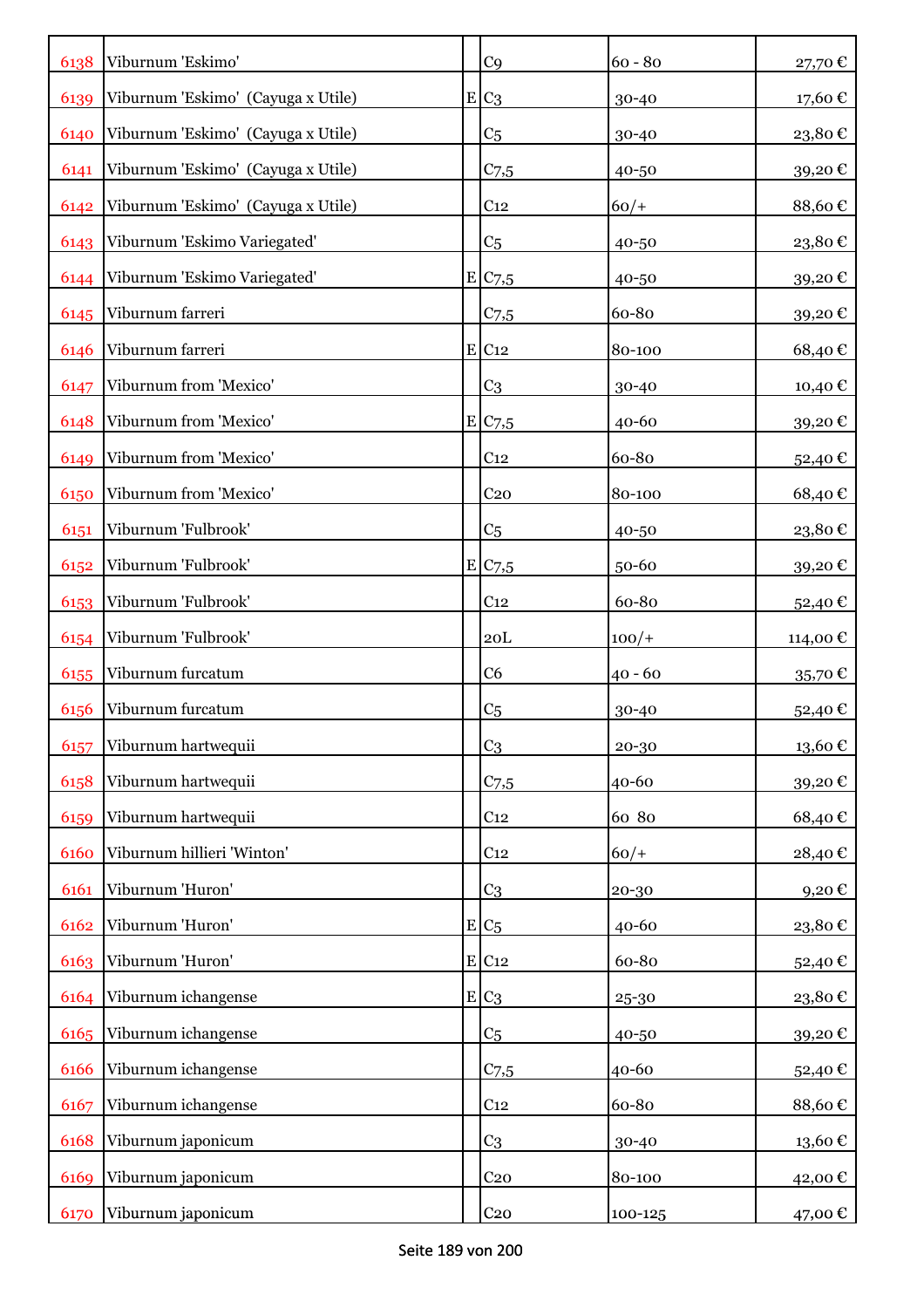| 6171 | Viburnum japonicum                  |   | C <sub>20</sub>         | 50-60 strauch | 51,00€  |
|------|-------------------------------------|---|-------------------------|---------------|---------|
| 6172 | Viburnum japonicum                  |   | C <sub>12</sub>         | 100-125       | 68,40€  |
| 6173 | Viburnum japonicum                  |   | C <sub>20</sub>         | 100-125       | 88,60€  |
| 6174 | Viburnum japonicum                  |   | $E$ C <sub>35</sub>     | 150-175       | 190,00€ |
| 6175 | Viburnum lantana                    |   | C <sub>20</sub>         | 80-100        | 24,00€  |
| 6176 | Viburnum lantana 'Aureum'           |   | C <sub>5</sub>          | 50-60         | 23,80€  |
| 6177 | Viburnum lantana 'Aureum'           |   | C12 St. mit Kr. 100-120 |               | 30,00€  |
| 6178 | Viburnum lantana 'Aureum'           |   | $C$ 7,5                 | 60-80         | 52,40€  |
| 6179 | Viburnum lantana 'Aureum'           |   | C <sub>12</sub>         | 80-100        | 68,40€  |
| 6180 | Viburnum lantana 'Candy'            | E | C <sub>20</sub>         | 100-125       | 88,60€  |
| 6181 | Viburnum lantana 'Mohican'          |   | C <sub>12</sub>         | 80-100        | 22,10€  |
| 6182 | Viburnum lantana 'Mohican'          |   | C <sub>5</sub>          | 50-60         | 39,20€  |
| 6183 | Viburnum lantana 'Mohican'          |   | C <sub>25</sub>         | $125/+$       | 47,30 € |
| 6184 | Viburnum lantana 'Mohican'          |   | C <sub>12</sub>         | 100-125       | 68,40€  |
| 6185 | Viburnum lantana 'Mohican'          |   | $E$ C <sub>20</sub>     |               | 88,60€  |
| 6186 | Viburnum lantana 'Variegatum'       |   | C <sub>5</sub>          | 40-60         | 17,60 € |
| 6187 | Viburnum lantana 'Variegatum'       |   | E C7,5                  | 80-100        | 39,20€  |
| 6188 | Viburnum lantana 'Variegatum'       |   | C <sub>12</sub>         | 80-100        | 52,40€  |
| 6189 | Viburnum 'Le bois Marquis' ®        |   | C <sub>3</sub>          | 40-50         | 17,60 € |
| 6190 | Viburnum 'Le bois Marquis' ®        |   | C <sub>7</sub>          | 60-80         | 39,20€  |
| 6191 | Viburnum lentago                    |   | $E$ C <sub>12</sub>     | 80-100        | 52,40€  |
| 6192 | Viburnum lentago var rugosum        |   | $E$ C <sub>20</sub>     | 100-125       | 88,60€  |
| 6193 | Viburnum macrocephalum              |   | C <sub>15</sub>         | $60 - 80$     | 36,90€  |
| 6194 | Viburnum macroc. f macrocephalum    |   | C <sub>5</sub>          | 30-40         | 23,80€  |
| 6195 | Viburnum macroc. f macrocephalum    |   | $C$ 7,5                 | 50-60         | 39,20€  |
| 6196 | Viburnum macroc. f macrocephalum    |   | C <sub>12</sub>         | 50-80         | 68,40€  |
| 6197 | Viburnum macrocephalum f. Keteleeri |   | $E C_3$                 | 40/60         | 17,60€  |
| 6198 | Viburnum macrocephalum f. Keteleeri |   | C <sub>5</sub>          | 40-50         | 23,80€  |
| 6199 | Viburnum macrocephalum f. Keteleeri |   | $C$ 7,5                 | 60/80         | 39,20€  |
| 6200 | Viburnum macrocephalum f. Keteleeri |   | C <sub>12</sub>         | 80/100        | 52,40€  |
| 6201 | Viburnum macrocephalum 'Fortuna'    |   | C <sub>12</sub>         | 50-60         | 31,50€  |
| 6202 | Viburnum 'Mohawk'                   |   | C <sub>5</sub>          | 60-80         | 39,20€  |
| 6203 | Viburnum 'Mohawk'                   |   | C <sub>7,5</sub>        | 40-60         | 52,40 € |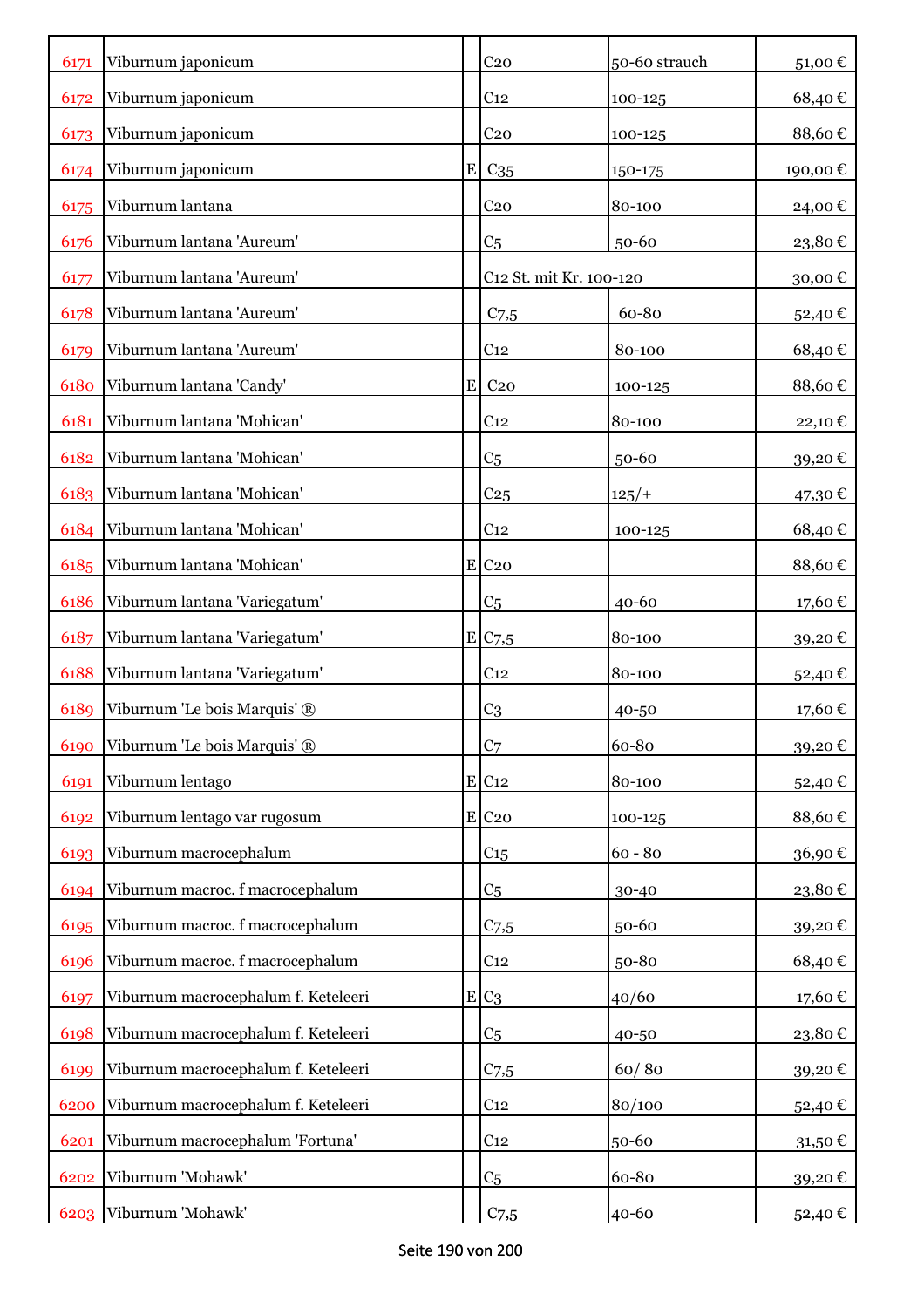|      | 6204 Viburnum 'Mohawk'                 |           | C <sub>12</sub>                     | 60-80      | 68,40€     |
|------|----------------------------------------|-----------|-------------------------------------|------------|------------|
| 6205 | Viburnum mongolicum                    |           | C <sub>12</sub>                     | 100-125    | 52,40€     |
| 6206 | Viburnum nudum 'Brandywine®'           |           | C <sub>12</sub>                     | 60-80      | 28,40€     |
| 6207 | Viburnum nudum 'Brandywine®'           |           | C <sub>25</sub>                     | $100/+$    | 52,50€     |
| 6208 | Viburnum nudum 'Pink Beauty'           |           | C <sub>3</sub>                      | 30-40      | 8,00€      |
| 6209 | Viburnum nudum 'Pink Beauty'           |           | C5                                  | $40 - 60$  | 18,40€     |
| 6210 | Viburnum nudum 'Pink Beauty'           |           | $C_{7,5}$                           | 60-80      | 39,20€     |
| 6211 | Viburnum odoratissimum                 |           | $E C_3$                             | 30-40      | 10,40€     |
| 6212 | Viburnum odoratissimum                 |           | $C_{7,5}$                           | $40 - 60$  | 23,80€     |
| 6213 | Viburnum odoratissimum                 |           | C15                                 | 80-100     | 36,80€     |
| 6214 | Viburnum opulus                        |           | C <sub>5</sub>                      | $80 - 100$ | 10,40€     |
| 6215 | Viburnum opulus 'Compactum'            |           | C <sub>3</sub>                      | $40 - 60$  | $5,10 \in$ |
| 6216 | Viburnum opulus 'Compactum'            |           | C <sub>3</sub>                      | $30 - 40$  | 8,00€      |
| 6217 | Viburnum opulus 'Compactum'            |           | C <sub>5</sub>                      | 40-50      | 23,80€     |
| 6218 | Viburnum opulus 'Compactum'            |           | $C_{7,5}$                           | 40-60      | 39,20€     |
| 6219 | Viburnum opulus 'Compactum'            |           | C <sub>12</sub>                     | 60-80      | 52,40 €    |
| 6220 | Viburnum opulus 'Compactum'            |           | C43 St. mit Kr. 160-180             |            | 91,00€     |
| 6221 | Viburnum opulus 'Compactum'            |           | C <sub>45</sub> St. mit Kr. 140-160 |            | $91,00$ €  |
| 6222 | Viburnum opulus 'Harvest Gold'         |           | C <sub>3</sub>                      | $40 - 60$  | 5,40€      |
| 6223 | Viburnum opulus 'Nanum'                |           | $C$ 7,5                             | 50-60      | 39,20€     |
| 6224 | Viburnum opulus 'Park Harvest'         |           | C <sub>3,6</sub>                    | 40-50      | 10,90€     |
| 6225 | Viburnum opulus 'Pęchcin'              |           | C <sub>5</sub>                      | $40 - 60$  | 13,00€     |
| 6226 | Viburnum opulus 'Pohjan Neito'         |           | C <sub>15</sub> St. mit Kr. 160-180 |            | 44,90 €    |
| 6227 | Viburnum opulus 'Roseum'               |           | C <sub>20</sub>                     | 80-100     | 41,00€     |
| 6228 | Viburnum opulus 'Roseum'               |           | $C_{35}$                            | 125/       | 68,30€     |
| 6229 | Viburnum opulus 'Roseum' (sterile)     |           | C <sub>3</sub>                      | 40-50      | 8,00€      |
| 6230 | Viburnum opulus 'Roseum' (sterile)     |           | E C <sub>35</sub>                   | 150-175    | 88,60€     |
| 6231 | Viburnum opulus 'Tajożnyje Rubiny'     |           | C12 St. mit Kr. 160-180             |            | 39,20€     |
| 6232 | Viburnum opulus v sargentii 'Onondaga' | ${\bf E}$ | C <sub>12</sub>                     | 80-100     | 68,40€     |
| 6233 | Viburnum opulus 'Xanthocarpum'         |           | C <sub>3</sub>                      | $40 - 60$  | 5,30€      |
| 6234 | Viburnum opulus 'Xanthocarpum'         |           | $E$ C <sub>12</sub>                 | 60-80      | 52,40€     |
| 6235 | Viburnum orientale                     |           | C <sub>5</sub>                      | 40-50      | 39,20€     |
| 6236 | Viburnum orientale                     |           | C <sub>12</sub>                     | 60-80      | 68,40€     |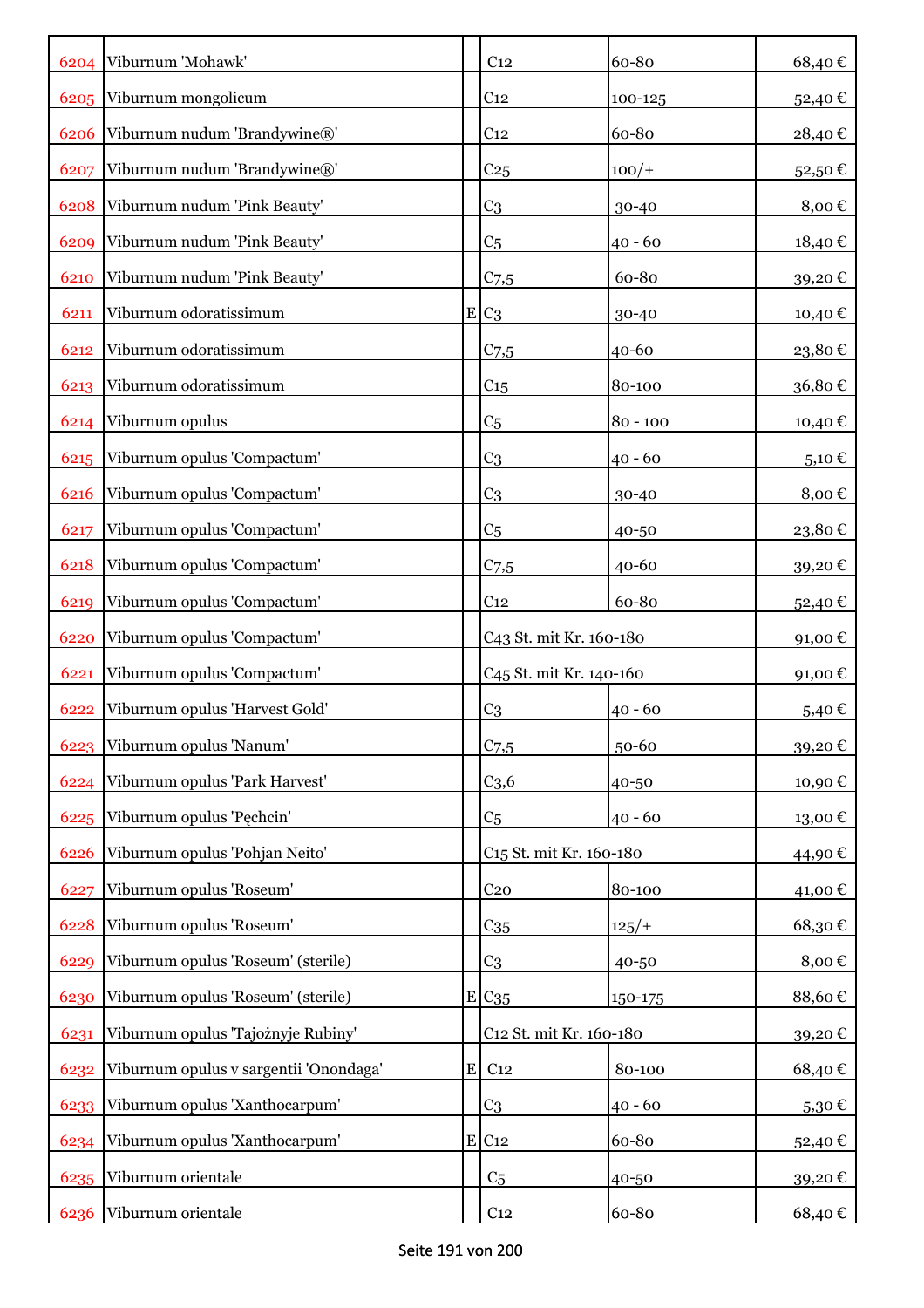| 6237 | Viburnum parvifolium                   | C <sub>3</sub>      | 30-40      | $13{,}60 \in$ |
|------|----------------------------------------|---------------------|------------|---------------|
| 6238 | Viburnum parvifolium                   | $C$ 7,5             | 40-60      | 52,40€        |
| 6239 | Viburnum parvifolium                   | C <sub>12</sub>     | 60-80      | 68,40€        |
| 6240 | Viburnum plicatum 'Cascade'            | C <sub>3</sub>      | 30-40      | 8,00€         |
| 6241 | Viburnum plicatum 'Cascade'            | C <sub>5</sub>      | 30-40      | 17,60€        |
| 6242 | Viburnum plicatum 'Cascade'            | $C_{7,5}$           | 40-50      | 39,20€        |
| 6243 | Viburnum plicatum 'Cascade'            | C <sub>12</sub>     | 60-80      | 68,40€        |
|      | 6244 Viburnum plicatum 'Cascade'       | C <sub>30</sub>     | 80-100     | 88,60€        |
| 6245 | Viburnum plicatum 'Dart's Red Robin'   | C <sub>3</sub>      | 30-40      | 9,20€         |
| 6246 | Viburnum plicatum 'Grandiflorum'       | C <sub>3,6</sub>    | deco 40-50 | 11,90€        |
| 6247 | Viburnum plicatum 'Kern's Pink'        | C <sub>5</sub>      | 50-60      | 39,20€        |
| 6248 | Viburnum plicatum 'Kilimandjaro'       | C <sub>3</sub>      | 30-40      | 17,60€        |
| 6249 | Viburnum plicatum Kilimandjaro Sunrise | C <sub>5</sub>      | 40 - 60    | 20,70€        |
| 6250 | Viburnum plicatum Kilimandjaro Sunrise | C <sub>50</sub>     | 150-175    | 144,00 €      |
| 6251 | Viburnum plicatum 'Mariesii'           | C <sub>7,5</sub>    | $40 - 60$  | 39,20€        |
| 6252 | Viburnum plicatum 'Mariesii'           | C <sub>12</sub>     | 60-80      | 68,40€        |
| 6253 | Viburnum plicatum 'Mary Milton'        | C <sub>5</sub>      | 30-40      | 23,80€        |
| 6254 | Viburnum plicatum 'Molly Schroeder'    | C <sub>5</sub>      | 30-40      | 39,20€        |
| 6255 | Viburnum plicatum 'Pink Beauty'        | C <sub>3,6</sub>    | $40/+$     | 10,30€        |
| 6256 | Viburnum plicatum 'Pink Beauty'        | C <sub>3</sub>      | 25-30      | 10,40€        |
| 6257 | Viburnum plicatum 'Pink Beauty'        | C <sub>5</sub>      | 30-40      | 17,60€        |
| 6258 | Viburnum plicatum 'Pink Beauty'        | $C_{7,5}$           | 60-80      | 39,20€        |
| 6259 | Viburnum plicatum 'Pink Beauty'        | C <sub>12</sub>     | 80-100     | 68,40€        |
| 6260 | Viburnum plicatum 'Pink Beauty'        | $E$ C <sub>20</sub> | 80-100     | 88,60€        |
| 6261 | Viburnum plicatum 'Popcorn'            | C <sub>3,6</sub>    | 40-50      | 10,90€        |
| 6262 | Viburnum plicatum 'Rosace'             | C <sub>5</sub>      | 40-60      | 52,40€        |
| 6263 | Viburnum plicatum 'Rotundifolium'      | $E C_3$             | 30-40      | 10,40€        |
| 6264 | Viburnum plicatum 'Rotundifolium'      | $C$ 7,5             | 60-80      | 39,20€        |
| 6265 | Viburnum plicatum 'Rotundifolium'      | C <sub>12</sub>     | 80-100     | 68,40€        |
| 6266 | Viburnum plicatum 'Rowallane'          | C <sub>5</sub>      | 40-50      | 23,80€        |
| 6267 | Viburnum plicatum 'Rowallane'          | $C_{7,5}$           | 40-50      | 39,20€        |
| 6268 | Viburnum plicatum 'Rowallane'          | C <sub>12</sub>     | 80-100     | 68,40€        |
| 6269 | Viburnum plicatum 'Shasta'             | C <sub>5</sub>      | 40-50      | 23,80 €       |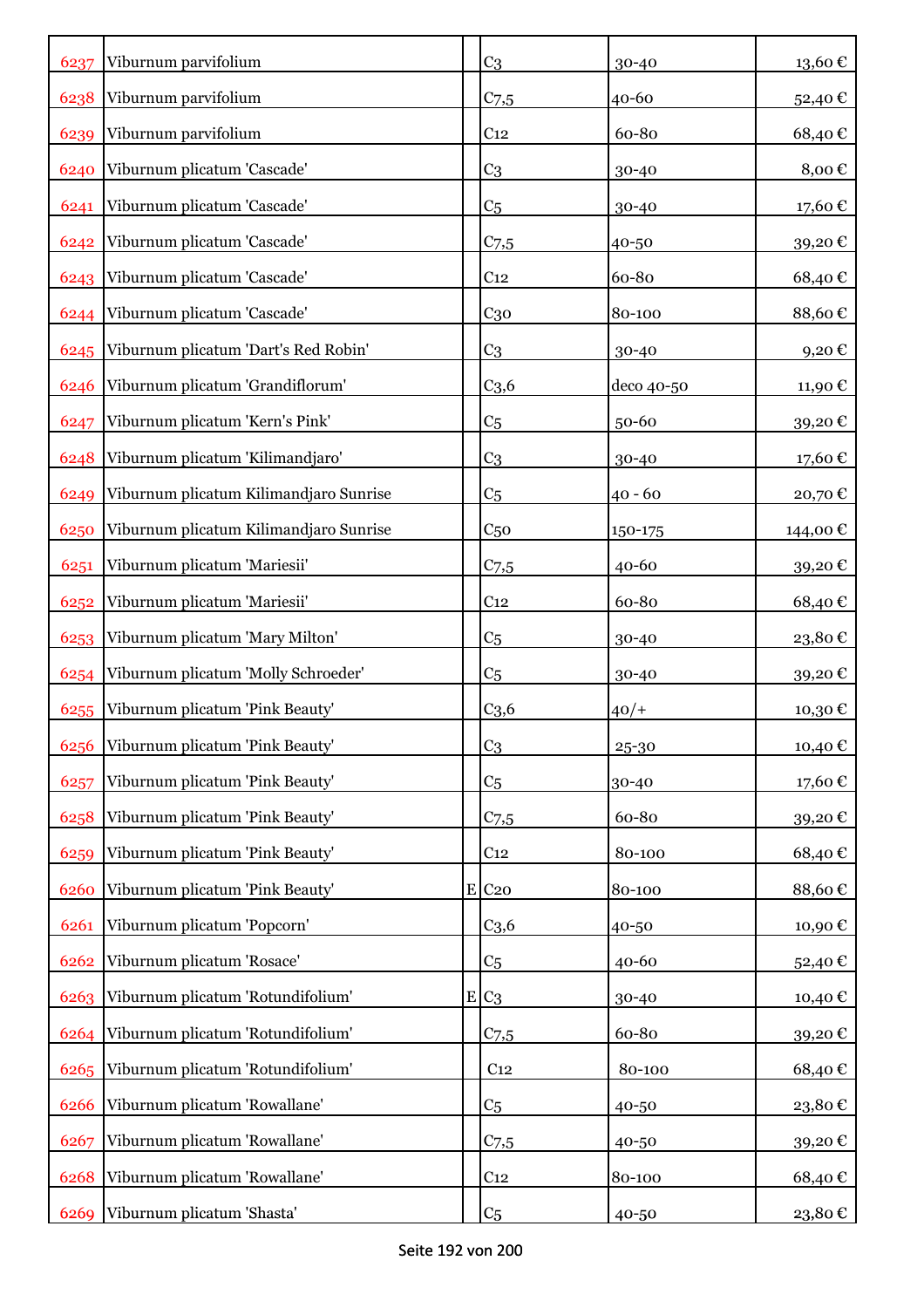| 6270 | Viburnum plicatum 'Shasta'              | $C$ 7,5          | 60-80       | 39,20€        |
|------|-----------------------------------------|------------------|-------------|---------------|
| 6271 | Viburnum plicatum 'Shasta'              | C <sub>12</sub>  | 80-100      | 68,40€        |
| 6272 | Viburnum plicatum 'St Kerverne'         | C <sub>12</sub>  | 60-80       | 68,40€        |
| 6273 | Viburnum plicatum 'St Kerverne'         | C <sub>20</sub>  | 80-100      | 88,60€        |
| 6274 | Viburnum plicatum 'St Keverne'          | C <sub>3</sub>   | $30 - 40$   | 10,80€        |
| 6275 | Viburnum plicatum 'St Keverne'          | C <sub>20</sub>  | $120 - 140$ | 36,90€        |
| 6276 | Viburnum plicatum 'Summer Snowflake'    | C <sub>3</sub>   | $40 - 60$   | 9,20€         |
| 6277 | Viburnum plicatum 'Summer Snowflake'    | C <sub>5</sub>   | 40-60       | 23,80€        |
| 6278 | Viburnum plicatum 'Summer Snowflake'    | $C$ 7,5          | 40-60       | 39,20€        |
| 6279 | Viburnum plicatum 'Summer Snowflake'    | C <sub>12</sub>  | 60-80       | 68,40€        |
| 6280 | Viburnum plicatum 'Summer Snowflake'    | C <sub>20</sub>  | 80-100      | 70,00€        |
| 6281 | Viburnum plicatum v p.'Janny's Special' | $E$ 5C           | 60-80       | 39,20€        |
| 6282 | Viburnum plicatum v p.'Janny's Special' | E C7             |             | 68,40€        |
| 6283 | Viburnum plicatum v tomentosum          | E/C35            | 150-175     | 146,00€       |
| 6284 | Viburnum plicatum 'Watanabe'            | C <sub>12</sub>  | 60-80       | 28,40€        |
| 6285 | Viburnum plicatum 'Watanabe'            | C <sub>12</sub>  | 60-80       | 68,40€        |
| 6286 | Viburnum plicatum 'Watanabe'            | C <sub>50</sub>  | $125/+$     | 115,50€       |
| 6287 | Viburnum 'Pragense'                     | C <sub>12</sub>  | $80/+$      | $31,50 \in$   |
| 6288 | Viburnum 'Pragense'                     | sth 80/100       |             | 72,80€        |
| 6289 | Viburnum 'Pragense'                     | C <sub>20</sub>  | 100-125     | 88,60€        |
| 6290 | Viburnum prunifolium                    | C <sub>5</sub>   | 40-60       | 23,80€        |
| 6291 | Viburnum prunifolium                    | C <sub>7.5</sub> | 60-80       | 52,40€        |
| 6292 | Viburnum rhyt. 'Holland'                | C <sub>25</sub>  | 100-125     | 52,50€        |
| 6293 | Viburnum rhytidophyllum                 | E C25            | 100-125     | 56,00€        |
| 6294 | Viburnum rhytidophyllum 'Green Trump'   | C <sub>3</sub>   | 30-40       | 9,20€         |
| 6295 | Viburnum rhytidophyllum 'Green Trump'   | $C$ 7,5          | 60-80       | 23,80€        |
| 6296 | Viburnum rhytidophyllum 'Green Trump'   | C <sub>20</sub>  | 125-150     | 88,60€        |
| 6297 | Viburnum rhytidophyllum 'Green Trump'   | $E C_{50}$       | 150-175     | 146,00€       |
| 6298 | Viburnum rhytidophyllum 'Roseum'        | C <sub>3</sub>   | 30-40       | $13{,}60 \in$ |
| 6299 | Viburnum rhytidophyllum 'Roseum'        | C <sub>12</sub>  | 125/        | 52,40€        |
| 6300 | Viburnum rufidulum 'Royal Guard'        | C <sub>5</sub>   | 40-50       | 23,80€        |
| 6301 | Viburnum rufidulum 'Royal Guard'        | $C$ 7,5          | 60-80       | 52,40 €       |
| 6302 | Viburnum rufidulum 'Royal Guard'        | C <sub>12</sub>  | 80-100      | 68,40€        |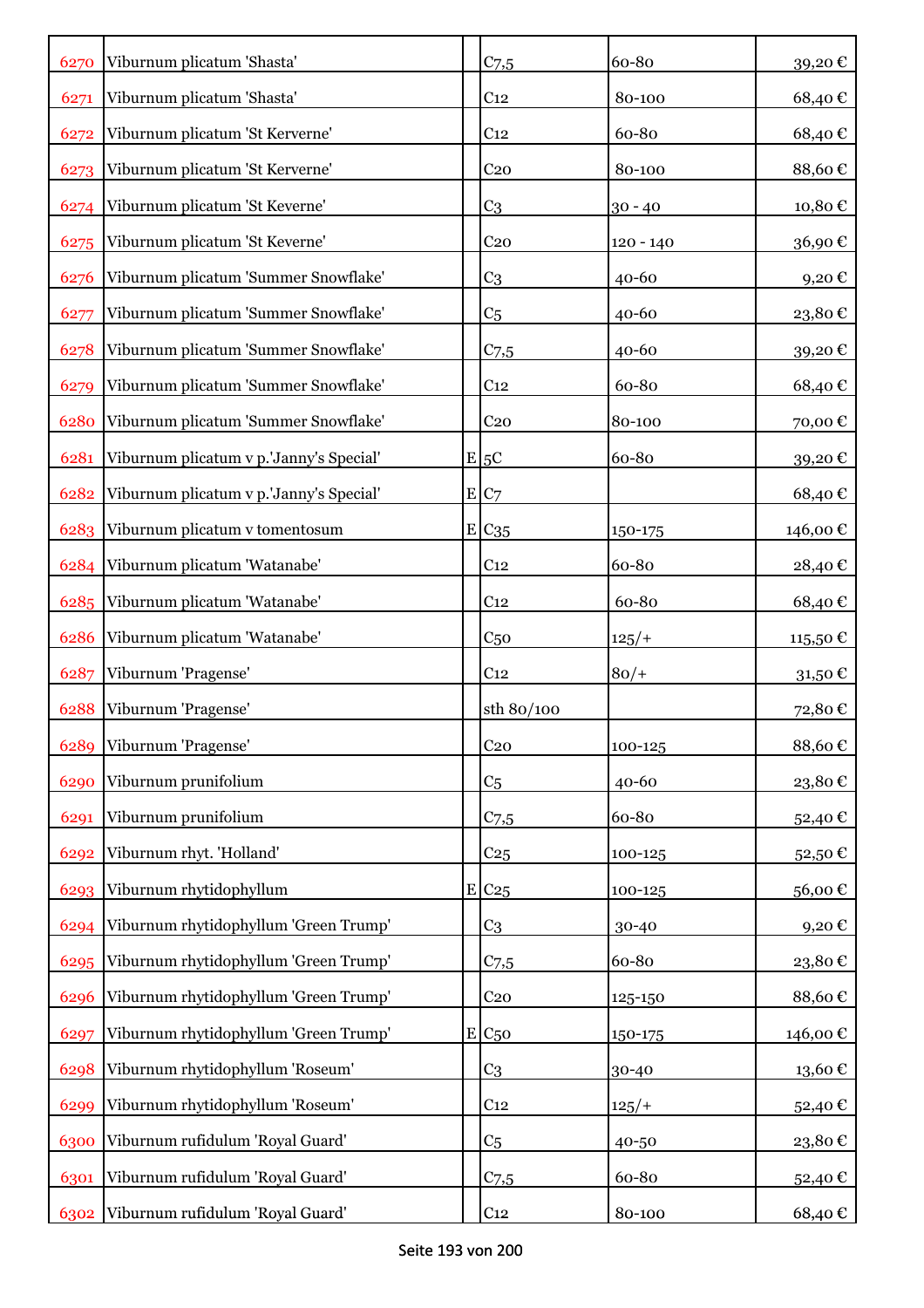|      | 6303 Viburnum sargentii 'Onondaga'      | C <sub>3</sub>    | $40 - 60$   | 5,40€      |
|------|-----------------------------------------|-------------------|-------------|------------|
|      | 6304 Viburnum sargentii 'Onondaga'      | C <sub>43</sub>   | $100 - 120$ | 70,30€     |
|      | 6305 Viburnum sargentii 'Onondaga'      | C <sub>20</sub>   | 175-200     | 82,00€     |
| 6306 | Viburnum sargentii 'Susquehanna'        | C <sub>3</sub>    | $30 - 40$   | 7,10 $\in$ |
| 6307 | Viburnum sieboldii 'Seneca'             | C <sub>5</sub>    | 40-60       | 23,80€     |
| 6308 | Viburnum sieboldii 'Seneca'             | C <sub>7,5</sub>  | 60-80       | 39,20€     |
| 6309 | Viburnum sieboldii 'Seneca'             | C <sub>12</sub>   | 60-80       | 52,40€     |
| 6310 | Viburnum sieboldii 'Seneca'             | C <sub>20</sub>   | 100-125     | 68,40€     |
| 6311 | Viburnum tinus                          | $E C_3$           | 30-40       | 8,00€      |
| 6312 | Viburnum tinus                          | C <sub>10</sub>   | 50-60       | 32,00€     |
| 6313 | Viburnum tinus                          | C <sub>10</sub>   | 60-80       | 37,50 €    |
| 6314 | Viburnum tinus                          | C <sub>20</sub>   | 80-100      | 99,00€     |
| 6315 | Viburnum tinus 'Eve Price'              | E C <sub>35</sub> | $100 - 125$ | 180,00€    |
| 6316 | Viburnum tinus 'Eve Price'              | C <sub>18</sub>   | 80-100      | 71,40 €    |
| 6317 | Viburnum tinus 'Eve Price'              | C <sub>18</sub>   | halbst.     | 99,80€     |
| 6318 | Viburnum tinus 'Eve Price'              | C <sub>35</sub>   | 100-125     | 137,60€    |
| 6319 | Viburnum tinus 'Eve Prince'             | C <sub>3</sub>    | 25-30       | 8,00€      |
| 6320 | Viburnum tinus 'Giganteum'              | C8                | 80-100      | 23,70€     |
| 6321 | Viburnum tinus 'Gwenlian'               | C <sub>3</sub>    | 30-40       | 8,00€      |
| 6322 | Viburnum tinus 'Gwenlian'               | E C7,5            | 40-60       | 39,20€     |
| 6323 | Viburnum tinus 'Lisarose'               | C <sub>3</sub>    | 30-40       | 10,40 €    |
| 6324 | Viburnum tinus 'Little Bognor'          | C <sub>3</sub>    | $20 - 25$   | 8,00€      |
| 6325 | Viburnum tinus 'Spirit'®                | C <sub>3,6</sub>  | 40-50       | 9,60€      |
| 6326 | Viburnum tinus 'Spirit'®                | C <sub>3</sub>    | 25-30       | 10,40€     |
| 6327 | Viburnum tinus 'Spirit'®                | $C_{10}$          | 50-60       | 25,70€     |
| 6328 | Viburnum trilobum 'Bailey Compact®'     | C <sub>12</sub>   | 50-60       | 25,20€     |
| 6329 | Viburnum trilobum 'Spring Red Compact'  | C <sub>3</sub>    | $30 - 40$   | 7,10€      |
| 6330 | Viburnum trilobum 'Wentworth®'          | C <sub>12</sub>   | 60-80       | 25,20€     |
| 6331 | Viburnum utile                          | C <sub>5</sub>    | 50-60       | 39,20€     |
| 6332 | Viburnum utile                          | C <sub>12</sub>   | 60-80       | 68,40€     |
| 6333 | Viburnum utile                          | C <sub>20</sub>   | 80-100      | 88,60€     |
| 6334 | Viburnum x bodnantense 'Charles Lamont' | C <sub>20</sub>   | 125-150     | 88,60€     |
| 6335 | Viburnum x bodnantense 'Aberconway'     | $E C_{50}$        | 175-200     | 146,00 €   |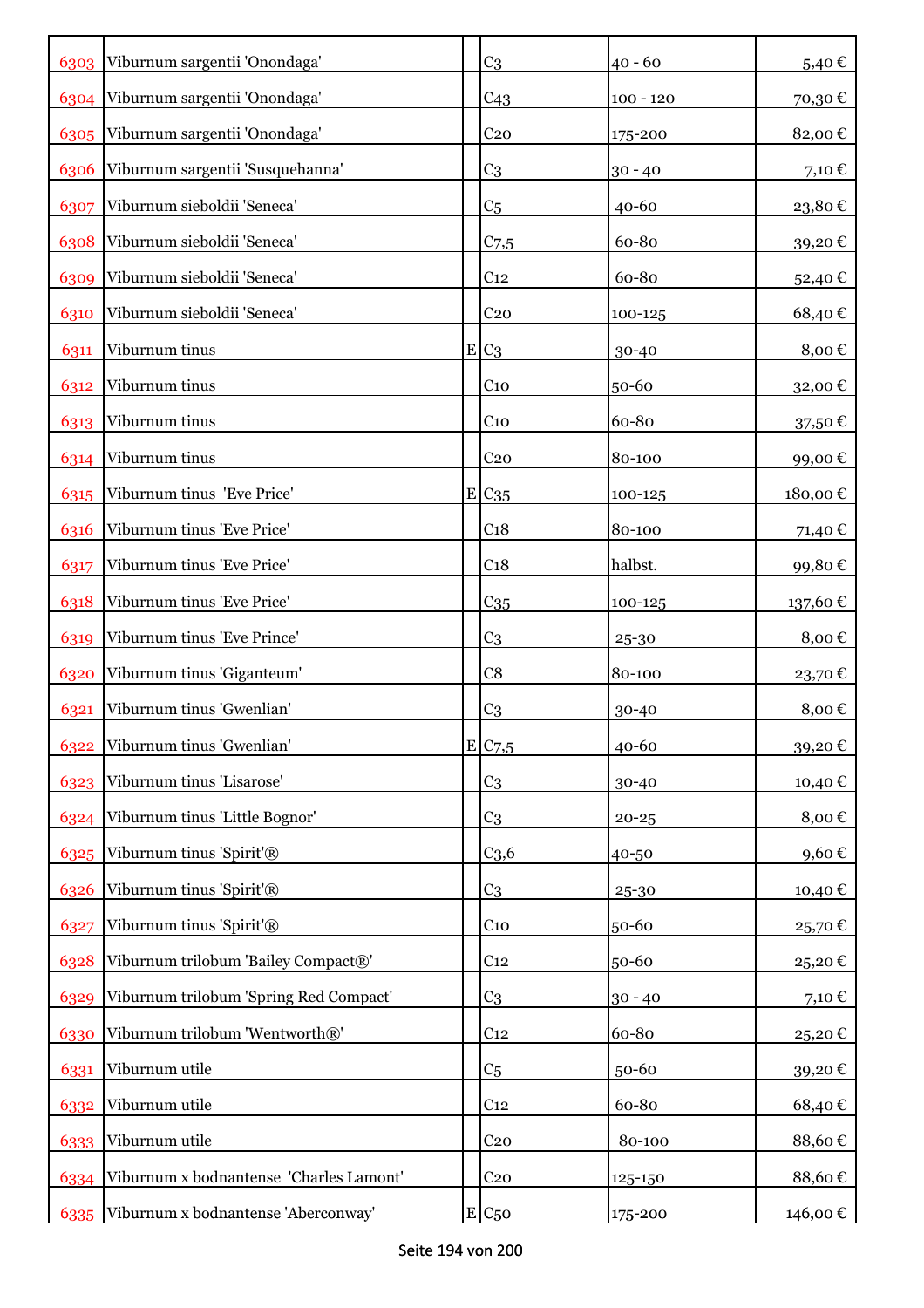| 6336 | Viburnum x bodnantense 'Charles Lamont'     | C <sub>25</sub>       | 125-150   | 52,50€   |
|------|---------------------------------------------|-----------------------|-----------|----------|
| 6337 | Viburnum x bodnantense 'Dawn'               | C <sub>3</sub>        | $40 - 60$ | 10,40 €  |
| 6338 | Viburnum x bodnantense 'Dawn'               | 150-175 cm. z br.     |           | 106,70€  |
| 6339 | Viburnum x burkwoodii                       | C <sub>3</sub>        | 25-30     | 8,00€    |
| 6340 | Viburnum x burkwoodii                       | C <sub>5</sub>        | 40-60     | 23,80€   |
| 6341 | Viburnum x burkwoodii                       | E C7,5                | 50-60     | 39,20€   |
| 6342 | Viburnum x burkwoodii                       | $E$ C <sub>20</sub>   | 100-125   | 88,60€   |
| 6343 | Viburnum x burkwoodii 'Compact Beauty'      | C <sub>5</sub>        | 40-50     | 52,40€   |
|      | 6344 Viburnum x burkwoodii 'Compact Beauty' | C <sub>7,5</sub>      | 50-60     | 68,40€   |
| 6345 | Viburnum x burkwoodii 'Compact Beauty'      | C <sub>20</sub>       | 60-80     | 114,00 € |
| 6346 | Viburnum x burkwoodii 'Park Farm'           | C <sub>5</sub>        | 30-40     | 39,20€   |
| 6347 | Viburnum x burkwoodii 'Park Farm'           | E C7,5                | 60-80     | 52,40€   |
| 6348 | Viburnum x burkwoodii 'Park Farm'           | C <sub>20</sub>       | 60-80     | 68,40€   |
| 6349 | Viburnum x burkwoodii 'Park Farm'           | C <sub>12</sub>       | 80-100    | 68,40€   |
| 6350 | Viburnum x carlcephalum                     | C <sub>5</sub>        | 40-60     | 17,60€   |
| 6351 | Viburnum x globosum 'Jermyns Globe'         | C <sub>3</sub>        | 40-50     | 10,40 €  |
| 6352 | Viburnum x globosum 'Jermyns Globe'         | C <sub>5</sub>        | 40-50     | 23,80€   |
| 6353 | Viburnum x globosum 'Jermyns Globe'         | C <sub>12</sub>       | 100-125   | 52,40€   |
| 6354 | Viburnum x hillieri                         | $E$ C <sub>7</sub> ,5 |           | 52,40€   |
| 6355 | Viburnum x hillieri 'Winton'                | $E C_5$               | 50-60     | 39,20€   |
| 6356 | Viburnum x hillieri 'Winton'                | C <sub>12</sub>       | 80-100    | 52,40€   |
| 6357 | Viburnum x hillieri 'Winton'                | C <sub>20</sub>       | 100-125   | 68,40€   |
| 6358 | Viburnum x rhytidophylloid. 'Alleghany'     | C <sub>3</sub>        | $20 - 25$ | 8,00€    |
| 6359 | Viburnum x rhytidophylloid. 'Alleghany'     | C <sub>12</sub>       | 80-100    | 52,40€   |
| 6360 | Viburnum x rhytidophylloid. 'Alleghany'     | C <sub>20</sub>       | 80-100    | 68,40€   |
| 6361 | Viburnum x rhytidophylloid. 'Dart's Duke    | $C$ 7,5               | 40-60     | 23,80€   |
| 6362 | Viburnum x rhytidophylloid. 'Dart's Duke    | C <sub>20</sub>       | 125-150   | 52,40€   |
| 6363 | Viburnum x rhytidophylloid. 'Hollandia'     | C <sub>12</sub>       | 80-100    | 68,40€   |
| 6364 | Viburnum x rhytidophylloid. 'Hollandia'     | C <sub>20</sub>       | 125-150   | 88,60€   |
| 6365 | Viburnum x rhytidophylloid. 'Willowwood'    | C <sub>3</sub>        | 30-40     | 8,00€    |
| 6366 | Viburnum x rhytidophylloid. 'Willowwood'    | C <sub>20</sub>       | 100-125   | 68,40€   |
| 6367 | Viburnum x rhytidophylloid. 'Willowwood'    | C <sub>12</sub>       | 100-125   | 88,60€   |
| 6368 | Vinca 'Kucharska'                           | P <sub>9</sub>        | $15 - 20$ | 2,20 €   |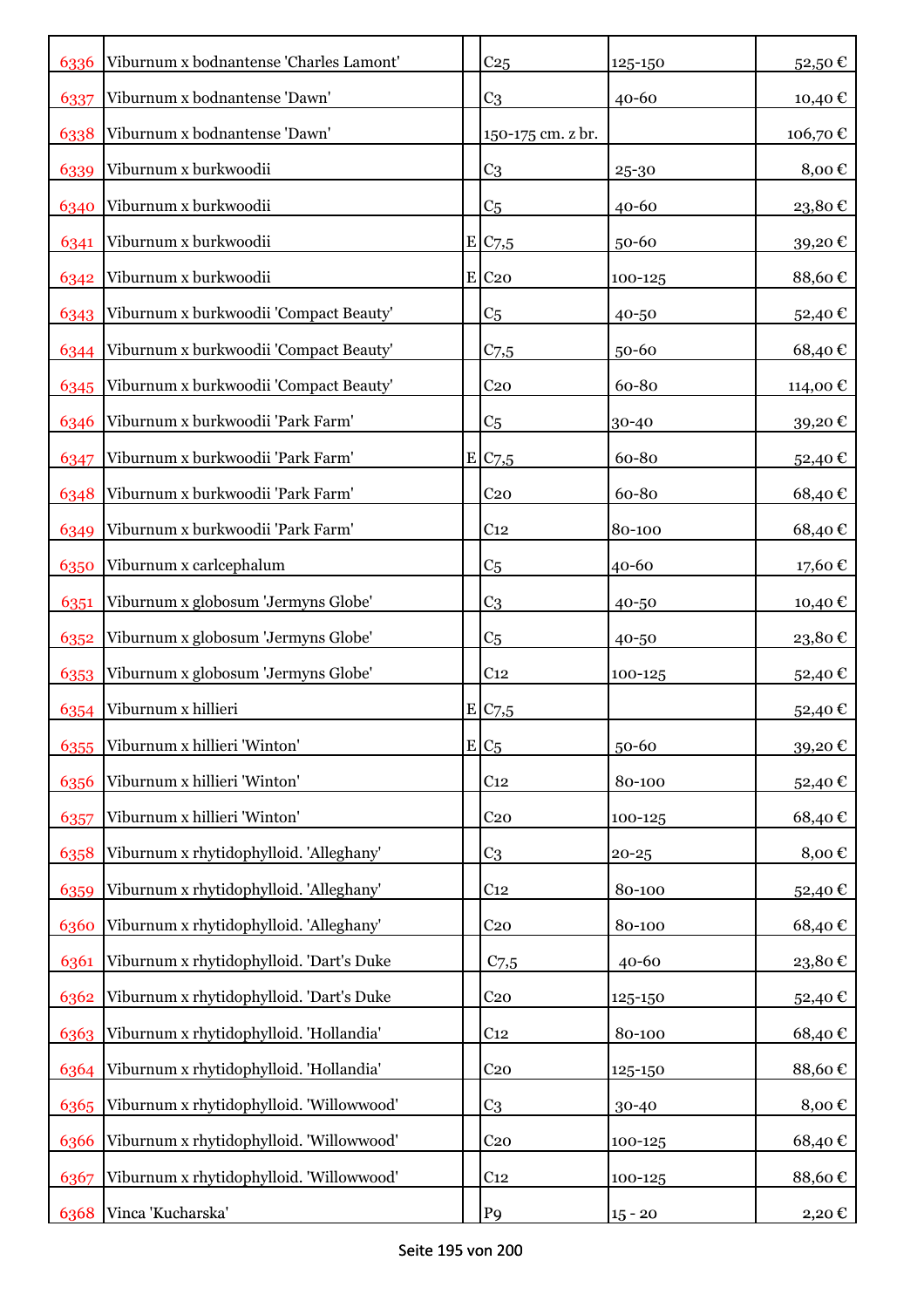| 6369 | Vinca major                              | pot 9cm          |             | $1,50 \in$          |
|------|------------------------------------------|------------------|-------------|---------------------|
| 6370 | Vinca major 'Variegata'                  | pot 9cm          |             | 1,50 €              |
| 6371 | Vinca minor                              | pot 9cm          |             | 1,40 €              |
| 6372 | Vinca minor 'Atropurpurea'               | P <sub>9</sub>   | $15 - 20$   | 2,20€               |
| 6373 | Vinca minor 'Blue Sapphire'              | P <sub>9</sub>   | $15 - 20$   | 2,20€               |
| 6374 | Vinca minor 'Gertrude Jekyll'            | pot 9cm          |             | 1,40 €              |
| 6375 | Vinca minor 'Ralph Shugert'              | P <sub>9</sub>   | $15 - 20$   | 2,20€               |
| 6376 | Vinca minor 'Sebastian'                  | P <sub>9</sub>   | $15 - 20$   | 2,00€               |
| 6377 | Vinca minor 'Verino'                     | pot 9cm          | rot         | 1,50 €              |
| 6378 | Vitex agnus-castus                       | C <sub>3</sub>   | 40-50       | 8,00€               |
| 6379 | Vitex agnus-castus 'Albus'               | C <sub>10</sub>  | 60-80       | 24,70€              |
| 6380 | Vitex agnus-castus 'Blue Diddley'        | C <sub>5</sub>   | $40 - 60$   | 19,60€              |
| 6381 | Vitex agnus-castus 'Blue Puffball®'      | C <sub>3,6</sub> | deko, 25-30 | 11,90€              |
| 6382 | Vitex agnus-castus 'Blue Puffball®'      | C <sub>3,6</sub> | 25-30       | 11,90 €             |
| 6383 | Vitex agnus-castus 'Blue Puffball®'      | C <sub>5</sub>   | $40 - 60$   | 18,40€              |
| 6384 | Vitex agnus-castus 'Delta Blues'         | C <sub>5</sub>   | $60 - 80$   | 18,40€              |
| 6385 | Vitex agnus-castus 'Delta Blues®'        | C <sub>3,6</sub> | $30/+$      | 11,90 €             |
| 6386 | Vitex agnus-castus 'Galactic Pink®'      | C <sub>3,6</sub> | 30-40       | 11,30€              |
| 6387 | Vitex agnus-castus 'Galactic Pink®'      | C <sub>3,6</sub> | deko, 30-40 | 11,90€              |
|      | 6388 Vitex agnus-castus 'Galactic Pink®' | C <sub>10</sub>  | deko, 60-80 | 24,70€              |
| 6389 | Vitex agnus-castus 'Latifolia'           | C <sub>6</sub>   | $60 - 80$   | 18,40 €             |
| 6390 | Vitex agnus-castus 'Pink Pinnacle'       | C <sub>3</sub>   | 30-40       | 9,20€               |
| 6391 | Vitex agnus-castus 'Pink Pinnacle®'      | C <sub>3,6</sub> | 30-40       | 11,30 €             |
| 6392 | Vitex FLIP SIDE 'Bailtexone'             | C <sub>6</sub>   | $40 - 60$   | 18,40€              |
| 6393 | Weigela ALL SUMMER® PEACH                | C <sub>10</sub>  | deko, 50-60 | 24,70€              |
| 6394 | Weigela 'Bristol Snowflake'              | C <sub>2</sub>   | $20 - 30$   | 4,50€               |
| 6395 | Weigela 'Candida'                        | C <sub>3</sub>   | 40-50       | $6,80 \in$          |
| 6396 | Weigela CHERRY LOVE                      | C <sub>3,6</sub> | 30-40       | 9,20€               |
| 6397 | Weigela CHERRY LOVE                      | C <sub>10</sub>  | $60/+$      | 23,60€              |
| 6398 | Weigela color 'Dream'                    | C <sub>3</sub>   | 30-40       | $9,20 \text{ } \in$ |
| 6399 | Weigela color 'Dream'                    | E C7             | 60-80       | 39,20€              |
| 6400 | Weigela 'Eva Rathke'                     | C <sub>3</sub>   | $30 - 40$   | 5,10 $\epsilon$     |
| 6401 | Weigela florida ALL SUMMER MONET         | C <sub>5</sub>   | $30 - 40$   | 14,70 €             |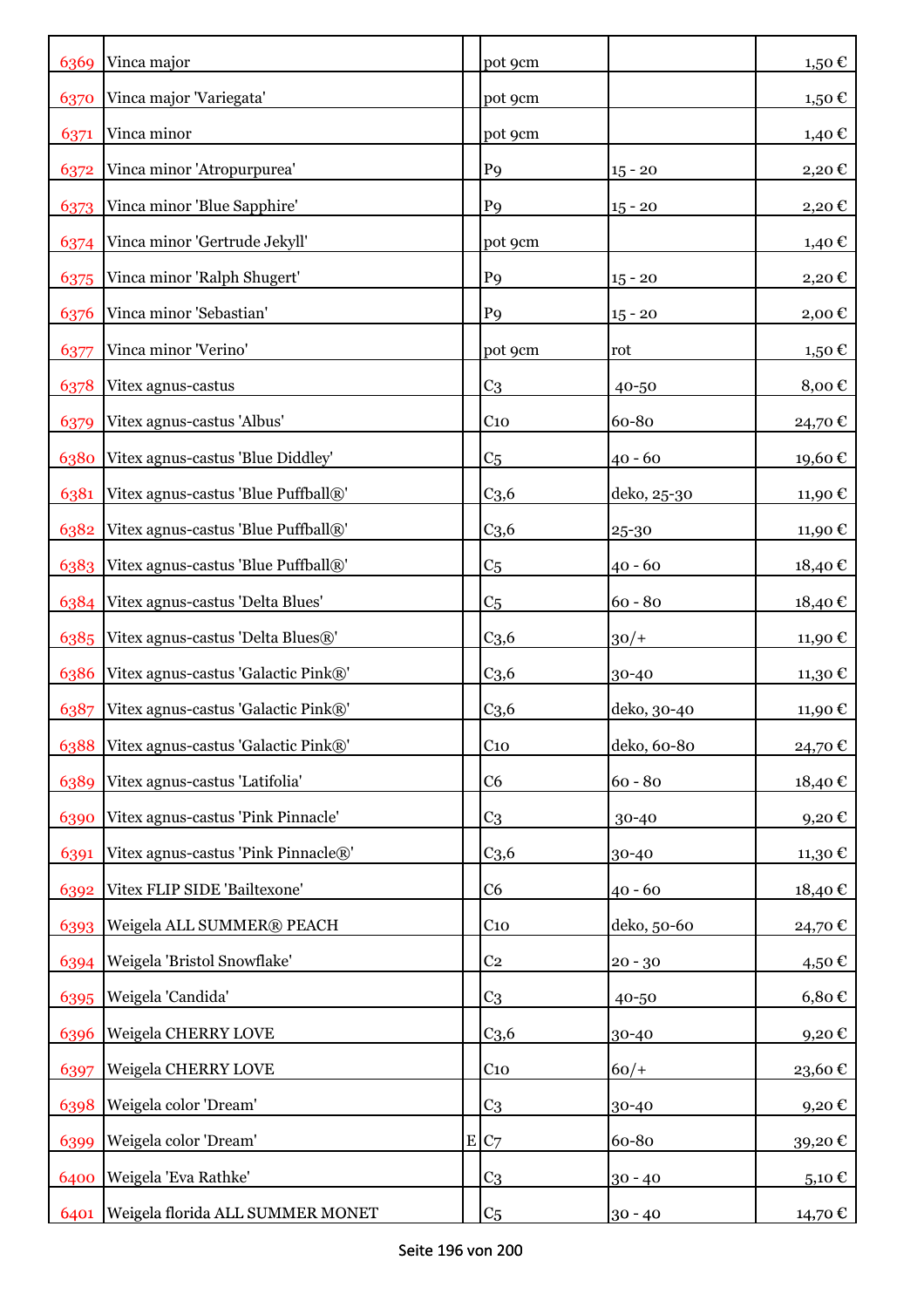| 6402 | Weigela florida 'Caricature'          | C <sub>2</sub>      | $20 - 30$   | 4,80€               |
|------|---------------------------------------|---------------------|-------------|---------------------|
| 6403 | Weigela florida 'Caricature'          | C <sub>5</sub>      | $40 - 60$   | 9,70€               |
| 6404 | Weigela florida 'Caricature'          | C <sub>2</sub>      | 25/30       | 15,20€              |
|      | 6405 Weigela florida EBONY AND IVORY  | C <sub>3,6</sub>    | 30-40       | 8,80€               |
| 6406 | Weigela florida EBONY AND IVORY       | C <sub>3,6</sub>    | deko, 30-40 | 9,20€               |
| 6407 | Weigela florida EBONY AND IVORY       | $C_{10}$            | deko, 50-60 | 23,60€              |
| 6408 | Weigela florida FRENCH LACE 'Brigela' | C <sub>2</sub>      | $30 - 40$   | 7,10€               |
| 6409 | Weigela florida FRENCH LACE 'Brigela' | C <sub>5</sub>      | $40 - 60$   | 14,70 €             |
| 6410 | Weigela florida 'Ghost'               | C <sub>3</sub>      | $30 - 40$   | $5,10 \in$          |
| 6411 | Weigela florida 'Korea'               | C <sub>3,6</sub>    | 40-50       | 7,70€               |
| 6412 | Weigela florida LIME MONSTER 'BRS1'   | C <sub>3</sub>      | $30 - 40$   | 7,10 €              |
| 6413 | Weigela florida LIME MONSTER 'BRS1'   | C <sub>5</sub>      | $40 - 60$   | 13,00€              |
| 6414 | Weigela florida LIME MONSTER 'BRS1'   | $C$ 7,5             | $40 - 60$   | 16,10€              |
| 6415 | Weigela florida MAGICAL RAINBOW       | $C_{10}$            | 60-80       | 22,60€              |
| 6416 | Weigela florida MONET                 | C <sub>3,6</sub>    | $30/+$      | 8,80€               |
| 6417 | Weigela florida MONET                 | C <sub>10</sub>     | 40-50       | 22,60€              |
| 6418 | Weigela florida MOULIN ROUGE          | $C_{10}$            | 60-80       | 22,60€              |
| 6419 | Weigela florida 'Nana Purpurea'       | C <sub>3</sub>      | 30-40       | 8,00€               |
| 6420 | Weigela florida 'Nana Variegata'      | C <sub>3</sub>      | 30-40       | 8,00€               |
| 6421 | Weigela florida 'Nana Variegata'      | E C7,5              | 80-100      | 39,20€              |
| 6422 | Weigela florida 'Nana Variegata'      | $E$ C <sub>12</sub> | 100-125     | 52,40€              |
| 6423 | Weigela florida PINK POPPET           | C <sub>10</sub>     | 60-80       | 22,60€              |
| 6424 | Weigela florida 'Polka'               | C <sub>2</sub>      | $20 - 30$   | 4,50€               |
| 6425 | Weigela florida 'Polka'               | C <sub>3</sub>      | $30 - 40$   | 5,10 $\in$          |
| 6426 | Weigela florida 'Polka'               | C <sub>3,6</sub>    | deko, 40-50 | 8,80€               |
| 6427 | Weigela florida 'Polka'               | $C_{10}$            | deko, 60-80 | 23,60€              |
| 6428 | Weigela florida 'Suzanne'             | C <sub>2</sub>      | $20 - 30$   | 4,50€               |
| 6429 | Weigela florida 'Suzanne'             | C <sub>3</sub>      | $30 - 40$   | 5,10 $\epsilon$     |
| 6430 | Weigela florida 'Wings of Fire'       | C <sub>5</sub>      | $50 - 60$   | 13,00€              |
| 6431 | Weigela 'Kosteriana Variegata'        | C <sub>2</sub>      | $30 - 40$   | 4,50€               |
| 6432 | Weigela looymaansii 'Aurea'           | C <sub>3</sub>      | 30-40       | $9,20 \text{ } \in$ |
|      | 6433 Weigela looymaansii 'Aurea'      | C <sub>7,5</sub>    | 40-60       | 17,60 €             |
| 6434 | Weigela 'Looymansiiurea'              | C <sub>2</sub>      | $30 - 40$   | 4,10 €              |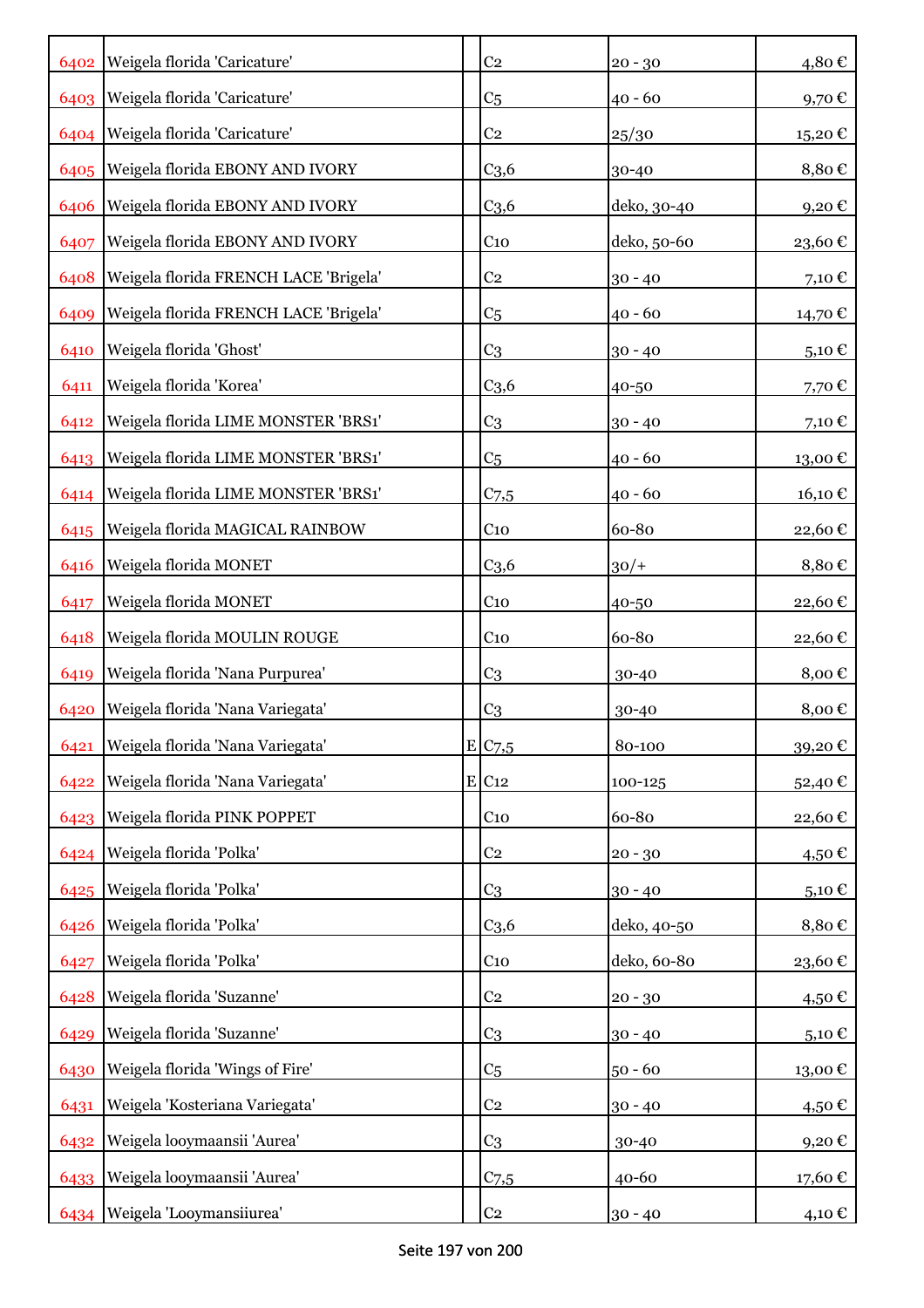|      | 6435   Weigela 'Looymansiiurea'            | C <sub>3</sub>      | $40 - 60$     | 4,50€      |
|------|--------------------------------------------|---------------------|---------------|------------|
| 6436 | Weigela MAGICAL RAINBOW 'Kolmagira'        | C <sub>3</sub>      | $30 - 40$     | 4,70 €     |
| 6437 | Weigela middendorffiana                    | $E C_3$             | 30-40         | 8,00€      |
| 6438 | Weigela middendorffiana                    | C <sub>7,5</sub>    | 60-80         | 39,20€     |
| 6439 | Weigela 'Milk and Honey' ® (New)           | $E$ C <sub>12</sub> | 100-125       | 68,40€     |
| 6440 | Weigela 'Minuet'                           | C <sub>3,6</sub>    | 40-50         | 7,70€      |
| 6441 | Weigela NAIN ROUGE®                        | C <sub>3,6</sub>    | 30-40         | 8,80€      |
| 6442 | Weigela NAOMI CAMPBELL®                    | C <sub>3,6</sub>    | 30-40         | 8,80€      |
|      | 6443 Weigela Picobella® ROSA               | C <sub>3,6</sub>    | $30/+$        | 8,80€      |
|      | 6444   Weigela 'Princess Ayla®'            | C <sub>3,6</sub>    | 30-40         | 8,80€      |
|      | 6445   Weigela 'Princess Ayla®'            | C <sub>3,6</sub>    | deko, 30-40   | 9,20€      |
| 6446 | Weigela 'Princess Ayla®'                   | $C_{10}$            | $deko, 60/+$  | 23,60€     |
| 6447 | Weigela 'Red Prince'                       | C <sub>3</sub>      | 50-60         | 8,00€      |
| 6448 | Weigela 'Rumba'                            | C <sub>2</sub>      | $30 - 40$     | 4,50 €     |
| 6449 | Weigela 'Rumba'                            | C <sub>3</sub>      | $40 - 50$     | $5,10 \in$ |
| 6450 | Weigela SUNNY FANTASY 'Kolsunn'            | C <sub>2</sub>      | $20 - 30$     | 4,70 $\in$ |
| 6451 | Weigela SUNNY FANTASY 'Kolsunn'            | C <sub>3</sub>      | $30 - 40$     | $5,10 \in$ |
| 6452 | Weigela VINTAGE LOVE                       | C <sub>10</sub>     | $60/+$        | 23,60 €    |
| 6453 | Weigela 'White Lightning'                  | C <sub>3,6</sub>    | 30-40         | 8,80€      |
| 6454 | Wisteria brachybotrys 'Kapiteyn Fuji'      | C <sub>7</sub>      | hoch, $150/+$ | 38,10€     |
| 6455 | Wisteria brachybotrys 'Showa beni'         | $C_{1,3}$           |               | 17,60 €    |
| 6456 | Wisteria floribunda 'Alba'                 | C <sub>2</sub>      | $50 - 60$     | 23,80€     |
| 6457 | Wisteria floribunda 'Honbeni'              | C <sub>2</sub>      | $80+$         | 13,60€     |
| 6458 | Wisteria floribunda 'Longissima Alba '     | C <sub>5</sub>      | $150/+$ weiß  | 28,40€     |
| 6459 | Wisteria floribunda 'Rosea (syn. Honbeni)' | C <sub>2</sub>      | hoch, 60-80   | 15,00€     |
| 6460 | Wisteria formosa 'Issai (syn. Domino)'     | C <sub>2</sub>      | hoch, 60-80   | 15,00€     |
| 6461 | Wisteria sinensis 'Alba'                   | $E C_2$             | 80-100        | 17,60€     |
| 6462 | Wisteria sinensis 'Amethyst'               | $E C_2$             | 80-100        | 17,60€     |
| 6463 | Wisteria sinensis 'Blue Sapphire'          | C <sub>2</sub>      |               | 17,60€     |
| 6464 | Wisteria sinensis 'Le Try'                 | $C_3$               | 60-80         | 17,60€     |
| 6465 | Wisteria sinensis 'Prolific'               | C <sub>2</sub>      | hoch, 60-80   | 15,00€     |
| 6466 | Wisteria sinensis 'Prolific'               | C <sub>2</sub>      | 80-100        | 17,60€     |
| 6467 | Xanthorhiza simplicissima                  | C <sub>2</sub>      | 40/50         | 26,60 €    |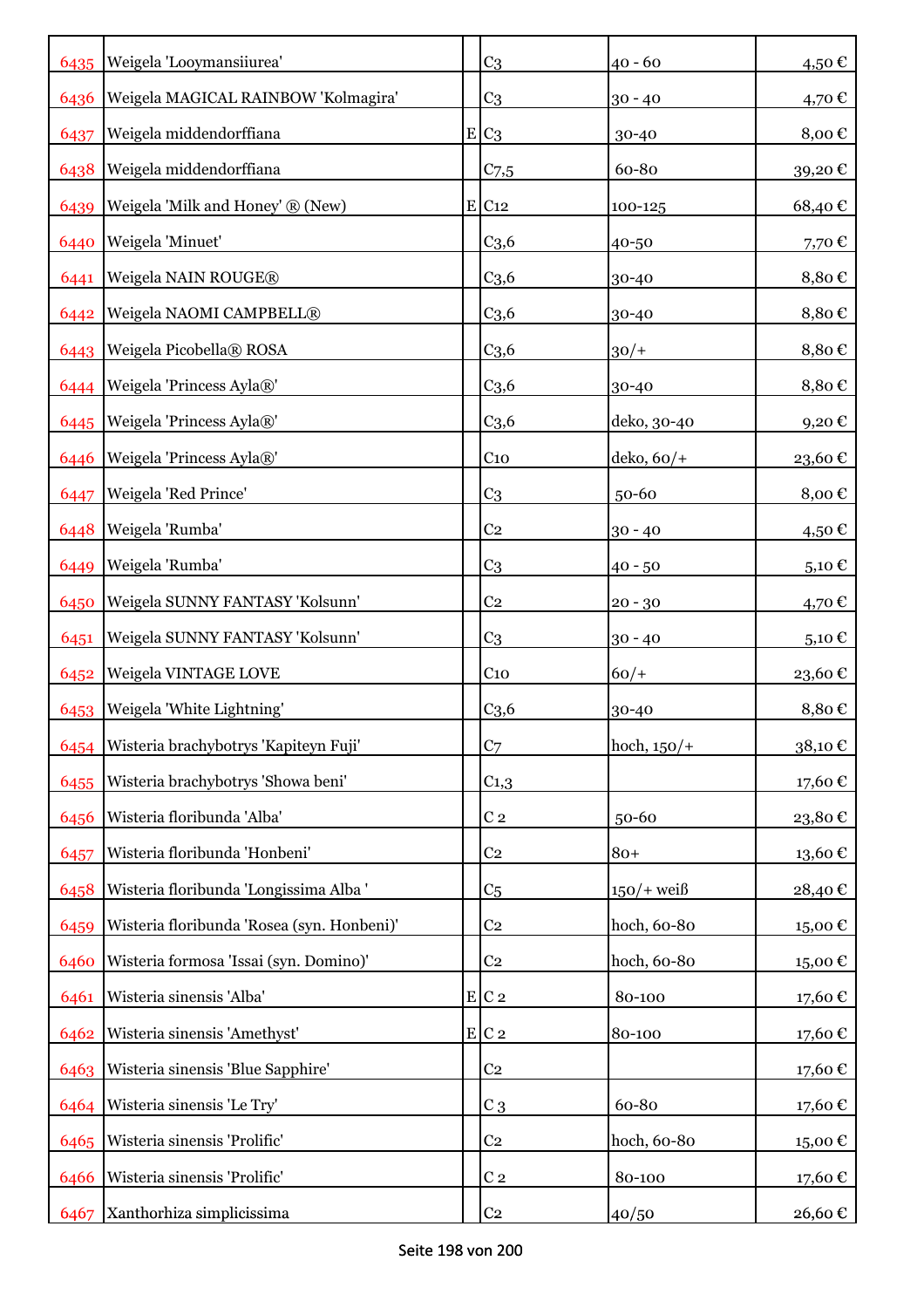|      | 6468 Xylosma japonica                   |           | C <sub>2</sub>     | 40/50      | 26,60€                 |
|------|-----------------------------------------|-----------|--------------------|------------|------------------------|
|      | 6469 Xylosma japonica                   |           | $C$ 7,5            | 80-100     | 39,20€                 |
| 6470 | Yucca filamentosa 'Bright Edge'         |           | C <sub>3,6</sub>   |            | 13,00€                 |
| 6471 | Yucca filamentosa 'Color Guard'         |           | C <sub>3,6</sub>   |            | 13,00€                 |
| 6472 | Yucca filamentosa 'Golden Sword'        |           | C <sub>5</sub>     |            | 21,90€                 |
| 6473 | Yucca gloriosa                          |           | C <sub>15</sub>    | $60 - 80$  | 135,80€                |
|      | 6474 Yucca gloriosa                     |           | C <sub>15</sub>    | $60 - 80$  | 152,80€                |
| 6475 | Yucca rigida Blue sentry                |           | C <sub>4</sub>     |            | 30,30€                 |
|      | 6476 Yucca rostrata 'Sapphire Skies'    |           | C <sub>3</sub>     |            | 10,40 €                |
| 6477 | Yucca rostrata 'Sapphire Skies'         |           | C <sub>4</sub>     |            | 30,30€                 |
| 6478 | Zanthoxylum americanum                  |           | C <sub>2</sub>     | 30/40      | 19,00€                 |
| 6479 | Zanthoxylum armatum var. subtrifoliatum |           | C <sub>2</sub>     | 20/25      | 19,00€                 |
| 6480 | Zanthoxylum coreanum                    |           | C <sub>2</sub>     | 40/50      | 19,00€                 |
| 6481 | Zanthoxylum coreanum                    |           | $E C_5$            | $150/-$    | 66,50€                 |
| 6482 | Zanthoxylum fraxineum                   |           | $E$ C <sub>2</sub> | $20/-$     | 19,00€                 |
|      | 6483 Zanthoxylum giraldii               |           | $E$ C <sub>2</sub> | 30/40      | 19,00€                 |
|      | 6484 Zanthoxylum nitidum                |           | pot 7cm            | klein      | 3,80€                  |
|      | 6485 Zanthoxylum nitidum                |           | C <sub>2</sub>     | 20/25      | 19,00€                 |
| 6486 | Zanthoxylum nitidum                     |           | $E_{C5}$           | $150/-$    | 95,00€                 |
| 6487 | Zanthoxylum oxyphyllum                  |           | E C7               | $125/-$    | 114,00€                |
| 6488 | Zanthoxylum piasezkii                   |           | C <sub>2</sub>     | 30/40      | 19,00€                 |
| 6489 | Zanthoxylum piasezkii                   | ${\bf E}$ | C <sub>7</sub>     | $125/-$    | 85,50€                 |
| 6490 | Zanthoxylum planispinum                 |           | C <sub>2</sub>     | 30/40      | 19,00€                 |
| 6491 | Zanthoxylum planispinum                 |           | $E C_4$            | $150/-$    | 95,00€                 |
| 6492 | Zanthoxylum simulans                    |           | C <sub>2</sub>     | 40/50      | 19,00€                 |
| 6493 | Zanthoxylum simulans                    |           | $E C_5$            | $125/-$    | 66,50€                 |
| 6494 | Zanthoxylum stenophyllum                |           | C <sub>2</sub>     | 40/50      | 19,00€                 |
| 6495 | Zanthoxylum stenophyllum                |           | $E C_3$            | 80/100     | 66,50€                 |
| 6496 | Zelkova carpinifolia 'Verschaffeltii'   |           | $E$ C <sub>2</sub> | 50/60      | 26,60€                 |
| 6497 | Zelkova serrata                         |           | C <sub>3</sub>     | $60 - 80/$ | $13,\!80$ $\mathbb{C}$ |
| 6498 | Zelkova serrata                         |           | $E$ C <sub>2</sub> | 80/100     | $16,15 \in$            |
| 6499 | Zelkova serrata 'Goblin'                |           | E db               | $100/+$    | 97,00€                 |
| 6500 | Zelkova serrata 'Luminifera'            |           | C <sub>3</sub>     | $60 - 80/$ | 17,40 €                |